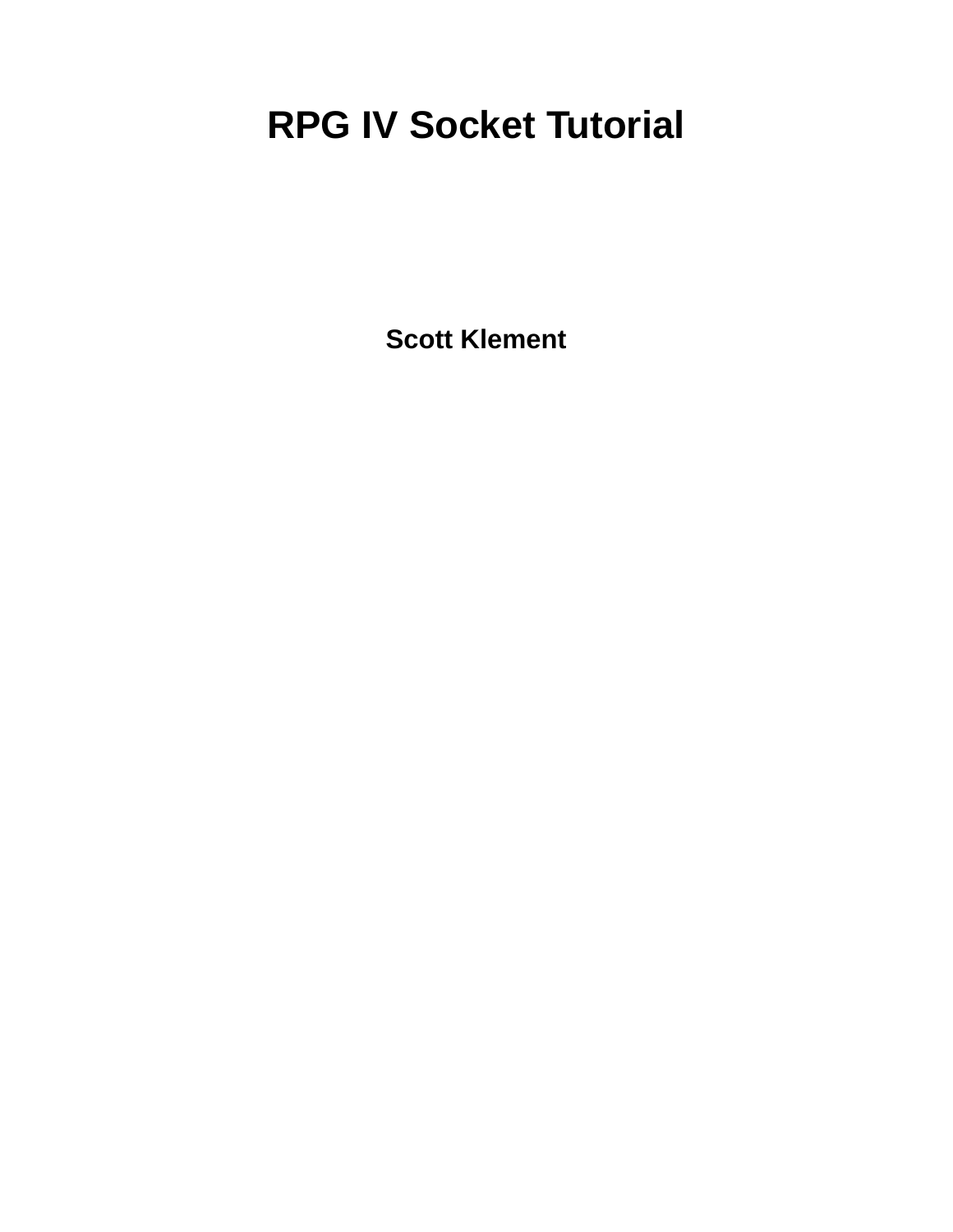#### **RPG IV Socket Tutorial**

by Scott Klement

Copyright © 2001, 2002 by Scott Klement

This tutorial strives to teach network programming using sockets to AS/400 or iSeries programmers who use the RPG IV programming language.

It is assumed that the reader of this tutorial is already familiar with the RPG IV language, including the use of prototypes, subprocedures, service programs and pointers in an RPG IV environment.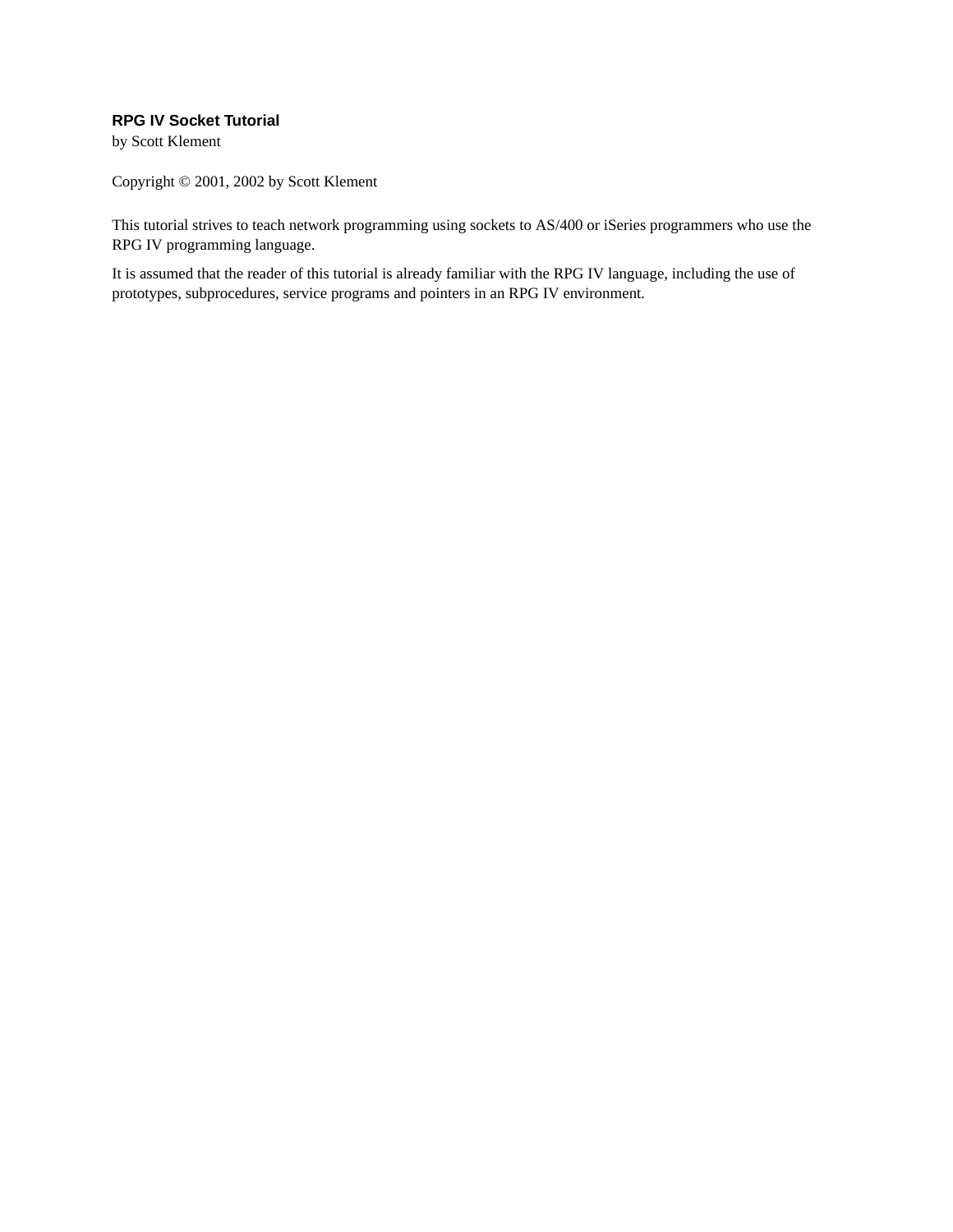## **Table of Contents**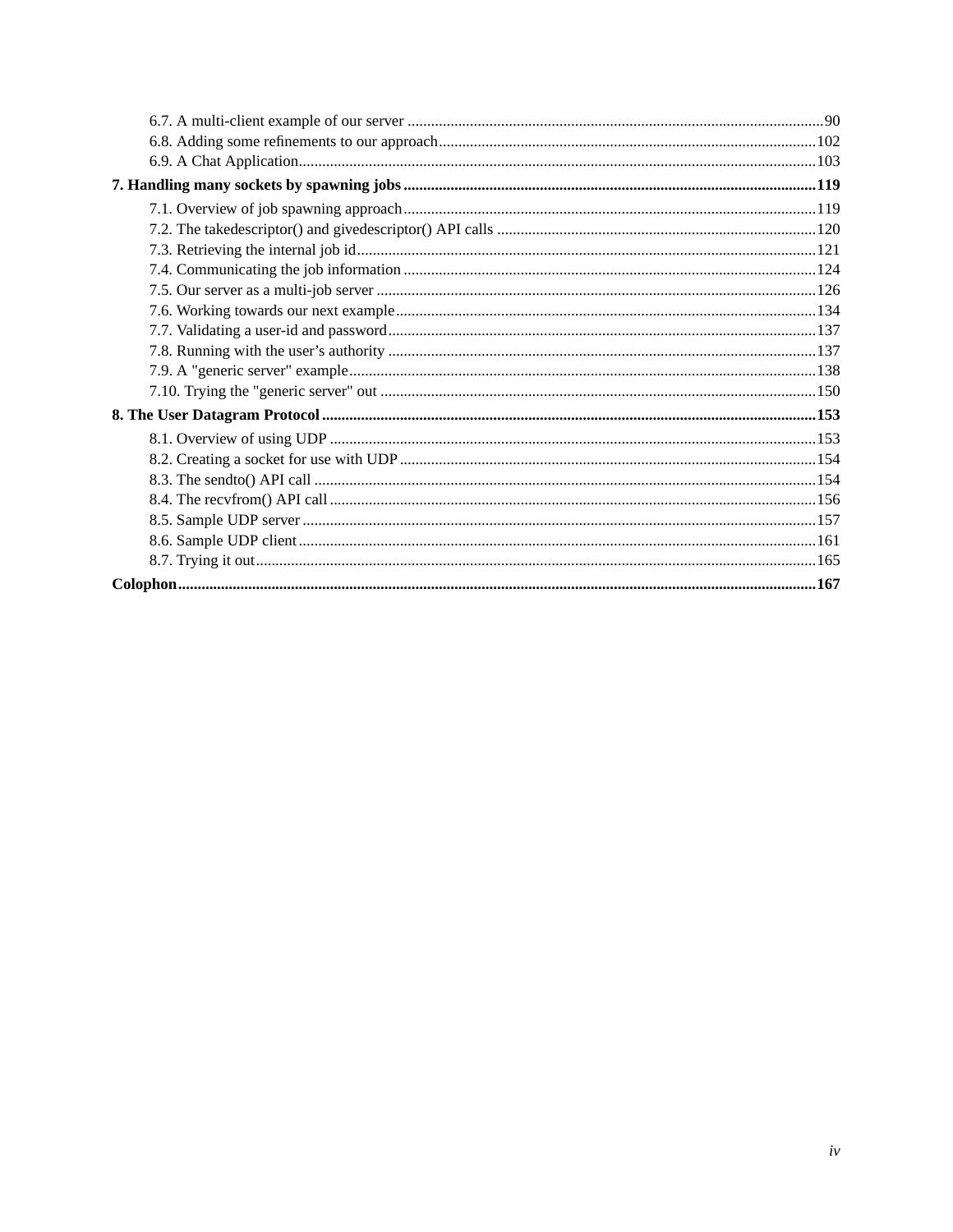### <span id="page-4-0"></span>**Chapter 1. Introduction to TCP and Sockets**

<span id="page-4-1"></span>*Written by Scott Klement.*

#### **1.1. TCP/IP Concepts and Terminology**

This section is an introduction to TCP/IP programming using a sockets API. (Sockets can also be used to work with other network protocols, such as IPX/SPX and Appletalk, but that is beyond the scope of this document.) The standard socket API was originally developed in the Unix world, but has been ported to OS/400 as part of the "Unix-type" APIs, and a modified version was also ported to the Windows platform under the name "Windows Sockets" (or "Winsock" for short)

Usually when someone refers to "TCP/IP" they are referring to the entire suite of protocols, all based on the Internet Protocol ("IP"). Unlike a single network, where every computer is directly connected to every other computer, an "inter-network" (or "internet") is a collection of one or more networks. These networks are all connected together to form a larger "virtual network". Any host on this virtual network can exchange data with any other host, by referring to the hosts "address".

The address is a 32-bit number which is unique across the entire internet. Typically, this number is broken into 4 8-bit pieces, separated by periods to make it easier for humans to read. This human readable format is called "dotted-decimal" format, or just "dot-notation". An address displayed in this fashion looks something like "192.168.66.21".

Different parts of this "IP Address" are used to identify which network a host is located on, and the rest of the address is used to identify the host itself. Which part of the address and which part is the host is determined by a "network mask" (or "netmask" for short.) The netmask is another 32-bit number which acts like like a "guide" to the IP address. Each bit that is turned on in the netmask means that the corresponding bit in the IP address is part of the network's address. Each bit that is turned off means that the corresponding bit in the IP address is part of the host's address.

Here's an example of an IP address and netmask:

|                                | dotted-decimal | same number in binary format:       |          |
|--------------------------------|----------------|-------------------------------------|----------|
|                                |                |                                     |          |
| IP Address:                    | 192.168.66.21  | 11000000 10101000 01000010 00010101 |          |
| Netmask:                       | 255.255.255.0  | 11111111 11111111 11111111 00000000 |          |
| Network Address is: 192.168.66 |                | 11000000 10101000 01000010          |          |
| Host Address is:               | .21            |                                     | 00010101 |

A slightly more complicated example:

|                  | dotted-decimal same number in binary format:                          |
|------------------|-----------------------------------------------------------------------|
|                  |                                                                       |
| IP Address:      | 192.168.41.175    11000000    10101000    00101001    10101111        |
| Netmask:         |                                                                       |
|                  | Network Address is: 192.168.41.168   11000000 10101000 00101001 10101 |
| Host Address is: |                                                                       |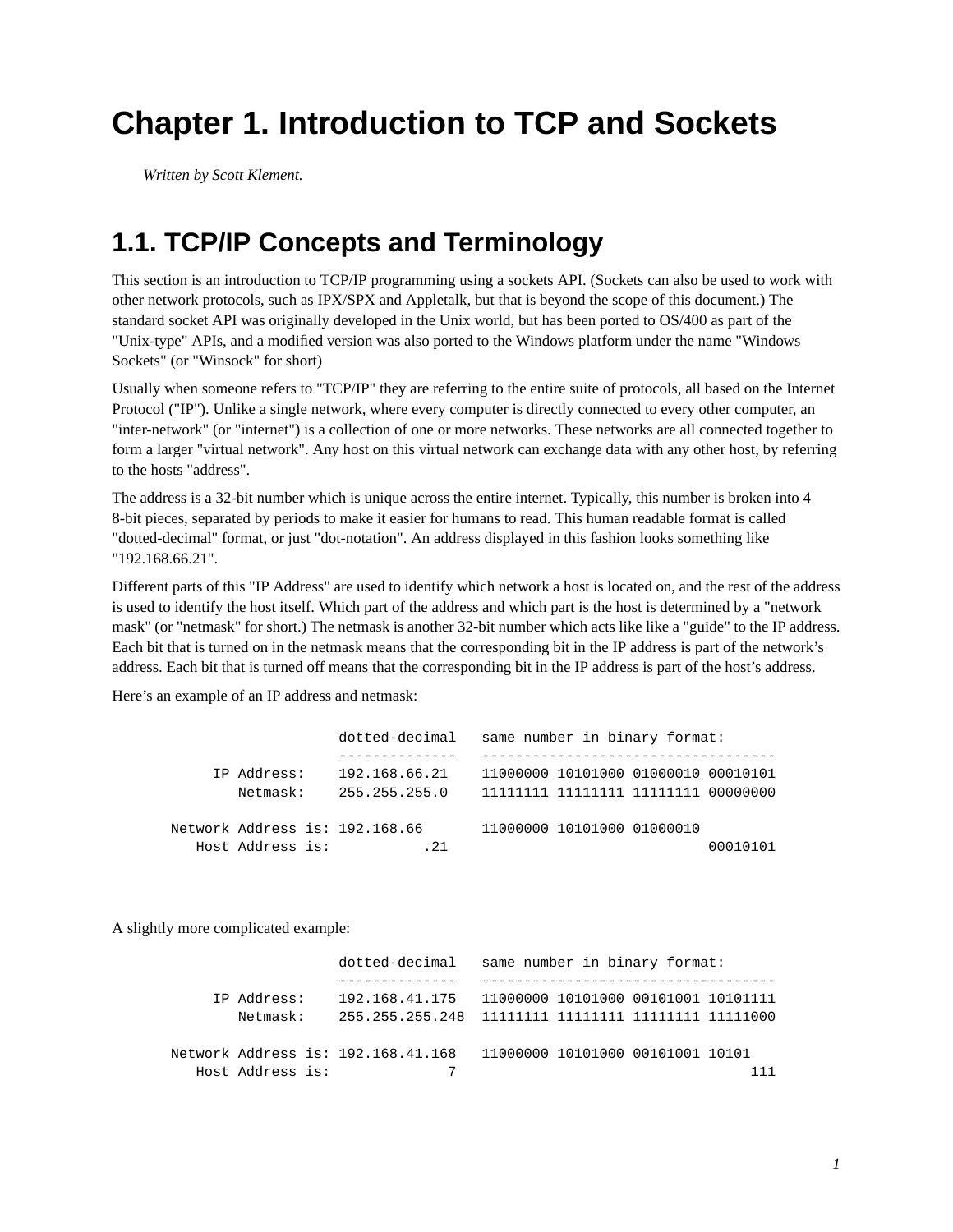When a system sends data over the network using internet protocol, the data is sent fixed-length data records called datagrams. (These are sometimes referred to as "packets") The datagram consists of a "header" followed by a "data section". The header contains addressing information, much like an envelope that you send through your local postal service. The header contains a "destination" and a "return to" address, as well as other information used by the internet protocol. Another similarity between IP and your postal service is that each packet that gets sent isn't guarenteed to arrive at the destination. Although every effort is made to get it there, sometimes datagrams get lost or duplicated in transit. Furthermore, if you send 5 datagrams at once, there's no guarantee that they'll arrive at their destination at the same time or in the same order.

What's really needed is a straight-forward way to ensure that all the packets that get sent arrive at their destination. When they arrive, make sure they're in the same sequence, and that all duplicated datagrams get discarded. To solve this problem, the Transmission Control Protocol (TCP) was created. It runs on top of IP, and takes care of the chore of making certain that every packet that is sent will arrive at its destination. It also allows many packets to be joined together into a "continuous stream" of bytes, eliminating the need for you to split your data into packets and re-join them at the other end.

It's useful to remember that TCP runs "on top of" IP. That means that any data you send via TCP gets converted into one or more datagrams, then sent over the networking using IP, then is reassembled into a stream of data on the other end.

TCP is a "connection oriented protocol", which means that when you want to use it, you must first "establish a connection." To do this, one program must take the role of a "server", and another program must take the role of a "client." The server will wait for connections, and the client will make a connection. Once this connection has been established, data may be sent in both directions reliably until the connection is closed. In order to allow multiple TCP connections to and from a given host, "port" numbers are established. Each TCP packet contains an "origin port" and a "destination port", which is used to determine which program running under which of the system's tasks is to receive the data.

There are two other protocols that are used over IP. They are the "User Datagram Protocol (UDP)", and the "Internet Control Message Protocol" (ICMP).

UDP is similar to TCP, except that data is sent one datagram at a time. The major difference between the UDP datagrams and the "raw" IP datagrams is that UDP adds port numbers to the packets. This way, like TCP, many tasks on the system can use UDP at the same time. UDP is usually used when you know that you only want to send a tiny amount of data (one packets worth) at a time, and therefore you don't need all the extra overhead of TCP.

ICMP is used internally by the internet protocol to exchange diagnostic and error messages. For example, when you attempt to connect to a port on a remote machine, and that machine chooses to refuse your connection, it needs some way of telling you that the connection has been refused. This is done by sending ICMP messages. You never need to write or receive ICMP messages directly, they are always handled by the TCP/IP stack. They are strictly a "control message protocol."

Another important concept is that of a socket. A socket is an "endpoint for network communications." In other words, it's the virtual device that your program uses to communicate with the network. When you want to write bytes out over the network, you write them to a socket. When you read from the network, you read from that socket. In this way, it is similar to the way a "file" is used to interact with hard drive storage.

The last thing that I'd like to cover here is "domain names." As you read above, all TCP/IP communications are done using an "address." Without this address, no data can be sent or received. However, while addresses work very well for the computer, they're a little hard for people to remember. Perhaps you wanted to connect to a computer the computer that keeps track of inventory at Acme, Inc. How do you know it's address? If you knew it's IP address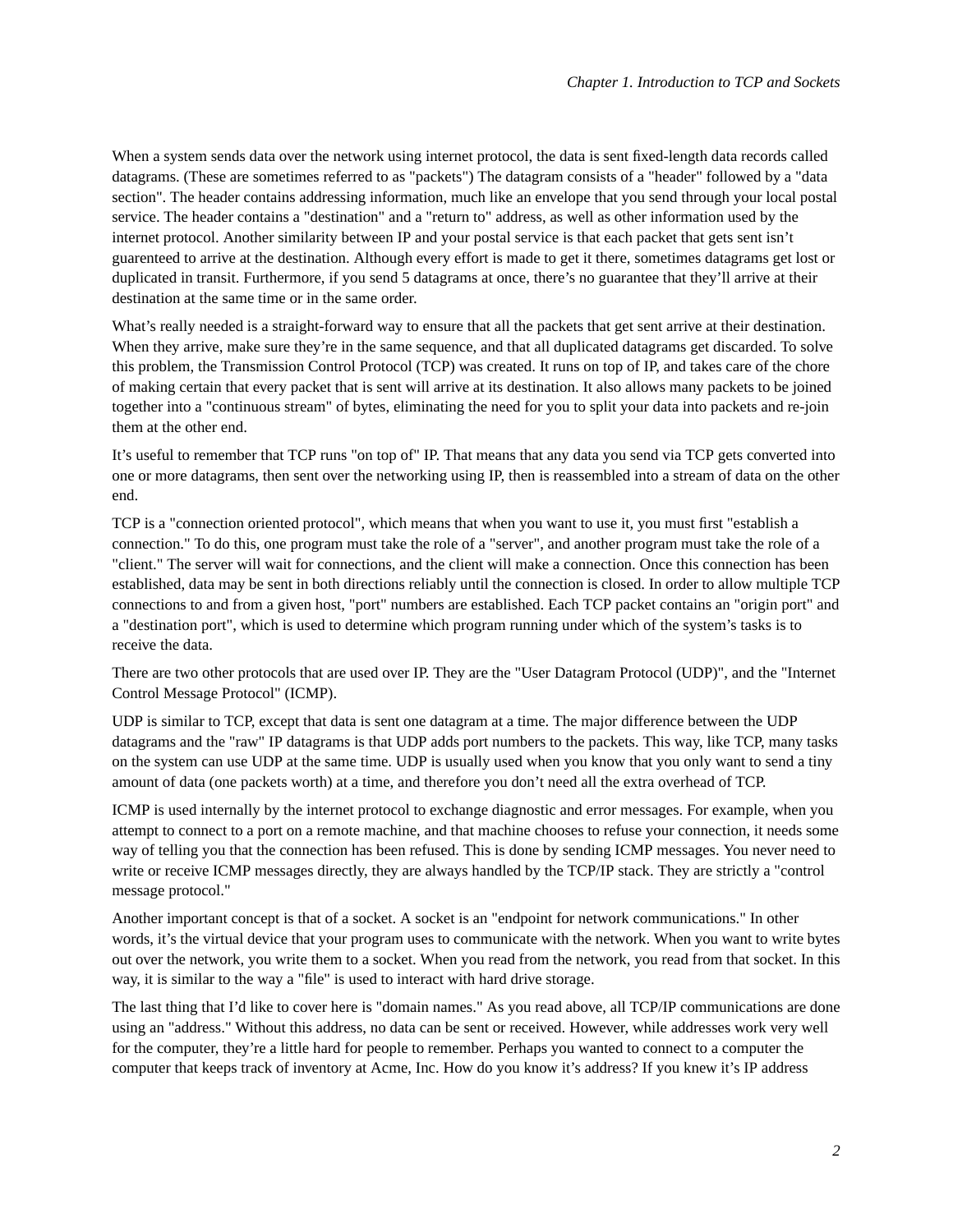already, how would you remember it, along with all of the other addresses that you use? The answer is the "domain name system" or "DNS".

DNS is a large, distributed, database containing mappings between human readable names (such as "inventory.acme.com") and IP addresses (such as "199.124.84.12") When you ask the computer for the IP address for "inventory.acme.com", it follows these steps:

- 1. Checks to see if that host name is in the local computer's "host table". (On the AS/400, you can type 'CFGTCP' and choose opt#10 to work with the host table) If it finds an entry for "inventory.acme.com", it returns this to your program. If not, it tries step #2.
- 2. It tries to contact a DNS server. (The DNS server may be on the same machine, or on another machine on the network, it doesn't matter)
- 3. The DNS server may already know the IP address that's associated with "inventory.acme.com". Each time it looks up a new name, it "caches" it for a period of time. So, if this particular name is in it's cache, it can return it right away. If not, it goes on to the next step.
- 4. Since there are so many millions (billons?) of host names in the world, you cannot store them all on one server. Instead, the names are served by an entire hierarchy of DNS servers. Each level of the hierarchy relates to a different component of the host's name. The components are separated by periods.
- 5. So, "inventory.acme.com" gets separated into "inventory", "acme" and "com". The DNS server asks the "root level" DNS servers for the server that handles "com" domains. (The DNS server will cache these requests as well, so once it knows who handles "com" domains, it won't ask again). The root server returns the IP address for "com" domains.
- 6. The DNS server then asks the server for "com" domains for the address of the server that handles "acme" domains. The "com" server will then return the address of acme's DNS server. The DNS server caches this, as well.
- 7. The DNS server asks the "acme" server for the address of the "inventory" host. This address gets returned, and cached by your DNS server.
- <span id="page-6-0"></span>8. Finally, the DNS server returns this address to your program.

#### **1.2. Overview of a TCP communications session**

A good analogy to a TCP connection is a telephone call.

When you wish to place a telephone call, you first look up the telephone number of the person you wish to call. If there are many people who can be reached at that telephone number, you also look up an extension number. You then lift up the receiver and dial the number. When the person you wish to reach has answered the phone, you talk to that person. That person talks to you, as well. When your conversation is complete, each person hangs up the telephone.

A TCP connection is very similar. First you look up the IP address (telephone number) of the computer you wish to contact. For a TCP connection, there are always (the potential for) many different services at that address. So you have to look up the port (extension number). You then create a socket (pick up the receiver) and dial the number (connect to the IP and socket). Then the program you wish to contact has accepted your connection (answered the phone) you can send and receive data from that computer (hold a conversation), and finally each side closes their socket (hangs up the phone).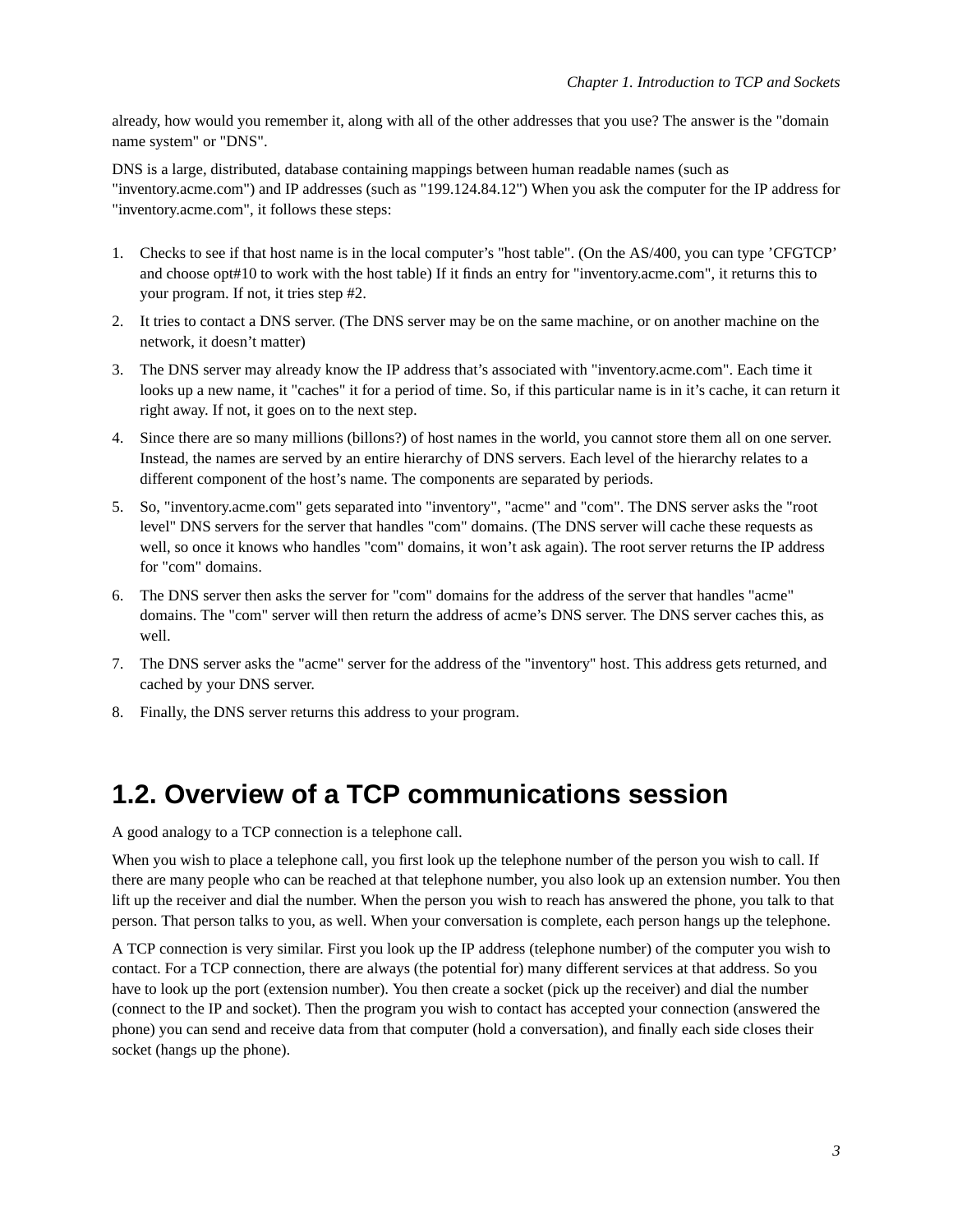When you make a telephone call, you don't have to worry about how your voice gets converted to an electrical signal, or how it gets switched to the telephone of the person that you're calling. The telephones and the telephone company takes care of all of these details for you.

Likewise, when you connect to another computer using TCP, you don't have to worry about the details of how your data gets split up into different datagrams, or how it ensures that the data gets put back together in the correct order, or even how it gets routed to the computer that you're connecting to. The sockets API takes care of all of these details for you.

The main procedures that you call from the sockets API are listed here with a brief explanation:

- $\bullet$  gethostbyname = Look up an IP address from a domain name (look up a person's telephone number)
- $\bullet$  getservbyname = Look up a port number from a service name (look up a person's extension number)
- socket  $=$  create a socket (lift up the telephone handset)
- $\bullet$  connect = connect to a given IP address and port number (dial the telephone number)
- bind = force the socket API to utilize a particular port or address. (doesn't really work with the telephone analogy, but this is used to tell the API which port number your socket will use on the local machine)
- listen = Tell the socket API that you wish to receive connections (switching on the "ringer" on your telephone)
- accept = Accept an incoming connection (answer a telephone call)
- $\bullet$  send = send data out over a socket (talk into your telephone handset)
- $\bullet$  recv = receive data from a socket (listen to your telephone handset)
- $\cdot$  close = close a socket (hang up the telephone)

Therefore, a typical TCP session looks like this:

| server          | client            |
|-----------------|-------------------|
| getservbyname() |                   |
| socket()        |                   |
| bind()          |                   |
| listen()        |                   |
|                 | gethostbyname()   |
|                 | getservbyname()   |
|                 | socket()          |
| accept()        | connect()         |
| send() & recv() | send() $&$ recv() |
| close()         | close()           |

The getservbyname() call asks the operating system which port number a server will accept connections on for a given service.

For the sake of an example, we'll use http, which is the protocol used to transport web pages across the internet.

The server will start by calling getservbyname to ask the operating system which port is used for the http requests over tcp. The getservbyname API will return port number 80, which happens to be the worldwide standard for the http service. The server will then call the socket() procedure, this socket will then be bound to port 80 by calling the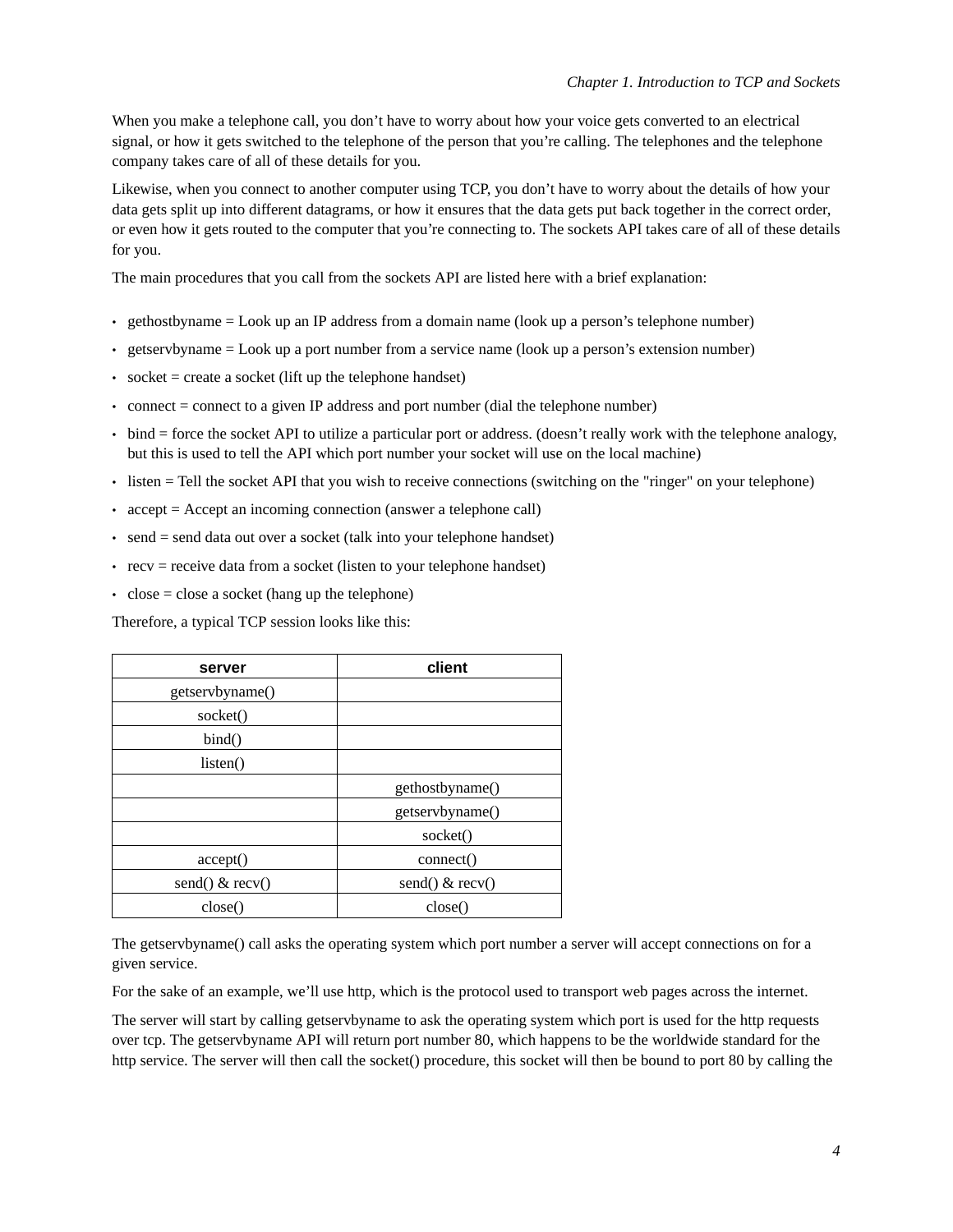bind() procedure. Now, when we call the listen() procedure, the socket API will cause port 80 to be "open" for receiving requests. The program then calls accept(), which waits for someone to connect to it. Once a client has connected, it can send and receive data. Finally, when it's done, it closes the connection.

The client first asks the user for the host to connect to. Once it has a response from the user, it checks to see if the user supplied an IP address or if the user actually supplied a host name. If the user supplied a host name, it calls gethostbyname to find the IP address of the host it needs to connect to. Now, it needs to know which port to connect to, so it calls getservbyname to ask the operating system which port is used for http. The operating system will, of course, return 80. Now, it creates a socket which it can use to talk to the server by calling the socket() procedure. It uses the connect() procedure to connect that socket to the server, who is hopefully waiting for it to connect. Now it can send & receive data from the server. And finally, it calls close() to disconnect.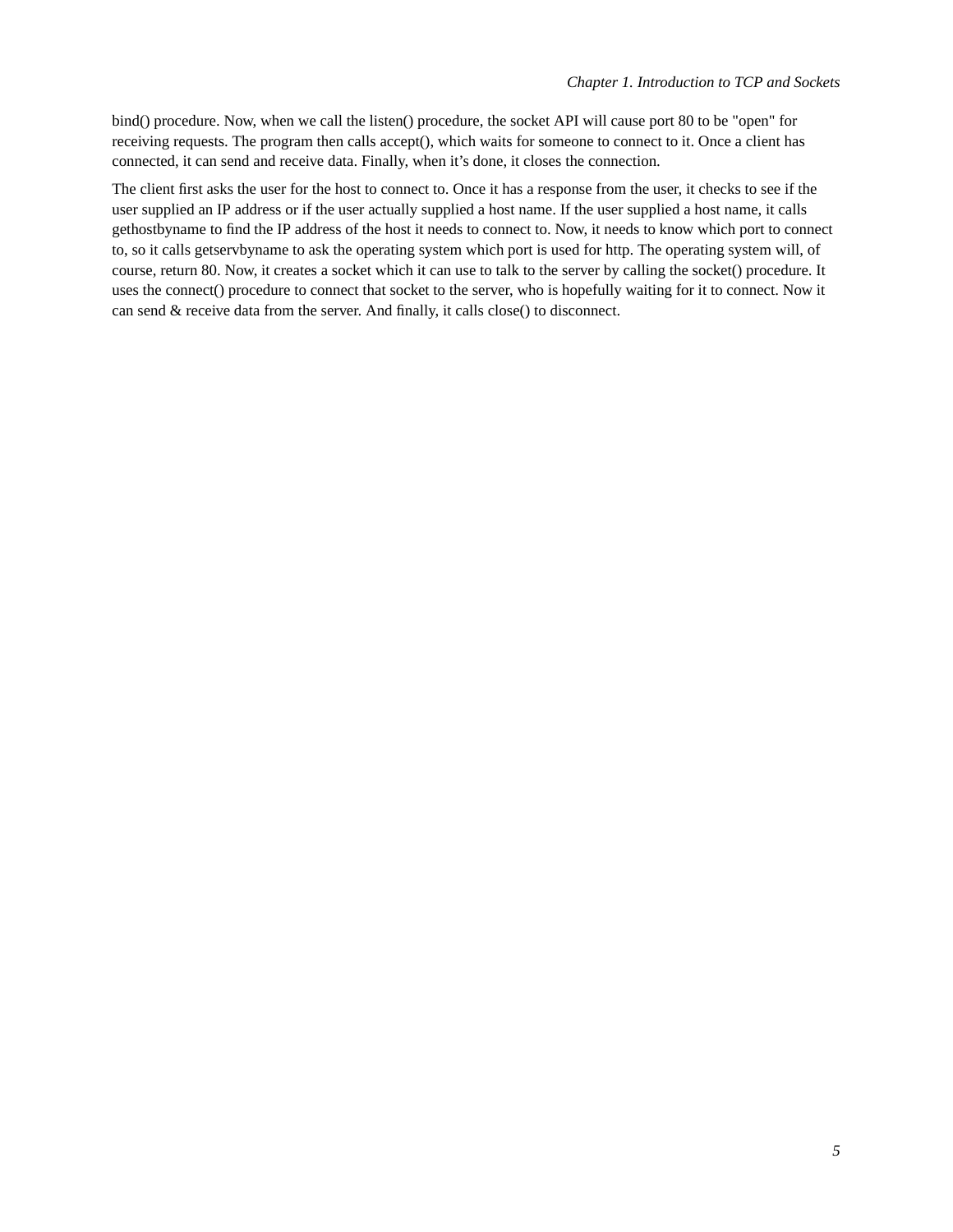### <span id="page-9-0"></span>**Chapter 2. Looking up host names & services**

<span id="page-9-1"></span>*Written by Scott Klement.*

#### **2.1. Services and Ports**

The previous sections described an overview of TCP/IP terminology as well as an overview of calling the sockets API for a TCP connection. This section describes the details of calling "getservbyname()" and explains how to understand the IBM UNIX-type API manual.

The Socket API is described in the IBM Information Center under the category "UNIX-type APIs." Unfortunately, the calling syntax that's described is for people using the ILE C/400 programming language.

The getservbyname() API is documented here: http://publib.boulder.ibm.com/pubs/html/as400/v4r5/ic2924/info/apis/gsrvnm.htm (http://publib.boulder.ibm.com/pubs/html/as400/v4r5/ic2924/info/apis/gsrvnm.htm)

And it says that in order to call getservbyname, we need to specify parms like this:

struct servent \*getservbyname(char \*service\_name, char \*protocol\_name)

By now, unless you're familiar with programming in C, you're probably saying "huh? what does that mean?" So, I'll tell you :) Let's look at that statement again, but break it into pieces:

➊struct servent \*➋getservbyname(➌char \*service\_name, ➍char \*protocol\_name)

- ➊ Each prototype in C starts with the prcoedure's return value. In this case, the '\*' means that it returns a pointer, and the 'struct servent' means that this pointer points to a structure of type 'servent' (service entry).
- ➋ The name of the procedure to be called is 'getservbyname'.
- ➌ The first parameter is a pointer. (I know this because of the '\*') and it points to a character variable called "service\_name." Character variables are type 'A' in RPG and DDS.
- ➍ The second parameter is another pointer to a character variable. This one is called "protocol name".

Since names in C are case sensitive, we MUST supply the name 'getservbyname' as all lowercase. (That's important since RPG likes to convert everything to uppercase at compile-time).

So, to define this same prototype in RPG, we need to do this:

| DName+++++++++++ETDsFrom+++To/L+++IDc.Keywords+++++++++++++++++++++++++++++++++++ |           |         |                           |  |  |  |  |
|-----------------------------------------------------------------------------------|-----------|---------|---------------------------|--|--|--|--|
| D getservbyname                                                                   | <b>PR</b> | $\star$ | ExtProc('qetservbyname')  |  |  |  |  |
| D service name                                                                    |           |         | * value options (*string) |  |  |  |  |
| D protocol name                                                                   |           |         | * value options (*string) |  |  |  |  |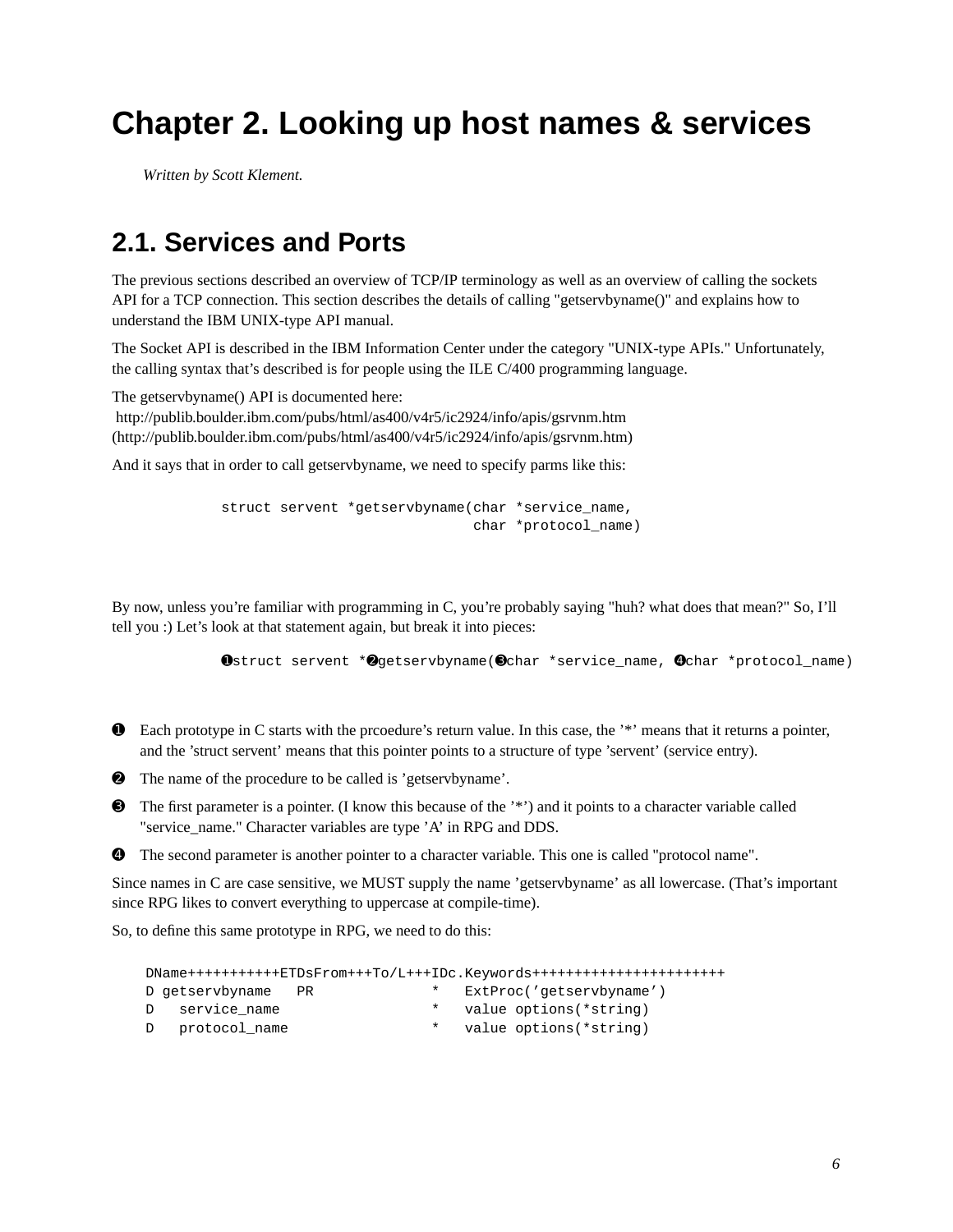Note that all pointers passed to C procedures are always passed by "value". The keyword "options(\*string)" is an option added to RPG to help make it compatible with C programs. Strings in C end with a "null" character (x'00') that allows it to recognize the end of a variable length string. Specifying options(\*string) causes RPG to automatically add this trailing null when it makes the call.

If you look further down, (in the return value section) they describe this "servent" structure by showing us this:

```
struct servent {
 char *s_name; \bulletchar **s_aliases; 0
 int s_port; \qquad \qquad \bulletchar *s_proto \bullet};
```
This means that the servent structure contains 4 pieces of data:

- ➊ A pointer to an area of memory containing an alphanumeric string. This piece of data is called "s\_name".
- ➋ This one is quite difficult for your typical RPG programmer to understand. It is a pointer to an array. That array is an array of pointers. Each element of that array points to an alphanumeric string.
- ➌ An integer called "s\_port".
- ➍ The last piece of data is a pointer to an alphanumeric string call "s\_proto".

So, if we wanted to define this structure in RPG, we'd do it like this:

```
DName+++++++++++ETDsFrom+++To/L+++IDc.Keywords+++++++++++++++++++++++
D p_servent S *
D servent DS based(p_servent)
D s_name
D s_aliases *
D sport 10I 0
D s_proto *
```
As you can probably tell from this reading this page, so far, the hardest part of calling the UNIX-type APIs from RPG programs is converting things from C syntax to RPG syntax. That's why it's so frustrating that IBM doesn't provide a manual and header files specifically for RPG programmers.

For this tutorial, I will show you how to make the conversions from the C prototypes to the RPG prototypes. If you want to learn more about how to do this yourself, you might try this link: http://www.opensource400.org/callc.html

But, anyway... I'll get off the soap box and get back to the tutorial...

Once we have set up this data structure and procedure prototype, we can call the getservbyname procedure simply by coding:

```
CL0N01Factor1+++++++Opcode&ExtExtended-factor2+++++++++++++++++++++++++
C eval p_servent = getservbyname('http': 'tcp')
```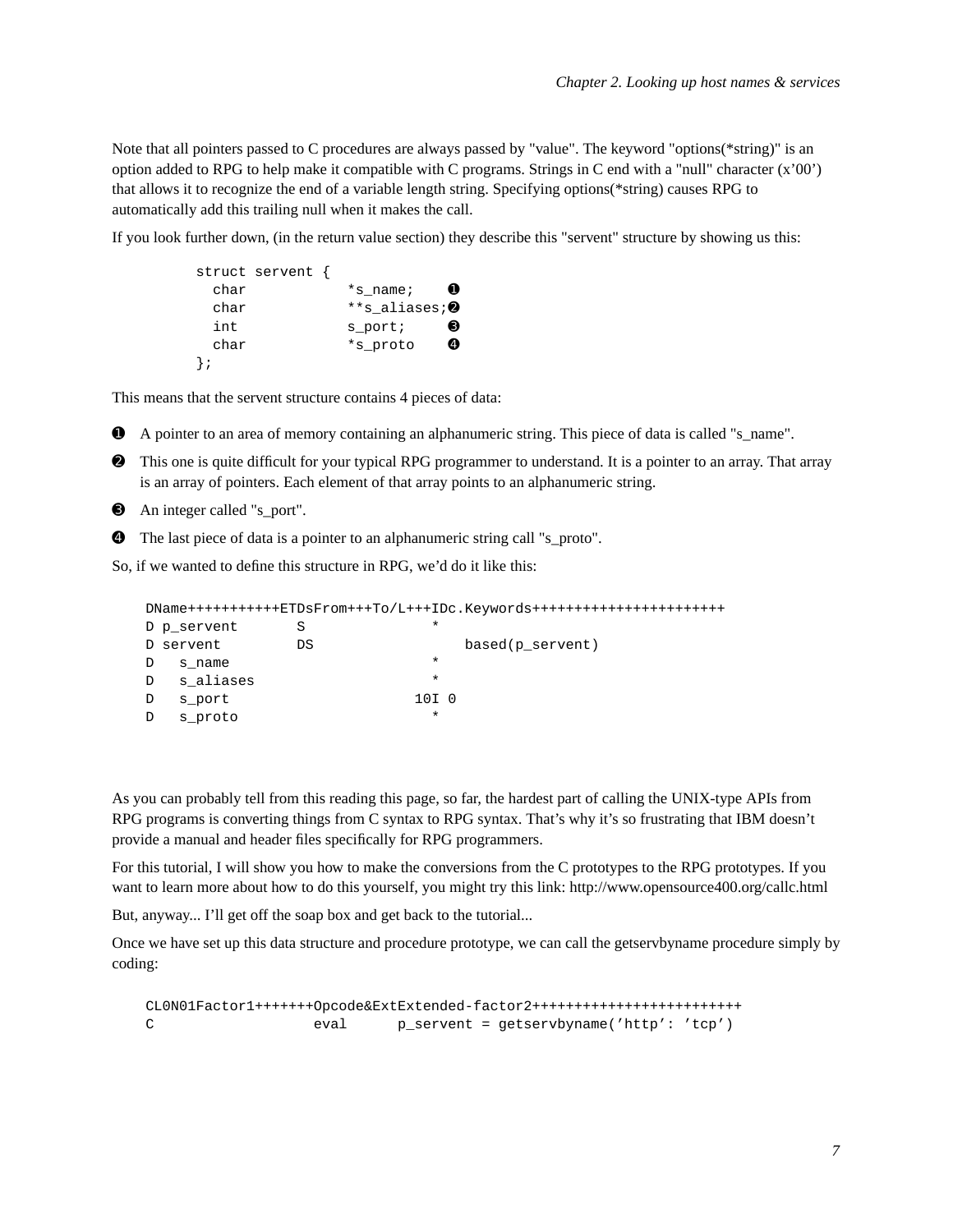And then check the value of s\_port to find out which port http is located on. As you can see, defining the prototype and data structure is the hard part. Once we've got that, making the call is easy.

So, here's a simple program that accepts a service name as a parameter, and displays the corresponding port number:

```
Member: QRPGLESRC, SERVPORT
  H DFTACTGRP(*NO) ACTGRP(*NEW)
  D getservbyname PR * ExtProc('getservbyname')
  D service_name \bullet * value options(*string)
  D protocol_name * value options(*string)
  D p_servent S *
  D servent DS based(p_servent)
  D s name *D s_aliases * *
  D sport 10I 0
  D s_proto *
  D service S 3 10A
  D msg S 50A
  c *entry plist
  c parm parm service
  c eval p_servent = getservbyname(
  c \texttt{trim}(\texttt{service}): 'top') 
O
  c if p_servent = *NULL ➋
  c eval msg = 'No such service found!'
  c else
  c eval msg = 'port = ' + %editc(s_port:'L')
  c endif
  c dsply msg
  c \alpha eval \alpha \alpha \alpha \alpha
```
Compile this by typing: CRTBNDRPG SERVPORT SRCFILE(SOCKTUT/QRPGLESRC)

Run it by typing CALL SERVPORT PARM('http')

A few notes:

- ➊ Note that we must do a %trim() on the service when we call getservbyname. Otherwise, it would search for a service called 'http ' instead of 'http'. Since service names can't legally have spaces in them, this wouldn't work.
- <span id="page-11-0"></span>➋ The IBM manual states that getservbyname will return NULL when it can't find a service. In RPG, the special value NULL can be represented by the special constant \*NULL, so we check for \*NULL to see that the service wasn't found.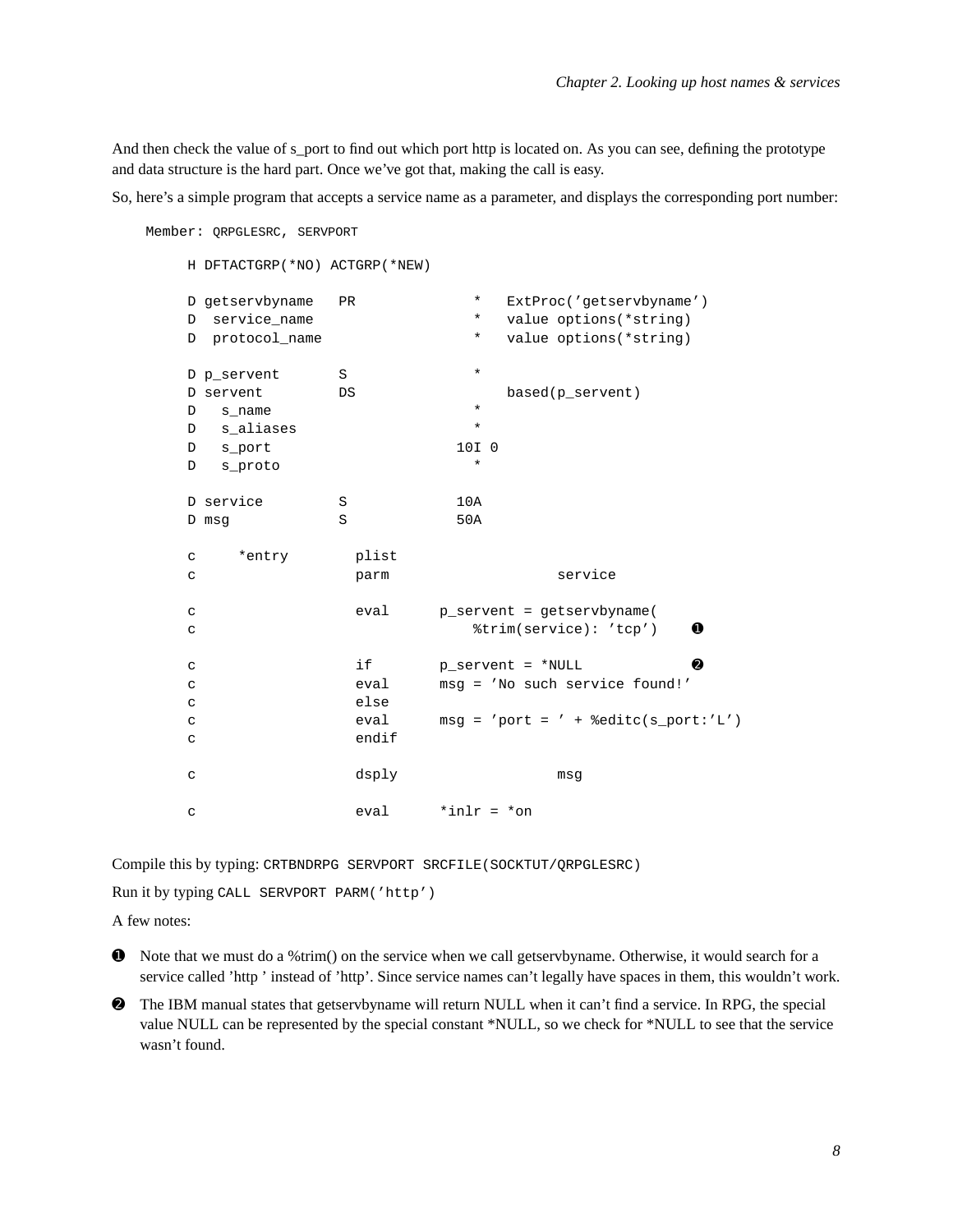#### **2.2. Host names and addresses**

The previous section described how to look up the port number of a service using the getservbyname() API. This section complements that section by desribing the procedure for looking up an IP address using the gethostbyname() procedure. This section will also describe the system routines for converting from "dotted decimal" IP address format to the 32-bit address format, and back again.

To start with, we'll explain the 'inet addr' API. It's the system API to convert from dotted decimal formatted IP address to a 32-bit network address. This API is explained in IBM's manuals at the following link: http://publib.boulder.ibm.com/pubs/html/as400/v4r5/ic2924/info/apis/inaddr.htm (http://publib.boulder.ibm.com/pubs/html/as400/v4r5/ic2924/info/apis/inaddr.htm)

IBM tells us that the prototype for the inet\_addr procedure looks like this:

unsigned long inet\_addr(char \*address\_string)

This means that the procedure is named 'inet addr', and it accepts one parameter, called 'address string', which is a pointer to a character string. It returns an unsigned long integer, which in RPG is expressed as '10U 0'.

This is pretty straight forward in RPG. We simply prototype it like this:

| D inet addr   | PR |  | 100 0 ExtProc('inet addr') |
|---------------|----|--|----------------------------|
| D address str |    |  | value options (*string)    |

Reading further down the IBM page on this procedure, you'll see that it returns the 32-bit network address when successful. And returns a -1 when it's not successful.

Now you should be confused! If it returns an 'unsigned' integer, how can it possibly return a negative number? By definition, an unsigned integer CANNOT be a negative number. In C, when the return value is compared against -1, the computer actually generates a 32-bit integer with the value of -1, and then compares, bit for bit, whether they match, even though one is signed and one isn't, as long as they have the same bit values, it thinks they're the same.

So the question is, what 'unsigned' value has the same binary value as the signed integer value of -1? Well, if you're familiar with the twos complement format, you'll know in order to make a positive number negative, you take it's binary complement, and add 1. Therefore, x'00000001' is a positive 1, and it's binary complement would be x'FFFFFFFE'. If we add 1 to that, we get x'FFFFFFFF'. IF we convert that to decimal, we get the value 4294967295.

Do you still think this is straight-forward? :) To simplify things somewhat, we'll define a named-constant called 'INADDR\_NONE' (which, though they dont tell us that, is the name of the same constant in the C header file) When we check for errors, we'll simply check against that constant.

D INADDR NONE C CONST(4294967295)

Once we have all the definitions straightened out, this is quite easy to call in RPG:

c eval IP = inet\_addr('192.168.66.21') c if  $IP = INADDR\text{ }NONE$ c\* conversion failed c endif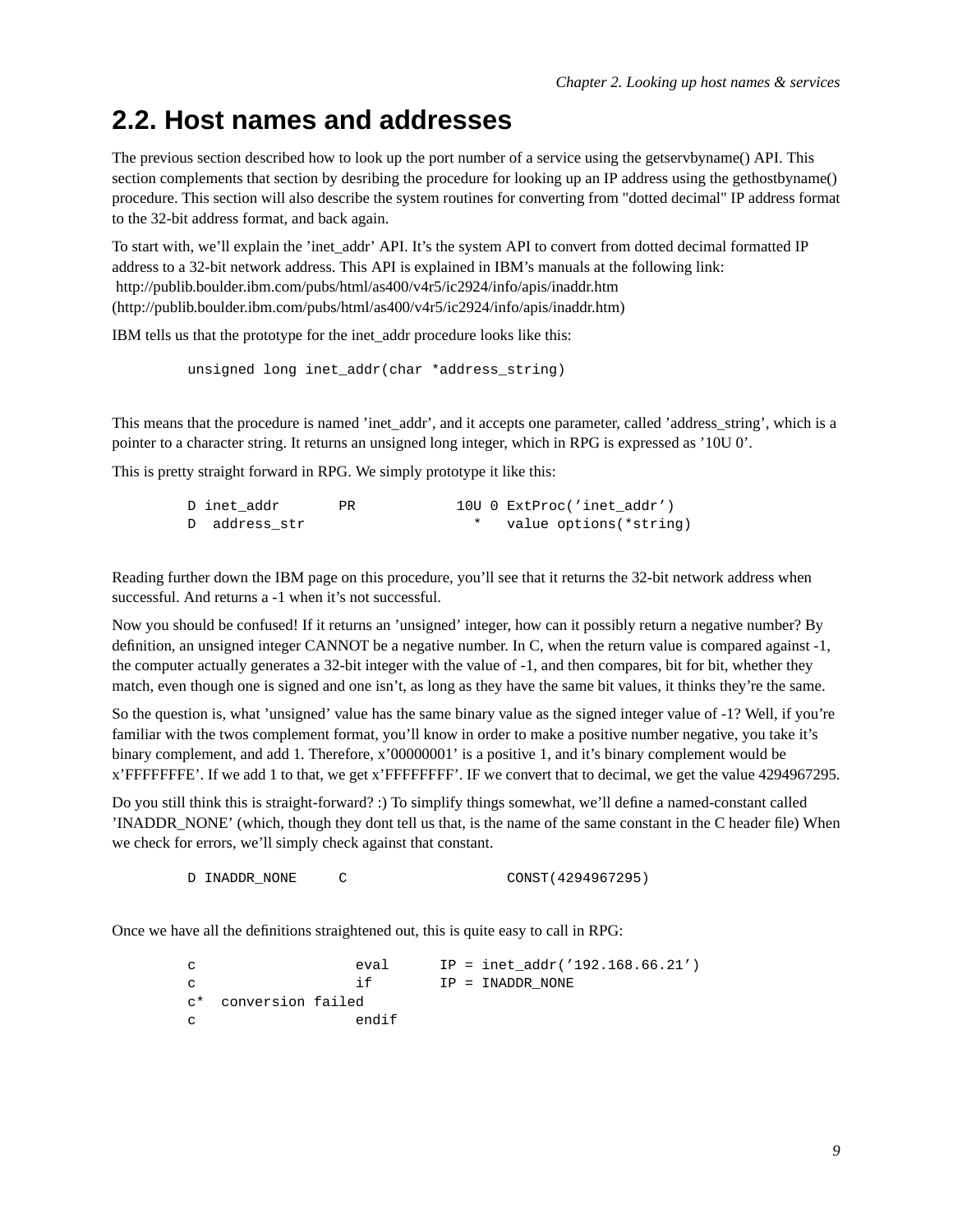To convert an IP address from 32-bit network format back to dotted decimal uses a similar API called 'inet\_ntoa'. The IBM manual for this is found at this link:

http://publib.boulder.ibm.com/pubs/html/as400/v4r5/ic2924/info/apis/inntoa.htm

IBM tells us that the prototype for inet\_ntoa looks like this:

char \*inet\_ntoa(struct in\_addr internet\_address)

The procedure is called inet\_ntoa. It accepts one parameter, which is a 'in\_addr' structure, passed by value. It returns a pointer to a character string. That's nice. But what the heck is an 'in\_addr' structure?

You'll note that the return value doesn't even bother to explain this structure. If you have the "system openness" includes" installed on your system, you'll be able find the definition for in\_addr in the file QSYSINC/NETINET in member IN. It looks like this:

```
struct in_addr {
 u_long s_addr;
};
```
What this means is that the structure contains nothing but a single, unsigned, 32-bit integer. That's a bit confusing to try to figure out from IBM's documentation, but it's easy to code. The prototype for inet\_ntoa in RPG will look like this:

```
D inet_ntoa PR * ExtProc('inet_ntoa')
D internet addr 10U 0 value
```
Now, when you call inet ntoa, it will either return NULL (which in RPG is called \*NULL) if there's an error, or it will return a pointer to a character string. Unfortunately, we don't know how long this character string that it returns is! In C, you'd find the length of this string by searching for the 'null' character at the end of the string.

Fortunately, the RPG compiler developers created a BIF for just that purpose. This BIF is called %str, and it accepts a pointer, and returns the string beginning with the pointer, and ending with the trailing null. So we can call inet\_ntoa like this:

```
c eval ptr = inet_ntoa(IP)
c if ptr = *NULL
c* conversion failed
c else
c eval dottedIP = %str(ptr)
c endif
```
The final API in this chapter is the 'gethostbyname' API, which does a DNS lookup on a given host name, and returns a 'host entry structure' that contains the details about that host. The main piece of data that we're interested in from that structure is the host's IP address.

IBM's manual page for this procedure is found at this link: http://publib.boulder.ibm.com/pubs/html/as400/v4r5/ic2924/info/apis/ghostnm.htm

The prototype IBM lists for this API looks like this:

```
struct hostent *gethostbyname(char *host_name)
```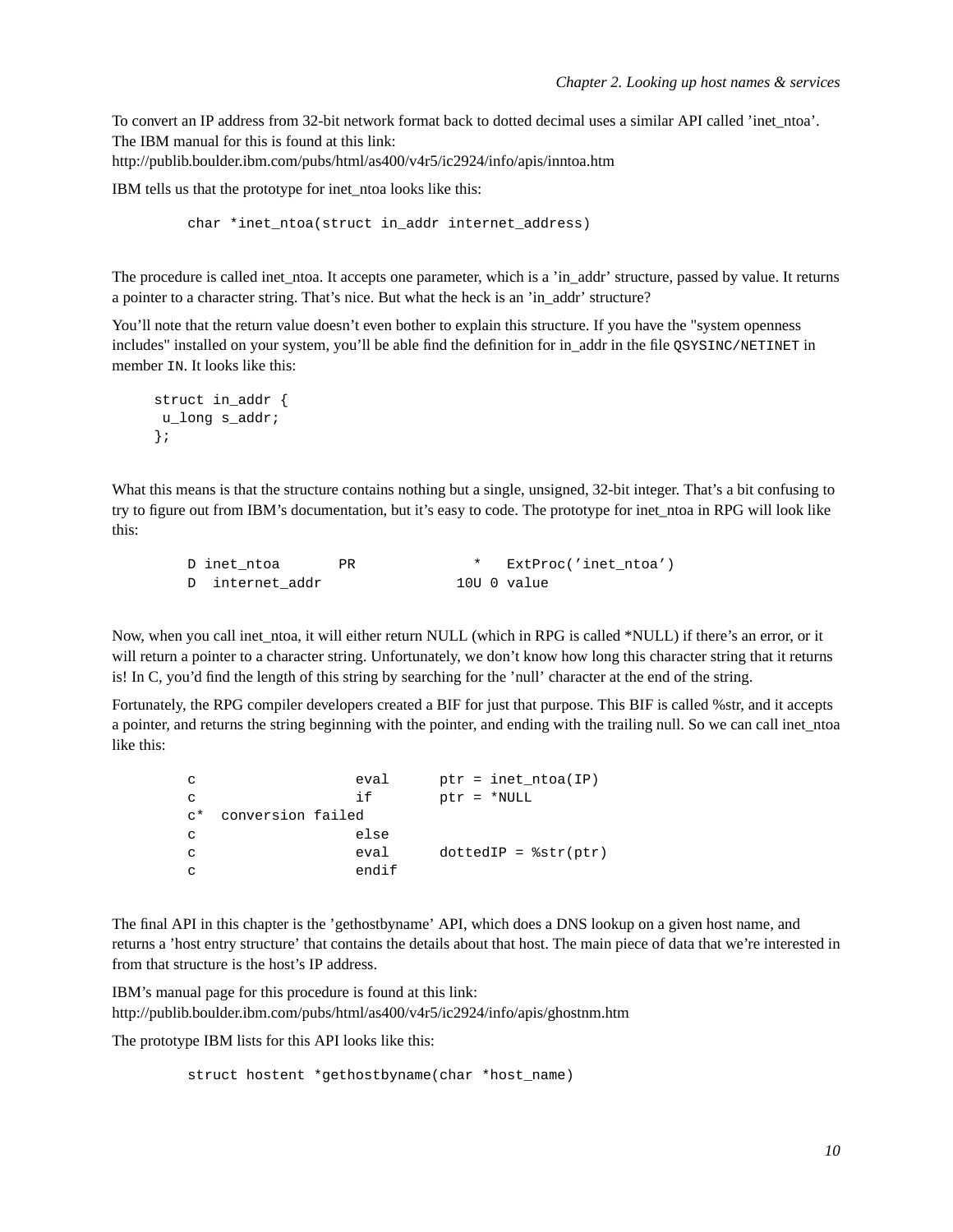Which means that the API is 'gethostbyname', it accepts one parameter which is a pointer to a character string containing the host name. It returns a pointer to a 'hostent' structure.

So, the RPG prototype for the gethostbyname API looks like this:

|              | D gethostbyname PR |  | extproc('qethostbyname') |
|--------------|--------------------|--|--------------------------|
| $\mathbb{D}$ | host name          |  | value options(*string)   |

Looking down at the "return value" of the API, it tells us that it either returns NULL (or, in RPG, \*NULL) if there's an error, or it returns a pointer to a 'hostent' structure. The hostent structure is described as being in this format:

```
struct hostent {
 char *h_name;
 char **h_aliases;
 int h_addrtype;
 int h_length;
 char **h_addr_list;
};
#define h_addr h_addr_list[0]
```
This means that the hostent data structure contains 5 different items, a pointer to a character string containing the 'correct' hostname, a pointer to an array of pointers, each element pointing to an 'alias' of the hostname, an integer containing the address type, an integer containing the length of each address, and a pointer to an array of pointers, each one pointing to a character string.

The '#define' statement tells us that whenever we refer to 'h\_addr' in this structure, that it will actually return the first pointer in the h\_addr\_list array.

If you read on, under the "Return" value, it explains that both of the arrays pointed to here are 'NULL-terminated lists'. This means that if you loop thru the array of pointers, you'll know you've reached the end when you find a 'NULL' (or \*NULL in RPG).

It further tells you that each element of the h\_addr\_list array actually points to a structure of type 'in\_addr', rather than a character string, as the structure definition implies. Why does it do that? Because gethostbyname can be used with other protocols besides TCP/IP. In the case of those other protocols, it might point to something besides an 'in\_addr' structure. In fact, we could use the 'h\_addrtype' member of the structure to determine what type of address was returned, if we so desired. However, this document is only intended to work with TCP/IP addresses.

Note, also, that we already know from our experiences with inet\_ntoa above that 'in\_addr' structures are merely an unsigned integer in disguise. Therefore, we can define the 'hostent' structure as follows:

|   | D p hostent | S  | $\star$          |                    |
|---|-------------|----|------------------|--------------------|
|   | D hostent   | DS |                  | Based(p_hostent)   |
| D | h name      |    | $\ast$           |                    |
| D | h aliases   |    | $\ast$           |                    |
| D | h addrtype  |    | 10I 0            |                    |
| D | h length    |    | 10I <sub>0</sub> |                    |
| D | h addr list |    | $\star$          |                    |
|   | D p h addr  | S  | $\ast$           | Based(h addr list) |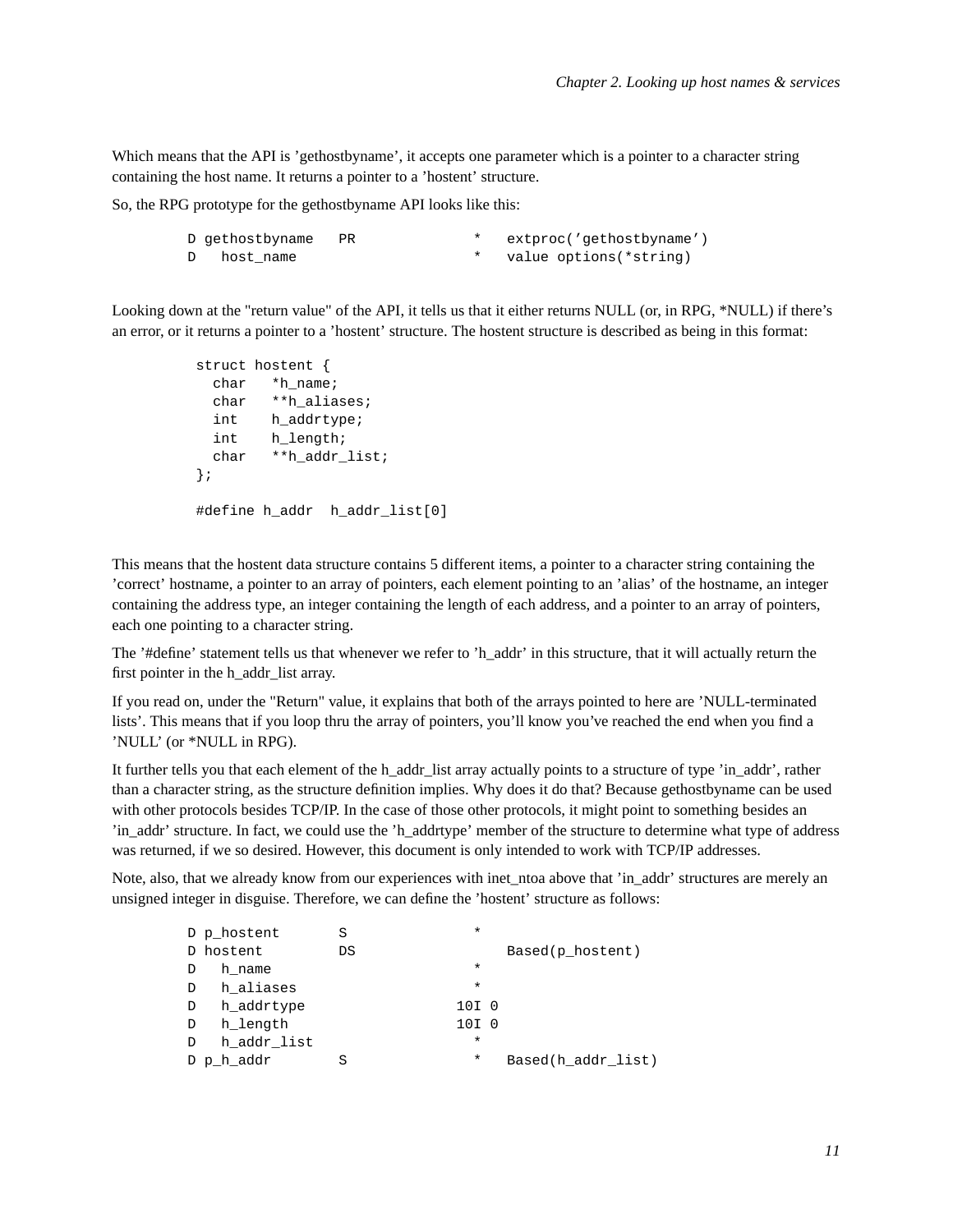D h\_addr S 10U 0 Based(p\_h\_addr)

So, if we want to refer to the first IP address listed under h\_addr\_list, we can now just refer to h\_addr. If we need to deal with later addresses in the list (which is very unusual, in my experiences) we can do so like this:

```
D addr list S * DIM(100) Based(h addr list)
D p_oneaddr S
D oneaddr S 10U 0 based(p_oneaddr)
CL0N01Factor1+++++++Opcode&ExtFactor2+++++++Result++++++++Len++D+HiLo
C do 100 x
C if addr_list(X) = *NULL
C leave
C endif
C eval p\_oneaddr = addr\_list(X)C*** oneaddr now contains the IP address of this
C*** position of the array, use it now...
C enddo
```
As I stated, however, it's very unusual to need to work with anything but the first address in the list. Therefore, 'h\_addr' is usually what we'll refer to when we want to get an IP address using gethostbyname.

And we'd normally call gethostbyname like this:

| $\mathbf{C}$ | eval  | $p_{\text{hostent}} = q_{\text{ethostbyname}}('www.ibm.com')$ |
|--------------|-------|---------------------------------------------------------------|
| $\mathbf{C}$ | i f   | $p$ hostent $\langle >$ *NULL                                 |
| $\mathbf{C}$ | eval  | IP = h addr                                                   |
| $\mathbf{C}$ | endif |                                                               |

Now that we know the basic syntax to call these APIs, lets put them together and write a program that uses them. When we write a client program for TCP/IP, usually the first thing we need to do is figure out the IP address to connect to. Generally, this is supplied by the user, and the user will either supply an IP address directly (in the dotted-decimal format) or he'll supply a hostname that needs to be looked up.

The way that we go about doing this is by first calling 'inet\_addr' to see if the host is a valid dotted-decimal format IP address. If it is not, we'll actually call 'gethostbyname' to look the address up using DNS and/or the host table. In our example program, we'll then either print a 'host not found' error message, or we'll call 'inet\_ntoa' to get a dotted-decimal format IP address that we can print to the screen.

So here's our example of looking up an IP address for a hostname:

```
File: SOCKTUT/QRPGLESRC, Member: DNSLOOKUP
   H DFTACTGRP(*NO) ACTGRP(*NEW)
   D inet_addr PR 10U 0 ExtProc('inet_addr')
   D address_str \bullet * value options(*string)
   D INADDR NONE C CONST(4294967295)
   D inet_ntoa PR * ExtProc('inet_ntoa')
```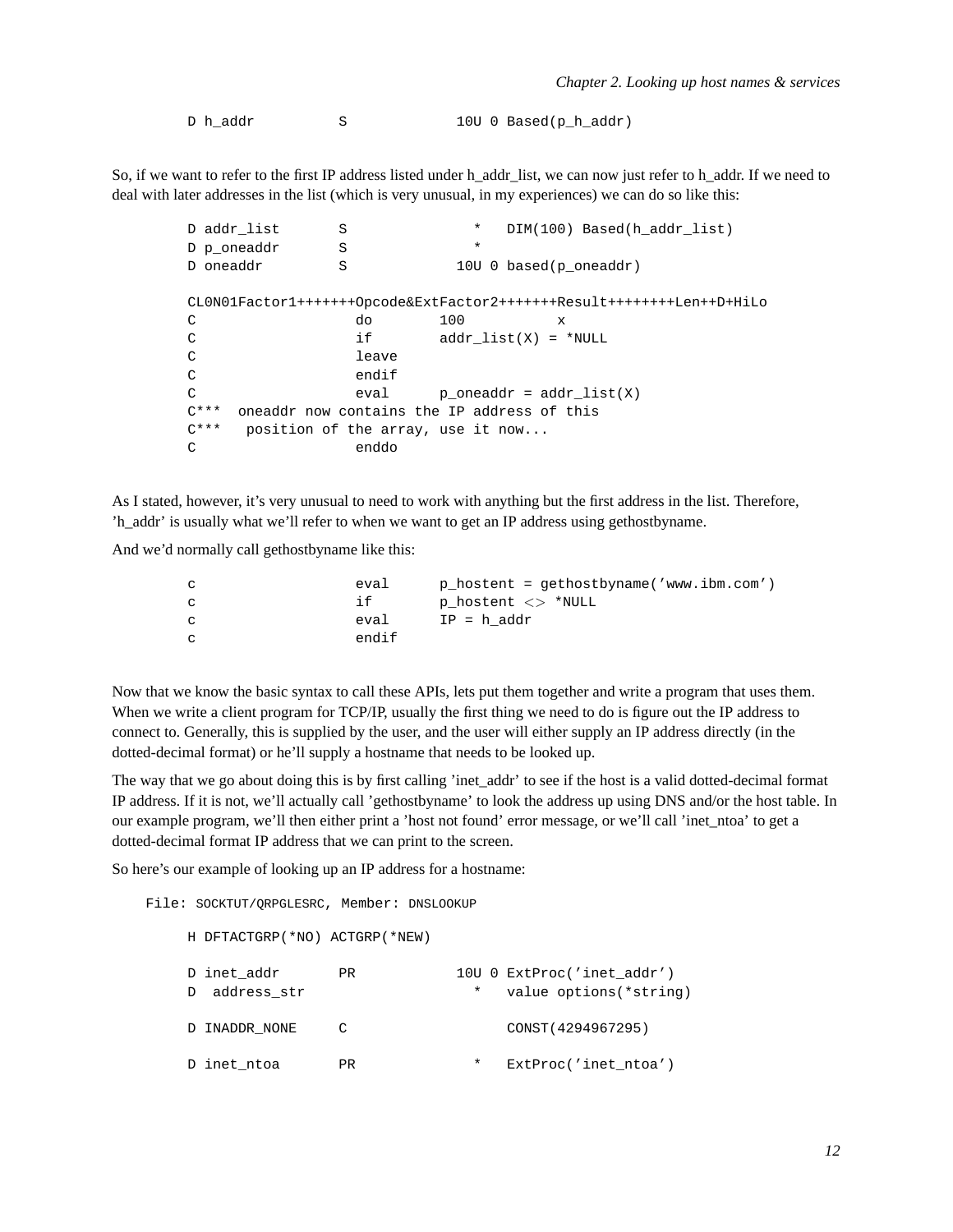| D            | internet_addr   |           | 10U 0 value                            |
|--------------|-----------------|-----------|----------------------------------------|
|              | D p_hostent     | S         | $\star$                                |
|              | D hostent       | DS        | Based(p_hostent)                       |
| D            | h_name          |           | $\star$                                |
| D            | h_aliases       |           | $\star$                                |
| D            | h_addrtype      |           | 10I 0                                  |
| D            | h_length        |           | 10I 0                                  |
| D            | h_addr_list     |           | $\star$                                |
|              | D p_h_addr      | S         | $^\star$<br>Based(h_addr_list)         |
|              | D h_addr        | S         | 10U 0 Based(p_h_addr)                  |
|              | D gethostbyname | <b>PR</b> | $\star$<br>extproc('gethostbyname')    |
| D            | host_name       |           | value options(*string)<br>$^\star$     |
|              | D host          | S         | 32A                                    |
|              | D IP            | S         | 10U 0                                  |
|              | D Msg           | S         | 50A                                    |
| $\mathtt{C}$ | *entry          | plist     |                                        |
| C            |                 | parm      | host                                   |
| $\mathtt{C}$ |                 | eval      | $IP = inter\_addr(\text{trim}(host))$  |
| $\mathtt{C}$ |                 | if        | IP = INADDR NONE                       |
| $\mathtt{C}$ |                 | eval      | p_hostent = gethostbyname(%trim(host)) |
| $\mathtt{C}$ |                 | if        | p_hostent <> *NULL                     |
| C            |                 | eval      | $IP = h\_addr$                         |
| C            |                 | endif     |                                        |
| C            |                 | endif     |                                        |
| C            |                 | if        | IP = INADDR_NONE                       |
| C            |                 | eval      | Msg = 'Host not found!'                |
| $\mathtt{C}$ |                 | else      |                                        |
| C            |                 | eval      | $Msg = 'IP = ' + %str(inet_ntoa(IP))$  |
| C            |                 | endif     |                                        |
| $\mathtt{C}$ |                 | dsply     | Msq                                    |
| C            |                 | eval      | $*inlr = *on$                          |

This program can be compiled with: CRTBNDRPG DNSLOOKUP SRCFILE(xxx/QRPGLESRC)

And you can call it like this: CALL DNSLOOKUP PARM('www.yahoo.com') or CALL DNSLOOKUP PARM('www.scottklement.com') or with a dotted-decimal address like CALL DNSLOOKUP PARM('192.168.66.21')

After all that explanation, the code itself doesn't seem so complicated, does it? :)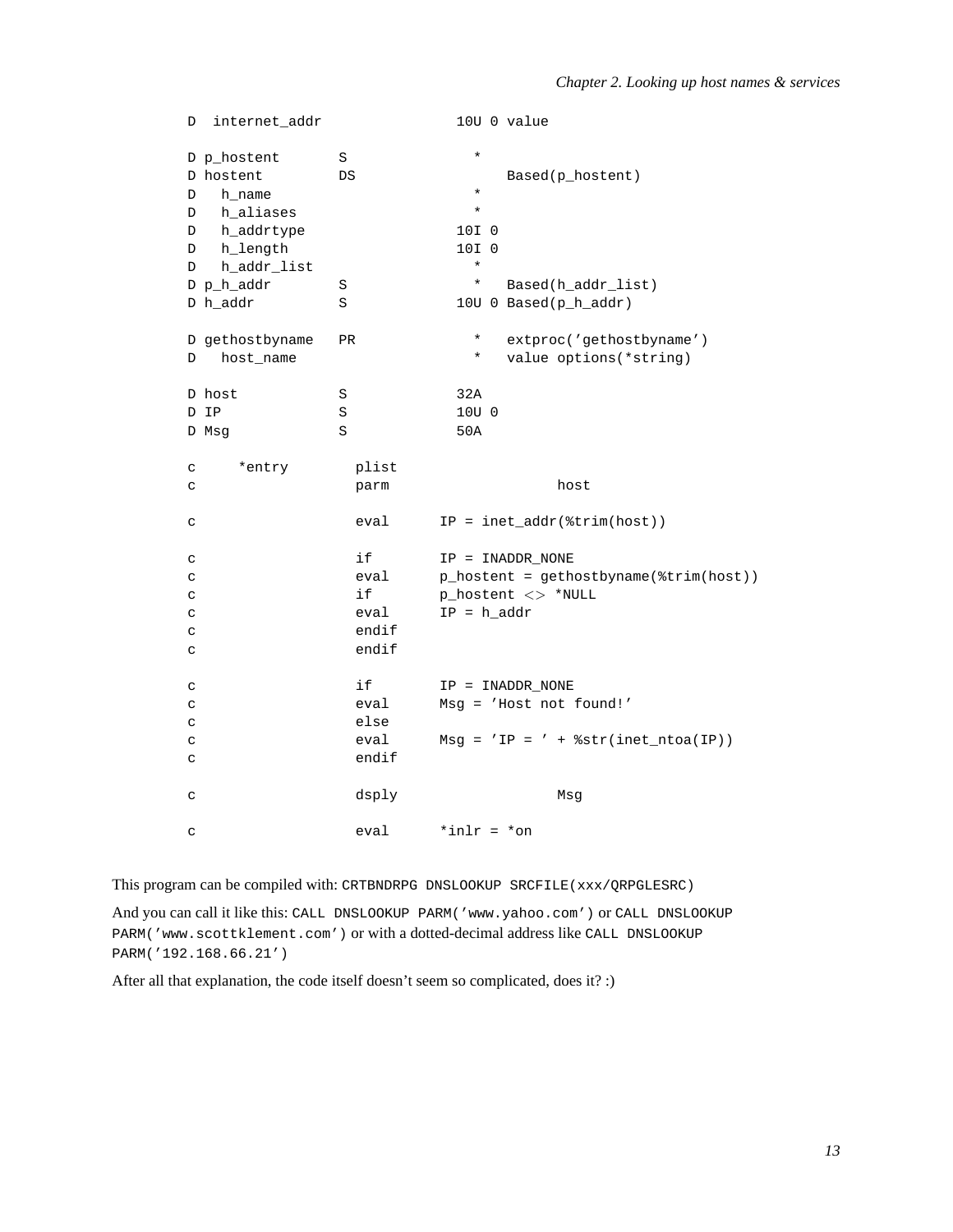## <span id="page-17-0"></span>**Chapter 3. Socket API calls to create our first client program**

<span id="page-17-1"></span>*Written by Scott Klement.*

#### **3.1. The socket() API call**

The previous sections explained how to find out the port number for a service name, and how to get the IP address for a host name. This section will utilize that information to create a simple client program.

The socket() API is used to create a socket. You can think of a socket as being the virtual device that is used to read & write data from a network connection.

The IBM manual page that documents the socket API is at this link: http://publib.boulder.ibm.com/pubs/html/as400/v4r5/ic2924/info/apis/socket.htm

It lists the following as the prototype for the socket() API:

int socket(int address\_family, int type, int protocol)

This tells us that the name of the procedure to call is 'socket', and that it accepts 3 parameters. Each one is an integer, passed by value. It also returns an integer. Therefore, the RPG prototype for the socket() API looks like this:

| D socket      | PR. |  | 10I 0 ExtProc('socket') |
|---------------|-----|--|-------------------------|
| D addr family |     |  | 10I O value             |
| D type        |     |  | 10I 0 value             |
| D protocol    |     |  | 10I O value             |

It's important to realize that the socket APIs can be used for other networking protocols besides TCP/IP. When we create a socket, we need to explain to the socket API that we wish to communicate using the IP protocol, and that we wish to use TCP on top of the IP protocol.

For address family, the manual tells us that we need to specify a value of 'AF\_INET' if we wish to do network programming in the 'Internet domain'. Therefore, when we specify a value of 'AF\_INET', what we're really telling the API is to 'use the IP protocol'.

Under the 'type' parameter, it allows us to give values of 'SOCK\_DGRAM', 'SOCK\_SEQPACKET', 'SOCK\_STREAM' or 'SOCK\_RAW'. The TCP protocol is the standard streaming protocol for use over IP. So, if we say 'SOCK\_STREAM', we'll use the TCP protocol. As you might imagine, SOCK\_DGRAM is used for the UDP protocol and SOCK\_RAW is used for writing raw IP datagrams.

Finally, we specify which protocol we wish to use with our socket. Note that, again, we can specify IPPROTO\_TCP for TCP, IPPROTO\_UDP for UDP, etc. However, this isn't necessary! Because we already specified that we wanted a 'stream socket' over 'internet domain', it already knows that it should be using TCP. Therefore, we can specify 'IPPROTO\_IP' if we want, and the API will use the default protocol for the socket type.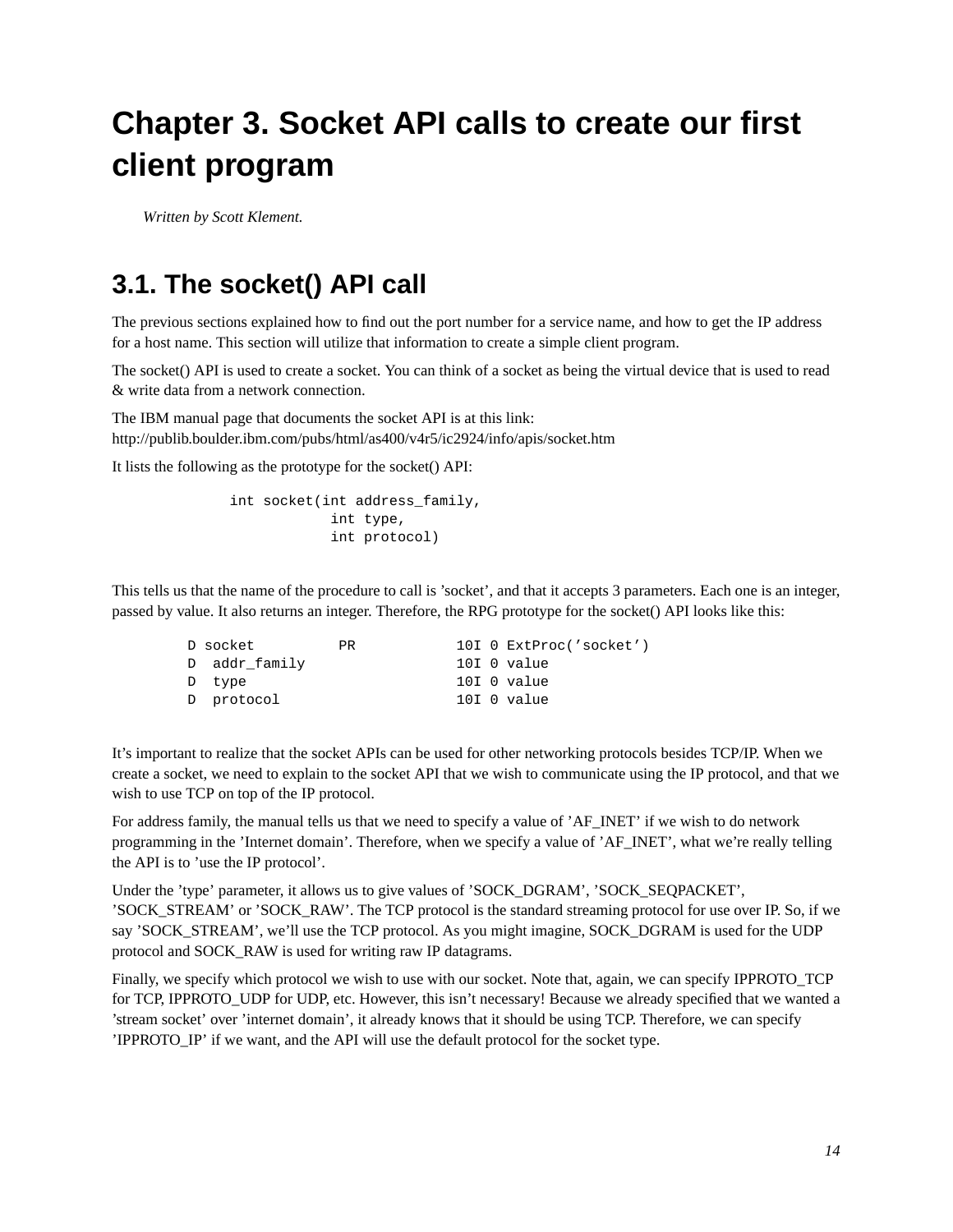Now, we just have one problem: We don't know what integer values AF\_INET, SOCK\_STREAM and IPPPROTO\_IP are! IBM is referencing named constants that they've defined in the appropriate header files for C programs, but we don't have these defined for us in RPG! But, if you do a bit of snooping into the 'System Openness Includes' library, you'll find that AF\_INET is defined to be '2', SOCK\_STREAM is defined to be '1', and IPPROTO\_IP is defined as '0'. To make this easier for us, we'll make named constants that match these values, like so:

| D AF INET     |          | CONST(2) |
|---------------|----------|----------|
| D SOCK STREAM |          | CONST(1) |
| D IPPROTO IP  | $\Gamma$ | CONST(0) |

Now we can call the socket() API like so:

c eval s = socket(AF\_INET:SOCK\_STREAM:IPPROTO\_IP)

#### <span id="page-18-0"></span>**3.2. The connect() API call**

Once we have a socket to work with, we need to connect it to something. We do that using the connect() API, which is documented in IBM's manual at this location:

http://publib.boulder.ibm.com/pubs/html/as400/v4r5/ic2924/info/apis/connec.htm

It tells us here that the prototype for the connect() API looks like this:

```
int connect(int socket_descriptor,
            struct sockaddr *destination_address,
            int address_length)
```
So, as you can see, the procedure is named 'connect', and it accepts 3 parameters. An integer, a pointer to a 'sockaddr' structure, and another integer. It also returns an integer. This means that the RPG prototype will look like this:

| D connect    | PR. |  | 10I 0 ExtProc('connect') |
|--------------|-----|--|--------------------------|
| D sock desc  |     |  | 10I O value              |
| D) dest addr |     |  | * value                  |
| D addr len   |     |  | 10I O value              |

Looking further down the manual, we see that the a 'sockaddr' structure is defined as follows:

```
struct sockaddr {
  u_short sa_family;
  char sa_data[14];
};
```
Remember, the purpose of this structure is to tell the API which IP address and port number to connect to. Why, then, doesn't it contain fields that we can put the address and port numbers into? Again, we have to remember that the socket APIs can work with many different network protocols. Each protocol has a completely different format for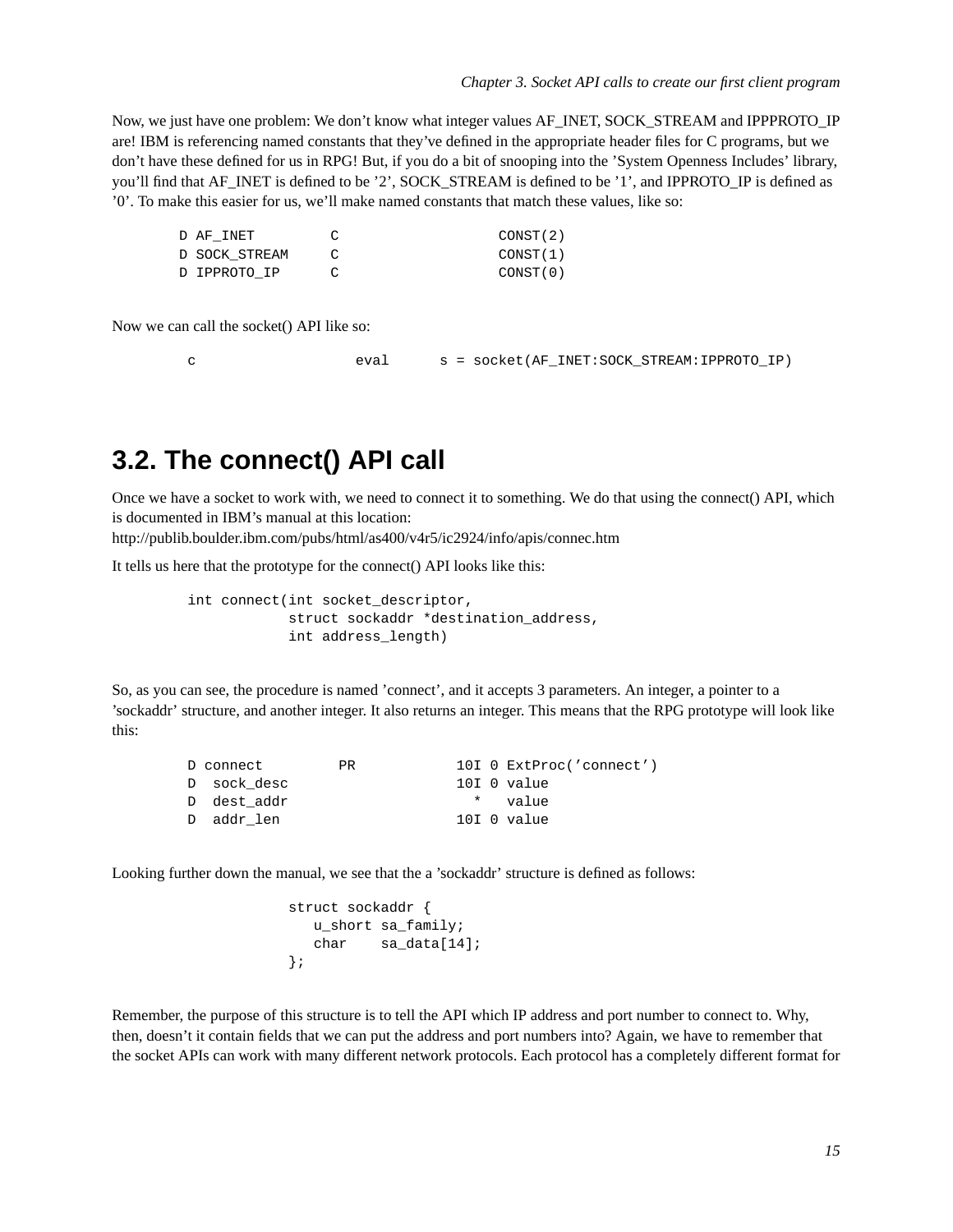how addresses work. This 'sockaddr' structure is, therefore, a generic structure. It contains a place to put the identifying address family, along with a generic "data" field that the address can be placed in, regardless of the format of the address.

Although it's not documented on IBM's page for the connect() API, there is actually a different structure called 'sockaddr in' which is designed especially for internet addresses. The C definition for sockaddr in can be found in the file QSYSINC/NETINET, member IN, if you have the System Openness Includes loaded. It looks like this:

```
struct sockaddr_in { /* socket address (internet) */
  short sin_family; /* address family (AF_INET) */
 u_short sin_port; /* port number */
  struct in_addr sin_addr; /* IP address */
   char sin_zero[8]; /* reserved - must be 0x00's */
};
```
To make it easier to use these structures in RPG, I like to make them based in the same area of memory. This means that you can look at the data as a 'sockaddr', or the same data as a 'sockaddr\_in' without moving the data around. Having said that, here's the definition that I use for the sockaddr  $\&$  sockaddr in structures:

|            | S                                                                    | $\ast$ |                                          |
|------------|----------------------------------------------------------------------|--------|------------------------------------------|
|            | DS                                                                   |        | based(p sockaddr)                        |
|            |                                                                      |        |                                          |
| sa data    |                                                                      | 14A    |                                          |
|            | DS                                                                   |        | based(p sockaddr)                        |
| sin family |                                                                      |        |                                          |
| sin_port   |                                                                      |        |                                          |
| sin addr   |                                                                      |        |                                          |
| sin zero   |                                                                      | 8A     |                                          |
| D<br>D     | D p sockaddr<br>D sockaddr<br>D sa family<br>D<br>D sockaddr in<br>D |        | 5I 0<br>5I 0<br>5U 0<br>10U <sub>0</sub> |

Before we can call the connect() API, we need to ask the operating system for some memory that we can store our sockaddr structure into. Then, we can populate the sockaddr\_in structure, and actually call the connect() API. Like so:

```
DName+++++++++++ETDsFrom+++To/L+++IDc.Keywords+++++++++++++++++++
D p_connto S *
D addrlen S 10I 0
C* Ask the operating system for some memory to store our socket
C* address into:
C eval addrlen = %size(sockaddr)
C alloc addrlen p_connto
C* Point the socket address structure at the newly allocated
C* area of memory:
C eval p_sockaddr = p_connto
C* Populate the sockaddr_in structure
C* Note that IP is the ip address we previously looked up
C* using the inet_addr and/or gethostbyname APIs
C* and port is the port number that we looked up using the
C* getservbyname API.
```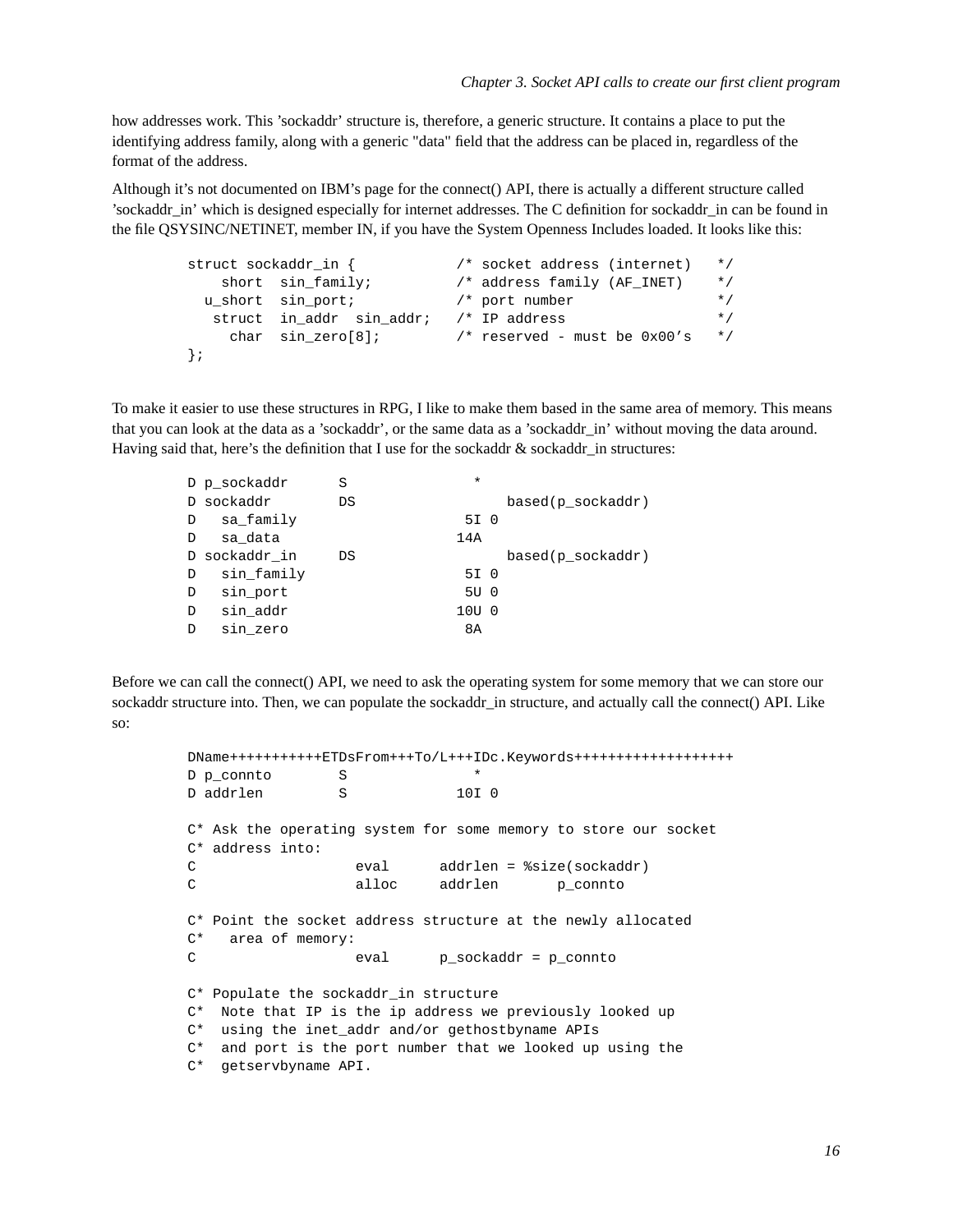```
C eval sin_family = AF_INET
C eval sin addr = IP
C eval sin_port = PORT
C eval sin_zero = *ALLx'00'
C* Finally, we can connect to a server:
C if connect(s: p_connto: addrlen) < 0
C*** Connect failed, report error here
C endif
```
#### <span id="page-20-0"></span>**3.3. The send() and recv() API calls**

Once we've made a connection, we'll want to use that connection to send and receive data across the network. We'll do that using the send() and recv() APIs.

IBM's manual page for the send() API can be found at this link: http://publib.boulder.ibm.com/pubs/html/as400/v4r5/ic2924/info/apis/send.htm

It tells us that the prototype for the send() API looks like this:

```
int send(int socket_descriptor,
         char *buffer,
         int buffer_length,
         int flags)
```
Yes, the procedure is called 'send', and it accepts 4 parameters. Those parameters are an integer, a pointer, an integer and another integer. The send() API also returns an integer. Therefore, the RPG prototype for this API is:

|          | D send       | PR. |  | 10I 0 ExtProc('send') |
|----------|--------------|-----|--|-----------------------|
|          | D sock desc  |     |  | 10I 0 value           |
| $\Gamma$ | buffer       |     |  | * value               |
|          | D buffer len |     |  | $10I$ 0 value         |
|          | D flags      |     |  | 10I 0 value           |

You may have noticed that for other 'char \*' definitions, we put the 'options(\*string)' keyword in our D-specs, but we didn't this time. Why? Because the send() API doesn't use a trailing null-character to determine the end of the data to send. Instead, it uses the buffer length parameter to determine how much data to send.

That is a useful feature to us, because it means that we are able to transmit the null-character over the network connection as well as the rest of the string, if we so desire.

The flags parameter is used for 'out of band data', and for sending 'non-routed' data. You'll almost never use these flags. Why? Because 'out of band data' has never been widely adopted. Many TCP/IP stacks don't even implement it properly. In fact, for a long time, sending 'out-of-band' data to a Windows machine caused it to crash. The popular program called 'winnuke' does nothing more than send some out-of-band data to a Windows machine. The other flag, 'dont route' is really only used when writing routing applications. In all other situations, you want your packets to be routed! Therefore, it's very rare for us to specify anything but a 0 in the flags parameter.

The return value of the send() API will be the number of bytes sent, or a negative number if an error occurred.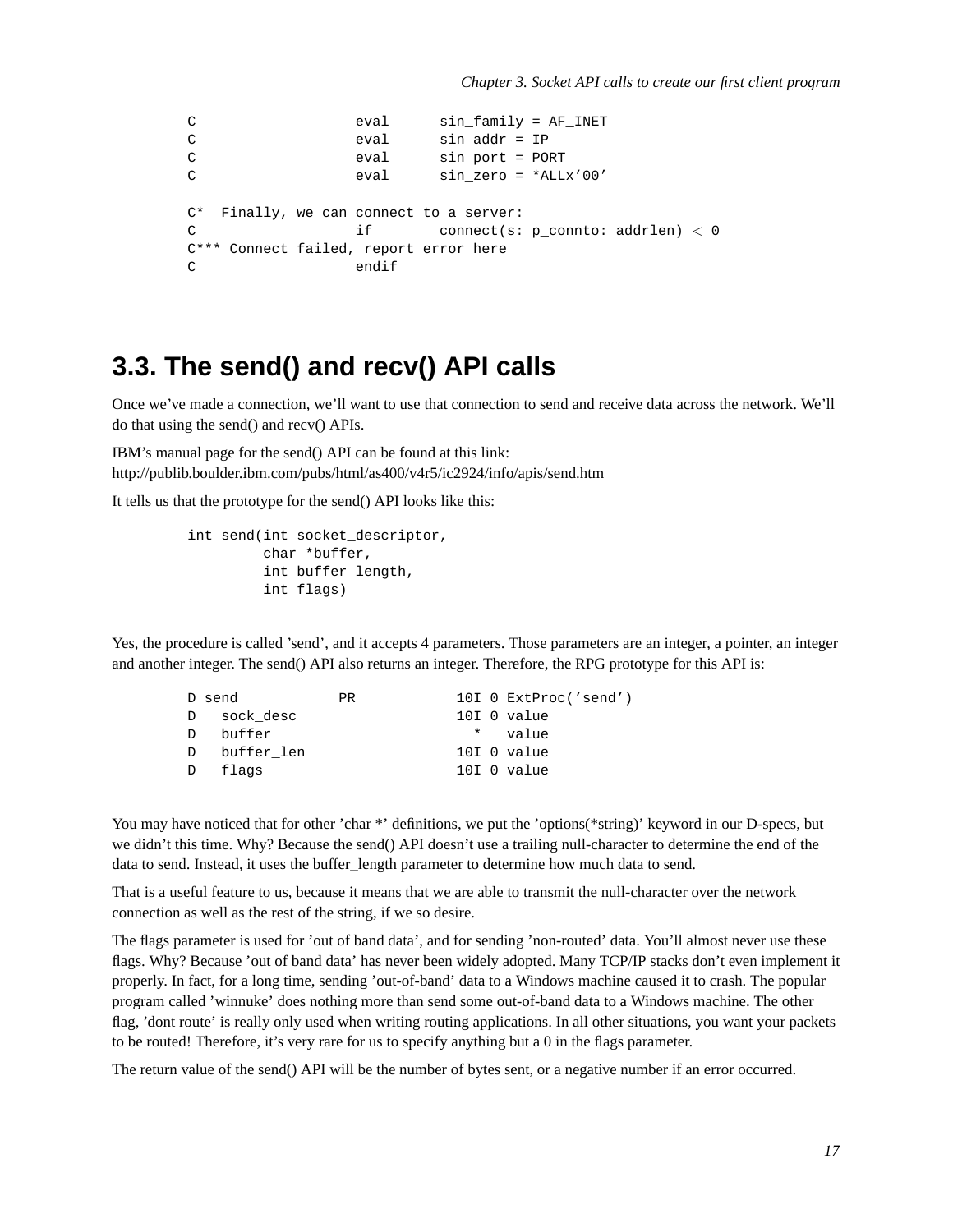Consequently, we typically call the send() API like this:

|              | D miscdata |       | 25A                                                   |  |
|--------------|------------|-------|-------------------------------------------------------|--|
|              | D rc       | S     | 10I <sub>0</sub>                                      |  |
|              |            |       |                                                       |  |
| C            |            | eval  | miscdata = 'The data to send goes here'               |  |
| C            |            | eval  | $rc = send(s: %addr(miscdata): 25: 0)$                |  |
| $\mathbf{C}$ |            | i f   | rc < 25                                               |  |
| $C^*$        |            |       | for some reason we weren't able to send all 25 bytes! |  |
| C            |            | endif |                                                       |  |

The recv() API is used to receive data over the network. IBM has documented this API here: http://publib.boulder.ibm.com/pubs/html/as400/v4r5/ic2924/info/apis/recv.htm

recv() is very similar to send(). In fact, the prototype for recv is nearly identical to send(), the only difference is the name of the procedure that you call. The prototype looks like this:

```
int recv(int socket_descriptor,
         char *buffer,
         int buffer_length,
         int flags)
```
And, just like send, the RPG prototype looks like this:

| D recv       | <b>PR</b> |  | 10I 0 ExtProc('recv') |
|--------------|-----------|--|-----------------------|
| D sock desc  |           |  | $10I$ 0 value         |
| D buffer     |           |  | * value               |
| D buffer len |           |  | $10I$ 0 value         |
| D flags      |           |  | 10I O value           |
|              |           |  |                       |

The obvious difference between send() and recv() is what the system does with the memory pointed to by the 'buffer' parameter. When using send(), the data in the buffer is written out to the network. When using recv(), data is read from the network and is written to the buffer.

Another, less obvious, difference is how much data gets processed on each call to these APIs. By default, when you call the send() API, the API call won't return control to your program until the entire buffer has been written out to the network. By contrast, the recv() API will receive all of the data that's currently waiting for your application.

By default, recv() will always wait for at least one byte to be received. But, if there are more bytes, it will return them all, up to the length of the buffer that you've requested.

In the send() example above, 25 bytes are always written to the network unless an error has occurred. In the recv() example below, we can receive anywhere from 1 to 25 bytes of data. We have to check the return code of the recv() API to see how much we actually received.

Here's a quick example of calling recv():

|               | D miscdata |      | 25A    |                                        |  |
|---------------|------------|------|--------|----------------------------------------|--|
|               | D rc       |      | 10I 0  |                                        |  |
|               |            |      |        |                                        |  |
| $\mathcal{C}$ |            | eval |        | $rc = recv(s: %addr(miscdata): 25: 0)$ |  |
| $\mathbf{C}$  |            | i fi | rc < 1 |                                        |  |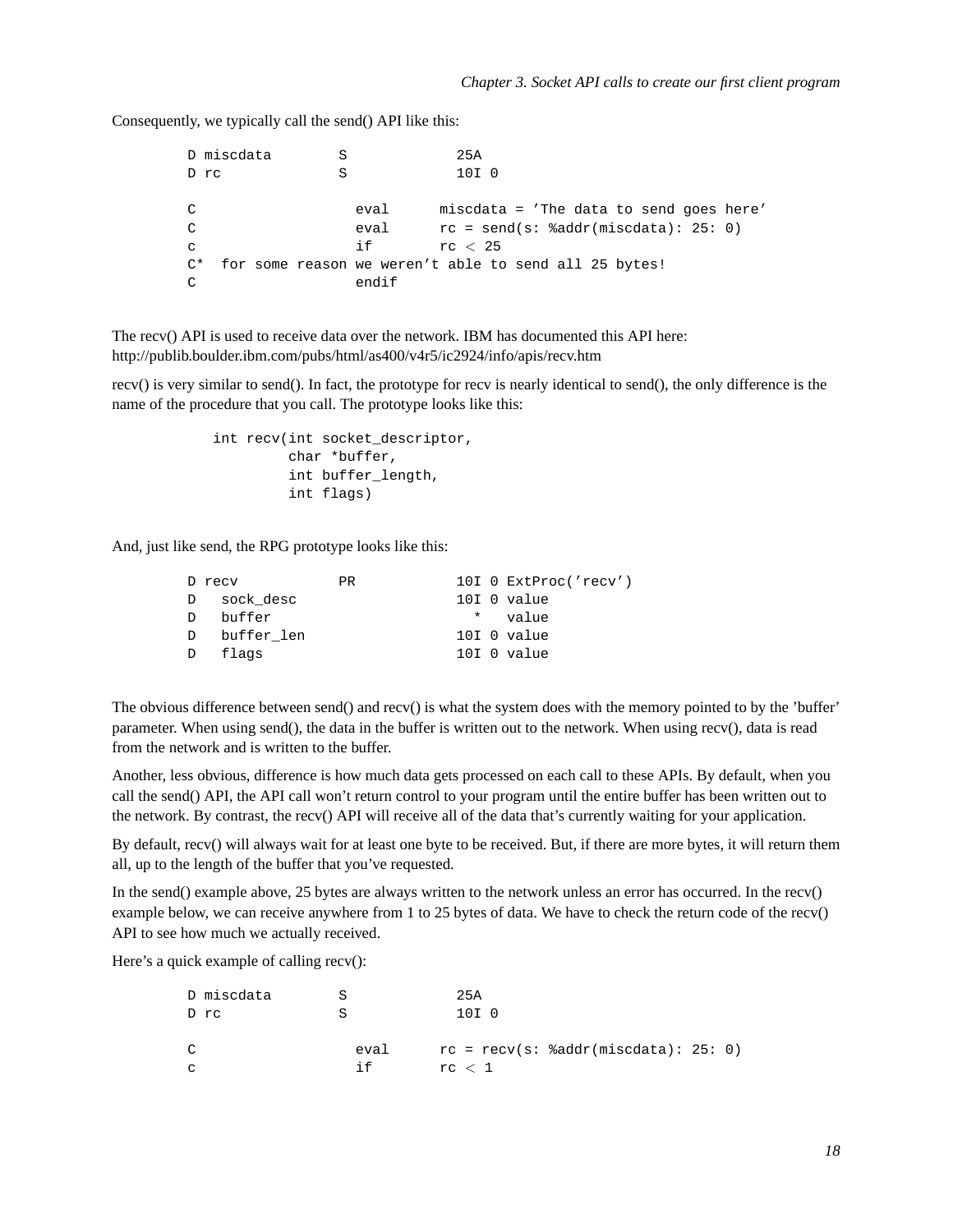```
C* Something is wrong, we didnt receive anything.
C endif
```
#### <span id="page-22-0"></span>**3.4. Translating from ASCII to EBCDIC**

Almost all network communications use the ASCII character set, but the AS/400 natively uses the EBCDIC character set. Clearly, once we're sending and receiving data over the network, we'll need to be able to translate between the two.

There are many different ways to translate between ASCII and EBCDIC. The API that we'll use to do this is called QDCXLATE, and you can find it in IBM's information center at the following link: http://publib.boulder.ibm.com/pubs/html/as400/v4r5/ic2924/info/apis/QDCXLATE.htm

There are other APIs that can be used to do these conversions. In particular, the iconv() set of APIs does really a good job, however, QDCXLATE is the easiest to use, and will work just fine for our purposes.

The QDCXLATE API takes the following parameters:

| <b>Parm# Description</b>  | <b>Usage</b> | Data Type      |
|---------------------------|--------------|----------------|
| Length of data to convert | Input        | Packed $(5,0)$ |
| Data to convert           | I/O          | Char $(*)$     |
| Conversion table          | Input        | Char $(10)$    |

And, since QDCXLATE is an OPM API, we actually call it as a program. Traditionally, you'd call an OPM API with the RPG 'CALL' statement, like this:

| $\sim$<br>◡ | CALL        | 'ODCXLATE' |             |     |
|-------------|-------------|------------|-------------|-----|
| $\cap$<br>◡ | <b>PARM</b> | 128        | LENGTH      | 5 0 |
| $\sim$<br>◡ | PARM        |            | <b>DATA</b> | 128 |
| $\sim$      | <b>PARM</b> | 'OTCPEBC'  | TABLE       |     |

However, I find it easier to code program calls using prototypes, just as I use for procedure calls. So, when I call QDCXLATE, I will use the following syntax:

|   | D Translate | <b>PR</b> | ExtPqm('ODCXLATE')              |
|---|-------------|-----------|---------------------------------|
| D | Length      |           | 5P 0 const                      |
|   | Data        |           | 32766A options(*varsize)        |
| D | Table       |           | 10A<br>const                    |
| C |             | callp     | Translate(128: Data: 'OTCPEBC') |

There are certain advantages to using the prototyped call. The first, and most obvious, is that each time we want to call the program, we can do it in one line of code. The next is that the 'const' keyword allows the compiler to automatically convert expressions or numeric variables to the data type required by the call. Finally, the prototype allows the compiler to do more thorough syntax checking when calling the procedure.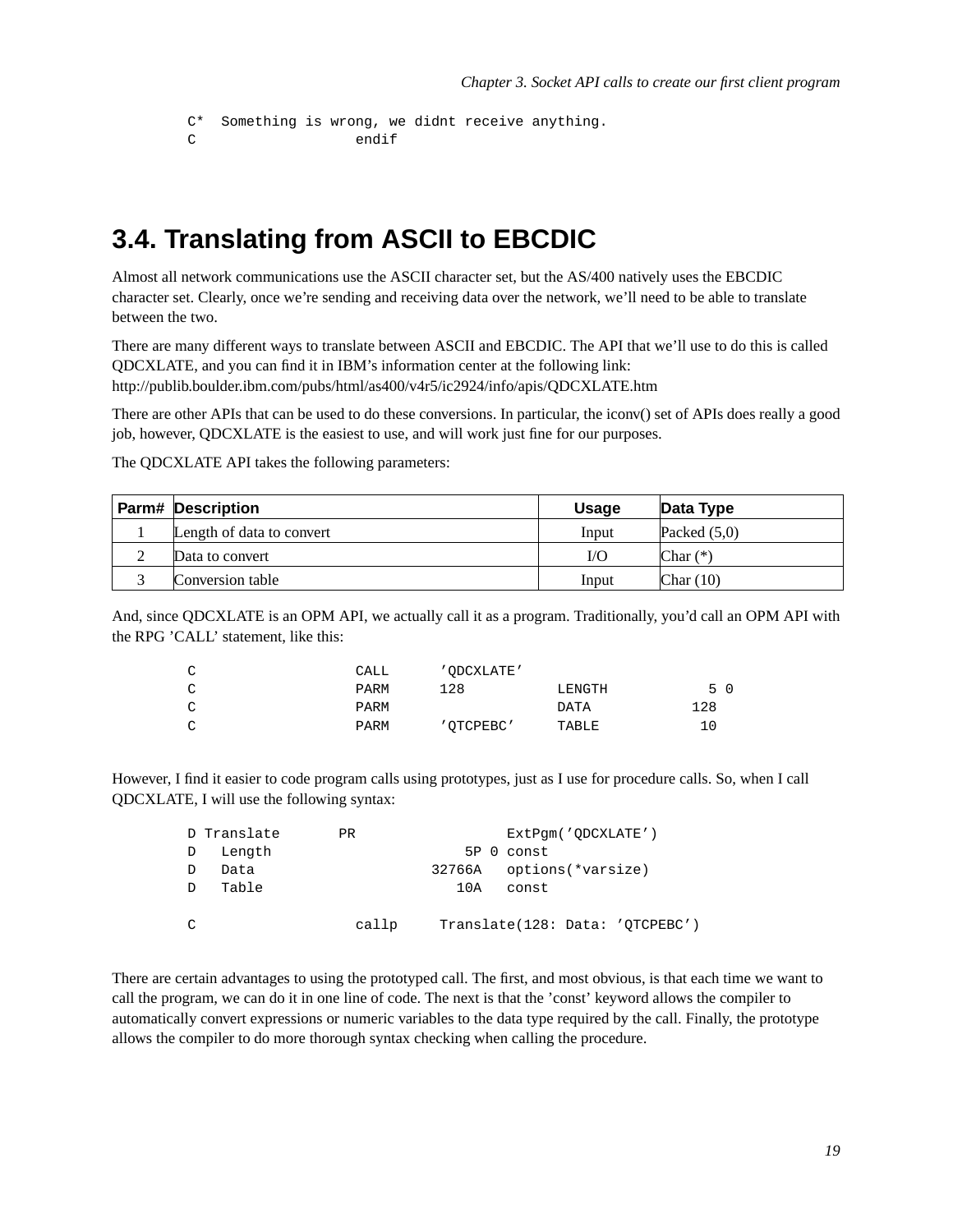There are two tables that we will use in our examples, QTCPASC and QTCPEBC. These tables are easy to remember if we just keep in mind that the table name specifies the character set that we want to translate the data into. In other words 'QTCPEBC' is the IBM-supplied table for translating TCP to EBCDIC (from ASCII) and QTCPASC is the IBM supplied table for translating TCP data to ASCII (from EBCDIC).

### <span id="page-23-0"></span>**3.5. The close() API call**

This section documents the easiest, by far, socket API to call. The close() API. This API is used to disconnect a connected socket, and destroy the socket descriptor. (In other words, to use the socket again after calling close() you have to call socket() again).

Here's the IBM manual page that describes the close() API:< http://publib.boulder.ibm.com/pubs/html/as400/v4r5/ic2924/info/apis/close.htm

The manual tells us that the prototype for close() looks like this:

int close(int fildes)

So, the procedure's name is 'close' and it accepts one parameter, an integer. It also returns an integer. The RPG prototype looks like this:

| D close     | РR |  | 10I 0 ExtProc('close') |
|-------------|----|--|------------------------|
| D sock desc |    |  | 10I O value            |

To call it, we can simply to:

| C             |  | eval                                |        | $rc = close(s)$ |
|---------------|--|-------------------------------------|--------|-----------------|
| $\mathcal{C}$ |  | i f                                 | rc < 0 |                 |
|               |  | C*** Socket didn't close. Now what? |        |                 |
| C             |  | endif                               |        |                 |

Or, more commonly (because there isn't much we can do if close() fails) we do something like this:

C callp close(s)

Too easy to be a UNIX-Type API, right? Well, never fear, there's one complication. The system uses the same close() API for closing sockets that it uses for closing files in the integrated file system.

This means that if you use both sockets and IFS reads/writes in your program, that you only need to define one prototype for close(). Handy, right? Unfortunately, most people put all of the definitions needed for socket APIs into one source member that they can /COPY into all of the programs that need it. Likewise, the IFS prototypes and other definitions are put into their own /COPY member.

When you try to use both /COPY members in the same program, you end up with a duplicate definition of the close() API, causing the compiler to become unhappy.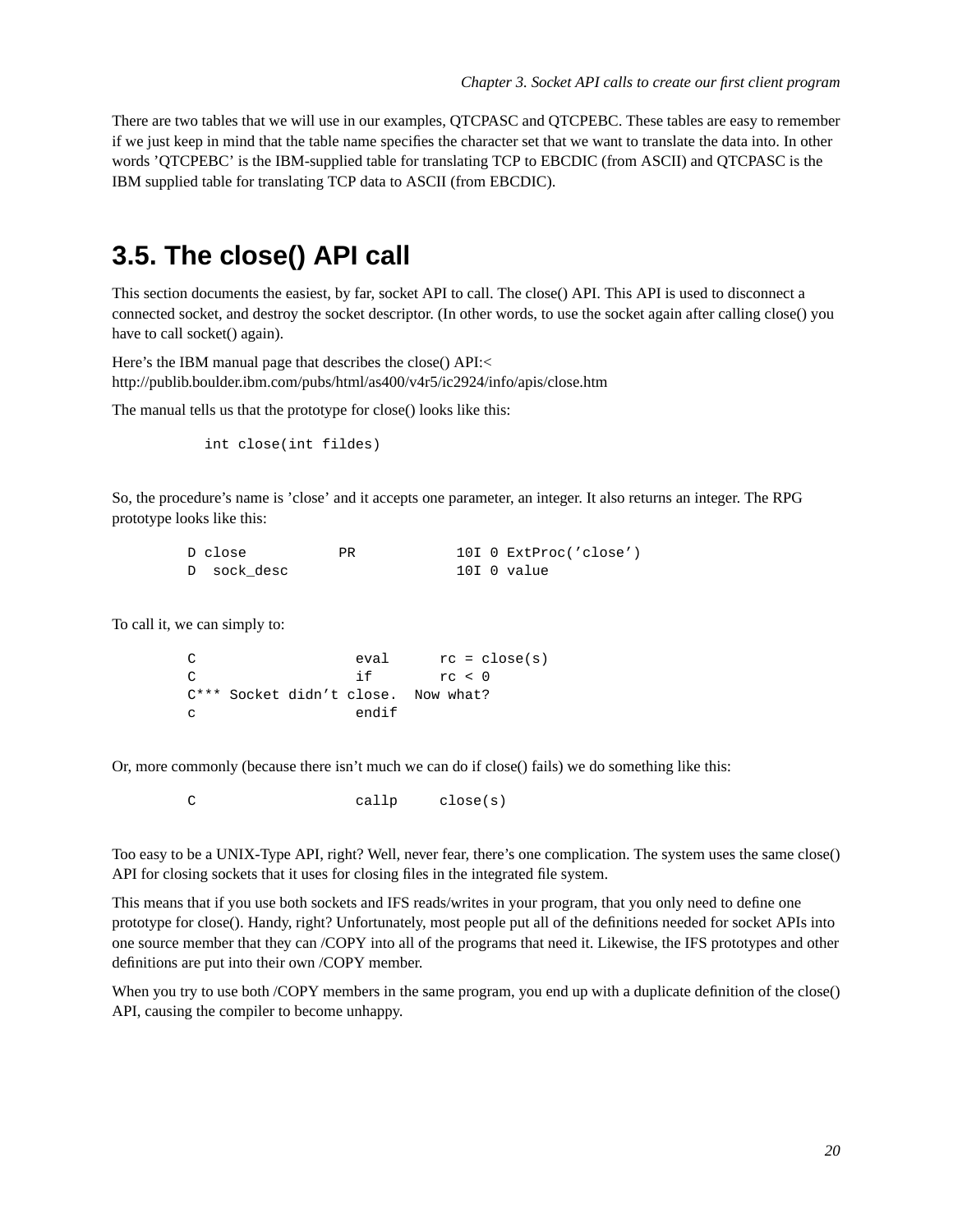The solution is relatively simple... When we make a header file for either sockets or IFS, we use the RPG /define and /if defined directives to force it to only include the close() prototype once. So, our prototype will usually look like this:

```
D/if not defined(CLOSE_PROTOTYPE)
D close PR 10I 0 ExtProc('close')
D sock_desc 10I 0 value
D/define CLOSE_PROTOTYPE
D/endif
```
#### <span id="page-24-0"></span>**3.6. Our first client program**

We've learned a lot of new API calls over the past few sections. It's time to put these new APIs to use with an example program.

This program is a very simple http client. It connects to a web server on the internet, and requests that a web page (or another file) on the server be sent back to it. It then receives the data that the web server returns and displays it on the screen.

It's important to understand that most data that is sent or received over the internet uses the concept of 'lines of text.' A line of text is a variable-length string of bytes, you can tell the end of a line by looking for the 'carriage-return' and 'line-feed' characters. When these characters appear in the text, it means that its time to start a new line.

In ASCII, the 'carriage-return' character (CR) is x'0D', and the 'line-feed' character is x'0A'. When translated to EBCDIC, these are x'0D' and x'25', respectively.

Therefore, the pseudocode for this client program looks like this:

- 1. look up the port number for the HTTP service and store it into the variable 'port'.
- 2. look up the IP address for the hostname that was passed as a parameter, and store it in the variable 'IP'.
- 3. call the socket() API to create a socket that we can use for communicating with the HTTP server.
- 4. create a socket address structure ('sockaddr') that will tell the connect() API which host & service to connect to.
- 5. call the connect() API to connect to the HTTP server.
- 6. place a two-line 'request' into a variable. The first line will contain the phrase "GET /pathname/filename HTTP/1.0" which tells the HTTP server that we wish to get a file from it, and also tells the HTTP server where that file is. The "HTTP/1.0" means that we're using version 1.0 of the HTTP specifications (more about that later) The second line of the request is blank, that's how we tell the server that we're done sending requests.
- 7. Translate our request to ASCII so the server will understand it.
- 8. Call the send() API to send our request to the server.
- 9. Call the recv() API to read back 1 byte of the server's reply.
- 10. If an error occurred (that is, the server disconnected us) then we're done receiving, jump ahead to step 13.
- 11. If the byte that we've read is not the 'end-of-line' character, and our receive buffer isn't full, then add the byte to the end of the receive buffer, and go to step 9.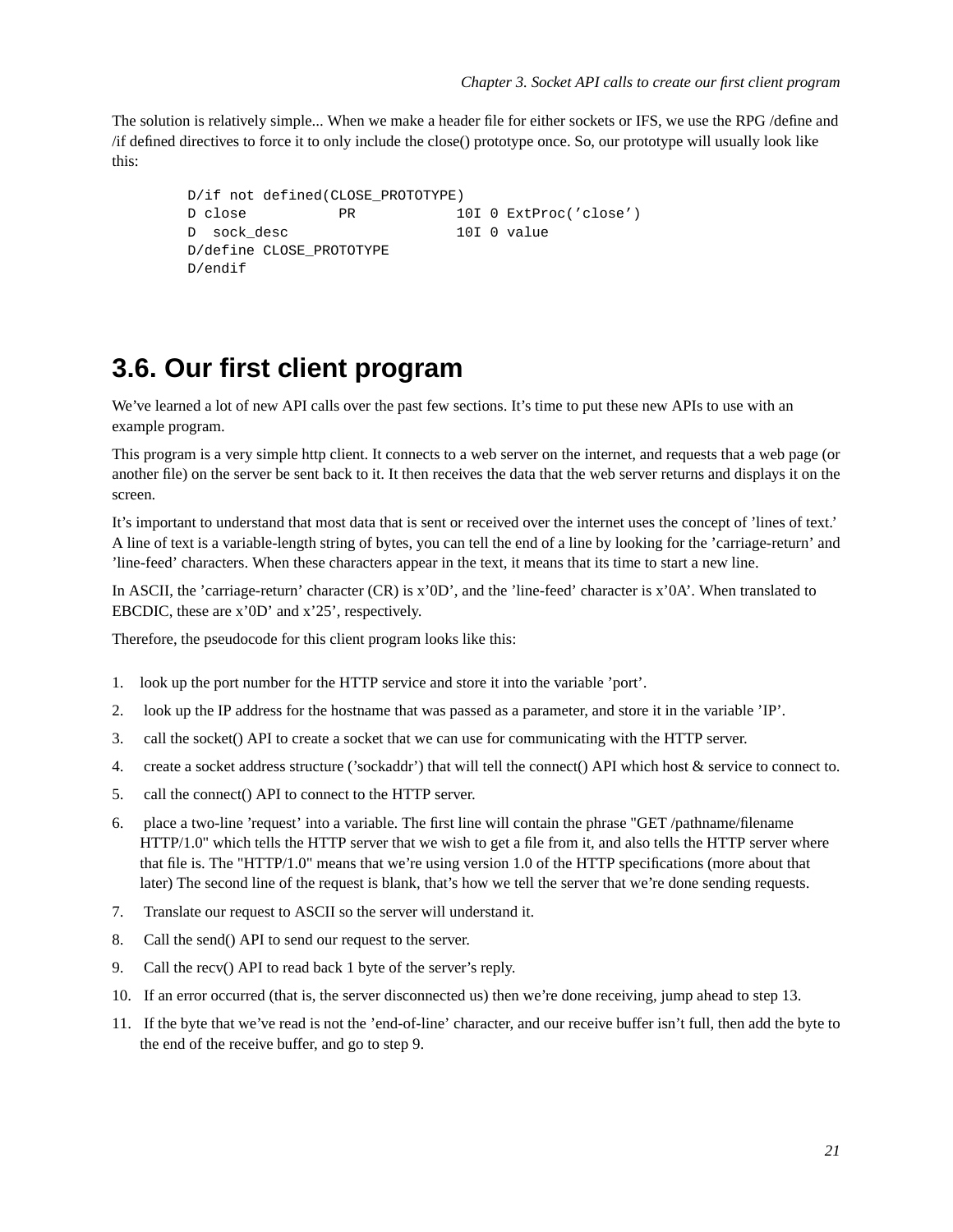- 12. Translate the receive buffer to EBCDIC so we can read it, and display the receive buffer. Then go back to step 9 to get the next line of data.
- 13. Close the connection.
- 14. Pause the screen so the user can see what we received before the program ends.

Without further ado, here's the sample program, utilizing all of the concepts from the past few sections of this tutorial:

File: SOCKTUT/QRPGLESRC, Member: CLIENTEX1

H DFTACTGRP(\*NO) ACTGRP(\*NEW)

|   | D getservbyname | PR            | $^\star$ | ExtProc('getservbyname')   |
|---|-----------------|---------------|----------|----------------------------|
| D | service name    |               | *        | value options(*string)     |
| D | protocol_name   |               | *        | value options(*string)     |
|   |                 |               |          |                            |
|   | D p_servent     | S             | $^\star$ |                            |
|   | D servent       | DS            |          | based(p_servent)           |
| D | s_name          |               | $^\star$ |                            |
| D | s_aliases       |               | $^\star$ |                            |
| D | s_port          |               | 10I 0    |                            |
| D | s_proto         |               | $^\star$ |                            |
|   |                 |               |          |                            |
|   | D inet_addr     | <b>PR</b>     |          | 10U 0 ExtProc('inet_addr') |
| D | address_str     |               | $^\star$ | value options (*string)    |
|   |                 |               |          |                            |
|   | D INADDR NONE   | C             |          | CONST (4294967295)         |
|   |                 |               |          |                            |
|   | D inet_ntoa     | PR            | $^\star$ | $ExtProc('inet_ntoa')$     |
| D | internet_addr   |               |          | 10U 0 value                |
|   |                 |               |          |                            |
|   | D p_hostent     | S             | $^\star$ |                            |
|   | D hostent       | DS            |          | Based(p_hostent)           |
| D | h_name          |               | $^\star$ |                            |
| D | h aliases       |               | $\star$  |                            |
| D | h_addrtype      |               | 10I 0    |                            |
| D | h_length        |               | 10I 0    |                            |
| D | h_addr_list     |               | $^\star$ |                            |
|   | D p_h_addr      | S             | $^\star$ | Based(h addr list)         |
|   | D h_addr        | S             |          | 10U 0 Based(p_h_addr)      |
|   |                 |               |          |                            |
|   | D gethostbyname | PR            | $^\star$ | extproc('gethostbyname')   |
| D | host_name       |               | $^\star$ | value options(*string)     |
|   |                 |               |          |                            |
|   | D socket        | <b>PR</b>     |          | 10I 0 ExtProc('socket')    |
| D | addr_family     |               |          | 10I 0 value                |
| D | type            |               |          | 10I 0 value                |
| D | protocol        |               |          | 10I 0 value                |
|   |                 |               |          |                            |
|   | D AF INET       | C             |          | CONST(2)                   |
|   | D SOCK STREAM   | C             |          | CONST(1)                   |
|   | D IPPROTO_IP    | $\mathcal{C}$ |          | CONST(0)                   |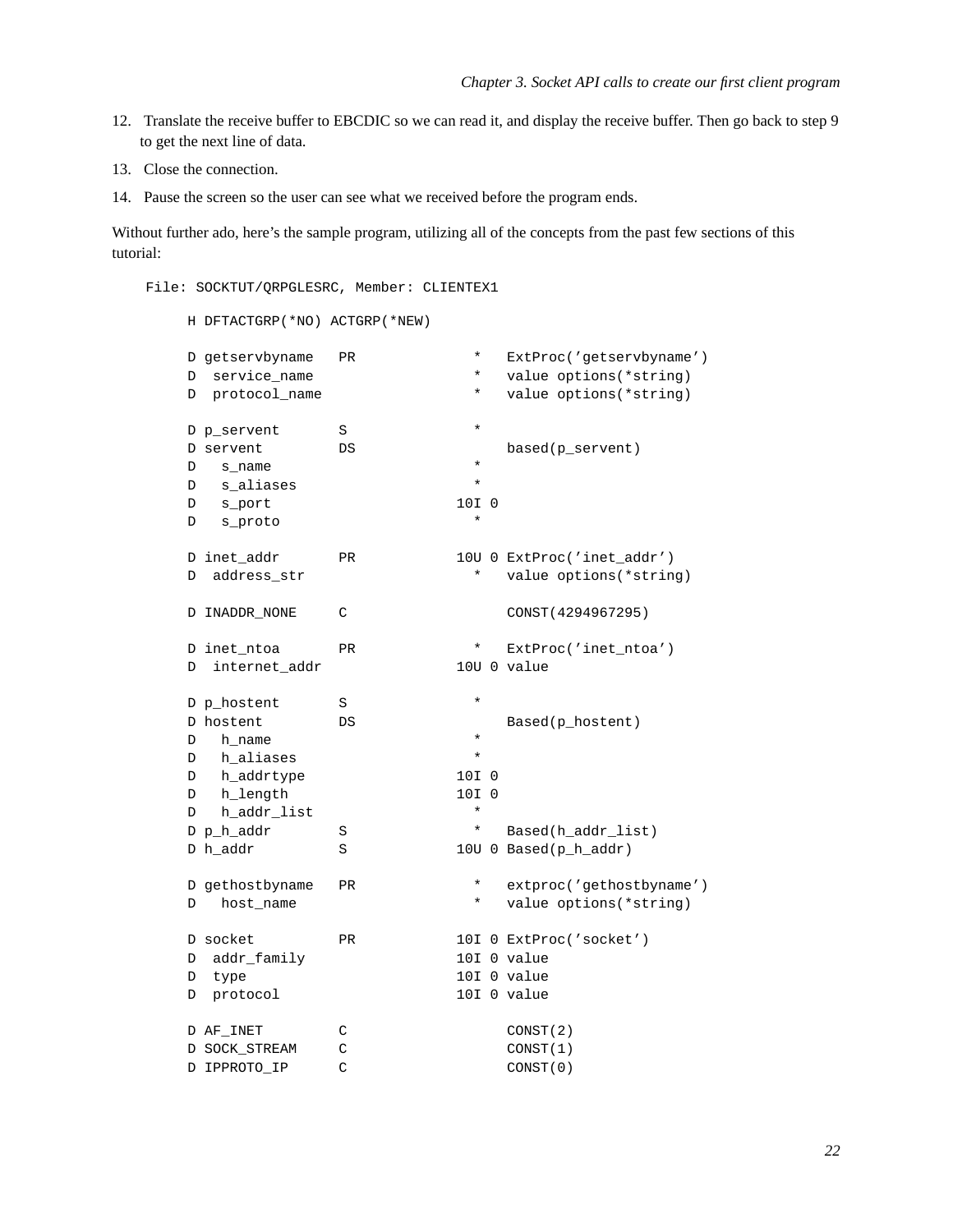|   | D connect     | PR        |                  |         | 10I 0 ExtProc('connect')              |
|---|---------------|-----------|------------------|---------|---------------------------------------|
| D | sock_desc     |           |                  |         | 10I 0 value                           |
|   | D dest_addr   |           | $^\star$         |         | value                                 |
| D | addr_len      |           |                  |         | 10I 0 value                           |
|   |               |           |                  |         |                                       |
|   | D p_sockaddr  | S         | $\star$          |         |                                       |
|   | D sockaddr    | DS        |                  |         | based(p_sockaddr)                     |
| D | sa_family     |           | 5I 0             |         |                                       |
| D | sa_data       |           | 14A              |         |                                       |
|   | D sockaddr_in | DS        |                  |         | based(p_sockaddr)                     |
| D | sin_family    |           | 5I 0             |         |                                       |
| D | sin_port      |           | 5U 0             |         |                                       |
| D | sin addr      |           | 10U <sub>0</sub> |         |                                       |
| D | sin zero      |           | 8A               |         |                                       |
|   |               |           |                  |         |                                       |
|   | D send        | PR.       |                  |         | 10I 0 ExtProc('send')                 |
| D | sock_desc     |           |                  |         | 10I 0 value                           |
| D | buffer        |           | $\star$          |         | value                                 |
|   |               |           |                  |         | 10I 0 value                           |
| D | buffer_len    |           |                  |         |                                       |
| D | flags         |           |                  |         | 10I 0 value                           |
|   | D recv        | PR        |                  |         | 10I 0 ExtProc('recv')                 |
|   |               |           |                  |         | 10I 0 value                           |
| D | sock_desc     |           |                  | $\star$ |                                       |
| D | buffer        |           |                  |         | value                                 |
| D | buffer_len    |           |                  |         | 10I 0 value                           |
| D | flags         |           |                  |         | 10I 0 value                           |
|   |               |           |                  |         |                                       |
|   | D close       | <b>PR</b> |                  |         | 10I 0 ExtProc('close')<br>10I 0 value |
| D | sock_desc     |           |                  |         |                                       |
|   | D translate   | PR        |                  |         | ExtPgm('QDCXLATE')                    |
| D | length        |           |                  |         | 5P 0 const                            |
| D | data          |           | 32766A           |         | options(*varsize)                     |
|   | table         |           | 10A              |         | const                                 |
| D |               |           |                  |         |                                       |
|   | D msg         | S         | 50A              |         |                                       |
|   | D sock        | S         | 10I 0            |         |                                       |
|   |               | S         | 5U 0             |         |                                       |
|   | D port        |           |                  |         |                                       |
|   | D addrlen     | S         | 10I 0            |         |                                       |
|   | D ch          | S         | 1A               |         |                                       |
|   | D host        | S         | 32A              |         |                                       |
|   | D file        | S         | 32A              |         |                                       |
|   | D IP          | S         | 10U <sub>0</sub> |         |                                       |
|   | D p_Connto    | S         | $^\star$         |         |                                       |
|   | D RC          | S         | 10I 0            |         |                                       |
|   | D Request     | S         | 60A              |         |                                       |
|   | D ReqLen      | S         | 10I 0            |         |                                       |
|   | D RecBuf      | S         | 50A              |         |                                       |
|   | D RecLen      | S         | 10I 0            |         |                                       |
|   |               |           |                  |         |                                       |

C\*\*\*\*\*\*\*\*\*\*\*\*\*\*\*\*\*\*\*\*\*\*\*\*\*\*\*\*\*\*\*\*\*\*\*\*\*\*\*\*\*\*\*\*\*\*\*\*\*

C\* The user will supply a hostname and file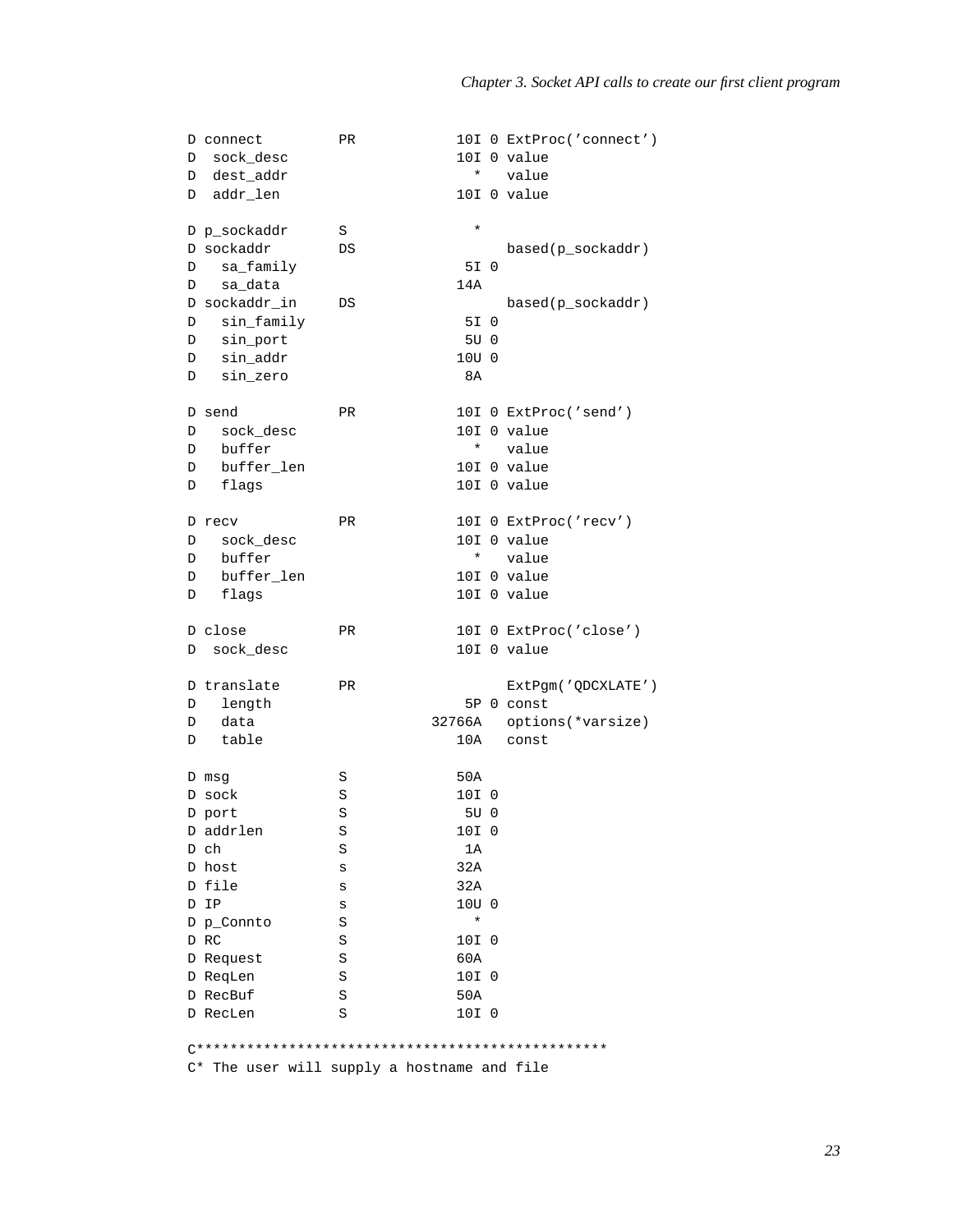```
C* name as parameters to our program...
C*************************************************
c *entry plist
c parm host
c parm file
c \alpha eval \alpha \alpha \alphaC*************************************************
C* what port is the http service located on?
C*************************************************
c eval p_servent = getservbyname('http':'tcp')
c if p_servent = *NULL
c eval msg = 'Can"t find the http service!'
c dsply msg
c return
c endif
c eval port = s_port
C*************************************************
C* Get the 32-bit network IP address for the host
C* that was supplied by the user:
C*************************************************
c eval IP = inet_addr(%trim(host))
c if IP = INADDR_NONE
c eval p_hostent = gethostbyname(%trim(host))
c if p_hostent = *NULL
c eval msg = 'Unable to find that host!'
c dsply dsply msg
c return
c endif
c eval IP = h addr
c endif
C*************************************************
C* Create a socket
C*************************************************
c eval sock = socket(AF_INET: SOCK_STREAM:
c IPPROTO IP)
c if sock < 0c eval msg = 'Error calling socket()!'
c dsply msg
c return
c endif
C*************************************************
C* Create a socket address structure that
C* describes the host & port we wanted to
C* connect to
C*************************************************
c eval addrlen = %size(sockaddr)
c alloc addrlen p_connto
```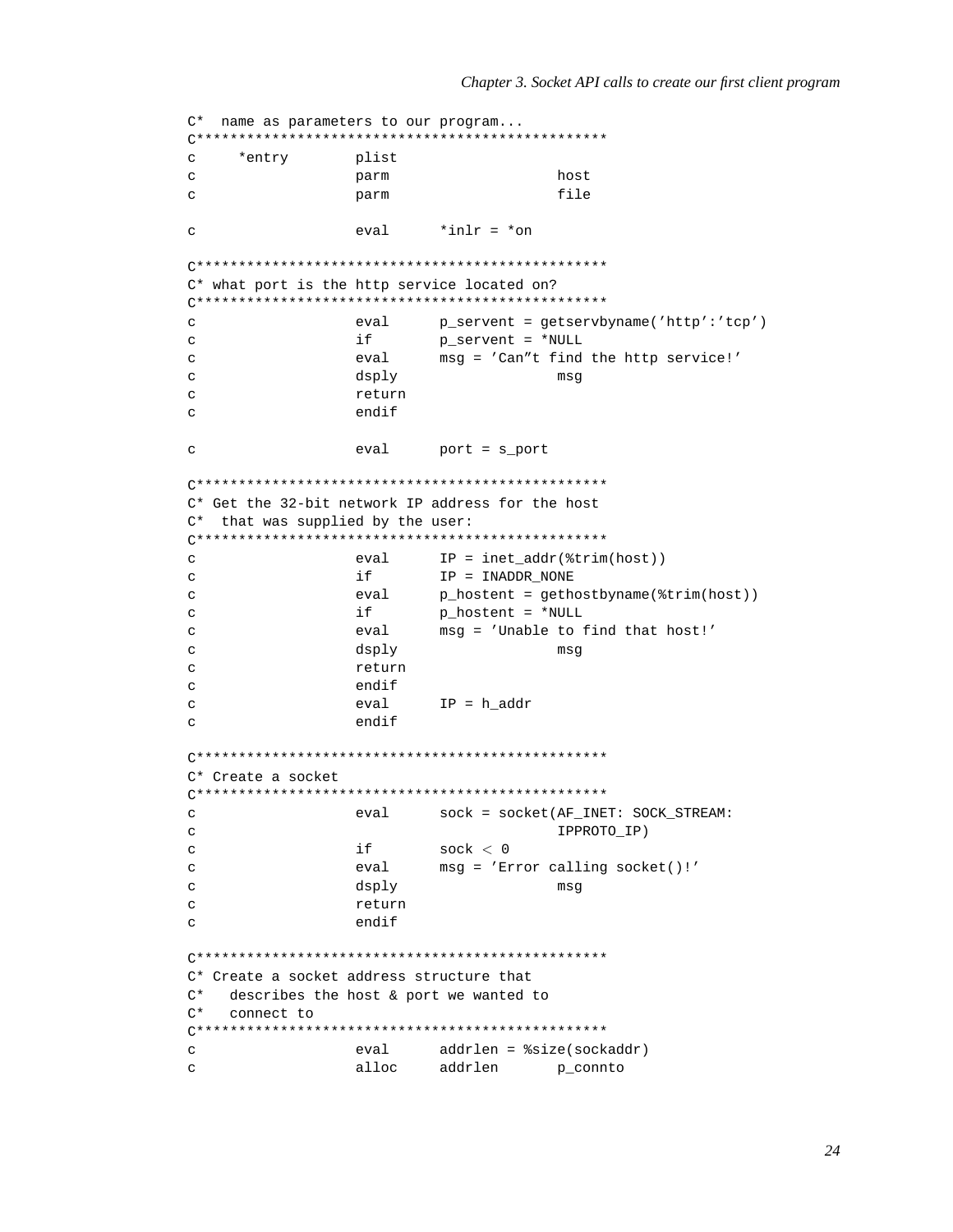```
c eval p_sockaddr = p_connto
c eval sin_family = AF_INET
c eval sin_addr = IP
c eval sin_port = port
c eval sin_zero = *ALLx'00'
C*************************************************
C* Connect to the requested host
C*************************************************
C if connect(sock: p_connto: addrlen) < 0
c eval msg = 'unable to connect to server!'
c dsply msg
c callp close(sock)
c return
c endif
C*************************************************
C* Format a request for the file that we'd like
C* the http server to send us:
C*************************************************
c eval request = 'GET ' + %trim(file) +
c ' HTTP/1.0' + x'0D25' + x'0D25'
c eval reqlen = %len(%trim(request))
c callp Translate(reqlen: request: 'QTCPASC')
C*************************************************
c* Send the request to the http server
C*************************************************
c eval rc = send(sock: %addr(request): reqlen:0)
c if rc < reqlen
c eval Msg = 'Unable to send entire request!'
c dsply msg
c callp close(sock)
c return
c endif
C*************************************************
C* Get back the server's response
C*************************************************
c dou rc < 1C exsr DsplyLine
c enddo
C*************************************************
C* We're done, so close the socket.
C* do a dsply with input to pause the display
C* and then end the program
C*************************************************
c callp close(sock)
c dsply developed to the control of the display of \alpha and \alpha and \alphac return
```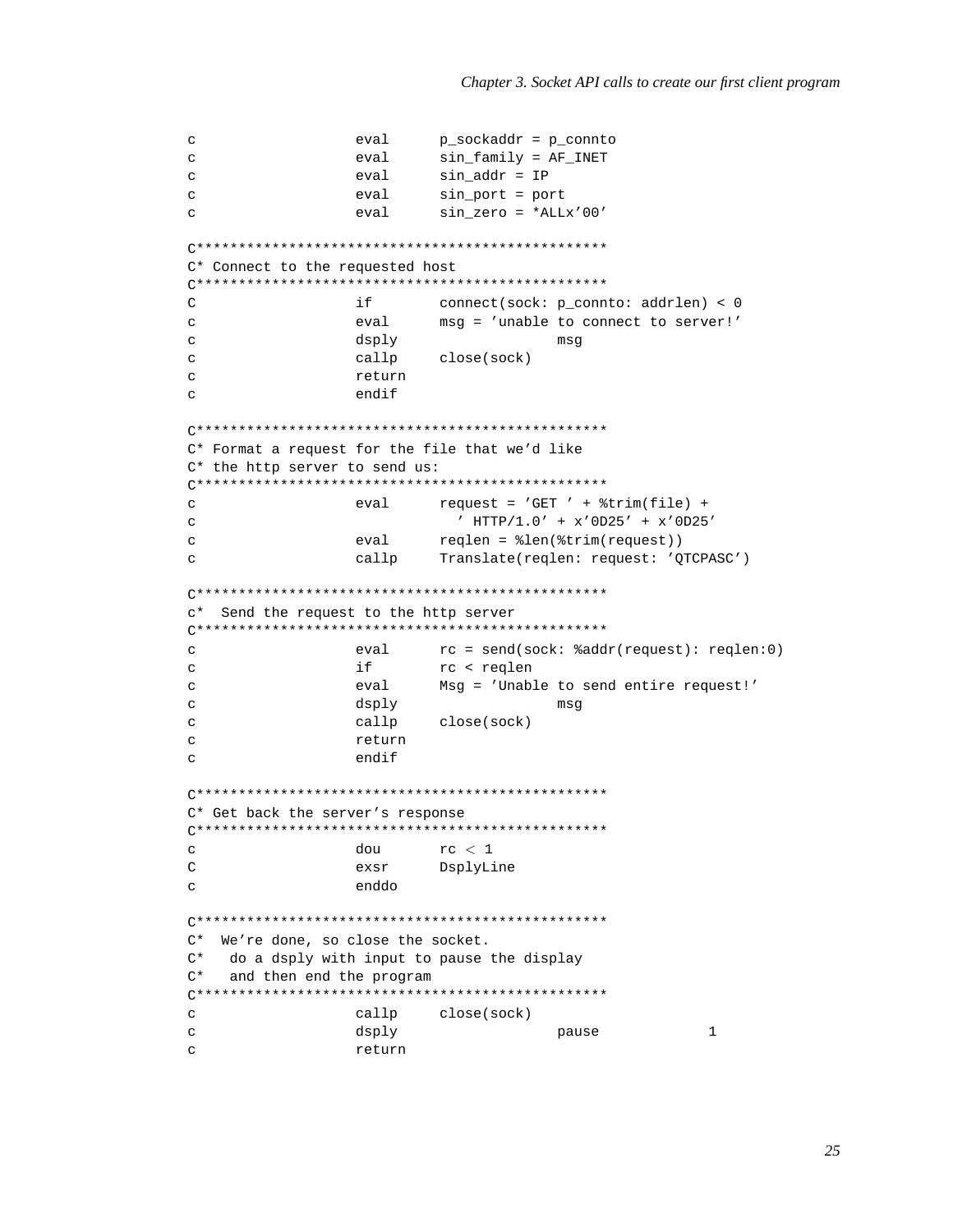```
C*===============================================================
C* This subroutine receives one line of text from a server and
C* displays it on the screen using the DSPLY op-code
C*===============================================================
CSR DsplyLine begsr
C*------------------------
C*************************************************
C* Receive one line of text from the HTTP server.
C* note that "lines of text" vary in length,
C* but always end with the ASCII values for CR
C^* and LF. CR = x'0D' and LF = x'0A'C^*C* The easiest way for us to work with this data
C* is to receive it one byte at a time until we
C* get the LF character. Each time we receive
C* a byte, we add it to our receive buffer.
C*************************************************
c eval reclen = 0
c eval recbuf = *blanks
c dou reclen = 50 or ch = x'0A'
c eval rc = recv(sock: %addr(ch): 1: 0)
c if rc < 1
c leave
c endif
c i if ch \ll > x' 0D' and ch \ll > x' 0A'
c eval reclen = reclen + 1
c eval %subst(recbuf:reclen:1) = ch
c endif
c enddo
C*************************************************
C* translate the line of text into EBCDIC
C* (to make it readable) and display it
C*************************************************
c if reclen > 0c callp Translate(reclen: recbuf: 'QTCPEBC')
c endif
c recbuf dsply
C*------------------------
Csr endsr
```
Compile this program with: CRTBNDRPG PGM(CLIENTEX1) SRCFILE(xxx/QRPGLESRC) DBGVIEW(\*LIST) Run the program by typing: CALL CLIENTEX1 PARM('ods.ods.net' '/index.html')

(You should be able to use this to retrieve just about any web page)

There are a lot of things that we could improve about this client. We'll discuss these, and start implementing the improvements, in the upcoming sections.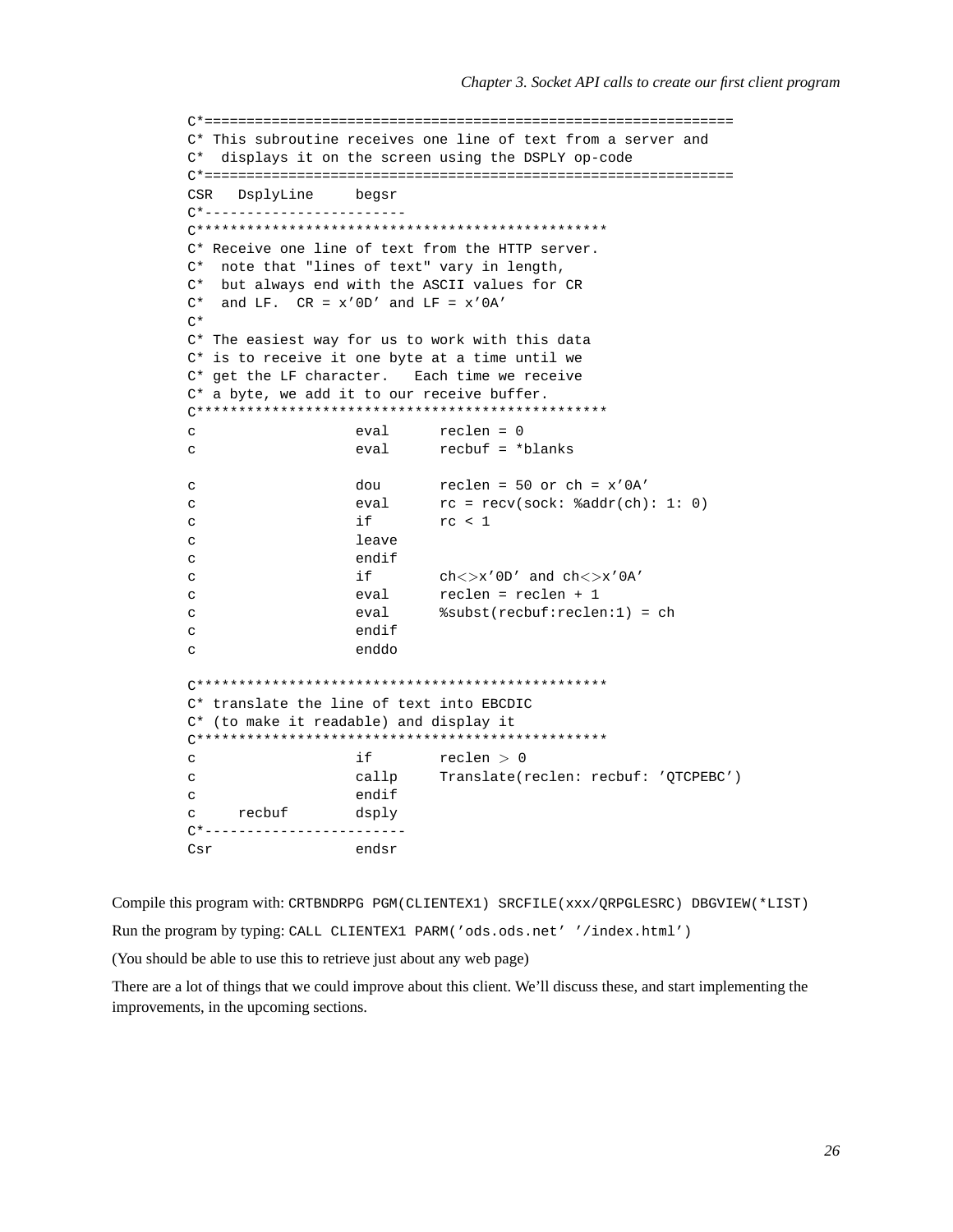### <span id="page-30-0"></span>**Chapter 4. Improving our client program**

<span id="page-30-1"></span>*Written by Scott Klement.*

#### **4.1. improvement #1: header files**

Now that we've had a "basic example" of sending and receiving some information from a server program, let's take a look at how we can improve our example.

The first improvement that we should make will involve converting all of the prototypes, constants and data structures that we use for sockets into a "header file", and this will be described in this section:

First of all, our example contains about 75 lines of code that are simply prototypes, constants and data structures which will be used in just about every program that we write using sockets. One way that we can improve our program is to place them into their own source member, use the /copy compiler directive to add them into our programs. This gives us the following benefits:

- Each time we want to use them, we just /copy them. We don't have to re-type them, and if we find a mistake in on of our definitions, we only have to fix it in one place.
- We don't have to remember every detail of every API we call, by putting the prototypes into a /copy member, we can use that copy member as a "cheat-sheet" of how to call a given socket function. In fact, with judicious use of comments, we can often save ourselves a trip to the manuals...
- programmers also have "header files" which contain the definition that they use for calling system functions. Using the same type of header files in RPG makes the API more consistent across languages, and makes the IBM reference manuals more applicable to our situation.
- In fact, in each of the IBM manual pages, we'll see lines that say '#include  $\langle$ sys/socket.h>' or '#include <errno.h>' and these are telling the C programmer which header files are necessary for a given API call.

When I create an "API header file", I generally give the member a descriptive name followed by a " H", which means "header". So my header member relating to sockets is called "SOCKET\_H".

Here is an example of what a prototype generally looks like in my header member:

```
**----------------------------------------------------------------
 ** struct servent *getservbyname(char *service_name,
 ** char *protocol_name);
 **
 ** Retrieve's a service entry structure for a given service
 ** and protocol name. (Usually used to get a port number for
 ** a named service)
 **
 ** service_name = name of service to get (e.g.: 'http' or 'telnet')
 ** protocol_name = protocol that service runs under ('tcp', 'udp')
 **
 ** Returns *NULL upon failure, otherwise a pointer to the service
 ** entry structure
 **----------------------------------------------------------------
D getservbyname PR * ExtProc('getservbyname')
D service_name * value options(*string)
```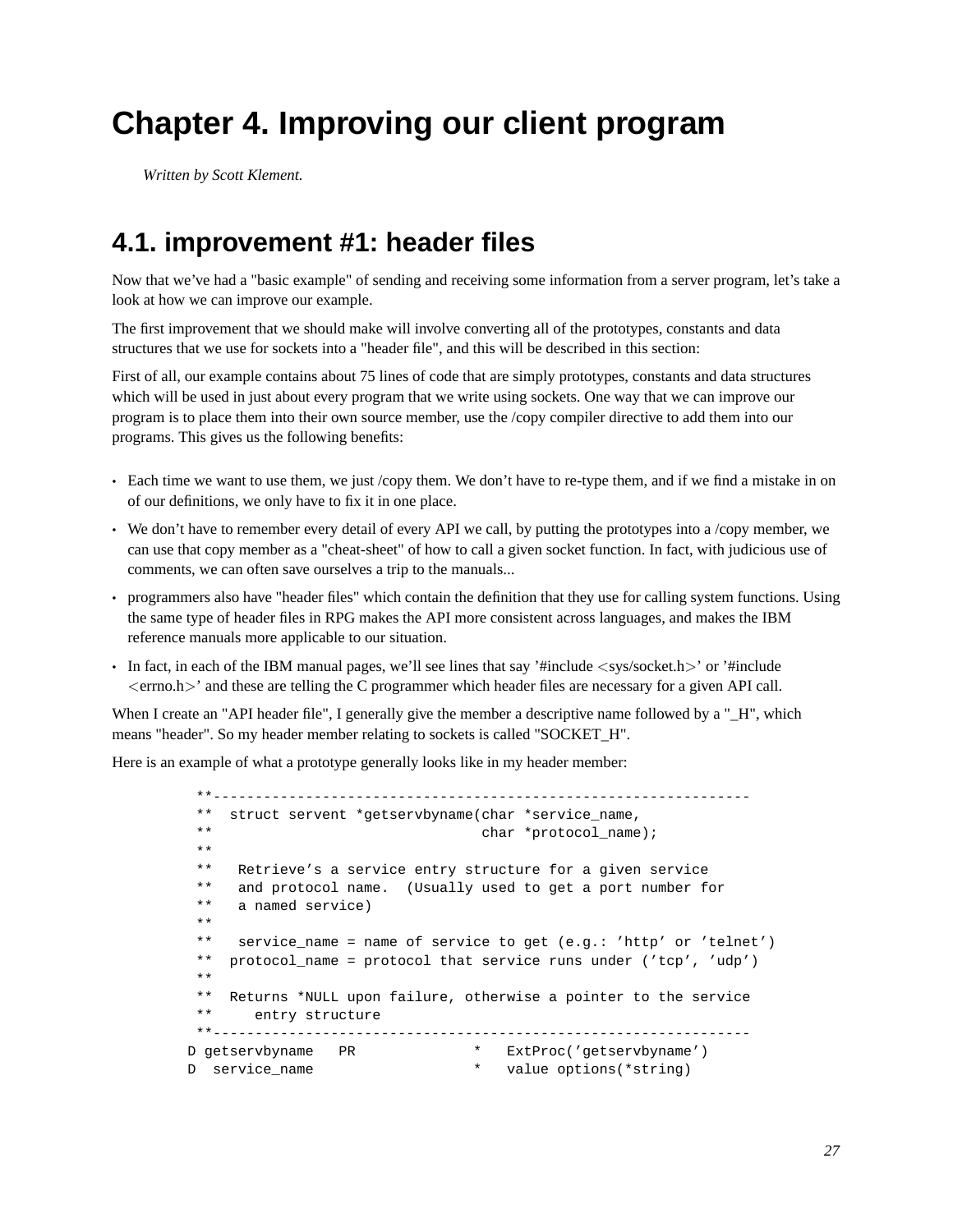D protocol\_name  $*$  value options(\*string)

So you can see that it tells me a lot of information. How the prototype was defined in C, a basic description of the function that I'm calling, a description of the parameters, and a description of the return values.

When I need constants in my header file, I'll usually group them according to the API that uses them, and give each a short description, like this:

```
* Address Family of the Internet Protocol
D AF INET C CONST(2)
* Socket type for reading/writing a stream of data
D SOCK_STREAM C CONST(1)
* Default values of Internet Protocol
D IPPROTO IP C CONST(0)
```
When I place data structures into a header file, I'll do it like this:

```
**
** Service Database Entry (which service = which port, etc)
**
** struct servent {
** char *s_name;
** char **s_aliases;
** int s_port;
** char *s_proto;
** {} };
**
D p_servent S *
D servent DS Based(p_servent)
D s_name *
D s_aliases *
D s_port 10I 0
D s_proto *
```
I'm planning (when time permits) to go through each of my data structures and add a description of each field in the structure, as well. I simply haven't had a chance yet.

You'll also notice that I always declare my data structures (or at least, those I use with the UNIX-type APIs) to be BASED() on a pointer. I do that for three reasons:

- 1. many of these structures (in particular, servent and hostent) are "returned" from an API. That means that the API actually allocates the memory for them, rather than my program. So, I need to use a pointer so I can refer to the memory that was allocated by that API.
- 2. As alluded to in point #1, when something is BASED() the system doesn't allocate memory to it. Since the header will usually have many different structures that may not be used in every program, it saves memory to only allocate it when needed.
- 3. In all but the simplest programs, we will need more than one 'instance' of each data structure. For example, if we wanted to both call bind() to bind our socket to a given port number, and call connect() to connect to a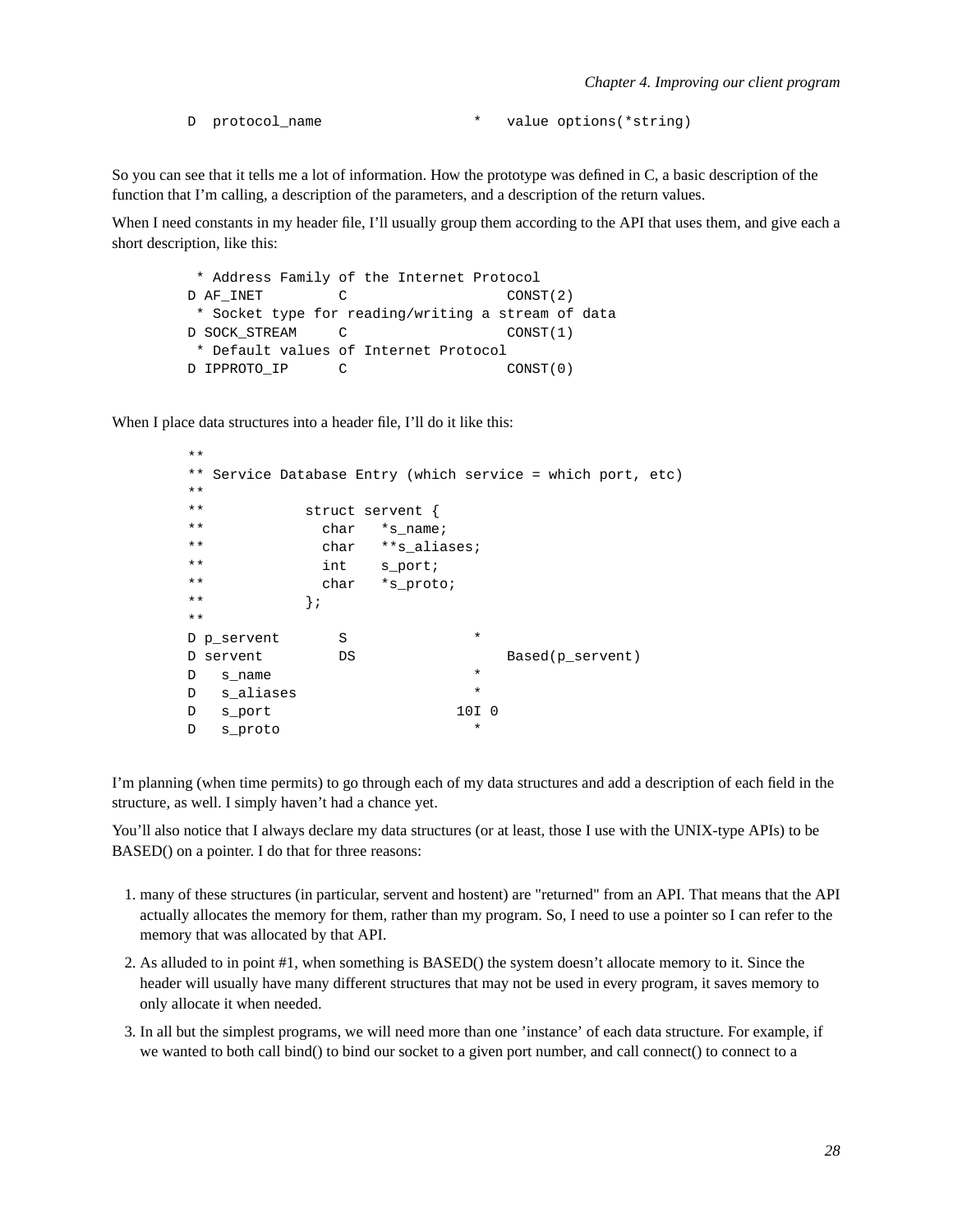remote port in the same program, we'll need two copies of the sockaddr in data structure. One containing the address & port number to bind to, the other containing the address & port number to connect to.

By using BASED() data structures we can do that, simply by allocating two different buffers, one called "connto" and one called "bindto". We can set the address of the sockaddr\_in data structure to the area of memory that bindto is in when we want to change or examine the contents of the bindto data, and likewise set the address of sockaddr\_in to the area of memory that connto is in when we want to examine or change the connto area.

Point #3 is often difficult for an RPG programmer to understand. You can think of it as being similar in concept to using the MOVE op-code to put data from a character string into a data structure to break the data into fields. It's a little different, however, in that you're not copying all of the data from one place to another, instead you're referencing it in it's original place in memory. Consequently, you don't have to move it back after you've changed it.

Here's a quick example of code snippets that use the functionality that I'm trying to describe in Point #3:

D connto S D bindto S \* D length S 10I 0 C\* How much memory do we need for a sockaddr\_in structure? C\* c eval length = %size(sockaddr\_in) C\* Allocate space for a 'connect to' copy of the structure: C\* c alloc(e) length connto c if %error C\*\*\*\* No memory left?! c endif C\* Allocate space for a 'bind to' copy of the structure:  $C^*$ c alloc(e) length bindto c if  $\text{server}$ C\*\*\*\* No memory left?! c endif C\* Set the values of the connto structure: c eval p\_sockaddr = connto c eval sin\_family = AF\_INET c eval sin\_addr = some\_ip\_address c eval sin\_port = some\_port\_number c eval sin\_zero = \*ALLx'00' C\* Set the values of the bindto structure:  $C^*$  Note that each time we do a 'p\_sockaddr = XXX' we are effectively C\* "switching" which copy of the sockaddr\_in structure we're working C\* with. c eval p\_sockaddr = bindto c eval sin\_family = AF\_INET c eval sin\_addr = INADDR\_ANY c eval sin\_port = some\_port\_number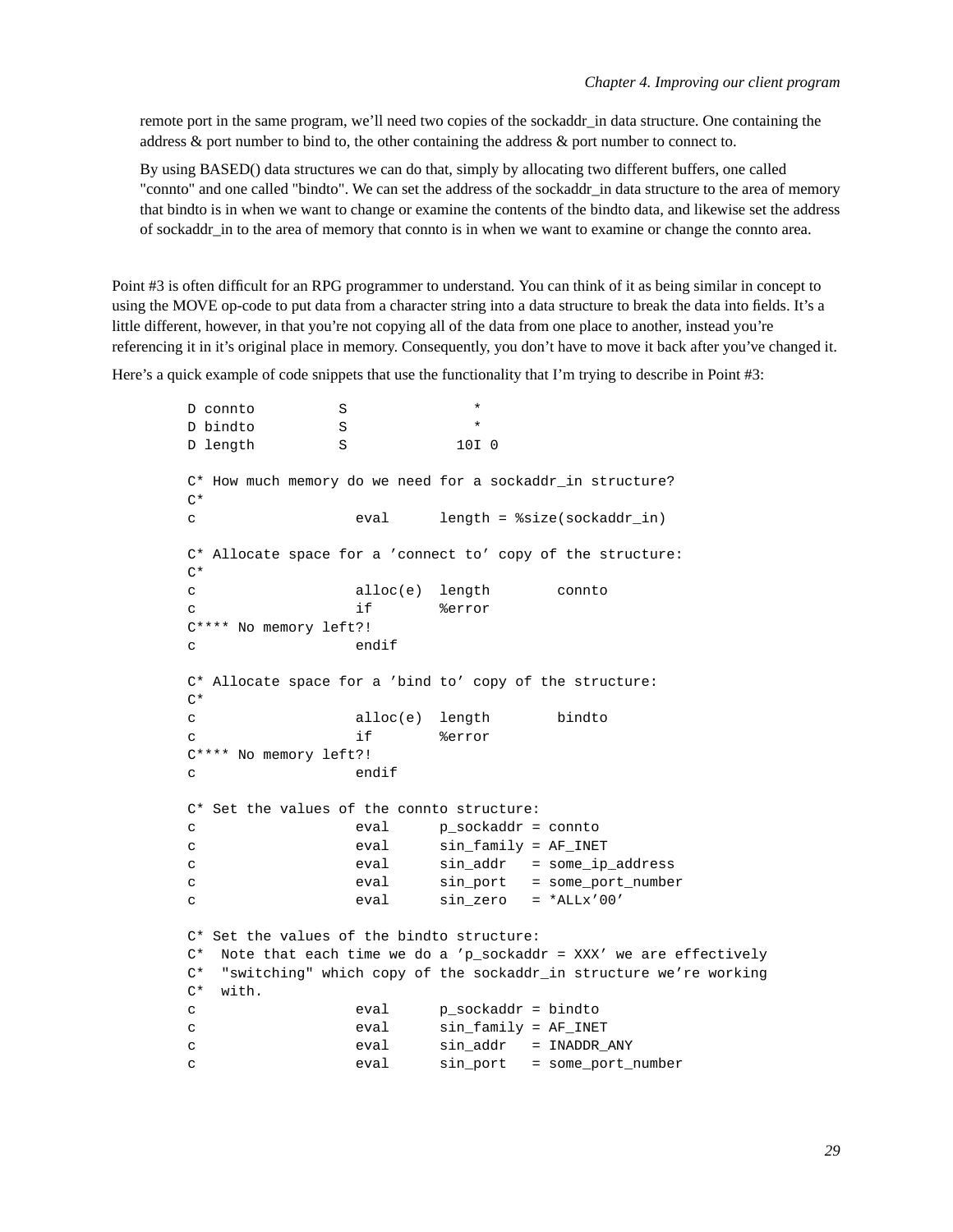```
c eval sin_zero = *ALLx'00'
C* call connect()
c if connect(sock1: connto: length) < 0
c* Error!
c endif
C* call bind()
c if bind(sock2: bindto: length) < 0
c* Error!
c endif
C* examine the contents of connect() version
c eval p_sockaddr = connto
c if sin_port = 80
c* Do somethign special
c endif
```
Hopefully, by now, you have an idea of how our /copy member (i.e. "API header member") should work. You should be able to go back to the example programs in previous topics in this tutorial and create your own header file.

If you prefer, I will make available the header file that I use for my own sockets programs. This will save you having to create your own, if you do not wish to. You can find my header file here: http://www.scottklement.com/rpg/socktut/qrpglesrc.socket\_h

After this point, all of the example programs will use my socket h header member. Each section that explains a new API call will describe what entries you need to add to your own header, if you're writing your own.

#### <span id="page-33-0"></span>**4.2. improvement #2: error handling**

The next improvement that our client program certainly needs is the ability to give more specific and meaningful error messages when an API call does not work. This section explains how error handling works in the UNIX-type APIs and explains how to use this in your RPG programs.

In C, there is a global variable called 'errno' that is set to an error number whenever a procedure has an error. Almost all C procedures return either an integer or a pointer, therefore, by convention, when an error occurs a C procedure will return either '-1' or 'NULL'. The programmer will use this as an indication that he needs to check the value of the 'errno' global variable to see which error occurred. (Although most C procedures follow this convention, some don't. Check the manual page for the particular procedure before handling the error)

The 'errno' variable is an integer. It can only contain a number, which is usually different on different platforms. To make things more compatible across platforms, constants are placed into a C 'header file', and programmers are encouraged to use constants when checking for errors.

As an example, lets go back to the IBM manual page for the socket() API. For convienience, it can be found here: http://publib.boulder.ibm.com/pubs/html/as400/v4r5/ic2924/info/apis/socket.htm

Page down to the section entitled 'Error Conditions', it states: When socket() fails, errno can be set to one of the following: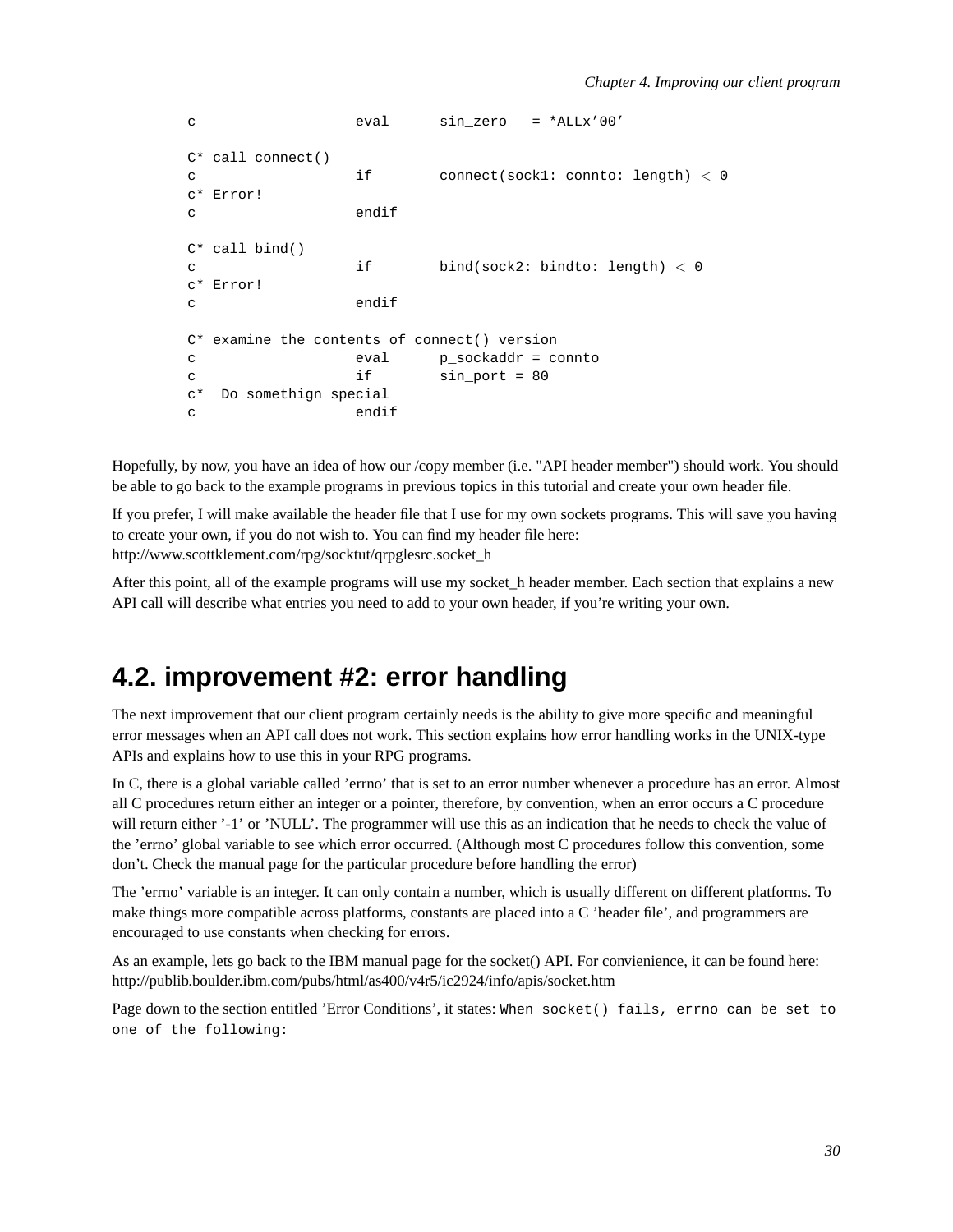The proceeds to list things like "EACCES", "EAFNOSUPPORT", "EIO", "EMFILE", along with descriptions of what errors they refer to. Each one of these is actually a constant defined in in a C header file that is translated by the compiler into a number.

In fact, if you have the System Openness Includes licensed program installed, you can bring up the ERRNO member of the file called SYS in library QSYSINC and you'll be able to see how this is done in C programs. EACCESS corresponds to the number 3401, EMFILE to 3452, etc. Unfortunately, some of these are not specifically "UNIX-Type API" errors, but are generic C language errors. So, for those values, you also need to look at the member called ERRNO in the file H in library QCLE. This file is part of the ILE C/400 licensed program, and is only available if you have that licpgm installed.

If you are fortunate enough to have the file 'H' in 'QCLE' installed on your machine, you'll also see the following definition the end:

#define errno (\*\_\_errno())

This is a macro that runs at compile time that changes the word 'errno' wherever it's used in a C program, to actually be  $'$  errno())'. This is very useful to us because it means that whenever a C program refers to the global variable 'errno', it's actually referring to the return value from a procedure called '\_\_errno()'. That means, if we want to retrieve errno in an RPG program, all we have to do is call that errno() function ourselves!

For your convienience (and, for mine!) I've defined all of the C errno values from both QCLE and QSYSINC into a single RPG /copy member. I also used some RPG compiler directives to include an errno procedure that will make it much more intuitive to use errno in our RPG programs.

You can get a copy of this /copy member (called errno h) at this link: http://www.scottklement.com/rpg/socktut/qrpglesrc.errno\_h

At first glance, you might be wondering "Why didn't you simply make this a part of the existing socket h member?" The reason is quite simple: These error routines are used for all UNIX-Type APIs, not just sockets. And, in fact, these routines are also used when calling any function from the ILE C runtime libraries. Consequently, there are many times when we'll want to use the ERRNO\_H header member when we aren't working with sockets at all.

To use this, you need to /copy the member twice. Once where you need the definitions of the constants (i.e., in your D-specs), and once where you need the errno procedure (i.e. at the end of the program).

Here's a quick code snippet:

```
H BNDDIR('QC2LE')
D/copy qrpglesrc,socket_h
D/copy qrpglesrc,errno_h
  .... more code is found here ....
c if socket(AF_INET:SOCK_STREAM:IPPROTO_IP)<0
c
c select
c when errno = EACCES
c eval Msg = 'Permission Denied'
c when errno = EAFNOSUPPORT
c eval Msg = 'Address Family not supported!'
```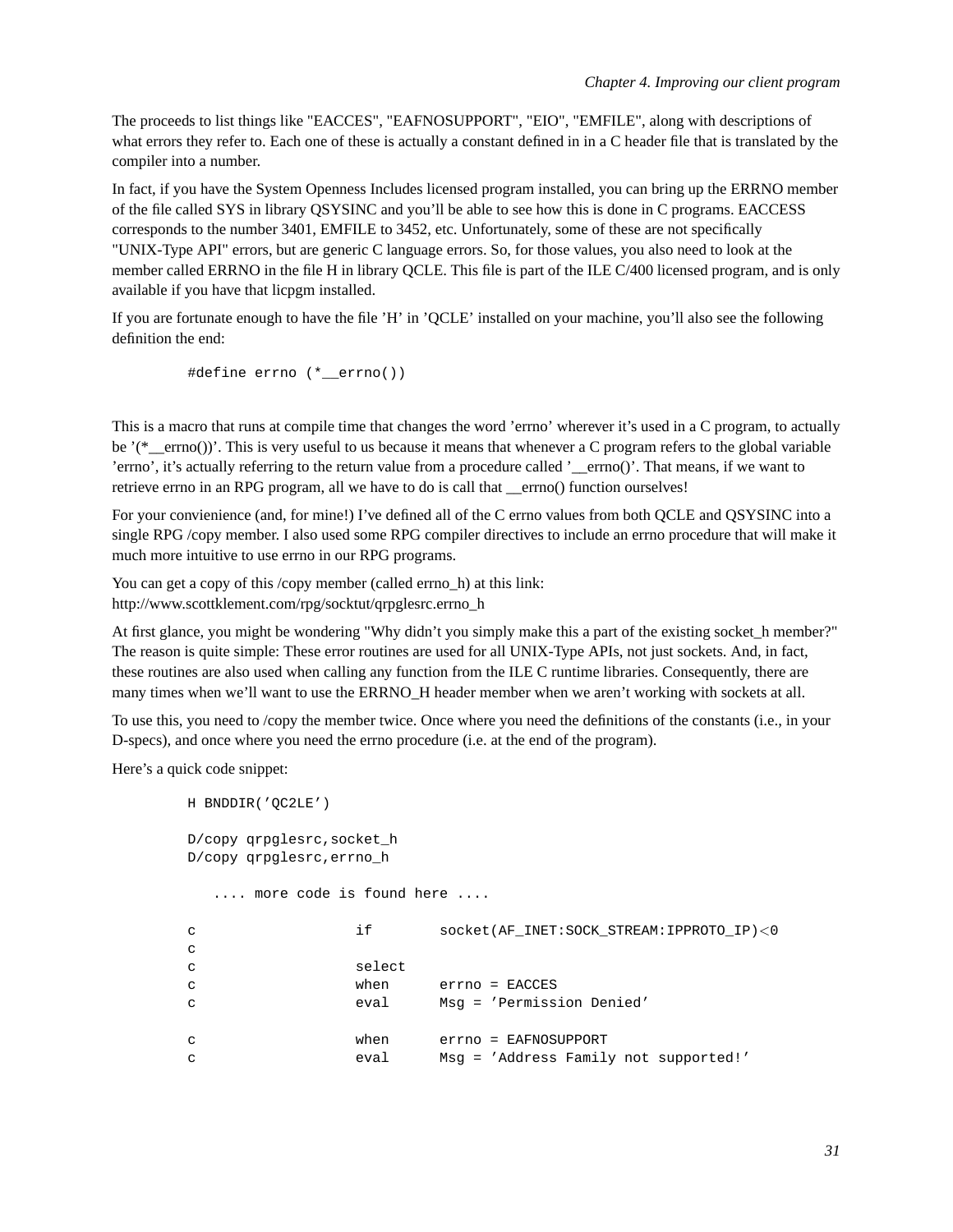c when errno = EIO c qoto TryAgainMaybe ... etc, etc, etc ... c endsl .... more code is found here .... /define ERRNO\_LOAD\_PROCEDURE /copy libsor/qrpglesrc,errno\_h

Note that because '\_\_errno()' is part of the C-runtime library (as opposed to being part of the UNIX-Type APIs) we need to include the QC2LE binding directory when compiling our program. Otherwise, it won't find the API.

You see that in this example, the program is trying again (maybe) when it gets an I/O error. For the other errors, it's simply assigning a human-readable error message that could later be used to tell the user and/or programmer what the problem was.

As you can imagine, it can get quite tedious to try to have the program handle every possible error that can occur. Especially when, in most cases, all we do is assign the human-readble error message to a variable. Fortunately, there is already a procedure we can call from the C runtime library that will return a human-readable error message for any errno value.

This procedure is called 'strerror' ("string error") and like all C procedures that return strings, it returns a pointer to a an area of memory containing a string. The string is variable length, and we know when we've reached the end of the string because we encounter a 'NULL' character  $(x'00')$ . As we've done before, we can use the RPG built-in-function "%str" to decode this string for us.

So, to call strerror from an RPG program (the prototype is already defined in that /copy member I mentioned earlier) we can simply do something like this:

```
H BNDDIR('QC2LE')
D/copy qrpglesrc,socket_h
D/copy qrpglesrc,errno_h
  .... more code is found here ....
c if socket(AF_INET:SOCK_STREAM:IPPROTO_IP)<0
\epsilonc if errno = EIO
c qoto TryAgainMaybe
c else
c eval Msg = %str(strerror(errno))
c endif
c
c dsply Msg
c
c endif
```
.... more code is found here ....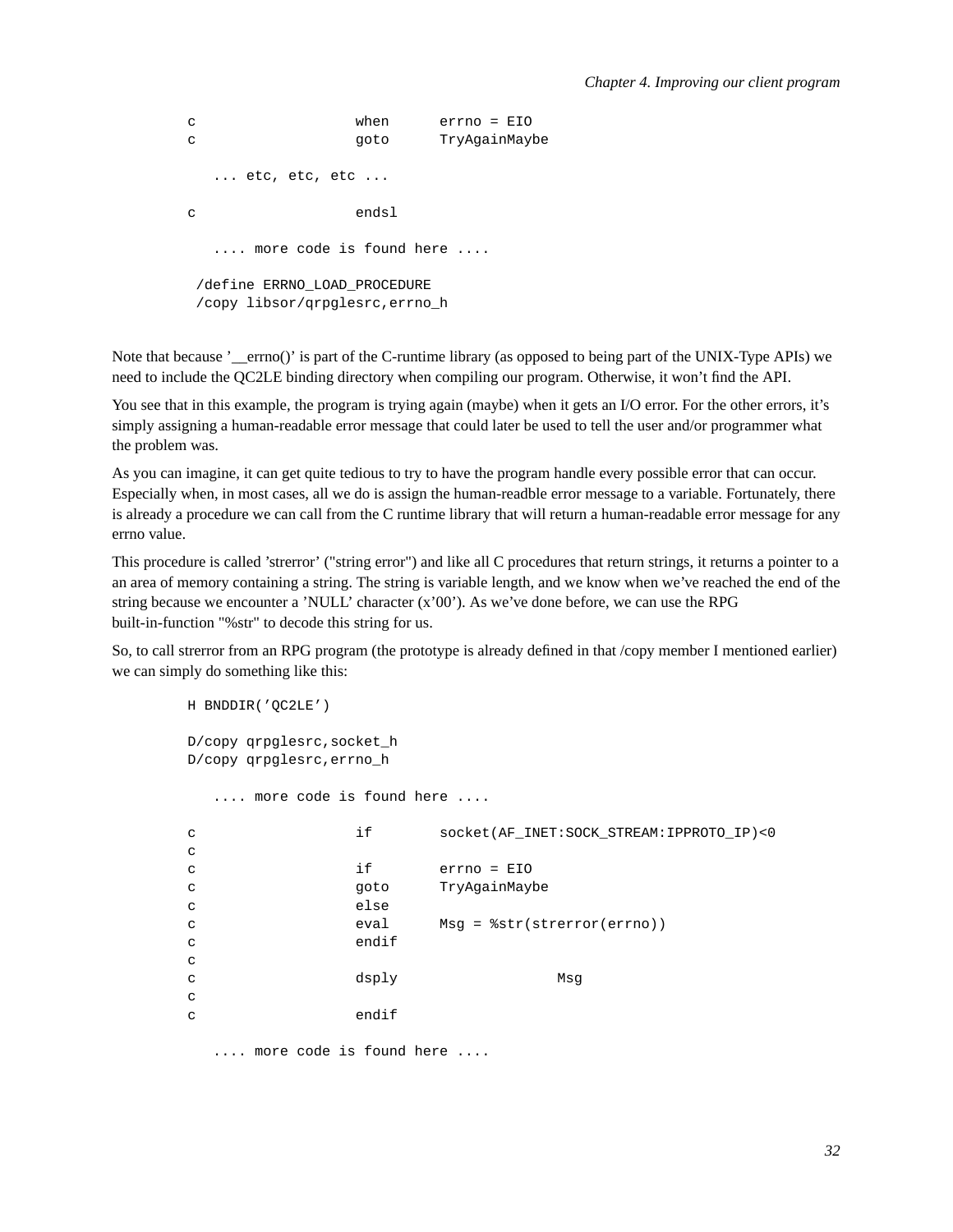/define ERRNO\_LOAD\_PROCEDURE /copy libsor/qrpglesrc,errno\_h

This will return the human readable error message for everything except for the 'EIO' error. For EIO, it'll go back and 'Try Again Maybe'.

### **4.3. improvement #3: Creating a Read Line utility**

Now, we've got two "API header members", one for socket calls, and one for error handling, this will allow us to greatly simplify our sockets programs, making them much easier for other programmers to read.

However, looking at the code, there's still one area that's a bit difficult to read, and that's the process of reading one "line" at a time from a socket.

You may recall that almost all almost all of the communications that we'll have with internet servers will involve sending and receiving "lines ASCII of text." In fact, this is SO common that I couldn't come up with a simple client program that didn't use them!

Since most RPG programmers are used to thinking of data in terms of "records" and "fields", it might be useful to think of a line of ASCII text as being a "record". These records are, however, almost always variable-length. You determine where the end of the record is by looking for an 'end of line sequence', which consists of one or two control characters.

There are 3 popular end of line sequences. The first one is that each line ends with the CR (Carriage Return) character. This is most commonly used in Apple computers. It is based on the way a typewriter works, when you press the 'Carriage Return' key on a typewriter, the paper feeds up by one line, and then returns to the leftmost position on the page. CR is ASCII value 13 (or Hex x'0D')

The next end of line sequence is the one used by Unix. The ASCII standard states that ends of lines of text should end with the LF ('line feed') character. Many people, especially C programmers, will refer to the LF character as the 'Newline' character. LF is ASCII value 10 (or Hex x'0A')

Finally, we have the end of line sequence used by DOS and Windows. As noted above, a typewriter feeds to the next line when CR is pressed. However, most early printers could "overtype" a line of text, so when you send the CR character it would go back to the start of the SAME line. The LF sequence would feed the paper out one line, but would not return the carriage to the leftmost position. So, to start a new line of text required two characters, a CR followed by an LF. DOS (and eventually Windows) kept this standard by requiring a line of text to end with both the CR character, followed by the LF character. This was a nice compromise between the up & coming UNIX operating system that DOS was inspired by, and the Apple II DOS, which was at that time the most popular home computer in the world.

So enough history, already! The point of all this is, there are many different ways to send and receive lines of text, what we need is a way to read them in an RPG program. In some cases, we'll want to be able to specify different end-of-line sequences, and in some cases we'll want to have the text automatically translated from ASCII to EBCDIC for us to work with.

So, lets write a routine to do this. We'll make it a subprocedure and put it into a service program, since we'll want to do this in virtually every sockets program that we write.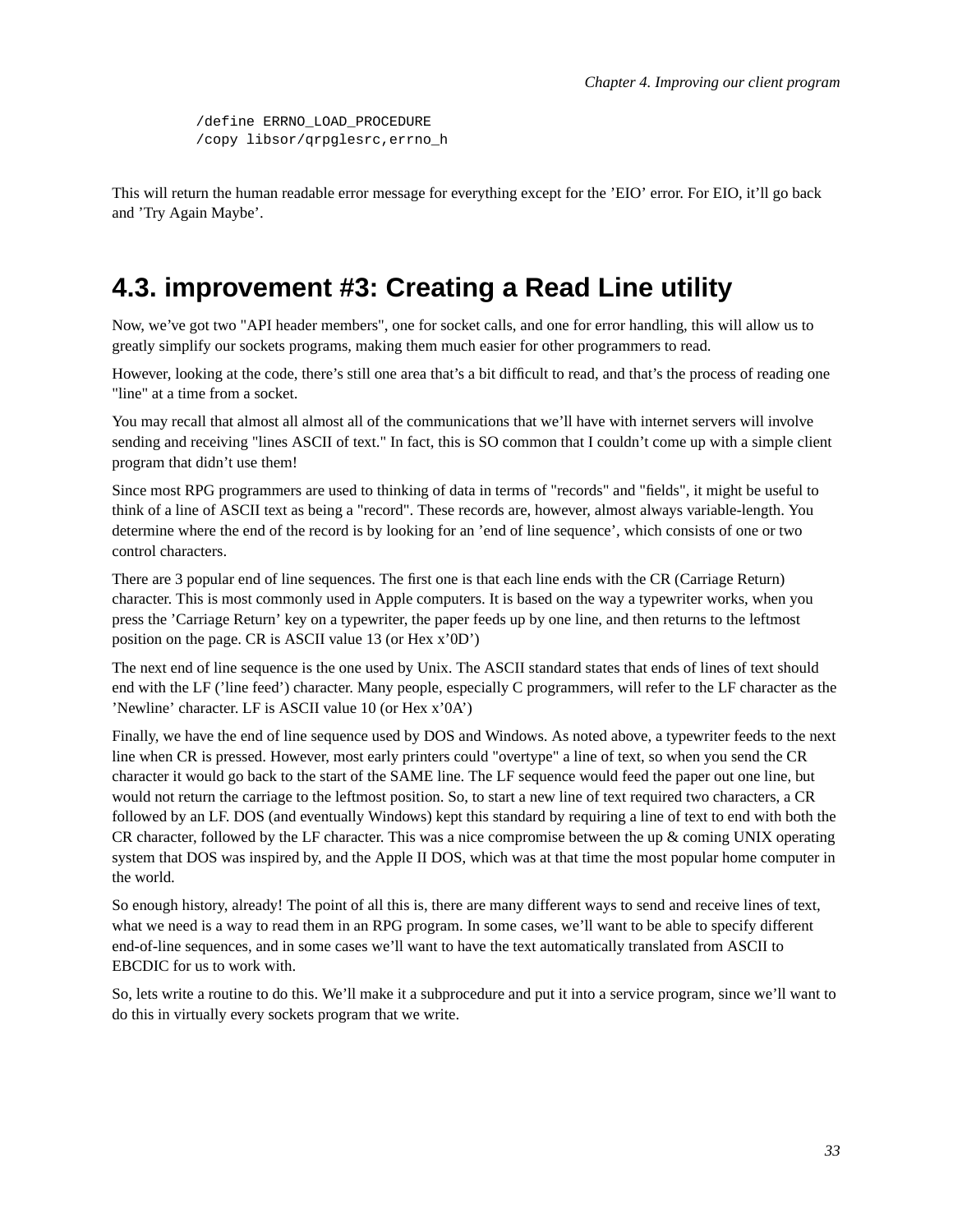To make this as much like the recv() API as possible, we'll allow the caller to pass us a socket, a pointer, and a max length as our first 3 parameters. We'll also return the length of the data read, just as recv() does, or -1 upon error. So, the prototype for this new routine will look like this (so far):

| D RdLine   | PR. | 10I O |               |
|------------|-----|-------|---------------|
| D peSock   |     |       | $10I$ 0 value |
| D peLine   |     |       | * value       |
| D peLength |     |       | 10I 0 value   |

(Note that in the naming conventions of the company that I work for, 'pe' at the start of a variable means 'parameter')

Next, we'll give optional parameters that can be used to tell our subprocedure to translate the data to EBCDIC, and/or change what the characters for line feed and newline are. This will make our prototype look more like this:

|          | <b>PR</b>                               |         |       |                                       |
|----------|-----------------------------------------|---------|-------|---------------------------------------|
| peSock   |                                         |         |       |                                       |
| peLine   |                                         | $\star$ |       |                                       |
| peLength |                                         |         |       |                                       |
| peXLate  |                                         | 1A      |       | const options (*nopass)               |
| peLF     |                                         | 1A      |       | const options (*nopass)               |
| peCR     |                                         | 1A      |       | const options (*nopass)               |
|          | D RdLine<br>D<br>D<br>$\mathbb{D}$<br>D |         | 10I 0 | $10I$ 0 value<br>value<br>10I 0 value |

Now, if the optional parameters are not passed to us, we need to use reasonable default values. That is, we'll use x'0D' for CR, x'0A' for LF and \*OFF (do not translate) for the peXLate parm. This is easy to do by checking how many parms were passed. Like so:

| $\mathtt{C}$ | if    | \$params > 3      |
|--------------|-------|-------------------|
| $\mathbf C$  | eval  | wwXLate = peXLate |
| $\mathbf C$  | else  |                   |
| $\mathbf C$  | eval  | wwXLate = *OFF    |
| $\mathtt{C}$ | endif |                   |
|              |       |                   |
| $\mathsf C$  | if    | \$params > 4      |
| $\mathbf C$  | eval  | $WWLF = pELF$     |
| $\mathsf C$  | else  |                   |
| $\mathtt{C}$ | eval  | $wwLF = x'0A'$    |
| $\mathbf C$  | endif |                   |
|              |       |                   |
| $\mathtt{C}$ | if    | \$params > 5      |
| $\mathbf C$  | eval  | $WWCR = p eCR$    |
| $\mathbf C$  | else  |                   |
| $\mathsf C$  | eval  | $WWCR = x' 0D'$   |
| $\mathtt{C}$ | endif |                   |
|              |       |                   |

(Note that in the naming conventions of the company that I work for, 'ww' at the start of a variable means 'work field that is local to a subprocedure')

Then, just like in the DsplyLine routine that we used in our example client, we'll read one character at a time until we receive a LF character. To make the routine simple, we'll simply drop any CR characters that we come across. (That way, if  $LF=x'0A'$  and  $CR=x'0D'$ , this routine will read using either UNIX or Windows end of line characters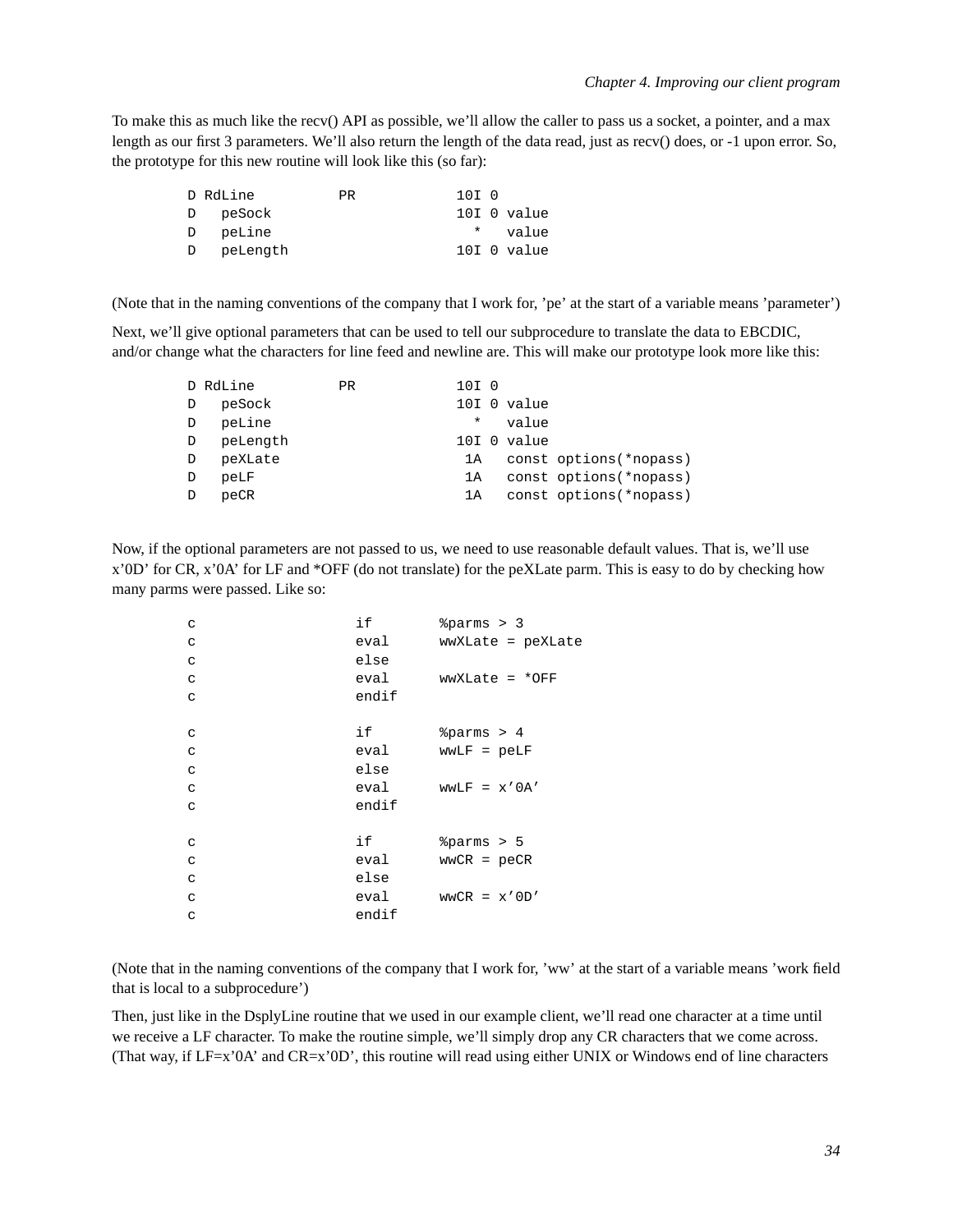without any problems. If you wanted to make it work with Apple or Windows end of lines, you'd simply reverse the values passed as CR and LF)

Finally, if the XLate parameter is set to ON, we'll translate the line to EBCDIC. If not, we'll leave it as it was originally sent. So, the finished routine will look like this:

#### (This should go in member SOCKUTILR4 in the file QRPGLESRC)

| P RdLine                                    | В       |                 | Export 0                             |
|---------------------------------------------|---------|-----------------|--------------------------------------|
| D RdLine                                    | ΡI      | 10I 0           |                                      |
| peSock<br>D                                 |         |                 | 10I 0 value                          |
| peLine<br>D                                 |         | *               | value                                |
| peLength<br>D                               |         |                 | 10I 0 value                          |
| peXLate<br>D                                |         | 1A              | const options (*nopass)              |
| D<br>peLF                                   |         | 1A              | const options (*nopass)              |
| D<br>peCR                                   |         | 1A              | const options (*nopass)              |
|                                             |         |                 |                                      |
| D wwBuf                                     | S       | 32766A          | based(peLine)                        |
| D wwLen                                     | S       | 10I 0           |                                      |
| D RC                                        | S       | 10I 0           |                                      |
| D CH                                        | $\rm S$ | 1A              |                                      |
| D wwXLate                                   | S       | 1A              |                                      |
| D wwLF                                      | S       | 1A              |                                      |
| D wwCR                                      | S       | 1A              |                                      |
|                                             |         |                 |                                      |
| ❷                                           |         |                 |                                      |
|                                             |         |                 |                                      |
| Set default values to unpassed parms:<br>** |         |                 |                                      |
| C                                           | if      | \$params > 3    |                                      |
| C                                           | eval    |                 | wwXLate = peXLate                    |
| C                                           | else    |                 |                                      |
| C                                           | eval    |                 | $wwwXLate = *OFF$                    |
| C                                           | endif   |                 |                                      |
|                                             |         |                 |                                      |
| $\mathtt{C}$                                | if      | \$params > 4    |                                      |
| C                                           | eval    | $WWLF = pELF$   |                                      |
| C                                           | else    |                 |                                      |
| C                                           | eval    | $wwLF = x'0A'$  |                                      |
| C                                           | endif   |                 |                                      |
|                                             |         |                 |                                      |
| $\mathtt{C}$                                | if      | \$params > 5    |                                      |
| C                                           | eval    | $WWCR = p eCR$  |                                      |
| $\mathtt{C}$                                | else    |                 |                                      |
| $\mathbf C$                                 | eval    | $WWCR = x' 0D'$ |                                      |
| $\mathtt{C}$                                | endif   |                 |                                      |
|                                             |         |                 |                                      |
| ** Clear "line" of data: 0                  |         |                 |                                      |
|                                             | eval    |                 | %subst(wwBuf:1:peLength) = *blanks   |
| $\mathtt{C}$                                |         |                 |                                      |
|                                             |         |                 |                                      |
| $\mathtt{C}$                                | dow     | $1 = 1$         |                                      |
| **                                          |         |                 |                                      |
| read 1 byte:                                |         |                 |                                      |
| C                                           | eval    |                 | $rc = recv(peSock: %addr(ch): 1: 0)$ |
| C                                           | if      | rc < 1          |                                      |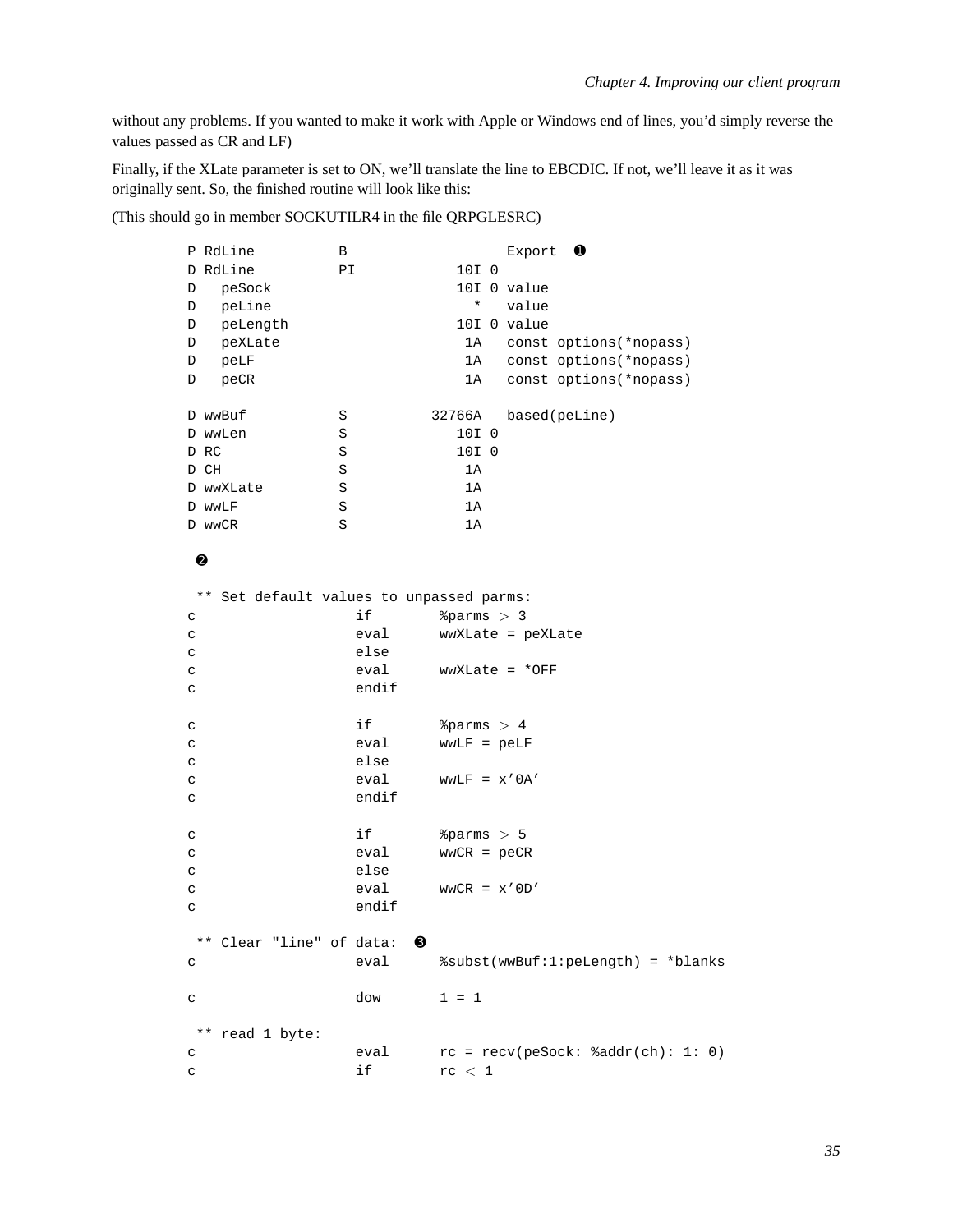```
c if wwLen > 0c leave
c else
c return -1
c endif
c endif
** if LF is found, we're done reading:
c if ch = wwLF
c leave
c endif
** any other char besides CR gets added to the string:
c \qquad \qquad \text{if} \qquad \qquad \text{ch} \iff \text{wwCR}c eval wwLen = wwLen + 1
c eval %subst(wwBuf:wwLen:1) = ch
c endif
** if variable is full, exit now -- there's no space left to read data into
c if wwLen = peLength \bulletc leave
c endif
c enddo
** if ASCII->EBCDIC translation is required, do it here
c if wwXLate=*ON and wwLen > 0
c callp Translate(wwLen: wwBuf: 'QTCPEBC')
c endif
** return the length
c return wwLen
P E
```
Personally, I learn things better by typing them in, rather than reading them. Therefore, I recommend that you type the code examples in this tutorial in yourself. However, if you'd like, you can download my copy of SOCKUTILR4 here: http://www.scottklement.com/rpg/socktut/qrpglesrc.sockutilr4

A few notes:

- ➊ the opening P-spec declares this procedure with "Export", so we can make it callable from outside of our service program.
- ➋ The 'Translate' prototype isn't defined here. That's because we'll make it global to the entire service program.
- ➌ Before the recv() loop, we clear the buffer, but we only clear from the start to the 'length' that was passed into our program. This is very important, since if the calling program should send us a variable that's not the entire 32k, we don't want to clear data that might not be allocate to the variable...
- ➍ Although we let the caller pass a line length, as written, this procedure has an effective maximum line length of 32,766 chars per line. We COULD make it do an 'unlimited' number by using pointer math, but this would make it more difficult to clear the variable at the start, and at any rate, it'd be very unusual for a program to need to read a line of text bigger than 32k.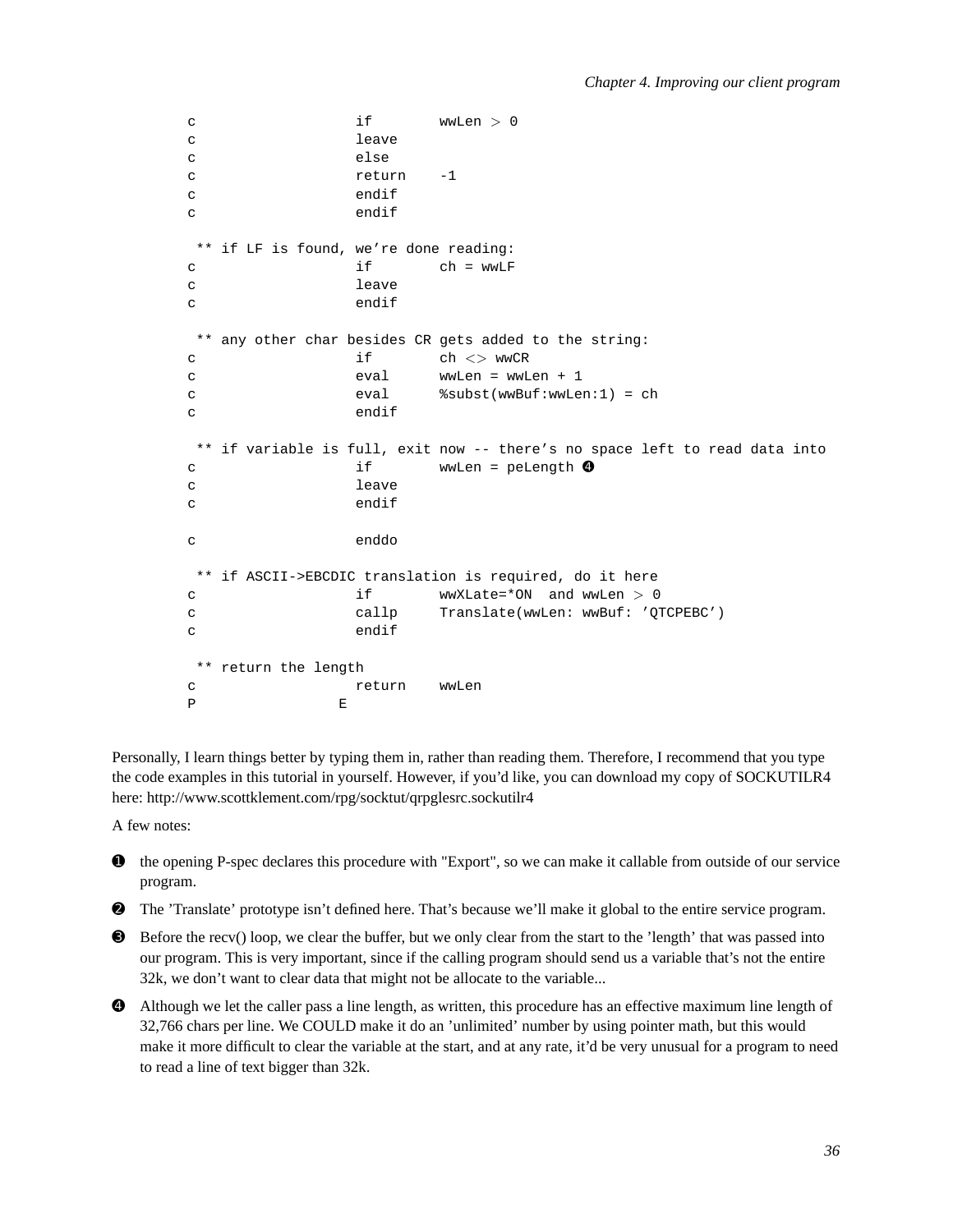# **4.4. improvement #4: Creating a Write Line utility**

In the last section, we wrote a routine that would read lines of text into a variable. This would make a nice utility routine that we can put into a service program.

In this section, we'll add another utility routine, one that can be used to send lines of text.

The requirements of this routine are a little different, because it's output-only. That means we don't need to write any data to a buffer, just take data that we already have and send it out. Since the routines that are calling this will often want to pass literals, constants, and expressions, it makes sense for us to accept an 'const' parameter, rather than a pointer.

Also, it'd be a bit of a pain, especially when working with literals, for the calling routine to have to calculate the length of the string each time it calls us. So, instead we'll figure that out ourselves by looking for the last non-blank character. We can still give an optional 'length' parameter, just in case the caller wishes to override this.

This method of searching for the last 'non-blank' character will be slow in most cases with a 32k buffer. Since 99% of the time, a line is less than 80 bytes long, this means that it'd have to search over 32,000 blank spaces each time we send a line. To make this a bit more realistic, the buffer on a call to the 'send line' procedure will only be 256 bytes.

Like the 'read line' routine, though, we still want to allow the caller the option of specifying different end-of-line characters. In RdLine() if the caller only wants one character to signify end-of-line, they can still do so... just make the extra parm be the same char, it won't hurt anything. When sending, however, that would cause problems. So, we'll determine how many chars to add for end-of-line based on how many parms are passed, instead of trying to use both like we did in RdLine().

I think that pretty much sums up the requirements. Here's the routine I actually came up with, check it out:

(This should be added to the member SOCKUTILR4 in the file QRPGLESRC)

|    | P WrLine                                  | B    |                  |  | Export           |                                    |
|----|-------------------------------------------|------|------------------|--|------------------|------------------------------------|
| D. | WrLine                                    | PI   | 10I <sub>0</sub> |  |                  |                                    |
| D  | peSock                                    |      |                  |  | 10I O value      |                                    |
| D  | peLine                                    |      | 256A             |  | const            |                                    |
| D  | peLength                                  |      |                  |  |                  | 10I 0 value options (*nopass)      |
| D  | peXLate                                   |      | 1A               |  |                  | const options (*nopass)            |
| D  | peEOL1                                    |      | 1A               |  |                  | const options (*nopass)            |
| D  | peEOL2                                    |      | 1A               |  |                  | const options (*nopass)            |
|    |                                           |      |                  |  |                  |                                    |
|    | D wwLine                                  | S    | 256A             |  |                  |                                    |
|    | D wwLen                                   | S    | 10I <sub>0</sub> |  |                  |                                    |
|    | D wwXlate                                 | S    | 1A               |  |                  |                                    |
|    | D WWEOL                                   | S    | 2A               |  |                  |                                    |
|    | D wwEOLlen                                | S    | 10I <sub>0</sub> |  |                  |                                    |
|    | D rc                                      | S    | 10I 0            |  |                  |                                    |
|    |                                           |      |                  |  |                  |                                    |
|    |                                           |      |                  |  |                  |                                    |
|    | C* Allow this procedure to figure out the |      |                  |  |                  |                                    |
| C* | length automatically if not passed,       |      |                  |  |                  |                                    |
| C* | or if -1 is passed.                       |      |                  |  |                  |                                    |
|    |                                           |      |                  |  |                  |                                    |
| C  |                                           | i f  |                  |  |                  | $\gamma$ and pelength $\langle$ -1 |
| C  |                                           | eval |                  |  | wwLen = peLength |                                    |
| С  |                                           | else |                  |  |                  |                                    |
| C  |                                           | eval |                  |  |                  | $wwLen = %len(%trim(peline))$      |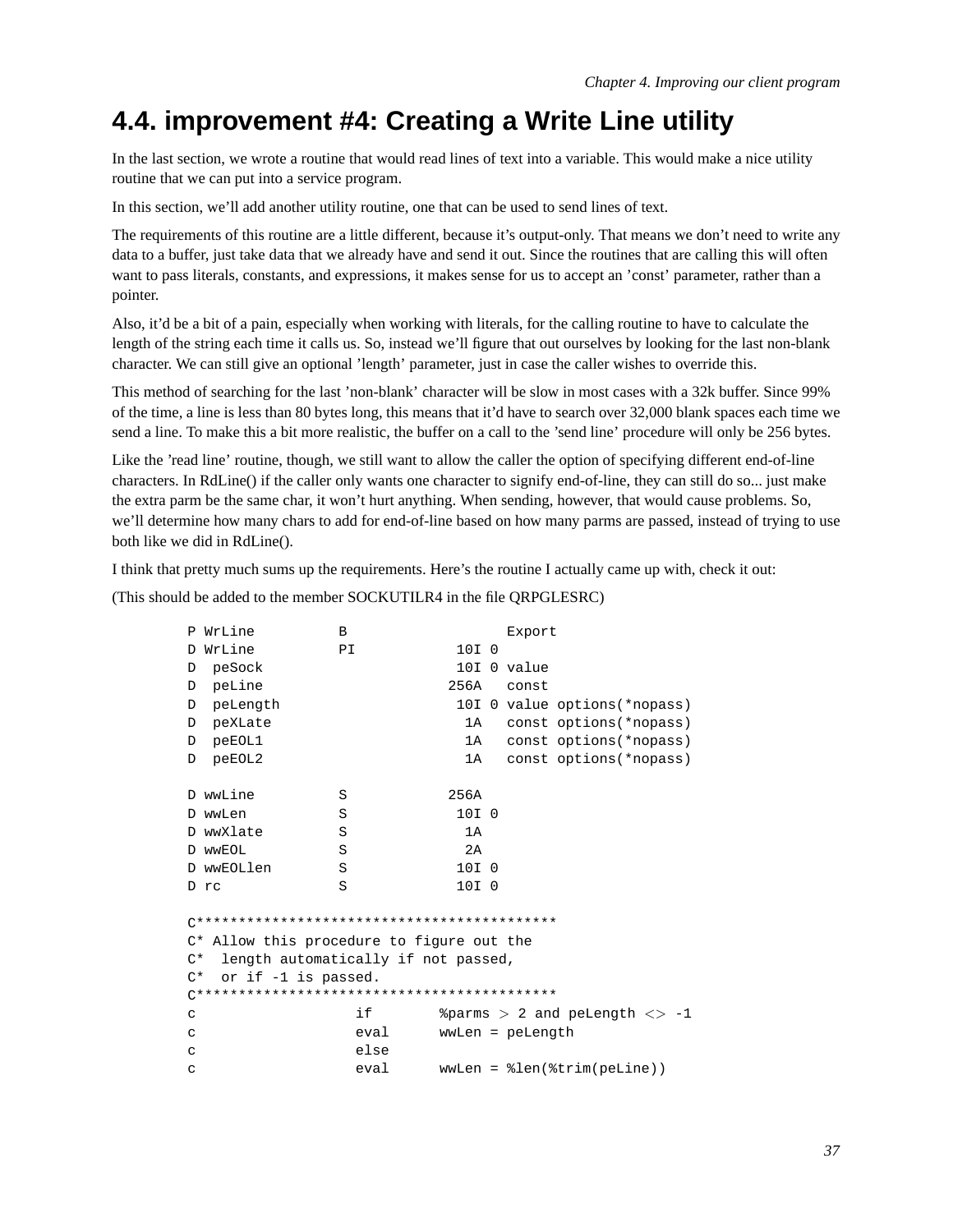```
C* Default 'translate' to *ON. Usually
C* you want to type the data to send
C* in EBCDIC, so this makes more sense:
if
\mathbf C$params > 3wwXLate = peXLate
\mathbf{C}eval
                 else
\mathtt{C}eval
                         wwXLate = *On
\mathbf{C}endif
\mathsf{C}C^* End-Of-Line chars:
    1) If caller passed only one, set
C^*\mathrm{C}\,{}^{\star}that one with length = 1C^*2) If caller passed two, then use
C^*them both with length = 2C^*3) If caller didn't pass either,
C^*use both CR < LF with length = 2
wwEOL = *blanks\mathtt{C}eval
                         WWEOLOP = 0eval
\mathcal{C}if
\mathbf{C}$params > 4\mathbf{C}eval
                         %subst(wwEOL:1:1) = peEOL1
                 evalwwEOLLen = 1
\mathcal{C}endif
\mathbf Cif
                          $params > 5\mathcal{L}eval
                          soubst(wwEOL:2:1) = peEOL2\rm{c}wwEOLLen = 2eval
\mathbf{C}endif
\mathbf{C}\mathbf Cif
                         wwEOLLen = 0
\mathcal{C}eval
                         wwEOL = x'0D0A'eval
                          wwEOLLen = 2\mathbf{C}endif
\mathbf{C}C* Do translation if required:
\mathbf{C}eval
                         wwLine = peLine
\mathtt{C}if
                         wwXLate = *On and wwLen > 0
\mathtt{C}callp
                         Translate(wwLen: wwLine: 'QTCPASC')
                 endif
\mathbf{C}C* Send the data, followed by the end-of-line:
C* and return the length of data sent:
\mathbf{C}if
                         wwLen > 0
```
endif

 $\mathtt{C}$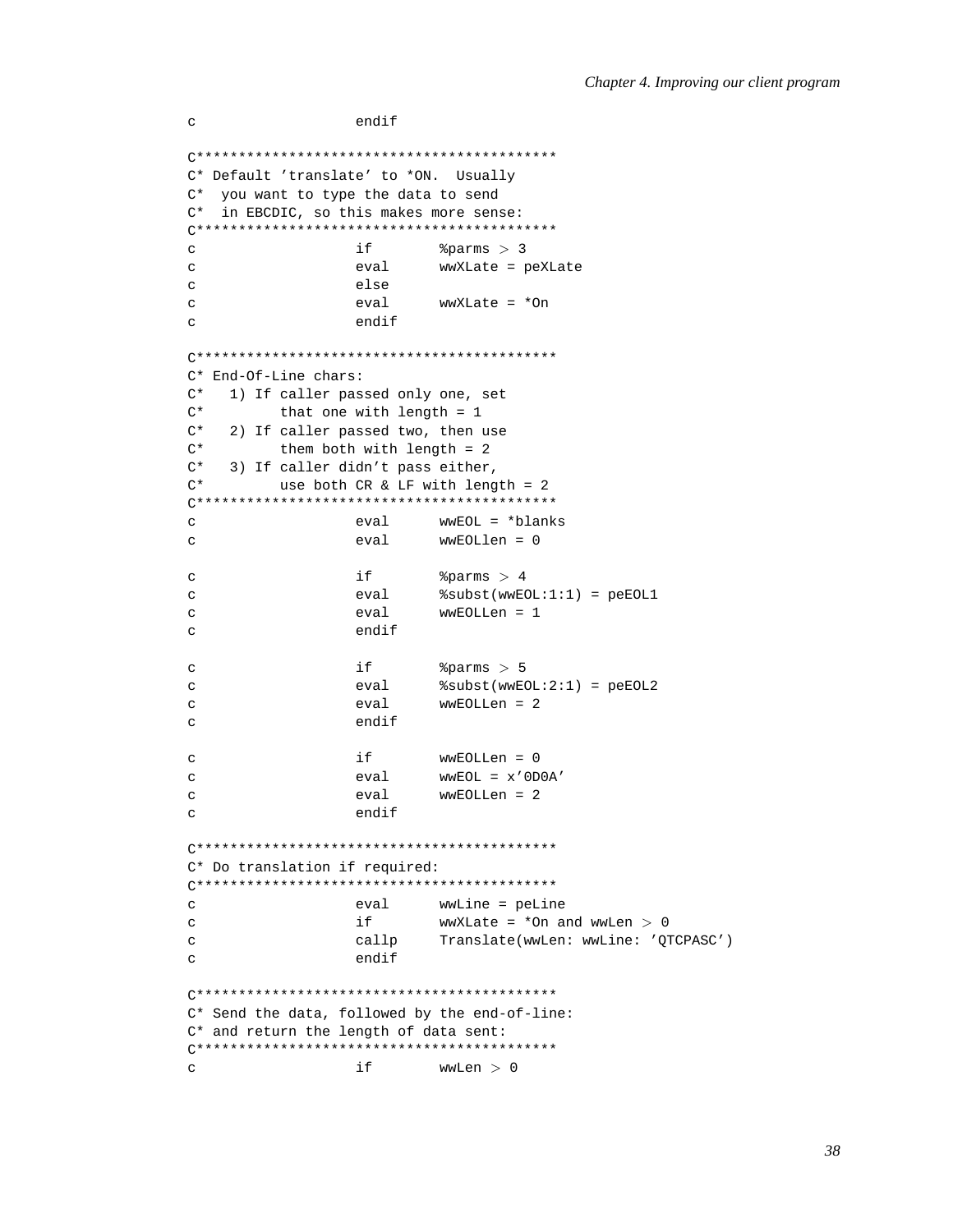| C            | eval   | $rc = send(peSocket: %addr(wwLine): wwLen:0)$    |
|--------------|--------|--------------------------------------------------|
| C            | if     | $rc$ < wwLen                                     |
| C            | return | rc                                               |
| C            | endif  |                                                  |
| C            | endif  |                                                  |
|              |        |                                                  |
| C            | eval   | $rc = send(peSocket:\n  addr(wwEOL):wwEOLLen:0)$ |
| C            | if     | rc < 0                                           |
| C            | return | rc                                               |
| C            | endif  |                                                  |
|              |        |                                                  |
| C            | return | (rc + wwLen)                                     |
| $\mathbf{P}$ | Е      |                                                  |

Personally, I learn things better by typing them in, rather than reading them. Therefore, I recommend that you type the code examples in this tutorial in yours elf. However, if you'd like, you can download my copy of SOCKUTILR4 here: http://www.scottklement.com/rpg/socktut/qrpglesrc.sockutilr4

### **4.5. Packaging our utilities into a service program**

Now that we've written our RdLine() and WrLine() procedures, a few other details should be ironed out:

- 1. We need a prototype for Translate() added to the top of the service program.
- 2. We need to include our socket\_h header file in our service program.
- 3. We need binding language source to use when creating the service program.

I'll assume at this point that you've already coded the RdLine() and WrLine() procedures from the previous chapters. At the top of the member that you placed those subprocedures in, you'll need the following code:

```
H NOMAIN
D/COPY SOCKTUT/QRPGLESRC,SOCKET_H
D/COPY SOCKTUT/QRPGLESRC,SOCKUTIL_H
D Translate PR ExtPgm('QDCXLATE')
D peLength 5P 0 const
D peBuffer 32766A options(*varsize)
D peTable 10A const
```
You'll also want to create a member that contains the prototypes for the RdLine and WrLine functions. We'll call this SOCKUTIL\_H, and put that in QRPGLESRC as well. It will look like this:

```
*+++++++++++++++++++++++++++++++++++++++++++++++++++++++++++++++
* RdLine(): This reads one "line" of text data from a socket.
*
   peSock = socket to read from
* peLine = a pointer to a variable to put the line of text into
   peLength = max possible length of data to stuff into peLine
```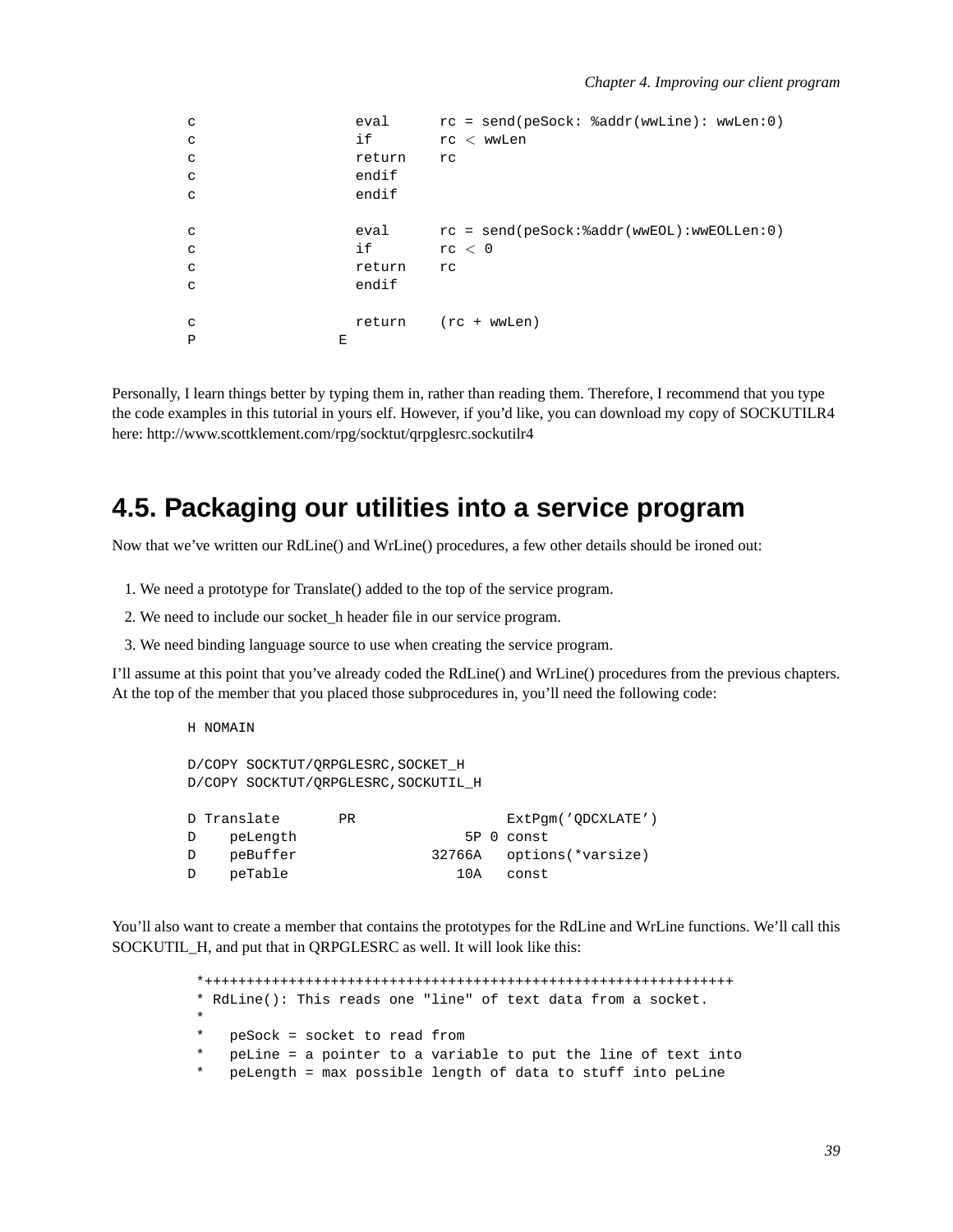```
* peXLate = (default: *OFF) Set to *ON to translate ASCII -> EBCDIC
 * peLF (default: x'0A') = line feed character.<br>* peCP (default: x'0D') = garriage return char
    pecR (default: x'0D') = carriage return character.
 *
 * returns length of data read, or -1 upon error
*+++++++++++++++++++++++++++++++++++++++++++++++++++++++++++++++
D RdLine PR 10I 0
D peSock 10I 0 value
D peLine * value
D peLength 10I 0 value
D peXLate 1A const options(*nopass)
D peLF 1A const options(*nopass)
D peCR 1A const options(*nopass)
 *+++++++++++++++++++++++++++++++++++++++++++++++++++++++++++++++
 * WrLine() -- Write a line of text to a socket:
 *
 * peSock = socket descriptor to write to
      peLine = line of text to write to
     peLength = length of line to write (before adding CRLF)
            you can pass -1 to have this routine calculate
            the length for you (which is the default!)
      peXlate = Pass '*ON' to have the routine translate
 * this data to ASCII (which is the default) or *OFF
 * to send it as-is.<br>* POFOL1 - First character
     peEOL1 = First character to send at end-of-line
 * (default is x'0D')<br>* PeEOL2 = Second character
      peEOL2 = Second character to send at end-of-line
            (default is x'0A' if neither EOL1 or EOL2 is
            passed, or to not send a second char is EOL1
            is passed by itself)
 *
 * Returns length of data sent (including end of line chars)
     returns a short count if it couldnt send everything
     (if you're using a non-blocking socket) or -1 upon error
 *+++++++++++++++++++++++++++++++++++++++++++++++++++++++++++++++
D WrLine PR 10I 0
D peSock 10I 0 value
D peLine 256A const
D peLength 10I 0 value options(*nopass)
D peXLate 1A const options(*nopass)
D peEOL1 1A const options(*nopass)
D peEOL2 1A const options(*nopass)
```
If you'd prefer to download my copy of SOCKUTIL\_H instead of writing your own, you can get it here: http://www.scottklement.com/rpg/socktut/qrpglesrc.sockutil\_h

Finally, we need to create binding source to tell the system how to create our service program. If you're not familiar with this, I'll explain it a little.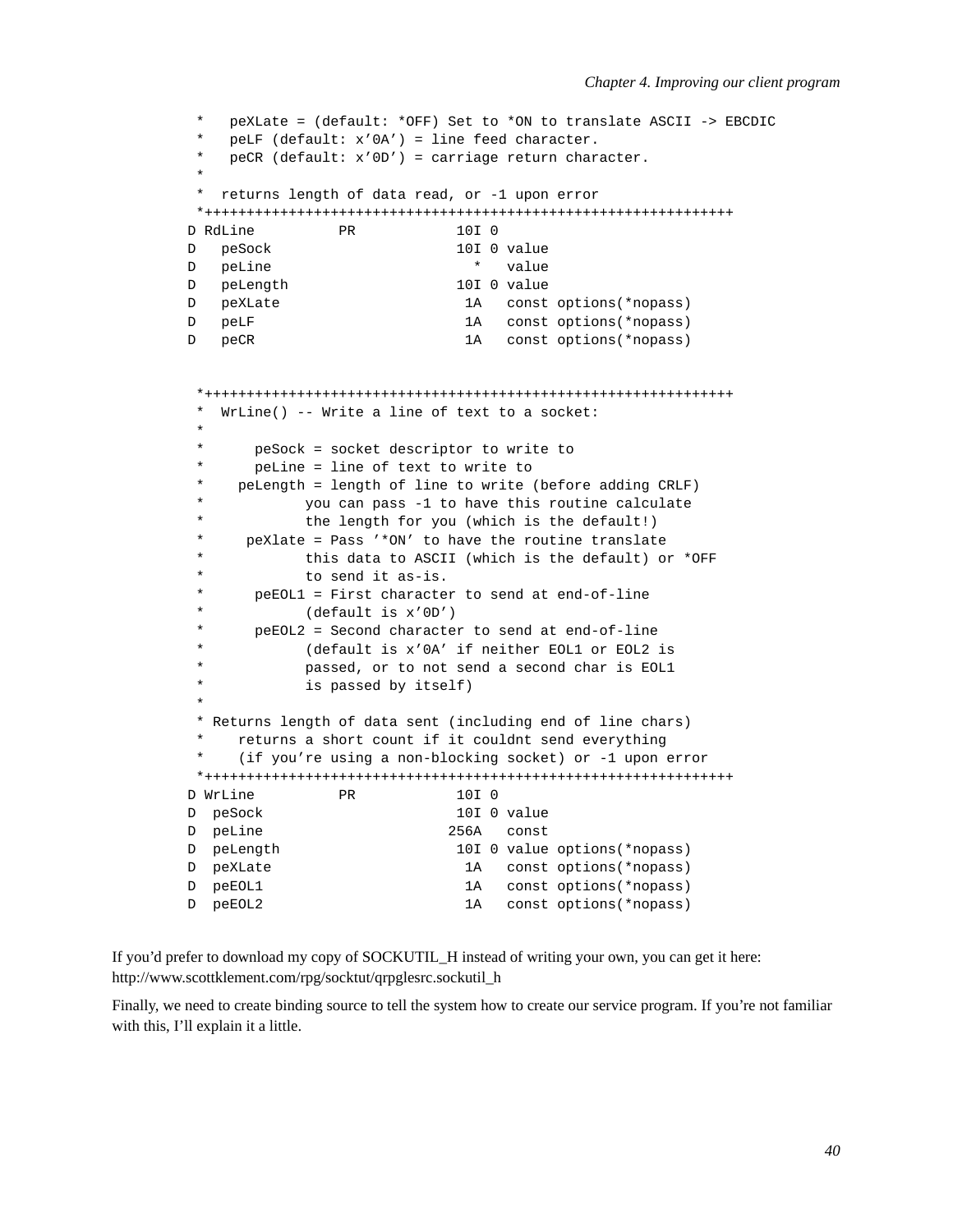When creating a service program, the system calculates a 'signature' for your service program. This works in a similar manner to the way 'record format level checks' work on a database file -- if something in the service program changes, they prevent you from possibly accessing it incorrectly.

Binding language serves to tell the system which procedures are exported, and also to tell the system which procedures were exported LAST time you ran CRTSRVPGM, and maybe the time before that, and so on. If you don't specify binding language for your service program, each time a procedure changes in it, you'll have to recompile ALL of the programs that call that service program. If you don't, you'll get "Signature Violation" errors when trying to call them! But, thanks to the ability to keep track of 'previous exports' in a service program, you can make your service program backwards compatible.

I hope that's clear enough -- if not, you probably want to read the 'ILE Concepts' manual, as this tutorial really isn't intended to teach all of the nuances of service programs and signatures.

At any rate, it's very easy to create binding source. It looks like this:

```
Member SOCKUTILR4 of file QSRVSRC:
STRPGMEXP PGMLVL(*CURRENT)
     EXPORT SYMBOL(RDLINE)
     EXPORT SYMBOL(WRLINE)
ENDPGMEXP
```
That's it... it's that simple... we've told that this is the program exports for the current level of our service program, and which procedures to export. It can hardly be easier!

Now, we compile our service program by typing:

CRTRPGMOD MODULE(SOCKUTILR4) SRCFILE(SOCKTUT/QRPGLESRC) DBGVIEW(\*LIST)

CRTSRVPGM SRVPGM(SOCKUTILR4) EXPORT(\*SRCFILE) SRCFILE(SOCKTUT/QSRVSRC)

And, while we're at it, lets create a binding directory to make our service program available to the CRTBNDRPG command. We do this by typing:

```
CRTBNDDIR BNDDIR(SOCKTUT/SOCKUTIL) TEXT('Socket Utility Binding Directory')
ADDBNDDIRE BNDDIR(SOCKTUT/SOCKUTIL) OBJ((SOCKTUT/SOCKUTILR4 *SRVPGM))
```
# **4.6. improvement #5: Stripping out the HTTP response**

One of the things that this tutorial has completely glossed over so far is the HTTP protocol itself. This section attempts to answer the following questions about the HTTP protocol:

- How do we know that we need to send 'GET ' followed by a filename, followed by 'HTTP/1.0' to request a file?
- Why do we send an extra x'0D0A' after our request string?
- Why is there extra data appearing before the actual page that I tried to retrieve?

First, a bit of background:

If you listen to the hype and the buzzwords circulating through the media, you might get the idea that 'The Internet' and 'The World Wide Web' are synonyms. In fact, they really aren't.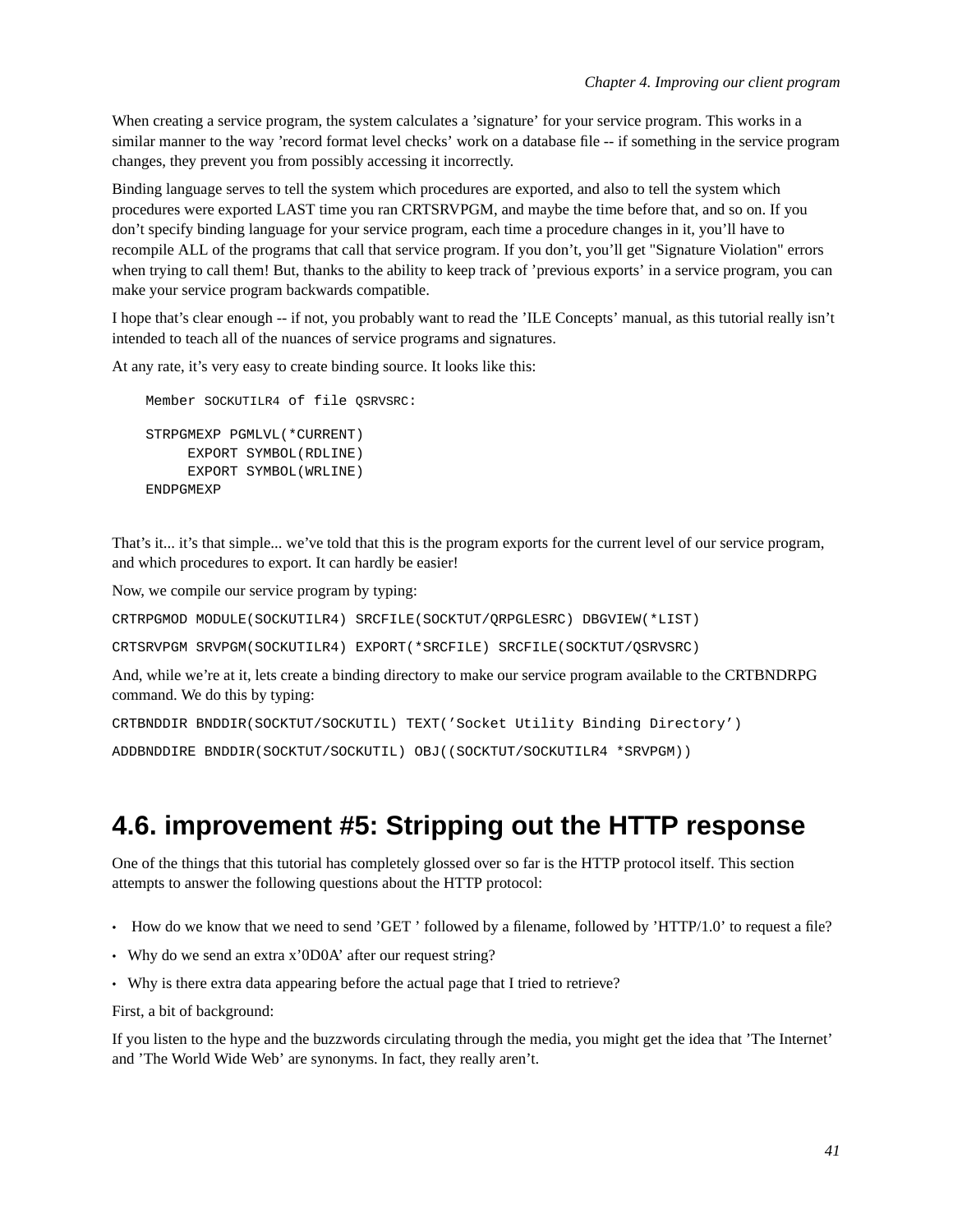The Internet is the large, publicly-accessible, network of computers that are connected together using the TCP/IP protocol suite. The Internet is nothing more or less than a very large network of computers. All it does is allow programs to talk to other programs.

The World Wide Web is one application that can be run over The Internet. The web involves hypertext documents being transported from a web server to a PC where they can be viewed in a web browser. So, you have two programs communicating with each other. A client program ("the web browser") and a server program ("the web server").

The client and server programs use the TCP protocol to connect up with each other. Once they are connected, the client will need to know what data actually needs to be sent to the server in order to get back the document that it wants to display. Likewise, the web server has to understand the client's requests, and has to know what an acceptable response will be. Clearly, a common set of "command phrases" and "responses" must be understood by both the client and the server in order for them to get meaningful work done. This set of phrases and responses is called an 'application-level protocol.' In other words, it's the protocol that web applications use to talk to each other.

The web's protocol is offically called 'HyperText Transfer Protocol' (or HTTP for short) and it is an official Internet standardized protocol, developed by the Internet Engineering Task Force. The exact semantics of HTTP are described in a document referred to as a 'Request For Comments' document, or RFC for short.

The web is, of course, only one of thousands of applications that can utilize the Internet. All of these have their own Application Level Protocol. Most of these are also based on an official internet standard described as an RFC. Some examples of these other protocols include: File Transfer Protocol (FTP), Telnet Protocol, Simple Mail Transport Protocol (SMTP), Post Office Protocol (POP), etc.

All of the RFCs that describe Internet Protocols are available to the public at this site: http://www.rfc-editor.org

(Whew!) Back to the questions, then:

Q: "How do we know that we need to send 'GET ' followed by a filename, followed by 'HTTP/1.0' to request a file?"

A: We know how the HTTP protocol works by looking at RFC 2616. There are many, many exact details that should be taken into account to write a good HTTP client, so if you're looking to write a professional quality application, you should make sure that you've read RFC 2616 very carefully.

Q: Why do we send an extra x'0D0A' after our request string?

A: RFC 2616 refers to a 'request chain', and a 'response chain'. Which involves the client sending a request (in our case a GET request) followed by zero or more pieces of useful information for the web server to use when delivering the document. The request chain ends when a blank line is send to the server. Since lines of ASCII text always end with x'0D' (CR) followed by x'0A' (LF), it looks like a blank line to the web server, and terminates our 'request chain.'

Q: Why is there extra data appearing before the actual page that I tried to retrieve?

A: The server replies with a 'response chain'. Like the 'request chain' it contains a list of one or more responses, terminated with a blank line. However, in our simple client program, we were not trying to interpret these responses, but merely displaying them to the user.

Finally! Let's make an improvement!

Completely implementing the HTTP protocol in our sample client would be a bit too much for this tutorial. After all, this is a tutorial on socket programming, not HTTP! However, a simple routine to strip the HTTP responses from the data that we display should be simple enough, so lets do that.

Instead of the 'DsplyLine' subroutine in our original client, we'll utilize our nifty new 'rdline' procedure. We'll read back responses from the server until one of them is a blank line. Like this: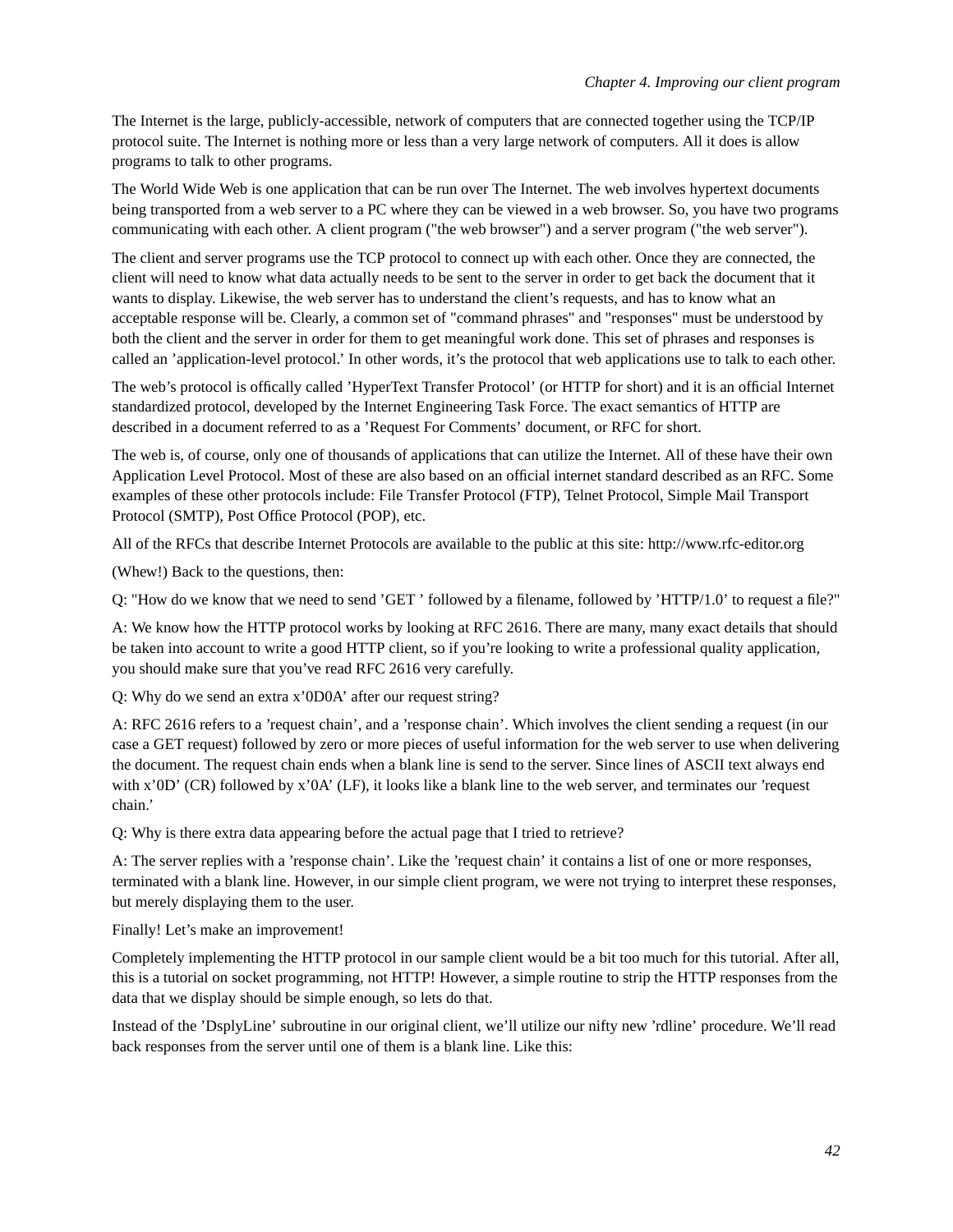| C            | dou    | $recbuf = *blanks$                 |
|--------------|--------|------------------------------------|
| C            | eval   | $rc = rdline(sock: %addr(recbuf):$ |
| $\mathbf C$  |        | $ssize(recbuf): *On)$              |
| $\mathbf C$  | if     | rc < 0                             |
| C            | eval   | $msg = %str(strerror(errno))$      |
| $\mathbf{C}$ | dsply  | msq                                |
| C            | callp  | close(sock)                        |
| C            | return |                                    |
| C            | endif  |                                    |
| C            | enddo  |                                    |

And then, we will receive the actual data, which ends when the server disconnects us. We'll display each line like this:

| C |        | dou   | rc < 0                             |
|---|--------|-------|------------------------------------|
| C |        | eval  | $rc = rdline(sock: %addr(recbuf):$ |
| C |        |       | $ssize(recbuf): *On)$              |
| C |        | i f   | $rc \geq 0$                        |
| C | recbuf | dsply |                                    |
| C |        | endif |                                    |
| C |        | enddo |                                    |

The result should be the web page, without the extra HTTP responses at the start.

# **4.7. improvement #6: Sending back escape messages**

This time, we're going to improve the way error messages are returned to the calling program or user.

Currently, we're sending back responses using the DSPLY op-code. Yuck. Blech. Ewww.

Instead, error messages should be sent back to the calling program using a typical AS/400 \*ESCAPE message! This way, the program that called us will know that we ended abnormally, and can even monitor for a message to handle.

The most convienient way to implement this is to create a subprocedure that gives us a simple interface to the QMHSNDPGM (Send Program Message) API. The subprocedure will fill in all of the details that the API needs, except the actual message data -- we'll pass the message data as a parm.

The result is a subprocedure that looks like this:

|   | P die      | в         |      |   |                    |
|---|------------|-----------|------|---|--------------------|
|   | D die      | ΡI        |      |   |                    |
| D | peMsq      |           | 256A |   | const              |
|   |            |           |      |   |                    |
| D | SndPqmMsq  | <b>PR</b> |      |   | ExtPqm('OMHSNDPM') |
| D | MessageID  |           | 7A   |   | Const              |
| D | OualMsqF   |           | 20A  |   | Const              |
| D | MsqData    |           | 256A |   | Const              |
| D | MsgDtaLen  |           |      |   | $10I$ $0$ Const    |
| D | MsqType    |           | 10A  |   | Const              |
| D | CallStkEnt |           | 10A  |   | Const              |
| D | CallStkCnt |           | 10I  | 0 | Const              |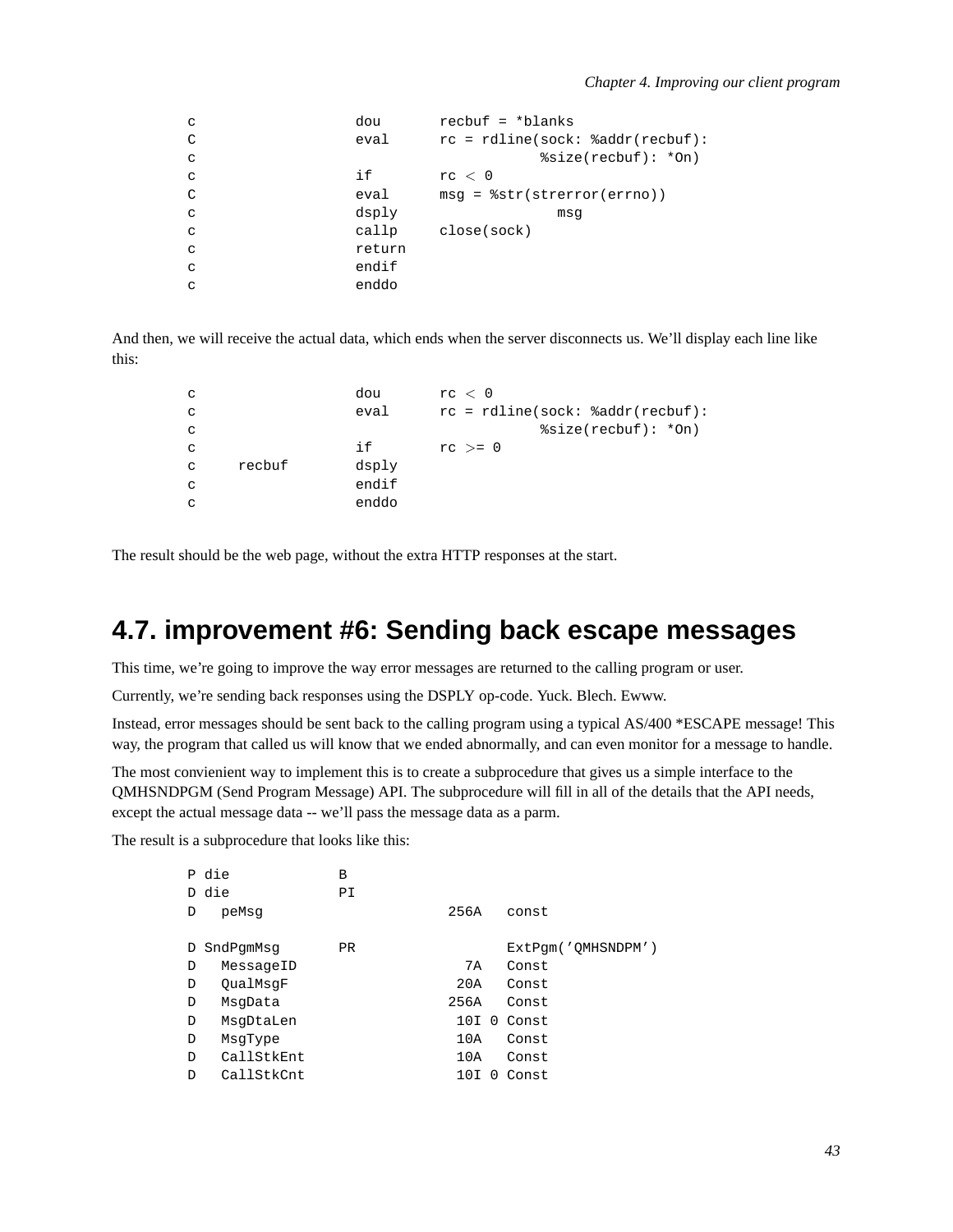| D            | MessageKey |        | 4A                                         |
|--------------|------------|--------|--------------------------------------------|
| D            | ErrorCode  |        | 32766A<br>options(*varsize)                |
|              | D dsEC     | DS     |                                            |
| D            | dsECBytesP | 1      | 4I 0 INZ (256)                             |
| D            | dsECBytesA | 5      | 8I 0 INZ(0)                                |
| D            | dsECMsqID  | 9      | 15                                         |
| D            | dsECReserv | 16     | 16                                         |
| D            | dsECMsqDta | 17     | 256                                        |
|              |            |        |                                            |
|              | D wwMsgLen | S      | 10I 0                                      |
|              | D wwTheKey | S      | 4A                                         |
|              |            |        |                                            |
| C            |            | eval   | $wwwMsgLen = %len(%trimr(peMsg))$          |
| C            |            | if     | wwMsgLen<1                                 |
| $\mathtt{C}$ |            | return |                                            |
| C            |            | endif  |                                            |
|              |            |        |                                            |
| $\mathtt{C}$ |            | callp  | SndPgmMsg('CPF9897': 'QCPFMSG<br>$*LIBL':$ |
| C            |            |        | peMsg: wwMsgLen: '*ESCAPE':                |
| C            |            |        | '*PGMBDY': 1: wwTheKey: dsEC)              |
|              |            |        |                                            |
| C            |            | return |                                            |
| P            |            | E      |                                            |

Now, instead of code that looks like this:

| C | eval   | sock = socket (AF INET: SOCK STREAM: |
|---|--------|--------------------------------------|
| C |        | IPPROTO IP)                          |
| C | i f    | sock $< 0$                           |
| C | eval   | $msg = %str(strerror(errno))$        |
| C | dsply  | msq                                  |
| C | return |                                      |
| C | endif  |                                      |

We'll make our error handling look more like this:

| C | eval   | $sock = socket (AF INFT: SOCK STREAM:$    |
|---|--------|-------------------------------------------|
| C |        | IPPROTO IP)                               |
| C | i f    | sock $< 0$                                |
| C | callp  | die('socket(): ' + $str(strerror(errno))$ |
| C | return |                                           |
| C | endif  |                                           |

Cute, huh? The die() procedure will cause it to send back an escape message when the socket() API fails. The format of the parms in the die() subprocedure makes it very easy to insert into our code.

Having said that, however, here's a slightly more complicated usage:

|      | connect(sock: p_connto: addrlen) < 0 |  |  |
|------|--------------------------------------|--|--|
| eval | err = errno                          |  |  |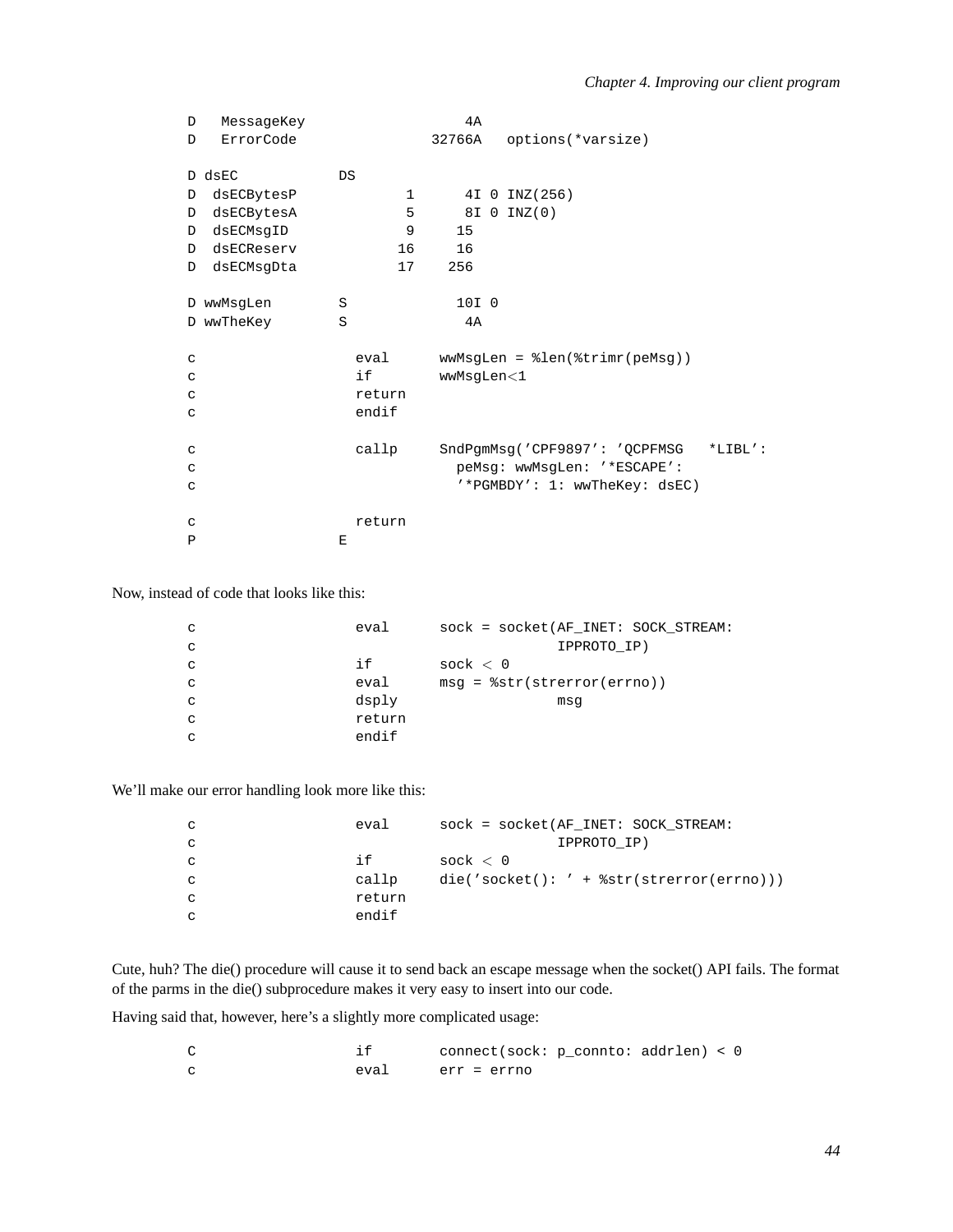| $\mathbf{C}$ | callp  | close(sock) |                                          |
|--------------|--------|-------------|------------------------------------------|
| $\mathbf{C}$ | callp  |             | $die('connect(): '+%str(strerror(err)))$ |
| C            | return |             |                                          |
| C.           | endif  |             |                                          |

The close() API is a UNIX-type API and can return an error via errno just like the connect() API can! Therefore, we save the value of errno before calling close() just to make sure that we don't lose the value.

You should also note that the 'die' procedure will actually end the program. Unless something goes wrong with the 'die' procedure, the 'return' statement will never be executed. This means that if you have something to close, such as a socket, you need to make sure you do it before calling 'die'.

I'll now go through and replace DSPLY with die() throughout my program.

#### **4.8. improvement #7: Displaying the data using DSPF**

I am writing a tutorial on how to use stream files from RPG, but as of the time that I'm writing this page, I haven't yet finished it. Even so, though, I don't want to take away from the socket tutorial to try to teach stream files, so... I'll just assume that you either already know how stream files work, or that you've been able to find a tutorial somewhere.

Since data is being returned from the socket in a stream format, and we want to write it to our stream file in a stream format, it's very easy to write the web page data to a stream file! In fact, we won't even bother breaking the data that we receive into 'lines of text', but rather just dump it all (as-is) into the stream file.

When the DSPF command is run, it'll do the job of breaking things up into lines of text.

So, first we will open a stream file to contain the data we receive:

| $\mathbf{C}$ | eval   | $fd = open('/http_tempfile.txt':$     |
|--------------|--------|---------------------------------------|
| $\mathbf{C}$ |        | O WRONLY+O TRUNC+O CREAT+O CODEPAGE:  |
| $\mathbf{C}$ |        | 511: 437)                             |
| $\mathbf{C}$ | if     | fd $< 0$                              |
| $\mathbf{C}$ | eval   | $err = errno$                         |
| $\mathbf C$  | callp  | close(sock)                           |
| $\mathbf C$  | callp  | $Die('open(): '+§str(strerror(err)))$ |
| $\mathbf{C}$ | return |                                       |
| C            | endif  |                                       |

Next, we'll write whatever we receive from the socket into the stream file, without changing a thing:

| dou<br>C   | rc < 1                           |
|------------|----------------------------------|
| eval<br>C  | $rc = recv(sock: %addr(recbuf):$ |
| C          | ssize(recbuf): 0)                |
| i f<br>C   | rc > 0                           |
| callp<br>C | write(fd: %addr(recbuf): rc)     |
| endif<br>C |                                  |
| enddo<br>С |                                  |

After we've closed the file and the socket, we'll display the file using IBM's DSPF command: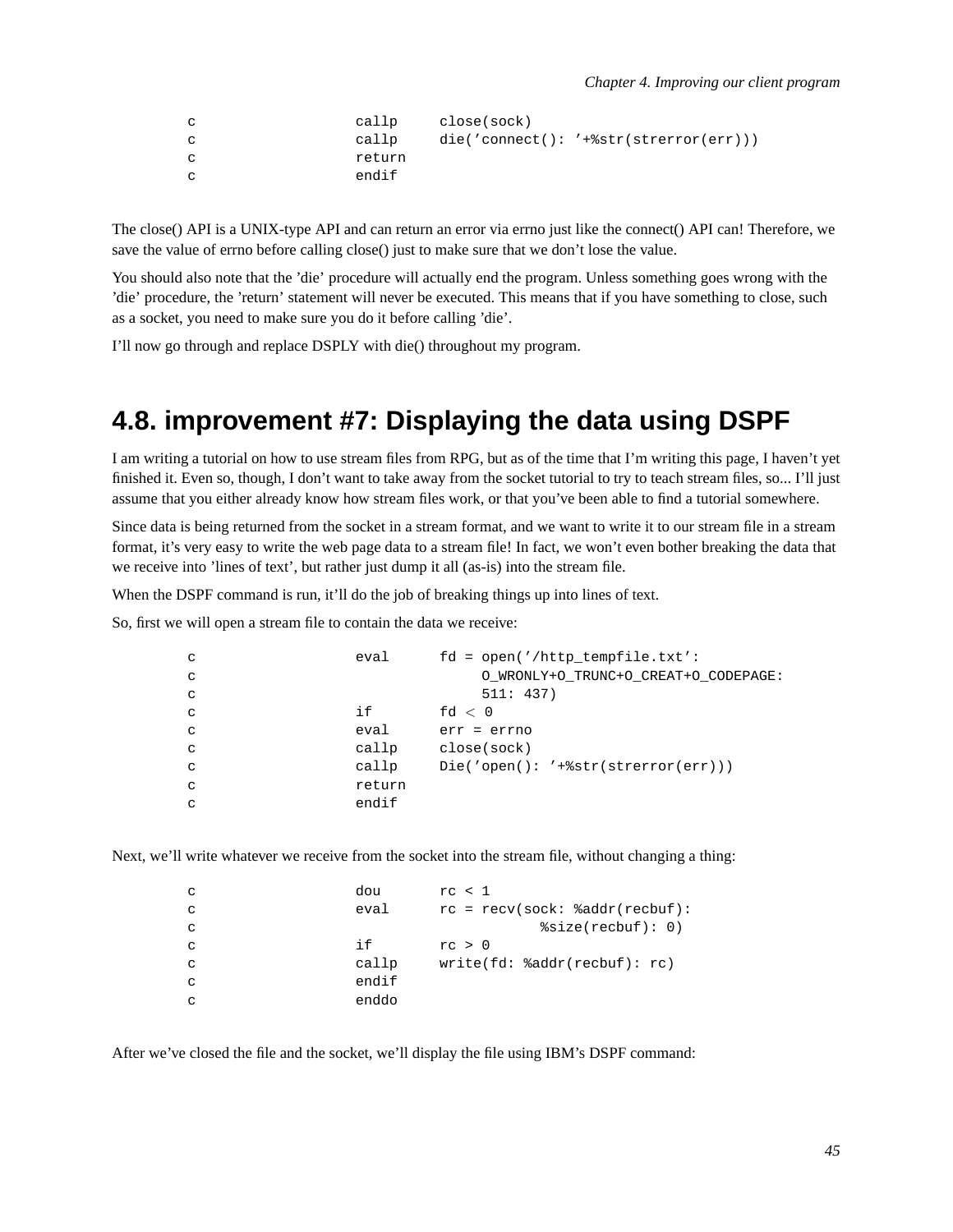```
callp
                                         close(fd)\mathtt{C}\epsiloncallp
                                         close(sock)
                           callp
                                         Cmd('DSPF STMF("/http_tempfile.txt")':
\mathbf{C}200)\overline{C}
```
Finally, we'll delete our temporary stream file using the 'unlink' API call:

callp unlink('/http tempfile.txt')  $\mathbf{C}$ 

WooHoo! We've gotten rid of all of the nasty DSPLY opcodes, now!

### 4.9. Our updated client program

The last several topics have added a lot of improvements to our client program. The result will be something that you could even adapt to your own needs if you wanted an AS/400 program that would fetch web documents.

Here's the new improved sample http client:

```
File: SOCKTUT/QRPGLESRC, Member: CLIENTEX2
   H DFTACTGRP(*NO) ACTGRP(*NEW)
   H BNDDIR('QC2LE') BNDDIR('SOCKTUT/SOCKUTIL')
   D/copy socktut/qrpglesrc, socket_h
   D/copy socktut/qrpglesrc, errno_h
   D/copy socktut/qrpglesrc, sockutil_h
    * Definitions needed to make IFS API calls. Note that
    * these should really be in a separate /copy file!
    \mathbb{C}D O_WRONLY
                                  \overline{2}D O_CREAT
                 \mathcal{C}8
                \mathbb C64
   D O TRUNC
   D O CODEPAGE
                \overline{C}8388608
                PR
                            10I 0 ExtProc('open')
   D open
   D filename
                              * value options (*string)
   D openflags
                             10I 0 value
                            10U 0 value options (*nopass)
   D mode
                            10U 0 value options (*nopass)
   D codepage
                PR
                            10I 0 ExtProc('unlink')
   D unlink
   D path
                              * Value options (*string)
   D write
                PR
                             10I 0 ExtProc('write')
   D handle
                             10I 0 value
   D buffer
                              \starvalue
   D bytes
                             10U 0 value
    * end of IFS API call definitions
```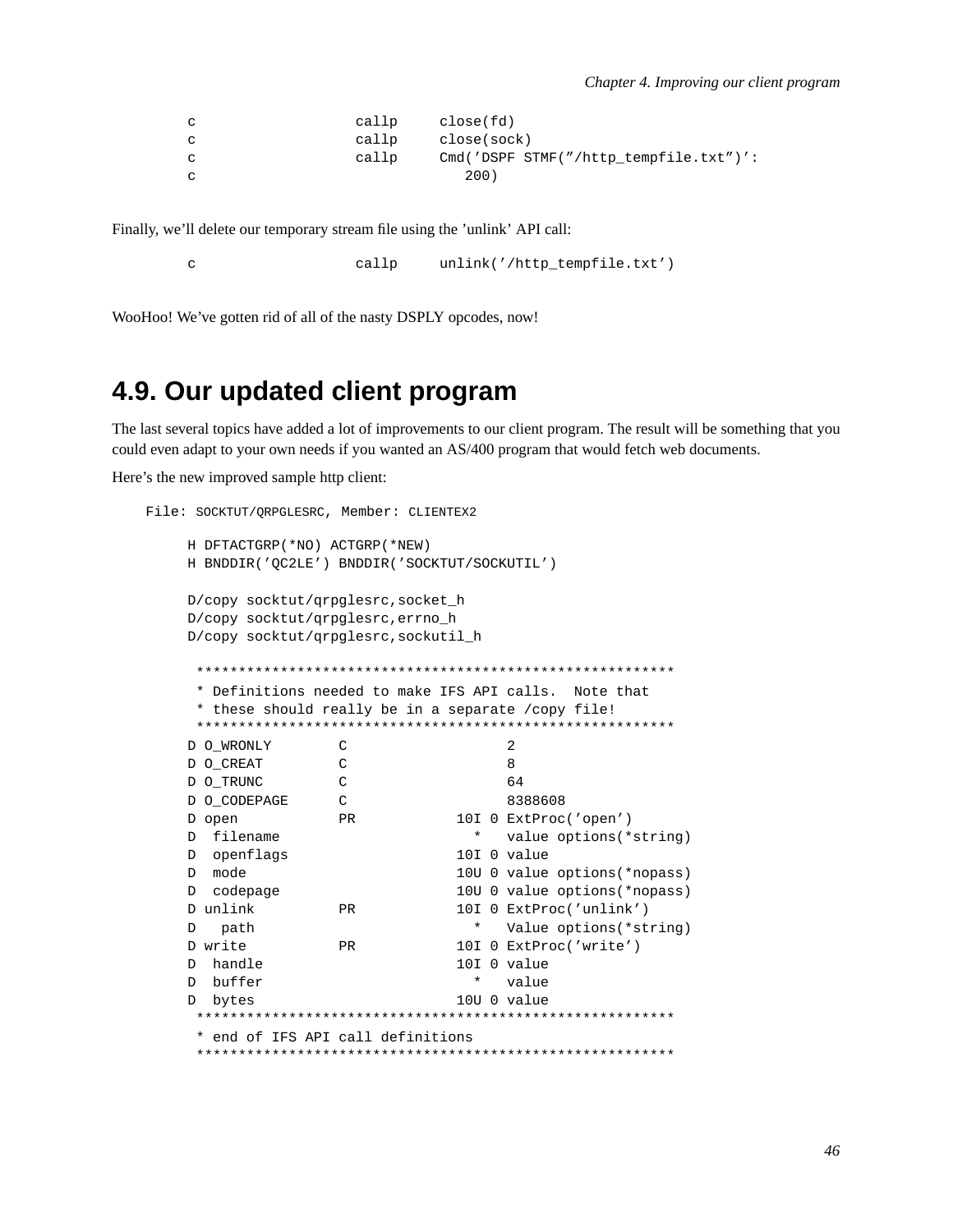|    | D die                                             | PR        |                  |                                                                 |
|----|---------------------------------------------------|-----------|------------------|-----------------------------------------------------------------|
| D  | peMsg                                             |           | 256A             | const                                                           |
|    | D cmd                                             | <b>PR</b> |                  | ExtPgm('QCMDEXC')                                               |
| D  | command                                           |           | 200A             | const                                                           |
| D  | length                                            |           |                  | 15P 5 const                                                     |
|    |                                                   |           |                  |                                                                 |
|    | D msg                                             | S         | 50A              |                                                                 |
|    | D sock                                            | S         | 10I <sub>0</sub> |                                                                 |
|    | D port                                            | S         | 5U 0             |                                                                 |
|    | D addrlen                                         | S         | 10I 0            |                                                                 |
|    | D ch                                              | S         | 1A               |                                                                 |
|    | D host                                            | s         | 32A              |                                                                 |
|    | D file                                            | s         | 32A              |                                                                 |
|    | D addr                                            | S         | 10U <sub>0</sub> |                                                                 |
|    | D p_Connto                                        | S         | $^\star$         |                                                                 |
|    | D RC                                              | S         | 10I 0            |                                                                 |
|    | D RecBuf                                          | S         | 50A              |                                                                 |
|    | D RecLen                                          | S         | 10I 0            |                                                                 |
|    | D err                                             | S         | 10I 0            |                                                                 |
|    | D fd                                              | S         | 10I 0            |                                                                 |
|    |                                                   |           |                  |                                                                 |
|    |                                                   |           |                  |                                                                 |
|    | C* The user will supply a hostname and file       |           |                  |                                                                 |
| C* | name as parameters to our program                 |           |                  |                                                                 |
|    |                                                   |           |                  |                                                                 |
| C  | *entry                                            | plist     |                  |                                                                 |
| C  |                                                   |           |                  | host                                                            |
|    |                                                   | parm      |                  | file                                                            |
| C  |                                                   | parm      |                  |                                                                 |
| с  |                                                   | eval      | $*int = *on$     |                                                                 |
|    |                                                   |           |                  |                                                                 |
|    |                                                   |           |                  |                                                                 |
|    | C* what port is the http service located on?      |           |                  |                                                                 |
| С  |                                                   | eval      |                  | p_servent = getservbyname('http':'tcp')                         |
| C  |                                                   | if        |                  | $p$ _servent = *NULL                                            |
| C  |                                                   | callp     |                  | die('Can"t find the HTTP service!')                             |
| C  |                                                   | return    |                  |                                                                 |
|    |                                                   | endif     |                  |                                                                 |
| с  |                                                   |           |                  |                                                                 |
| C  |                                                   | eval      | $port = s\_port$ |                                                                 |
|    |                                                   |           |                  |                                                                 |
|    |                                                   |           |                  |                                                                 |
|    | C* Get the 32-bit network IP address for the host |           |                  |                                                                 |
| C* | that was supplied by the user:                    |           |                  |                                                                 |
| C  |                                                   | eval      |                  | $addr = incl\_addr(\text{trim}(host))$                          |
|    |                                                   | if        |                  | $addr = IMADDR NONE$                                            |
| C  |                                                   |           |                  |                                                                 |
| C  |                                                   | eval      |                  | $p_{\text{hostent}} = q_{\text{ethost}}/q_{\text{train}}(host)$ |
| с  |                                                   | if        |                  | $p\_hostent = *NULL$                                            |
| с  |                                                   | callp     |                  | die('Unable to find that host!')                                |
| C  |                                                   | return    |                  |                                                                 |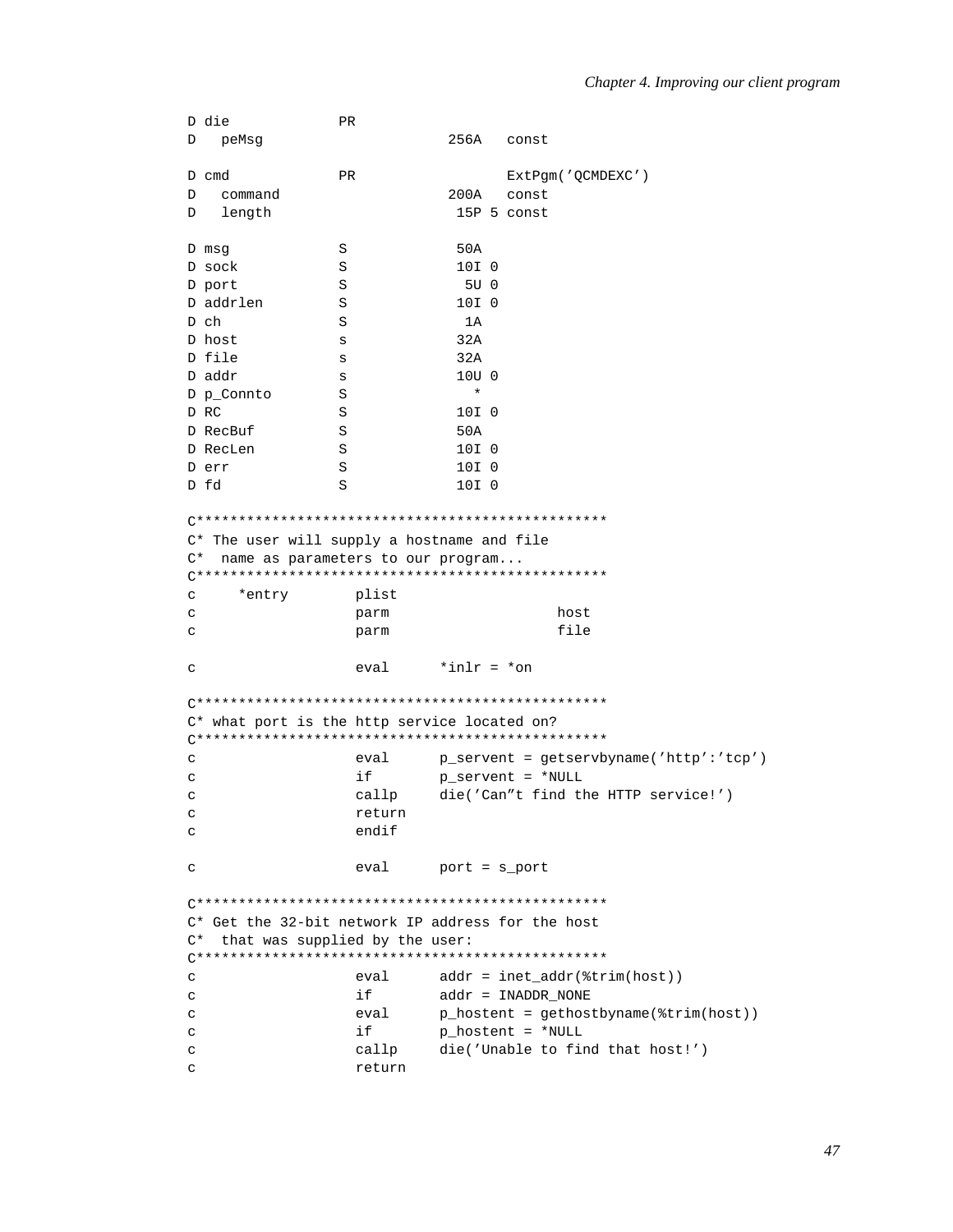```
endif
\mathtt{C}\mathbf{C}eval
                       addr = h addr
                endif
\mathbf{C}C* Create a socket
sock = socket(AF_INET: SOCK_STREAM:
\mathsf{C}eval
                                    IPPROTO IP)
\mathsf{C}if
                       sock < 0\mathbf{C}callp
                        die('socket(): ' + %str(strerror(errno)))
\overline{c}return
\mathcal{C}endif
\GammaC* Create a socket address structure that
C^*describes the host & port we wanted to
C^*connect to
\mathsf{C}eval
                       addrlen = %size(sockaddr)
                alloc
                       addrlen p_connto
\mathbf{C}p_sockaddr = p_connto
                eval
\mathbf{C}sin_family = AF_ INET
                eval
\mathcal{C}\epsiloneval
                        sin addr = addr\mathbf{C}eval
                        sin_port = port
\mathbf{C}eval
                        sin\_zero = *ALLx'00'C* Connect to the requested host
\mathsf{C}if
                        connect(sock: p_connto: addrlen) < 0
\mathbf{C}eval
                       err = errno
                callp
                        close(sock)
\mathbf{C}callp
                       die('connect(): '+%str(strerror(err)))
\mathbf C\mathbf Creturn
\mathcal{C}endif
C* Send a request for the file that we'd like
C* the http server to send us.
C^*C* Then we send a blank line to tell it we're
C* done sending requests, it can process them...
WrLine(sock: 'GET http://' +
\mathtt{C}callp
                          'trim(host) + 'trim(file) +
\mathbf{C}\mathcal{C}' HTTP/1.0')callp
                        WrLine(sock: '')\mathcal{L}C* Get back the server's response codes
C^*
```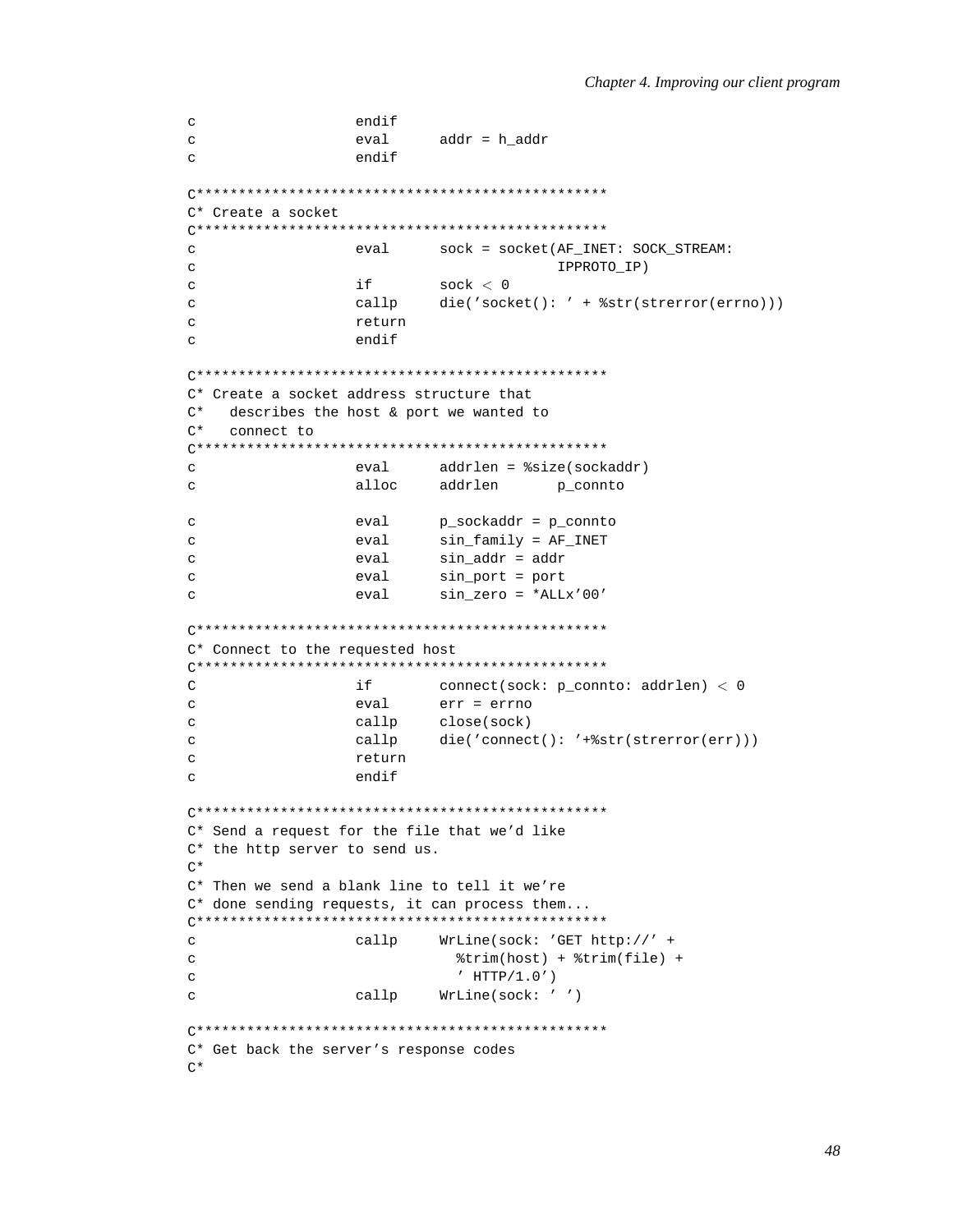```
C* The HTTP server will send it's responses one
C* by one, then send a blank line to separate
C* the server responses from the actual data.
recbuf = *blanks\mathbf{C}dവു
                           rc = rdline(sock: %addr(recbuf))\mathsf{C}eval
\mathbf{C}%size(recbuf): *On)
\rm{c}if
                           rc < 0err = errno\mathsf{C}eval
                   callp
                            close(sock)
\mathtt{C}callp
                           die('rdline(): '+%str(strerror(err)))
\mathbf{C}return
\mathsf{C}endif
\mathbf Cenddo
\epsilonC* Open a temporary stream file to put our
C^*web page data into:
\mathbf{C}eval
                           fd = open('/http_tempfile.txt':
                                 O_WRONLY+O_TRUNC+O_CREAT+O_CODEPAGE:
\mathcal{C}511: 437)\mathtt{C}if
\rm{c}fd < 0err = erreval
\mathcal{C}\mathbf{C}callp
                            close(sock)
                           Die('open(): '+%str(strerror(err)))
\mathbf{C}callp
\mathbf{C}return
                   endif
\mathcal{C}C* Write returned data to the stream file:
\overline{C}rc < 1dou
                   eval
                           rc = recv(sock: %addr(recbuf):\mathbf{C}ssize(recbuf): 0)\mathsf{C}\mathbf{C}if
                           rc > 0\mathcal{C}callp
                            write(fd: %addr(recbuf): rc)endif
\mathbf{C}enddo
\mathbf{C}C* We're done receiving, do the following:
\mathrm{C}^{\,\star}1) close the stream file & socket.
\mathrm{C}^{\,\star}2) display the stream file
C^*3) unlink (delete) the stream file
\mathrm{C}\,{}^{\star}4) end program
\mathtt{C}callp
                           close(fd)
\epsiloncallp
                           close(sock)
\mathtt{C}callp
                           Cmd('DSPF STMF("/http_tempfile.txt")':
\mathbf{C}200)unlink('/http_tempfile.txt')
\mathtt{C}callp
```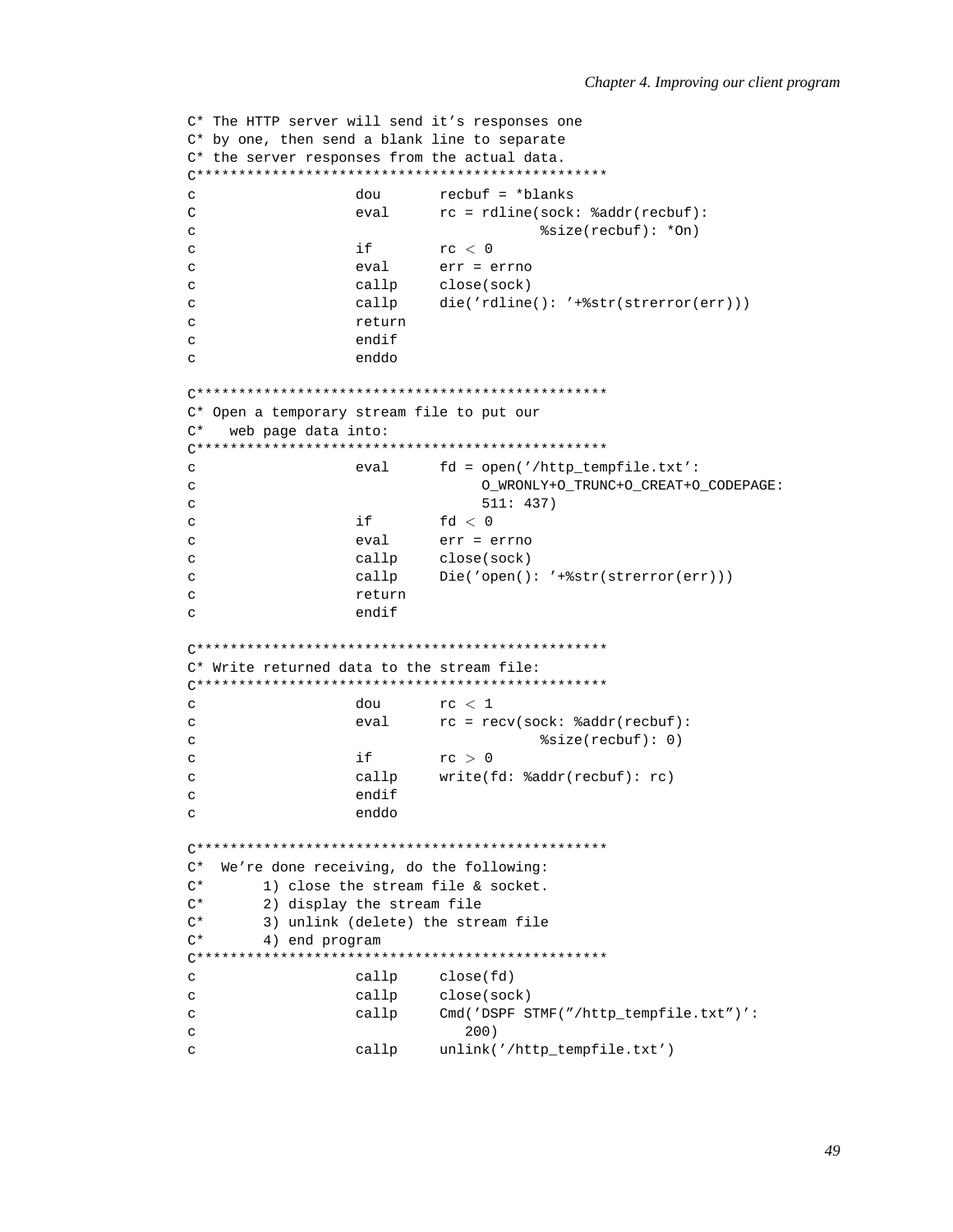| C            |                                 |    | return |            |                                                              |
|--------------|---------------------------------|----|--------|------------|--------------------------------------------------------------|
|              |                                 |    |        |            |                                                              |
|              |                                 |    |        |            |                                                              |
|              | $^\star$                        |    |        |            |                                                              |
|              | $^\star$                        |    |        |            | This ends this program abnormally, and sends back an escape. |
|              | message explaining the failure. |    |        |            |                                                              |
|              | P die                           | B  |        |            |                                                              |
|              | D die                           | PI |        |            |                                                              |
| D            | peMsq                           |    |        | 256A       | const                                                        |
|              |                                 |    |        |            |                                                              |
|              | D SndPgmMsg                     | PR |        |            | ExtPgm('QMHSNDPM')                                           |
| D            | MessageID                       |    |        | 7A         | Const                                                        |
| D            | QualMsgF                        |    |        | 20A        | Const                                                        |
| D            | MsgData                         |    |        | 256A       | Const                                                        |
| D            | MsgDtaLen                       |    |        |            | 10I 0 Const                                                  |
| D            | MsqType                         |    |        | 10A        | Const                                                        |
| D            | CallStkEnt                      |    |        | 10A        | Const                                                        |
| D            | CallStkCnt                      |    |        |            | 10I 0 Const                                                  |
| D            | MessageKey                      |    |        | 4А         |                                                              |
| D            | ErrorCode                       |    |        | 32766A     | options(*varsize)                                            |
|              | D dsEC                          | DS |        |            |                                                              |
| D            | dsECBytesP                      |    | 1      |            | 4I 0 INZ (256)                                               |
| D            | dsECBytesA                      |    | 5      |            | 8I 0 INZ(0)                                                  |
| D            | dsECMsgID                       |    | 9      | 15         |                                                              |
| D            | dsECReserv                      |    | 16     | 16         |                                                              |
| D            | dsECMsqDta                      |    | 17     | 256        |                                                              |
|              |                                 |    |        |            |                                                              |
|              | D wwMsqLen                      | S  |        | 10I 0      |                                                              |
|              | D wwTheKey                      | S  |        | 4A         |                                                              |
| C            |                                 |    | eval   |            | $wwwMsgLen = %len(%trimr(peMsg))$                            |
| C            |                                 |    | if     | wwMsqLen<1 |                                                              |
| C            |                                 |    | return |            |                                                              |
| $\mathbf C$  |                                 |    | endif  |            |                                                              |
| C            |                                 |    | callp  |            | SndPgmMsg('CPF9897': 'QCPFMSG<br>$*LIBL':$                   |
| C            |                                 |    |        |            | peMsg: wwMsgLen: '*ESCAPE':                                  |
| $\mathbf C$  |                                 |    |        |            | '*PGMBDY': 1: wwTheKey: dsEC)                                |
| C            |                                 |    | return |            |                                                              |
| $\mathbf{P}$ |                                 | E  |        |            |                                                              |

/define ERRNO\_LOAD\_PROCEDURE /copy socktut/qrpglesrc,errno\_h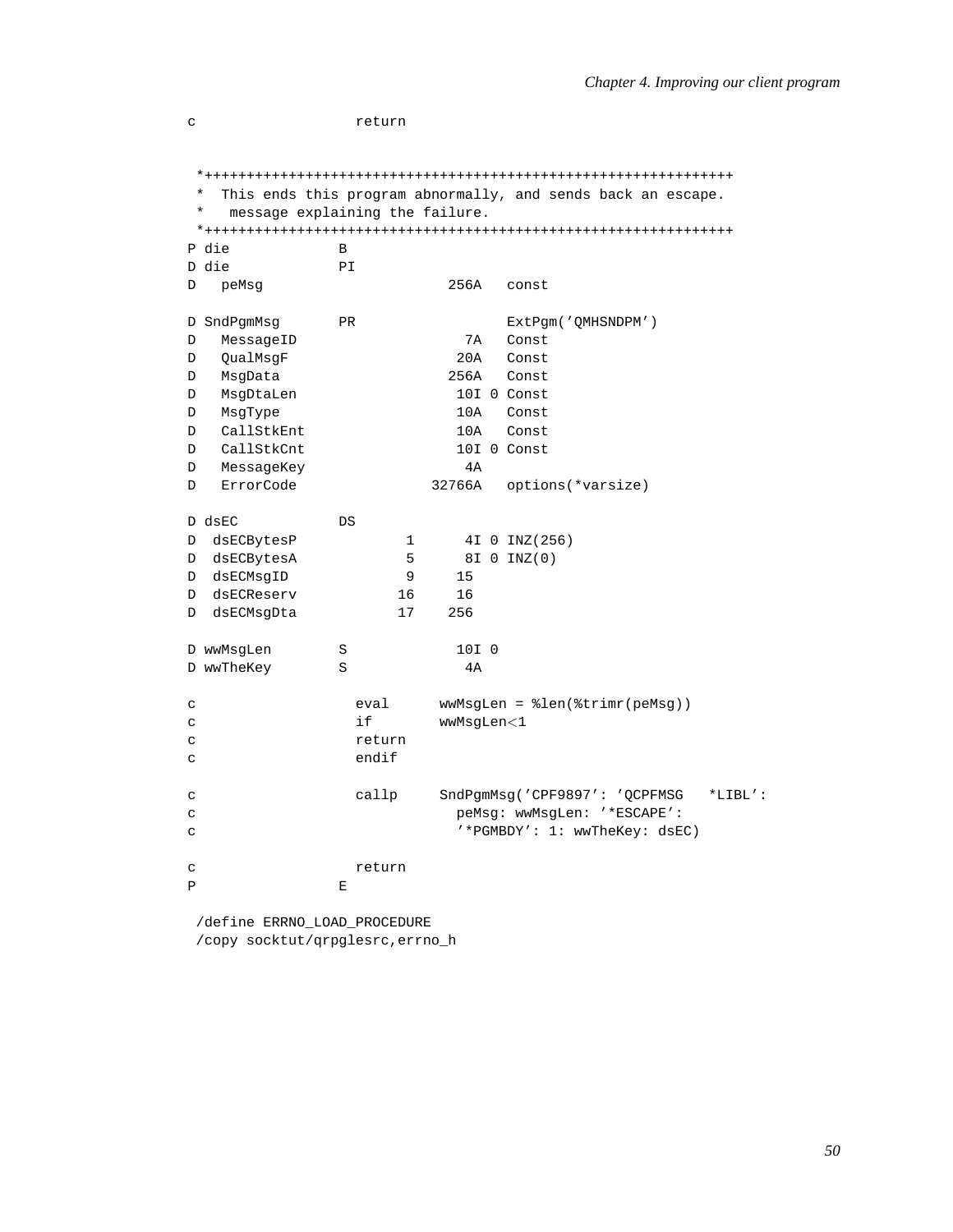# **Chapter 5. Creating server programs**

*Written by Scott Klement.*

# **5.1. Introduction to server programs**

The last few chapters have explained how to write a program that acts as a client to an existing server program. Now, we will begin exploring the other side of the connection, the server-side.

Usually the role of a client program is to initiate the network connection, to request services from the server, and then to terminate the connection. Most of the time, a client program becomes active when it is run by a user, and is deactivated when it is done processing the data it received from the server, or when the user tells it to deactivate.

In contrast, a server program usually stays active at all times. It does not initiate any activity on its own, but rather waits for connections from client programs. When a client program has connected, it waits for the client program to make requests. When the server program realizes that the client program is done, it waits for the next connection.

There are minor differences in which API calls you need to make when writing a server program versus writing a client program. You still need to call socket() to create a socket to use for communications, but instead of issuing a connect() call, you will listen() for connections, and then accept() the connections as they come in.

It's also important to understand that a client program has to know where the server program is listening for connections. (pause to let that sink in) In other words, when a client issues a connect(), it has to tell the API which address & port to connect to -- consequently, we have to make sure that the server is, in fact, listening on the port  $\&$ address that the client expects it to be listening on. This is called 'binding' to a port.

In addition to the differences in which API is called, there are a few other considerations that make server programs different from client programs:

- Server programs usually have to be capable of handling many client connections at once. Generally speaking, this isn't true of clients. This creates some significant hurdles to overcome when trying to write code.
- Because a server is available for connections at all times, the security of a server-side program is usually a much bigger concern. You have to be security conscious when writing a server program.
- For the same reasons, server programs frequently need to validate a user-id and password of the person connecting, and be careful to only give them access to what the security officer has deemed that a user should be able to access.
- Server programs usually aren't interactive applications. They have no screen associated with them, besides the one that might be found on the client side. Therefore, they tend to be a little trickier to debug.

The basic model for a server program looks something like this:

- 1. Call the getservbyname() API to find out the port number for the service you want to be a server for.
- 2. Call the socket() API to create a new socket.
- 3. Call the bind() API to bind the socket to the port that we found in step #1.
- 4. Call the listen() API to tell the system that you want to listen for connections with this socket. (This "opens up" the port so that people can connect to it)
- 5. Call the accept() API. The accept() API will wait until a client connects to the port, and then will create a new socket. The new socket will already be connected to the client.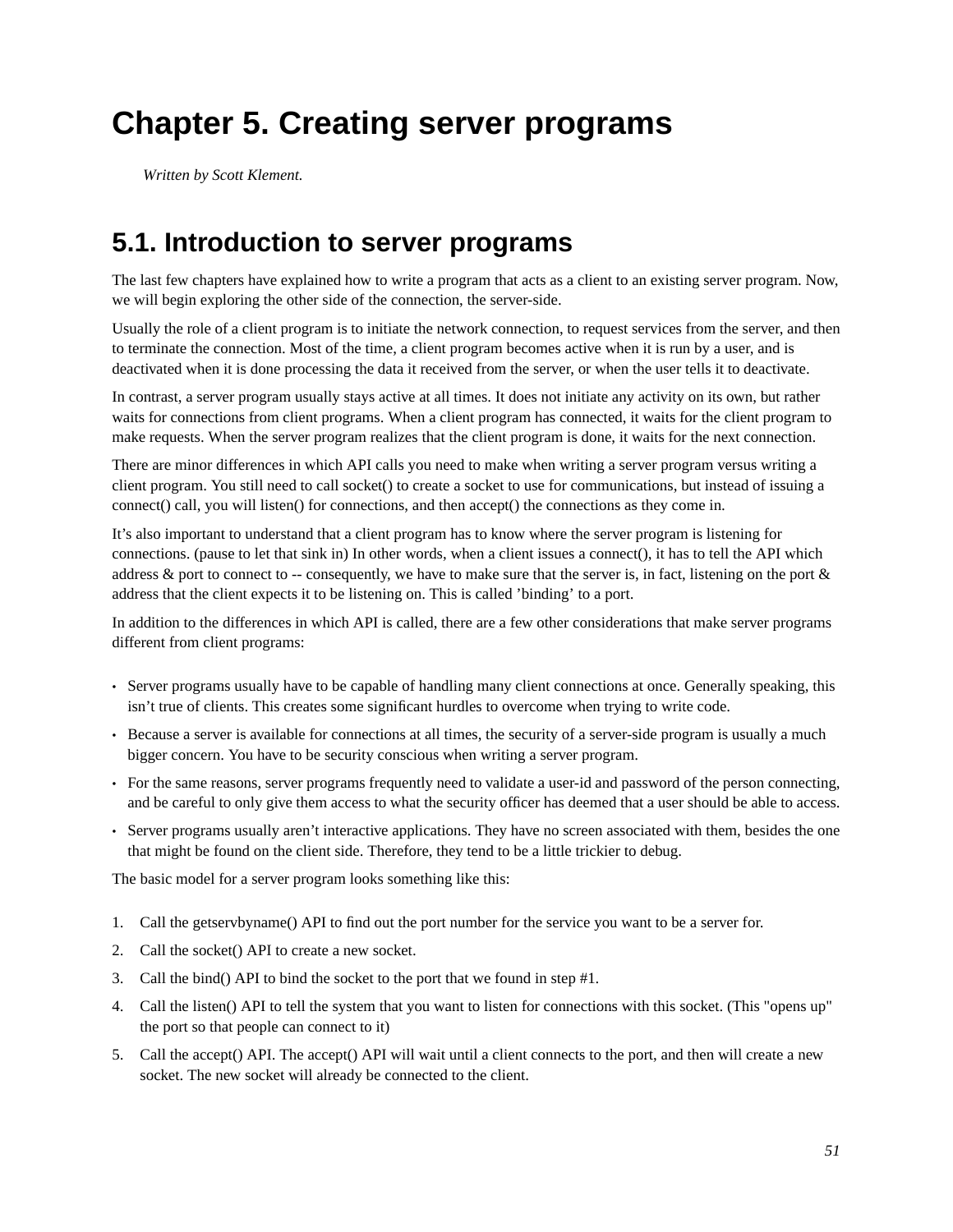- 6. Here we process the newly connected client. Depending on whether we're only handling one connection at a time, or what model we're using to handle many connections, we'll do things very differently at this point.
- 7. Close the socket you got from accept()
- 8. Go back to step 5.

### **5.2. The bind() API call**

Now that we've discussed the basic operation of a server program, let's start getting into specifics. You already know how to call getservbyname(), and socket(), so the first thing we need to know is bind().

The IBM manual page for the bind() API call is located here: http://publib.boulder.ibm.com/pubs/html/as400/v4r5/ic2924/info/apis/bind.htm

It tells us that the C language prototype for bind looks like this:

int bind(int socket\_descriptor, struct sockaddr \*local\_address, int address\_length);

The procedure is called 'bind'. It takes 3 parameters, an integer, a pointer to a sockaddr structure, and another integer. The API also returns an integer.

So, we'll add the following prototype to our SOCKET\_H /copy member:

| PR.                                                | 10I 0 ExtProc('bind') |
|----------------------------------------------------|-----------------------|
|                                                    | 10I O Value           |
|                                                    | * Value               |
|                                                    | 10I O Value           |
| D bind<br>D socket<br>D local addr<br>D addresslen |                       |

In fact, bind() and connect() have the same exact prototype, (other than the procedure name.) So what's the difference between them?

Short answer: bind() specifies the address & port on the *local* side of the connection. connect() specifies the address & port of the *remote* side of the connection.

Long answer:

Each time an IP datagram containing TCP data is sent over the network, the datagram contains a 'local address', 'remote address', 'local port', and 'remote port'. This is the only information that IP has to figure out who ends up getting the packet.

So, both the client and the server port numbers need to be filled in before the connection can work. Data that is directed to the server needs a 'destination' port, so that the data can get sent to the appropriate program running on the server. Likewise, it needs a 'source' so that the server knows who to send data back to, and also so that if there are many connections from the same computer, the server can keep them separate by looking at the source port number.

Since the connection is initiated by the client program, the client program needs to know the server's port number before it can make a connection. For this reason, servers are placed on 'well-known' port numbers. For example, a telnet server is always on port 23. A http server is always on port 80.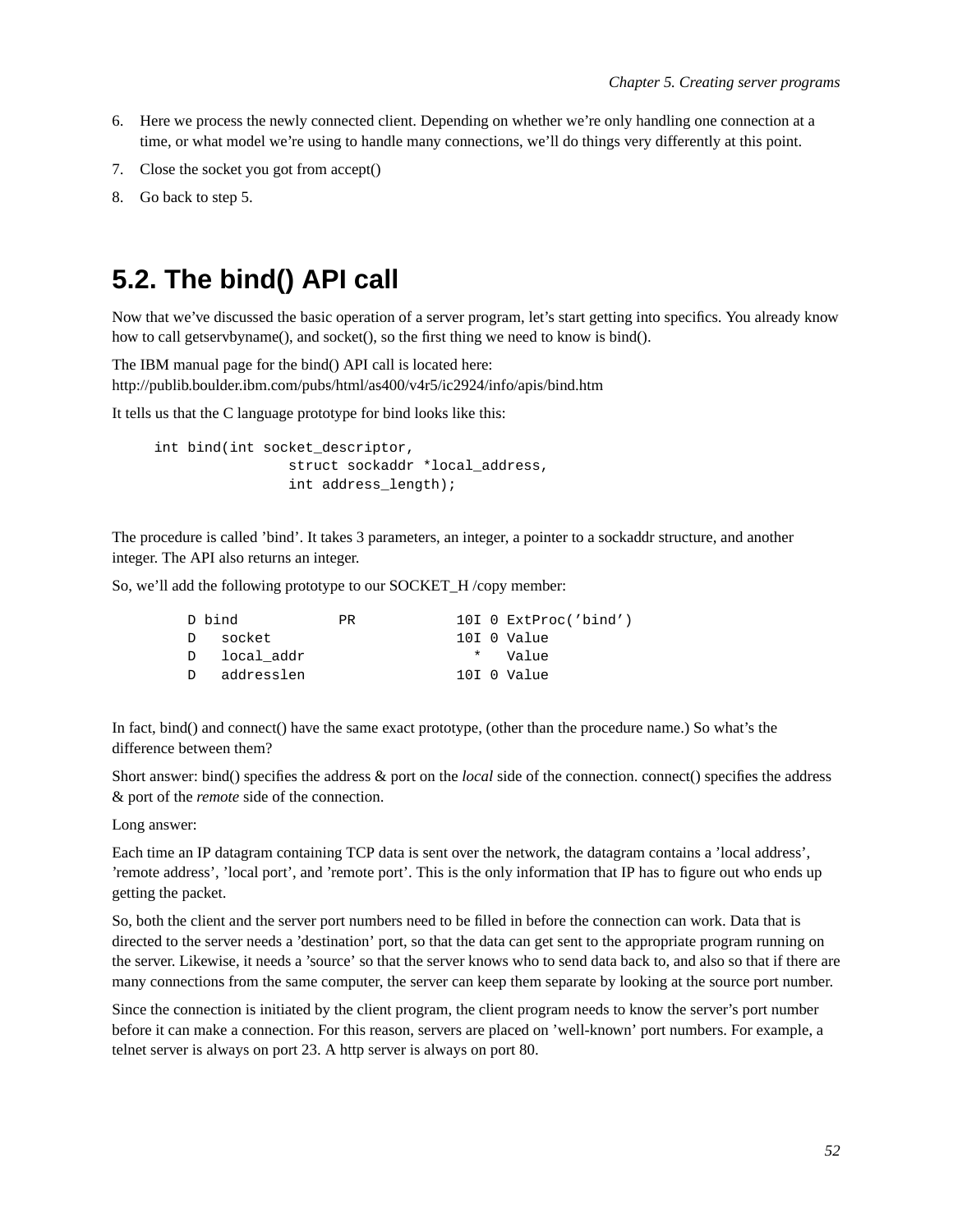The bind() API call assigns the 'local' port number. That is, the port number that is used as the 'source port' on outgoing datagrams, and the 'destination port' on incoming datagrams. The connect() API call assigns the 'remote' port number, which is the one that is the 'destination port' on outgoing packets and the 'source port' on incoming packets.

Okay, back to bind():

If you don't call bind(), the operating system will automatically assign you an available port number. In the case of our client programs, we didn't call the bind() API, and the operating system assigned us whatever port was available. It didn't matter which one, since we were the client and we were initiating the connection. The server would know our port number because we were sending it to the server in every IP datagram that we sent.

For a server, however, we must use a 'well-known' port number. Without it, no clients will ever find us! Therefore, a server program will invariably call the bind() API.

There are some named constants that we will want to use with bind(), so we'll also want to define those in our SOCKET H /copy member. They look like this:

|   | D INADDR ANY       | CONST(0)           |
|---|--------------------|--------------------|
|   | D INADDR BROADCAST |                    |
| D |                    | CONST (4294967295) |
|   | D INADDR LOOPBACK  |                    |
| D |                    | CONST(2130706433)  |
|   |                    |                    |

These constants are special values that can be assigned to the sin\_addr parameter of the sockaddr\_in structure. (You'll recall that sockaddr in is to be used in place of the sockaddr structure when doing TCP/IP related socket calls.)

The value "INADDR ANY" means that we will bind to any/all IP addresses that the local computer currently has. Lets say that your AS/400 is dialed into the Internet using a modem and the PPP protocol. The PPP interface is given an IP address by your ISP. If you also have a network card, and a TCP/IP connection to your LAN, you'll have an address for that interface as well. Also, the special TCP/IP interface called 'loopback' has it's own special address (127.0.0.1). If you use the value 'INADDR\_ANY' when calling bind(), you will be able to accept connections from people connecting to any of these addresses.

On the other hand, if you only want to allow people on your LAN to connect, you could bind specifically to the network card's IP address. Likewise, if you only wanted to allow connections from programs on the same computer, you could specify 'INADDR\_LOOPBACK'.

Whew... after all that explanation, calling bind() should be easy. :)

```
D/copy socktut/qrpglesrc,socket_h
D bindto S *
D addrlen S 10I 0
** reserve memory for a sockaddr_in structure:
c eval addrlen = %size(sockaddr_in)
c alloc addrlen bindto
** set sockaddr_in structure so that we can receive connections
** on port number "port_number" on any address.
c eval p_sockaddr = bindto
c eval sin_family = AF_INET
c eval sin_addr = INADDR_ANY
```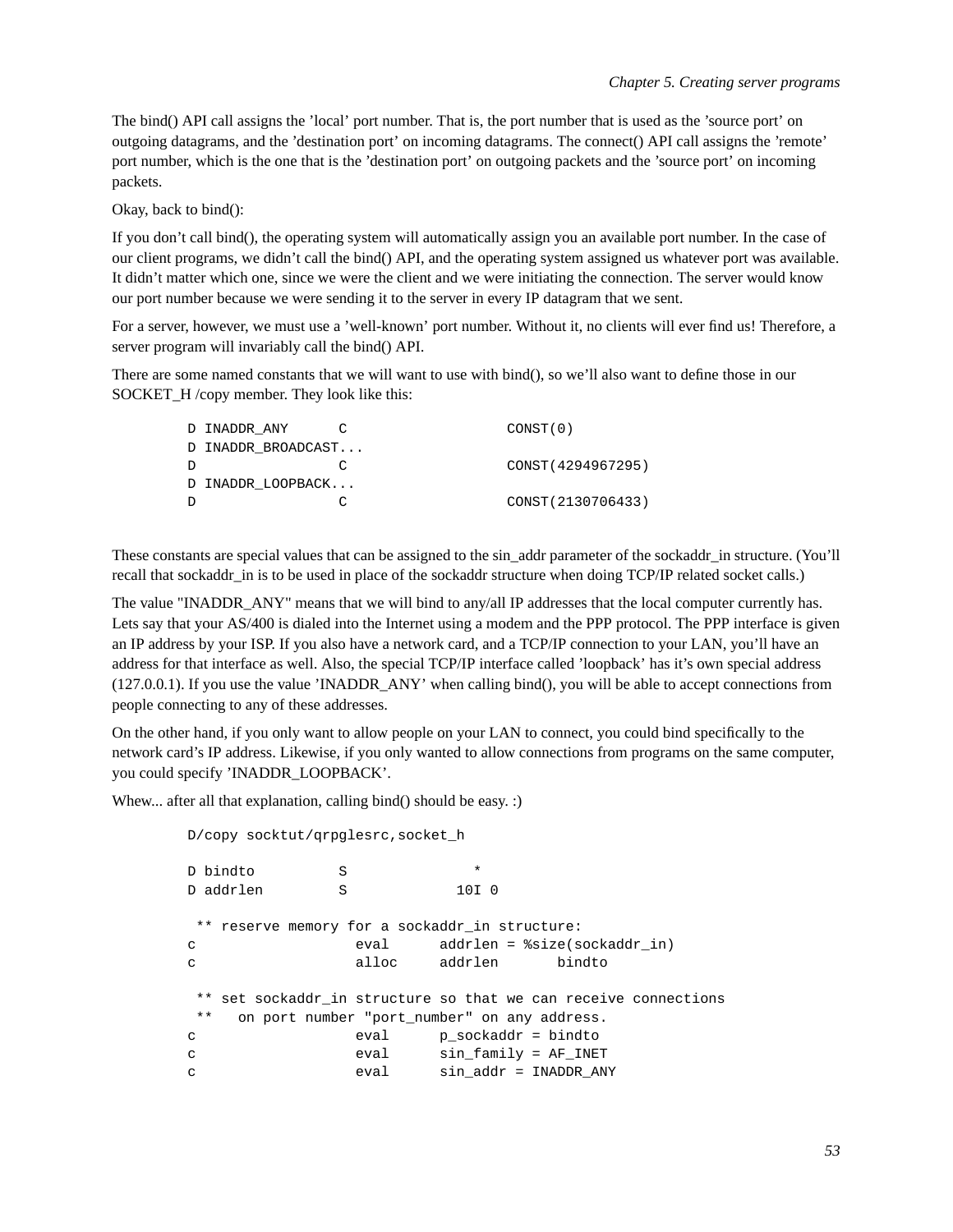```
c eval sin_port = port_number
c eval sin_zero = *ALLx'00'
** bind the socket!
c if bind(socket: bindto: addrlen) < 0
C* bind() failed. check errno
c endif
```
# **5.3. The listen() API call**

Once we have a socket, and we've called bind() so that it's bound to a given port and address, we have to tell the system that we want to listen for connections.

The listen() API call is documented in IBM's manual at this location: http://publib.boulder.ibm.com/pubs/html/as400/v4r5/ic2924/info/apis/listen.htm

The manual tells us that the C language prototype for the listen() API looks like this:

int listen(int socket\_descriptor, int back\_log);

This is an easy one. The RPG data type for an 'int' is 10I 0. This prototype accepts two integers, and returns an integer. Easy. Looks like this:

| D listen      | PR. |  | 10I 0 ExtProc('listen') |
|---------------|-----|--|-------------------------|
| D socket desc |     |  | 10I O Value             |
| D back log    |     |  | 10I O Value             |

All the listen() API does is tell the system that we're willing to accept incoming connections. In other words, it turns this socket into a 'server socket'.

The 'back\_log' parameter tells the system how many clients will be queued up to wait for our server program. You can think of this as being similar to a print queue... In a print queue, each time a new report is created, it is placed into the queue. When the printer is ready to print, it takes the first report from the queue and prints it.

The back log works the same way. When a client calls connect(), it gets put into our queue. If there are more than 'back\_log' connections in our queue, the system sends back a 'Connection Refused' message to the client.

When we're ready to talk to the client, we call the accept() API, which takes the first connection off of the queue.

The listen API is quite simple to call:

c if listen(socket: 100) < 0 c\*\* listen() failed, check errno! c endif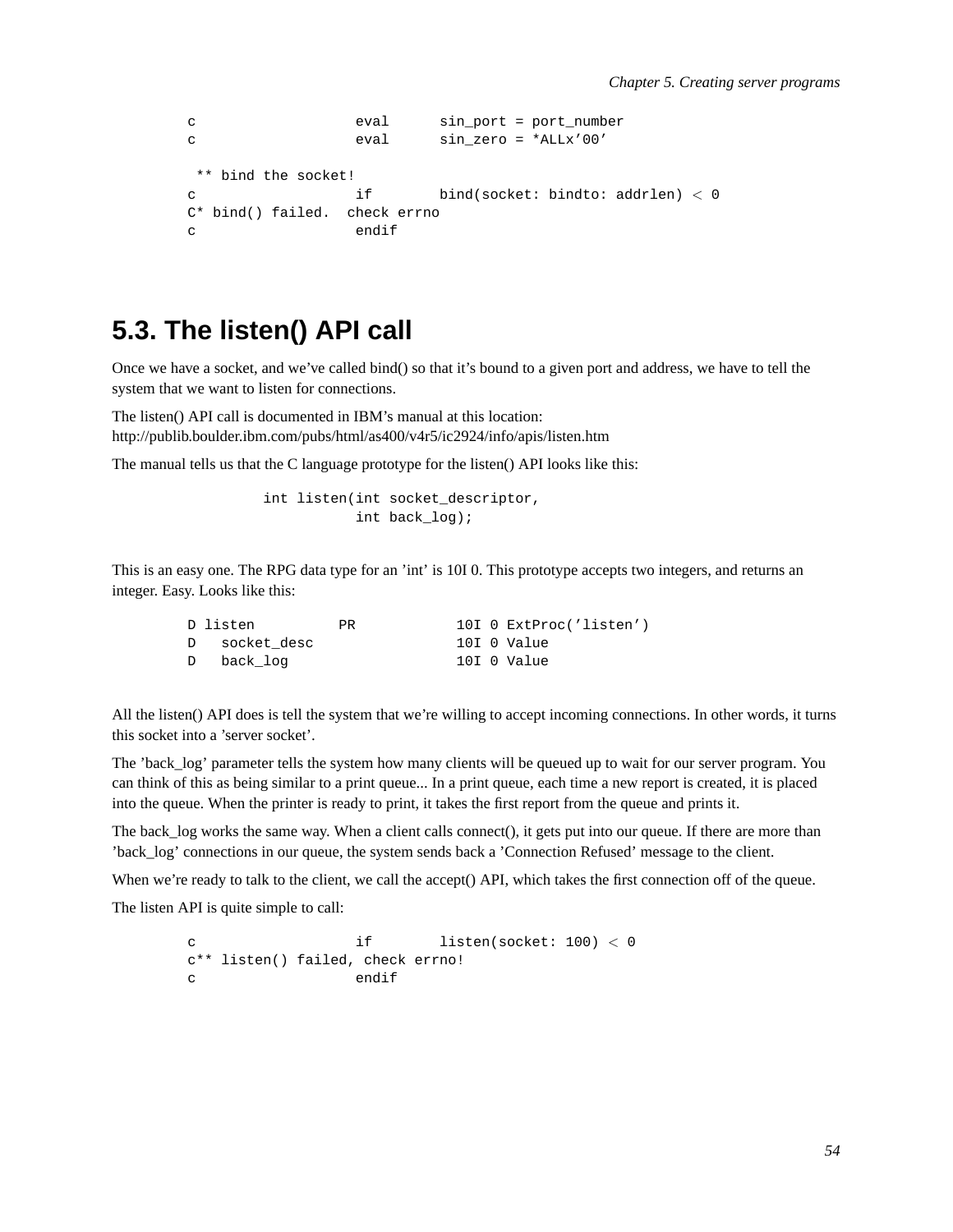# **5.4. The accept() API call**

I like the listen() API, don't you? However, it doesn't do us much good to queue up clients that have connected to us, if we don't ever take them off of the queue!

That's exactly what the accept() API does. It takes a new connection off of the queue and creates a new socket which will be used for talking to the client on the other end.

The IBM manual page for the accept() API is found here: http://publib.boulder.ibm.com/pubs/html/as400/v4r5/ic2924/info/apis/accept.htm

And it tells us that the C language prototype for accept() looks like this:

int accept(int socket descriptor, struct sockaddr \*address, int \*address\_length);

Is this format starting to look familiar yet? The accept() API has the same parameters as the connect() and bind() APIs do, with one exception. For the 'address' length' parameter, we pass a pointer to an integer, instead of passing the value of the integer.

This means that it accepts 3 parameters. An integer, a pointer and another pointer. And, it returns an integer.

You might recall that when you pass something by reference, you're not actually passing the data itself, but rather you're passing the address of that data. Since pointers are the variables that are used to store addresses, passing the address of a variable is exactly the same thing as passing the value of a pointer. So, instead of passing the third parameter as a pointer, we can safely pass an integer by reference.

The accept() prototype will, therefore, look like this:

| D accept      | PR. |       | 10I 0 ExtProc('accept') |
|---------------|-----|-------|-------------------------|
| D sock desc   |     |       | 10I O Value             |
| D address     |     |       | * Value                 |
| D address len |     | 10T 0 |                         |

Passing an integer by reference has two advantages:

- It's less typing to code "accept(socket: connfrom: len)" than it is to code "accept(socket: connfrom: %addr(len))"
- The compiler can do better syntax checking, because it knows that only integers are allowed as the 2nd parameter.

So, as was mentioned earlier... the listen() API tells the system that we're willing to accept connections. When someone connects, the system puts them in a queue. The accept() API takes the connections off of the queue in First-In-First-Out (FIFO) order.

Each time you accept a new connection, the IP address and port number of the connecting client is placed in a sockaddr in structure that is pointed to by the 'address' parameter.

The 'address\_len' parameter has two purposes. On input to the accept() API, it contains the amount of memory that you've allocated to the 'address' parameter. Accept() uses this to ensure that it doesn't write data beyond what you've allocated. On output from the accept() API, it contains the actual number of bytes that the accept() API wrote into the area of memory that you supplied as 'address'.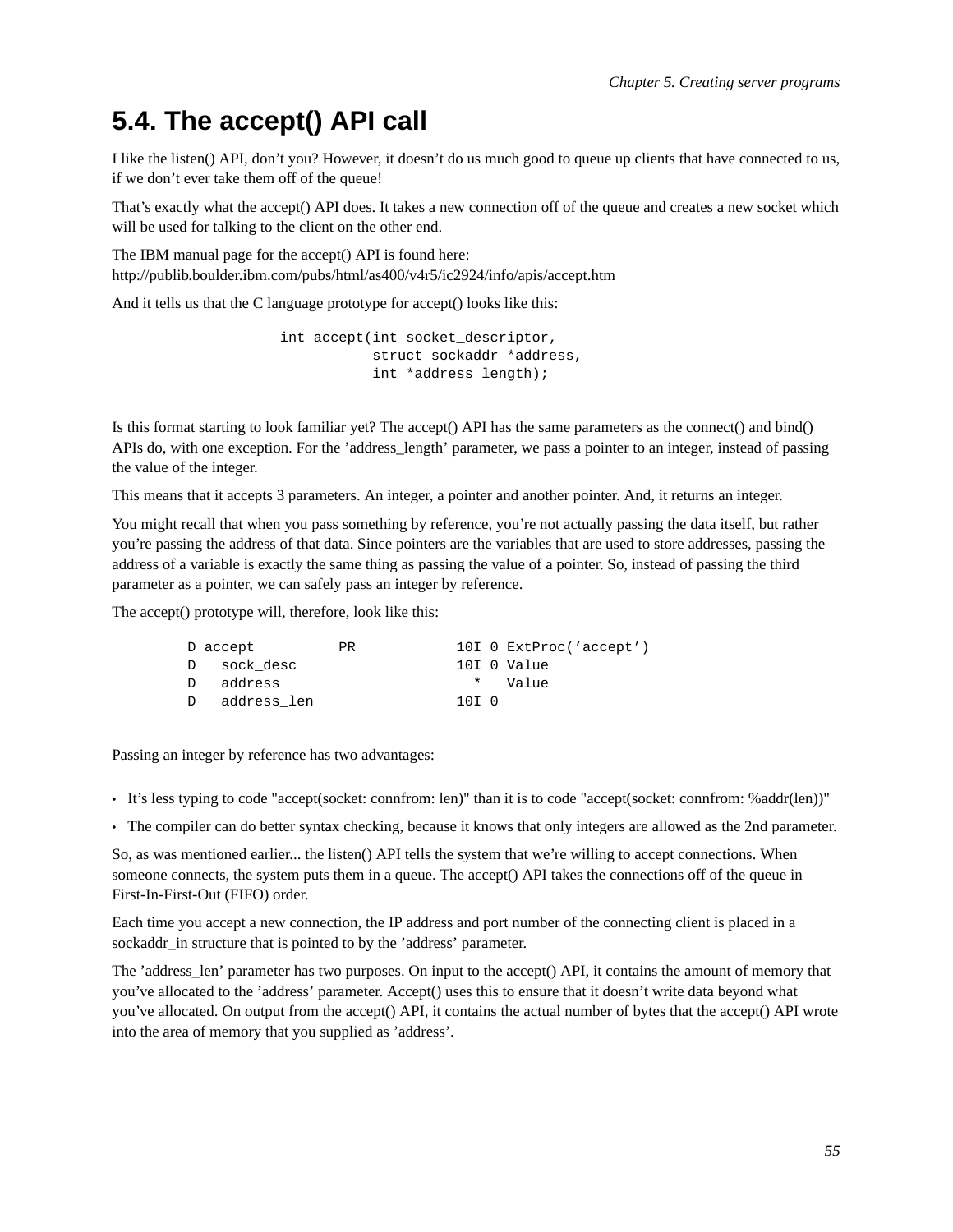It's important to understand that accept() creates a new socket. The original socket which you used with bind() and listen() will continue to listen for new connections and put them into the backlog queue.

The new socket created by accept() contains your TCP connection to the client program. Once you've accept()-ed it, you can use the send() and recv() APIs to hold a conversation with the client program.

When you're done talking to the client, you'll want to call close() for the descriptor returned by accept(). Again, remember that this is a separate socket from the one that's listen()-ing. So, when you close() the socket that was returned from accept(), your program will still be listening for more connections.

To stop listening for connections, you need to call close() for the original socket.

Here's how you call accept:

|              | D connfrom                              | S |       | $\star$          |               |                            |                                         |  |
|--------------|-----------------------------------------|---|-------|------------------|---------------|----------------------------|-----------------------------------------|--|
|              | D len                                   | S |       | 10I <sub>0</sub> |               |                            |                                         |  |
|              |                                         |   |       |                  |               |                            |                                         |  |
| C            |                                         |   | eval  |                  |               | $len = $size(sockets, in)$ |                                         |  |
| C            |                                         |   | alloc | len              |               | connfrom                   |                                         |  |
|              |                                         |   |       |                  |               |                            |                                         |  |
| $\mathbf{C}$ |                                         |   | eval  |                  |               |                            | $newsock = accept(sock: confirm: len)$  |  |
| $\mathsf{C}$ |                                         |   | if    |                  | newsock $<$ 0 |                            |                                         |  |
|              | C* accept() failed. Check errno         |   |       |                  |               |                            |                                         |  |
| C            |                                         |   | endif |                  |               |                            |                                         |  |
| C            |                                         |   | if    |                  | $len \lt 16$  |                            |                                         |  |
|              | C* illegal length for a TCP connection! |   |       |                  |               |                            |                                         |  |
| $\mathbf{C}$ |                                         |   | endif |                  |               |                            |                                         |  |
|              |                                         |   |       |                  |               |                            |                                         |  |
| C            |                                         |   | eval  |                  |               | $p$ sockaddr = connfrom    |                                         |  |
| C            |                                         |   | eval  |                  |               |                            | $msg = 'Received a connection from ' +$ |  |
| C            |                                         |   |       |                  |               |                            | $%str(inet_ntoa(sin_addr)) + '!'$       |  |

#### **5.5. Our first server program**

Now that we've been familiarized with the API calls that we need to do a simple server program, lets give one a try.

To keep our first example from getting too complicated, we're only going to handle one simultanous client. This program is intended to be very simple, rather than being practical.

Here's some pseudocode that explains the basic idea behind this example:

- 1. Call socket() to make a socket which will listen for connections.
- 2. Call bind() to bind our socket to port number 4000.
- 3. Call listen() to indicate that we want to accept incoming connections.
- 4. Call accept() to create a new socket containing the next connection.
- 5. Reject anyone who doesn't send a valid address.
- 6. Send back the IP address of the connected socket, to demonstrate how to use the 'address' parameter of the accept() API.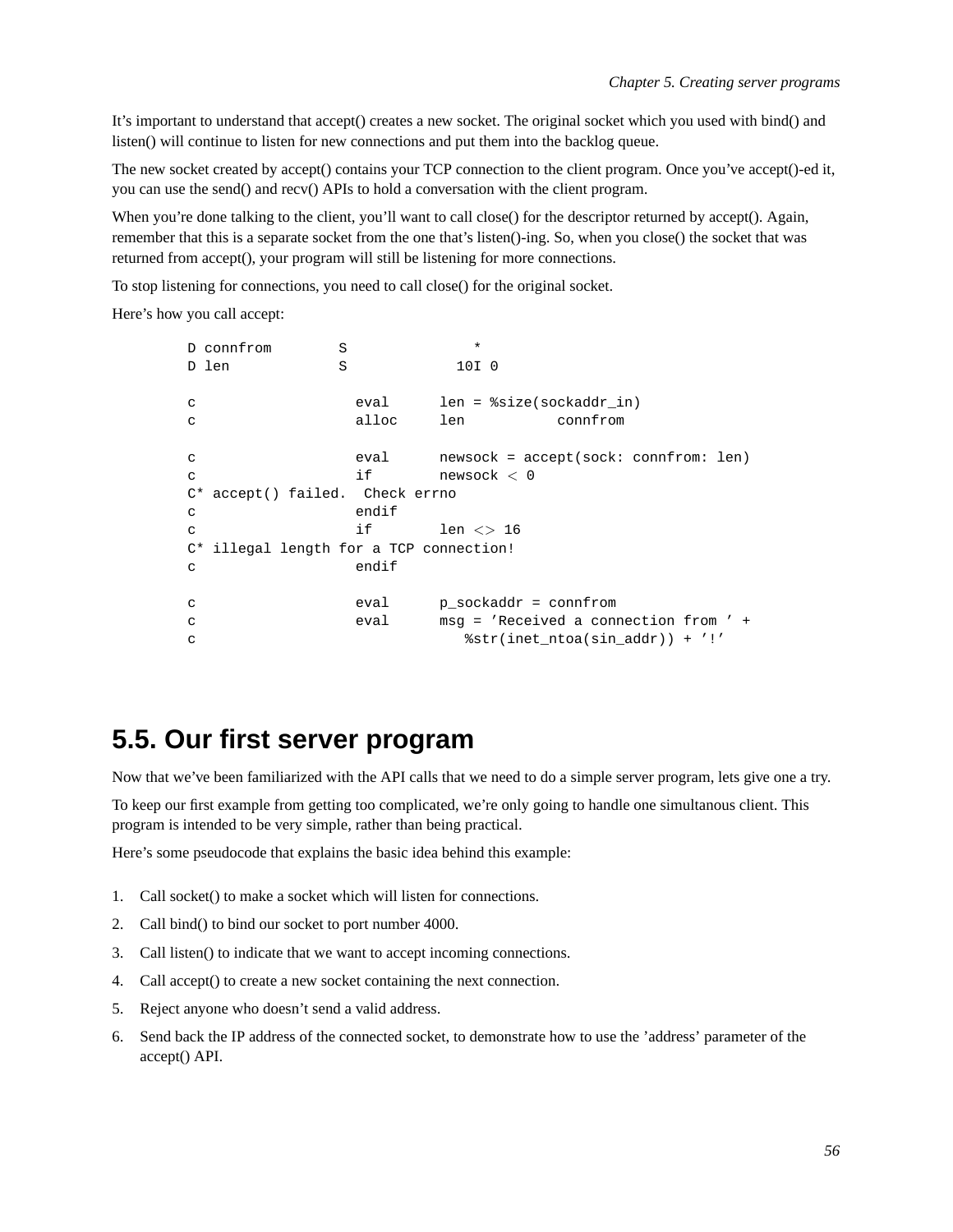- 7. Ask the client to send a name
- 8. Say 'hello <NAME>'
- 9. Say 'goodbye <NAME>'
- 10. After a second, disconnect the client
- 11. Go back to step 4 to get the next client.

Note: We will continue to use the socket utilities, header files and techniques that we used in the chapters on client socket programs.

Here's the code:

File: SOCKTUT/QRPGLESRC, Member: SERVEREX1

```
H DFTACTGRP(*NO) ACTGRP(*NEW)
H BNDDIR('SOCKTUT/SOCKUTIL') BNDDIR('QC2LE')
```

```
D/copy socktut/qrpglesrc, socket_h
D/copy socktut/qrpglesrc, errno_h
D/copy socktut/qrpglesrc, sockutil_h
```

| D Cmd        | PR        |                  | ExtPqm('QCMDEXC') |
|--------------|-----------|------------------|-------------------|
| command<br>D |           | 200A             | const             |
| length<br>D  |           |                  | 15P 5 const       |
| D die        | <b>PR</b> |                  |                   |
| peMsq<br>D   |           | 256A             | const             |
| D len        | S         | 10I 0            |                   |
| D bindto     | S         | $^\star$         |                   |
| D connfrom   | S         | $\star$          |                   |
| D port       | S         | 5U 0             |                   |
| D lsock      | S         | 10I <sub>0</sub> |                   |
| D csock      | S         | 10I 0            |                   |
| D line       | S         | 80A              |                   |
| D err        | S         | 10I 0            |                   |
| D clientip   | S         | 17A              |                   |
| $\mathtt{C}$ | eval      | $*inlr = *on$    |                   |
| $\mathtt{C}$ | exsr      | MakeListener     |                   |
| $\mathbf C$  | dow       | $1 = 1$          |                   |
| $\mathtt{C}$ | exsr      | AcceptConn       |                   |
| $\mathbf C$  | exsr      | TalkToClient     |                   |
| $\mathbf C$  | callp     | close(csock)     |                   |
| C            | enddo     |                  |                   |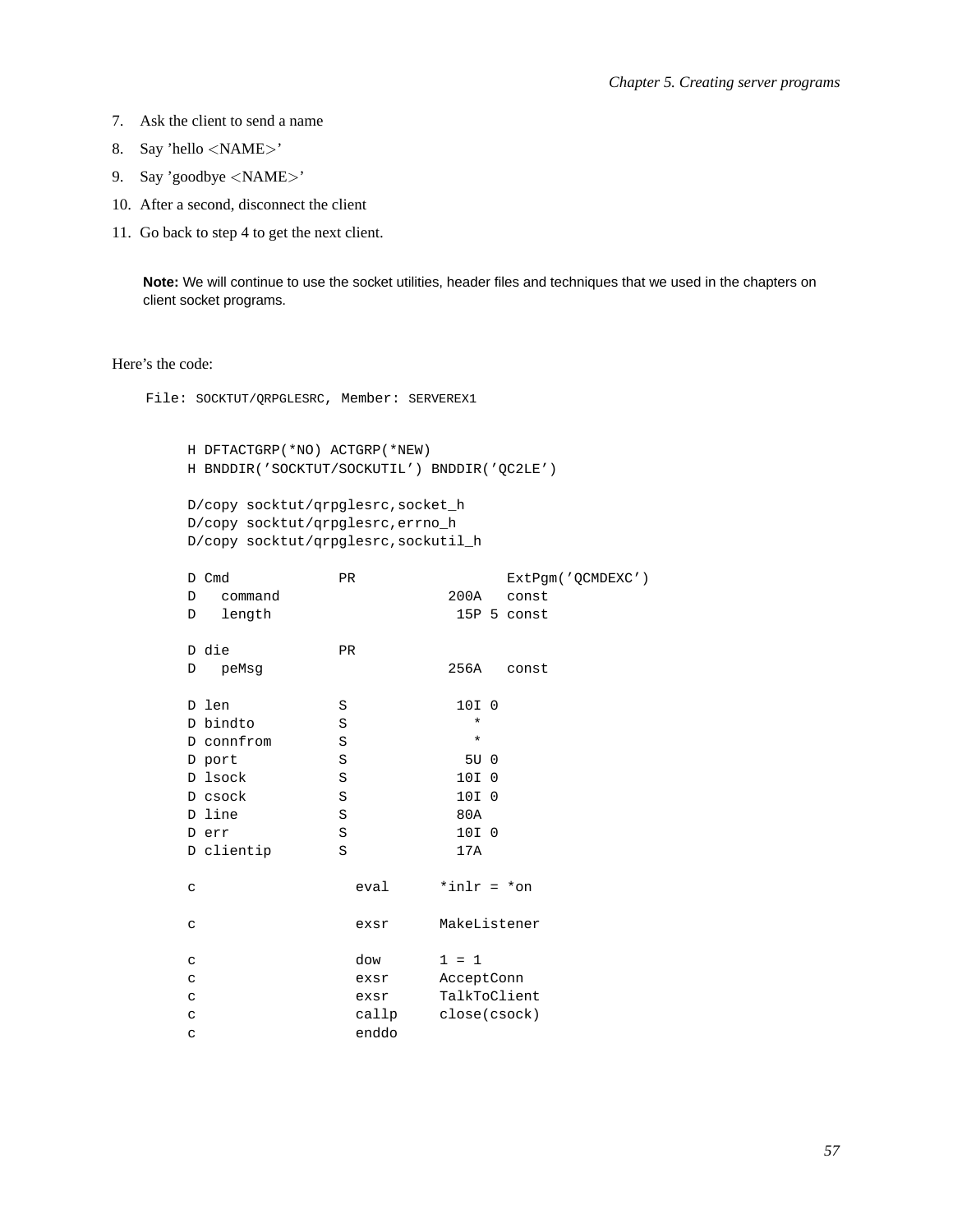```
C*===============================================================
C* This subroutine sets up a socket to listen for connections
C*===============================================================
CSR MakeListener begsr
C*------------------------
C** Normally, you'd look the port up in the service table with
C** the getservbyname command. However, since this is a 'test'
C** protocol -- not an internet standard -- we'll just pick a
C** port number. Port 4000 is often used for MUDs... should be
C** free...
c eval port = 4000
C* Allocate some space for some socket addresses
c eval len = %size(sockaddr_in)
c alloc len bindto
c alloc len connfrom
C* make a new socket
c eval lsock = socket(AF_INET: SOCK_STREAM:
c iPPROTO_IP)
c if lsock < 0
c callp die('socket(): ' + %str(strerror(errno)))
c return
c endif
C* bind the socket to port 4000, of any IP address
c eval p_sockaddr = bindto
c eval sin_family = AF_INET
c eval sin_addr = INADDR_ANY
c eval sin_port = port
c eval sin_zero = *ALLx'00'
c if bind(lsock: bindto: len) < 0
c eval err = errno
c callp close(lsock)
c callp die('bind(): ' + %str(strerror(err)))
c return
c endif
C* Indicate that we want to listen for connections
c if listen(lsock: 5) < 0
c eval err = errno
c callp close(lsock)
c callp die('listen(): ' + *str(strerror(err)))
c return
c endif
C*------------------------
CSR endsr
```
C\*===============================================================

C\* This subroutine accepts a new socket connection

C\*===============================================================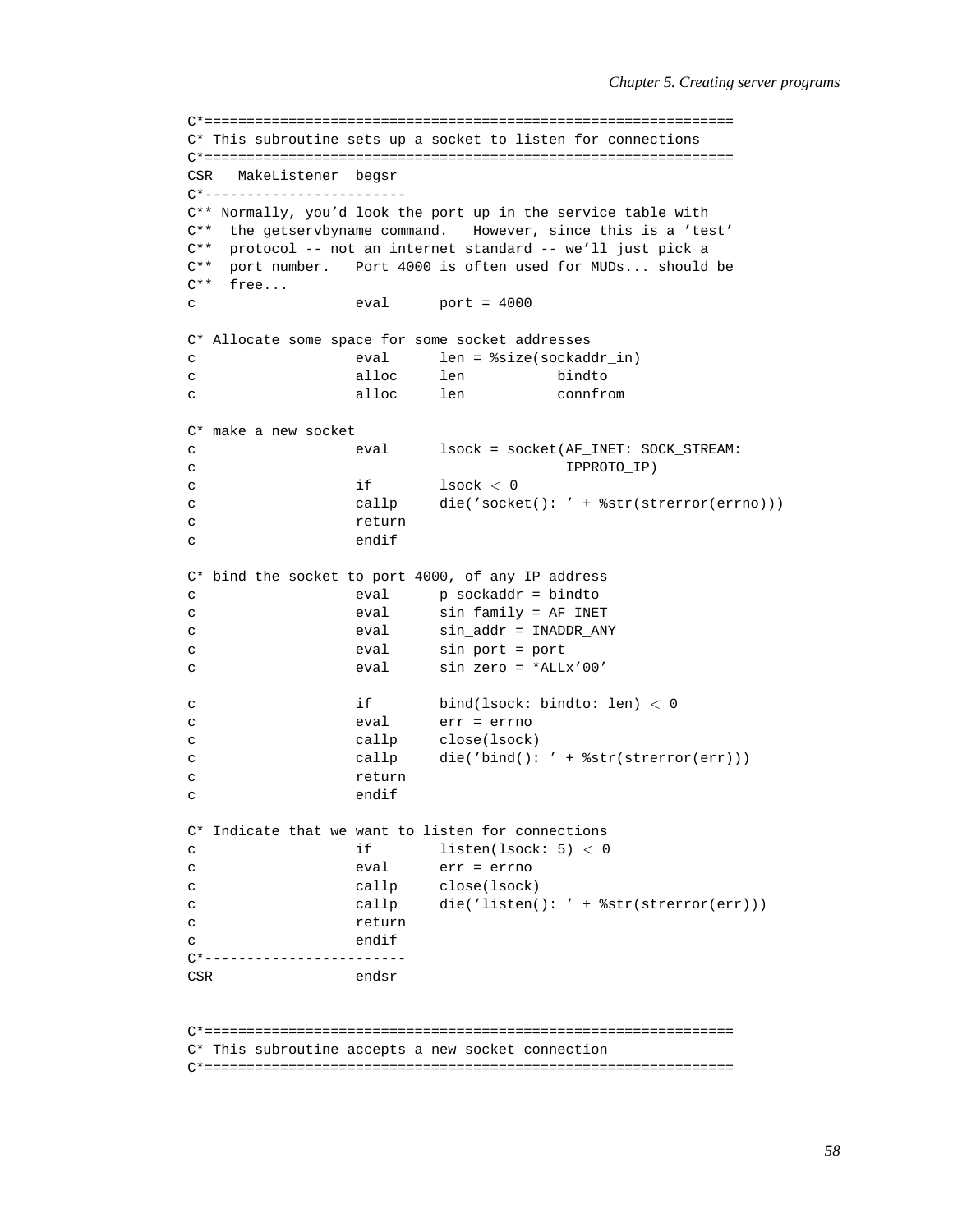```
CSR AcceptConn begsr
C*------------------------
c dou len = %size(sockaddr_in)
C* Accept the next connection.
c eval len = %size(sockaddr_in)
c eval csock = accept(lsock: connfrom: len)
c if csock < 0
c eval err = errno
c callp close(lsock)
c callp die('accept(): ' + %str(strerror(err)))
c return
c endif
C* If socket length is not 16, then the client isn't sending the
C* same address family as we are using... that scares me, so
C* we'll kick that guy off.
c if len <> %size(sockaddr_in)
c callp close(csock)
c endif
c enddo
c eval p_sockaddr = connfrom
c eval clientip = %str(inet ntoa(sin addr))
C*------------------------
CSR endsr
C*===============================================================
C* This does a quick little conversation with the connecting
c* client. That oughta teach em.
C*===============================================================
CSR TalkToClient begsr
C*------------------------
c callp WrLine(csock: 'Connection from ' +
c \text{trim}(\text{client}))
c callp WrLine(csock: 'Please enter your name' +
c ' now!')
c if RdLine(csock: %addr(line): 80: *On) < 0
c leavesr
c endif
c callp WrLine(csock: 'Hello ' + %trim(line))
c callp WrLine(csock: 'Goodbye ' + %trim(line))
c callp Cmd('DLYJOB DLY(1)': 200)
C*------------------------
CSR endsr
```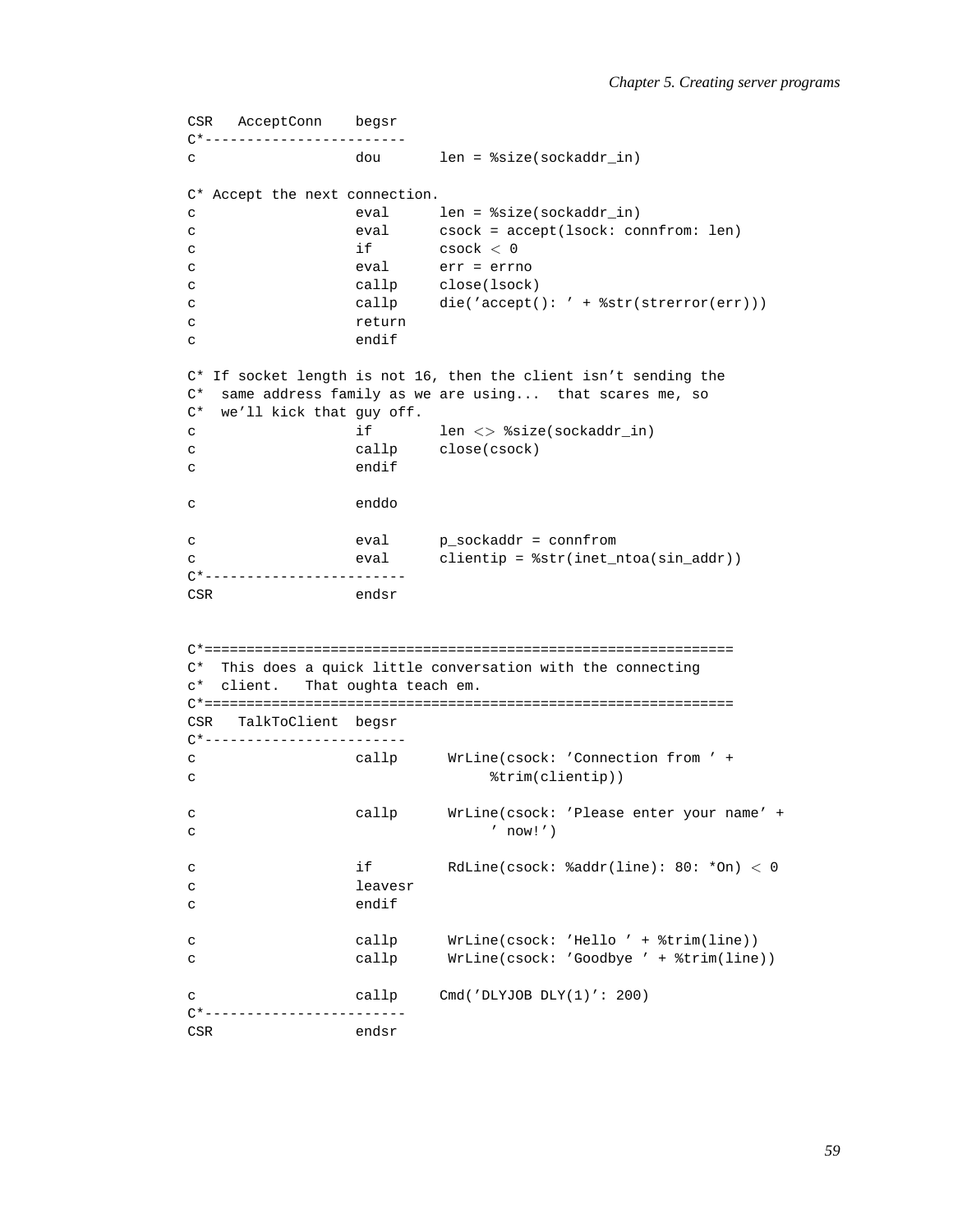\* This ends this program abnormally, and sends back an escape.  $\star$ message explaining the failure. P die  $\mathbf{B}$ D die **DT** 256A const D peMsq D SndPgmMsg PR ExtPgm('QMHSNDPM')  $\mathbb D$ MessageID **7A** Const  $\mathbb D$ QualMsgF  $20A$ Const D MsgData 256A Const D MsgDtaLen 10I 0 Const D MsqType 10A Const D CallStkEnt 10A Const  $\mathbf{D}$ CallStkCnt 10I 0 Const D MessageKey  $4A$  $D$ ErrorCode 32766A options(\*varsize)  $D$  dsEC DS D dsECBytesP  $\mathbf 1$ 4I 0 INZ (256) D dsECBytesA  $5\overline{)}$ 8I 0 INZ(0) D dsECMsqID  $9$ 15 16 D dsECReserv  $16$ D dsECMsqDta 17 256 D wwMsgLen 10I 0  $\mathbf S$ D wwTheKey  $\, \mathbb{S} \,$  $4A$  $wwwMsgLen = %len(%trimr(peMsq))$  $\mathbf{C}$ eval  $i \in$ wwMsgLen<1  $\epsilon$  $\rm{c}$ return endif  $\overline{c}$ SndPgmMsg('CPF9897': 'QCPFMSG  $*LIBL'$ :  $\mathsf{C}$ callp peMsg: wwMsgLen: '\*ESCAPE':  $\mathbf C$  $\mathbf{C}$ '\*PGMBDY': 1: wwTheKey: dsEC)  $\rm{c}$ return  $\overline{P}$  $\mathbf{E}$ 

/define ERRNO LOAD PROCEDURE /copy socktut/qrpglesrc, errno\_h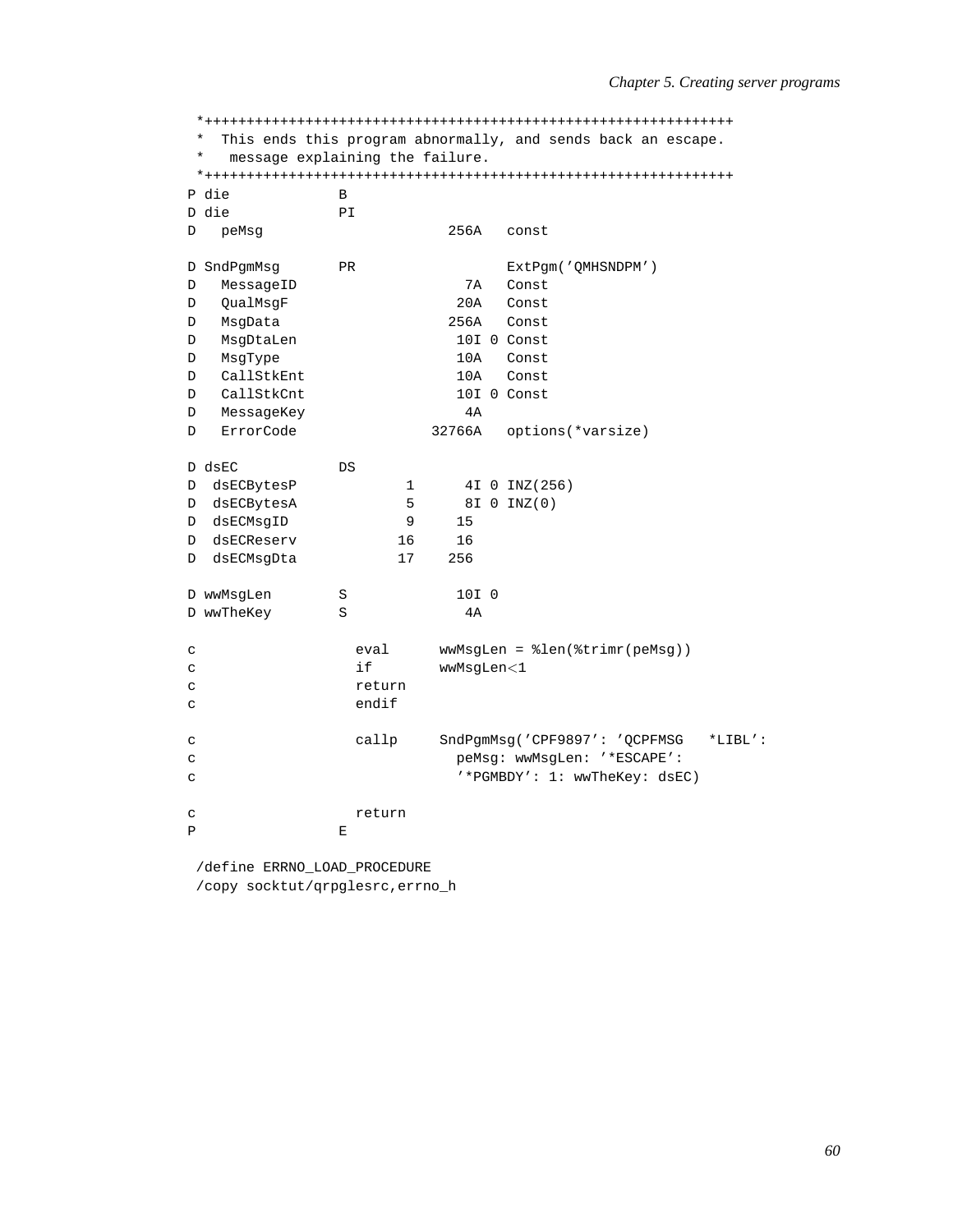# **5.6. Testing server programs**

Usually server programs are not interactive programs. There is no screen to output details to, and no user to read those details. So how do we test them, how do we know if they work?

Since we're usually working with plain ASCII, line-oriented data, we can use a telnet client to debug our server code.

With a telnet client, we'll type in the code that we expect the client program to send, and we'll see the exact responses that the server gives us. This is an invaluable tool for debugging sockets programs :)

Unfortunately (at least as of V4R5) the AS/400's TELNET command doesn't work nicely for debugging sockets programs. However, the Microsoft Windows and Unix (Linux, FreeBSD, etc) telnet clients work just fine.

So, let's test the server program:

- 1. If you haven't done so already, compile the server program now.
- 2. Run the server by typing: CALL SERVEREX1 (or whatever name you compiled it as)
- 3. From Microsoft Windows, Click "Start", then "Run" then type: telnet as400 4000 or, from a Linux/BSD/Unix shell, type: telnet as400 4000
- 4. When it says 'Please enter your name now!', type your name.

**Note:** Depending on your telnet client, you may not be able to see what you type -- this is normal

5. It should respond with "hello" and "goodbye" and then disconnect.

this same technique can be used to debug just about any server program. For example, if you wanted to test our my web server, you might type:

- 1. telnet www.scottklement.com 80
- 2. Once connected, type: **GET http://www.scottklement.com/rpg/socktut/ip\_servertesting.txt HTTP/1.0**
- 3. press enter twice.

It's always interesting just how much of the Internet can be experienced with a simple telnet client

This first example server program doesn't know how to end. It'll just keep running forever, locking out port 4000. Sure, you could use system request to end the program, or you could do a WRKACTJOB and then 'End Job', but if you do that, OS/400 won't ever take port 4000 out of listen mode!

Therefore, the easiest way to end this program is by using the NETSTAT command.

- 1. Sign on to your AS/400 from a different session and type: NETSTAT \*CNN
- 2. It will show you a list of TCP/IP ports being listened on, as well as showing anyone who is connected, and which remote and local ports they are connected with.
- 3. If you have sufficient authority, you can place a '4' next to a given connection to end that connection.
- 4. To end our server program, find the line that says that it is in 'Listen' state on port 4000. Put a '4' next to that line, and end that connection.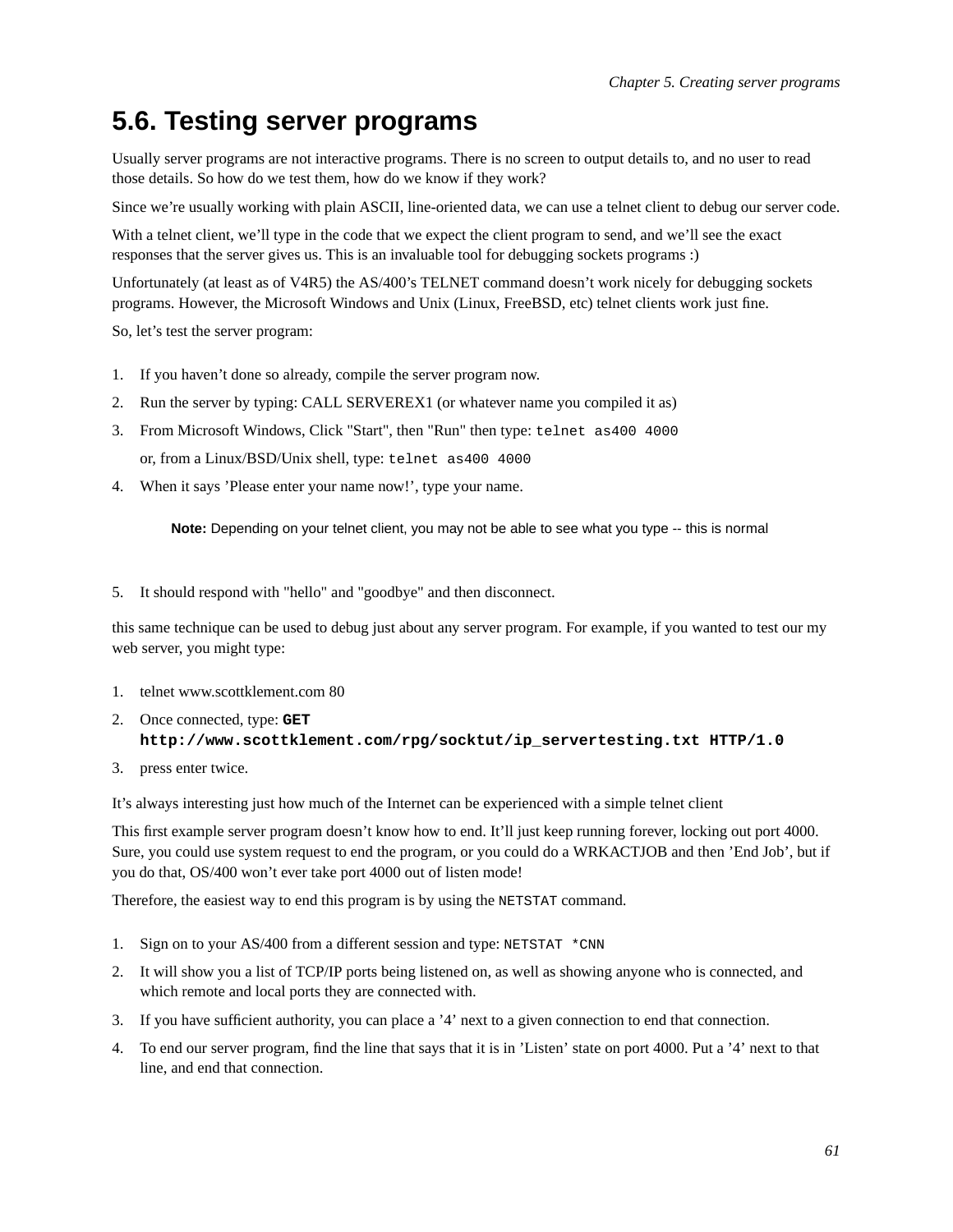5. The server program will end, it will say that it got an error: 'accept(): The protocol required to support the specified address family is not available at this time.' This is because OS/400 ends the connection by the protocol unavailable to the program for that particular socket.

# **5.7. Making our program end**

The last topic showed us how to try out our server program. It also showed us that it's a bit of a pain to make our server program end.

So, why don't we make a quick improvement to our server program? We'll set it up so that if the person's name is 'quit', the program shuts itself down. This should be easy to do. It requires some code to be added in two places in the program:

In the "TalkToClient" subroutine, after the 'RdLine' group of code, we'll add a simple if, like this:

| C.  | $\div$ $\in$ |  | $line = 'quit'$ |
|-----|--------------|--|-----------------|
| - C | leavesr      |  |                 |
| C.  | endif        |  |                 |

And in the mainline of the program, if the user's name was 'quit', we need to close the socket that listens for connections, and end the program.

Right after the line that says 'callp close(csock)', we add this:

| C   | i f    | $line = 'quit'$ |
|-----|--------|-----------------|
| c.  | callp  | close(lsock)    |
| c.  | return |                 |
| - C | endif  |                 |

Now, re-compile and run this program again. Test it with telnet. When the server program gets a user whos name is NOT quit, it should work as it did before. When the user's name \*is\* quit, it should end.

There is a problem with this, however. After entering a user-id of 'quit', the server program ends as it should. But if you immediately run it again, you get this error:

bind(): Address already in use.

But... it's not in use... Take a look at NETSTAT! In fact, if you wait two or three minutes before running your program again, it works just fine.

This is one of the most common "gotchas" in socket programming. The same port cannot be opened by two different programs, without taking special actions to make it work. Even though the socket from the first run of our sample program has already been closed, the system still waits on that socket for a period of time, before allowing you to re-use it.

The reason it waits has to do with how the TCP protocol works. TCP is a 'reliable' protocol, it ensures that anything sent by one side of the connection gets received by the other side of the connection. It sends the data in chunks called 'segments'. Each time a segment is received, the receiving side sends back an 'ACK' (acknowledgement) datagram, so that the sending side knows that the data was received. If it never gets an ACK, it re-sends the data.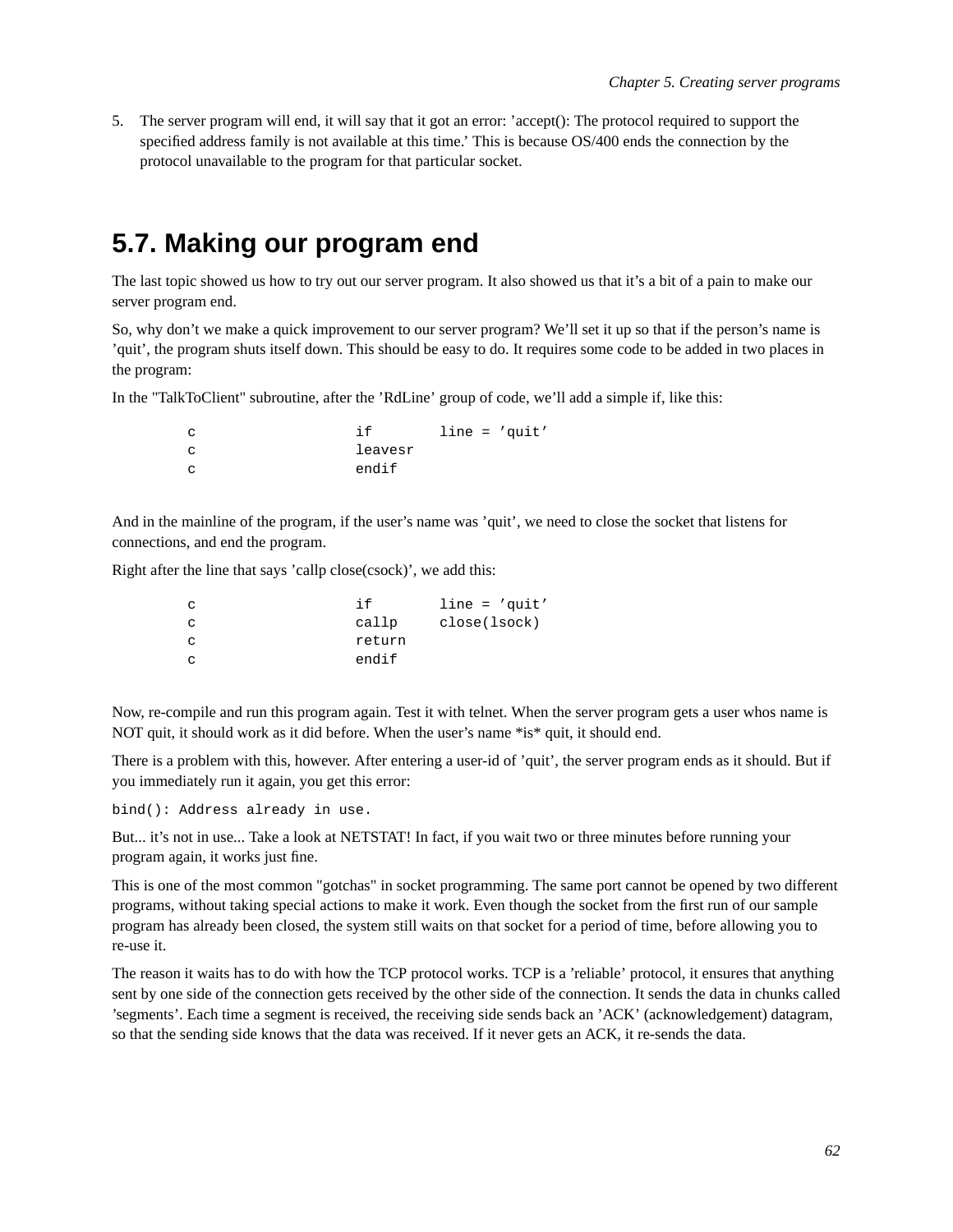When a connection is closed, each side sends a 'FIN' (finished) datagram to the other. Once both sides have received a 'FIN', they know that the connection is closed.

So, like everything else in TCP, after a FIN is received, the side that received it sends back an 'ACK'. But how does it know that the ACK was received? You can't acknowledge an 'ACK', that would create an endless chain of ACKs going back and forth.

So how does the side sending back the 'final ACK' know that the ACK has been received?

The answer is... it doesn't. But it needs to wait a period of time, just in case the ACK got lost, so that it can re-send the ACK in the event that it never got received. (It will know that the ACK never got received when the FIN datagram is re-sent) RFC 793, which is the standard for how TCP is to work, tells us that the socket which sends the 'final ACK' is to wait for twice the Maximum Segment Lifetime (MSL) before closing completely.

Getting back to the original question, each time you close a socket, it must wait until the (MSL x 2) has passed before it can completely close the socket. During the time that it's waiting, the AS/400 will show that socket as being in 'TIME-WAIT' state. Since the socket that's in TIME-WAIT state is still using our port! And, by default, two sockets can't have the same port open! And THAT is why you receive the "Address already in use" error.

Fortunately, there is an easy fix. Each socket has many different options that can be set using the setsockopt() API. One of those options is called "SO\_REUSEADDR", and it allows a socket to share the same address and port as an existing socket. If we turn this option on, we will be able to re-bind to our port immediately.

Many people have asked me, "isn't it dangerous to allow more than one socket to bind to the same port? What if two different programs tried to use the same port at the same time?"

It's not as dangerous as you might think. Although it's possible for two programs to bind to the same port this way, it's still NOT possible for two programs to LISTEN on the same port. Therefore, if you had two server programs trying to bind to the same port, the second one would still get an error, because the first one was already listening.

# **5.8. The setsockopt() API call**

As I explained in the previous topic, there is an API that can be used to set or change certain attributes about a socket, called 'setsockopt'. Here we will detail using that API call in RPG.

The IBM manual page for the setsockopt() API is found here:

http://publib.boulder.ibm.com/pubs/html/as400/v4r5/ic2924/info/apis/ssocko.htm

The ever-helpful IBM manual refers to setsockopt() as "Set Socket Options" and proceeds to tell us "The setsockopt() function is used to set socket options". Gee, thanks.

The C language prototype for setsockopt() looks like this:

```
int setsockopt(int socket_descriptor,
               int level,
               int option_name,
               char *option_value,
               int option_length);
```
By now, you're probably an old-pro at converting these prototypes to RPG. The C prototype tells us that the setsockopt() procedure receives 5 parameters. These parameters are an integer, an integer, another integer, a pointer, and yet another integer. It also returns an integer.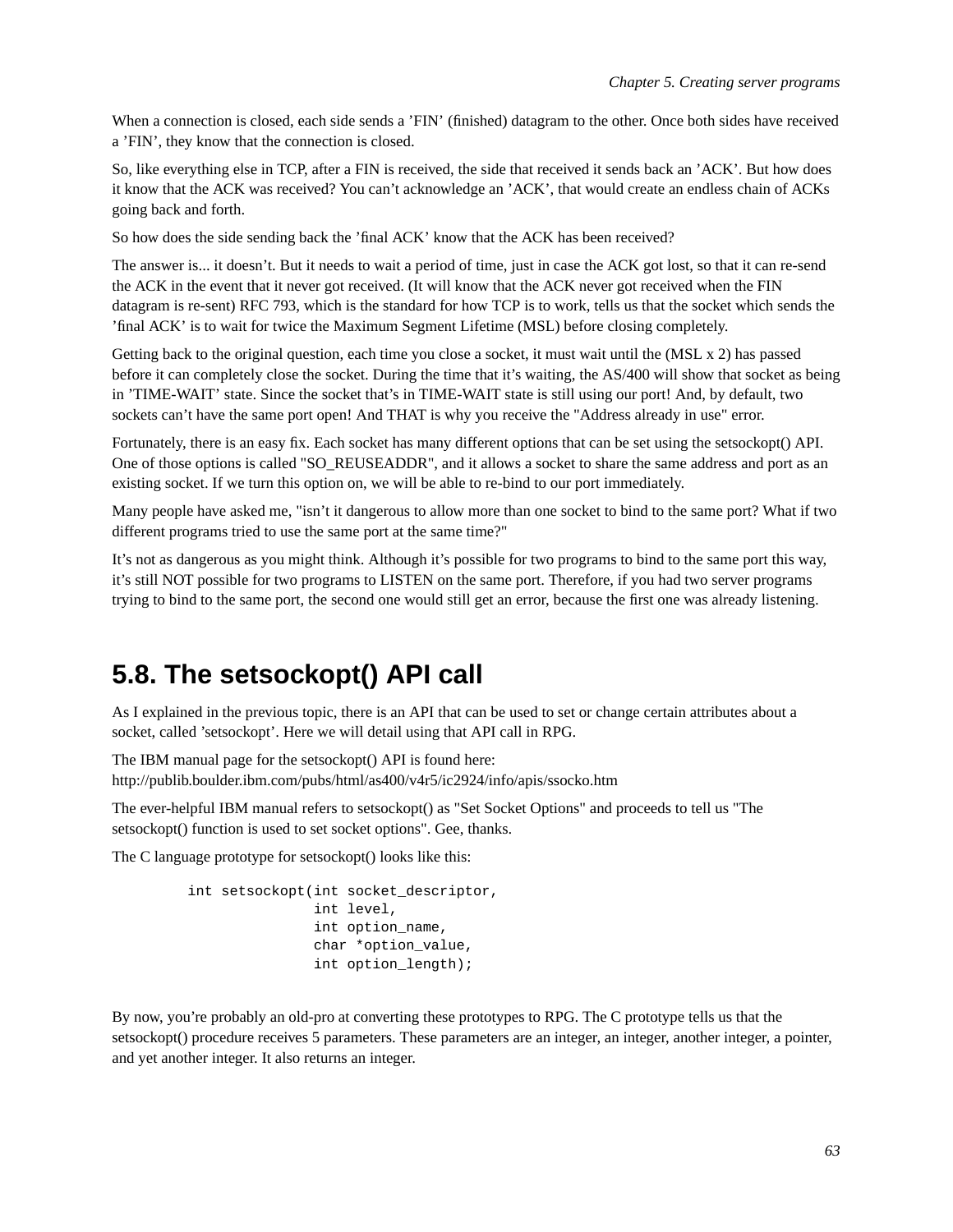The 'char \*option value' parameter does require a bit more research. We know that it's a pointer to a character variable. But is it supposed to be a null-terminated string of characters? or is it supposed to be a single byte? or what? So, we page down to where it describes the option value, we find that it says "A pointer to the option value. Integer flags/values are required by setsockopt() for all the socket options except SO\_LONGER, IP\_OPTIONS, . . . "

Oh great. So, it tells us it's a pointer to a character... but it really wants a pointer to an integer most of the time, and a pointer to other things at other times.

Fortunately, this doesn't present a big problem for us. In RPG, pointers can point to any data type. So really all we needed to learn from this is that we do not want to make it a pointer to a null terminated string.

Here's our RPG prototype. Hope it provides hours of enjoyment:

|              | D setsockopt  | PR |        | 10I 0 ExtProc('setsockopt') |
|--------------|---------------|----|--------|-----------------------------|
| D            | socket desc   |    |        | 10I 0 Value                 |
| $\Box$       | level         |    |        | 10I 0 Value                 |
| $\mathbb{D}$ | option_name   |    |        | 10I 0 Value                 |
| $\Box$       | option_value  |    | $\ast$ | Value                       |
| D            | option length |    |        | 10I 0 Value                 |

Please add that prototype to your SOCKET\_H member.

Now, we'll need to define the constants for the 'level' and 'option name' parameters, but first, a bit of explanation. TCP/IP is a "layered protocol". At the start of this tutorial, I explained a bit how this works, there's the Internet Protocol (IP) that handles the transportation of data across an inter-network. Running "on top of" that is (in this case) the Transmission Control Protocol (TCP), which uses the IP protocol to send and receive data, but adds the extra functionality of operating like a reliable-stream of data. On top of that is the Application-Level Protocol that varies from program to program. We send and receive this application data by calling the send() and recv() options on a socket.

So, when setting the options that control how a socket works, we may be setting them at different levels. Some options are set at the IP level, others at the TCP level, and others may pertain to the socket itself, so we have a special "socket level" to deal with.

For example, there is a "Time To Live" (TTL) value associated with every packet sent over the internet. This TTL defines the maximum number of routers or gateways the packet can travel through before being dropped.

This is useful because sometimes people make mistakes and misconfigure a router. If packets didnt have a maxmimum time to live, it would be possible for packets in error to bounce around the internet forever. Since this 'TTL' value relates to the routing of datagrams, it must be a part of the IP layer, therefore to change it with setsockopt, you set the 'level' parameter to the constant that means "IP layer" and set the option\_name parameter to the constant that means "TTL".

Here are the values for the different "levels". Note that some of these are already defined in your SOCKET\_H\_ member, because they're used by the socket() API as well. You should add the other ones, though:

| D*            |   |           | Internet Protocol    |
|---------------|---|-----------|----------------------|
| D IPPROTO IP  | C | CONST(0)  |                      |
| ™.            |   |           | Transmission Control |
| D*            |   |           | Protocol             |
| D IPPROTO TCP | C | CONST(6)  |                      |
| ™.            |   |           | Unordered Datagram   |
| D*            |   |           | Protocol             |
| D IPPROTO UDP |   | CONST(17) |                      |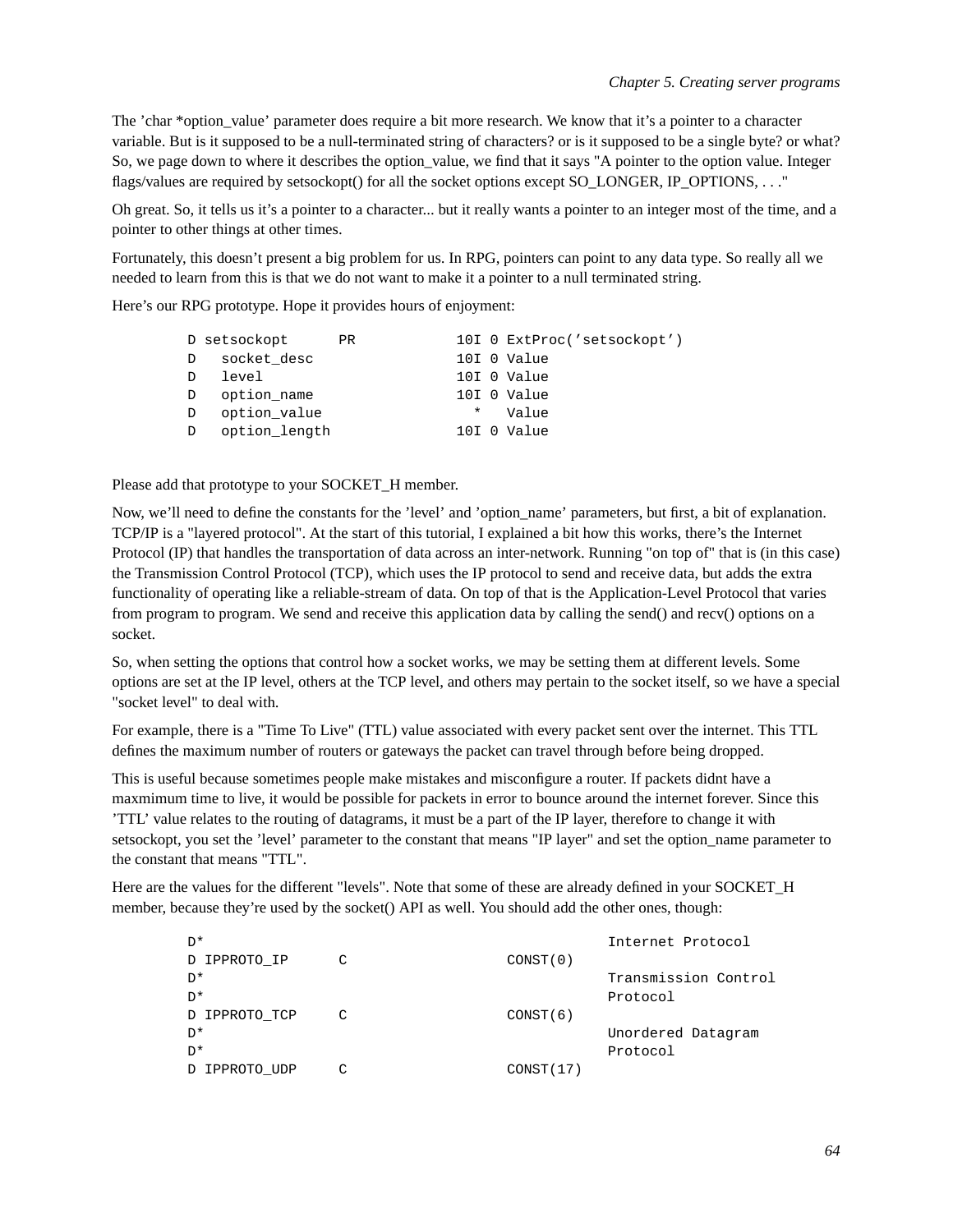| $\neg$ *       |   |             | Raw Packets      |
|----------------|---|-------------|------------------|
| D IPPROTO RAW  | C | CONST (255) |                  |
| D <sup>*</sup> |   |             | Internet Control |
| $\neg$ *       |   |             | Msg Protocol     |
| D IPPROTO ICMP | C | CONST(1)    |                  |
| $\neg$ *       |   |             | socket layer     |
| D SOL SOCKET   |   | $CONST(-1)$ |                  |

Here are the values for the "option\_name" parameter that are used at the "IP level":

| $D^*$              |   |            | ip options        |
|--------------------|---|------------|-------------------|
| D IP OPTIONS       | C | CONST(5)   |                   |
| D*                 |   |            | type of service   |
| D IP TOS           | C | CONST(10)  |                   |
| D*                 |   |            | time to live      |
| D IP TTL           | C | CONST(15)  |                   |
| $D^*$              |   |            | recy lcl ifc addr |
| D IP RECVLCLIFADDR |   |            |                   |
| D                  | C | CONST (99) |                   |
|                    |   |            |                   |

Here are the values for the "option\_name" parameter that are used at the "TCP level":

| ™.            |     | max segment size (MSS)   |
|---------------|-----|--------------------------|
| D TCP MAXSEG  | ∽   |                          |
| ™.            |     | dont delay small packets |
| D TCP NODELAY | າ ດ |                          |

Here are the values for the "option\_name" parameter that are used at the "Socket Level":

| D*             |   |    | allow broadcast msgs    |
|----------------|---|----|-------------------------|
| D SO BROADCAST | C | 5  |                         |
| $D^*$          |   |    | record debug informatio |
| D SO DEBUG     | C | 10 |                         |
| $D^*$          |   |    | just use interfaces,    |
| D*             |   |    | bypass routing          |
| D SO DONTROUTE | C | 15 |                         |
| D*             |   |    | error status            |
| D SO ERROR     | C | 20 |                         |
| $D^*$          |   |    | keep connections alive  |
| D SO KEEPALIVE | C | 25 |                         |
| D*             |   |    | linger upon close       |
| D SO LINGER    | C | 30 |                         |
| $D^*$          |   |    | out-of-band data inline |
| D SO OOBINLINE | C | 35 |                         |
| D*             |   |    | receive buffer size     |
| D SO RCVBUF    | C | 40 |                         |
| $D^*$          |   |    | receive low water mark  |
| D SO RCVLOWAT  | C | 45 |                         |
| D*             |   |    | receive timeout value   |
| D SO RCVTIMEO  | C | 50 |                         |
| D*             |   |    | re-use local address    |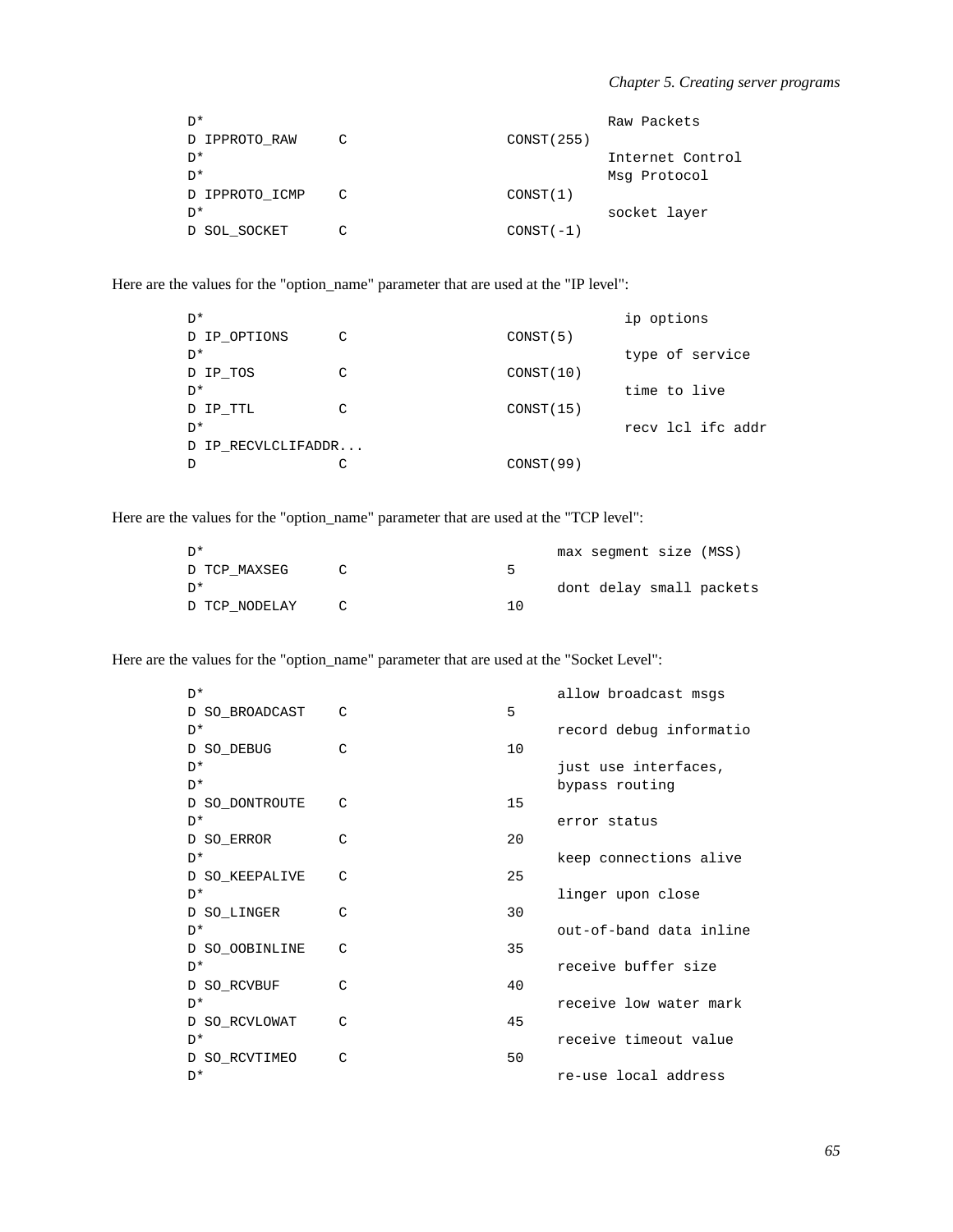| D SO REUSEADDR     | C | 55 |                     |
|--------------------|---|----|---------------------|
| D*                 |   |    | send buffer size    |
| D SO SNDBUF        | C | 60 |                     |
| D*                 |   |    | send low water mark |
| D SO_SNDLOWAT      | C | 65 |                     |
| D*                 |   |    | send timeout value  |
| D SO SNDTIMEO      | C | 70 |                     |
| D*                 |   |    | socket type         |
| D SO TYPE          | C | 75 |                     |
| D*                 |   |    | send loopback       |
| D SO USELOOPBACK C |   | 80 |                     |

In addition to all of those options that you can set, there is one option that accepts a data structure as a parameter. That's the 'SO\_LINGER' option. So, to be complete, we'll also add the linger structure to our SOCKET\_H header member:

| D p_linger | S  |       |                 |
|------------|----|-------|-----------------|
| D linger   | DS |       | BASED(p_linger) |
| D lonoff   |    | 10I 0 |                 |
| D l linger |    | 10I 0 |                 |

If you're interested in seeing the C definitions for all of these items that we just added, you can find them in the following members in your QSYSINC ("System Openness Includes") library:

File: QSYSINC/SYS Member: SOCKET File: QSYSINC/NETINET Member: IN File: QSYSINC/NETINET Member: TCP

Obviously, due to the large number of options that can be set using the setsockopt() API, the method of calling it will vary quite a bit. However, here are 3 different examples:

```
D value S 3 10I 0
D len S 10I 0
D ling S *
*** Change datagram TTL to 16 hops:
***
c eval value = 16
c if setsockopt(s: IPPROTO_IP: IP_TTL:
c %addr(value): %size(value)) < 0
C* setsockopt() failed, check errno
c endif
*** Allow re-use of port in bind():
*** (note that 1 = on, so we're turning the 're-use address'
** capability on)
c eval value = 1
c if setsockopt(s: SOL_SOCKET: SO_REUSEADDR:
```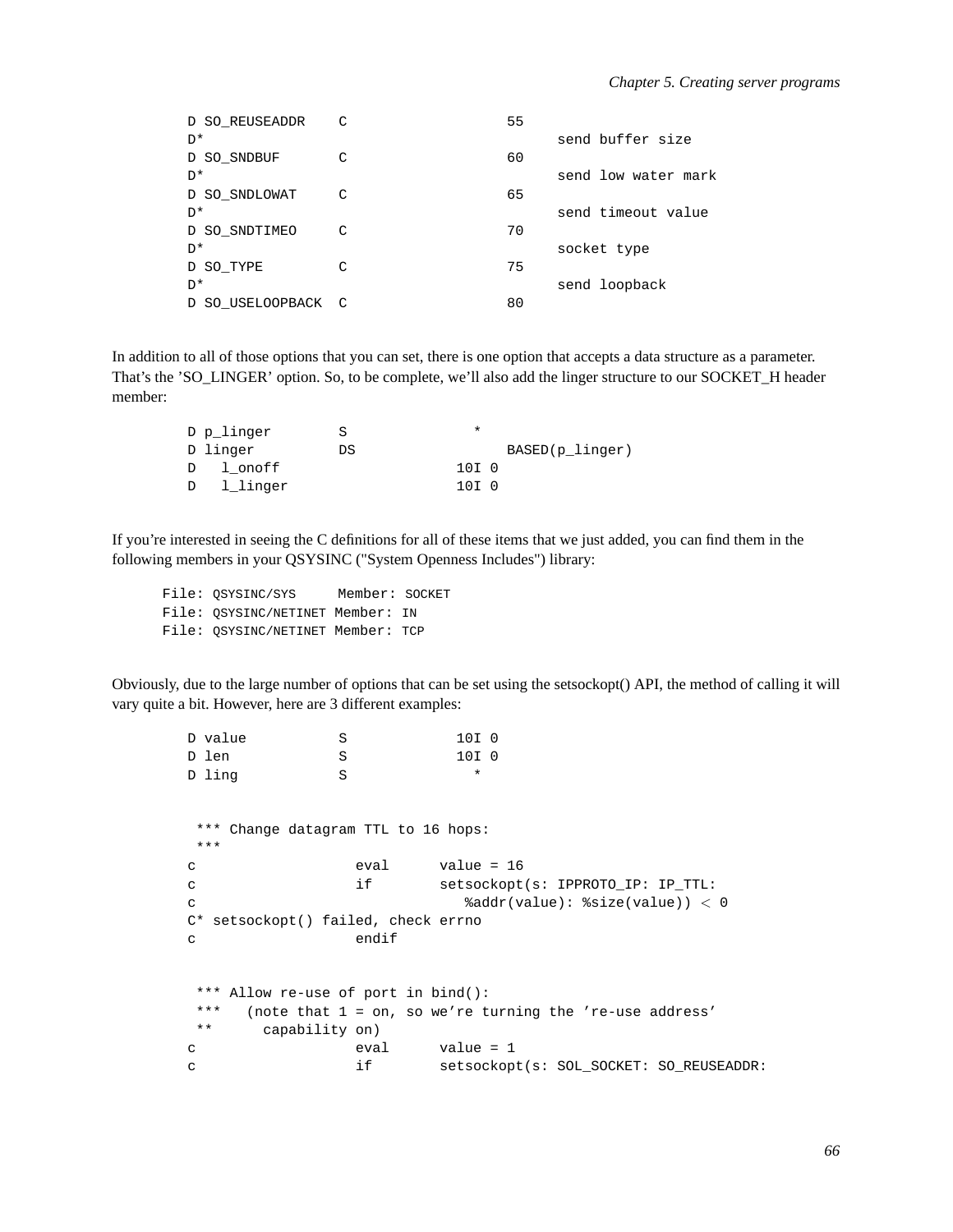```
c %addr(value): %size(value)) < 0
C* setsockopt() failed, check errno
c endif
** Make space for a linger structure:
c eval len = %size(linger)
c alloc len ling
c eval p_linger = ling
*** tell the system to discard buffered data 1 minute
*** after the socket is closed:
c eval 1 onoff = 1
c eval llinger = 60
c if setsockopt(s: SOL_SOCKET: SO_LINGER:
c ling: %size(linger)) < 0
C* setsockopt() failed, check errno
c endif
```
#### **5.9. The revised server program**

The vast majority of options in the setsockopt() API are only used rarely. However, when running a server, it's a very good idea to set two of them:

- SO\_REUSEADDR -- As we already discussed, if we want to use a specific port, but don't want to wait for the MSL timeout, we need to turn this option on in our server program.
- SO\_LINGER -- Whenever the send() API is used to send data, it gets placed into a buffer, and is actually sent when the program on the other end of the connection is ready to recv() it. If we've sent some data, then called close() to drop the connection, what should the system do with data that's still in its send buffer? By default, it tries to send it forever. However, network errors could cause this to waste some memory indefinitely! So, for long running programs like a server, we should tell it how long to linger on that data...

Therefore, we'll insert these new options into our example server program. They'll go into the "MakeListner" subroutine, right after we've called the socket() API.

```
C* Tell socket that we want to be able to re-use port 4000
C* without waiting for the MSL timeout:
c callp setsockopt(lsock: SOL_SOCKET:
c SO_REUSEADDR: %addr(on): %size(on))
C* create space for a linger structure
c eval linglen = %size(linger)
c alloc linglen ling
c eval p_linger = ling
C* Data shouldnt need to linger on the "listener" socket, but
```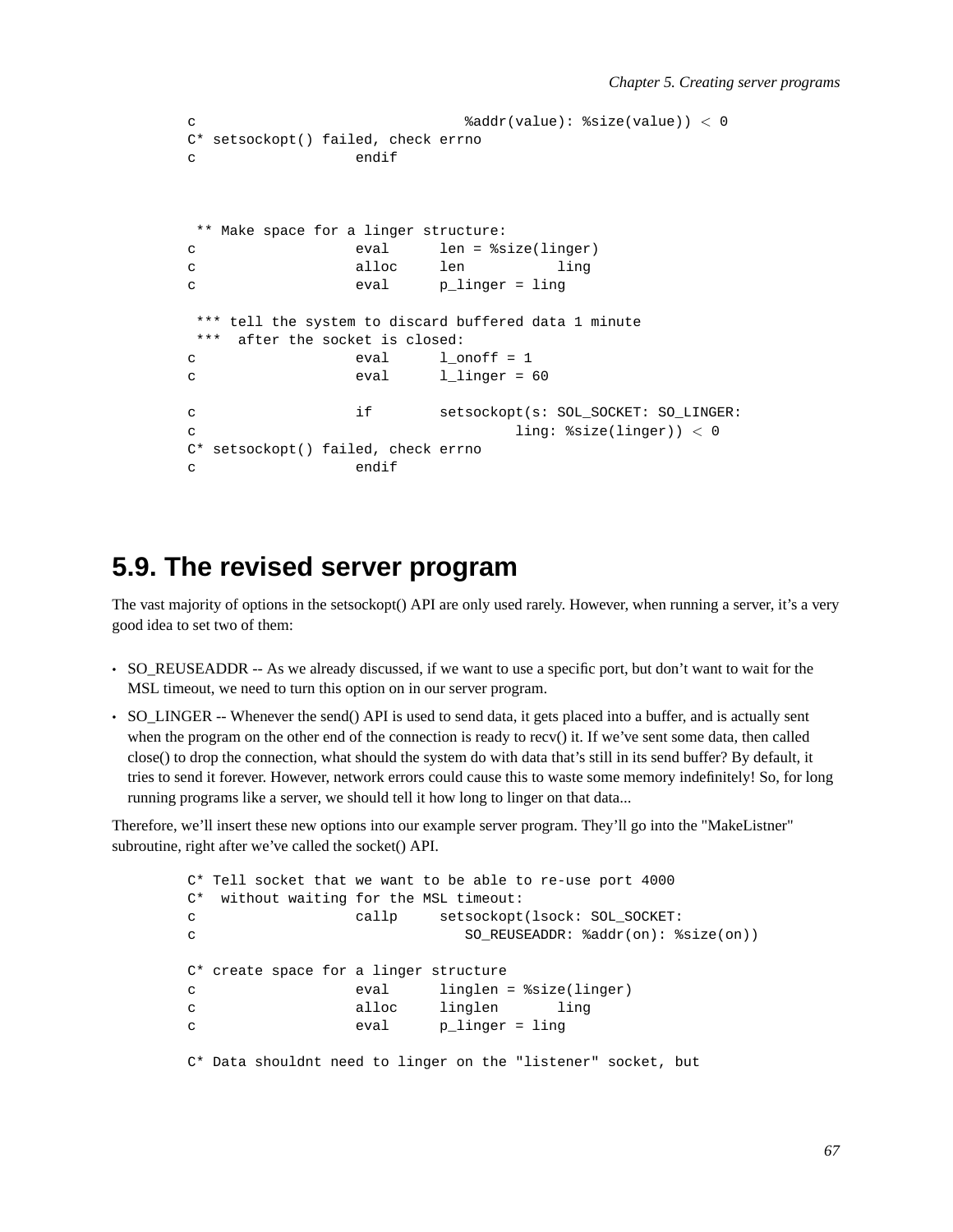```
C* give it one second, just in case:
c eval 1 onoff = 1
c eval l_linger = 120
c callp setsockopt(lsock: SOL_SOCKET: SO_LINGER:
c ling: linglen)
```
Now, remember, we have two sockets, the one we create in MakeListener, and the one that's returned by the accept() API in the AcceptConn subroutine. The SO\_REUSEADDR option wouldn't make sense on the accept() socket (since we don't bind it) but we should set the SO\_LINGER value!

So, insert this code, right after we call accept():

```
C* tell socket to only linger for 2 minutes, then discard:
c eval 1_onoff = 1
c eval l_linger = 120
c callp setsockopt(csock: SOL_SOCKET: SO_LINGER:
c inglen)
```
After adding these options, we can go ahead and compile & test our program again. Notice that now, we can re-run the program immediately, after it ends, we don't have to wait 2 minutes...

Just to dispel any confusion, here's a full listing of our server program up to this point:

```
H DFTACTGRP(*NO) ACTGRP(*NEW)
H BNDDIR('SOCKTUT/SOCKUTIL') BNDDIR('QC2LE')
D/copy socktut/qrpglesrc,socket_h
D/copy socktut/qrpglesrc,errno_h
D/copy socktut/qrpglesrc,sockutil_h
D Cmd PR ExtPgm('QCMDEXC')
D command 200A const
D length 15P 5 const
D die PR
D peMsg 256A const
D len S 10I 0
D bindto S *
D connfrom S *
D port S 5U 0
D lsock S 10I 0
D csock S 10I 0
D line S 80A
D err S 10I 0
D clientip S 17A
D ling S *
D linglen S 10I 0
D on S 10I 0 inz(1)
c \alpha eval \alpha \alpha \alpha \alpha
```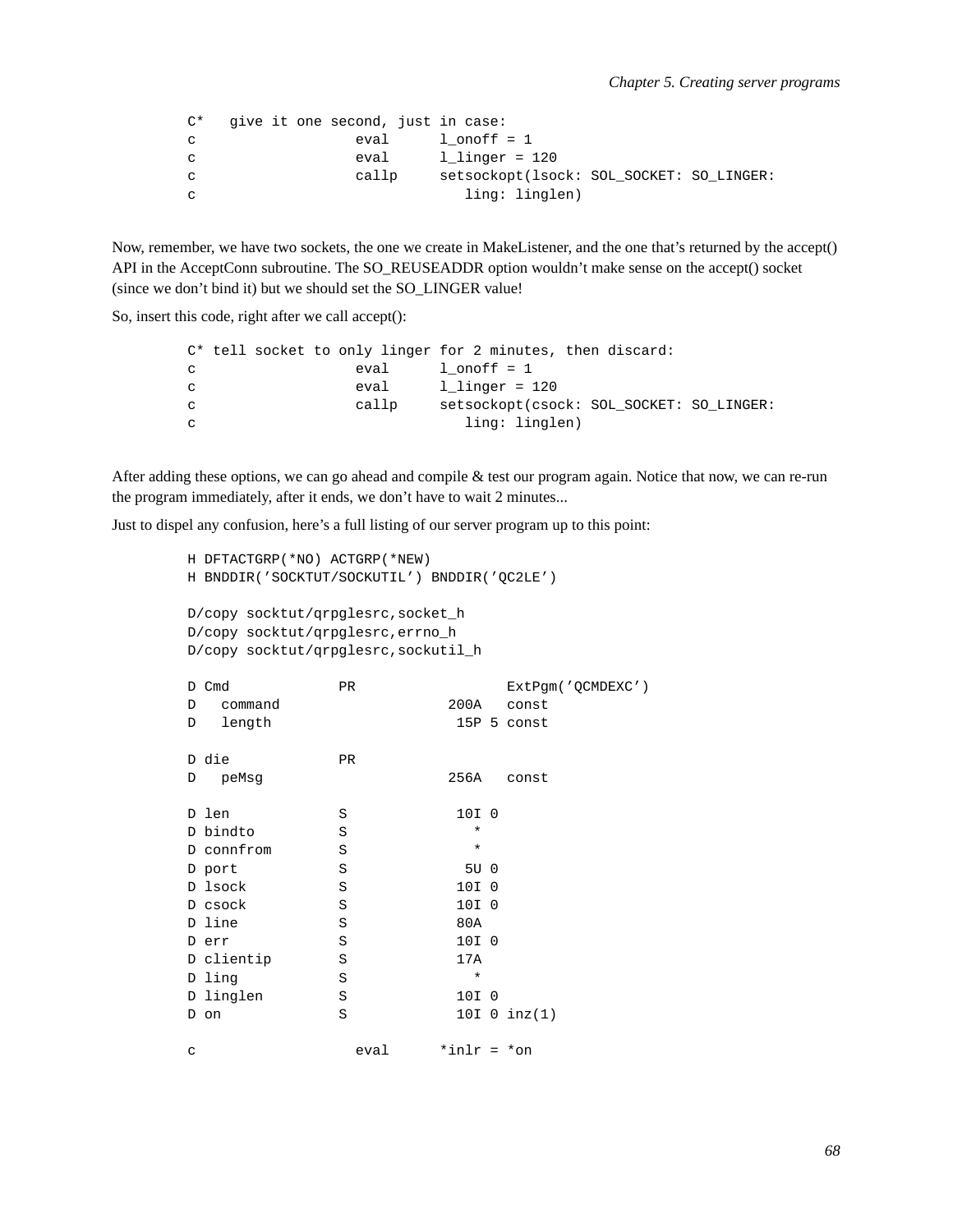```
c exsr MakeListener
c dow \t1 = 1c exsr AcceptConn
c exsr TalkToClient
c callp close(csock)
c if line = 'quit'
c callp close(lsock)
c return
c endif
c enddo
C*===============================================================
C* This subroutine sets up a socket to listen for connections
C*===============================================================
CSR MakeListener begsr
C*------------------------
C** Normally, you'd look the port up in the service table with
C** the getservbyname command. However, since this is a 'test'
C** protocol -- not an internet standard -- we'll just pick a
C** port number. Port 4000 is often used for MUDs... should be
C** free...
c eval port = 4000
C* Allocate some space for some socket addresses
c eval len = %size(sockaddr_in)
c alloc len bindto
c alloc len connfrom
C* make a new socket
c eval lsock = socket(AF_INET: SOCK_STREAM:
c IPPROTO_IP)
c if \t\t \text{lsock} < 0c callp die('socket(): ' + %str(strerror(errno)))
c return
c endif
C* Tell socket that we want to be able to re-use port 4000
C* without waiting for the MSL timeout:
c callp setsockopt(lsock: SOL_SOCKET:
c SO_REUSEADDR: %addr(on): %size(on))
C* create space for a linger structure
c eval linglen = %size(linger)
c alloc linglen ling
c eval p_linger = ling
C* tell socket to only linger for 2 minutes, then discard:
c eval 1_onoff = 1
c eval 1_linger = 1
```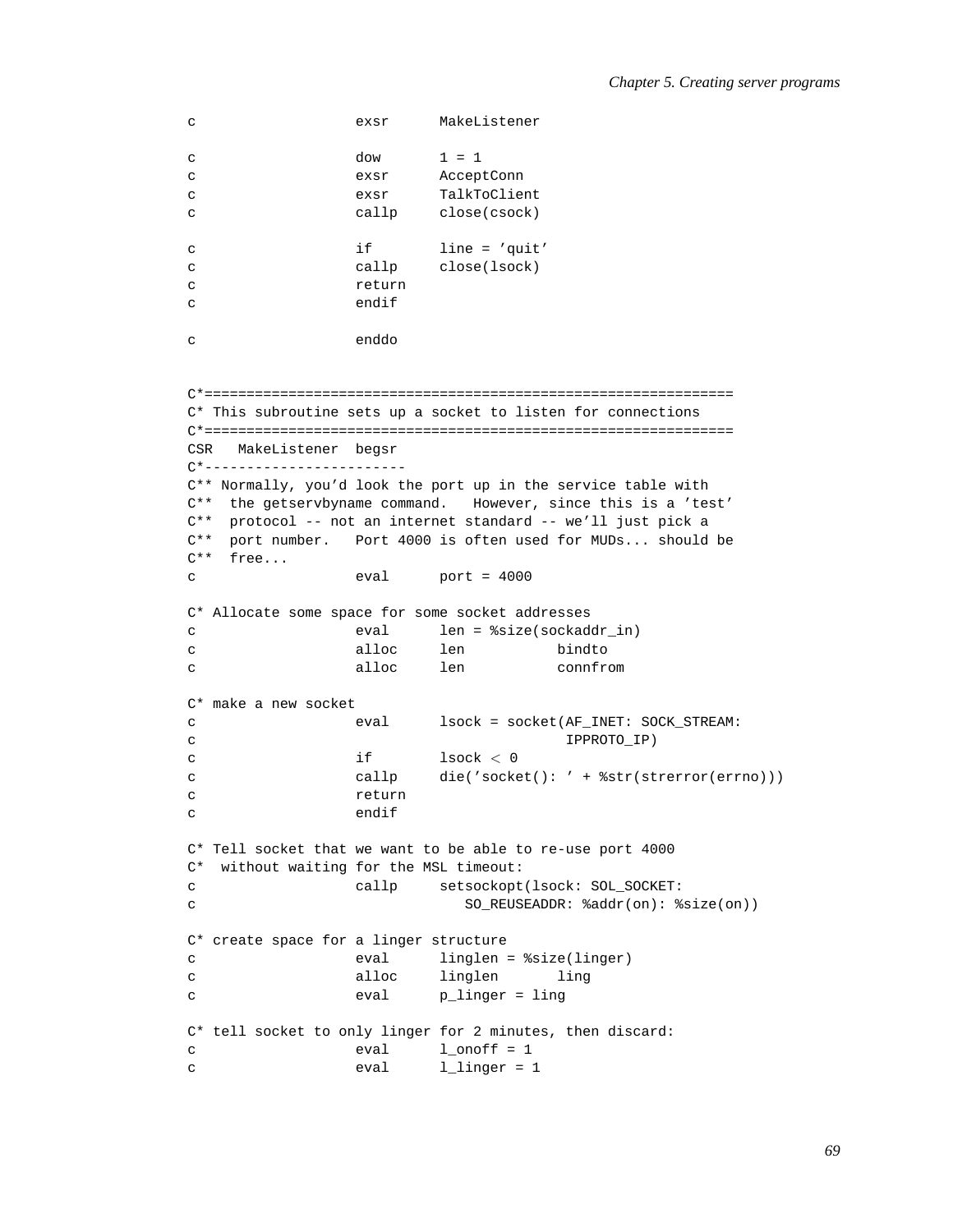```
c callp setsockopt(lsock: SOL_SOCKET: SO_LINGER:
c ling: linglen)
C* bind the socket to port 4000, of any IP address
c eval p_sockaddr = bindto
c eval sin_family = AF_INET
c eval sin_addr = INADDR_ANY
c eval sin_port = port
c eval sin_zero = *ALLx'00'
c if bind(lsock: bindto: len) < 0
c eval err = errno
c callp close(lsock)
c callp die('bind(): ' + %str(strerror(err)))
c return
c endif
C* Indicate that we want to listen for connections
c if \qquad \qquad if \qquad \qquad listen(lsock: 5) < 0c eval err = errno
c callp close(lsock)
c callp die('listen(): ' + %str(strerror(err)))
c return
c endif
C*------------------------
CSR endsr
C*===============================================================
C* This subroutine accepts a new socket connection
C*===============================================================
CSR AcceptConn begsr
C*------------------------
c dou len = %size(sockaddr_in)
C* Accept the next connection.
c eval len = %size(sockaddr_in)
c eval csock = accept(lsock: connfrom: len)
c if \csc \theta < 0c eval err = errno
c callp close(lsock)
c callp die('accept(): ' + %str(strerror(err)))
c return
c endif
C* tell socket to only linger for 2 minutes, then discard:
c \qquad \qquad \text{eval} \qquad \qquad 1\_onoff = 1c eval 1_linger = 120
c callp setsockopt(csock: SOL_SOCKET: SO_LINGER:
c and ling: linglen)
C* If socket length is not 16, then the client isn't sending the
C* same address family as we are using... that scares me, so
```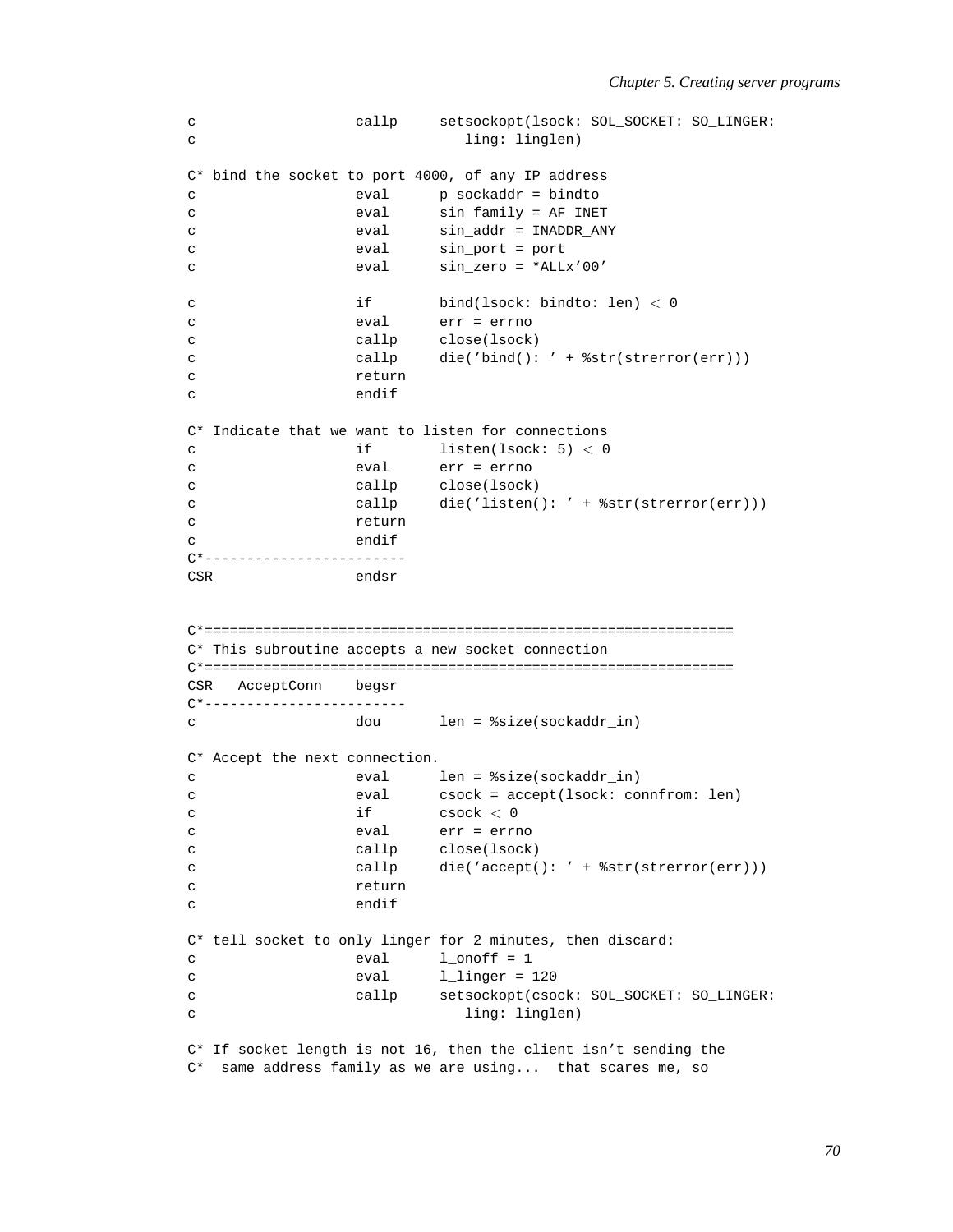```
C* we'll kick that guy off.
c if len \lt\gt \$size(socket)<br>c callp close(csock)
c callp close(csock)
c endif
c enddo
c eval p_sockaddr = connfrom
c eval clientip = %str(inet_ntoa(sin_addr))
C*------------------------
CSR endsr
C*===============================================================
C* This does a quick little conversation with the connecting
c* client. That oughta teach em.
C*===============================================================
CSR TalkToClient begsr
C*------------------------
c callp WrLine(csock: 'Connection from ' +
c \text{trim}(\text{clientip}))
c callp WrLine(csock: 'Please enter your name' +
c ' now!')
c if RdLine(csock: %addr(line): 80: *On) < 0
c leavesr
c endif
c if line = 'quit'
c leavesr
c endif
c callp WrLine(csock: 'Hello ' + %trim(line))
c callp WrLine(csock: 'Goodbye ' + %trim(line))
c callp Cmd('DLYJOB DLY(1)': 200)
C*------------------------
CSR endsr
*+++++++++++++++++++++++++++++++++++++++++++++++++++++++++++++++
* This ends this program abnormally, and sends back an escape.
  message explaining the failure.
*+++++++++++++++++++++++++++++++++++++++++++++++++++++++++++++++
P die B
D die PI
D peMsg 256A const
D SndPgmMsg PR PR ExtPgm('QMHSNDPM')
D MessageID 7A Const
D QualMsgF 20A Const
D MsgData 256A Const
```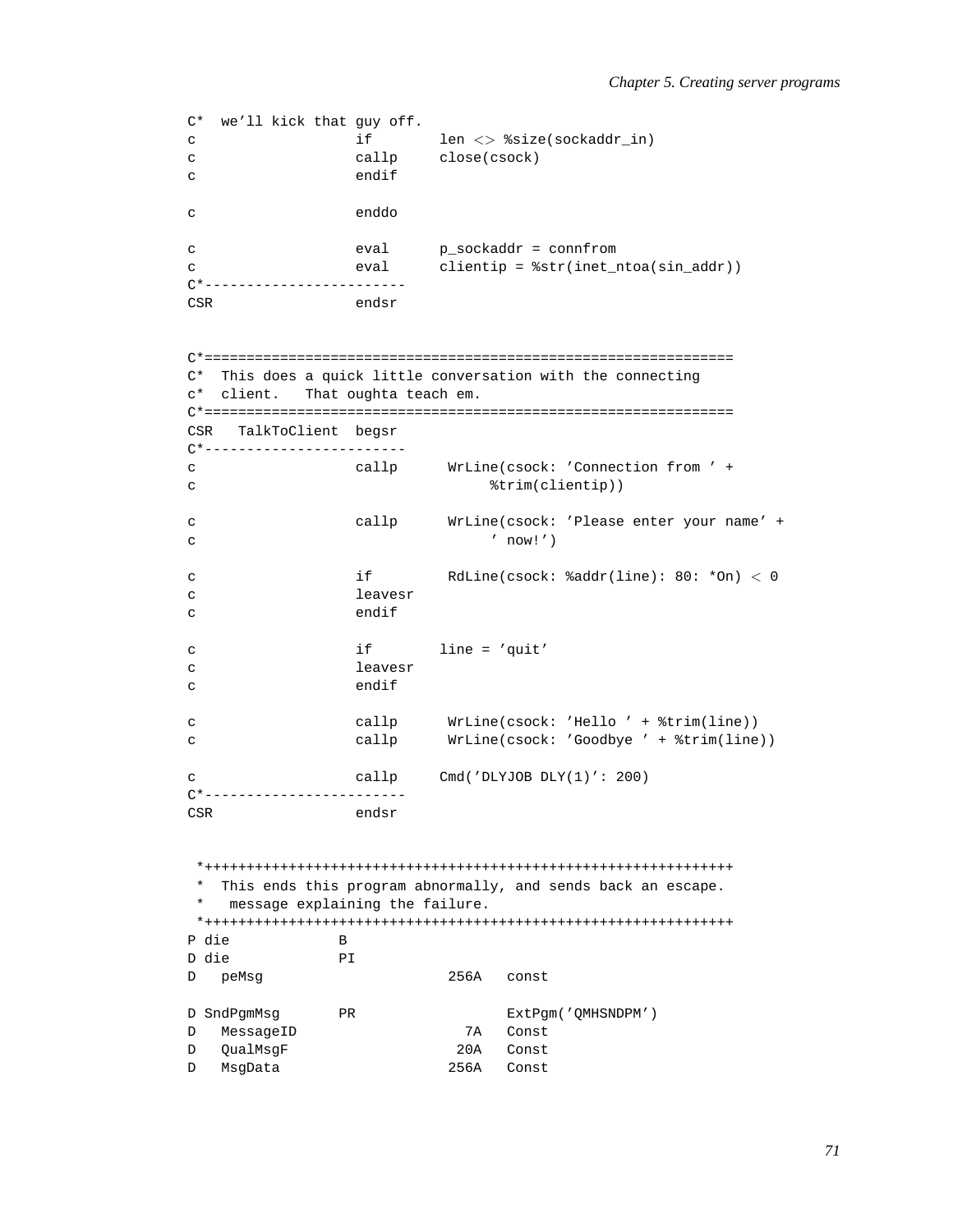| D            | MsgDtaLen  |                    | 10I 0 Const                       |           |
|--------------|------------|--------------------|-----------------------------------|-----------|
| D            | MsgType    |                    | 10A<br>Const                      |           |
| D            | CallStkEnt |                    | 10A<br>Const                      |           |
| D            | CallStkCnt |                    | 10I 0 Const                       |           |
| D            | MessageKey |                    | 4A                                |           |
| D            | ErrorCode  |                    | 32766A<br>options(*varsize)       |           |
|              | D dsEC     | <b>DS</b>          |                                   |           |
| D            | dsECBytesP | 1                  | 4I 0 INZ (256)                    |           |
| D            | dsECBytesA | 5                  | 8I 0 INZ(0)                       |           |
| D            | dsECMsqID  | 9                  | 15                                |           |
| D            | dsECReserv | 16                 | 16                                |           |
| D            | dsECMsqDta | 17                 | 256                               |           |
|              |            |                    |                                   |           |
|              | D wwMsgLen | S                  | 10I 0                             |           |
|              | D wwTheKey | S                  | 4A                                |           |
|              |            |                    |                                   |           |
| $\mathsf C$  |            | eval               | $wwwMsgLen = %len(%trimr(peMsg))$ |           |
| $\mathtt{C}$ |            | if                 | wwMsqLen<1                        |           |
| $\mathtt{C}$ |            | return             |                                   |           |
| $\mathtt{C}$ |            | endif              |                                   |           |
|              |            |                    |                                   |           |
| C            |            | callp              | SndPgmMsg('CPF9897': 'QCPFMSG     | $*LIBL':$ |
| $\mathtt{C}$ |            |                    | peMsg: wwMsgLen: '*ESCAPE':       |           |
| $\mathtt{C}$ |            |                    | '*PGMBDY': 1: wwTheKey: dsEC)     |           |
|              |            |                    |                                   |           |
| $\mathsf C$  |            | return             |                                   |           |
| $\mathbf{P}$ |            | $\mathbf{E}% _{t}$ |                                   |           |

/define ERRNO\_LOAD\_PROCEDURE /copy socktut/qrpglesrc, errno\_h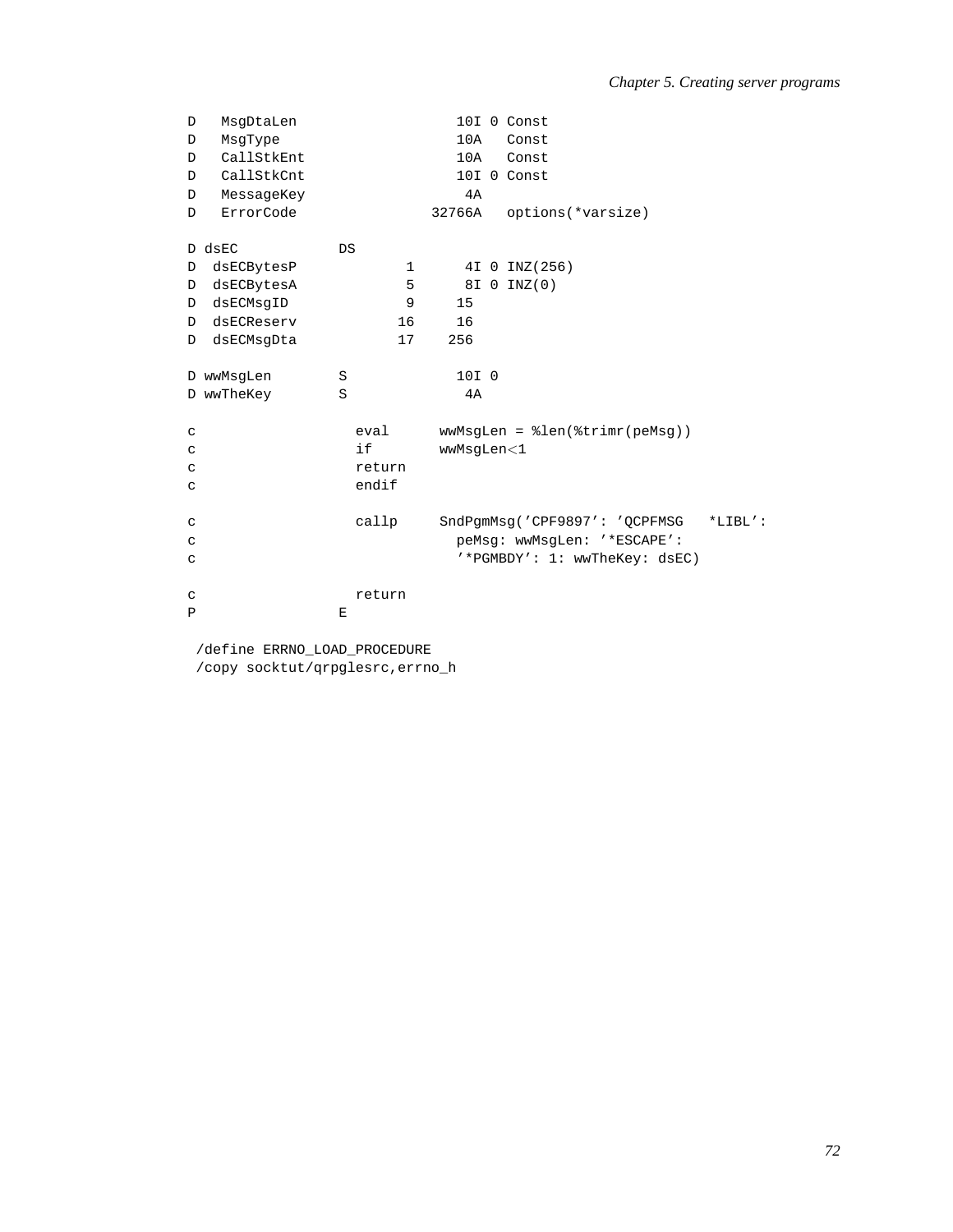# **Chapter 6. Handling many sockets at once using select()**

*Written by Scott Klement.*

# **6.1. Overview of handling many clients**

There are three different approaches to making a server program be capable of handing many simultaneous clients. These approaches are:

- Have a single program, running as a single process, that switches between all of the connected clients.
- Have a "listener" program that listens for new connections, and then hands off each new client to a separate job.
- Use threads to allow a single, multi-threaded program to handle many clients. (However, threads are not available in RPG, at least not in V4R5)

There are pros and cons to each of these approaches, and special issues that need to be dealt with. This chapter will deal with the first approach, and the next chapter will deal with the second approach.

#### **6.1.1. The "single program" approach:**

This approach involves a single program that reads from many clients, and writes to many clients in a loop. The program needs to be careful not to "stop" on any one client's work, but to keep switching between all of the involved clients so they all appear to be working.

The pros of this approach:

- It is efficient. There is no "startup overhead" such as waiting for a new job to be submitted, and it only needs one set of resources.
- It allows for easy communication between all of the connected clients. For example, if you wanted to write a chat room where everything being said had to echoed to all of the connected clients, you'd want to use this approach, because all of the sockets are together in one program where data can be copied from one to the other.

The cons of this approach:

- It's very hard to limit each user's access according to the userid they signed in with, since all actions for all users are being taken by a single program.
- You can't really call other programs to implement functionality, since your program would have to give up control to the program that you call, and when that happened, all of the socket processing would stop.
- It's very easy for your code to become very complicated and diffiult to maintain.

Up to this point in the tutorial, all of our socket operations have used "blocking" operations. When I say "blocking", I mean that each operation doesn't return control to our program until it has completed. For example, if we call recv(), the computer will wait until there is data to recv() from the other side of the connection. It doesn't stop waiting until the other side has disconnected, or until some data actually appears.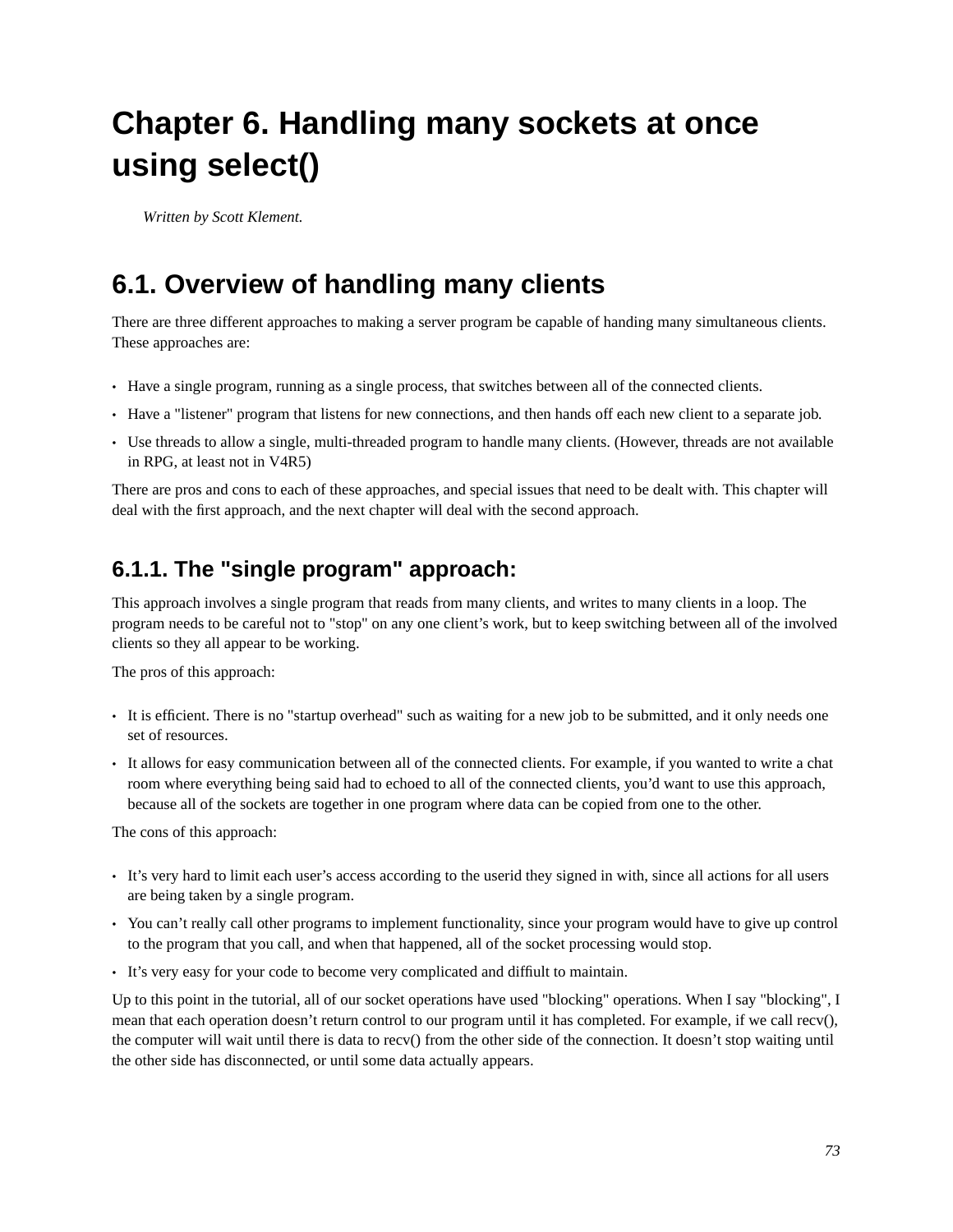When working with many different clients, however, this can be a problem. We need to be able to read from whichever client actually sends data to us, without being stuck waiting for one that's not sending data to us.

To solve all these problems, the select() API was created. The select API allows us to specify 3 different "groups" or "sets" of sockets. A "read" set, a "write" set and an "exceptional" set. It can tell us when there is data to be read on each of the sockets, as well as telling us when it's safe to write to each of the sockets. Select() also has a "timeout" value which lets us regain control even when there has been no activity.

Extending our server program into one based on this model will be difficult, so we'll start with something a bit simpler than that.

You'll recall that we tested our server programs by using a TELNET client to simply connect to the port we were listening on. But, what if we wanted to test a client program instead of a server program? We couldn't do that because a TELNET client only connects to servers, not to clients...

What we need is a special server program that would accept a connection from a client program as well as a telnet client. It could then copy the data sent from the client to the telnet socket, and vice-versa.

This program would be relatively easy to write, and would be a good starting example of how to deal with multiple connected clients -- as well as a useful tool -- so that's what we'll start with in this chapter.

## **6.2. The select() API call**

The most important API to use when trying to work with multiple clients in the same instance of the same program is very definitely the select() API.

The IBM manual page for the select() API is found here:

http://publib.boulder.ibm.com/pubs/html/as400/v4r5/ic2924/info/apis/sselect.htm

The manual tells us that the C language prototype for select() looks like this:

```
int select(int max_descriptor,
           fd_set *read_set,
           fd_set *write_set,
           fd_set *exception_set,
           struct timeval *wait_time);
```
This tells us that the select() API accepts 5 parameters, and they are an integer, a pointer to a 'fd\_set', another pointer to an 'fd\_set', another pointer to an 'fd\_set' and a pointer to a 'timeval' structure.

Therefore, the RPG prototype for the select() API looks like this:

|   | D select   | <b>PR</b> |          | 10I 0 extproc('select') |
|---|------------|-----------|----------|-------------------------|
| D | max desc   |           |          | 10I O VALUE             |
| D | read set   |           | $^\star$ | <b>VALUE</b>            |
| D | write set  |           | $\ast$   | <b>VALUE</b>            |
| D | except set |           | *        | VALUE                   |
| D | wait time  |           | $\ast$   | VALUE                   |

Read the IBM page over, the information here should give you a basic idea of what exactly the select() API does.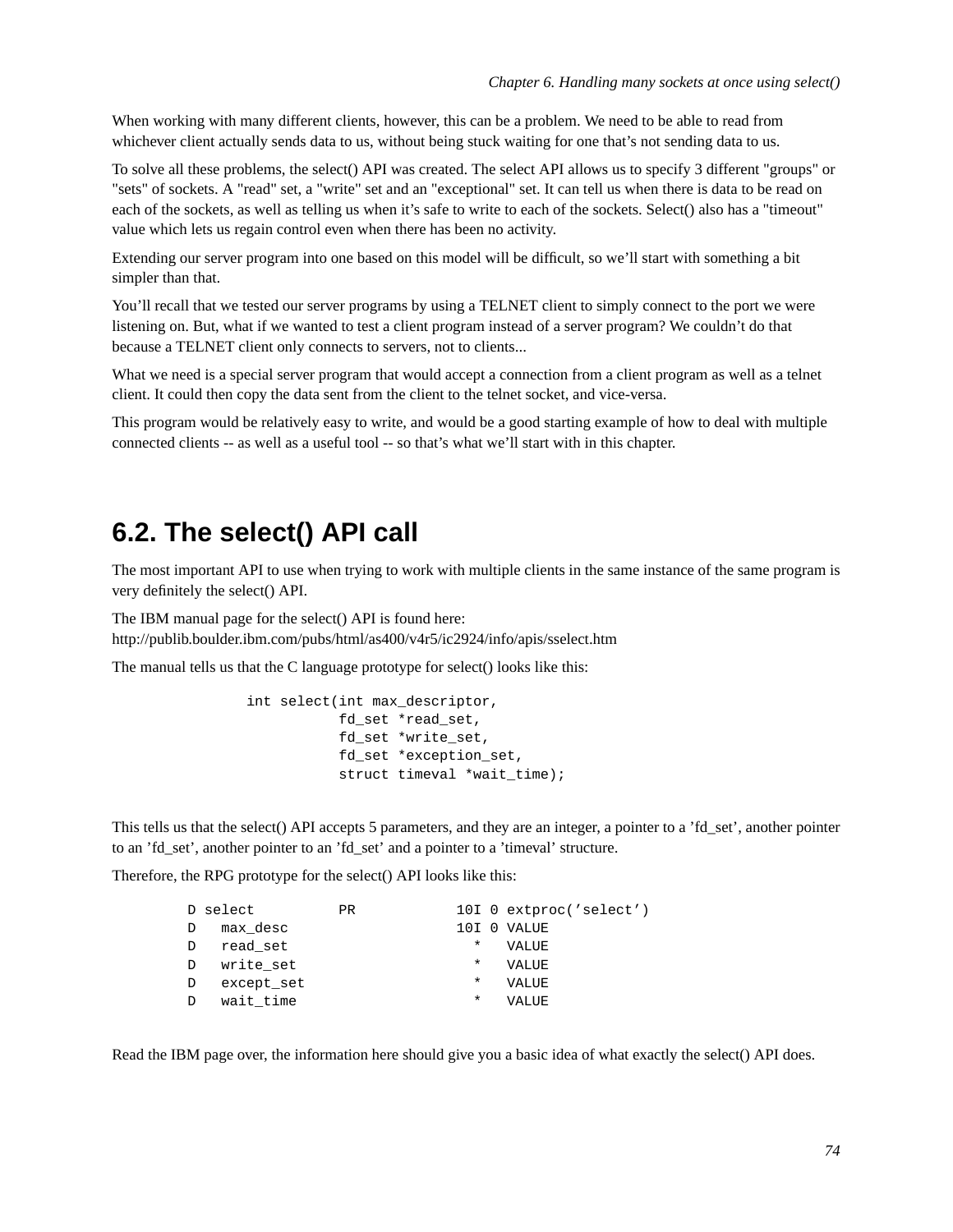The 'fd\_set' data type is a string of 224 bits, each representing a descriptor to check for data in. In C, the fd\_set data type is represented as an array of integers. The reason for this is that it's easy to bits on  $\&$  off in an integer variable in C. In RPG, however, I prefer to work with a simple string of character variables, since that's what the bitwise operations in RPG work with.

In C, there are 4 'preprocessor macros' that are included to make it easy to work with the data in a descriptor set. In order to do the same thing in RPG, we'll have to write subprocedures of our own that mimic these macros.

I'll describe the 'fd\_set' data type, and the subprocedures that work with it in the next topic. Suffice it to say, for now, that I use a descriptor set that's defined as '28A' in RPG.

The last parameter to select() is of type 'struct timeval'. You could call it a 'time value structure' if you like.

The 'timeval' structure in C looks like this:

```
struct timeval {
  long tv_sec; \frac{1}{2} /* seconds */
  long tv_usec; /* microseconds */
};
```
It's nothing more than 2 32-bit integers in a structure. The first integer is the number of seconds to wait before the select() operation times out. The second integer specifies the number of microseconds (1,000,000th of a second) to wait before timing out.

So, the timeval structure in RPG would look like this:

| D p timeval |    | *                |                  |
|-------------|----|------------------|------------------|
| D timeval   | DS |                  | based(p timeval) |
| D tv sec    |    | 10I <sub>0</sub> |                  |
| D tv usec   |    | 10T 0            |                  |

Make sure you add the prototype for the select() API as well as the definition of the 'timeval' structure to your SOCKET\_H header file.

You call the select() API in RPG like this:

| D readset<br>S  |       | 28A                                                |
|-----------------|-------|----------------------------------------------------|
| D writeset<br>S |       | 28A                                                |
| S<br>D excpset  |       | 28A                                                |
| S<br>D tv len   |       | 10I 0                                              |
| S<br>D tv       |       | $\star$                                            |
|                 |       |                                                    |
|                 |       | * create a timeval struct, set it to 10.5 seconds: |
| C               | eval  | $tv$ len = $ssize(timeval)$                        |
| C               | alloc | tv_len<br>tv                                       |
| C               | eval  | $p$ timeval = tv                                   |
|                 |       |                                                    |
| C               | eval  | tv sec = $10$                                      |
| C               | eval  | ty usec = $500000$                                 |
|                 |       |                                                    |

\* call select.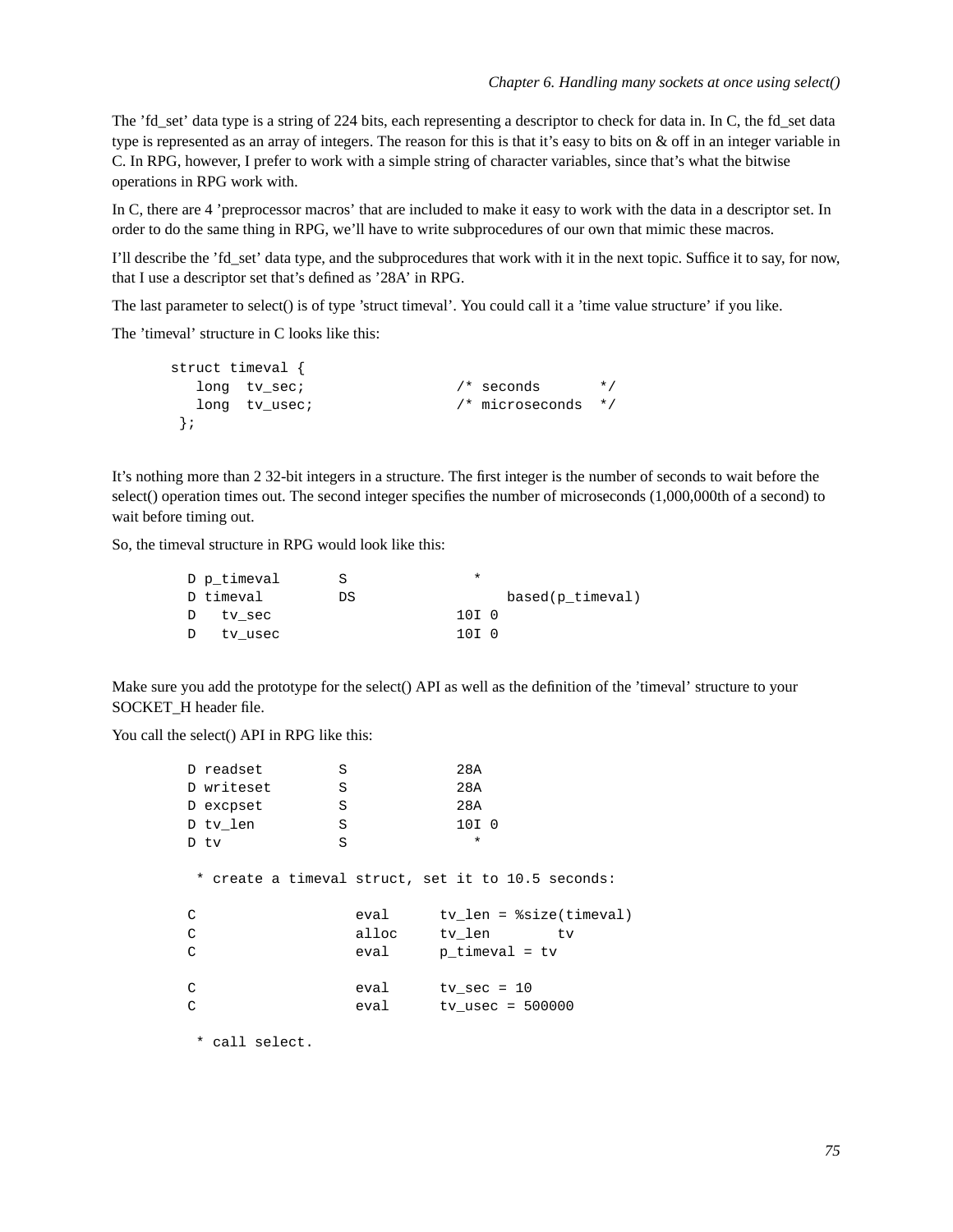```
C eval rc = select(maxsock+1: %addr(readset):
c %addr(writeset): %addr(excpset):
c p_timeval)
```
#### **6.3. Utility routines for working with select()**

Working with descriptor sets (the 'fd\_set' data type in C) is a little tricky in RPG. We will want to add utility routines to our 'sockutil' service program to help us work with them.

As you know, the socket API returns an integer. This integer that it returns is called a socket descriptor. The first descriptor opened in a job will always return a 0. The next one will be a 1, then a 2, etc. Of course, the system itself, along with every program in the job, can open some of these -- so you really never know what number you'll get.

Remember that the select() API is able to tell you which sockets are 'readable', 'writable' or 'have a pending exception'. That means that you need a way to give select() a whole list of sockets, and it needs a way to return a whole list of results.

You do this by using a bit string. For example, if you called socket() twice, and the first time it returned a 1, and the second time it returned a 5, you'll set on bit #1, and bit #5 in the bit string. Now select will know that it needs to check to see if there's data to read on descriptors 1 and 5.

This string of bits is called an 'fd\_set' (which stands for 'file descriptor set', since select() can also be used with stream files)

In C, the fd set data type is an array of unsigned integers. Each integer is 32-bits long (that is, 4 bytes) and the array always has at least 7 integers in it. Therefore, the minimum size for a fd\_set array is 28 bytes long.

The bits of each integer of the array are numbered from 0 to 31, starting with the rightmost (least significant) bit. Therefore, if we were to number the descriptors, it'd look something like this:

First integer in array represents the first 32 descriptors:

3 2 2 1 1 1.....5....0....5....0....5....0

Second integer in array represents the next 32-descriptors:

6 6 5 5 4 4 3 3 3..0....5....0....5....0....5..2

And so on... until we got to descriptor #223.

Since bitwise operations in RPG are actually easier to do on character fields than they are on integer fields, I implemented the 'fd\_set' data type in RPG as a simple 28-byte long alphanumeric field.

Each bit in that field must be numbered the same way that the array of integers was for the C programs, however, since we're calling the same select() API that C programs will call.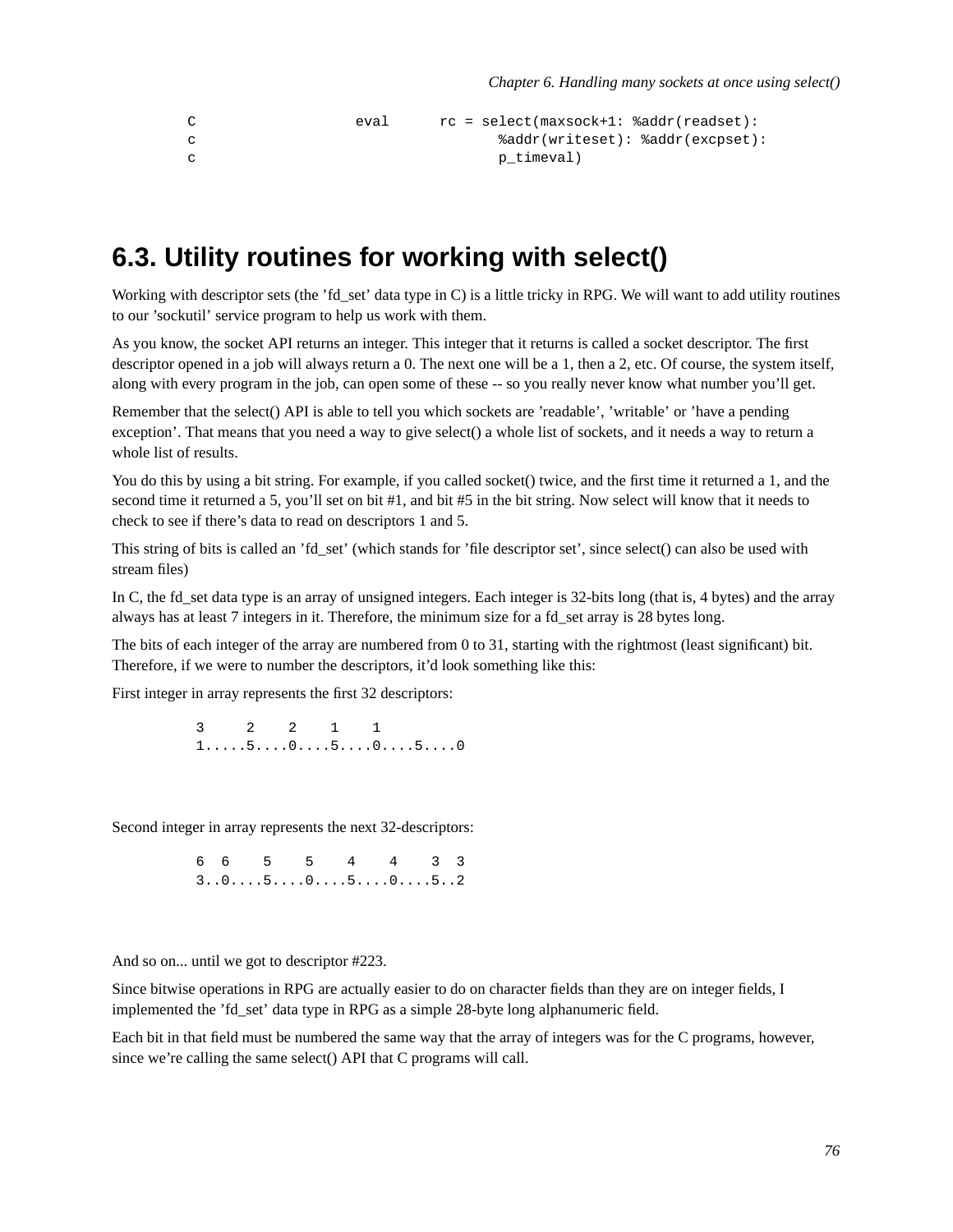Therefore, I wrote the following subprocedure that will calculate which will take a descriptor number, and calculate which byte in the '28A' field needs to be checked, and a bitmask which can be used to set the specific bit within that byte on, or off, of whatever you want to do with it.

This subprocedure looks like this:

|              | P CalcBitPos | B    |              |       |                      |                                       |           |  |
|--------------|--------------|------|--------------|-------|----------------------|---------------------------------------|-----------|--|
| D            | CalcBitPos   | ΡI   |              |       |                      |                                       |           |  |
| D            | peDescr      |      |              | 10I 0 |                      |                                       |           |  |
| D            | peByteNo     |      |              | 5I 0  |                      |                                       |           |  |
| D            | peBitMask    |      |              | 1A    |                      |                                       |           |  |
| D            | dsMakeMask   | DS   |              |       |                      |                                       |           |  |
| D            | dsZeroByte   |      | 1            | 1A    |                      |                                       |           |  |
| D            | dsMask       |      | 2            | 2A    |                      |                                       |           |  |
| D            | dsBitMult    |      | $\mathbf{1}$ | 2U 0  | INZ(0)               |                                       |           |  |
| C            | peDescr      | div  |              | 32    |                      | wkGroup                               | 50        |  |
| C            |              | mvr  |              |       |                      | wkByteNo                              | $2\quad0$ |  |
| C            |              | div  |              | 8     |                      | wkByteNo                              | $2\quad0$ |  |
| C            |              | mvr  |              |       |                      | wkBitNo                               | $2\quad0$ |  |
| C            |              | eval |              |       |                      | $wkByteNo = 4 - wkByteNo$             |           |  |
| C            |              | eval |              |       |                      | $peByteNo = (wkGroup * 4) + wkByteNo$ |           |  |
| C            |              | eval |              |       |                      | $dsBitMulti = 2 ** wKBitNo$           |           |  |
| C            |              | eval |              |       | $dsZeroByte = x'00'$ |                                       |           |  |
| C            |              | eval |              |       | peBitMask = dsMask   |                                       |           |  |
| $\mathbf{P}$ |              | E    |              |       |                      |                                       |           |  |

This routine will be called by many of the subprocedures that will write to replace the C-language 'pre-processor macros'.

The first pre-processor macro that we need to duplicate will be the 'FD\_ZERO' macro. All this does is zero out all of the bits in a 'fd\_set'. To do this in RPG, using a 28A field is child's play. We just do this:

```
P*+++++++++++++++++++++++++++++++++++++++++++++++++++++++++++++++
P* Clear All descriptors in a set. (also initializes at start)
P*
P* peFDSet = descriptor set
P*+++++++++++++++++++++++++++++++++++++++++++++++++++++++++++++++
P FD ZERO B B EXPORT
D FD_ZERO PI
D peFDSet 28A
C eval peFDSet = *ALLx'00'
P E
```
next, we'll need to do 'FD\_SET'. First of all, remember that C is case-sensitive, so 'FD\_SET' is a different name from 'fd\_set'. The FD\_SET macro in C is used to turn on one bit (one descriptor) in a descriptor set.

To do this in RPG, we'll have to call the CalcBitPos routine that we described above to find out which byte & bitmask to use, then we'll use that bitmask to turn on the appropriate bit. Therefore, our FD\_SET subprocedure will look like this:

| P FD SET | <b>EXPORT</b> |
|----------|---------------|
| D FD SET |               |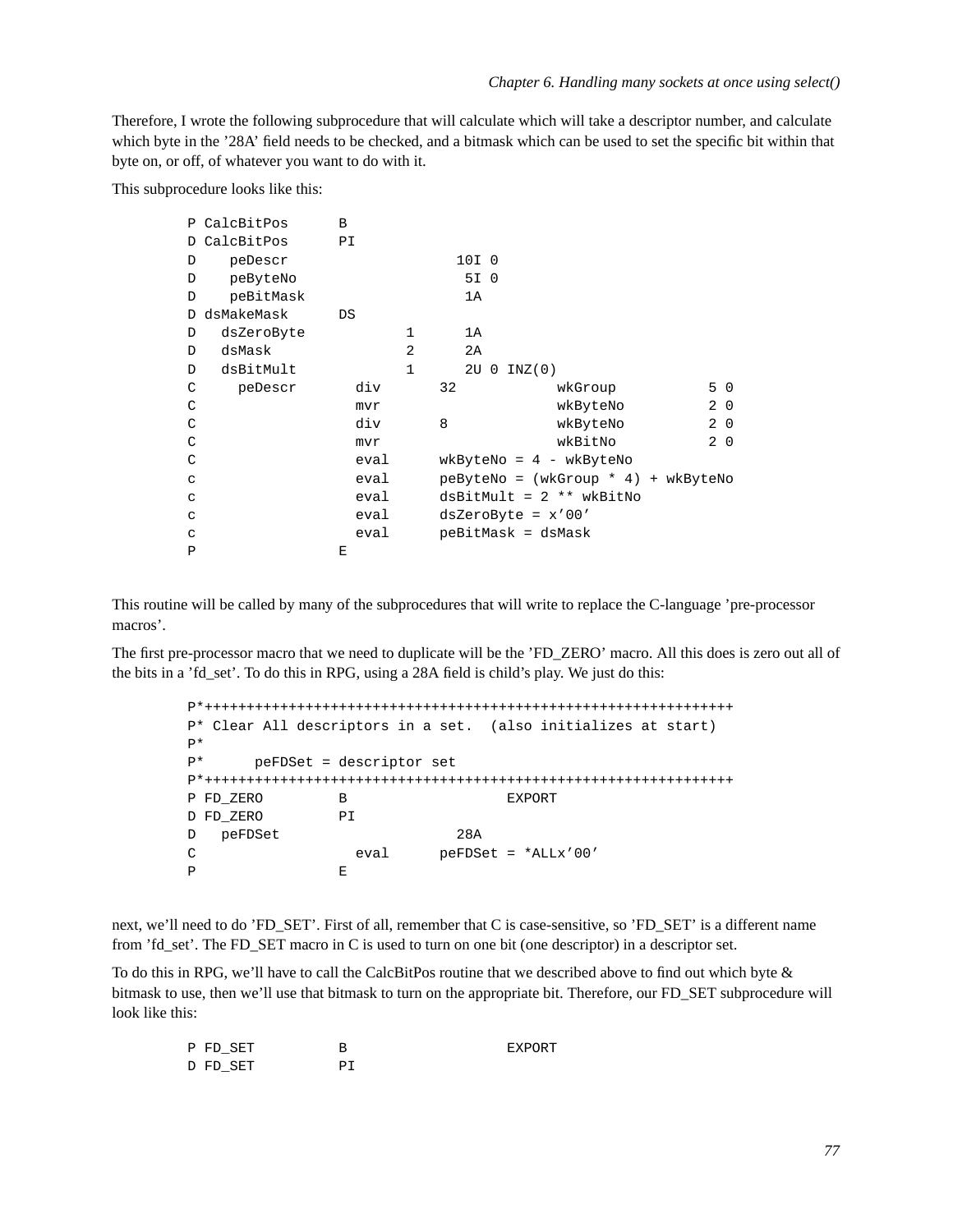| D            | peFD       |       | 10I 0                                   |
|--------------|------------|-------|-----------------------------------------|
| D            | peFDSet    |       | 28A                                     |
|              | D wkByteNo | S     | 5I 0                                    |
|              | D wkMask   | S     | 1A                                      |
|              | D wkByte   | S     | 1A                                      |
| C            |            | callp | CalcBitPos(peFD:wkByteNo:wkMask)        |
| C            |            | eval  | $wkByte =$ $%subst(pefDSet:wkByteNo:1)$ |
| C            |            | biton | wkMask<br>wkByte                        |
| C            |            | eval  | %subst(peFDSet:wkByteNo:1) = wkByte     |
| $\mathbf{P}$ |            | E     |                                         |

The opposite of FD\_SET is FD\_CLR. FD\_CLR turns a single bit off in a descriptor set. The code to do this will be nearly the same thing as FD\_SET, except that we turn the bit off instead of on. Like so:

|              | P FD_CLR   | B  |        |                  | <b>EXPORT</b>                              |
|--------------|------------|----|--------|------------------|--------------------------------------------|
|              | D FD CLR   | PI |        |                  |                                            |
| D            | peFD       |    |        | 10I <sub>0</sub> |                                            |
| D            | peFDSet    |    |        | 28A              |                                            |
|              | D wkByteNo | S  |        | 5I 0             |                                            |
|              | D wkMask   | S  |        | 1A               |                                            |
|              | D wkByte   | S  |        | 1A               |                                            |
| C            |            |    | callp  |                  | CalcBitPos(peFD:wkByteNo:wkMask)           |
| C            |            |    | eval   |                  | $wkByte =$ $%subst (peFDSet : wkByteNo:1)$ |
| C            |            |    | bitoff | wkMask           | wkByte                                     |
| C            |            |    | eval   |                  | %subst(peFDSet:wkByteNo:1) = wkByte        |
| $\mathbf{P}$ |            | E  |        |                  |                                            |

The last utility routine that we need is one that can be used to check to see if a bit is still on after calling select(). To make this work nicely in RPG, it'll help to return an indicator field -- so that we can simply check for \*ON or \*OFF when we call the routine.

This is done with the FD\_ISSET macro in C. We simulate it in RPG like this:

|              | P FD ISSET | В      | <b>EXPORT</b>                         |
|--------------|------------|--------|---------------------------------------|
|              | D FD_ISSET | ΡI     | 1N                                    |
| D            | peFD       |        | 10I 0                                 |
| D            | peFDSet    |        | 28A                                   |
|              | D wkByteNo | S      | 5I 0                                  |
|              | D wkMask   | S      | 1A                                    |
|              | D wkByte   | S      | 1A                                    |
| C            |            | callp  | CalcBitPos(peFD:wkByteNo:wkMask)      |
| C            |            | eval   | $wkByte =$ %subst(peFDSet:wkByteNo:1) |
| $\mathsf{C}$ |            | testb  | 88<br>wkMask<br>wkByte                |
| $\mathsf{C}$ |            | return | $*IN88$                               |
| P            |            | Е      |                                       |

Each of these subprocedures listed here should be placed in your SOCKUTILR4 service program. In addition, the prototypes for the FD\_xxx procedures should be placed in the SOCKUTIL\_H source member so that they are available when you call them from other programs.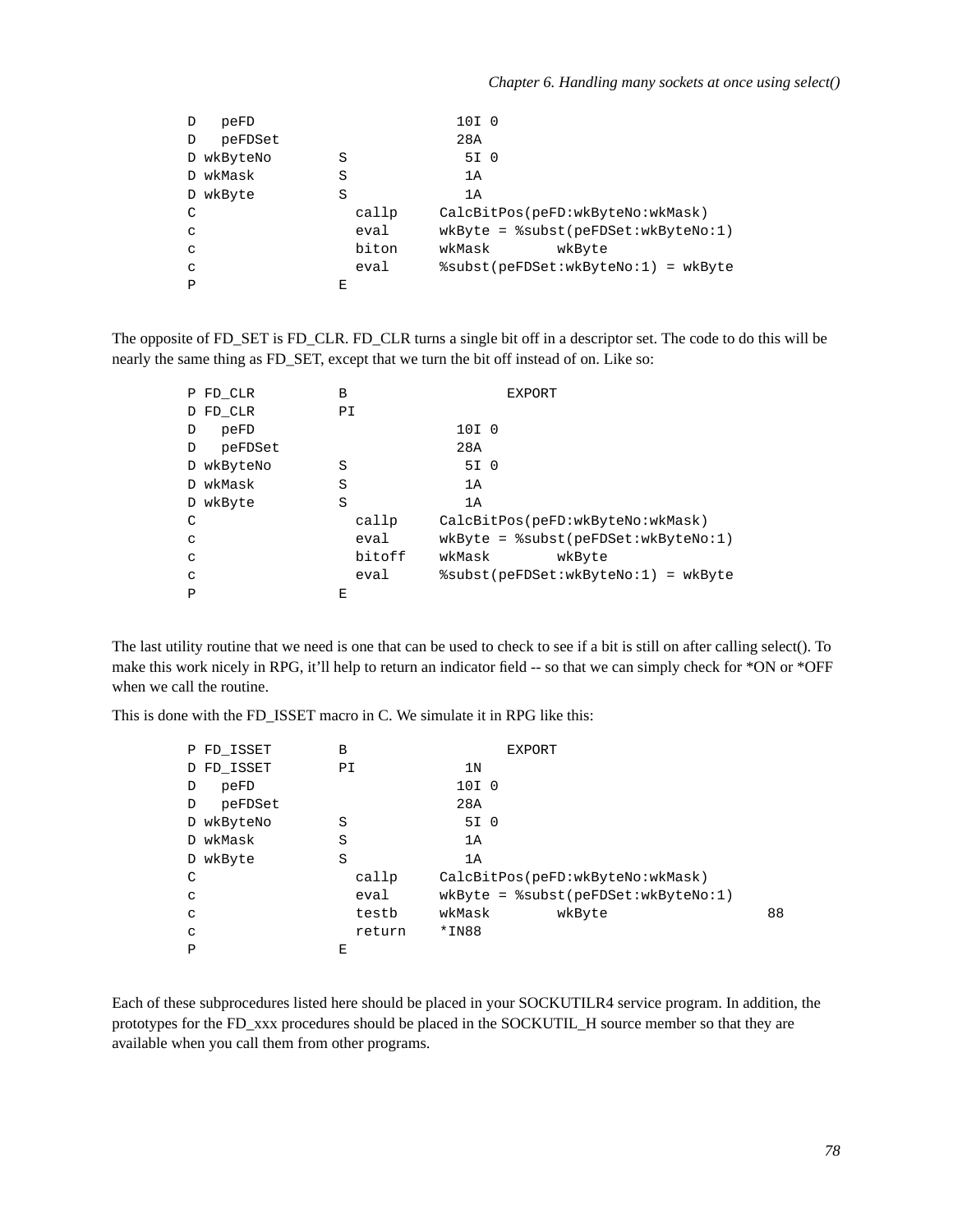The CalcBitPos prototype should be placed at the top of the SOCKUTILR4 member so that routines within that service program can call it. Nobody should need to call CalcBitPos from outside the service program.

You might also find it helpful to define a 28A field in your SOCKUTIL\_H member called 'fdset'. (can't call it fd\_set, since the name is already taken by the subprocedure) Then you can define your descriptors as being 'like(fdset)'.

For example, add this to SOCKUTIL\_H:

D fdset S 28A

Then use it like this:

| D readset  |   | like(fdset) |
|------------|---|-------------|
| D writeset | ς | like(fdset) |
| D excpset  | ς | like(fdset) |

If you prefer, all of the code for SOCKUTIL\_H, SOCKUTILR4, SOCKET\_H and ERRNO\_H are on my website, and you can simply download them and use them directly. http://www.scottklement.com/rpg/socktut/qrpglesrc.sockutil\_h

http://www.scottklement.com/rpg/socktut/qrpglesrc.sockutilr4

http://www.scottklement.com/rpg/socktut/qrpglesrc.socket\_h

http://www.scottklement.com/rpg/socktut/qrpglesrc.errno\_h

**Note:** Since I originally posted my FD\_xxx code, and advice for using the select() API, I've received a little bit of criticism for using a character string for 'fd\_set' instead of an array of integers. However, I stand by my decision to use a 28A field. I think it's nicer, especially because of the ability to use "like" to set the data type.

Now that you've added these routines to the SOCKUTILR4 service program, you'll need to recompile it. You want the new FD\_xx routines to be exported so that they can be called from other programs.

To do that, edit the binding language source that you created in chapter 4, so that they now look like this:

```
STRPGMEXP PGMLVL(*CURRENT)
    EXPORT SYMBOL(RDLINE)
    EXPORT SYMBOL(WRLINE)
    EXPORT SYMBOL(FD_SET)
    EXPORT SYMBOL(FD_CLR)
     EXPORT SYMBOL(FD_ISSET)
     EXPORT SYMBOL(FD_ZERO)
ENDPGMEXP
STRPGMEXP PGMLVL(*PRV)
     EXPORT SYMBOL(RDLINE)
     EXPORT SYMBOL(WRLINE)
ENDPGMEXP
```
As you can see... we've changed the '\*CURRENT' section to list all of the procedures that we're now exporting. We've also added a '\*PRV' section that will create a 'previous version signature' for the binder. This previous version only contains the procedures that we had before our changes. Therefore, the service program will remain backward compatible, like we discussed back in Chapter 4.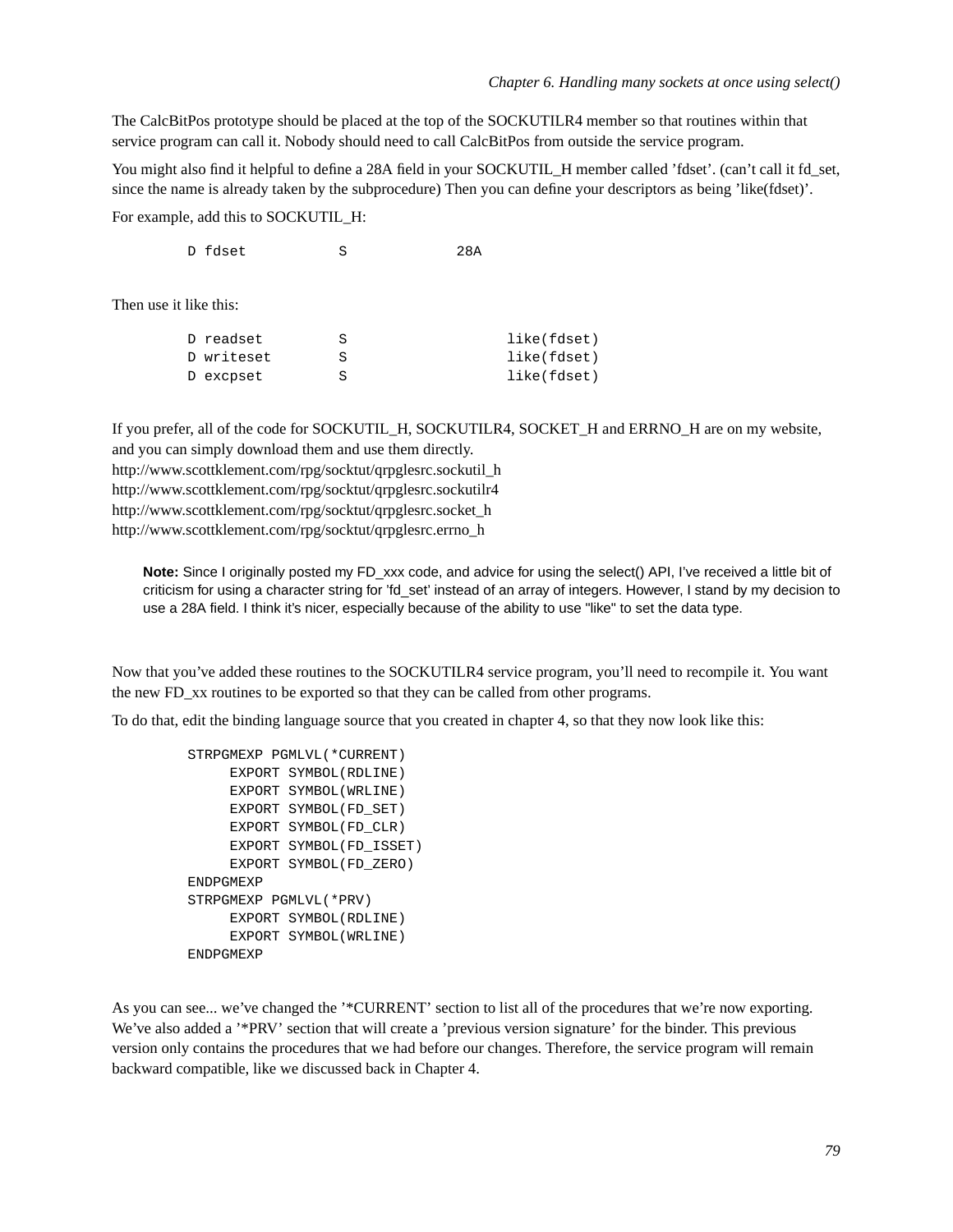Type the following commands to re-compile the SOCKUTILR4 service program:

```
CRTRPGMOD SOCKUTILR4 SRCFILE(SOCKTUT/QRPGLESRC) DBGVIEW(*LIST)
CRTSRVPGM SOCKUTILR4 EXPORT(*SRCFILE) SRCFILE(SOCKTUT/QSRVSRC) TEXT('Socket Utility
Service Pgm') ACTGRP(*CALLER)
```
#### **6.4. A combination client/server example**

Now that we've had a fairly thorough discussion of how the select API works, and we've put the appropriate utilities into our SOCKUTILR4 service program, we're ready to do an example program using select.

This example program is the "proxy" that was described in the introduction to this chapter. It's main purpose will be to allow us to use a telnet client to debug other client programs.

In fact, you'll be able to use it to interact with just about any client program around -- including your web browser... :)

Here's how this program will work:

- 1. We accept two port numbers as parms from the command line.
- 2. As we've done in the previous chapter, set up a socket to bind() and listen() to each of the two ports.
- 3. accept() a connection on the first port. Then close the listener for that port (we'll only handle one connection per port)
- 4. accept() a connection on the second port. Then close the listener for THAT port.
- 5. Set things up so that select() will detect when there is either data to read or an exceptional condition on either of these sockets.
- 6. If there was data to read on the first socket, simply send() that data to the other socket. and vice-versa.
- 7. If we receive any errors or exceptional conditions, exit the program. (It probably means that one side or the other has disconnected)
- 8. If we didn't receive any errors, go back to step 5.

Here's the source to this new example program. At the bottom of this page, I'll show you how to play with it. :)

File: SOCKTUT/QRPGLESRC Member: PROXY1

```
H DFTACTGRP(*NO) ACTGRP(*NEW)
H BNDDIR('SOCKTUT/SOCKUTIL') BNDDIR('QC2LE')
D/copy socktut/qrpglesrc,socket_h
D/copy socktut/qrpglesrc,sockutil_h
D/copy socktut/qrpglesrc,errno_h
D die PR
D peMsg 256A const
D NewListener PR 10I 0
D pePort 5U 0 value
D peError 256A
```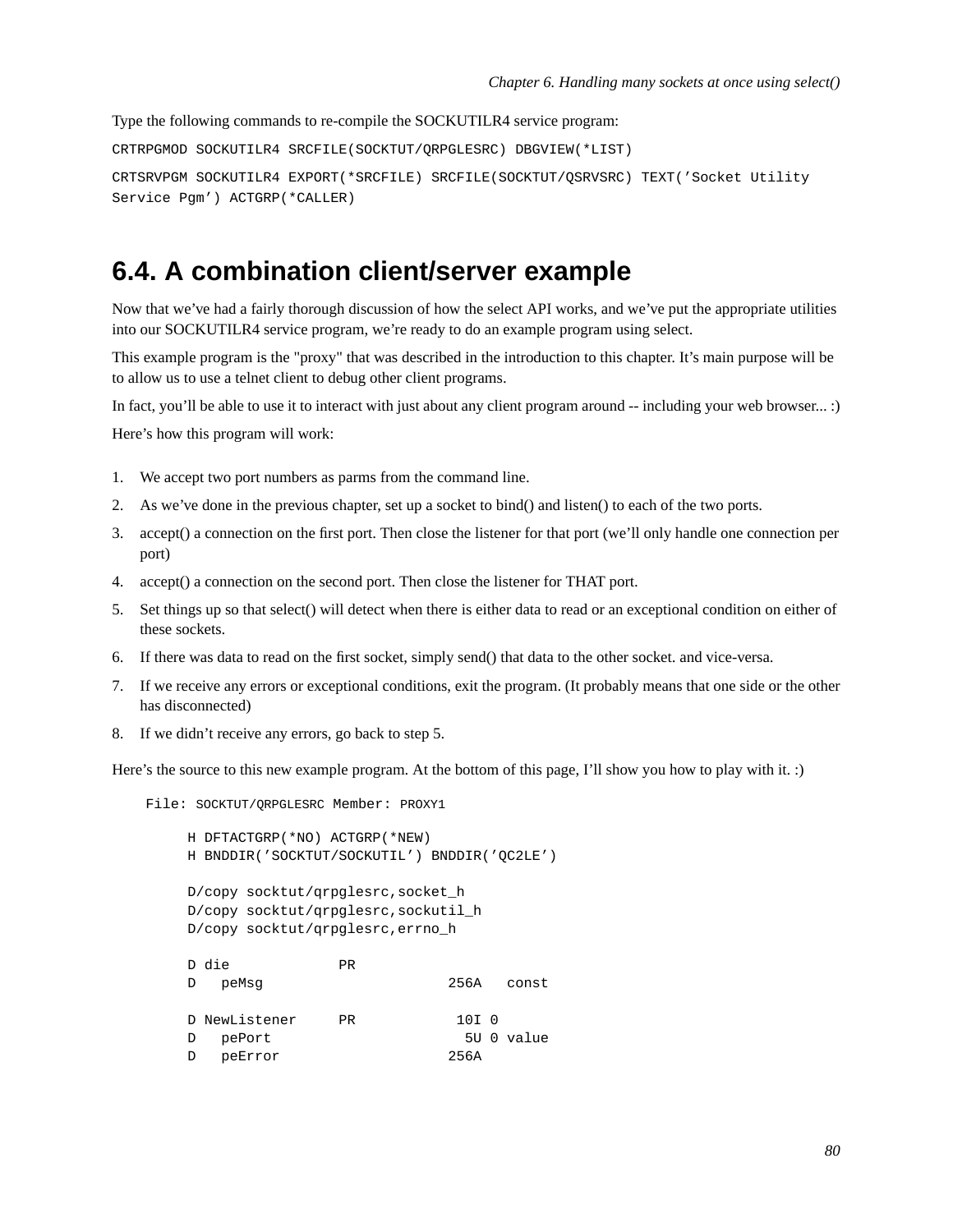|              | D copysock                               | PR     | 10I 0                                                        |
|--------------|------------------------------------------|--------|--------------------------------------------------------------|
| D            | fromsock                                 |        | 10I 0 value                                                  |
| D            | tosock                                   |        | 10I 0 value                                                  |
|              |                                          |        |                                                              |
|              | D sl                                     | S      | 10I 0                                                        |
|              | $D$ s $2$                                | S      | 10I 0                                                        |
|              | D slc                                    | S      | 10I <sub>0</sub>                                             |
|              | $D$ s2c                                  | S      | 10I 0                                                        |
|              |                                          |        | 15P 5                                                        |
|              | D port1                                  | S      | 15P 5                                                        |
|              | D port2                                  | S      |                                                              |
|              | D len                                    | S      | 10I 0<br>$\star$                                             |
|              | D connfrom                               | S      |                                                              |
|              | D read_set                               | S      | like(fdset)                                                  |
|              | D excp_set                               | S      | like(fdset)                                                  |
|              | D errmsg                                 | S      | 256A                                                         |
|              | D max                                    | S      | 10I 0                                                        |
|              |                                          |        |                                                              |
| C            |                                          | eval   | $*inlr = *on$                                                |
|              |                                          |        |                                                              |
| С            | *entry                                   | plist  |                                                              |
| С            |                                          | parm   | port1                                                        |
| C            |                                          | parm   | port2                                                        |
|              |                                          |        |                                                              |
| C            |                                          | if     | \$params < 2                                                 |
|              |                                          | callp  |                                                              |
| C            |                                          |        | die('This program requires two port ' +                      |
| C            |                                          |        | 'numbers as parameters!')                                    |
| C            |                                          | return |                                                              |
| C            |                                          | endif  |                                                              |
|              |                                          |        |                                                              |
|              |                                          |        |                                                              |
|              | C* Listen on both ports given            |        |                                                              |
|              |                                          |        |                                                              |
| C            |                                          | eval   | $s1 = \text{NewListener}(\text{port1: errmsg})$              |
| C            |                                          | if     | sl < 0                                                       |
| C            |                                          | callp  | die(errmsg)                                                  |
| C            |                                          | return |                                                              |
| C            |                                          | endif  |                                                              |
|              |                                          |        |                                                              |
| С            |                                          | eval   | s2 = NewListener(port2: errmsg)                              |
| $\mathtt{C}$ |                                          | if     | s2 < 0                                                       |
| $\mathtt{C}$ |                                          |        | callp die(errmsg)                                            |
| C            |                                          | return |                                                              |
|              |                                          | endif  |                                                              |
| $\mathtt{C}$ |                                          |        |                                                              |
|              |                                          |        |                                                              |
|              |                                          |        |                                                              |
|              | C* Get a client on first port, then stop |        |                                                              |
| C*           | listening for more connections           |        |                                                              |
|              |                                          |        |                                                              |
| $\mathtt{C}$ |                                          | eval   | $len = $size(sockets, in)$                                   |
| C            |                                          | eval   | $s1c = accept(s1: confirm: len)$                             |
| C            |                                          | if     | slc < 0                                                      |
| C            |                                          | eval   | $\text{errmsg} = \text{?str}(\text{strerror}(\text{errno}))$ |
| $\mathtt{C}$ |                                          |        | callp close(s1)                                              |
|              |                                          |        |                                                              |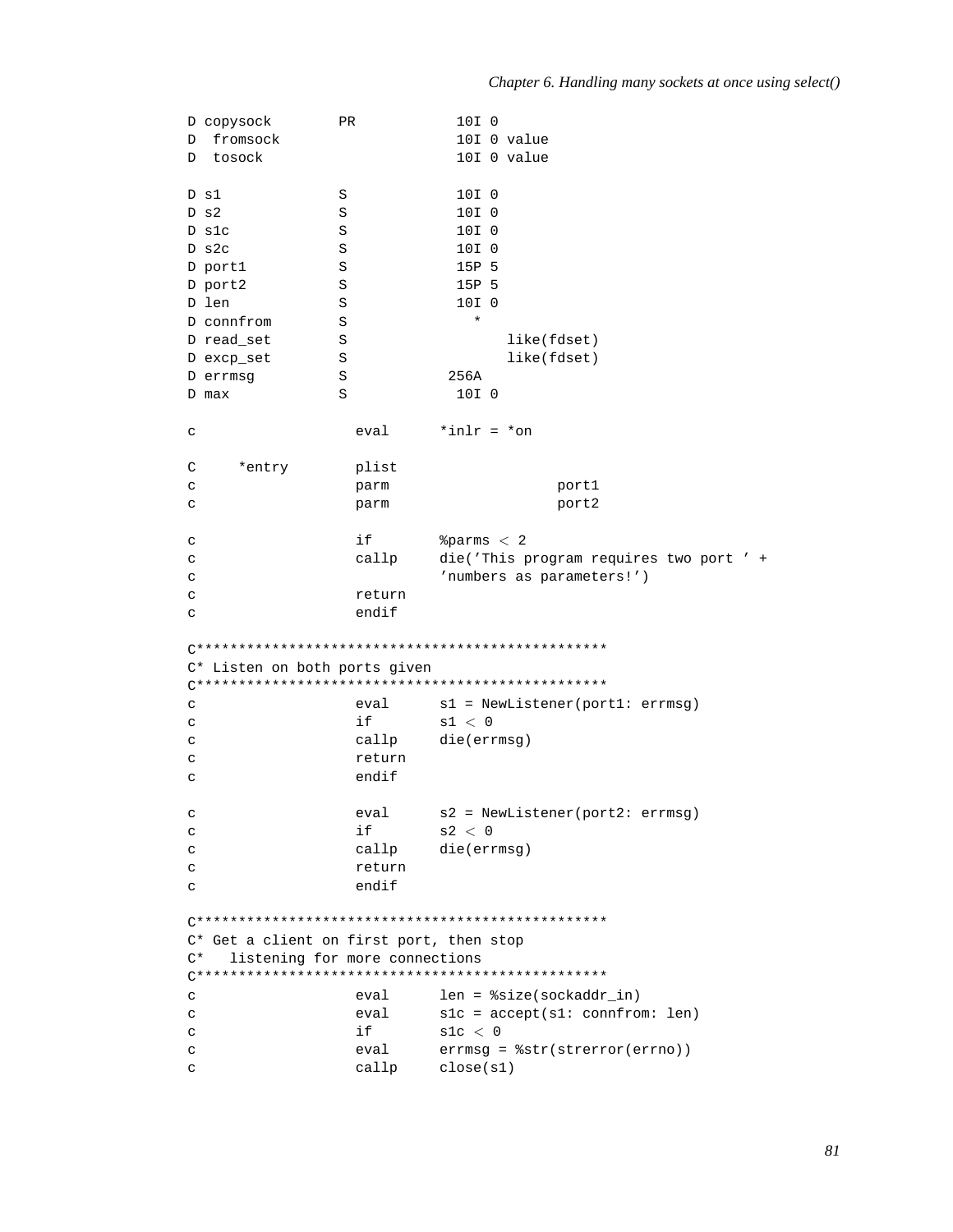```
callp
                              close(s2)\mathtt{C}\mathbf{C}callp
                             die(errmsq)
                    return
\mathsf{C}\mathbf{C}endif
                    callp
\mathbf{C}close(s1)C* Get a client on second port, then stop
     listening for more connections
\cap*
\mathbf{C}eval
                             len = $size(sockaddr_in)eval
                            s2c = accept(s2: confrom: len)\mathsf{C}if
                            s2c < 0\mathtt{C}\mathbf{c}eval
                            errmsg = %str(strerror(errno))
                   callp
                             close(s1c)\rm{c}callp
\mathbf{C}close(s2)\mathtt{C}callp
                            die(errmsg)
\mathbf{C}return
\mathtt{C}endif
\mathbf{C}callp close(s2)
                    eval
                            max = s1c\mathtt{C}\mathtt{C}if
                             s2c > max
                    eval
                             max = s2c\mathcal{C}\mathbf{C}endif
C* Main loop:
C^*1) create a descriptor set containing the
          "socket 1 client" descriptor and the
C^*"socket 2 client" descriptor
C^*\mathrm{C}\,{}^{\star}C^*2) Wait until data appears on either the
         "slc" socket or the "s2c" socket.
C^*C^*C^*3) If data is found on slc, copy it to
C^*s2c.C^*\mathrm{C}\,{}^{\star}4) If data is found on s2c, copy it to
C^*slc.
C^*C^*5) If any errors occur, close the sockets
C^*and end the proxy.
\mathbf{C}dow
                             1 = 1FD_ZERO(read_set)
                    callp
\mathbf{C}\rm{c}callp
                             FD_SET(s1c: read_set)
\overline{C}callp
                            FD_SET(s2c: read_set)
\mathtt{C}evalexcp_set = read_set
                    if
                              select(max+1: %addr(read_set): *NULL:
\mathtt{C}\mathbf{C}%addr(excp_set): *NULL) < 0
```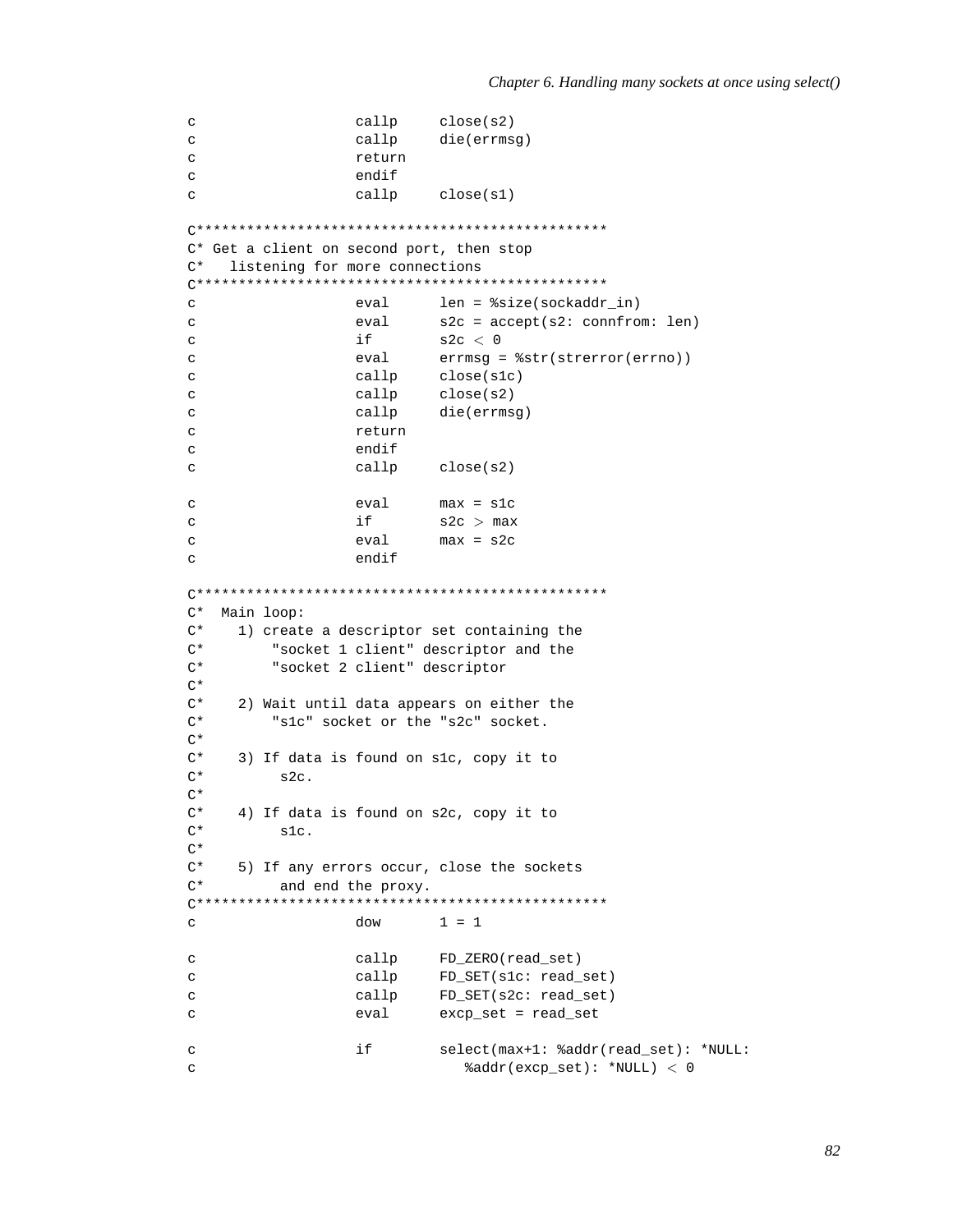| $\mathtt{C}$<br>$\mathbf C$                              | leave<br>endif               |                                                       |
|----------------------------------------------------------|------------------------------|-------------------------------------------------------|
| $\mathbf C$<br>$\mathbf C$                               | if                           | FD_ISSET(s1c: excp_set)<br>or FD_ISSET(s2c: excp_set) |
| $\mathbf C$                                              | leave                        |                                                       |
| $\mathsf{C}$                                             | endif                        |                                                       |
| $\mathsf C$<br>$\mathbf C$<br>$\mathbf C$<br>$\mathbf C$ | if i<br>if<br>leave<br>endif | FD_ISSET(slc: read_set)<br>copysock(s1c: s2c) < 0     |
| $\mathbf C$                                              | endif                        |                                                       |
| $\mathbf C$<br>$\mathbf C$                               | if i<br>if                   | FD_ISSET(s2c: read_set)<br>copysock(s2c: slc) < 0     |
| $\mathbf C$                                              | leave                        |                                                       |
| $\mathbf C$                                              | endif                        |                                                       |
| $\mathtt{C}$                                             | endif                        |                                                       |
| $\mathtt{C}$                                             | enddo                        |                                                       |
| $\mathsf C$                                              |                              | callp close(slc)                                      |
| $\mathbf C$                                              |                              | callp close(s2c)                                      |
| C                                                        | return                       |                                                       |

```
*+++++++++++++++++++++++++++++++++++++++++++++++++++++++++++++++
 * Create a new TCP socket that's listening to a port
 *
     * parms:
 * pePort = port to listen to
 * peError = Error message (returned)
 *
 * returns: socket descriptor upon success, or -1 upon error
*+++++++++++++++++++++++++++++++++++++++++++++++++++++++++++++++
P NewListener B<br>D NewListener PI
D NewListener PI 10I 0
D pePort 5U 0 value
D peError 256A
D sock S 10I 0
D len S 10I 0
D bindto S *
D on S 10I 0 inz(1)
D linglen S 10I 0
D ling S *
C*** Create a socket
c eval sock = socket(AF_INET:SOCK_STREAM:
c IPPROTO_IP)
```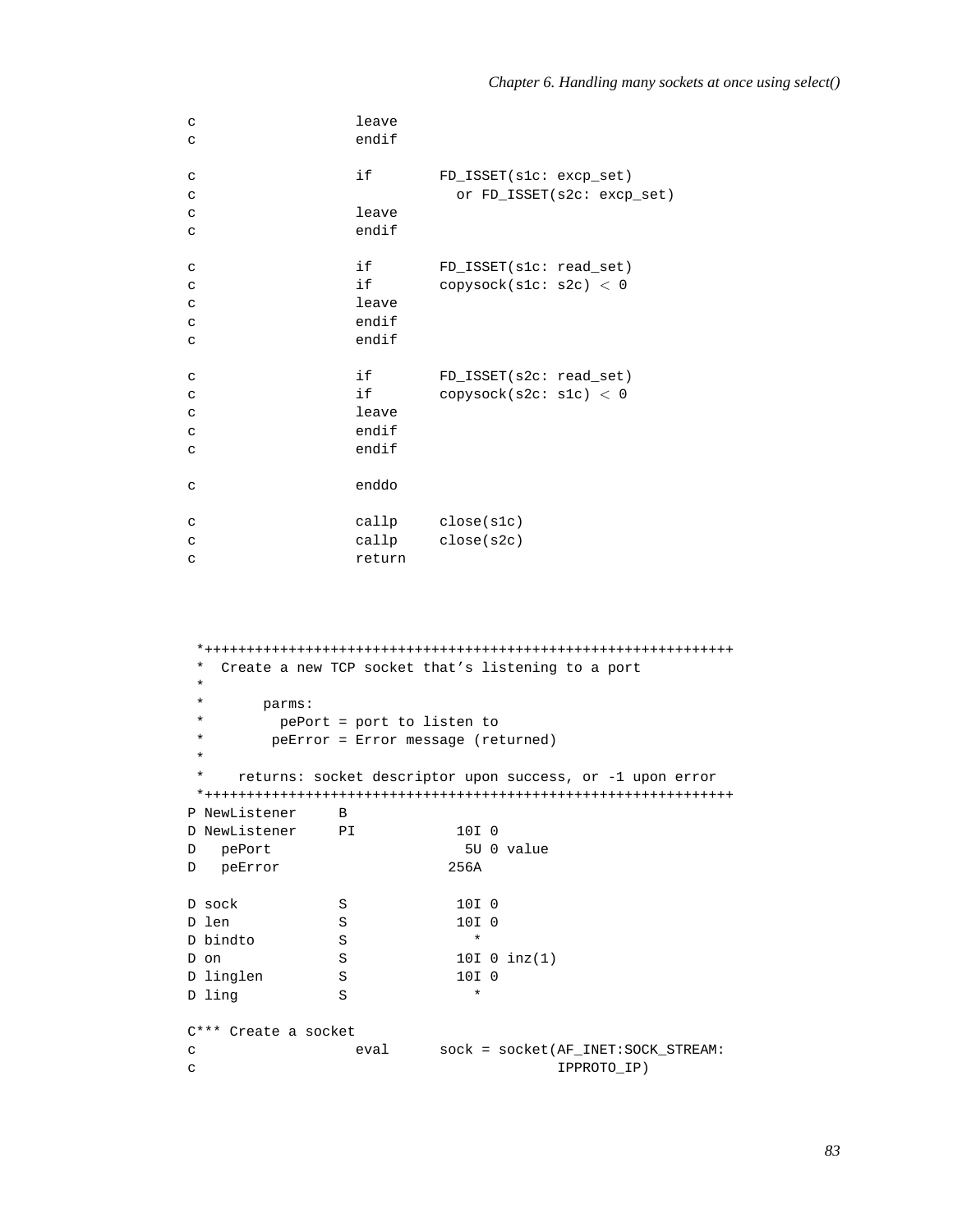```
c if sock < 0c eval peError = %str(strerror(errno))
c return -1
c endif
C*** Tell socket that we want to be able to re-use the server
C*** port without waiting for the MSL timeout:
c callp setsockopt(sock: SOL_SOCKET:
c SO_REUSEADDR: %addr(on): %size(on))
C*** create space for a linger structure
c eval linglen = %size(linger)
c alloc linglen ling
c eval p_linger = ling
C*** tell socket to only linger for 2 minutes, then discard:
c eval 1 onoff = 1
c eval 1 linger = 120
c callp setsockopt(sock: SOL_SOCKET: SO_LINGER:
c ling: linglen)
C*** free up resources used by linger structure
c dealloc(E) ling
C*** Create a sockaddr_in structure
c eval len = %size(sockaddr_in)
c alloc len bindto
c eval p_sockaddr = bindto
c eval sin_family = AF_INET
c eval sin_addr = INADDR_ANY
c eval sin_port = pePort
c eval sin_zero = *ALLx'00'
C*** Bind socket to port
c if bind(sock: bindto: len) < 0
c eval peError = %str(strerror(errno))
c callp close(sock)
c dealloc(E) bindto
c return -1
c endif
C*** Listen for a connection
c if listen(sock: 1) < 0
c eval peError = %str(strerror(errno))
c callp close(sock)
c dealloc(E) bindto
c return -1
c endif
C*** Return newly set-up socket:
c dealloc(E) bindto
c return sock
```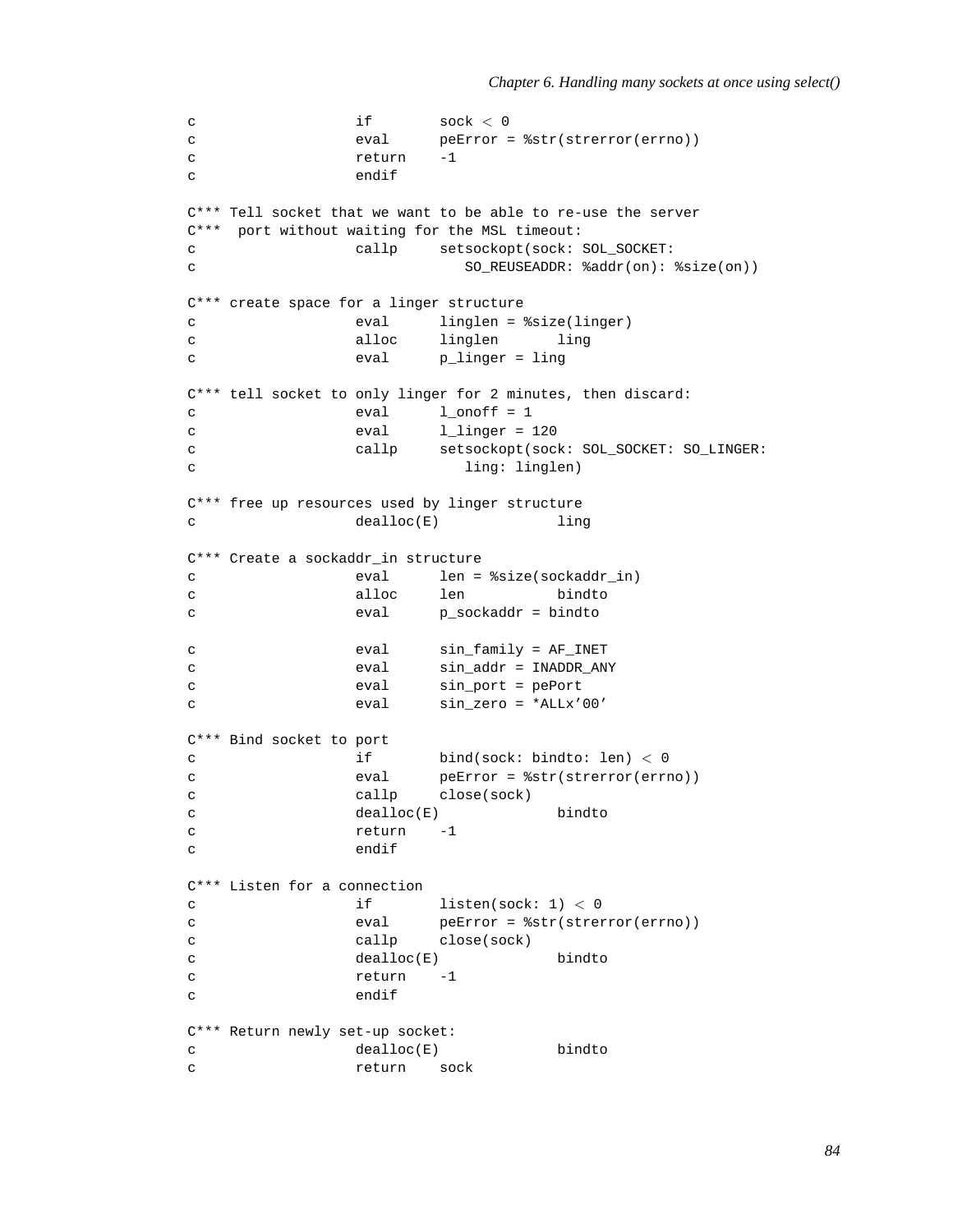```
*+++++++++++++++++++++++++++++++++++++++++++++++++++++++++++++++
  This copies data from one socket to another.
* parms:
       fromsock = socket to copy data from* tosock = socket to copy data to
*
* returns: length of data copied, or -1 upon error
*+++++++++++++++++++++++++++++++++++++++++++++++++++++++++++++++
P copysock B
D copysock PI 10I 0
D fromsock 10I 0 value
D tosock 10I 0 value
D buf S 1024A
D rc S 10I 0
c eval rc = recv(fromsock: %addr(buf): 1024: 0)
c if rc < 0c return -1
c endif<br>c if
c if send(tosock: %addr(buf): rc: 0) < rc
c return -1
c endif
c return rc
P E
*+++++++++++++++++++++++++++++++++++++++++++++++++++++++++++++++
* This ends this program abnormally, and sends back an escape.
   message explaining the failure.
*+++++++++++++++++++++++++++++++++++++++++++++++++++++++++++++++
P die B
D die PI
D peMsg 256A const
D SndPgmMsg PR ExtPgm('QMHSNDPM')
D MessageID 7A Const
D QualMsgF 20A Const
D MsgData 256A Const
D MsgDtaLen 10I 0 Const
D MsgType 10A Const
D CallStkEnt 10A Const
D CallStkCnt 10I 0 Const
D MessageKey 4A
D ErrorCode 32766A options(*varsize)
D dsEC DS
D dsECBytesP 1 4I 0 INZ(256)
D dsECBytesA 5 8I 0 INZ(0)
D dsECMsgID 9 15
D dsECReserv 16 16
D dsECMsgDta 17 256
```
P E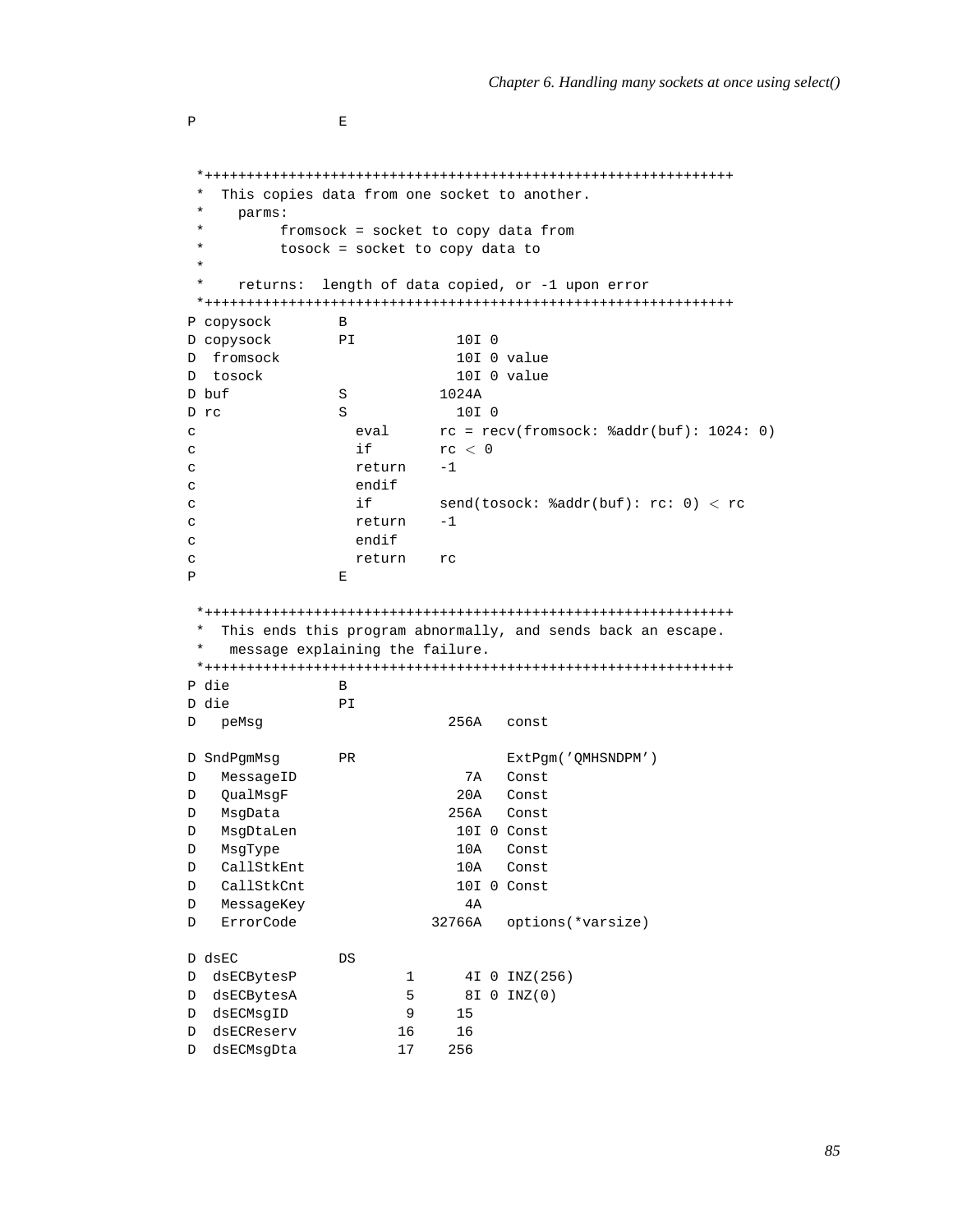|              | D wwMsqLen                       | S      | 10I 0                                      |  |  |  |  |
|--------------|----------------------------------|--------|--------------------------------------------|--|--|--|--|
|              | D wwTheKey                       | S      | 4A                                         |  |  |  |  |
| C            |                                  | eval   | $wwwMsgLen = %len(%trimr(peMsg))$          |  |  |  |  |
| C            |                                  | if     | wwMsqLen<1                                 |  |  |  |  |
| C            |                                  | return |                                            |  |  |  |  |
| C            |                                  | endif  |                                            |  |  |  |  |
|              |                                  |        |                                            |  |  |  |  |
| C            |                                  | callp  | SndPgmMsg('CPF9897': 'QCPFMSG<br>$*LIBL':$ |  |  |  |  |
| C            |                                  |        | peMsq: wwMsgLen: '*ESCAPE':                |  |  |  |  |
| C            |                                  |        | '*PGMBDY': 1: wwTheKey: dsEC)              |  |  |  |  |
|              |                                  |        |                                            |  |  |  |  |
| C            |                                  | return |                                            |  |  |  |  |
| $\mathsf{P}$ |                                  | E      |                                            |  |  |  |  |
|              |                                  |        |                                            |  |  |  |  |
|              | /define ERRNO LOAD PROCEDURE     |        |                                            |  |  |  |  |
|              | /copy socktut/qrpglesrc, errno h |        |                                            |  |  |  |  |

Compile it by typing: CRTBNDRPG PROXY1 SRCFILE(SOCKTUT/QRPGLESRC) DBGVIEW(\*LIST)

To run it:

- 1. On the AS/400, type: CALL PROXY1 PARM(4000 4001)
- 2. On a PC, type: telnet as400 4000 Then leave that window open.
- 3. Start a 2nd telnet client by typing: telnet as400 4001
- 4. Whatever you type in the first telnet client should appear in the other one's window, and vice-versa. If the client that you're using is a 'line-at-a-time' client, you may have to press enter before the line shows up.
- 5. When you tell one of the telnet clients to disconnect, the AS/400 program will end, and the other telnet client should be disconnected.

(To disconnect using the Windows telnet client, click on the "Connect" menu, and choose "Disconnect". For FreeBSD or Linux clients, press Ctrl-] and then type quit)

Lets try it with a web browser:

- 1. On the AS/400, type: CALL PROXY1 PARM(4000 4001)
- 2. On a PC, type: telnet as400 4000

**Tip:** If you're using the Windows Telnet client, and you can't read what you're typing, you might try clicking "Terminal", then "Preferences" and enabling "Local Echo".

- 3. In a web browser, set the Location: to the URL: http://as400:4001/
- 4. Back in the telnet client, you'll see the web browser send a request for a web page. It'll also send a bunch of extra information about itself, such as the type of browser you're using, what types of documents it accepts, etc.
- 5. In the telnet client, type something like: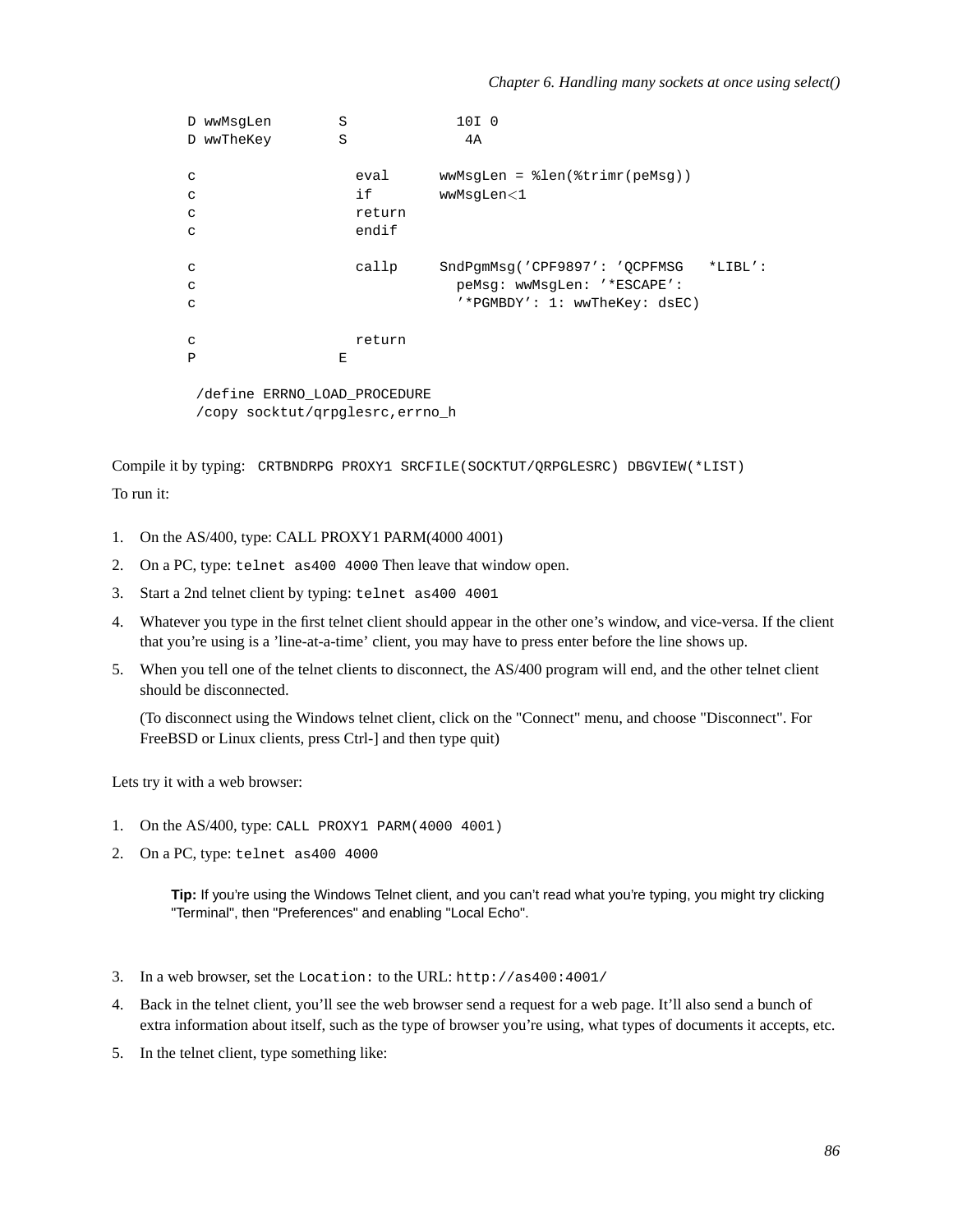```
<H1>Hello Web Browser!</H1>
<H3>Nice subtitle, eh?</H3>
```
6. Then tell the telnet client to disconnect. Take a look at what the web browser has displayed!

I'm sure you can see how this could be a very valuable tool for debugging programs and testing what your clients and servers are doing!

### **6.5. Blocking vs. non-blocking sockets**

So far in this chapter, you've seen that select() can be used to detect when data is available to read from a socket. However, there are times when its useful to be able to call send(), recv(), connect(), accept(), etc without having to wait for the result.

For example, let's say that you're writing a web browser. You try to connect to a web server, but the server isn't responding. When a user presses (or clicks) a stop button, you want the connect() API to stop trying to connect.

With what you've learned so far, that can't be done. When you issue a call to connect(), your program doesn't regain control until either the connection is made, or an error occurs.

The solution to this problem is called "non-blocking sockets".

By default, TCP sockets are in "blocking" mode. For example, when you call recv() to read from a stream, control isn't returned to your program until at least one byte of data is read from the remote site. This process of waiting for data to appear is referred to as "blocking". The same is true for the write() API, the connect() API, etc. When you run them, the connection "blocks" until the operation is complete.

Its possible to set a descriptor so that it is placed in "non-blocking" mode. When placed in non-blocking mode, you never wait for an operation to complete. This is an invaluable tool if you need to switch between many different connected sockets, and want to ensure that none of them cause the program to "lock up."

If you call "recv()" in non-blocking mode, it will return any data that the system has in it's read buffer for that socket. But, it won't wait for that data. If the read buffer is empty, the system will return from recv() immediately saying "Operation Would Block!".

The same is true of the send() API. When you call send(), it puts the data into a buffer, and as it's read by the remote site, it's removed from the buffer. If the buffer ever gets "full", the system will return the error 'Operation Would Block" the next time you try to write to it.

Non-blocking sockets have a similar effect on the accept() API. When you call accept(), and there isn't already a client connecting to you, it will return 'Operation Would Block', to tell you that it can't complete the accept() without waiting...

The connect() API is a little different. If you try to call connect() in non-blocking mode, and the API can't connect instantly, it will return the error code for 'Operation In Progress'. When you call connect() again, later, it may tell you 'Operation Already In Progress' to let you know that it's still trying to connect, or it may give you a successful return code, telling you that the connect has been made.

Going back to the "web browser" example, if you put the socket that was connecting to the web server into non-blocking mode, you could then call connect(), print a message saying "connecting to host www.floofy.com..." then maybe do something else, and them come back to connect() again. If connect() works the second time, you might print "Host contacted, waiting for reply..." and then start calling send() and recv(). If the connect() is still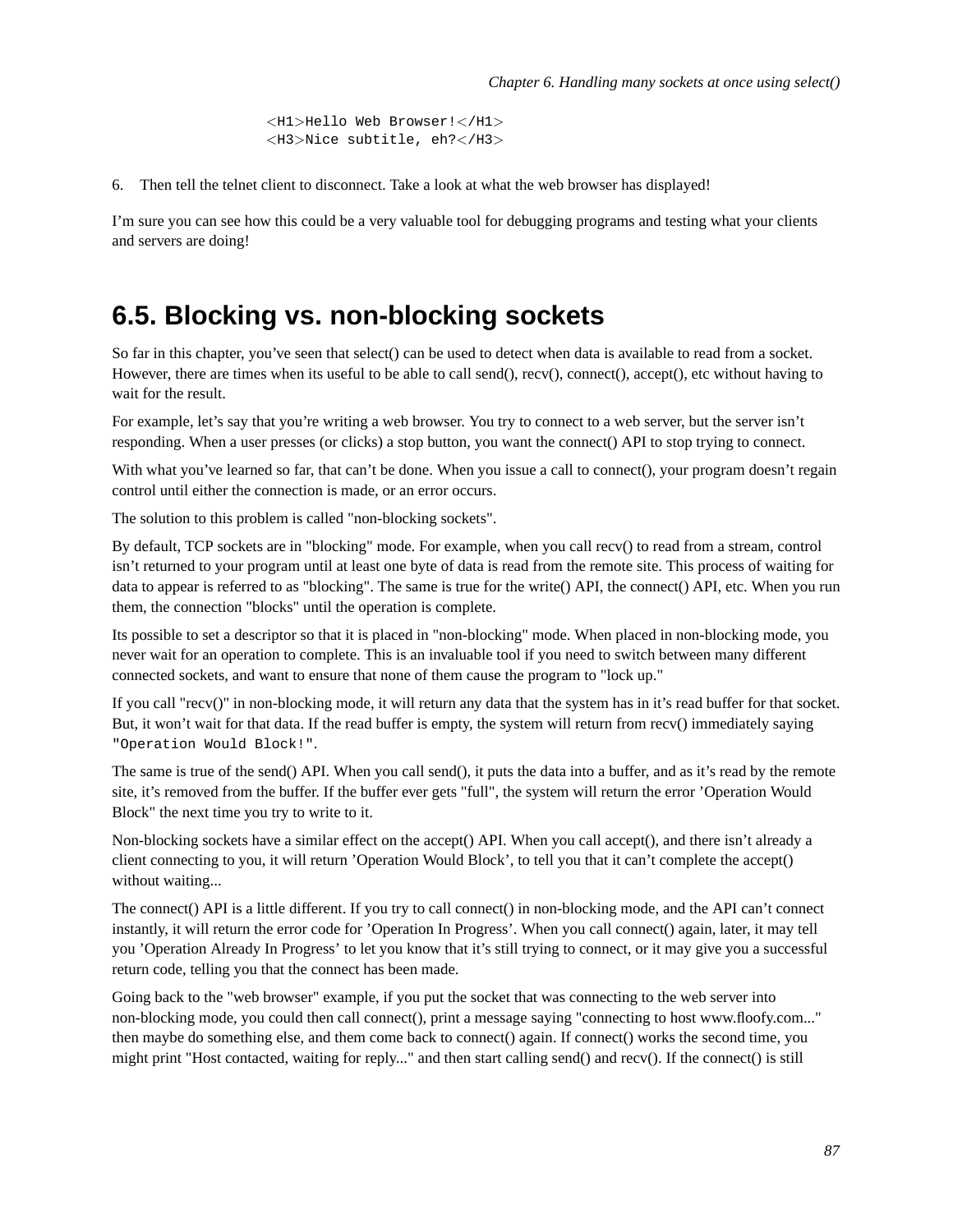pending, you might check to see if the user has pressed a "abort" button, and if so, call close() to stop trying to connect.

Non-blocking sockets can also be used in conjunction with the select() API. In fact, if you reach a point where you actually WANT to wait for data on a socket that was previously marked as "non-blocking", you could simulate a blocking recv() just by calling select() first, followed by recv().

The "non-blocking" mode is set by changing one of the socket's "flags". The flags are a series of bits, each one representing a different capability of the socket. So, to turn on non-blocking mode requires three steps:

- 1. Call the fcntl() API to retrieve the socket descriptor's current flag settings into a local variable.
- 2. In our local variable, set the O\_NONBLOCK (non-blocking) flag on. (being careful, of course, not to tamper with the other flags)
- 3. Call the fcntl() API to set the flags for the descriptor to the value in our local variable.

#### **6.6. The fcntl() API call**

The previous topic explained how non-blocking mode works. This topic describes the API call that can be used to turn non-blocking mode on for a given socket. This API is capable of setting many other options as well, though they are mostly options that relate to stream files, not sockets, and are not covered by this tutorial.

The fcntl (file control) API is used to retrieve or set the flags that are associrated with a socket or stream file. The IBM manual page for the fcntl() API (when used on a socket) can be found here: http://publib.boulder.ibm.com/pubs/html/as400/v4r5/ic2924/info/apis/sfcntl.htm

The C-language prototype for the fcntl API looks like this:

int fcntl(int descriptor, int command, ...);

It starts out pretty simple. We know that the API is called fcntl, and we know that the return value is an integer. We can tell that the first two parameters are both integers, as well. But what the heck is '...'?

The '...' parameter is a special construct in C to denote that the number of parameters remaining is variable. It furthermore means that the types of each of the remaining parameters can also vary. In short, in addition to the two integers, we can pass any number of additional parameters to the fcntl() API, and they can be of any data type. Not very helpful, is it?

Reading more of the manual page, however, we see that some of the values for the 'command' parameter of fcntl() accept an integer as the 3rd parameter. Other values for the 'command' parameter don't require a 3rd parameter at all. Since we now know that the '...' can only symbolize either an integer or nothing, we can write the prototype in RPG like this:

| D fcntl      | PR. |  | 10I $0$ ExtProc('fcntl')      |
|--------------|-----|--|-------------------------------|
| D SocketDesc |     |  | 10I O Value                   |
| D Command    |     |  | 10I O Value                   |
| D Arq        |     |  | 10I 0 Value Options (*NOPASS) |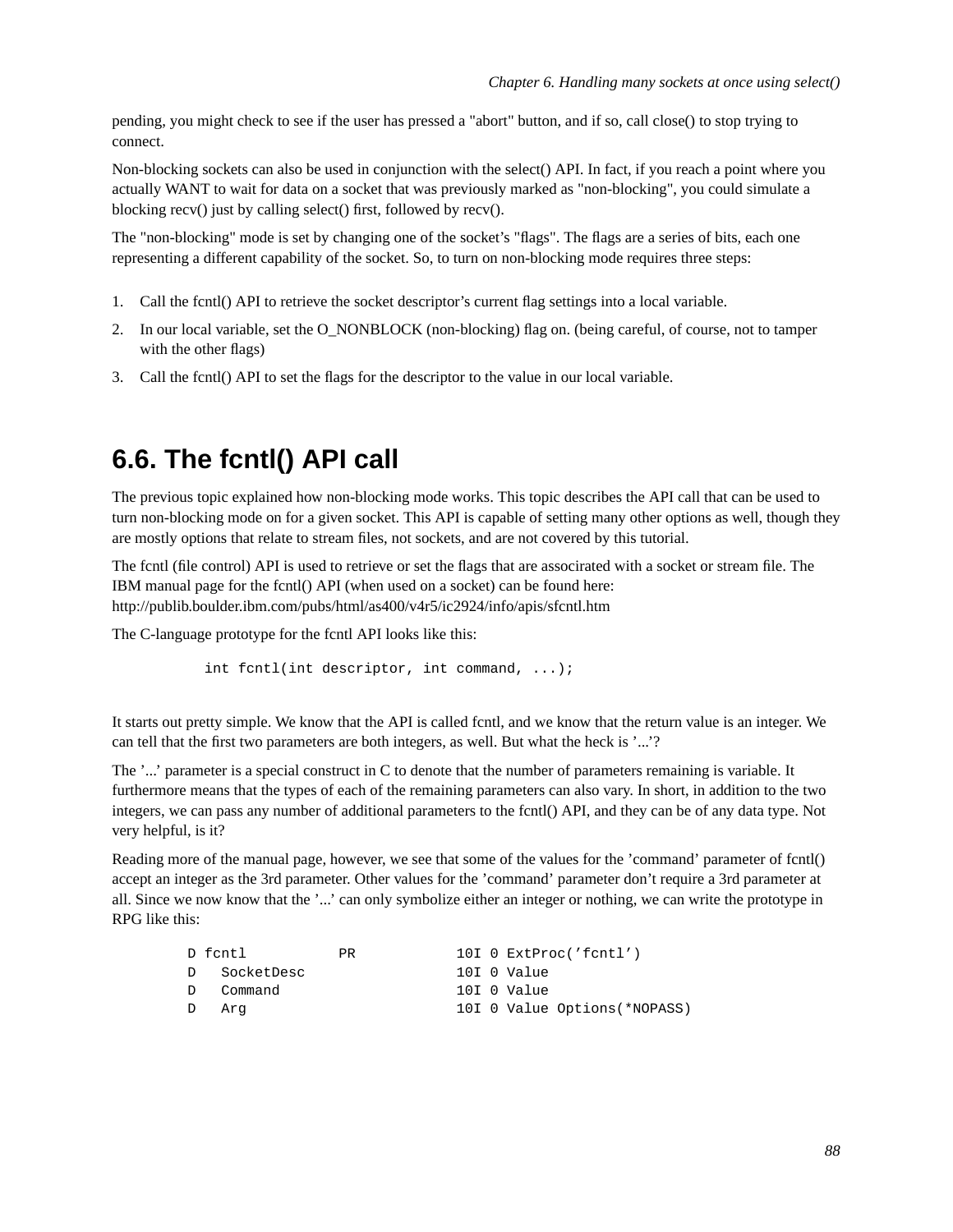But, since fcntl can also be used for stream files (much like close() can) we will use some compiler directives to prevent it being defined twice, should we want to use the socket APIs in the same program as the IFS (stream file) APIs. So, we'll do this:

```
D/if not defined(FCNTL_PROTOTYPE)
D fcntl PR 10I 0 ExtProc('fcntl')
D SocketDesc 10I 0 Value
D Command 10I 0 Value
D Arg 10I 0 Value Options(*NOPASS)
D/define FCNTL_PROTOTYPE
D/endif
```
And, of course, add that to the SOCKET\_H header file that we've been working on.

In addition, we'll need constants to define the possible values for the 'command' parameter of fcntl(). For the sake of being able to turn on the "non-blocking" flag, we're only concerned with two constants. 'F\_GETFL' and 'F\_SETFL' which are used to get and set the status flags, respectively.

These can be added to our SOCKET H header file by typing this:

|          | ** fcntl() commands |           |  |
|----------|---------------------|-----------|--|
| CONST(6) |                     | D F GETFL |  |
| CONST(7) |                     | D F SETFL |  |

The O\_NONBLOCK flag also needs a constant so that we don't have to try to remember which flag is used for blocking/non-blocking :) The page in the manual tells us that 'O\_NONBLOCK', 'O\_NDELAY' and 'FNDELAY' all do the same thing, so we'll just define them all, like this:

| ** fcntl() flags |   |            |
|------------------|---|------------|
| D O NONBLOCK     |   | CONST(128) |
| D O NDELAY       | C | CONST(128) |
| D FNDELAY        | ◠ | CONST(128) |

So... all of that should now be in your SOCKET\_H member. Of course, if you simply downloaded my copy of SOCKET H, it was already there :)

To call fcntl() to put a socket in non-blocking mode, you'll do something like this:

```
***** retrieve flags
c eval flags = fcntl(sock: F_GETFL)
c if flags < 0
C* handle error "unable to retrieve descriptor status flags"
c endif
***** turn non non-blocking flag:
c eval flags = flags + O_NONBLOCK
***** set flags
c if fcntl(sock: F_SETFL: flags) < 0
C* handle error "unable to set descriptor status flags"
c endif
```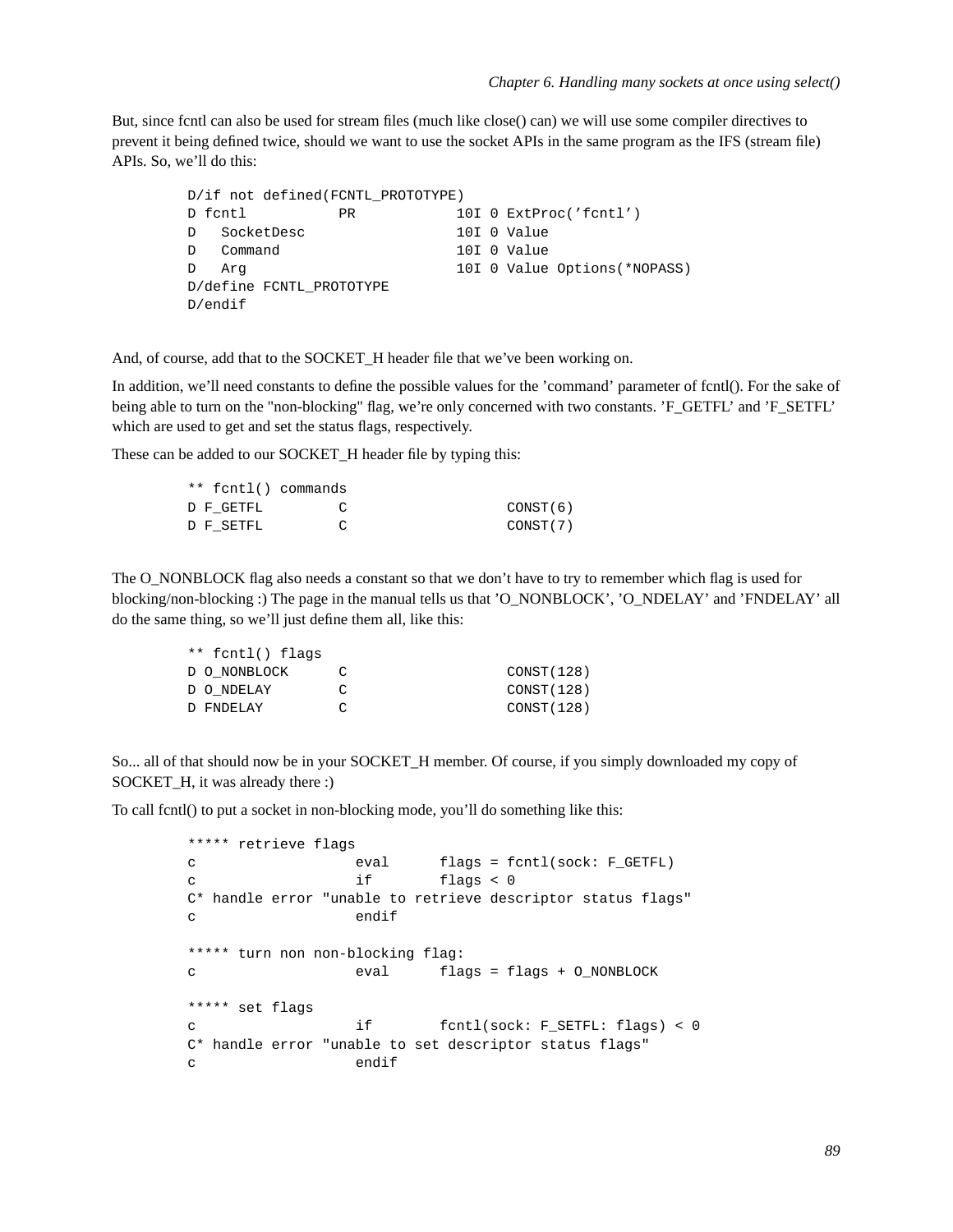### **6.7. A multi-client example of our server**

Well, all that discussion about blocking and non-blocking sockets has made me hungry. Wanna stop and get a bite to eat? No?

This chapter will put everything we've learned to the test. We're going to take the server program that we wrote in Chapter 5, and re-write it so that it can handle many simultaneous clients.

From the client's perspective, our server won't have changed much. It'll still ask for a name, and still say hello and goodbye. However the internal functioning of our program will be very different.

This program will use non-blocking sockets and the select() API to switch between a whole array of connected clients. By spending only a few milliseconds on each client, then switching to the next client and spending time there, then switching again, etc, we can handle many clients at once.

However, this creates a number of challenges for us:

- We have to have some way of keeping track of where our client has "left off", so that when we switch to another client and come back, we'll be able to pick things up and continue.
- We won't be able to sit and wait until a client has sent us a x'0A' to terminate a line of text, because all the other clients would have to wait as well. Instead, we'll have to take whatever the client sends us and throw it into a buffer. Scan that buffer for a x'0A', and only act upon it after the x'0A' has been received.
- To prevent this program from taking up all of the available CPU time on the system, we'll need to keep track of when we're "waiting" for data, and when we're "sending" data so that if we don't have anything to send, we can just sit and wait and not hog the CPU.
- In the midst of all of these things, we'll need to watch for new connections from new clients as well as disconnects from existing clients. We'll have to make sure that we only check for input on connected descriptors, and ignore the disconnected ones.
- One nice thing about the server we wrote in Chapter 5 is that it's very simple. We don't send a lot of data, so running out of space in the system's write buffer isn't really a concern. Consequently, we can just use the WrLine() routine that we wrote in Chapter 4, and not worry about the fact that we're using non-blocking sockets with it... However, when we do a more complex server, we'll have to take that into consideration as well...

So here it is... the fruit of all of our labors, thus far! Hope I've described everything well enough. I strongly suggest that you "play with it", i.e. try to add features or write new things that it does, because you'll get a much better idea of what you're doing that way.

File: SOCKTUT/QRPGLESRC, Member: SERVEREX3 H DFTACTGRP(\*NO) ACTGRP(\*NEW) H BNDDIR('SOCKTUT/SOCKUTIL') BNDDIR('QC2LE') \*\*\* header files for calling service programs & APIs D/copy socktut/qrpglesrc,socket\_h D/copy socktut/qrpglesrc,sockutil\_h D/copy socktut/qrpglesrc,errno\_h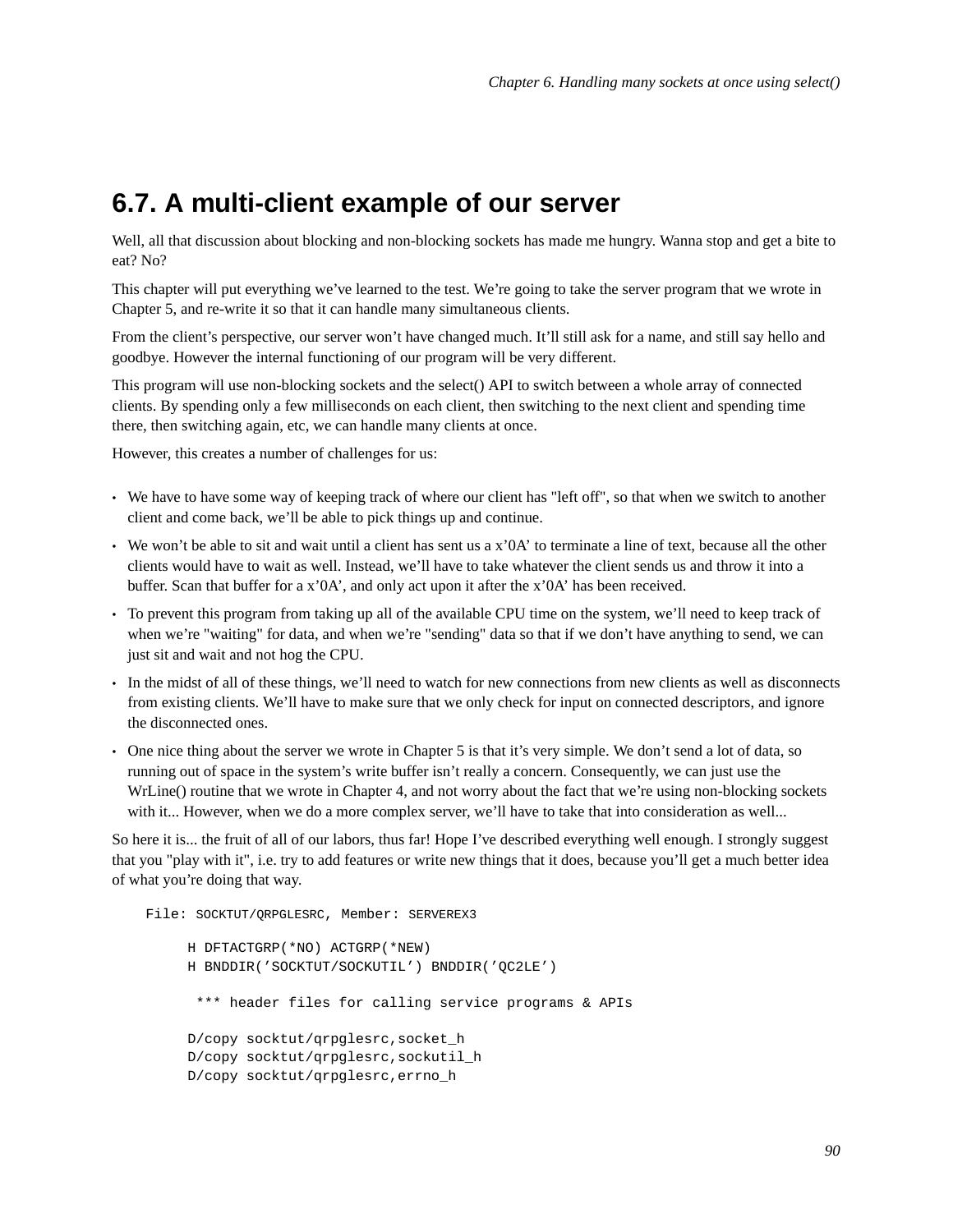\*\*\* Prototypes for externally called programs:

|   | D Translate | PR. |       | ExtPqm('ODCXLATE')       |
|---|-------------|-----|-------|--------------------------|
| D | peLength    |     |       | 5P 0 const               |
| D | peBuffer    |     |       | 32766A options(*varsize) |
| D | peTable     |     | 1 O A | const                    |

\*\*\* Prototypes for local subprocedures:

|                       | D die             | PR.          |  |         |  |                                                       |
|-----------------------|-------------------|--------------|--|---------|--|-------------------------------------------------------|
| D                     | peMsg             |              |  |         |  | 256A const                                            |
|                       | D NewListener     | <b>PR</b>    |  | 10I 0   |  |                                                       |
|                       | D pePort          |              |  |         |  | 5U 0 value                                            |
|                       | D peError         |              |  | 256A    |  |                                                       |
|                       | D NewClient       | <b>PR</b>    |  | 10I 0   |  |                                                       |
|                       | D peServ          |              |  |         |  | 10I 0 value                                           |
|                       | D ReadClient      | PR           |  | 10I 0   |  |                                                       |
|                       | D peClient        |              |  |         |  | 10I 0 value                                           |
|                       | D HandleClient    | PR           |  | 10I 0   |  |                                                       |
|                       | D peClient        |              |  |         |  | 10I 0 value                                           |
|                       | D EndClient       | PR           |  | 10I 0   |  |                                                       |
|                       | D peClient        |              |  |         |  | 10I O value                                           |
|                       | D GetLine         | PR           |  | 10I 0   |  |                                                       |
|                       | D peClient        |              |  |         |  | 10I 0 value                                           |
|                       | D peLine          |              |  | 256A    |  |                                                       |
|                       | *** Configuration |              |  |         |  |                                                       |
|                       | D MAXCLIENTS      | $\mathsf{C}$ |  |         |  | CONST(100)                                            |
| *** Global Variables: |                   |              |  |         |  |                                                       |
|                       | D Msg             | S            |  | 256A    |  |                                                       |
|                       | D to              | S            |  | $\star$ |  |                                                       |
|                       | D tolen           | S            |  | 10I 0   |  |                                                       |
|                       | D serv            | S            |  | 10I 0   |  |                                                       |
|                       | D max             | S            |  | 10I 0   |  |                                                       |
|                       | D rc              | S            |  | 10I 0   |  |                                                       |
|                       | D C               | S            |  | 10I 0   |  |                                                       |
|                       | D readset         | S            |  |         |  | like(fdset)                                           |
|                       | D excpset         | S            |  |         |  | like(fdset)                                           |
|                       | D endpgm          | S            |  | 1N      |  | $inz(*off)$                                           |
|                       |                   |              |  |         |  | *** Variables in the "client" data structure are kept |

\*\*\* seperate for each connected client socket.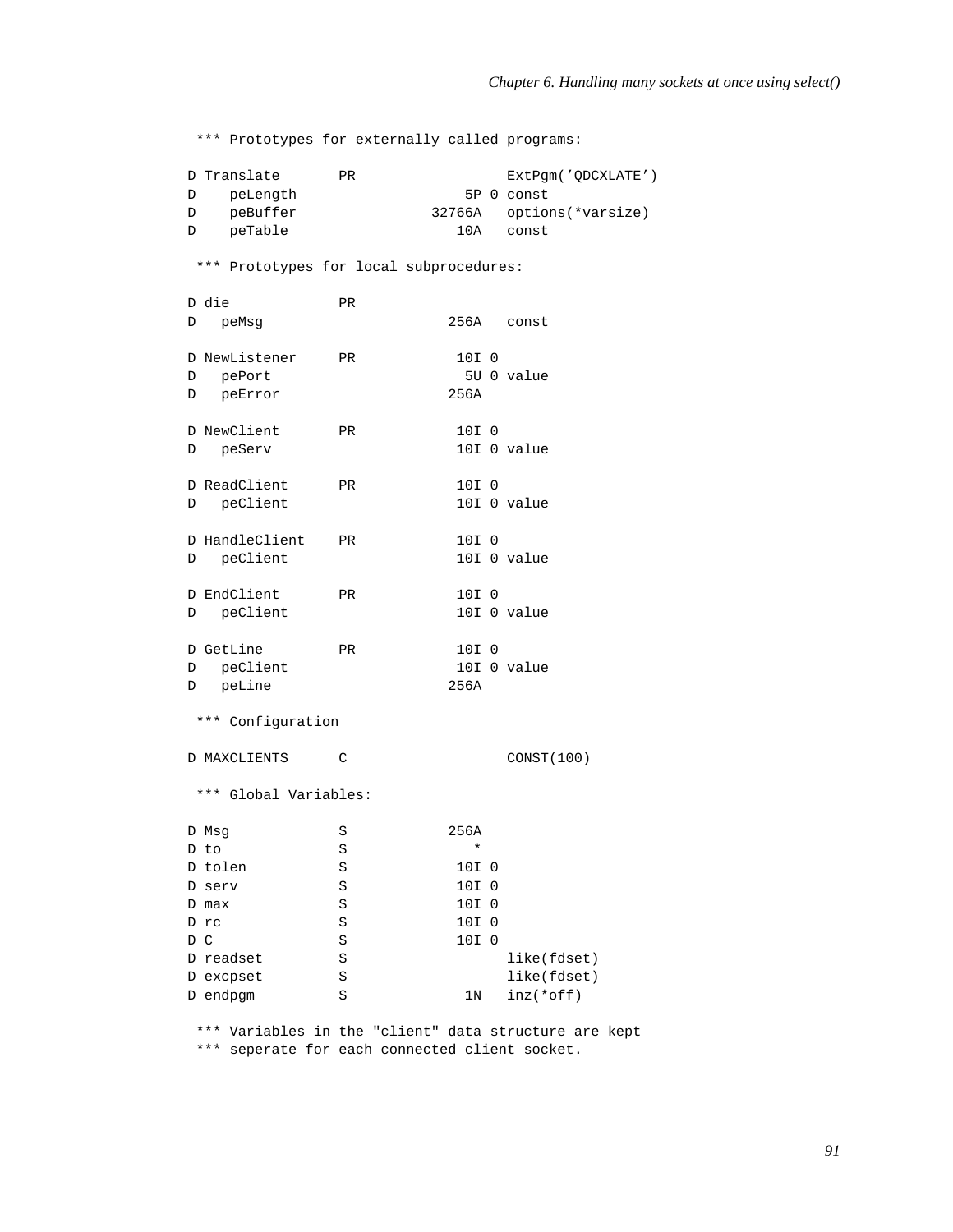D Client Occurs (MAXCLIENTS) DS  $\overline{D}$ sock  $10I<sub>0</sub>$ wait  $1N$  $\Gamma$  $D$ rdbuf 256A rdbuflen  $10I<sub>0</sub>$  $\overline{D}$  $10I<sub>0</sub>$  $\mathcal{D}$ state  $\overline{D}$ line 256A eval  $*inlr = *on$  $\mathbf{C}$ Initialize exsr  $\mathbf C$ C\* Main execution loop:  $C^*$  $\mathrm{C}^{\,\star}$ 1) Make 2 descriptor sets. One to check which  $C^*$ sockets have data to read, one to check which  $C^*$ sockets have exceptional conditions pending.  $\mathrm{C}^{\,\star}$ Each set will contain the listner socket, plus  $C^*$ each connected client socket  $C^*$  $\mathrm{C}^{\,\star}$ 2) Call select() to find out which descriptors need  $C^*$ to be read from or have exceptions pending.  $C^*$ We have a timeout value set here as well. It's  $C^*$ set to 1 minute if all sockets are waiting for  $C^*$ user input, or 1/10 second if the sockets need  $C^*$ us to write data to them. (the 1/10 second is  $\mathrm{C}^{\,\star}$ just to keep this program from gobbling too  $C^*$ much CPU time)  $C^*$  $\mathrm{C}\,{}^{\star}$ 3) Check to see if a user told us to shut down, or  $C^*$ if the job/subsystem/system has requested us to  $\mathrm{C}^{\,\star}$ end the program.  $C^*$  $C^*$ 4) If the listener socket ("server socket") has data  $C^*$ to read, it means someone is trying to connect  $C^*$ to us, so call the NewClient procedure.  $\mathrm{C}^{\,\star}$  $\mathrm{C}^{\,\star}$ 5) Check each socket for incoming data and load into  $C^*$ the appropriate read buffer.  $C^*$  $\mathrm{C}^{\,\star}$ 6) Do the next "task" that each socket needs.  $\mathrm{C}^{\,\star}$ (could be sending a line of text, or waiting  $C^*$ for input, or disconnecting, etc)  $1 = 1$ dow  $\mathbf{C}$ exsr MakeDescSets  $\Gamma$  $rc = select(max+1: %addr(readset):$  $\mathbf{C}$ eval \*NULL: \$addr(excpset): to)  $\mathtt{C}$ 

#### Chapter 6. Handling many sockets at once using select()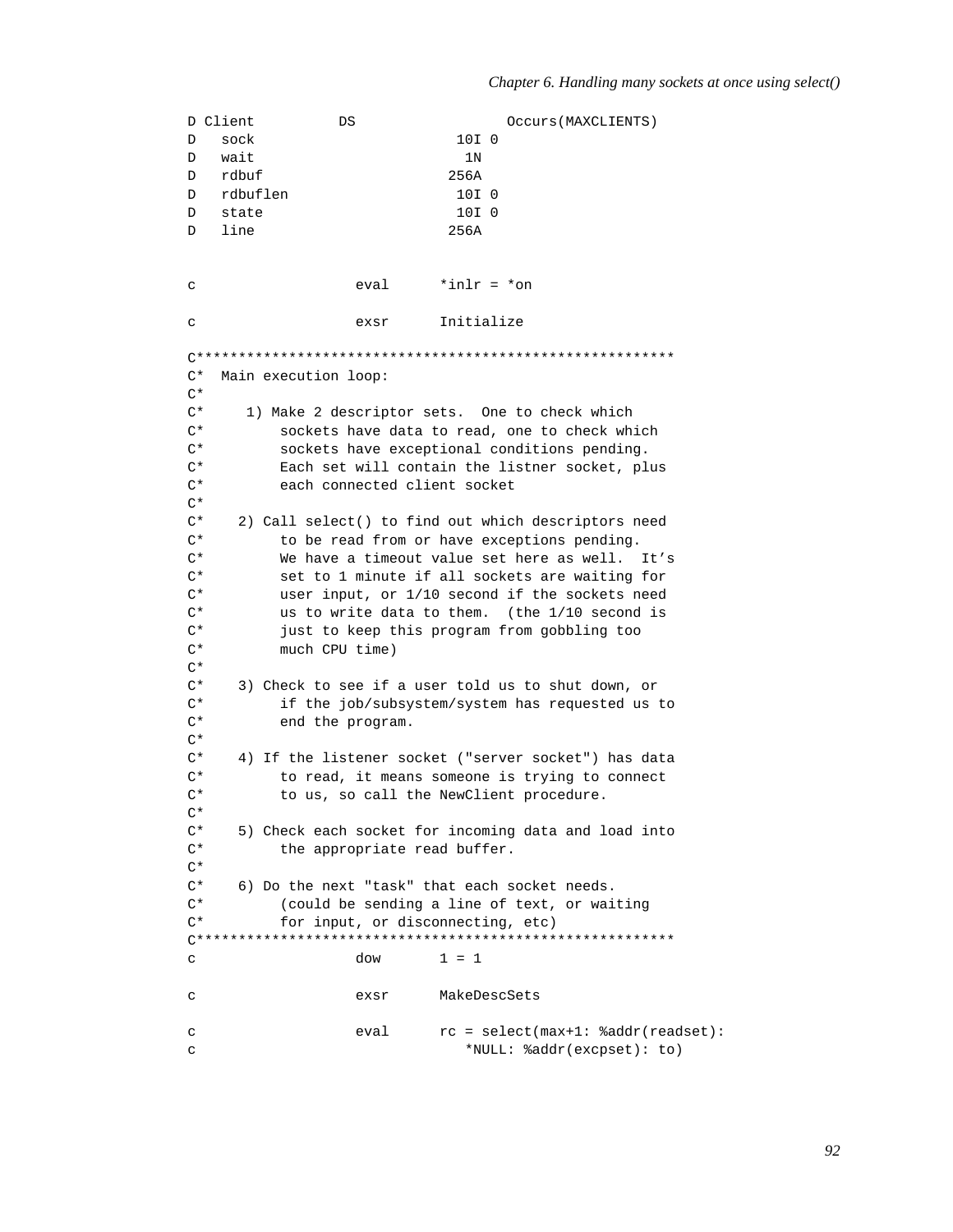| с                                             | exsr           | ChkShutDown                                                   |  |  |  |
|-----------------------------------------------|----------------|---------------------------------------------------------------|--|--|--|
| с                                             | if             | rc > 0                                                        |  |  |  |
| с                                             | if             | FD_ISSET(serv: readset)                                       |  |  |  |
|                                               |                |                                                               |  |  |  |
| с                                             | callp          | NewClient(serv)                                               |  |  |  |
| с                                             | endif          |                                                               |  |  |  |
| C                                             | exsr           | CheckSockets                                                  |  |  |  |
| С                                             | endif          |                                                               |  |  |  |
|                                               |                |                                                               |  |  |  |
| с                                             | exsr           | DoClients                                                     |  |  |  |
|                                               |                |                                                               |  |  |  |
| C                                             | enddo          |                                                               |  |  |  |
|                                               |                |                                                               |  |  |  |
|                                               |                |                                                               |  |  |  |
|                                               |                |                                                               |  |  |  |
|                                               |                | C* Initialize some program vars & set up a server socket:     |  |  |  |
|                                               |                |                                                               |  |  |  |
| CSR Initialize begsr                          |                |                                                               |  |  |  |
| C*-----------------------                     |                |                                                               |  |  |  |
|                                               |                |                                                               |  |  |  |
| C                                             |                | do MAXCLIENTS C                                               |  |  |  |
| $\overline{C}$<br>C                           | occur client   |                                                               |  |  |  |
| с                                             |                | $eval$ sock = $-1$                                            |  |  |  |
| с                                             |                | callp EndClient(C)                                            |  |  |  |
| с                                             | enddo          |                                                               |  |  |  |
|                                               |                |                                                               |  |  |  |
| с                                             |                | eval tolen = %size(timeval)                                   |  |  |  |
| C                                             | alloc          | tolen<br>to                                                   |  |  |  |
|                                               | eval           | $p_t$ timeval = to                                            |  |  |  |
| C                                             |                |                                                               |  |  |  |
|                                               |                |                                                               |  |  |  |
| C* Start listening to port 4000               |                |                                                               |  |  |  |
|                                               |                |                                                               |  |  |  |
| C                                             |                | eval serv = NewListener(4000: Msg)                            |  |  |  |
|                                               | if             | serv < 0                                                      |  |  |  |
| C                                             |                |                                                               |  |  |  |
| C                                             | callp die(Msg) |                                                               |  |  |  |
| С                                             | endif          |                                                               |  |  |  |
| (*-----------------------                     |                |                                                               |  |  |  |
| CSR                                           | endsr          |                                                               |  |  |  |
|                                               |                |                                                               |  |  |  |
|                                               |                |                                                               |  |  |  |
|                                               |                |                                                               |  |  |  |
|                                               |                | C* This sets up the "readset" and "excpset" descriptor sets   |  |  |  |
| C*                                            |                | for use with select(). It also calculates the appropriate     |  |  |  |
| $C^*$                                         |                | timeout value, and the maximum descriptor number to check     |  |  |  |
|                                               |                |                                                               |  |  |  |
|                                               |                |                                                               |  |  |  |
| CSR<br>MakeDescSets begsr                     |                |                                                               |  |  |  |
| (*-----------------------                     |                |                                                               |  |  |  |
| C                                             |                | callp FD_ZERO(readset)                                        |  |  |  |
| C                                             |                | callp FD_SET(serv: readset)                                   |  |  |  |
|                                               |                |                                                               |  |  |  |
|                                               |                | C* By default, set a 60 second timeout but if one or more     |  |  |  |
|                                               |                | C* of the client's is not in 'wait' mode, change that timeout |  |  |  |
|                                               |                |                                                               |  |  |  |
| C* to only 100,000 microseconds (1/10 second) |                |                                                               |  |  |  |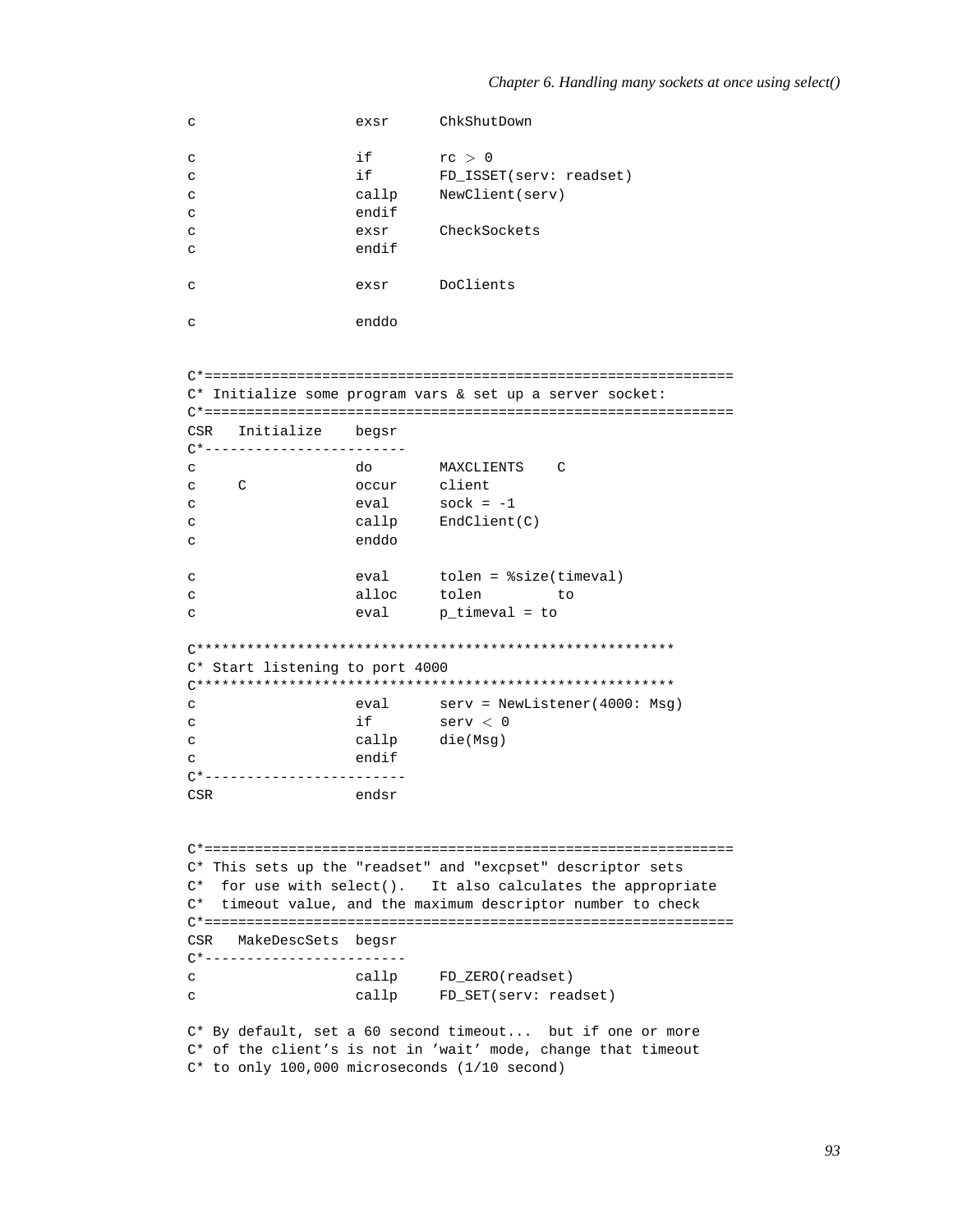```
c eval tv_sec = 60
c eval tv_usec = 0
c eval max = serv
c do MAXCLIENTS C
c C occur client
c if sock \langle > -1 \ranglec callp FD_SET(sock: readset)
c if not wait
c eval tv_sec = 0
c eval tv_usec = 100000
c endif
c if sock > max
c eval max = sock
c endif
c endif
c enddo
C* We can just copy excpset to readset... no point in going thru
C* all of that again :)
c eval excpset = readset
C*------------------------
CSR endsr
C*===============================================================
C* Check for a 'shutdown' condition. If shutdown was requested
C* tell all connected sockets, and then close them.
C*===============================================================
CSR ChkShutDown begsr
C*------------------------
c shtdn shtdn 99 shtda ethiopidae ethiopidae ethiopidae ethiopidae ethiopidae ethiopidae ethiopidae ethiopidae ethiopidae ethiopidae ethiopidae ethiopidae ethiopidae ethiopidae ethiopidae ethiopidae ethiopidae ethiopidae e
c if *ing9 = *onc eval endpgm = *On
c endif
* Note that the 'endpgm' flag can also be set by the
* 'HandleClient' subprocedure, not just the code above...
c if endpgm = *on
c do MAXCLIENTS C
c C occur client
c if sock \langle > -1c callp WrLine(sock: 'Sorry! We"re shutting ' +
c 'down now!')
c callp EndClient(C)
c endif
c enddo
c callp close(serv)
c callp Die('shut down requested...')
c return
c endif
C*------------------------
```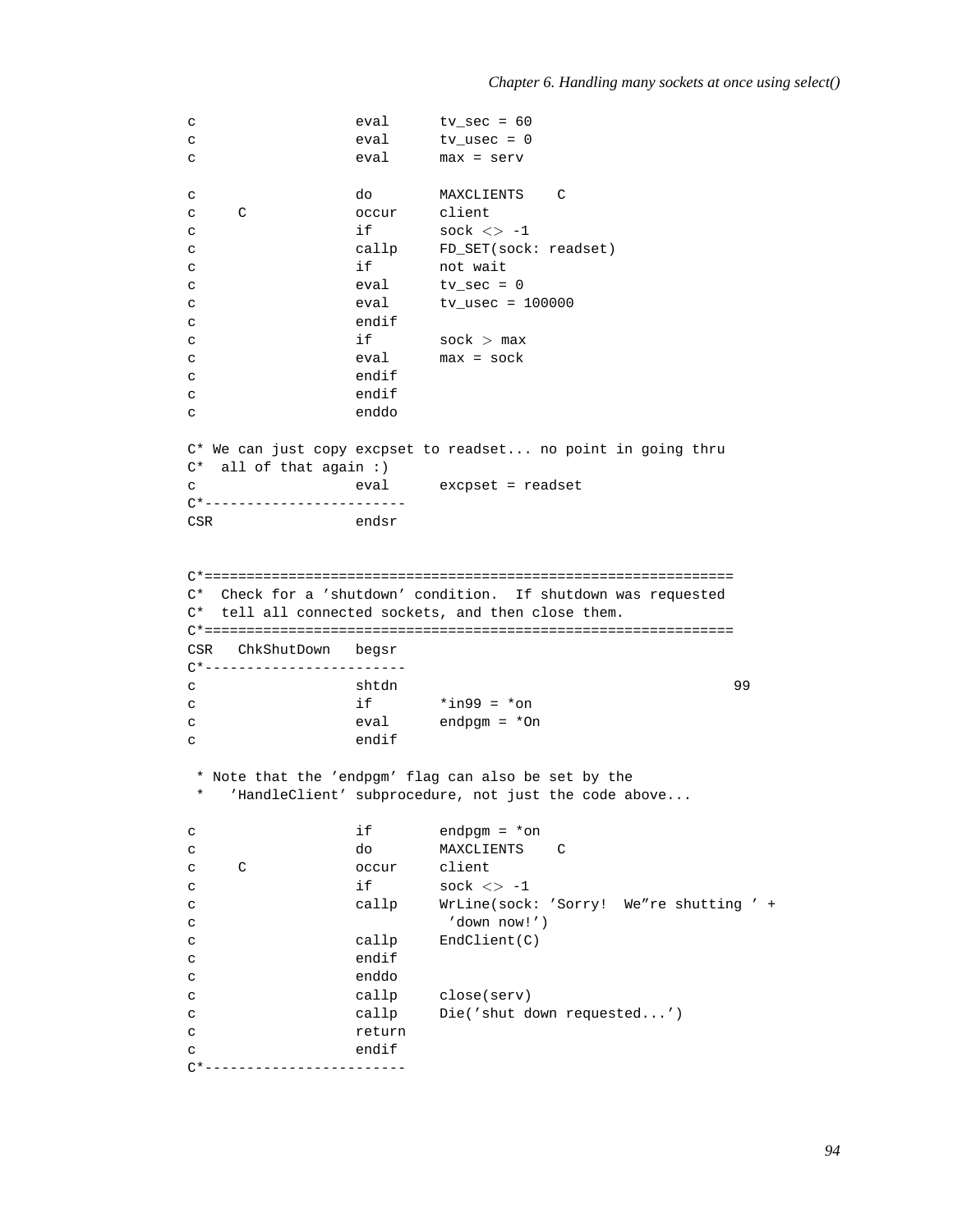CSR endsr C\*=============================================================== C\* This loads any data that has been sent by the various client C\* sockets into their respective read buffers, and also checks C\* for clients that may have disconnected: C\*=============================================================== CSR CheckSockets begsr C\*----------------------- c do MAXCLIENTS C c C occur client c  $if$  sock  $\langle > -1 \rangle$ c if FD\_ISSET(sock: readset) c if ReadClient(C) < 0 c callp EndClient(C) c callp FD\_CLR(sock: excpset) c endif c endif c if FD\_ISSET(sock: excpset) c callp EndClient(C) c endif c endif c enddo C\*------------------------ CSR endsr C\*=============================================================== C\* This finally gets down to "talking" to the client programs. C\* It switches between each connected client, and then sends C\* data or receives data as appropriate... C\*=============================================================== CSR DoClients begsr C\*----------------------- c do MAXCLIENTS C c C occur client c  $if$  sock  $\langle > -1$ c callp HandleClient(C) c endif c enddo C\*------------------------ CSR endsr \*+++++++++++++++++++++++++++++++++++++++++++++++++++++++++++++++ \* Create a new TCP socket that's listening to a port \*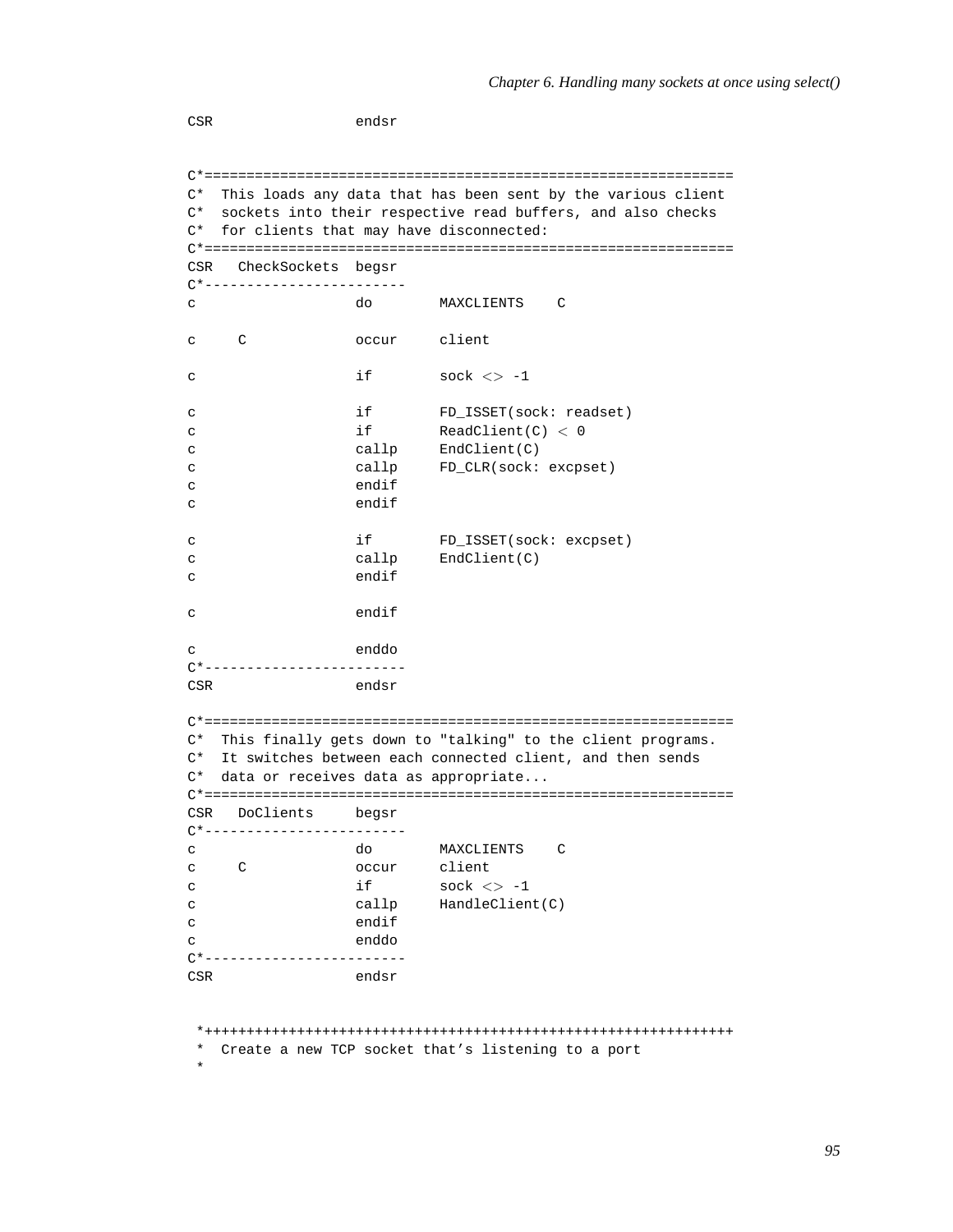```
* parms:
* pePort = port to listen to<br>A mePrror = Frror message (red
      peError = Error message (returned)
 *
   returns: socket descriptor upon success, or -1 upon error
*+++++++++++++++++++++++++++++++++++++++++++++++++++++++++++++++
P NewListener B
D NewListener PI 10I 0
D pePort 5U 0 value
D peError 256A
D sock S 10I 0
D len S 10I 0
D bindto S *
D on S 10I 0 inz(1)
D linglen S 10I 0
D ling S *
D flags S 10I 0
C*** Create a socket
c eval sock = socket(AF_INET:SOCK_STREAM:
c IPPROTO_IP)
c if sock < 0c eval peError = %str(strerror(errno))
c return -1
c endif
C*** Tell socket that we want to be able to re-use the server
C*** port without waiting for the MSL timeout:
c callp setsockopt(sock: SOL_SOCKET:
c SO_REUSEADDR: %addr(on): %size(on))
C*** create space for a linger structure
c eval linglen = %size(linger)
c alloc linglen ling
c eval p_linger = ling
C*** tell socket to only linger for 2 minutes, then discard:
c eval 1_onoff = 1
c eval l_linger = 120
c callp setsockopt(sock: SOL_SOCKET: SO_LINGER:
c ling: linglen)
C*** free up resources used by linger structure
c dealloc(E) ling
C*** tell socket we don't want blocking...
c eval flags = fcntl(sock: F_GETFL)
c eval flags = flags + O_NONBLOCK
c if fcntl(sock: F_SETFL: flags) < 0
c eval peError = %str(strerror(errno))
c return -1
c endif
```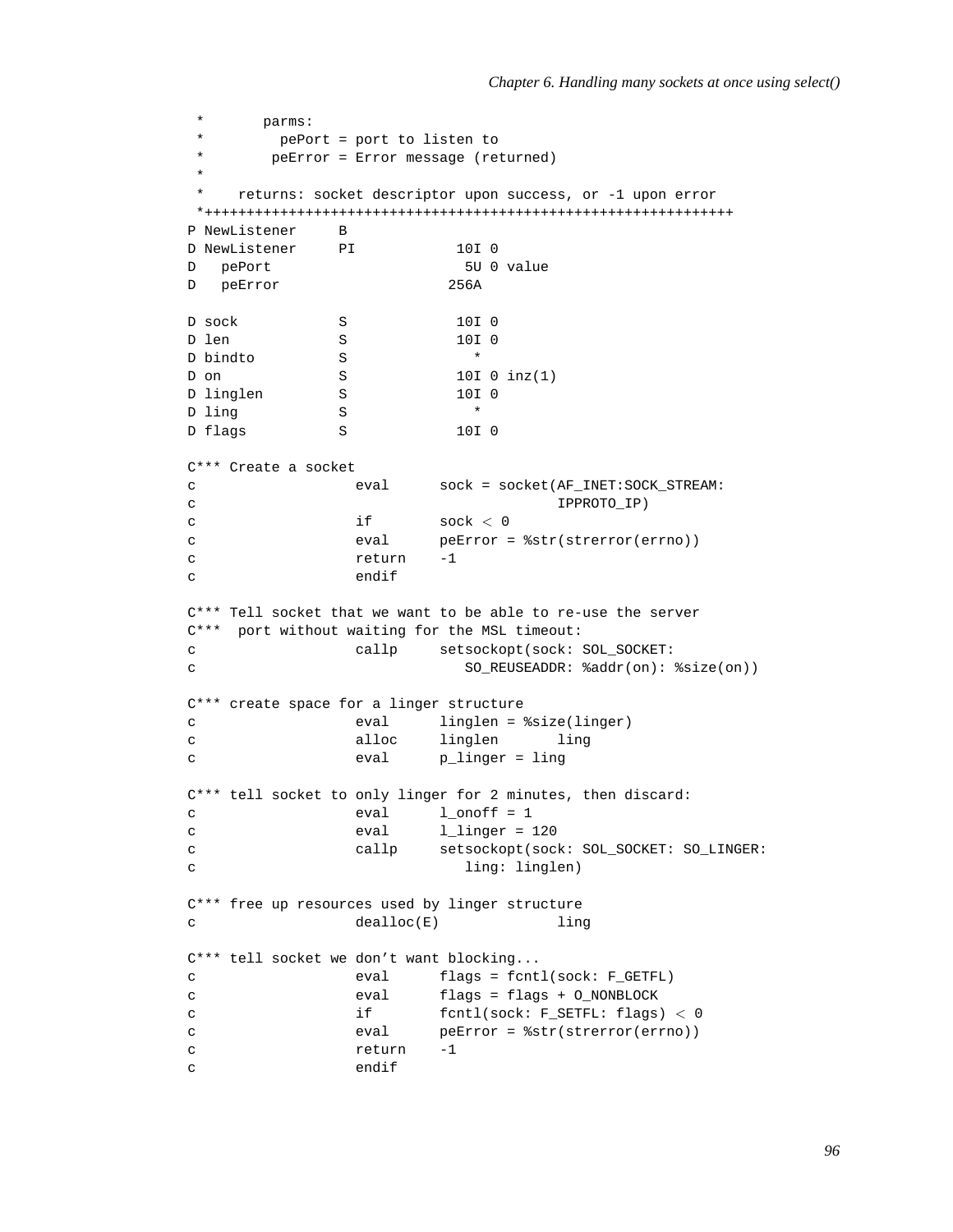```
C*** Create a sockaddr_in structure
c eval len = %size(sockaddr_in)
c alloc len bindto
c eval p_sockaddr = bindto
c eval sin_family = AF_INET
c eval sin_addr = INADDR_ANY
c eval sin_port = pePort
c eval sin_zero = *ALLx'00'
C*** Bind socket to port
c if bind(sock: bindto: len) < 0
c eval peError = %str(strerror(errno))<br>c callp close(sock)
c callp close(sock)
c dealloc(E) bindto
c return -1
c endif
C*** Listen for a connection
c if listen(sock: MAXCLIENTS) < 0
c eval peError = %str(strerror(errno))
c callp close(sock)
c dealloc(E) bindto
c return -1
c endif
C*** Return newly set-up socket:
c dealloc(E) bindto
c return sock
P E
*+++++++++++++++++++++++++++++++++++++++++++++++++++++++++++++++
* This accepts a new client connection, and adds him to
* the 'client' data structure.
*+++++++++++++++++++++++++++++++++++++++++++++++++++++++++++++++
P NewClient B
D NewClient PI 10I 0<br>
D peServ 10I 0 value
D peServ
D X S 10I 0
D S S 10I 0
D cl S 10I 0
D flags S 10I 0
D ling S *
D connfrom S *
D len S 10I 0
D Msq S 52A
C*************************************************
C* See if there is an empty spot in the data
C* structure.
```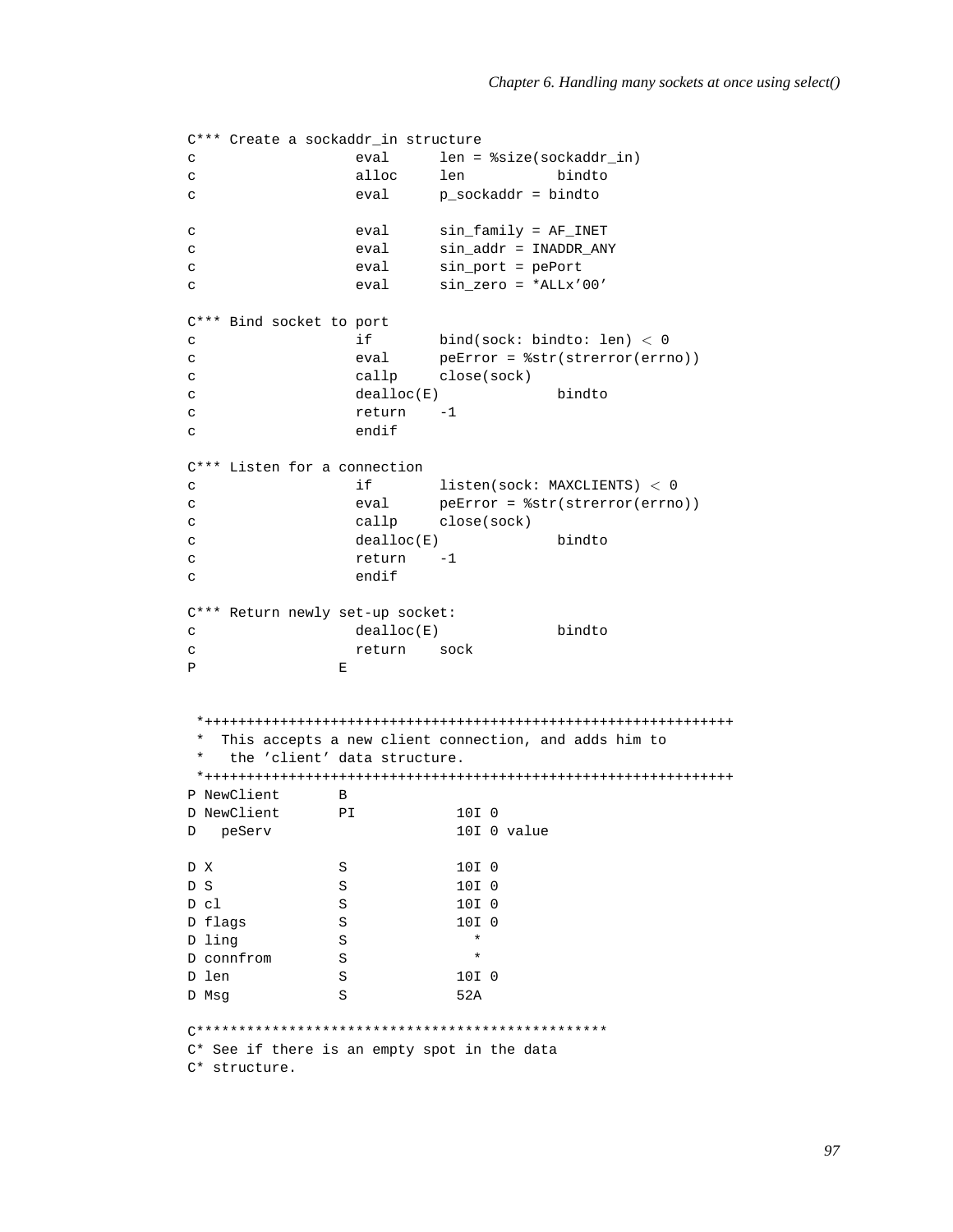```
\mathbf{C}eval
                           cl = 0do
                           MAXCLIENTS
                                        \mathbf{x}\mathtt{C}\mathbf{C}\mathbf{x}occur
                          Client
                  if
                           sock = -1\mathbf{C}c1 = X\mathbf{C}eval
                  leave
\mathcal{L}endif
\rm{c}enddo
\mathbf{C}C* Accept new connection
eval
                           len = $size(sockets, in)\epsilonalloc
                           len
                                        connfrom
\rm{c}\mathtt{C}eval
                          S = accept(peServ: connfrom: len)
\mathbf{C}if
                           S < 0-1return
\mathcal{C}\mathbf{C}endif
                  dealloc(E)connfrom
\mathbf{C}C* Turn off blocking & limit lingering
flags = fcntl(S: F_GETFL: 0)\mathbf{C}eval
\rm{c}eval
                          flags = flags + O_NONBLOCK
                  if
                           fcntl(S: F_SETFL: flags) < 0
\mathbf CMsg = %str(strerror(errno))
                  eval
\mathcal{C}dsply
                                        Msg
\mathcal{L}return
\rm{c}-1endif
\mathbf{C}len = %size(linger)
                  eval
\mathbf C\mathbf Calloc
                          len
                                        ling
\mathcal{C}eval
                          p_linger = ling
                  eval
                           1\_{\text{onoff}} = 1\mathbf{C}1_linger = 120
\rm{c}eval
                          setsockopt(S: SOL_SOCKET: SO_LINGER:
                  callp
\mathcal{L}ling: len)
\mathbf{C}dealloc(E)\mathbf{C}ling
C* If we've already reached the maximum number
C* of connections, let client know and then
C* get rid of him
\mathcal{L}if
                           c1 = 0\rm{c}callp
                          wrline(S: 'Maximum number of connect' +
                            'tions has been reached!')
\mathbf cclose(s)\mathtt{C}callp
\mathbf{C}return
                           -1
```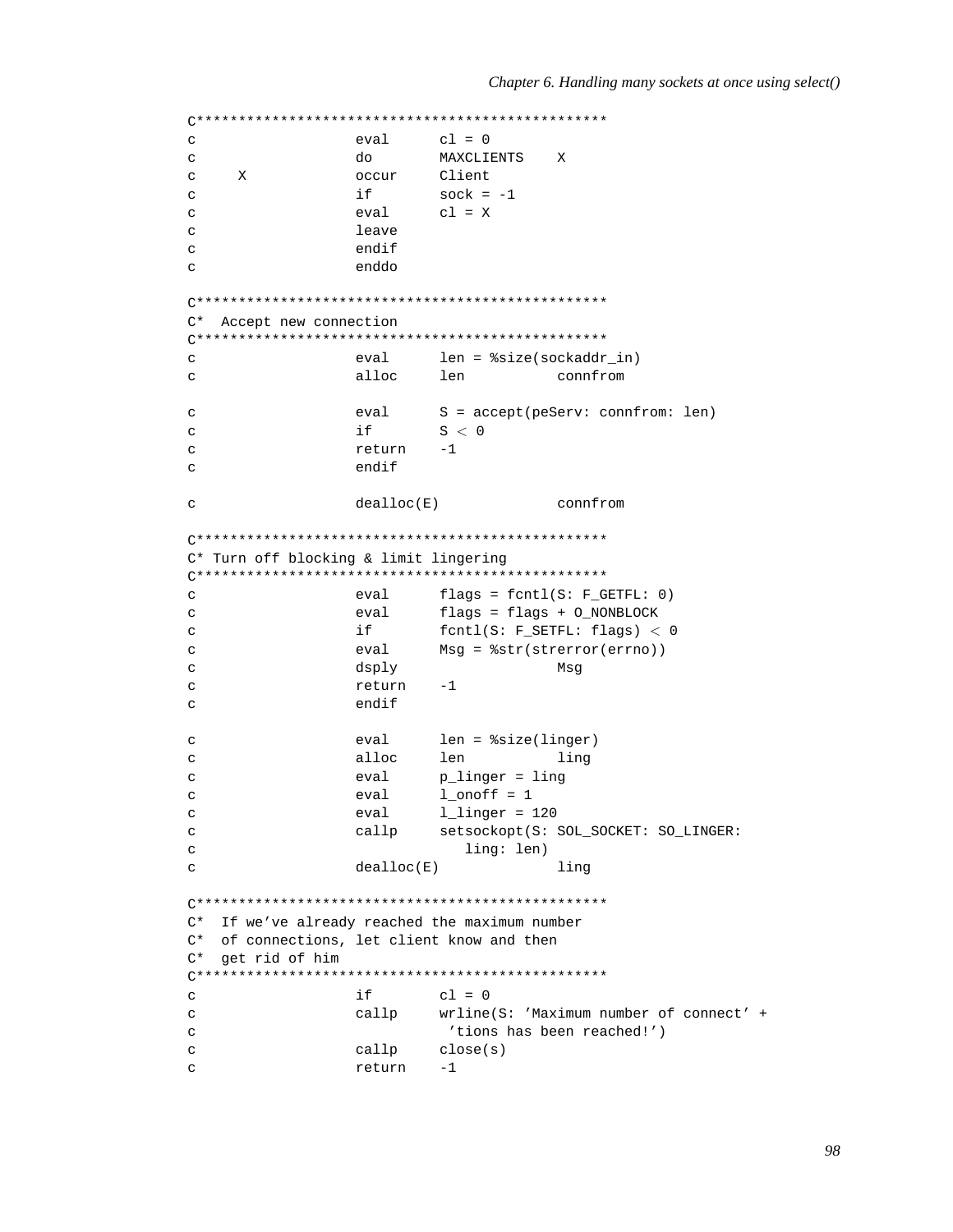```
endif
\mathtt{C}C* Add client into the structure
client
               occur
\mathcal{C}c1Sock = Seval
\mathbf{c}\mathtt{C}return 0
\mathbf{P}\mathbf{E}* If there is data to be read from a Client's socket, add it
    to the client's buffer, here...
 P ReadClient
              \mathbf{B}D ReadClient
              PI10I 0
D peClient
                         10I 0 value
D left
              S10I 0
D p_read
              S\pmb{\ast}S10I 0
D err
D len
             S10I 0
\mathbf{C}peClient
               occur
                      client
                      left = %size(rdbuf) - rdbuflen
\mathbf{C}eval
                      p_read = %addr(rdbuf) + rdbuflen
                eval
\mathsf{C}eval
                       len = recv(sock: p_{read}: left: 0)\mathcal{C}if
                       len < 0\mathbf{C}eval
                       err = errno
\mathtt{C}if
                       err = EWOULDBLOCK
\mathbf{C}\mathtt{C}return
                       \Omegaelse
\mathbf{C}\mathtt{C}return -1
\mathsf{C}endif
                endif
\mathbf{C}\mathbf{C}\mathsf{C}return len
\mathbf{P}\mathbf{E}* This disconnects a client and cleans up his spot in the
 \starclient data structure.
 P EndClient
             \overline{B}D EndClient
             PI10I 0
D peClient
                        10I 0 value
                      client
   peClient
\mathbf{C}occur
                      sock >= 0
               if
\mathbf{C}
```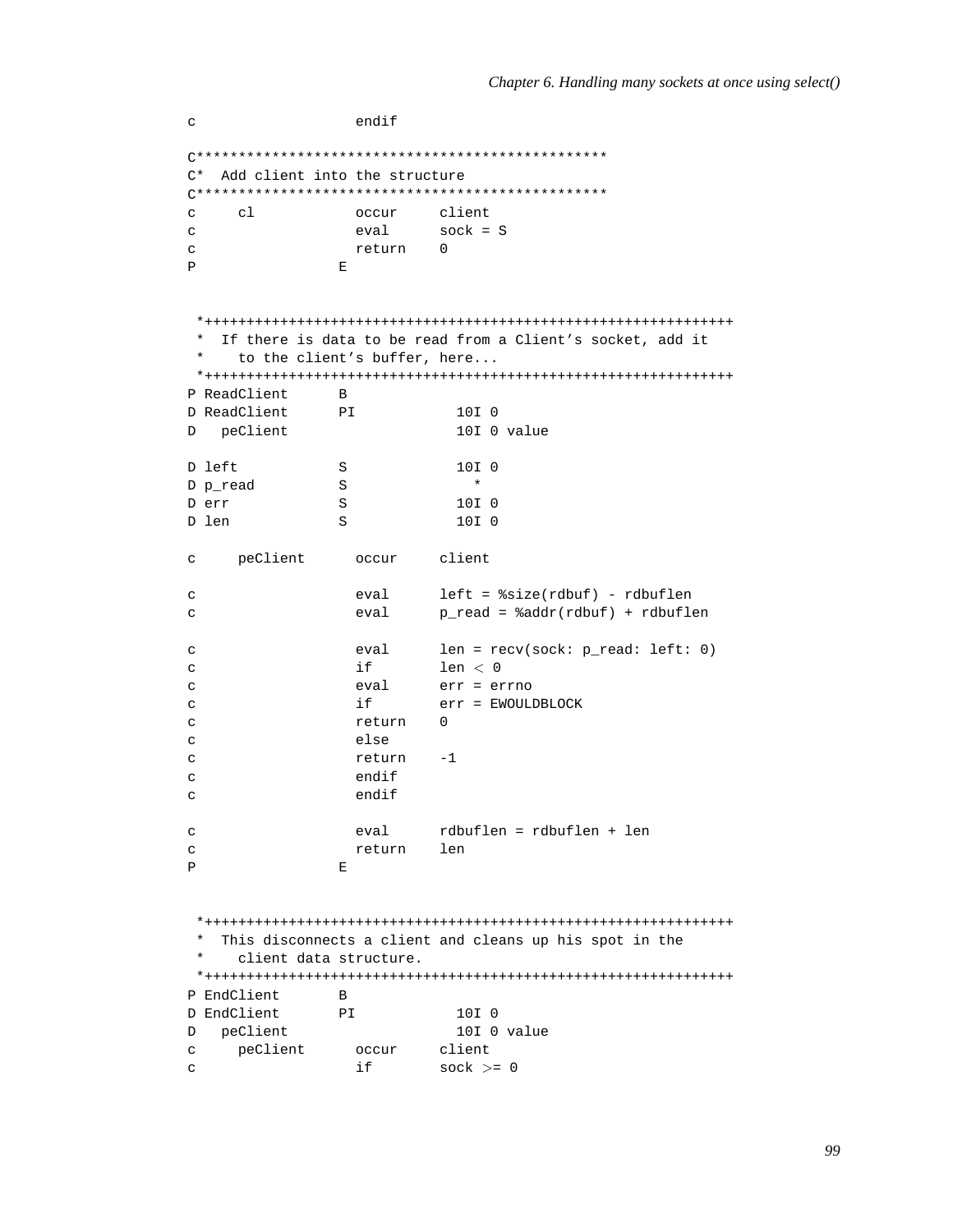```
c callp close(sock)
c endif
c eval sock = -1
c eval wait = *off
c eval rdbuf = *Blanks
c eval rdbuflen = 0
c eval state = 0
c eval line = *blanks
c return 0
P E
*+++++++++++++++++++++++++++++++++++++++++++++++++++++++++++++++
* As we're switching between each different client, this
* routine is called to handle whatever the next 'step' is
* for a given client.
*+++++++++++++++++++++++++++++++++++++++++++++++++++++++++++++++
P HandleClient B
D HandleClient PI 10I 0
D peClient 10I 0 value
c peClient occur client
c select
c when state = 0
c callp WrLine(sock: 'Please enter your name' +
c ' now!')
c eval state = 1
c when state = 1
c eval wait = *on
c if GetLine(peClient: line) > 0
c eval wait = *off
c eval state = 2
c endif
c when state = 2
c if %trim(line) = 'quit'
c eval endpgm = *on
c eval state = 4
c else
c callp WrLine(sock: 'Hello ' + %trim(line))
c eval state = 3
c endif
c when state = 3
c callp WrLine(sock: 'Goodbye ' + %trim(line))
c eval state = 4
c when state = 4
c callp EndClient(peClient)
c endsl
```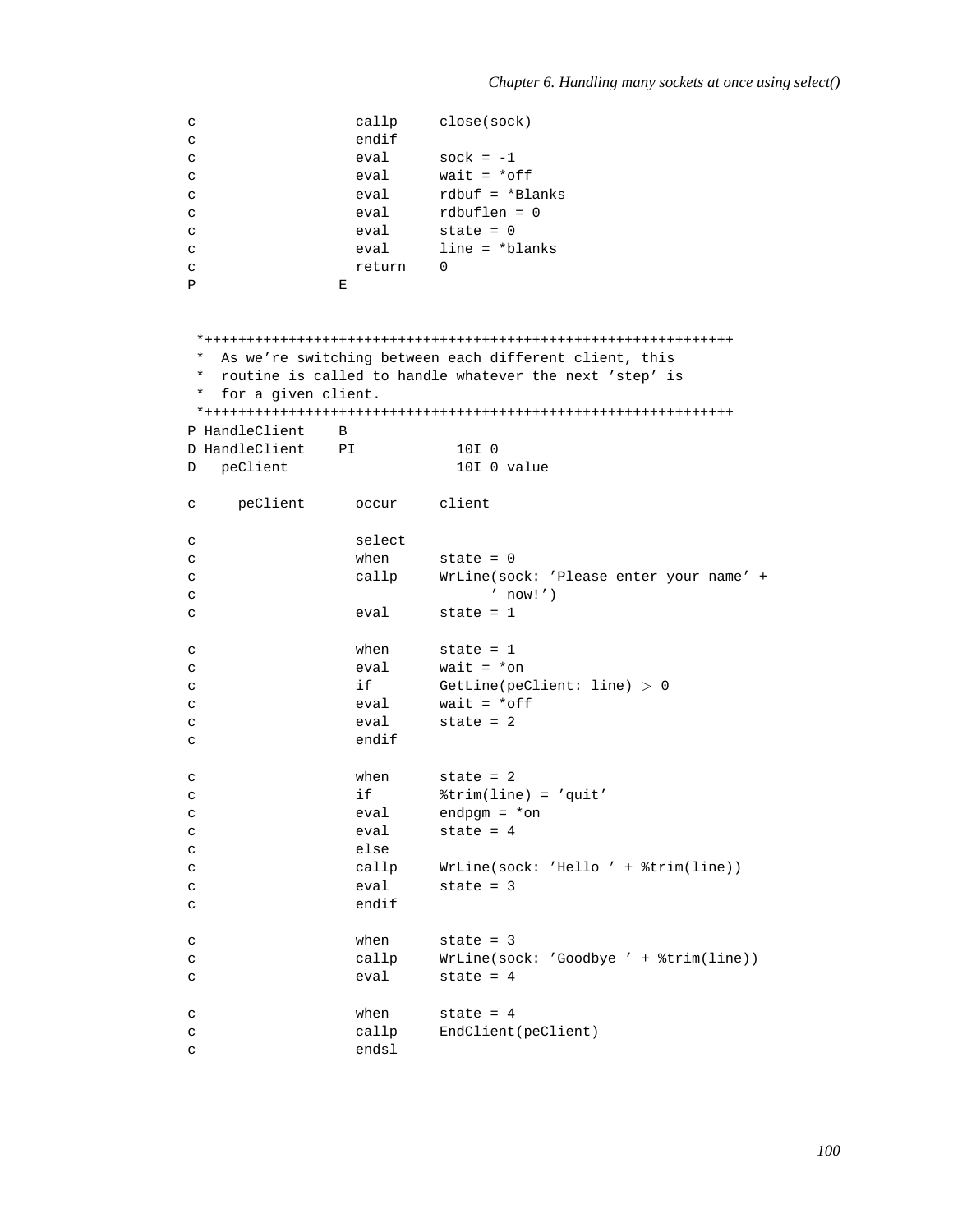```
c return 0
P E
*+++++++++++++++++++++++++++++++++++++++++++++++++++++++++++++++
* This removes one line of data from a client's read buffer
*+++++++++++++++++++++++++++++++++++++++++++++++++++++++++++++++
P GetLine B
D GetLine PI 10I 0<br>
D peClient 10I 0 value
D peClient
D peLine 256A
D pos S 10I 0
C*** Load correct client:
c peClient occur client
c if rdbuflen < 1c return 0
c endif
C*** Look for an end-of-line character:
c eval pos = %scan(x'0A': rdbuf)
c if pos < 1 or pos > rdbuflen
c return 0
c endif
C*** Add line to peLine variable, and remove from rdbuf:
c eval peLine = %subst(rdbuf:1:pos-1)
c if pos < %size(rdbuf)
c eval rdbuf = %subst(rdBuf:pos+1)
c else
c eval rdbuf = *blanks
c endif
c eval rdbuflen = rdbuflen - pos
C*** If CR character found, remove that too...
c eval pos = pos - 1
c if %subst(peLine:pos:1) = x'0D'
c eval peLine = %subst(peLine:1:pos-1)
c eval pos = pos - 1
c endif
C*** Convert to EBCDIC:
c if \text{pos} > 0c callp Translate(pos: peLine: 'QTCPEBC')
c endif
C*** return length of line:
c return pos
P E
```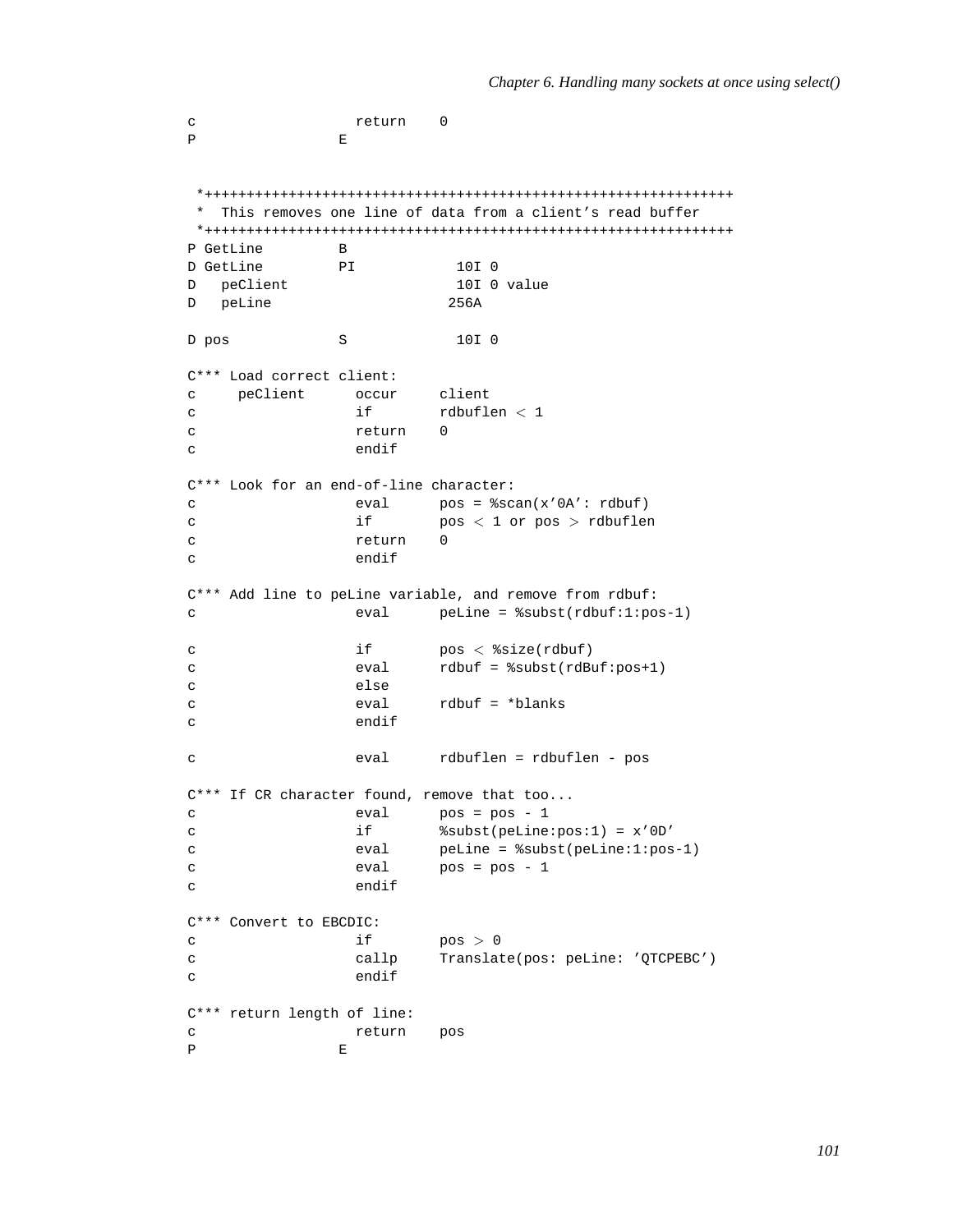```
*+++++++++++++++++++++++++++++++++++++++++++++++++++++++++++++++
* This ends this program abnormally, and sends back an escape.<br>* message explaining the failure
  message explaining the failure.
*+++++++++++++++++++++++++++++++++++++++++++++++++++++++++++++++
P die B
D die PI
D peMsg 256A const
D SndPgmMsg PR ExtPgm('QMHSNDPM')
D MessageID 7A Const
D QualMsgF 20A Const
D MsgData 256A Const
D MsgDtaLen 10I 0 Const
D MsgType 10A Const
D CallStkEnt 10A Const
D CallStkCnt 10I 0 Const
D MessageKey 4A
D ErrorCode 32766A options(*varsize)
D dsEC DS
D dsECBytesP 1 4I 0 INZ(256)
D dsECBytesA 5 8I 0 INZ(0)
D dsECMsqID 9 15
D dsECReserv 16 16
D dsECMsgDta 17 256
D wwMsgLen S 3 10I 0
D wwTheKey S 4A
c eval wwMsgLen = %len(%trimr(peMsg))
c if wwMsgLen<1
c return
c endif
c callp SndPgmMsg('CPF9897': 'QCPFMSG *LIBL':
c peMsg: wwMsgLen: '*ESCAPE':
c '*PGMBDY': 1: wwTheKey: dsEC)
c return
P E
```
/define ERRNO\_LOAD\_PROCEDURE /copy socktut/qrpglesrc,errno\_h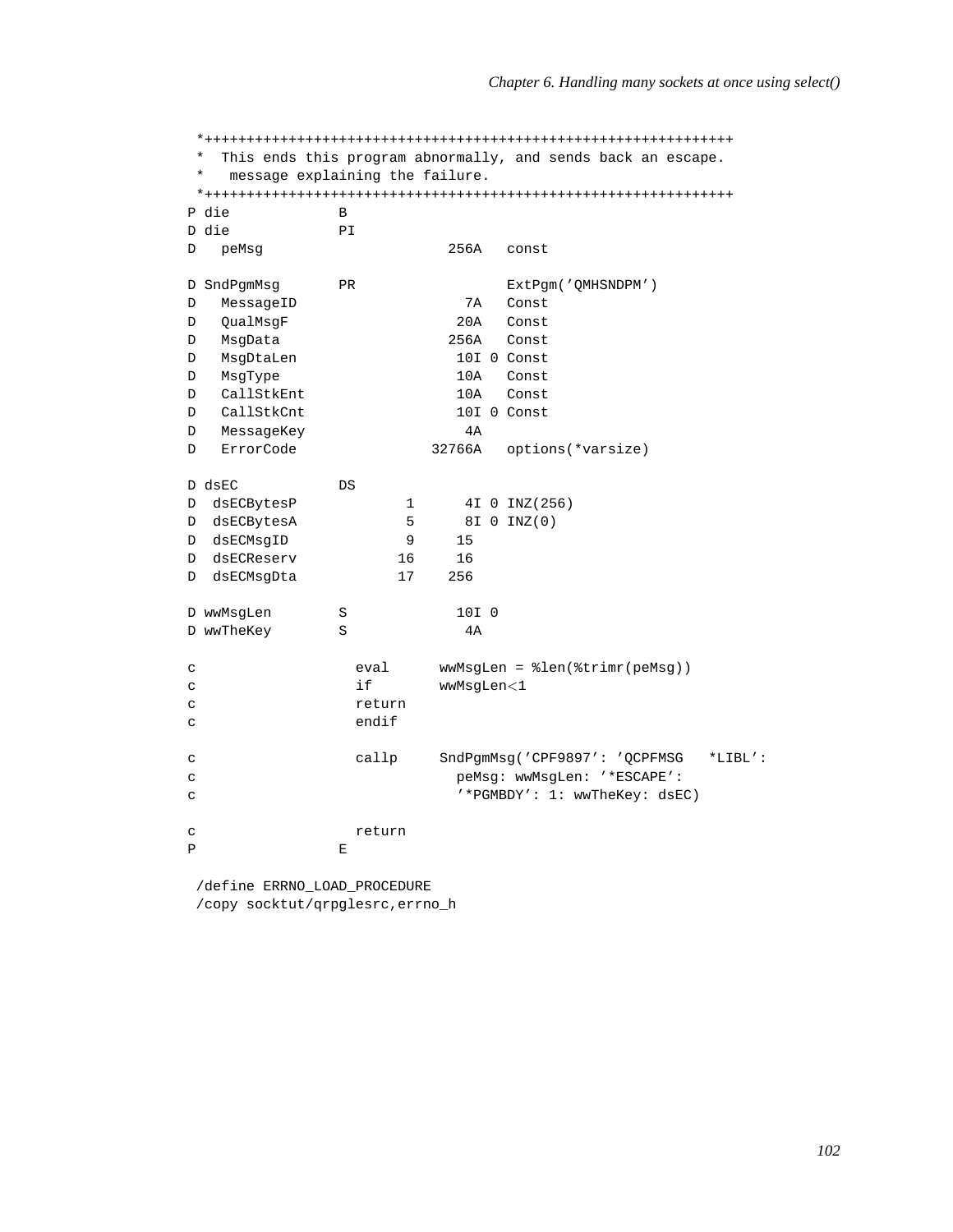### **6.8. Adding some refinements to our approach**

Not too bad for our first multi-client server program, is it? There's some room for improvement however. This topic will discuss what we could've done better, and what to do about it.

First of all, we're sending any outgoing data with the WrLine procedure. WrLine() is designed to be used with blocking sockets. As I mentioned before, this doesn't really cause problems in our sample program because there's only a small amount of data to send. The chances of us somehow filling up the system's TCP buffer is very remote, so we probably won't ever notice the problem.

But in a real application? One where files are being sent, or data is being typed by another user? We'd be sure to have problems! As soon as the TCP buffer is full, data would simply be cut off.

Speaking of buffers, the read buffer has a problem too. Right now, we add to the read buffer. That's not a problem, however, we only take data out of the read buffer when a x'0A' (end-of-line) character is found. That means that if a client should fill up his read buffer without having an end of line character, it'll simply STOP receiving data from that client!

The 'wait' indicator is a neat idea, but it wouldn't really be necessary if we handled writes correctly. If we handled them correctly, data would go into a write buffer, and be written as soon as writing to the socket was feasible. If we did that, there'd be little point to having a 'wait' indicator, we'd just always do the full 60 second timeout.

Finally, why are we setting the 'readset' for a client every single time we do a select()? We should only set descriptor on if we have space in our read buffer. That way, we don't have to go through the motions of trying to do a recv() when we know there isn't anyplace to put the data.

I suggest that you try to solve all of these problems yourself. It'll be a good challenge for you -- trying to implement a write buffer, and handle a full read buffer, etc.

If you get stuck, take a look at my solution to the problem, which is online at this address: http://www.scottklement.com/rpg/socktut/qrpglesrc.serverex4

# **6.9. A Chat Application**

In the last topic, you improved upon the 'example server' that we've been using since the start of the server portion of this tutorial. Yes, it's a nice, simple, example of writing a server.

But how practical is all of this knowledge you've picked up? Can you do anything truly useful with it?

Okay. Lets modify that last example, the 'simple example server' program and turn it into a simple 'chat room'.

Here's what we want to do:

- 1. Each message going from the server to the client should be prefixed by a unique 'message number'. This makes it much easier for a client program to understand the purpose for each message we send.
- 2. When a client program connects, the first message (message number 100) will ask the client for his name.
- 3. If the name is a good one, the server will respond with message number 101. "Login Accepted"
- 4. From this point on, each line that the client types will be sent to all of the other clients that are logged in. Each of these messages will be prefixed by the name of the person using the client which sent the message.

This will involve surprisingly few changes to the program that we created in the previous topic.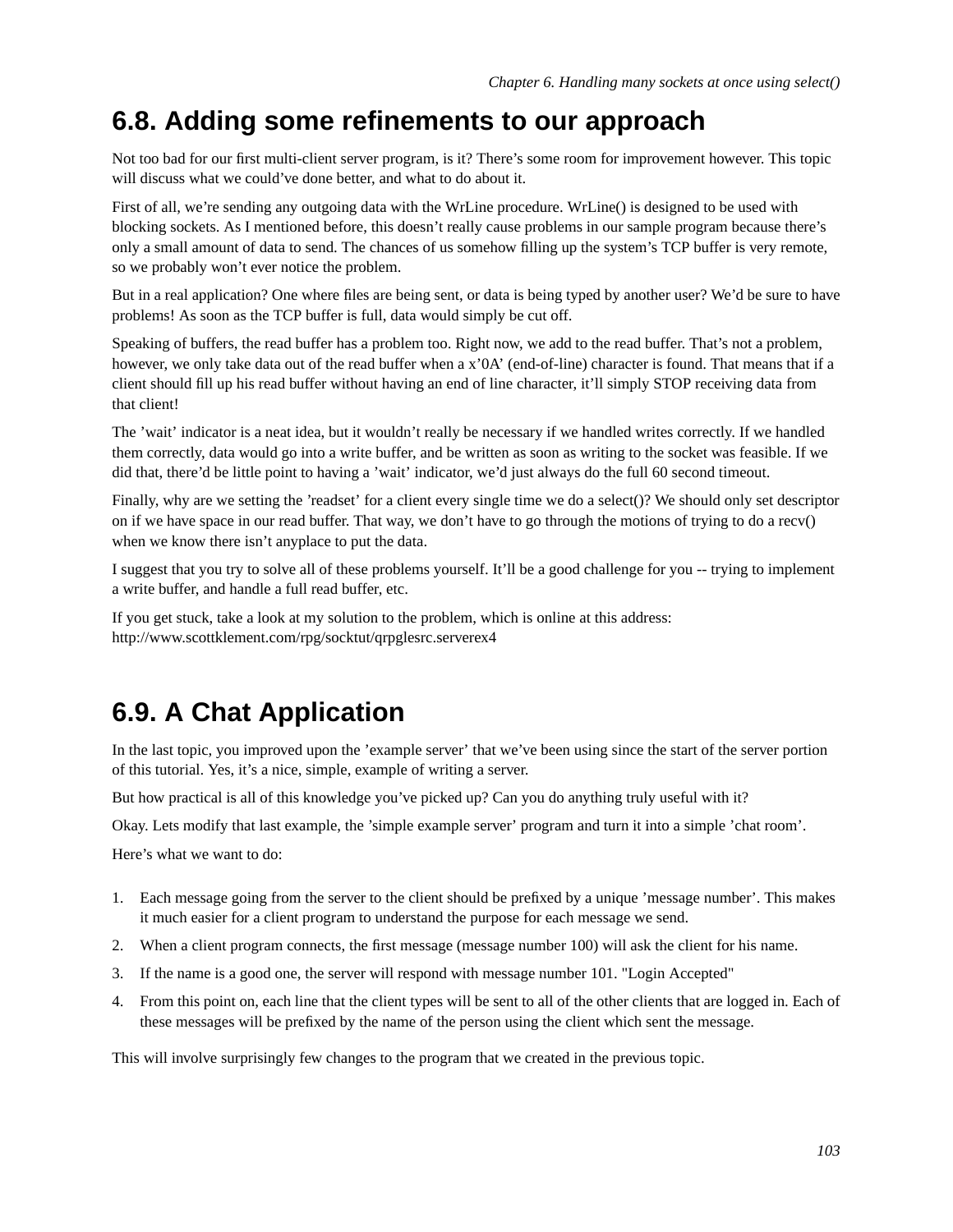#### Here's our 'chat server':

```
File: SOCKTUT/QRPGLESRC, Member: SERVEREX5
   H DFTACTGRP(*NO) ACTGRP(*NEW)
   H BNDDIR('SOCKTUT/SOCKUTIL') BNDDIR('QC2LE')
   *** header files for calling service programs & APIs
   D/copy socktut/qrpglesrc,socket_h
   D/copy socktut/qrpglesrc,sockutil_h
   D/copy socktut/qrpglesrc,errno_h
   *** Prototypes for externally called programs:
   D Translate PR ExtPgm('QDCXLATE')
   D peLength 5P 0 const
   D peBuffer 32766A options(*varsize)
   D peTable 10A const
   *** Prototypes for local subprocedures:
   D die PR
   D peMsg 256A const
   D NewListener PR 10I 0
   D pePort 5U 0 value
   D peError 256A
   D NewClient PR 10I 0
   D peServ 10I 0 value
   D ReadClient PR 10I 0
   D peClient 10I 0 value
   D WriteClient PR 10I 0
   D peClient 10I 0 value
   D HandleClient PR 10I 0
   D peClient 10I 0 value
   D EndClient PR 10I 0
   D peClient 10I 0 value
   D GetLine PR 10I 0
   D peClient 10I 0 value
   D peLine 256A
   D PutLine PR 10I 0
   D peClient 10I 0 value
   D peLine 256A const
```
\*\*\* Configuration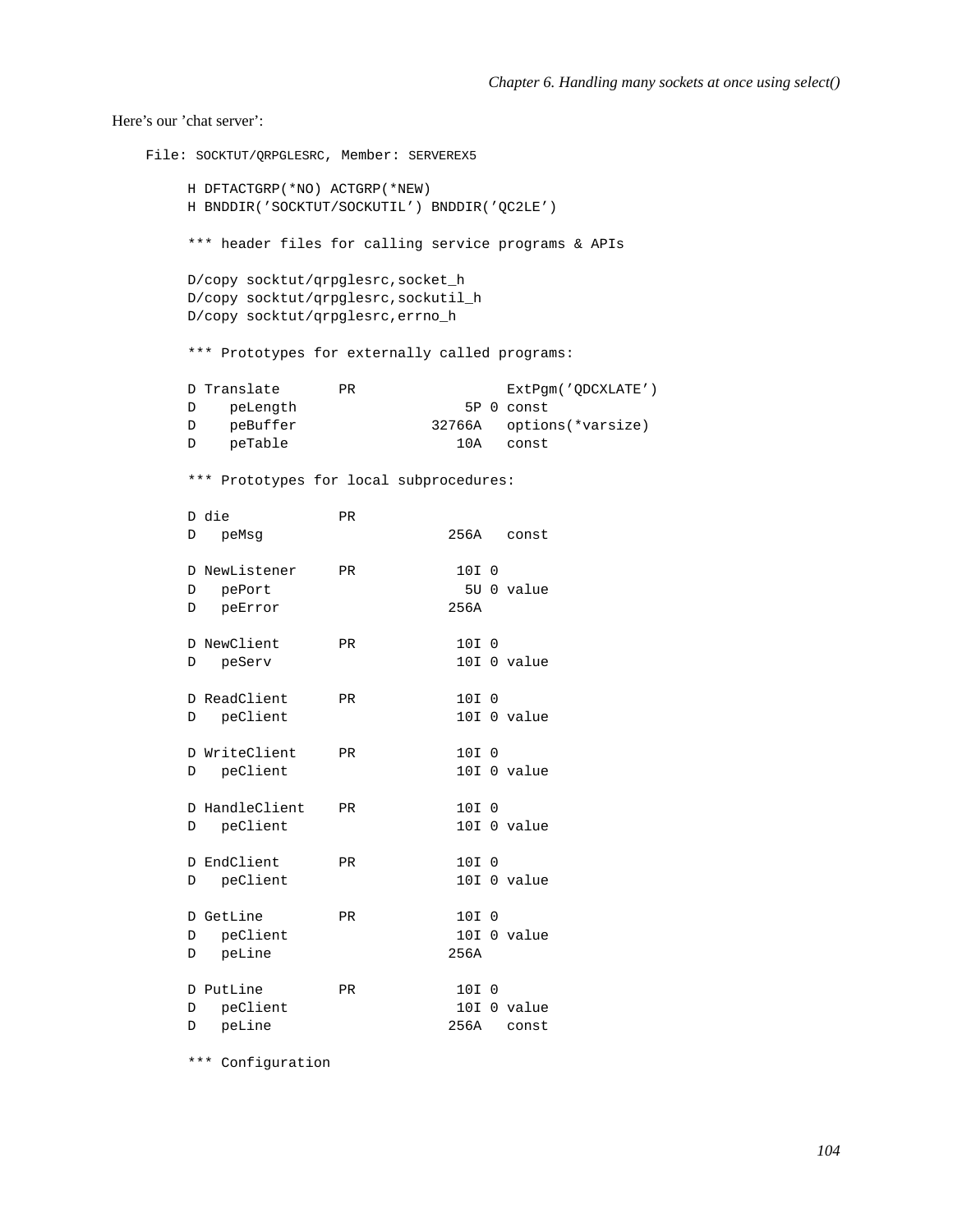D MAXCLIENTS  $\overline{C}$ CONST (100) \*\*\* Global Variables: 256A  $S$ D Msq D to  $S$ D tolen 10I 0  $S$ D serv  $S$ 10I 0 D max  $S$ 10I 0 D rc  $S$  $10I<sub>0</sub>$ D C  $S$ 10I 0 like(fdset) D readset  $S$ D excpset  $S$ like(fdset)  $\,$   $\,$   $\,$ like(fdset) D writeset  $\, \mathbb{S} \,$  $inz(*off)$ D endpgm  $1N$ \*\*\* Variables in the "client" data structure are kept \*\*\* seperate for each connected client socket. D Client DS Occurs (MAXCLIENTS) 10I 0 D sock D rdbuf 256A n rdbuflen  $10T<sub>0</sub>$  $\mathbf{D}$ state  $10I<sub>0</sub>$  $D$ wrbuf 2048A 10I 0 D wrbuflen  $D$ name  $20A$  $*inlr = *on$ eval  $\mathbf{C}$ Initialize  $\epsilon$ exsr C\* Main execution loop:  $C^*$  $C^*$ 1) Make read/write/exception descriptor sets.  $\mathrm{C}^{\,\star}$ and figure out the timeout value for select()  $C^*$  $C^*$ 2) Call select() to find out which descriptors need  $C^*$ data to be written or read, and also to find  $\mathrm{C}^{\,\star}$ any exceptions to handle.  $\mathrm{C}^{\,\star}$  $\mathrm{C}^{\,\star}$ 3) Check to see if a user told us to shut down, or if the job/subsystem/system has requested us to  $\mathrm{C}\,{}^{\star}$  $C^*$ end the program.  $C^*$  $C^*$ 4) If the listener socket ("server socket") has data  $C^*$ to read, it means someone is trying to connect  $C^*$ to us, so call the NewClient procedure.  $\mathrm{C}\,{}^{\star}$  $C^*$ 5) Check each socket for incoming data and load into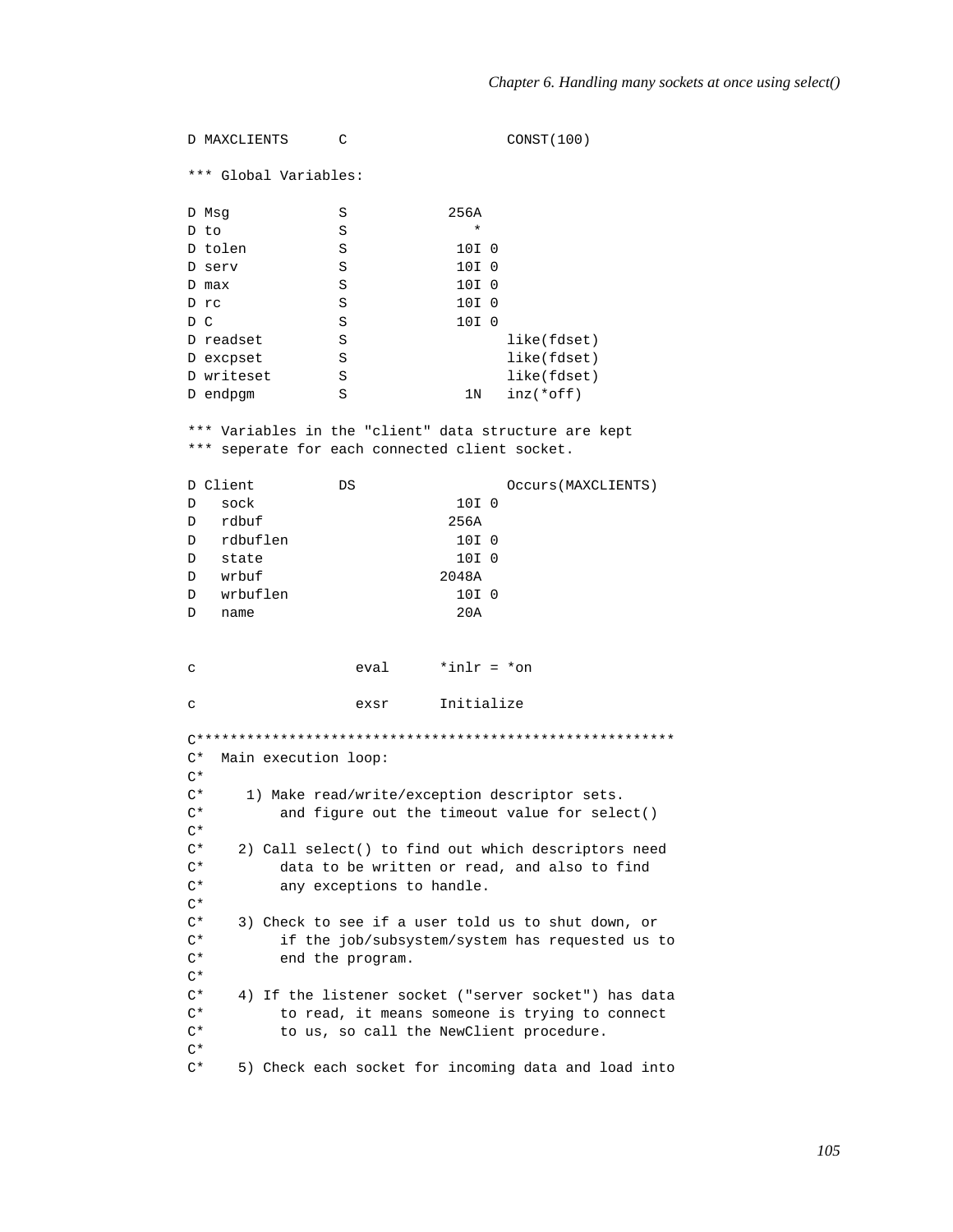```
C^*the appropriate read buffer.
\mathrm{C}^{\,\star}C^*6) Check each client for outgoing data and write into
C^*the appropriate socket.
C^*C^*7) Do the next "task" that each socket needs.
C^*(could be sending a line of text, or waiting
\mathrm{C}^{\,\star}for input, or disconnecting, etc)
1 = 1\mathtt{C}dow
                  exsr
                         MakeDescSets
\mathbf Crc = select(max+1: %addr(readset):eval
\mathcal{L}%addr(writeset): %addr(excpset): to)
\mathcal{C}ChkShutDown
\mathtt{C}exsr
                  ifrc > 0\mathcal{C}\mathbf{C}if
                           FD_ISSET(serv: readset)
                  callp
                          NewClient(serv)
\mathcal{C}endif\mathbf{C}CheckSockets
\rm{c}exsr
                  endif\mathcal{C}DoClients
\mathbf{C}exsr
                  enddo
\mathcal{C}C* Initialize some program vars & set up a server socket:
Initialize begsr
CSR
C^*-------------------------
\simdo
                          MAXCLIENTS C
\mathsf{C}\mathsf{C}occur
                         client
                  eval
                          sock = -1\mathbf{C}callp
                          EndClient(C)
\rm{c}enddo
\mathbf{C}eval
                          tolen = %size(timeval)
\mathcal{L}\mathbf{C}alloc
                          tolen
                                       to
                          p_timeval = to
                  eval
\mathbf{C}C* Start listening to port 4000
eval
\overline{C}serv = NewListener(4000: Msg)
                  if
\mathtt{C}serv < 0die(Msg)
\mathbf{C}callp
                  endif
\mathsf{C}C*------------------------
```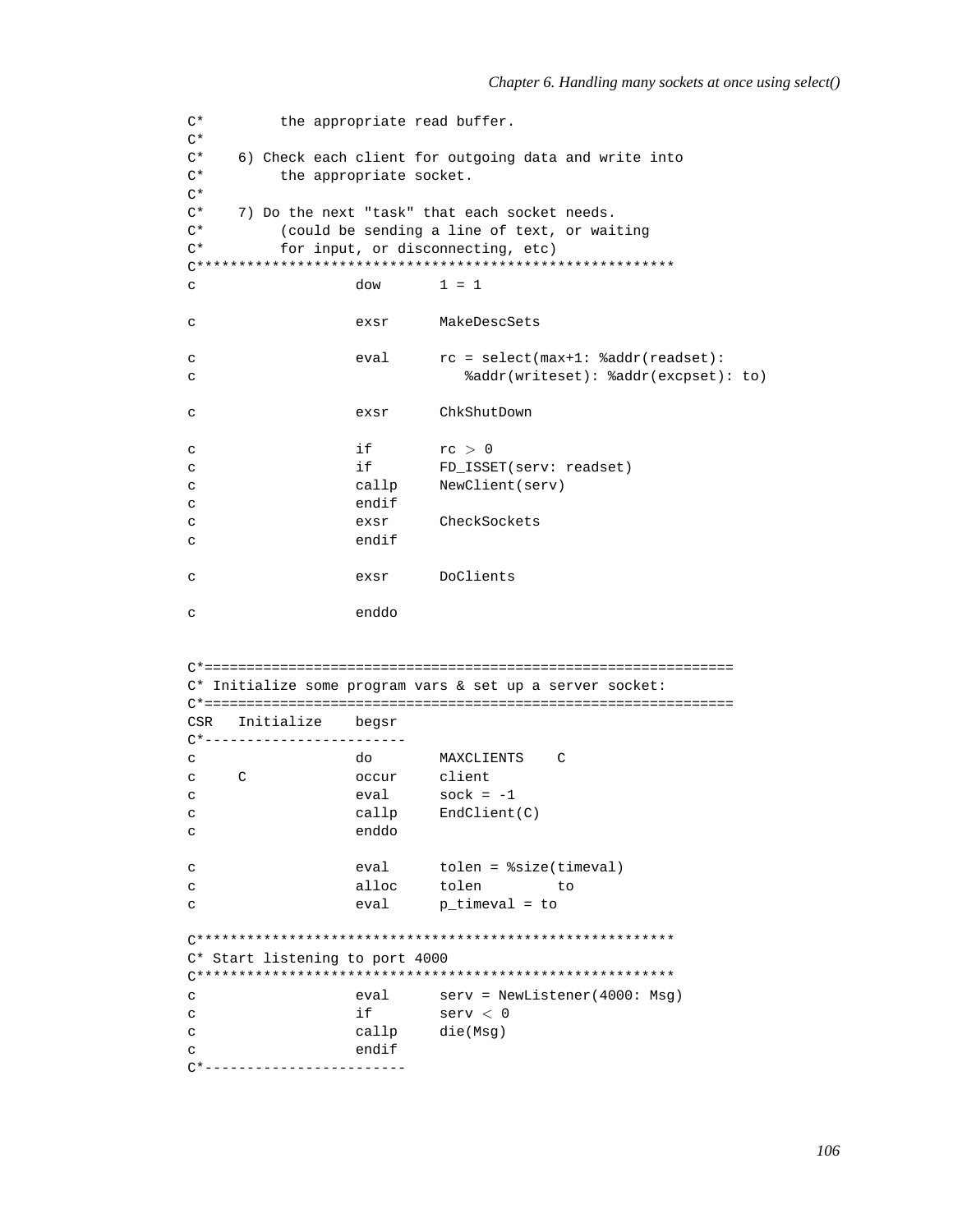CSR endsr C\*=============================================================== C\* This makes the descriptor sets: C\* readset -- includes the 'server' (listener) socket plus C\* any clients that still have space in their read buffer C\* writeset -- includes any clients that have data in their C\* write buffer. C\* excpset -- includes all socket descriptors, since all of C\* them should be checked for exceptional conditions C\*=============================================================== CSR MakeDescSets begsr C\*----------------------- c callp FD\_ZERO(writeset) c callp FD\_ZERO(readset) c callp FD\_ZERO(excpset) c callp FD\_SET(serv: readset) c callp FD\_SET(serv: excpset) C\* the 60 second timeout is just so that we can check for C\* system shutdown periodically. c eval tv\_sec = 60 c eval tv usec = 0 c eval max = serv c do MAXCLIENTS C c C occur client c  $if$  sock  $\langle > -1$ c callp FD\_SET(sock: excpset) c if rdbuflen < %size(rdbuf) c callp FD\_SET(sock: readset) c endif c  $if$  wrbuflen  $> 0$ c callp FD\_SET(sock: writeset) c endif c  $if$  sock > max c eval max = sock c endif c endif c enddo C\*------------------------ CSR endsr C\*=============================================================== C\* Check for a 'shutdown' condition. If shutdown was requested C\* tell all connected sockets, and then close them. C\*=============================================================== CSR ChkShutDown begsr C\*----------------------- c shtdn 99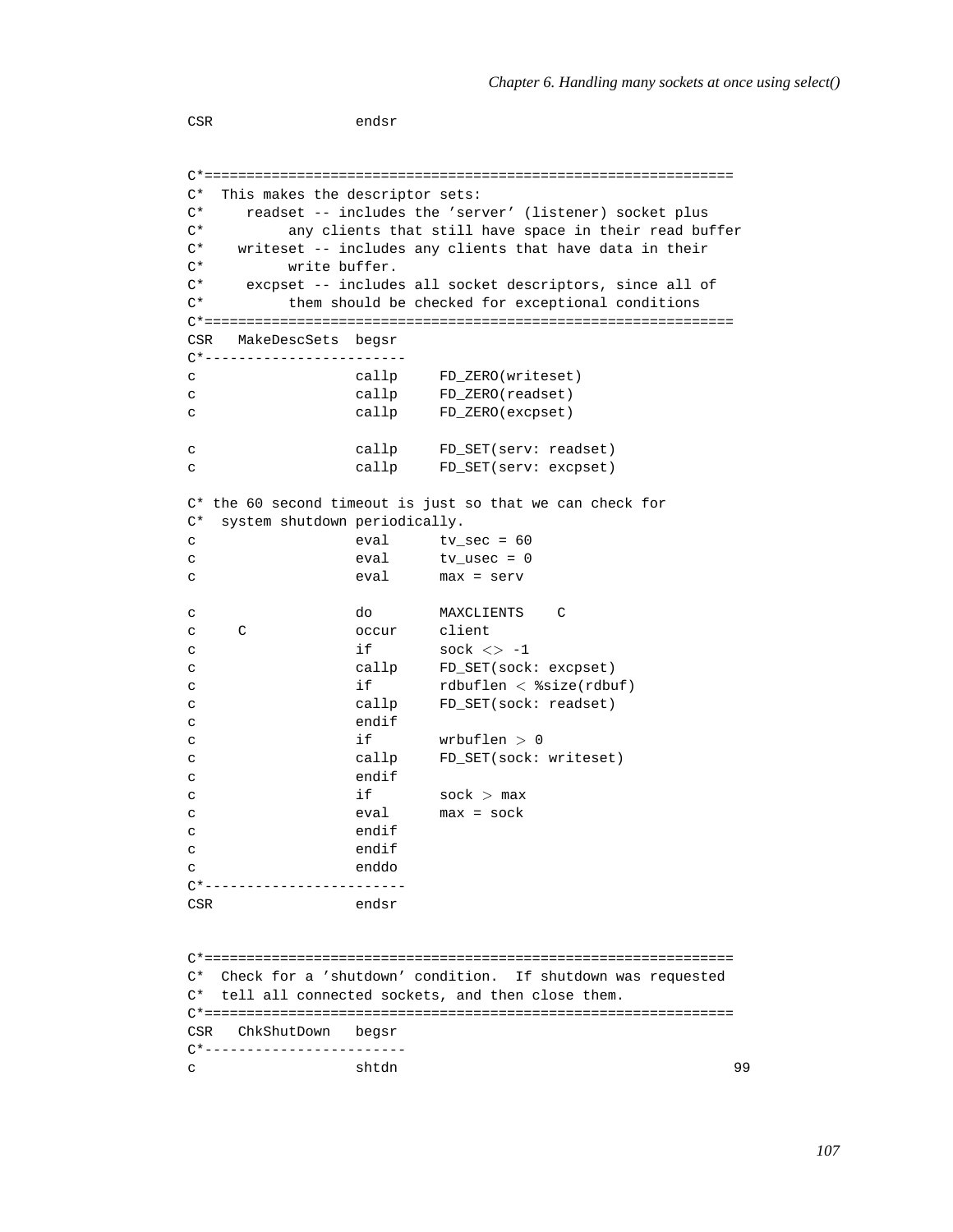```
c if *ing9 = *onc eval endpgm = *On
c endif
* Note that the 'endpgm' flag can also be set by the
* 'HandleClient' subprocedure, not just the code above...
c if endpgm = *on
c do MAXCLIENTS C
c C occur client
c if sock \langle > -1c callp WrLine(sock: '902 Sorry! We"re ' +
c 'shutting down now!')
c callp EndClient(C)
c endif
c enddo
c callp close(serv)
c callp Die('shut down requested...')
c return
c endif
C*------------------------
CSR endsr
C*===============================================================
C* This reads any data that's waiting to be read from each
C* socket, and writes any data that's waiting to be written.
C*
C* Also disconnects any socket that returns an error, or has
C* and exceptional condition pending.
C*===============================================================
CSR CheckSockets begsr
C*------------------------
c do MAXCLIENTS C
c C occur client
c if sock \langle > -1 \ranglec if FD_ISSET(sock: readset)
c if ReadClient(C) < 0
c callp EndClient(C)
c callp FD_CLR(sock: excpset)
c callp FD_CLR(sock: writeset)
c endif
c endif
c if FD_ISSET(sock: writeset)
c if WriteClient(C) < 0
c callp EndClient(C)
c callp FD_CLR(sock: excpset)
c callp FD_CLR(sock: writeset)
c endif
```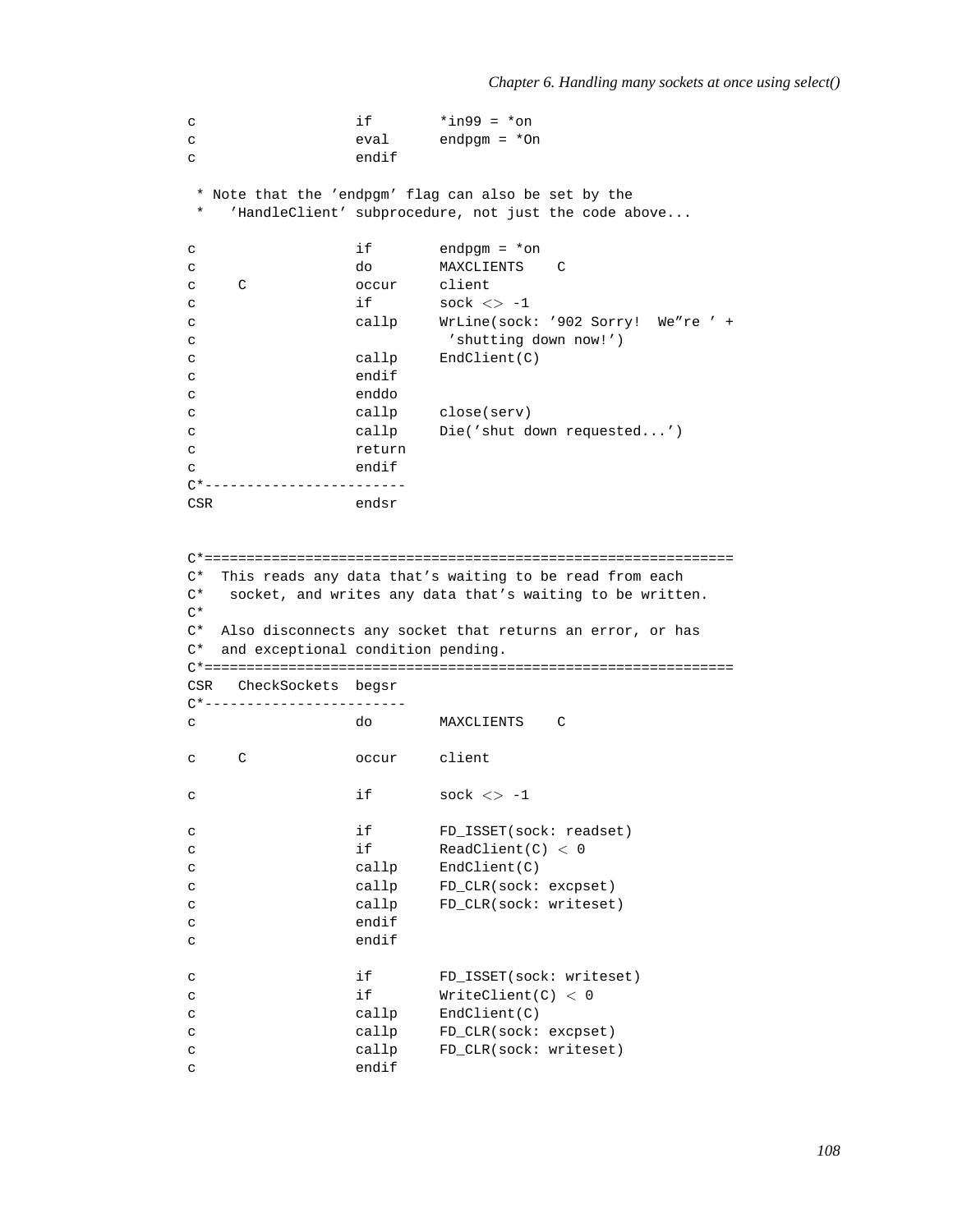```
c endif
c if FD_ISSET(sock: excpset)
c callp EndClient(C)
c endif
c endif
c enddo
C*------------------------
CSR endsr
C*===============================================================
C* This finally gets down to "talking" to the client programs.
C* It switches between each connected client, and then sends
C* data or receives data as appropriate...
C*===============================================================
CSR DoClients begsr
C*------------------------
c do MAXCLIENTS C
c C occur client
c if sock \langle > -1 \ranglec callp HandleClient(C)
c endif
c enddo
C*------------------------
CSR endsr
*+++++++++++++++++++++++++++++++++++++++++++++++++++++++++++++++
 * Create a new TCP socket that's listening to a port
 *
 * parms:
 * pePort = port to listen to
 * peError = Error message (returned)
 *
 * returns: socket descriptor upon success, or -1 upon error
 *+++++++++++++++++++++++++++++++++++++++++++++++++++++++++++++++
P NewListener B
D NewListener PI 10I 0
D pePort 5U 0 value
D peError 256A
D sock S 10I 0
D len S 10I 0
D bindto S *
\begin{tabular}{lllllllll} D on & S & 10I & 0 & inz(1) \\ D\ \hline & \multicolumn{1}{l}{} \multicolumn{1}{l}{} & S & 10I & 0 \\ \end{tabular}D linglen S 10I 0
D ling S *
D flags S 10I 0
```

```
C*** Create a socket
```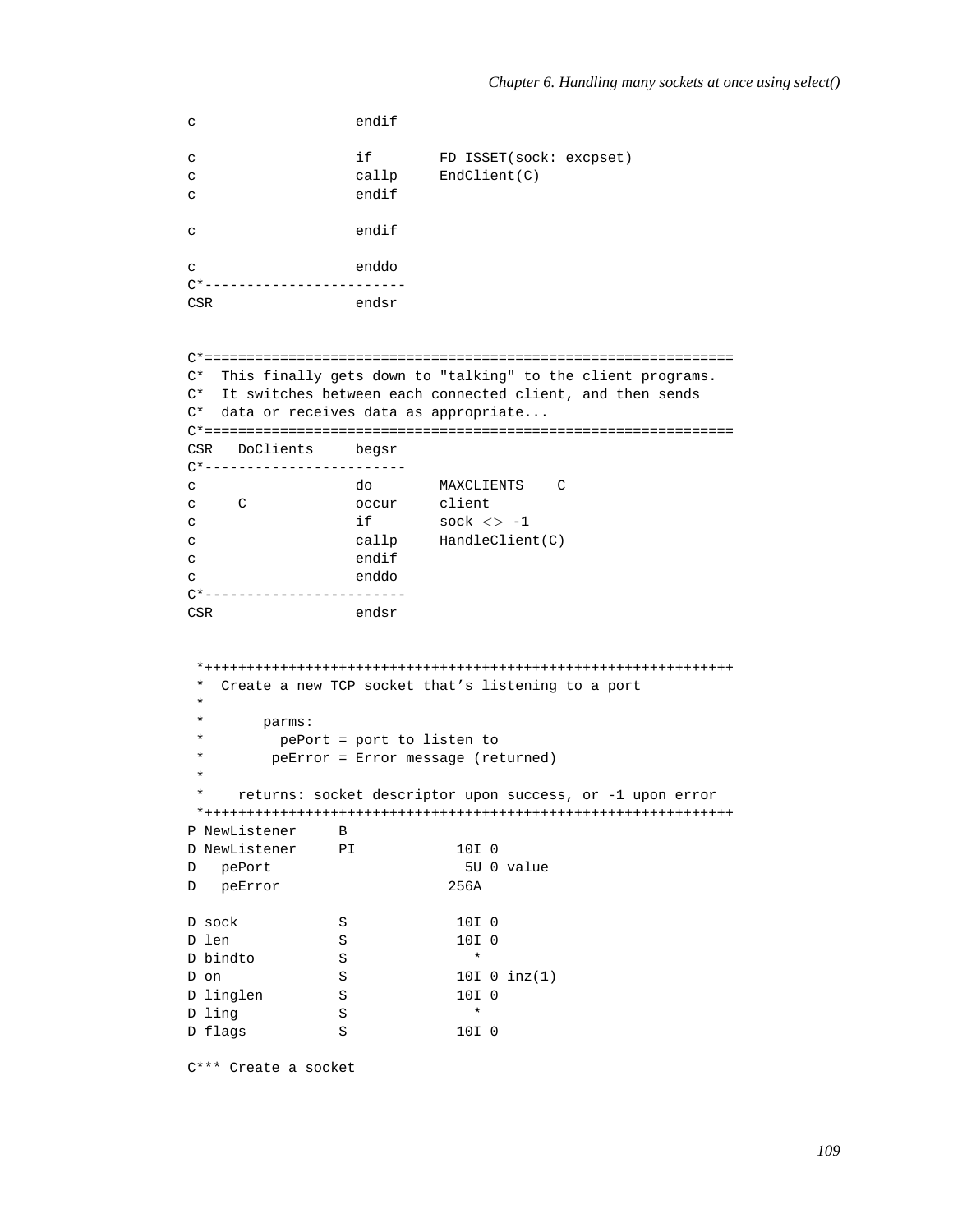```
c eval sock = socket(AF_INET:SOCK_STREAM:
c iPPROTO_IP)
c if sock < 0c eval peError = %str(strerror(errno))
c return -1
c endif
C*** Tell socket that we want to be able to re-use the server
C*** port without waiting for the MSL timeout:
c callp setsockopt(sock: SOL_SOCKET:
c SO_REUSEADDR: %addr(on): %size(on))
C*** create space for a linger structure
c eval linglen = %size(linger)
c alloc linglen ling
c eval p_linger = ling
C*** tell socket to only linger for 2 minutes, then discard:
c eval 1_onoff = 1
c eval l_linger = 120
c callp setsockopt(sock: SOL_SOCKET: SO_LINGER:
c ling: linglen)
C*** free up resources used by linger structure
c dealloc(E) ling
C*** tell socket we don't want blocking...
c eval flags = fcntl(sock: F_GETFL)
c eval flags = flags + O_NONBLOCK
c if fcntl(sock: F_SETFL: flags) < 0
c eval peError = %str(strerror(errno))
c return -1
c endif
C*** Create a sockaddr_in structure
c eval len = %size(sockaddr_in)
c alloc len bindto
c eval p_sockaddr = bindto
c eval sin_family = AF_INET
c eval sin_addr = INADDR_ANY
c eval sin_port = pePort
c eval sin_zero = *ALLx'00'
C*** Bind socket to port
c if bind(sock: bindto: len) < 0
c eval peError = %str(strerror(errno))
c callp close(sock)
c dealloc(E) bindto
c return -1
c endif
```
C\*\*\* Listen for a connection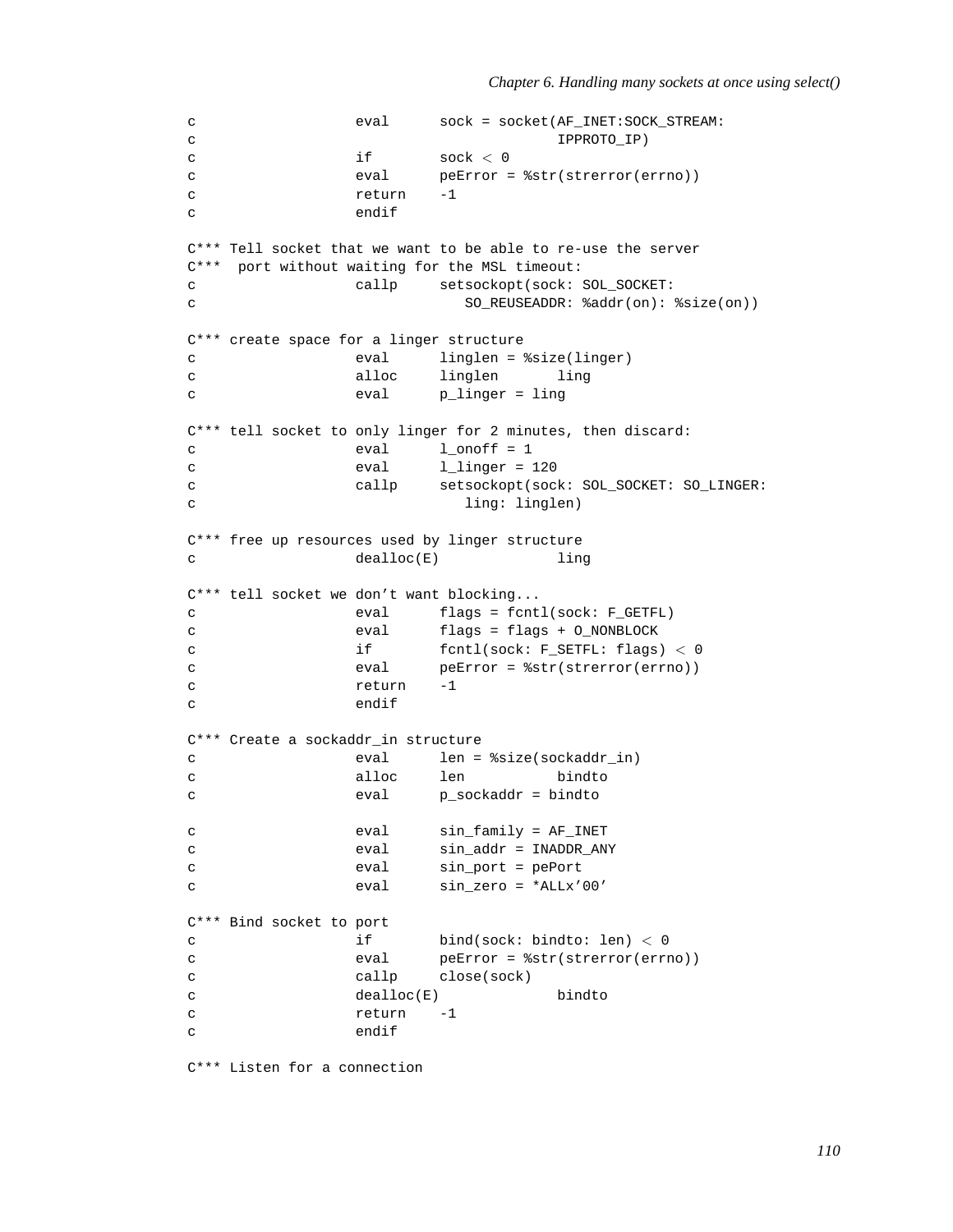```
listen(sock: MAXCLIENTS) < 0if
\mathtt{C}\mathbf{C}eval
                          peError = $str(strerror(errno))
                 callp
                         close(sock)
\mathsf{C}\mathbf{C}dealloc(E)bindto
                 return -1
\epsilonendif
\mathcal{C}C*** Return newly set-up socket:
                 dealloc(E)bindto
\mathbf{C}return sock
\mathtt{C}\mathbf{D}\mathbf{E}* This accepts a new client connection, and adds him to
 \starthe 'client' data structure.
 P NewClient
              \overline{B}D NewClient
              PI10T<sub>0</sub>D peServ
                           10I 0 value
D X
               S10I 0
D S
              S10I 0
D \cap C\mathbf{S}10T<sub>0</sub>D flags
               S10I 0
              SD ling
                             \star\starD connfrom
              SD len
               \mathbf S10I<sub>0</sub>D Msq
               \mathbf S52A
C* See if there is an empty spot in the data
C* structure.
cl = 0\mathbf{C}eval
\mathbf Cdo
                         MAXCLIENTS X
\mathtt{C}\mathbf{x}occur
                         Client
                 if
                         sock = -1\mathtt{C}eval
                          cl = X\mathtt{C}leave
\mathbf{C}\mathsf{C}endif
                 enddo
\mathbf{c}C* Accept new connection
eval len = ssize(sockaddr_in)\mathbf{c}alloc
\rm{c}len
                                      connfrom
\mathtt{C}eval
                         S = accept(peServ: connfrom: len)
                 if
                         S < 0\mathtt{C}return
                          -1\mathtt{C}endif
\mathtt{C}
```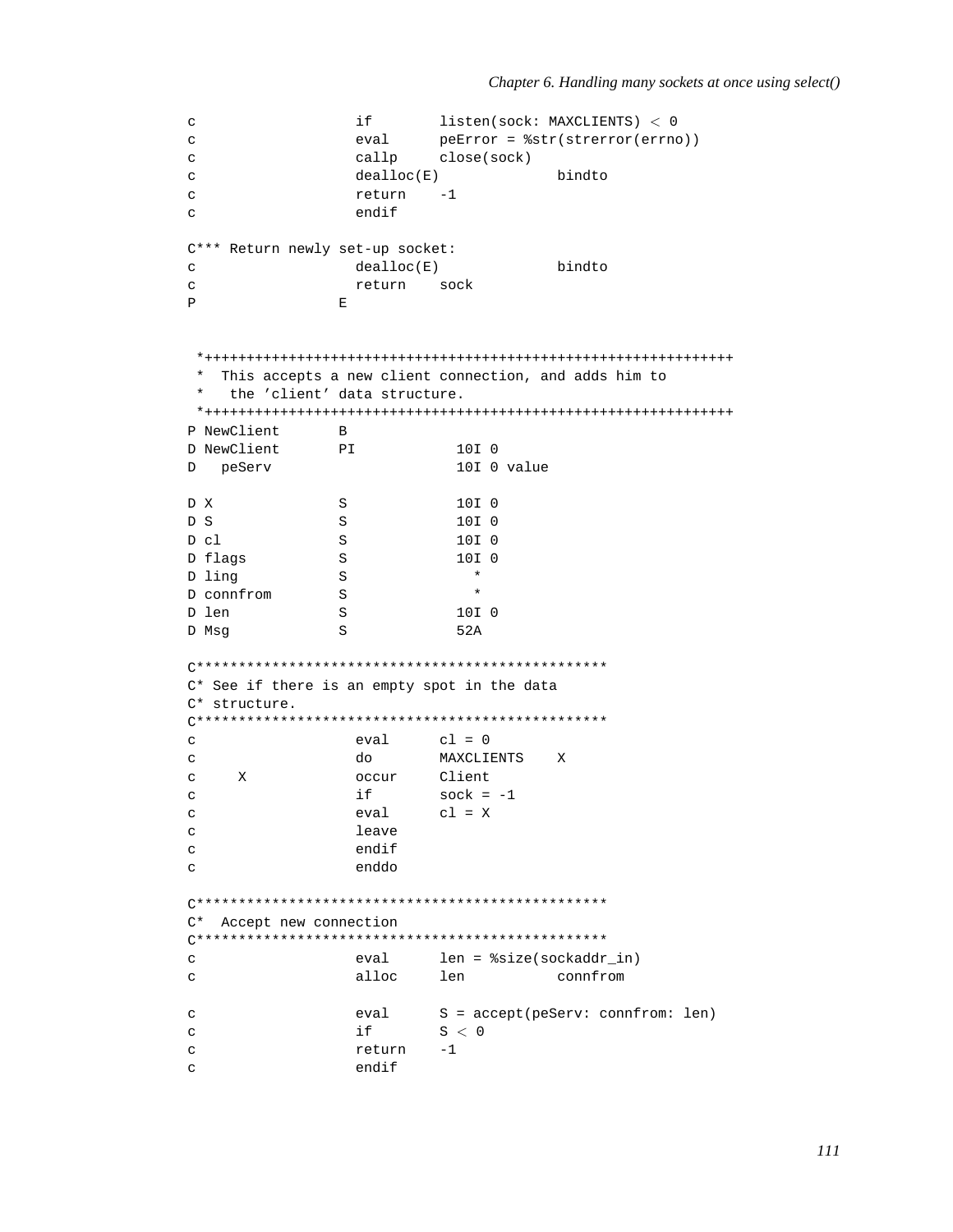```
\mathbf{C}dealloc(E)connfrom
C* Turn off blocking & limit lingering
flags = fcnt1(S: F_GETFL: 0)\mathbf{c}eval
                       flags = flags + O_NONBLOCK
\rm{c}eval
                if
                        fcntl(S: F SETFL: flags) < 0\mathsf{C}Msg = %str(strerror(errno))
\mathbf{C}eval
                dsply
                                    Msg
\mathbf{C}-1return
\mathbf Cendif
\mathbf Ceval
                       len = $size(linger)\mathcal{C}alloc
\mathbf{C}len
                                    ling
                       p_linger = ling
\mathtt{C}eval
\mathbf{C}eval
                        1 onoff = 1eva11_linger = 120
\mathcal{C}\mathbf{C}callp
                        setsockopt(S: SOL_SOCKET: SO_LINGER:
                           ling: len)
\mathcal{C}dealloc(E)ling
\mathbf{C}C* If we've already reached the maximum number
C* of connections, let client know and then
C* get rid of him
if
                       cl = 0\mathbf Cwrline(S: '901 Maximum number of ' +
\mathbf{C}callp
                         'connections has been reached!')
\mathbf{C}callp
                       close(s)\mathtt{C}return
                        -1\overline{C}endif
\mathbf{C}C* Add client into the structure
c1\mathbf{C}occur
                       client
                       sock = Seval
\mathbf{C}return 0
\mathsf{C}\mathbf{p}\mathbf{E}* If there is data to be read from a Client's socket, add it
 \starto the client's buffer, here...
 P ReadClient
              \mathbb{R}D ReadClient
             PI10I 0
D peClient
                         10I 0 value
                          10I 0
D left
             S
```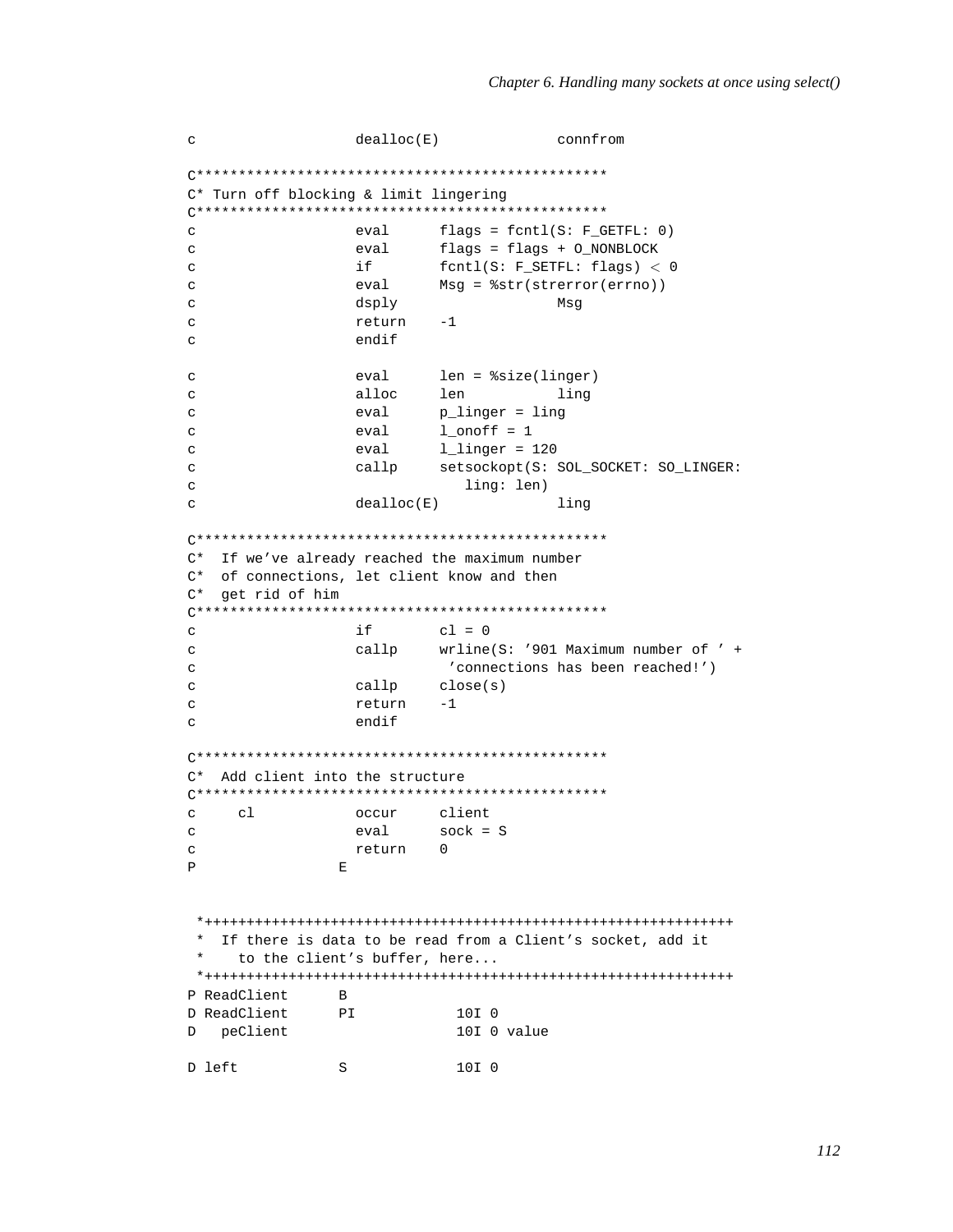```
D p_read S *
D err S 10I 0<br>D len S 10I 0
                   10I 0c peClient occur client
c eval left = %size(rdbuf) - rdbuflen
c eval p_read = %addr(rdbuf) + rdbuflen
c eval len = recv(sock: p_read: left: 0)
c if \t len < 0c eval err = errno
c if err = EWOULDBLOCK
c return 0
c else
c return -1
c endif
c endif
c eval rdbuflen = rdbuflen + len
c return len<br>P E
P E
*+++++++++++++++++++++++++++++++++++++++++++++++++++++++++++++++
* If a client's socket is ready to write data to, and theres<br>* data to write so aboad and write it
   data to write, go ahead and write it...
*+++++++++++++++++++++++++++++++++++++++++++++++++++++++++++++++
P WriteClient B
D WriteClient PI 10I 0
D peClient 10I 0 value
D len S 10I 0
c peClient occur client
c if wrbuflen < 1
c return 0
c endif
c eval len = send(sock:%addr(wrbuf):wrbuflen:0)
c if \t len > 0c eval wrbuf = %subst(wrbuf: len+1)
c eval wrbuflen = wrbuflen - len
c endif
c return len
P E
```
\*+++++++++++++++++++++++++++++++++++++++++++++++++++++++++++++++

\* This disconnects a client and cleans up his spot in the

\* client data structure.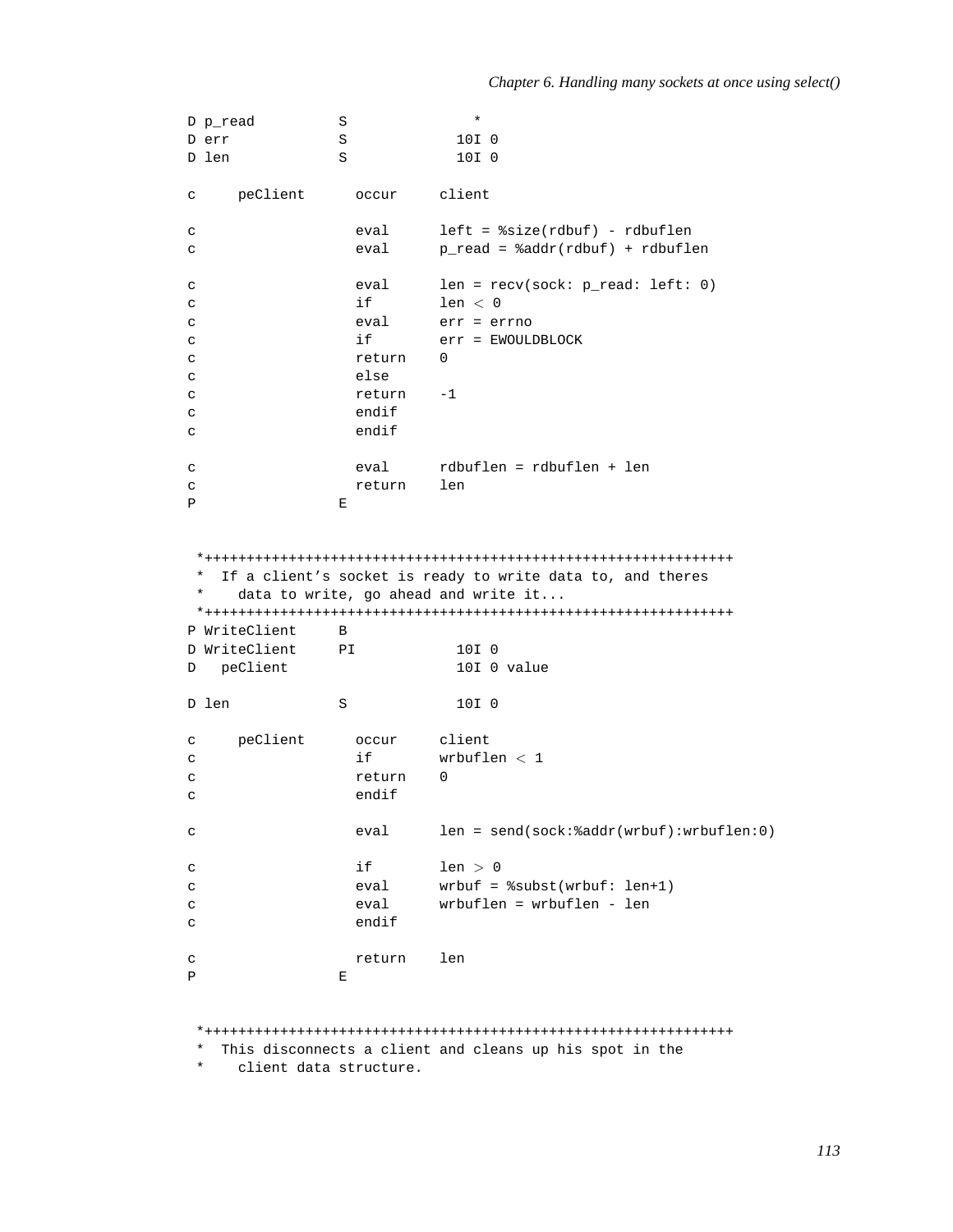|              | P EndClient         | B      |                                                         |
|--------------|---------------------|--------|---------------------------------------------------------|
|              | D EndClient         | PI     | 10I 0                                                   |
| D            | peClient            |        | 10I 0 value                                             |
| $\mathtt{C}$ | peClient            | occur  | client                                                  |
| C            |                     | if     | $sock$ >= 0                                             |
| C            |                     | callp  | close(sock)                                             |
| C            |                     | endif  |                                                         |
| C            |                     | eval   | $sock = -1$                                             |
| C            |                     | eval   | rdbuf = $*Blanks$                                       |
| C            |                     | eval   | $rdbutlen = 0$                                          |
|              |                     | eval   | state = $0$                                             |
| C            |                     |        | wrbuflen = $0$                                          |
| C            |                     | eval   |                                                         |
| C            |                     | eval   | $urbuf = *Blanks$                                       |
| C            |                     | return | 0                                                       |
| P            |                     | Ε      |                                                         |
|              |                     |        |                                                         |
|              |                     |        |                                                         |
|              |                     |        |                                                         |
| *            |                     |        | As we're switching between each different client, this  |
| $^\star$     |                     |        | routine is called to handle whatever the next 'step' is |
| *            | for a given client. |        |                                                         |
|              |                     |        |                                                         |
|              | P HandleClient      | B      |                                                         |
|              | D HandleClient      | ΡI     | 10I 0                                                   |
| D            | peClient            |        | 10I 0 value                                             |
|              |                     |        |                                                         |
| D X          |                     | S      | 10I 0                                                   |
|              | D from              | S      | 24A                                                     |
|              | D msg               | S      | 256A                                                    |
|              |                     |        |                                                         |
| C            | peClient            | occur  | client                                                  |
|              |                     |        |                                                         |
| c            |                     | select |                                                         |
| C            |                     | when   | state = $0$                                             |
| C            |                     | callp  | PutLine(peClient: '100 Please enter ' +                 |
| C            |                     |        | 'your name now!')                                       |
| C            |                     | eval   | state = $1$                                             |
|              |                     |        |                                                         |
| c            |                     | when   | state = $1$                                             |
| C            |                     | if     | GetLine(peClient: $msg$ ) > 0                           |
|              |                     |        |                                                         |
| C            |                     | if     | $%trim(msg) = 'quit'$                                   |
| C            |                     |        |                                                         |
|              |                     | eval   |                                                         |
|              |                     |        | endpgm = $*$ on                                         |
| C            |                     | callp  | PutLine(peClient: '')                                   |
| C            |                     | eval   | state = $3$                                             |
| C            |                     | else   |                                                         |
| C            |                     | eval   | $name = %trim(msg)$                                     |
| C            |                     | callp  | PutLine(peClient: '101 Login Accepted.')                |
| C            |                     | eval   | state = $2$                                             |
| C            |                     | endif  |                                                         |
| $\mathtt{C}$ |                     | endif  |                                                         |

*114*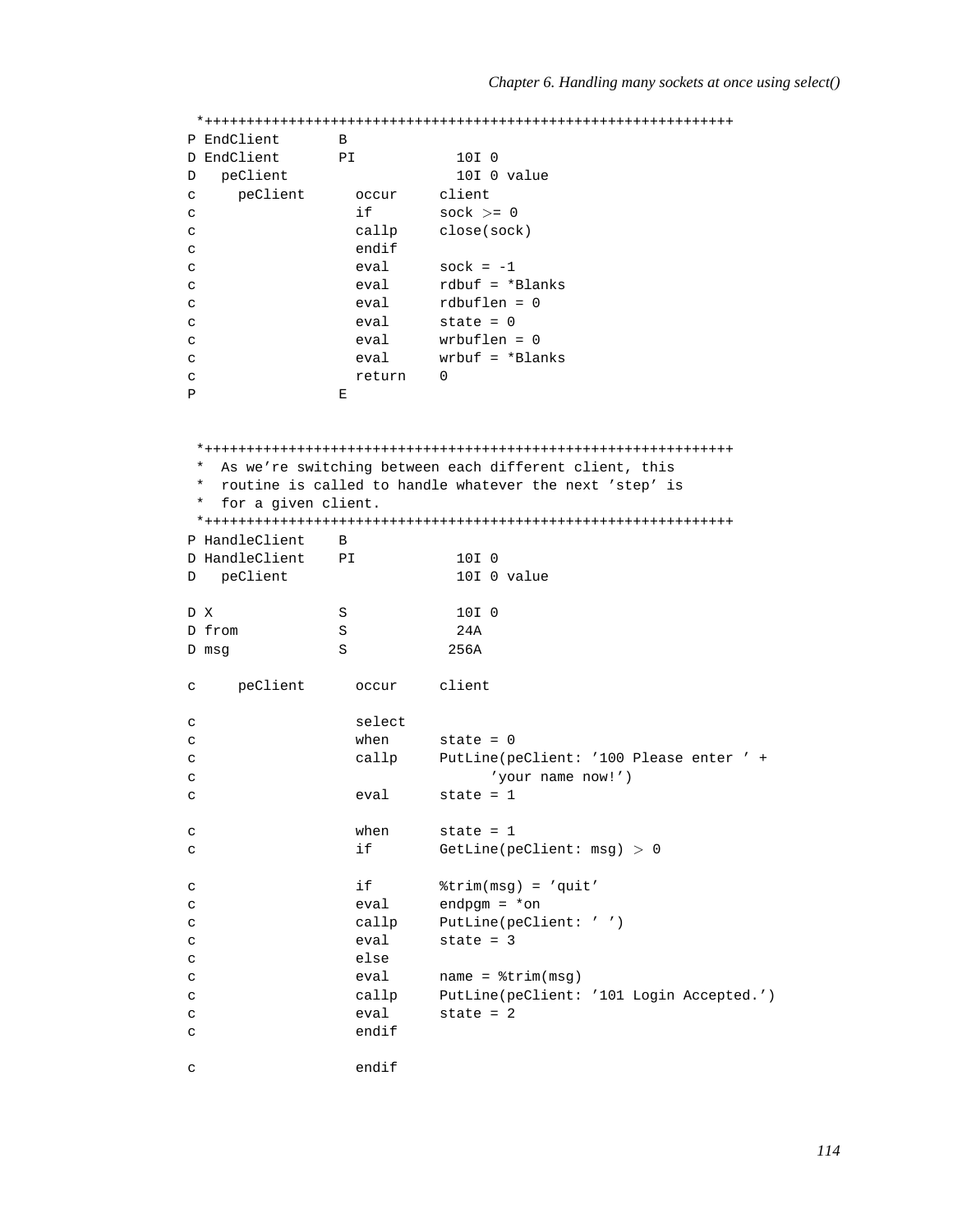```
c when state = 2<br>c if GetLine(p)
c if GetLine(peClient: msg) > 0
c eval from = '200 ' + name
C* copy message to each client:
c do MAXCLIENTS X
c X occur client
c if \qquad \qquad if \qquad \qquad sock \langle > -1 \rangle and state > 1c callp PutLine(X: %trimr(from) + ': ' + msg)
c endif
c enddo
c peClient occur client
c endif
c when state = 3
c callp EndClient(peClient)
c endsl
c return 0
P E
*+++++++++++++++++++++++++++++++++++++++++++++++++++++++++++++++
* This removes one line of data from a client's read buffer
*+++++++++++++++++++++++++++++++++++++++++++++++++++++++++++++++
P GetLine B
D GetLine PI 10I 0
D peClient 10I 0 value
D peLine 256A
D pos S 10I 0
C*** Load correct client:
c peClient occur client
c if \qquad \qquad rdbuflen < 1c return 0
c endif
C*** Look for an end-of-line character:
c eval pos = %scan(x'0A': rdbuf)
C*** If buffer is completely full, take the whole thing
C*** even if there is no end-of-line char.
c if pos<1 and rdbuflen>=%size(rdbuf)
c eval peLine = rdbuf
c eval pos = rdbuflen
c eval rdbuf = *blanks
c eval rdbuflen = 0
c callp Translate(pos: peLine: 'QTCPEBC')
c return pos
```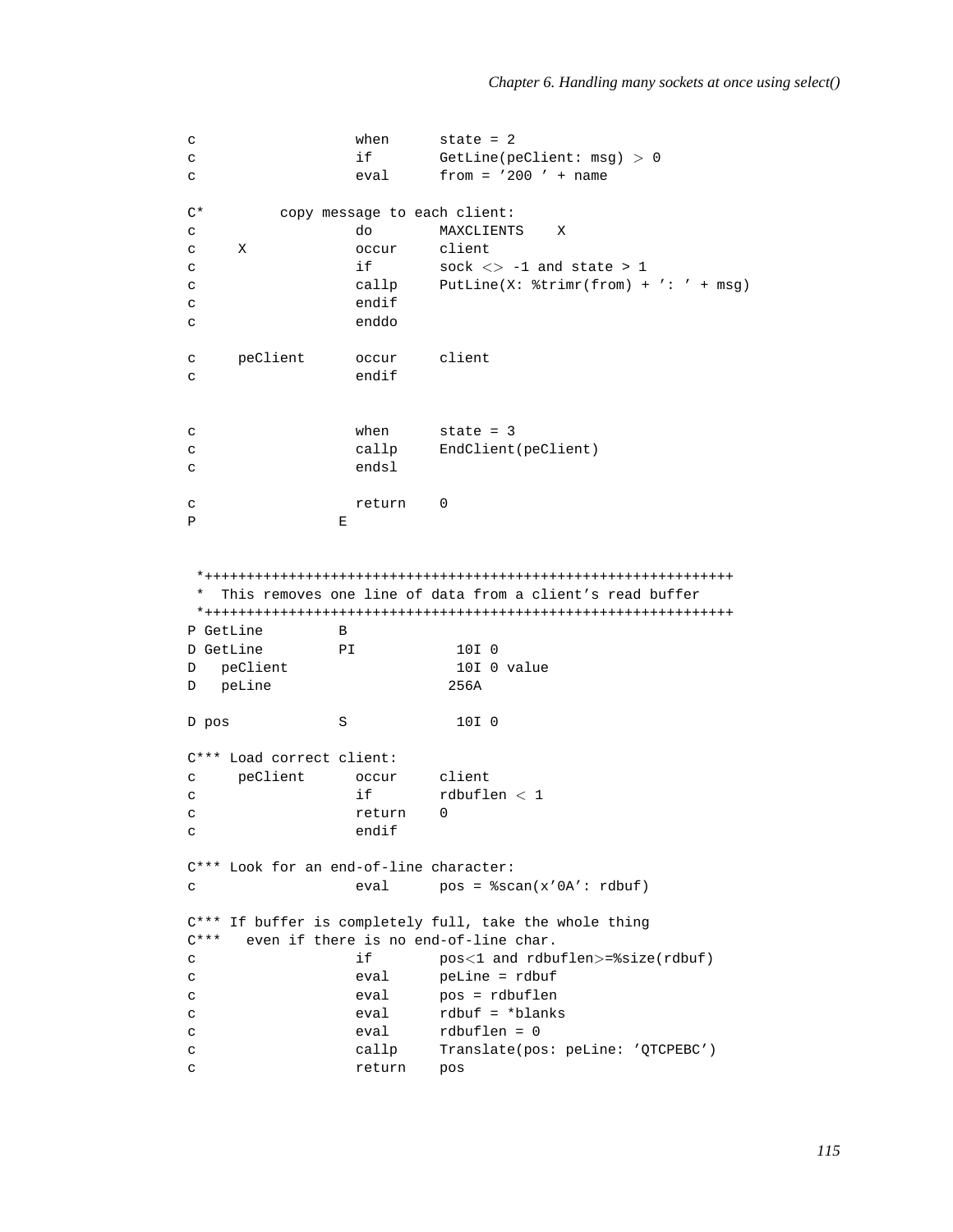```
c endif
C*** otherwise, only return something if end of line existed
c if pos < 1 or pos > rdbuflen
c return 0
c endif
C*** Add line to peLine variable, and remove from rdbuf:
c eval peLine = %subst(rdbuf:1:pos-1)
c if pos < %size(rdbuf)
c eval rdbuf = %subst(rdBuf:pos+1)
c else
c eval rdbuf = *blanks
c endif
c eval rdbuflen = rdbuflen - pos
C*** If CR character found, remove that too...
c eval pos = pos - 1
c if %subst(peLine:pos:1) = x'0D'
c eval peLine = %subst(peLine:1:pos-1)
c eval pos = pos - 1
c endif
C*** Convert to EBCDIC:
c if pos > 0c callp Translate(pos: peLine: 'QTCPEBC')
c endif
C*** return length of line:
c return pos
P E
*+++++++++++++++++++++++++++++++++++++++++++++++++++++++++++++++
* Add a line of text onto the end of a client's write buffer
*+++++++++++++++++++++++++++++++++++++++++++++++++++++++++++++++
P PutLine B
D PutLine PI 10I 0
D peClient 10I 0 value
D peLine 256A const
D wkLine S 258A
D saveme S 3 10I 0
D len S 10I 0
c occur client saveme
c peClient occur client
C* Add CRLF & calculate length & translate to ASCII
c eval wkLine = %trimr(peLine) + x'0D25'
c eval len = %len(%trimr(wkLine))
```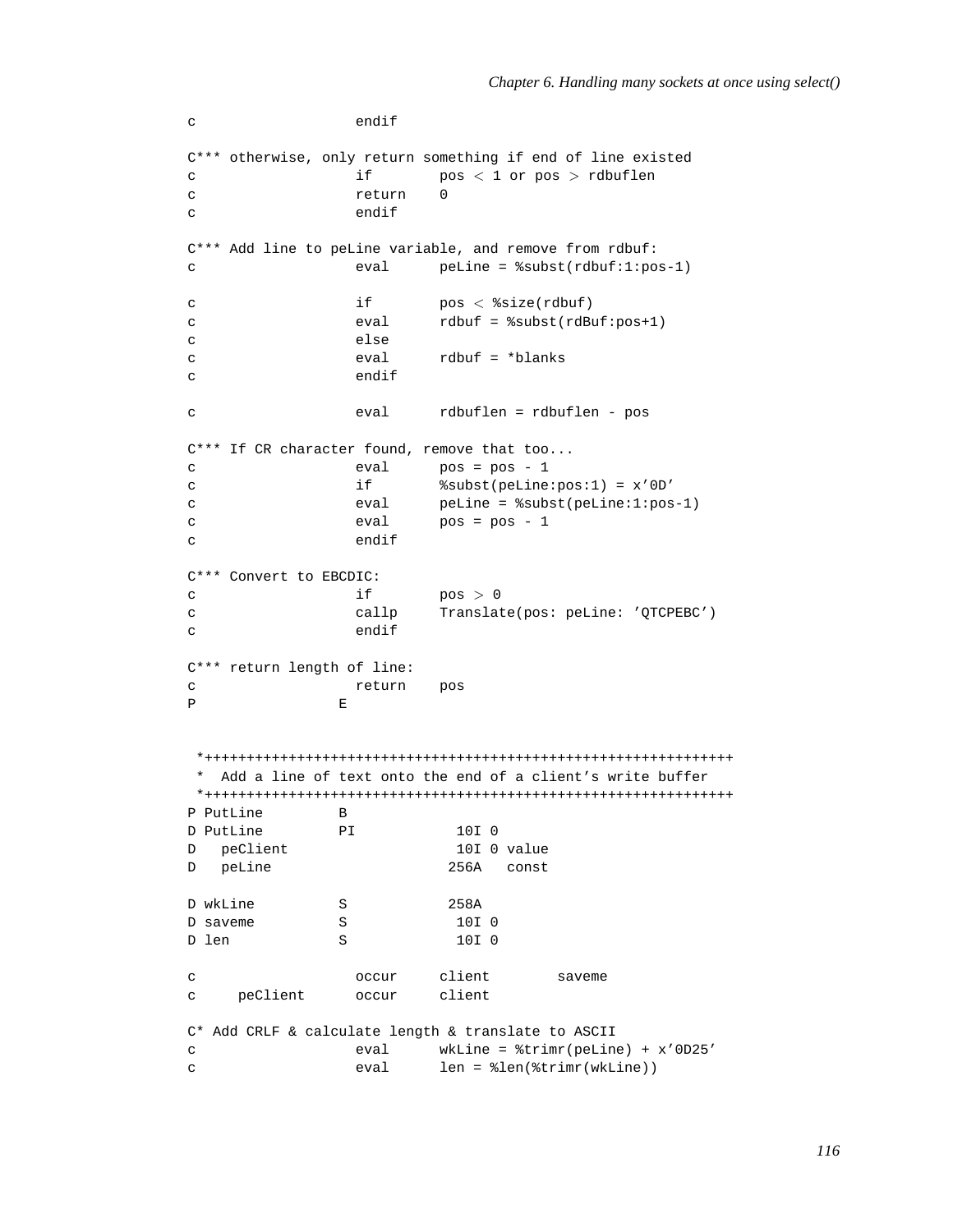```
c callp Translate(len: wkLine: 'QTCPASC')
C* make sure we don't overflow buffer
c if (wrbuflen+len) > %size(wrbuf)
c eval len = %size(wrbuf) - wrbuflen
c endif
c if len < 1
c saveme occur client
c return 0
c endif
C* add data onto end of buffer
c eval %subst(wrbuf:wrbuflen+1) =
c %subst(wkLine:1:len)
c eval wrbuflen = wrbuflen + len
c saveme occur client
c return len
P E
*+++++++++++++++++++++++++++++++++++++++++++++++++++++++++++++++
* This ends this program abnormally, and sends back an escape.
* message explaining the failure.
*+++++++++++++++++++++++++++++++++++++++++++++++++++++++++++++++
P die B
D die PI
D peMsg 256A const
D SndPqmMsq PR PR ExtPqm('OMHSNDPM')
D MessageID 7A Const
D QualMsgF 20A Const
D MsgData 256A Const
D MsgDtaLen 10I 0 Const
D MsgType 10A Const
D CallStkEnt 10A Const
D CallStkCnt 10I 0 Const
D MessageKey 4A
D ErrorCode 32766A options(*varsize)
D dsEC DS
D dsECBytesP 1 4I 0 INZ(256)
D dsECBytesA 5 8I 0 INZ(0)
D dsECMsgID 9 15
D dsECReserv 16 16
D dsECMsgDta 17 256
D wwMsgLen S 3 10I 0
D wwTheKey S 4A
c eval wwMsgLen = %len(%trimr(peMsg))
c if wwMsgLen<1
c return
c endif
```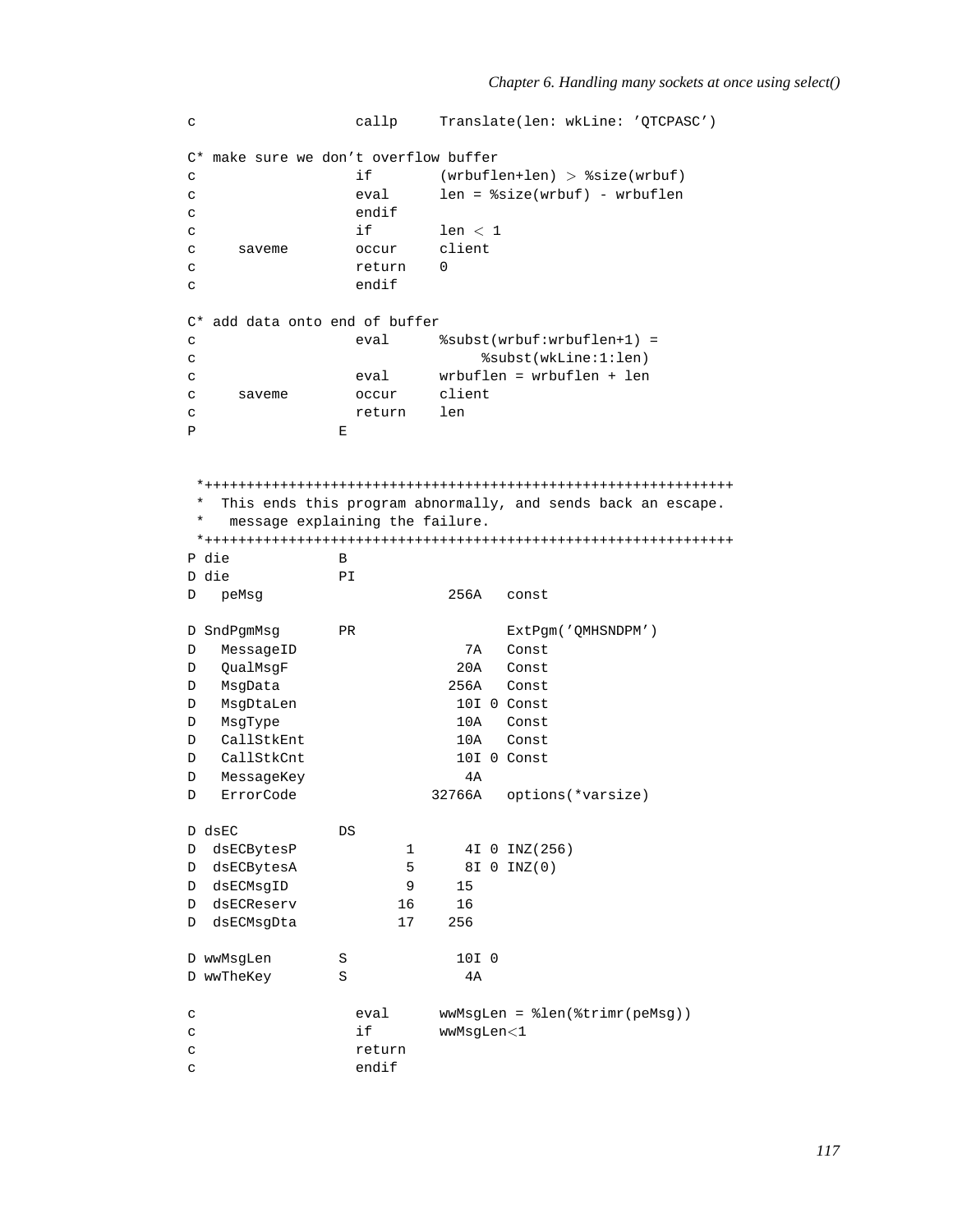$_{\rm c}$ callp SndPgmMsg('CPF9897': 'QCPFMSG \*LIBL': peMsg: wwMsgLen: '\*ESCAPE':  $_{\rm c}$ '\*PGMBDY': 1: wwTheKey: dsEC)  $_{\rm c}$  $_{\rm c}$ return  $\mathbf{p}$  $\mathbf{E}$ 

/define ERRNO\_LOAD\_PROCEDURE /copy socktut/qrpglesrc, errno\_h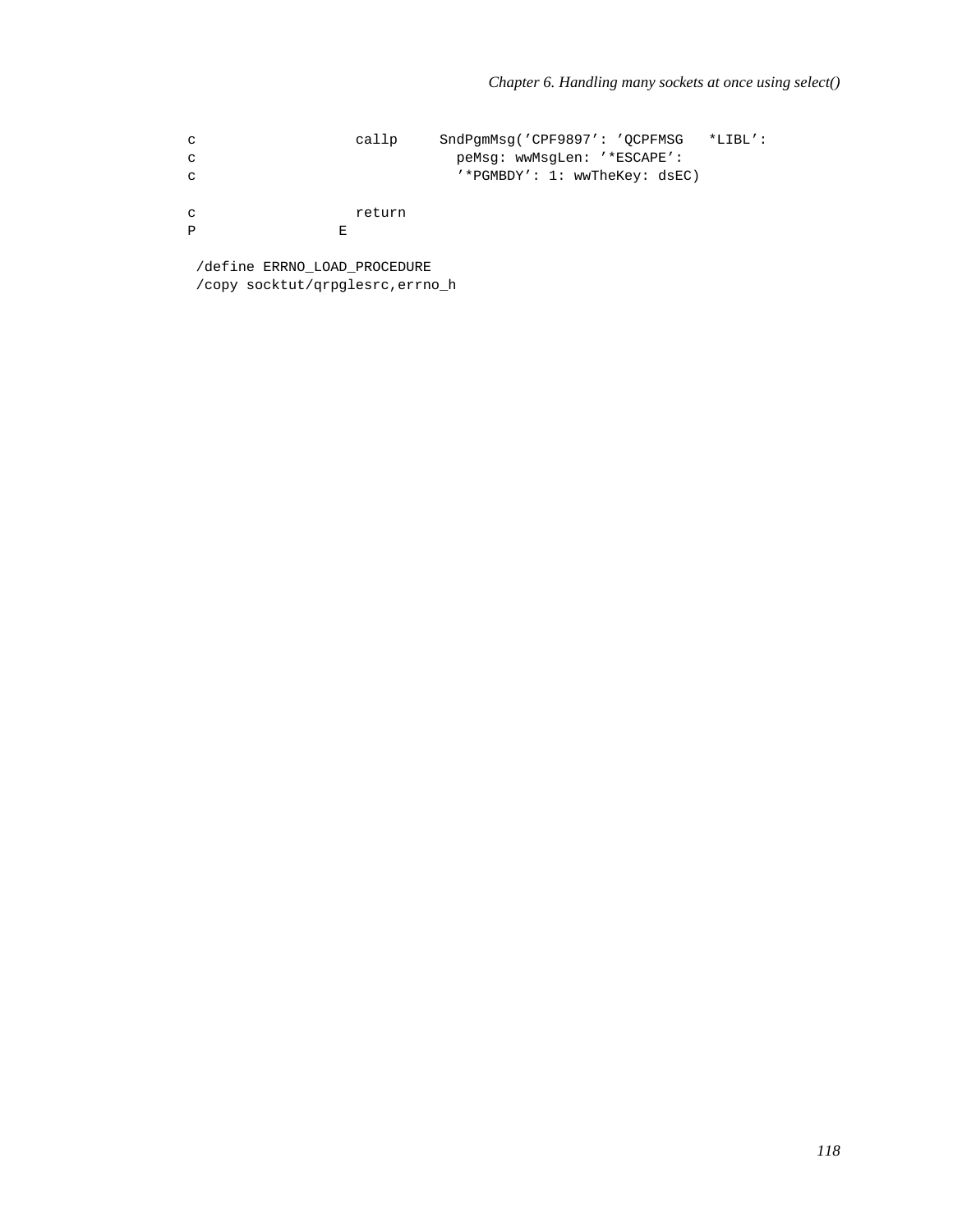# **Chapter 7. Handling many sockets by spawning jobs**

*Written by Scott Klement.*

# **7.1. Overview of job spawning approach**

The last chapter explained in detail how to write server programs that could handle many simultaneous clients, all being served by one program in one job.

As I explained in the introduction to that chapter, that type of coding has it's advantages. It's main advantages are that the various connected clients can share data very easily through the server, and that it uses less system resources than some of the other methods of handling multiple clients.

It has some big disadvantages too! The coding can get very complicated! If something that one client is doing should crash the program, it'll crash all of the other clients as well! Everything in that server must run with the same user profile, so all client's have the same authority to system settings.

This chapter will discuss the opposite method. This method will use the SBMJOB command to "spawn" a new job for every client that connects. It will then become the new job's responsibility to send & receive data from that client.

Since the operating system will handle the multitasking for us, and the operating system is undoubtedly better at it than our programs are, this will give better performance for very network-intensive applications.

It will however, make communications between the various connected clients extremely difficult. You'd have a very hard time writing a 'chat room' using this method -- even if you did get it to work, it would almost certainly be less efficient.

The 'job spawning approach' requires two (or more) programs in order to do it's basic duty. The first program is the 'listener' program. It listens and accepts new client connections, then submits a job to handle each client. The second program is the 'server instance' program, it handles all of the socket communications for a single client.

Here's the basic pseudocode of the 'listener program':

- 1. A socket is created that listens for connections.
- 2. accept() is called to receive a new connection.
- 3. a new job is submitted to handle this new connection.
- 4. We call the givedescriptor() API to tell the operating system that its okay for the new job to take the client's socket descriptor from us.
- 5. We close() the client's descriptor, we're done with it.
- 6. Go back to step #2.

Here's the basic pseudocode of the 'server instance' program:

- 1. Communicate our job information back to the listener program so that it knows who to give a descriptor to.
- 2. Call the takedescriptor() API to take the client's socket descriptor from the listener program.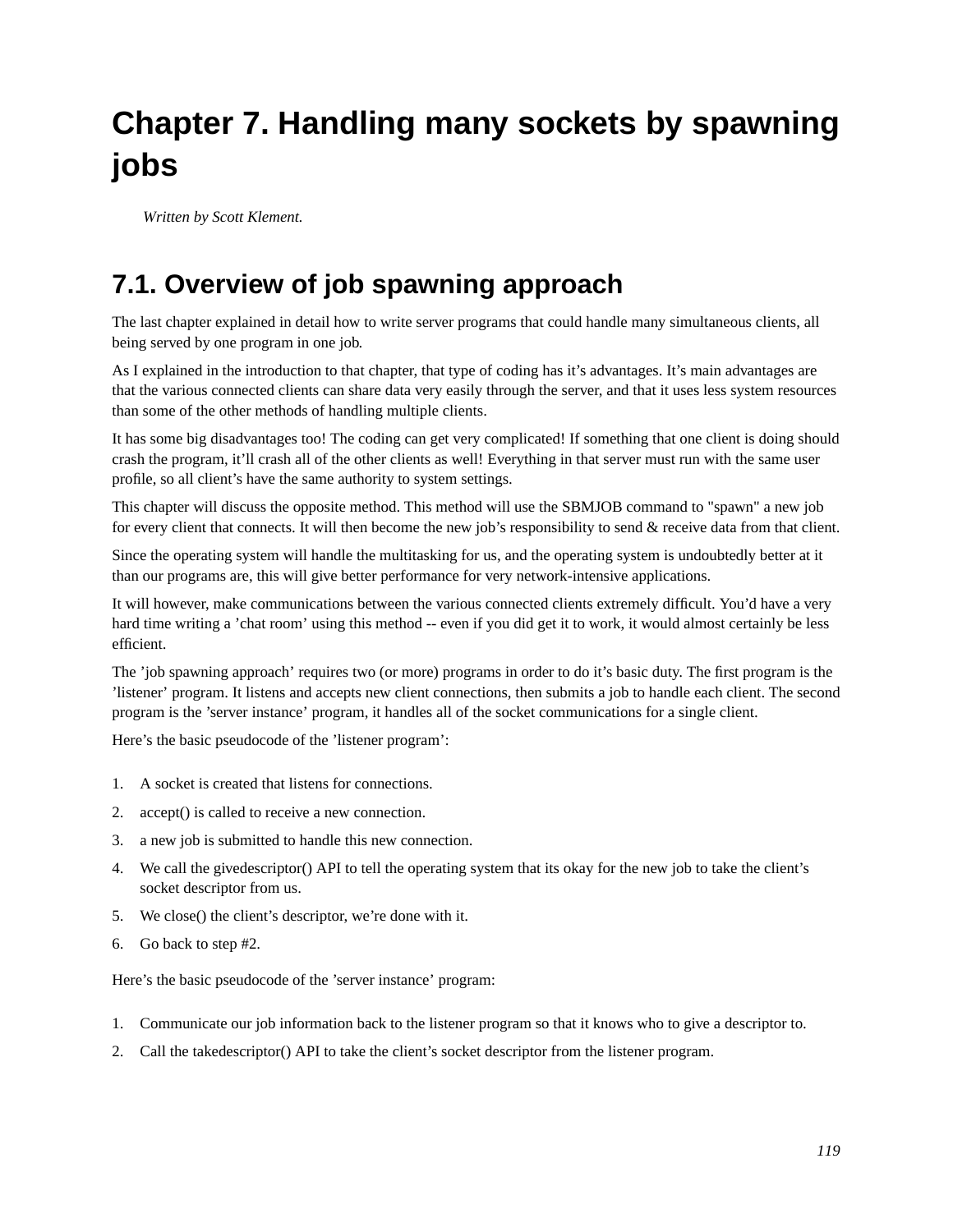- 3. send() and recv() data to/from the client application.
- 4. close the socket
- 5. end.

# **7.2. The takedescriptor() and givedescriptor() API calls**

The givedescriptor() and takedescriptor() API calls are vital for implementing a server using the 'job spawning approach.' They allow a listener program to pass a descriptor to a server instance program.

At first glance, it sounds as if this should be easy. After all, a socket descriptor is just a number, right? And passing a number from one program to another isn't that hard, is it?

Well, unfortunately it's not that easy. First of all, there's security. Understandably, you don't want one job to be able to read data from a socket that another job has open! If that were allowed, I could write a simple loop to try every descriptor on the system and peek into the affairs of every network job on the system! Yikes!

Secondly, each open descriptor is an attribute of the job it was opened in. Job A and Job B can both have a descriptor #5. And they can be different things. The memory that the system uses to keep track of each descriptor is allocated to each individual job. If it weren't, then jobs could interfere with each other -- and possibly crash one another. While this may be acceptable in Windows, it certainly is not in OS/400!

So, in order to pass a descriptor from one job to another, you MUST use the givedescriptor() and takedescriptor() APIs.

The givedescriptor() API is documented in the IBM manual page at this location: http://publib.boulder.ibm.com/pubs/html/as400/v4r5/ic2924/info/apis/gvsoc.htm

This manual lists the C language prototype for the givedescriptor() API as looking like this:

int givedescriptor(int descriptor, char \*target\_job);

Pretty straight forward, right? It's called 'givedescriptor', and it returns an integer. It has two parameters, the first one is an integer, and the second one is a pointer.

To make the same prototype in RPG, we add this to our SOCKET\_H member:

| D givedescriptor PR |  | 10I 0 extproc('qivedescriptor') |
|---------------------|--|---------------------------------|
| D SockDesc          |  | 10I O VALUE                     |
| D target job        |  | * VALUE                         |

The "usage notes" tell us that the "target job" parameter is the 'internal job identifier' of the job that we want to give the descriptor to. And that we can look up this job identifier using the QUSRJOBI API.

The IBM manual page for the takedescriptor() API is located here: http://publib.boulder.ibm.com/pubs/html/as400/v4r5/ic2924/info/apis/tksoc.htm

And it tells us that the C language prototype for the takedescriptor() API looks like this:

int takedescriptor(char \*source\_job);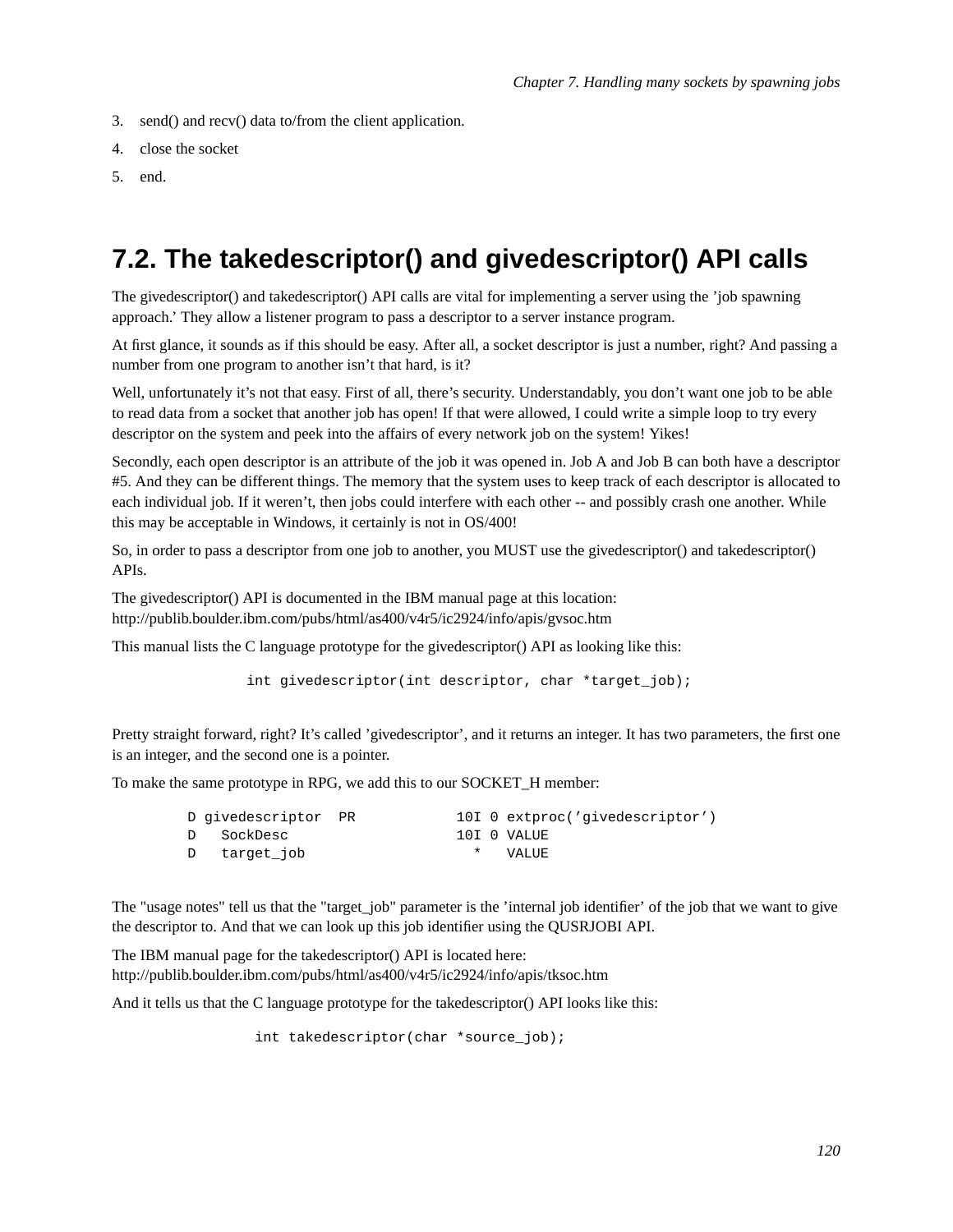So, the API is called 'takedescriptor'. It returns an integer, and accepts one parameter, a pointer. This makes the RPG prototype look like this:

```
D takedescriptor PR 10I 0 extproc('takedescriptor')
D source_job * VALUE
```
So add that prototype to your SOCKET\_H member as well.

The usage notes for the takedescriptor() API tell us that the source\_job is also the 'internal job identifier' which we can retrieve using the QUSRJOBI API. It also tells us that if we set the source job parameter to NULL, it'll take any descriptor that the system tries to pass to it.

You can call these APIs in RPG by doing something like this:

In the "listener" program:

```
c if givedescriptor(sock: target_int_id) < 0
c*** handle failure
c endif
```
And in the "server instance" program:

c eval sock = takedescriptor(\*NULL)

The tricky part, of course, is getting the 'target\_int\_id', which we shall discuss in the next section.

#### **7.3. Retrieving the internal job id**

The takedescriptor() and getdescriptor() APIs require that you know the internal job ID of the job that you wish to pass a descriptor to. This topic discusses the QUSRJOBI (Retrieve Job Information) API which we will use to determine the Internal Job Identifier.

The QUSRJOBI API is an 'Work Management API' (most of the other APIs we've worked with have been 'Unix-Type APIs', which makes it somewhat different.

The IBM manual page for QUSRJOBI is located here:

http://publib.boulder.ibm.com/pubs/html/as400/v4r5/ic2924/info/apis/qusrjobi.htm

The prototype listed on this page isn't in C format, but rather is in a somewhat 'language-neutral' format. It looks like this:

|                     | <b>Parm# Description</b>    | <b>Usage</b> | Data Type    |  |  |
|---------------------|-----------------------------|--------------|--------------|--|--|
|                     | Receiver variable           | Output       | Char $(*)$   |  |  |
| 2                   | Length of receiver variable | Input        | Binary $(4)$ |  |  |
| 3                   | Format name                 | Input        | Char $(8)$   |  |  |
| $\overline{4}$      | Qualified job name          | Input        | Char $(26)$  |  |  |
|                     | Internal job identifier     | Input        | Char $(16)$  |  |  |
| Optional parameter: |                             |              |              |  |  |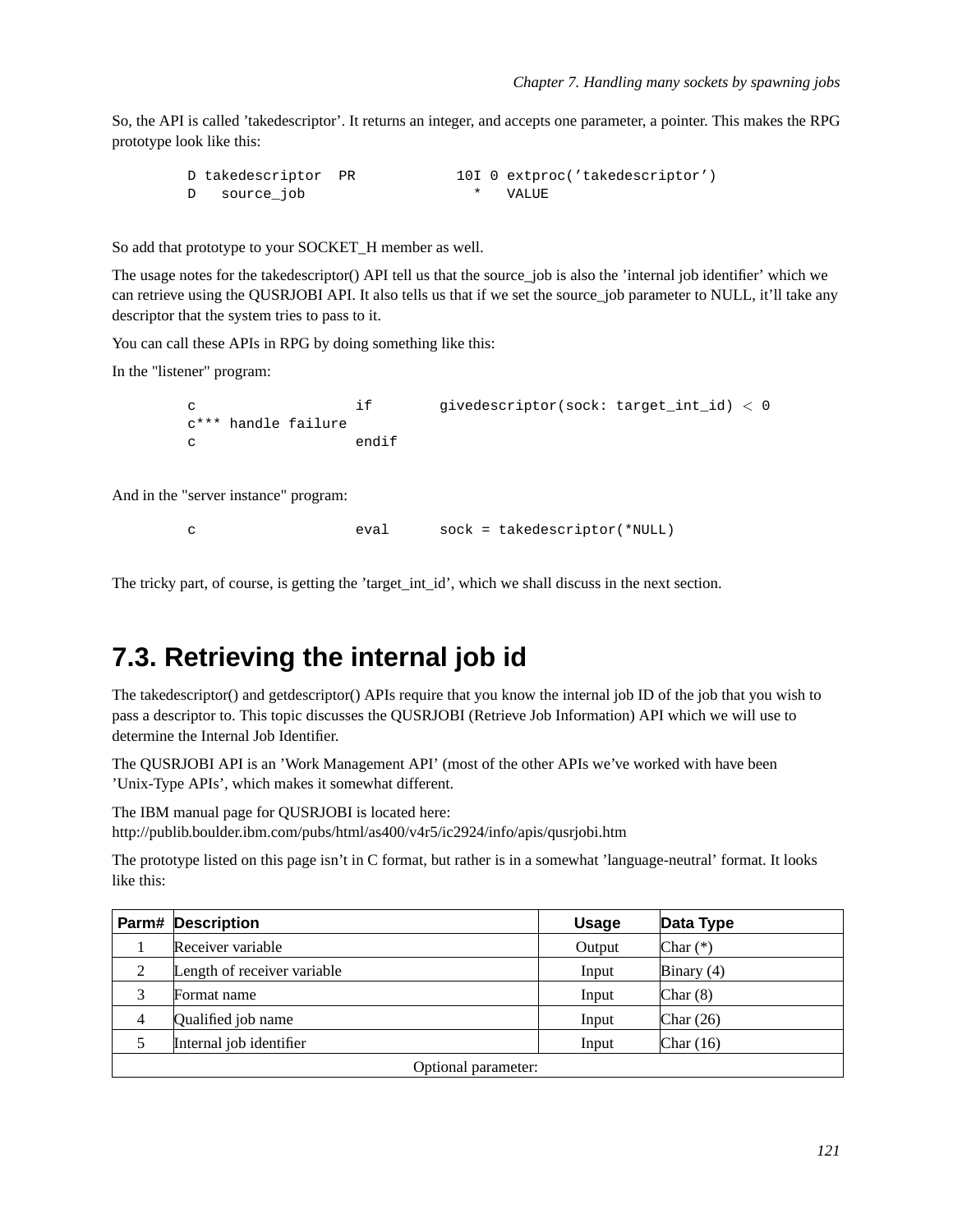| <b>Parm# Description</b> | <b>Usage</b> | Data Type  |
|--------------------------|--------------|------------|
| Error code               | IJ           | (*<br>Char |

QUSRJOBI is actually a program on the system that we need to call (as opposed to a procedure in a service program) The 2nd column of the parameter group listing above tells us whether the parameter is used for "Output" from the API, "Input" to the API, or "I/O" for both input and output.

The Last column explains the data type of the variable used, and that data type's length. A  $(*)$  under length indicates that the length can vary, otherwise, the length is the number of bytes to pass.

Since this is a "common gotcha" for people who are calling APIs, I'll say it again. The length is the *number of bytes to pass* . When it says "Binary(4)", this is NOT the RPG '4B 0' data type. In RPG, '4B 0' means a 4 digit binary number. But, a 4-digit binary number is only 2 bytes long! Instead, a '9B 0' should be passed, or much better yet, a '10I 0' should be passed. In general, the RPG 'I' data type works better for anything called 'binary' than the legacy 'B' data type.

So, the prototype for the QUSRJOBI API will look like this:

|   | D RtvJobInf | <b>PR</b> |        | ExtPqm('QUSRJOBI') |
|---|-------------|-----------|--------|--------------------|
|   | RcvVar      |           | 32766A | options (*varsize) |
| D | RcvVarLen   |           |        | 10I 0 CONST        |
| D | Format      |           | 8A     | CONST              |
| D | JobName     |           | 26A    | CONST              |
| D | IntJobID    |           | 16A    | CONST              |
|   | ErrorCode   |           | 32766A | options(*varsize)  |
|   |             |           |        |                    |

**Note:** Each parameter that's to be 'Input' only to the API is marked as 'CONST'. This is always a good idea, as it protects your program from accidental changes, helps to document the usage of the API, and allows you to substitute expressions for the parameters.

The parameters that can vary in size we used the "options(\*varsize)" keyword with. This allows us to call the API using different sized variables for each call.

You'll note that QUSRJOBI return's all of it's data in the 'RcvVar' parm, so we need an idea of what format the data will be in. In fact, most APIs can return data in more than one format, and this format is determined by the 'FORMAT' parameter.

Reading more of the IBM manual page tells us that there are many different formats. Since we only need one that returns the internal job id, we can use any of the formats that it allows. The shortest, and best performing format is called 'JOBI0100', so why don't we use that?

The manual tells us that the format of the returned data for QUSRJOBI looks like this:

| <b>Offset</b> |            |           |                           |  |
|---------------|------------|-----------|---------------------------|--|
| <b>Dec</b>    | <b>Hex</b> | Type      | Field                     |  |
|               |            | BINARY(4) | Number of bytes returned  |  |
| 4             |            | BINARY(4) | Number of bytes available |  |
| 8             |            | CHAR(10)  | Job name                  |  |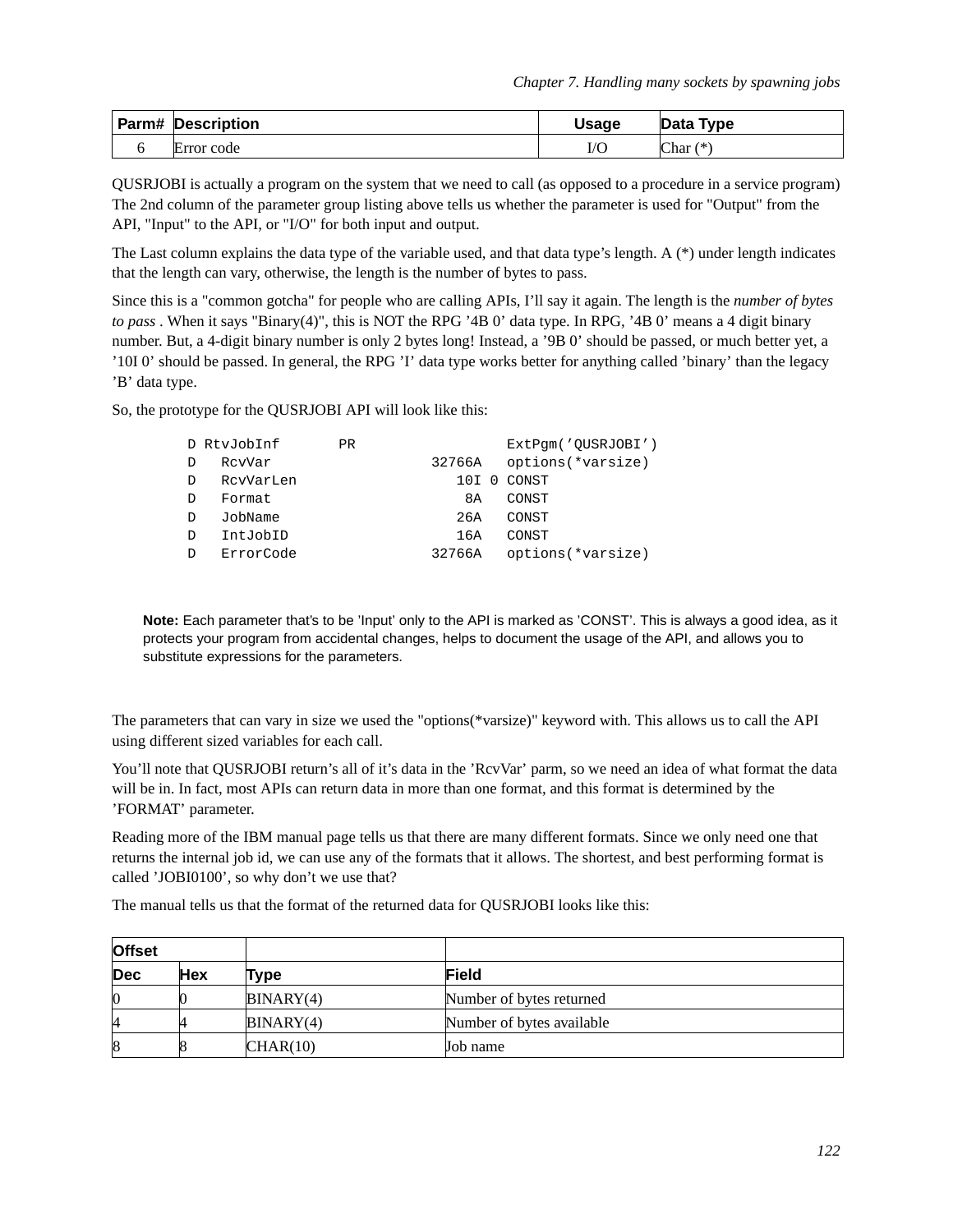| <b>Offset</b> |                |             |                         |  |
|---------------|----------------|-------------|-------------------------|--|
| <b>Dec</b>    | <b>Hex</b>     | <b>Type</b> | Field                   |  |
| 18            | 12             | CHAR(10)    | User name               |  |
| 28            | 1 <sup>C</sup> | CHAR(6)     | Job number              |  |
| 34            | 22             | CHAR(16)    | Internal job identifier |  |
| 50            | 32             | CHAR(10)    | Job status              |  |
| 60            | 3C             | CHAR(1)     | Job type                |  |
| 61            | 3D             | CHAR(1)     | Job subtype             |  |
| 62            | 3Ε             | CHAR(2)     | Reserved                |  |
| 64            | 40             | BINARY(4)   | Run priority            |  |
| 68            | 44             | BINARY(4)   | Time slice              |  |
| 72            | 48             | BINARY(4)   | Default wait            |  |
| 76            | 4C             | CHAR(10)    | Purge                   |  |

So, we'll make a data structure to use as our receiver variable. That'll help us by separating all of the fields listed above when we get our returned data from the API.

Here's what this data structure should look like:

|   | D dsJobI0100 | DS |            |
|---|--------------|----|------------|
| D | JobI_ByteRtn |    | 10I<br>- 0 |
| D | JobI ByteAvl |    | 10I 0      |
| D | JobI JobName |    | 10A        |
| D | JobI_UserID  |    | 10A        |
| D | JobI JobNbr  |    | бA         |
| D | JobI_IntJob  |    | 16A        |
| D | JobI Status  |    | 10A        |
| D | JobI_Type    |    | 1A         |
| D | JobI_SbType  |    | 1A         |
| D | JobI Reservl |    | 2A         |
| D | JobI RunPty  |    | 10I 0      |
| D | JobI_TimeSlc |    | 10I<br>- 0 |
| D | JobI_DftWait |    | 10I 0      |
| D | JobI_Purge   |    | 10A        |
|   |              |    |            |

And, finally, the 'Error Code' data structure. This is used in a lot of different APIs, and is a convienient way to get returned error info.

It looks like this:

|            | DS                                                    |    |     |                |
|------------|-------------------------------------------------------|----|-----|----------------|
|            |                                                       | 1. |     | 4I 0 INZ (256) |
|            |                                                       | 5  |     | 8I 0 INZ(0)    |
|            |                                                       | 9  | 15  |                |
| dsECReserv |                                                       | 16 | 16  |                |
| dsECMsqDta |                                                       | 17 | 256 |                |
|            | D dsEC<br>D dsECBytesP<br>D dsECBytesA<br>D dsECMsqID |    |     |                |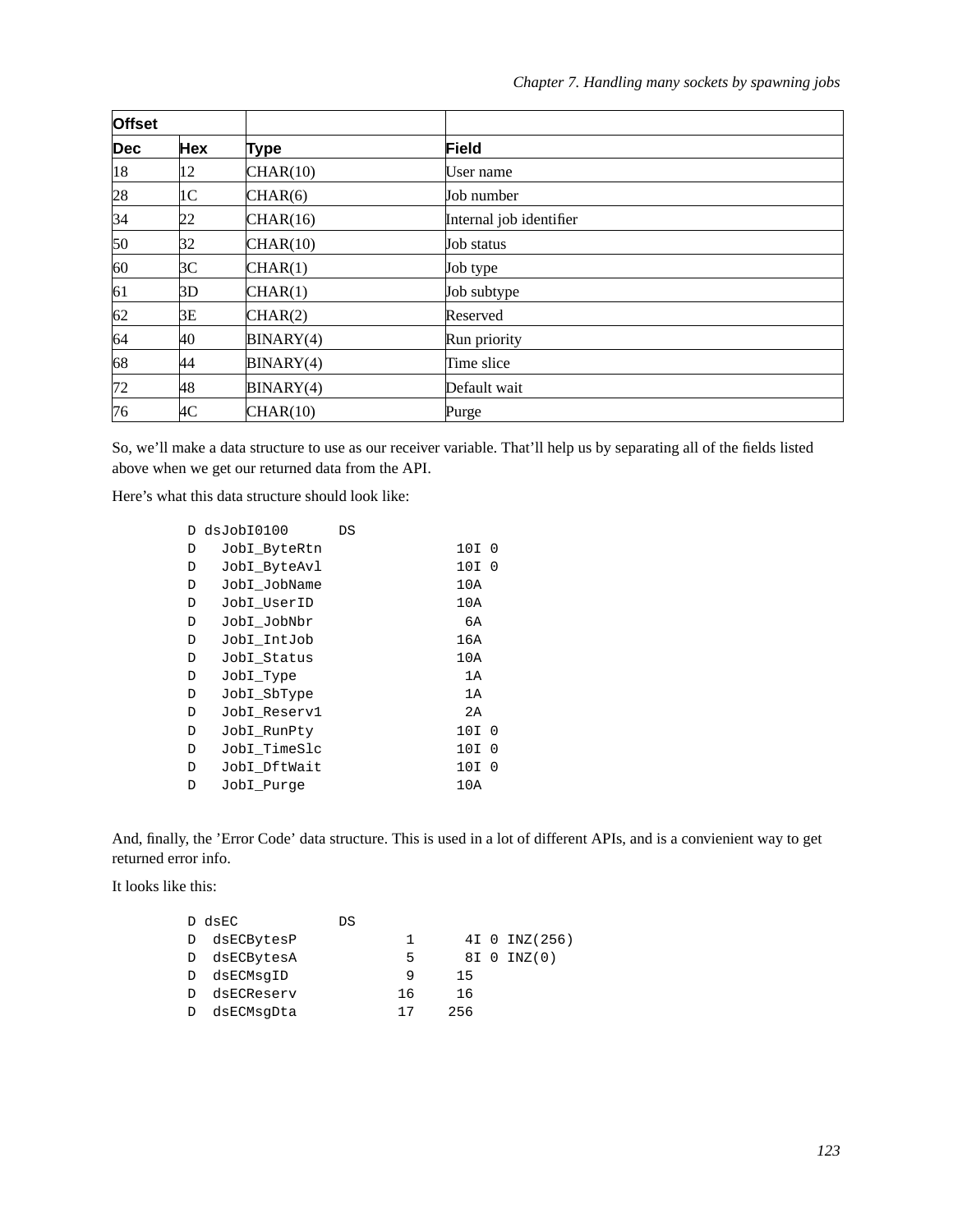Since this prototype & data struct definition don't (directly) have anything to do with sockets, I decided to make a new header file for this API, called 'JOBINFO\_H'

If you want to download my copy of JOBINFO\_H, you can get it here: http://www.scottklement.com/rpg/socktut/qrpglesrc.jobinfo\_h (http://www.scottklement.com/rpg/socktut/qrpglesrc.jobinfo\_h)

You call the OUSRJOBI API like this:

```
C callp RtvJobInf(dsJOBI0100: %size(dsJOBI0100):
C 'JOBI0100': '*': *BLANKS: dsEC)
c if dsECBytesA > 0
C** Error occurred. Error message number is in dsECMsgID
C endif
```
### **7.4. Communicating the job information**

The QUSRJOBI API can be used to give us the Internal Job ID that the givedescriptor() API requires. But, before we can call the QUSRJOBI API, we need to know the JobName/Userid/JobNbr of the server instance job.

This leads to a problem. If we haven't submitted the job yet, how can we possibly know it's job number? And even after we've submitted it, how do we find out the number?

The easiest way is to submit the server instance job, and then have it look up it's own job information. Once it has that information, it should communicate it back to the listener program, so that givedescriptor() can be called.

The easiest way for the server instance to communicate back to the listener program is by using a data queue.

The data queue API's are described in the Object APIs manual. You can find them online at this URL: http://publib.boulder.ibm.com/pubs/html/as400/v4r5/ic2924/info/apis/obj2.htm

In our situation, we are interested in calling two of these APIs, they are the 'Receive From Data Queue' API, and the 'Send to a Data Queue' API. (QRCVDTAQ an QSNDDTAQ, respectively)

Here are the parameters listed in the manual for the QSNDDTAQ API:

| <b>Required Parameter Group:</b> |                                    |       |                |  |  |  |
|----------------------------------|------------------------------------|-------|----------------|--|--|--|
|                                  | Data queue name                    | Input | Char(10)       |  |  |  |
| 2                                | Library name                       | Input | Char(10)       |  |  |  |
| 3                                | Length of data                     | Input | Packed $(5,0)$ |  |  |  |
| $\overline{4}$                   | Data                               | Input | $Char(*)$      |  |  |  |
|                                  | <b>Optional Parameter Group 1:</b> |       |                |  |  |  |
| 5                                | Length of key data                 | Input | Packed $(3,0)$ |  |  |  |
| 6                                | Key data                           | Input | $Char(*)$      |  |  |  |
|                                  | <b>Optional Parameter Group 2:</b> |       |                |  |  |  |
| 7                                | Asynchronous request               | Input | Char(10)       |  |  |  |

The RPG prototype for QSNDDTAQ looks like this: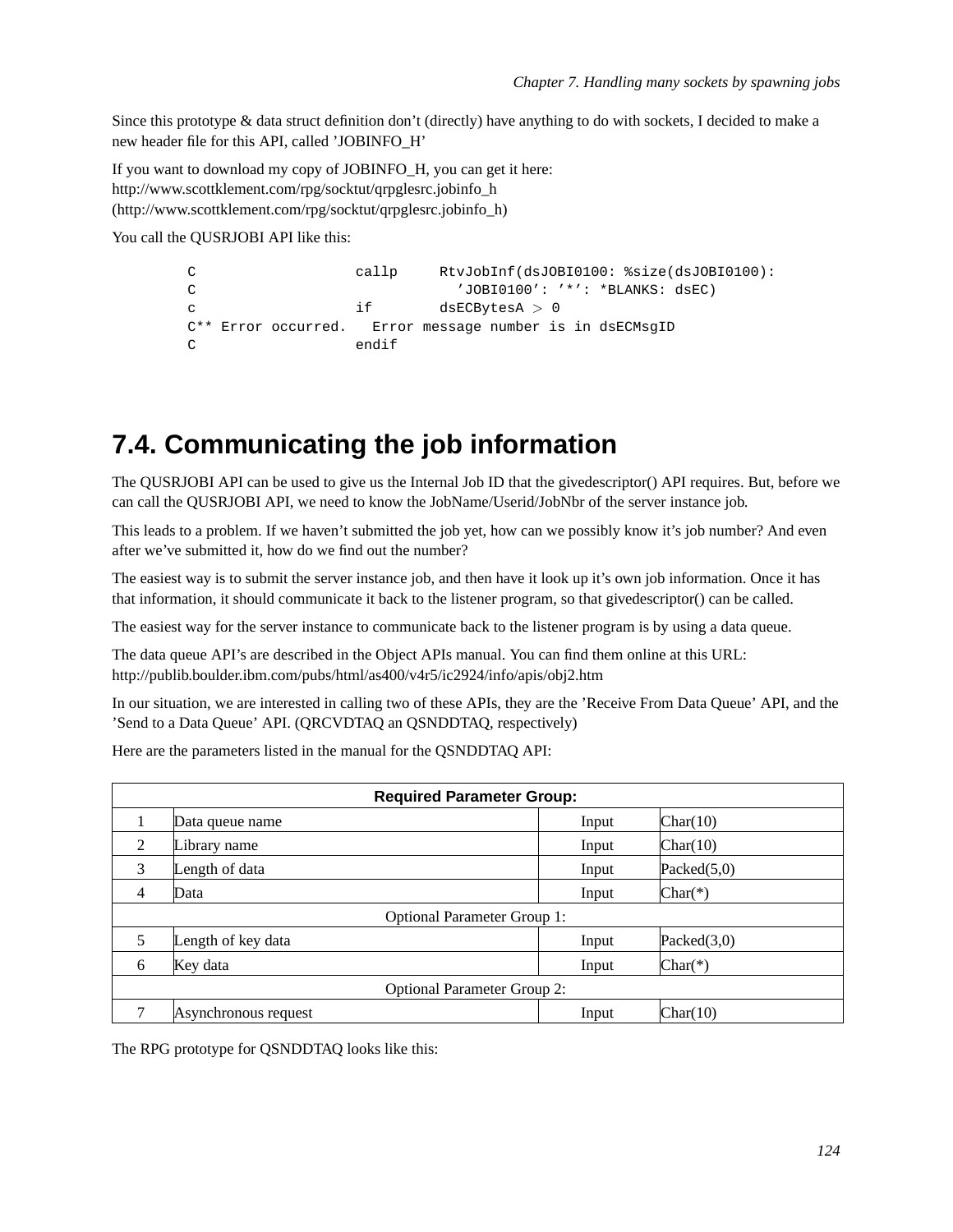|    | D SndDtaO | <b>PR</b> |        |        | ExtPqm('OSNDDTAO')                |  |
|----|-----------|-----------|--------|--------|-----------------------------------|--|
| D  | dtagname  |           | 10A    | const  |                                   |  |
| D  | dtaglib   |           | 10A    | const. |                                   |  |
| D  | dtaglen   |           | 5P 0   | const  |                                   |  |
| D. | data      |           | 32766A |        | const options(*varsize)           |  |
| D  | keylen    |           |        |        | 3P 0 const options (*nopass)      |  |
| D  | keydata   |           | 32766A |        | const options (*varsize: *nopass) |  |
| D  | asyncreg  |           | 10A    |        | const options (*nopass)           |  |

Here are the parameters listed in the manual for the QRCVDTAQ API:

| <b>Required Parameter Group:</b> |                                    |          |                |  |  |  |  |
|----------------------------------|------------------------------------|----------|----------------|--|--|--|--|
| 1                                | Data queue name                    | Input    | Char(10)       |  |  |  |  |
| 2                                | Library name                       | Input    | Char(10)       |  |  |  |  |
| 3                                | Length of data                     | Output   | Packed $(5,0)$ |  |  |  |  |
| 4                                | Data                               | Output   | $Char(*)$      |  |  |  |  |
| 5                                | Wait time                          | Input    | Packed $(5,0)$ |  |  |  |  |
|                                  | <b>Optional Parameter Group 1:</b> |          |                |  |  |  |  |
| 6                                | Key order                          | Input    | Char(2)        |  |  |  |  |
| 7                                | Length of key data                 | Input    | Packed(3,0)    |  |  |  |  |
| 8                                | Key data                           | $\rm LO$ | $Char(*)$      |  |  |  |  |
| 9                                | Length of sender information       | Input    | Packed(3,0)    |  |  |  |  |
| 10                               | Sender information                 | Output   | $Char(*)$      |  |  |  |  |
|                                  | <b>Optional Parameter Group 2:</b> |          |                |  |  |  |  |
| 11                               | Remove message                     | Input    | Char(10)       |  |  |  |  |
| 12                               | Size of data receiver              | Input    | Packed $(5,0)$ |  |  |  |  |
| 13                               | Error code                         | $\rm LO$ | $Char(*)$      |  |  |  |  |

So, an RPG prototype for the QRCVDTAQ API looks like this:

|   | D RcvDtaO  | <b>PR</b> |        |          | ExtPqm('ORCVDTAO')           |
|---|------------|-----------|--------|----------|------------------------------|
| D | DtaqName   |           | 10A    |          | const                        |
| D | DtagLib    |           | 10A    |          | const                        |
| D | DtaqLen    |           | 5P 0   |          |                              |
| D | Data       |           | 32766A |          | options(*varsize)            |
| D | WaitTime   |           | 5P     | $\Omega$ | const                        |
| D | KeyOrder   |           | 2A     |          | const options (*nopass)      |
| D | KeyLen     |           |        |          | 3P 0 const options (*nopass) |
| D | KeyData    |           | 32766A |          | options(*varsize: *nopass)   |
| D | SenderLen  |           |        |          | 3P 0 const options (*nopass) |
| D | SenderInfo |           | 32766A |          | options(*varsize: *nopass)   |
| D | RmvMsq     |           | 10A    |          | const options (*nopass)      |
| D | RcvVarSize |           | 5P 0   |          | const options (*nopass)      |
| D | ErrorCode  |           | 32766A |          | options(*varsize: *nopass)   |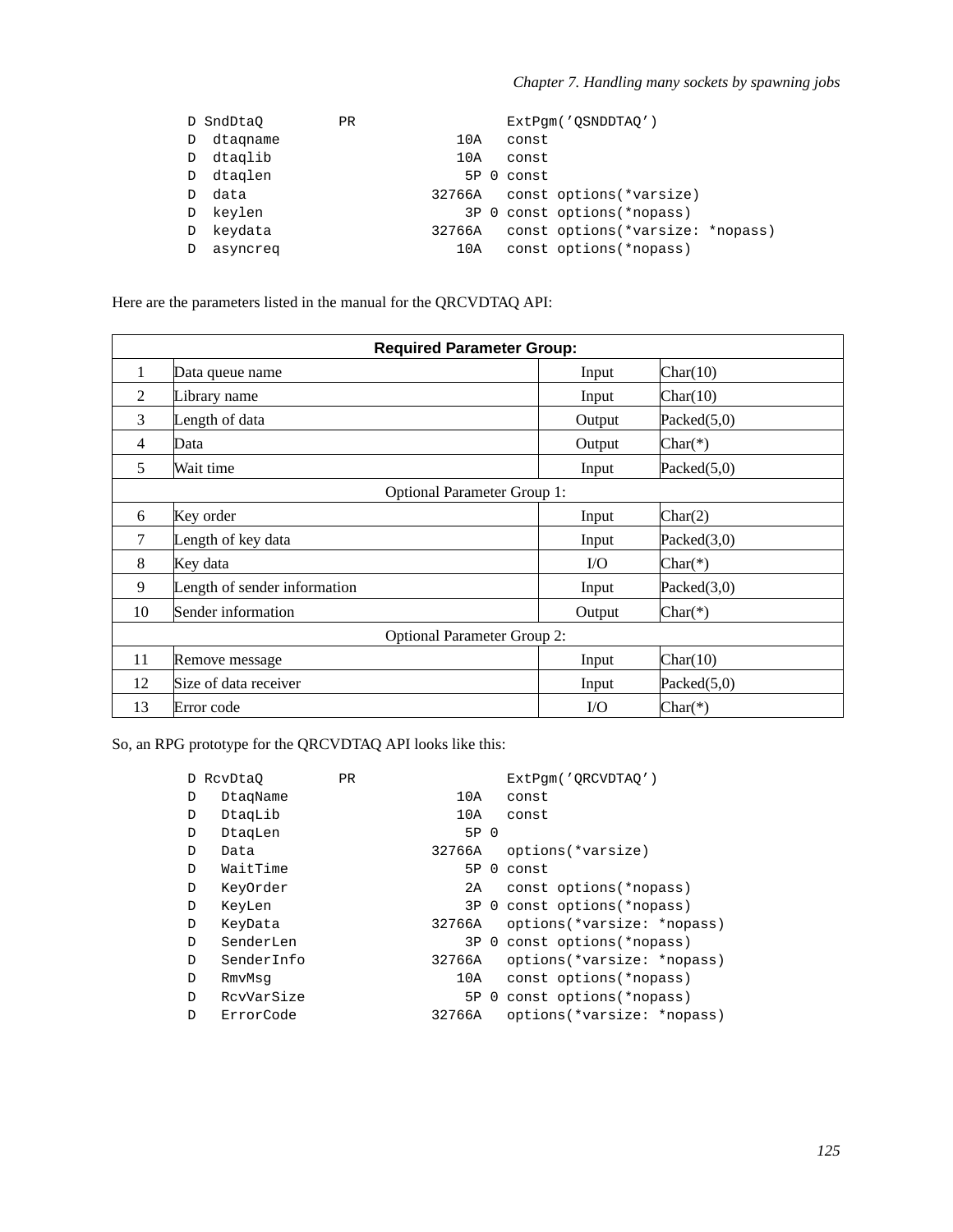Each time one of our server instances starts, it will call QUSRJOBI to look up it's internal job ID. It will then send it's internal job ID, along with it's job name, userid, and job number to the data queue by calling QSNDDTAQ like this:

|               | D dsJobInfo | DS    |                                    |  |
|---------------|-------------|-------|------------------------------------|--|
| D             | MsqType     | 1     | 10A                                |  |
| D             | JobName     | 11    | 20A                                |  |
| D             | JobUser     | 21    | 30A                                |  |
| D             | JobNbr      | 31    | 36A                                |  |
| $\mathcal{D}$ | InternalID  | 65    | 80A                                |  |
|               |             |       |                                    |  |
| C             |             | callp | SndDtaO('SVREX6DO': 'SOCKTUT': 80: |  |
| C             |             |       | dsJobInfo)                         |  |

**Note:** We're making the data queue length be 80, and including a 'MsgType' field at the start in case we ever want to make this data queue compatible with those used by display files, icf files, etc.

After the Listener program has submitted its next server instance pgm, it will read an entry off of the data queue to find out the job info it needs to call givedescriptor(). It will call the QRCVDTAQ API like this:

```
c callp RcvDtaQ('SVREX6DQ': 'SOCKTUT': Len:
c dsJobInfo: 60)
c if Len < 80c*** timeout occurred.
c else
C*** dsJobInfo is populated
c endif
```
Please add the prototypes shown in this topic, as well as the 'dsJobInfo' data structure to the JOBINFO\_H member that you created earlier in this chapter.

Or, if you prefer, you can download my copy of JOBINFO\_H here: http://www.scottklement.com/rpg/socktut/qrpglesrc.jobinfo\_h

We will use this JOBINFO H member for all of our 'job spawning approach' examples.

#### **7.5. Our server as a multi-job server**

So, we've learned what the "job spawning approach" is, and we've learned about the givedescriptor() and takedescriptor() APIs, how to get the internal job id, and how to communicate that id back to the listener job.

Great. Time to put this knowledge to use!

Our "hello/goodbye" server that we originally wrote in Chapter 5 can now be made into a job spawning server. This will involve the two programs that we've discussed in this chapter, the "listener" and the "server instance" programs.

I've decided to name them "svrex6l" (server example 6 -- listener) and "svrex6i" (server example 6 -- instance). And here they are:

```
File SOCKTUT/QRPGLESRC, Member SVREX6L:
```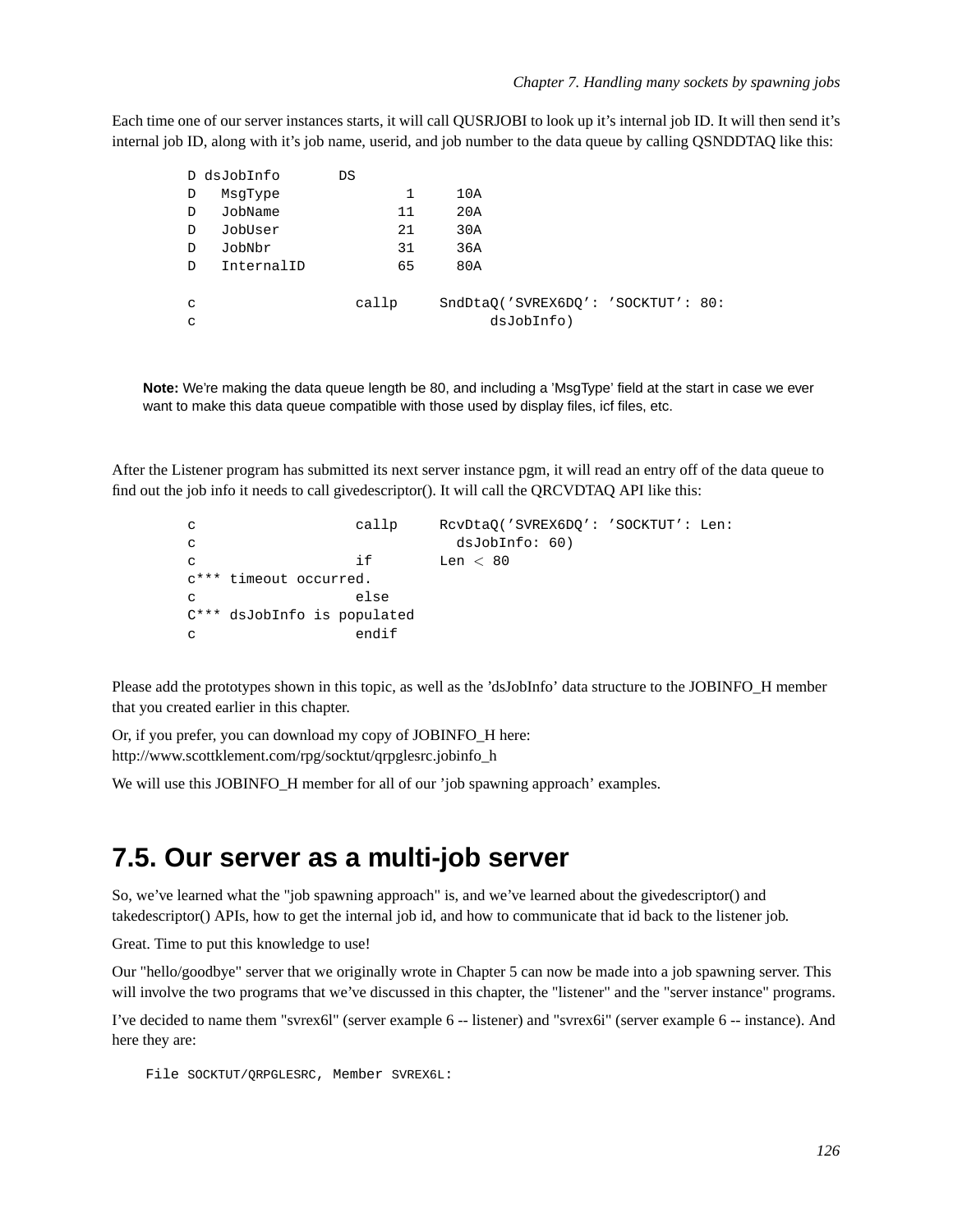```
H DFTACTGRP(*NO) ACTGRP(*NEW)
H BNDDIR('SOCKTUT/SOCKUTIL') BNDDIR('OC2LE')
 *** header files for calling service programs & APIs
D/copy socktut/qrpqlesrc, socket h
D/copy socktut/qrpglesrc, sockutil_h
D/copy socktut/qrpglesrc, errno_h
D/copy socktut/qrpglesrc, jobinfo_h
*** prototypes for external calls
D Cmd
                                      ExtPgm('QCMDEXC')
                  PR
D command
                               200A const
  length
\overline{D}15P 5 const
 *** Prototypes for local subprocedures:
D die
                  PR
D peMsg
                               256A const
D NewListener
                               10I 0
                PR
                                5U 0 value
D pePort
                               256A
D peError
D KillEmAll
                  PR*** local variables & constants
D MAXCLIENTS
             \overline{C}CONST (256)
D svr
                  \, \mathbb{S} \,10I 0
D cli
                  S10I<sub>0</sub>D msg
                  \mathbf S256A
D err
                  S10I<sub>0</sub>10I<sub>0</sub>D calen
                 SD clientaddr
                 \mathbf S\starD jilen
                  S5P 0
                    eval
                              *inlr = *on\mathbf{C}C* Clean up any previous instances of the dtaq
\text{callp}(e) Cmd('DLTDTAQ SOCKTUT/SVREX6DQ': 200)
\mathbf{C}\rm{c}\text{callp}(e) Cmd('CRTDTAQ DTAQ(SOCKTUT/SVREX6DQ)' +
                                          ' MAXLEN(80) TEXT("Data ' +
\mathbf C' queue for SVREX6L")': 200)
\rm{c}\epsilonif
                              %error
\mathbf Ccallp
                              Die('Unable to create data queue!')
\mathbf{C}return
                    endif
\mathtt{C}
```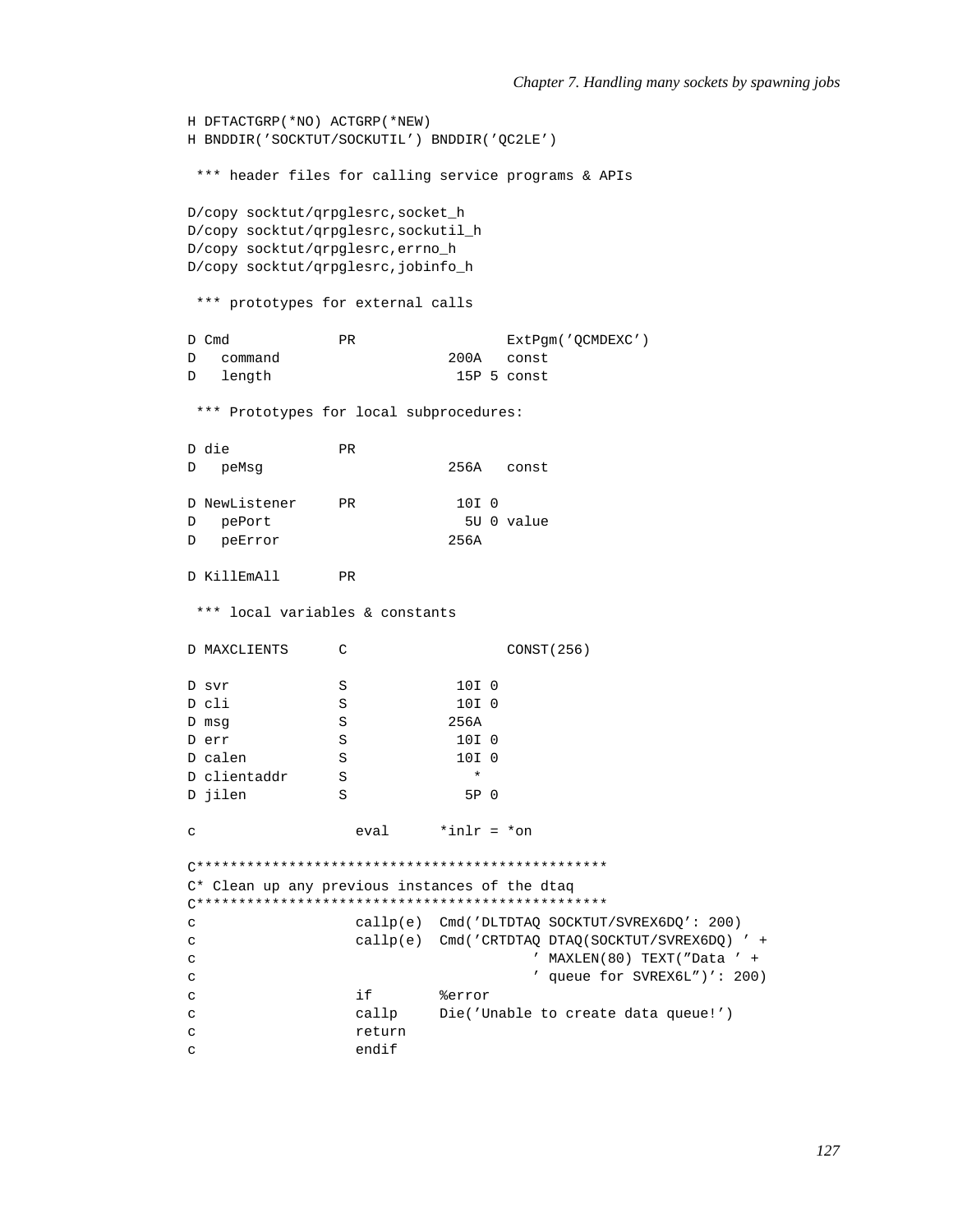C\* Start listening for connections on port 4000 eval  $svr = NewListener (4000: msg)$  $\overline{a}$ if  $\mathbf{C}$  $svr < 0$ die(msg)  $\mathbf{C}$ callp return  $\mathcal{L}$ endif  $\mathbf{C}$ C\* create a space to put client addr struct into calen = %size(sockaddr\_in)  $\Gamma$ eval alloc calen clientaddr  $\epsilon$  $1 = 1$ dow  $\mathbf{C}$ (\*\*\*\*\*\*\*\*\*\*\*\*\*\*\*\*\*\*\*\*\*\*\*\*\*\*\*\*\*\*\*\*\*\*\*\* C\* Get a new server instance ready (\*\*\*\*\*\*\*\*\*\*\*\*\*\*\*\*\*\*\*\*\*\*\*\*\*\*\*\*\*\*\*\*\*\*\*\*\* callp(e) Cmd('SBMJOB CMD(CALL PGM(SVREX6I))' +  $\mathbf C$ ' JOB(SERVERINST) ' +  $\rm{c}$ ' JOBQ(QSYSNOMAX) ' +  $\mathtt{C}$  $'$  JOBD(ODFTJOBD)  $'$  +  $\mathcal{C}$  $\mathbf{C}$  $'$  RTGDTA(OCMDB)': 200) if  $\mathbf{C}$ %error  $\mathbf{C}$ callp close(svr)  $\rm{c}$ callp KillEmAll Die('Unable to submit a new job to ' +  $\mathbf C$ callp 'process clients!')  $\mathcal{C}$ return  $\mathcal{L}$ endif  $\mathtt{C}$ C\* Accept a new client conn  $\mathsf{C}$  $eva1$ cli =  $accept(svr: clientaddr: calendar)$  $i f$  $cli < 0$  $\rm{c}$  $err = err$  $\rm{c}$ eval callp close(svr)  $\mathbf{C}$ callp KillEmAll  $\mathbf{C}$ callp die('accept(): ' +  $%$ str(strerror(err)))  $\mathcal{L}$  $\mathbf{C}$ return endif  $\mathbf{C}$ if calen <> %size(sockaddr\_in)  $\mathbf{C}$ close(cli) callp  $\mathbf{C}$  $\mathcal{C}$ eval calen =  $ssize(sockaddr_in)$  $\epsilon$ iter endif  $\mathbf{C}$ C\* get the internal job id of a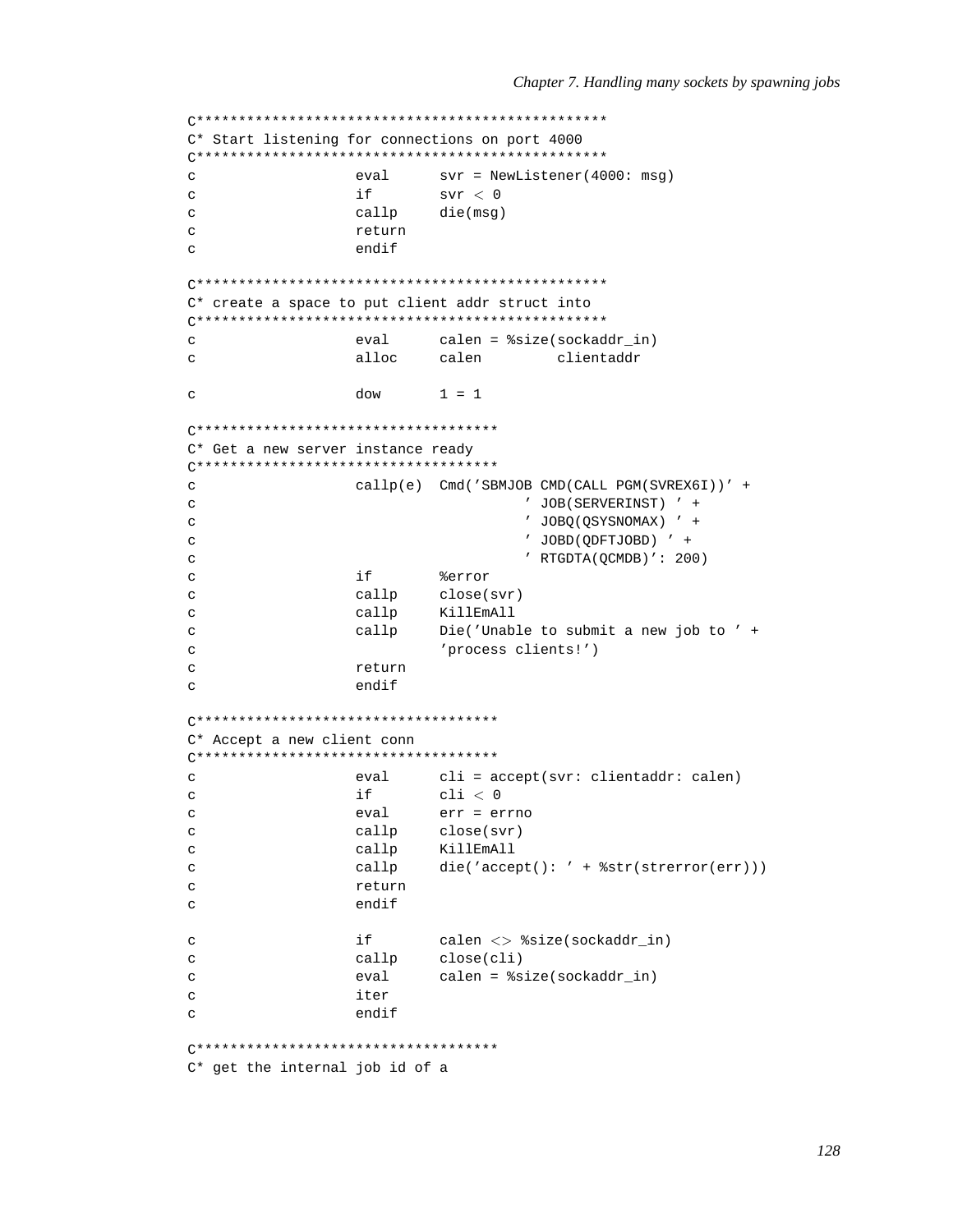```
C* server instance to handle client
C************************************
c eval jilen = %size(dsJobInfo)
c callp RcvDtaQ('SVREX6DQ': 'SOCKTUT': jilen:
c dsJobInfo: 60)
c if ilen < 80c callp close(cli)
c callp KillEmAll
c callp close(svr)
c callp die('No response from server instance!')
c return
c endif
C************************************
C* Pass descriptor to svr instance
C************************************
c if givedescriptor(cli: %addr(InternalID))<0
c eval err = errno
c callp close(cli)
c callp KillEmAll
c callp close(svr)
c callp Die('givedescriptor(): ' +
c \text{Bstr}(\text{str}(error(err)))c Return
c endif
c callp close(cli)
c enddo
*+++++++++++++++++++++++++++++++++++++++++++++++++++++++++++++++
* This ends any server instances that have been started, but
  have not been connected with clients.
*+++++++++++++++++++++++++++++++++++++++++++++++++++++++++++++++
P KillEmAll B
D KillEmAll PI
c dou jilen < 80
c eval jilen = %size(dsJobInfo)
c callp RcvDtaQ('SVREX6DQ': 'SOCKTUT': jilen:
c dsJobInfo: 1)
c if jilen >= 80
c callp(E) Cmd('ENDJOB JOB(' + %trim(JobNbr) +
c \frac{1}{1 + \frac{1}{2}} \frac{1}{1 + \frac{1}{2}} \frac{1}{1 + \frac{1}{2}} \frac{1}{1 + \frac{1}{2}} \frac{1}{1 + \frac{1}{2}} \frac{1}{1 + \frac{1}{2}} \frac{1}{1 + \frac{1}{2}} \frac{1}{1 + \frac{1}{2}} \frac{1}{1 + \frac{1}{2}} \frac{1}{1 + \frac{1}{2}} \frac{1}{1 + \frac{1}{2}} \frac{1}{1 + \frac{1}{2}} \frac{1}{1 + \frac{1}{2}}c %trim(jobName) + ') OPTION(*IMMED)'+
c ' LOGLMT(0)': 200)
C endif
c enddo
P E
```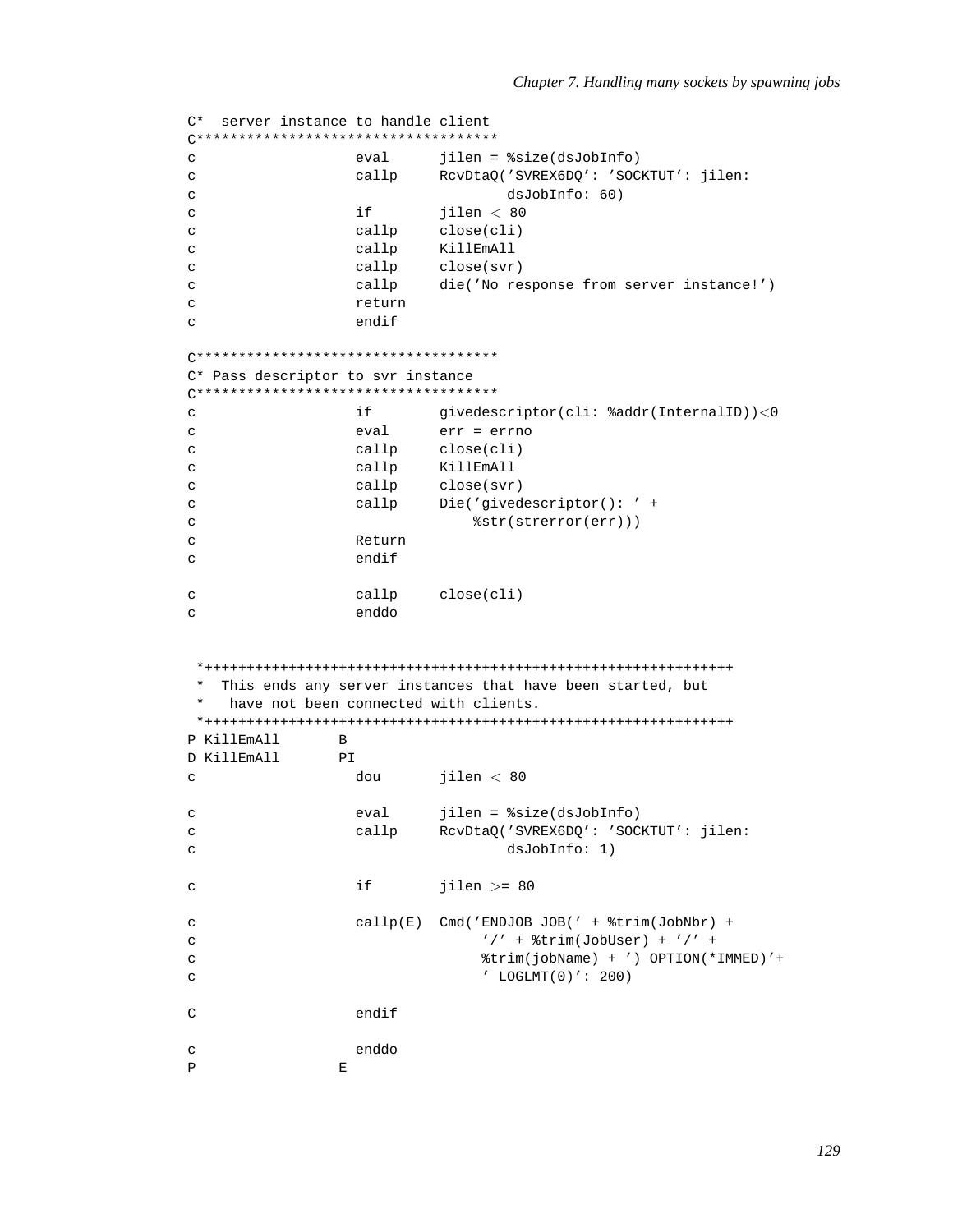```
*+++++++++++++++++++++++++++++++++++++++++++++++++++++++++++++++
 * Create a new TCP socket that's listening to a port
 *
* parms:
 * pePort = port to listen to
 * peError = Error message (returned)
 *
   returns: socket descriptor upon success, or -1 upon error
*+++++++++++++++++++++++++++++++++++++++++++++++++++++++++++++++
P NewListener B
D NewListener PI 10I 0
D pePort 5U 0 value
D peError 256A
D sock S 10I 0
D len S 10I 0
D bindto S *
D on S 10I 0 inz(1)<br>D linglen S 10I 0
D linglen S 10I 0
D ling S *
C*** Create a socket
c eval sock = socket(AF_INET:SOCK_STREAM:
c IPPROTO_IP)
c if sock < 0c eval peError = %str(strerror(errno))
c return -1
c endif
C*** Tell socket that we want to be able to re-use the server
C*** port without waiting for the MSL timeout:
c callp setsockopt(sock: SOL_SOCKET:
c SO_REUSEADDR: %addr(on): %size(on))
C*** create space for a linger structure
c eval linglen = %size(linger)
c alloc linglen ling
c eval p_linger = ling
C*** tell socket to only linger for 2 minutes, then discard:
c eval 1_onoff = 1
c eval l_linger = 120
c callp setsockopt(sock: SOL_SOCKET: SO_LINGER:
c ling: linglen)
C*** free up resources used by linger structure
c dealloc(E) ling
C*** Create a sockaddr_in structure
c eval len = %size(sockaddr_in)
c alloc len bindto
```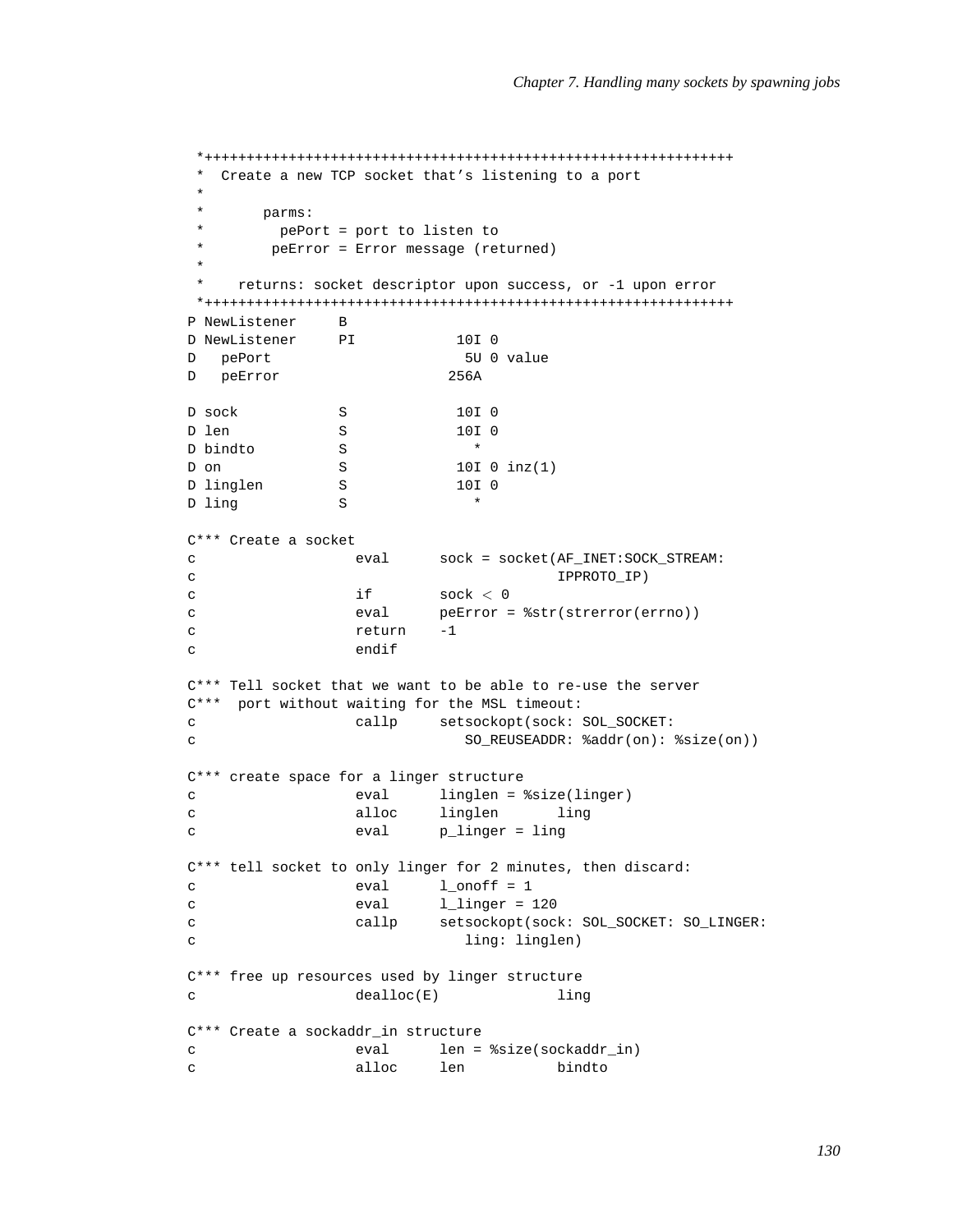```
c eval p_sockaddr = bindto
c eval sin_family = AF_INET
c eval sin_addr = INADDR_ANY
c eval sin_port = pePort
c eval sin_zero = *ALLx'00'
C*** Bind socket to port
c if bind(sock: bindto: len) < 0
c eval peError = %str(strerror(errno))
c callp close(sock)
c dealloc(E) bindto
c return -1
c endif
C*** Listen for a connection
c if listen(sock: MAXCLIENTS) < 0
c eval peError = %str(strerror(errno))
c callp close(sock)
c dealloc(E) bindto
c return -1
c endif
C*** Return newly set-up socket:
c dealloc(E) bindto
c return sock
P E
*+++++++++++++++++++++++++++++++++++++++++++++++++++++++++++++++
* This ends this program abnormally, and sends back an escape.
* message explaining the failure.
*+++++++++++++++++++++++++++++++++++++++++++++++++++++++++++++++
P die B
D die PI
D peMsg 256A const
D SndPgmMsg PR PR ExtPgm('QMHSNDPM')
D MessageID 7A Const
D QualMsgF 20A Const
D MsgData 256A Const
D MsgDtaLen 10I 0 Const
D MsgType 10A Const
D CallStkEnt 10A Const
D CallStkCnt 10I 0 Const
D MessageKey 4A
D ErrorCode 32766A options(*varsize)
D dsEC DS
D dsECBytesP 1 4I 0 INZ(256)
D dsECBytesA 5 8I 0 INZ(0)
D dsECMsgID 9 15
D dsECReserv 16 16
```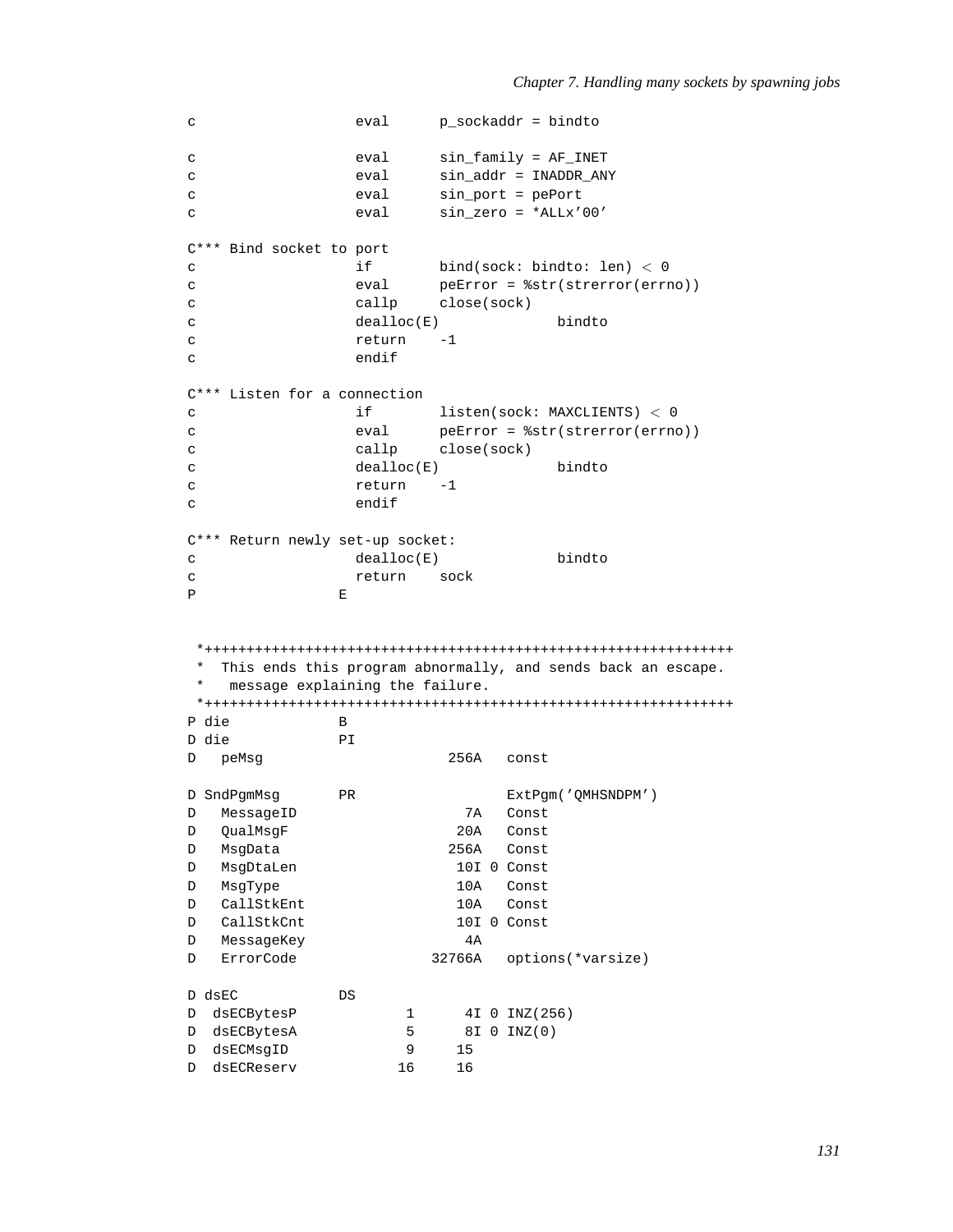```
D dsECMsgDta
                            17
                                       256
     D wwMsgLen
                          \, \mathbb{S} \,10I 0
     D wwTheKey
                          S
                                            4Aeval
                                         wwwMsgLen = %len(%trimr(peMsq))\mathbf{C}\mathbf{C}if
                                         wwMsqLen<1
     \rm{c}return
                             endif
     \mathbf{C}\mathbf{C}callp
                                        SndPgmMsg('CPF9897': 'QCPFMSG *LIBL':
                                           peMsg: wwMsgLen: '*ESCAPE':
     \mathbf{C}'*PGMBDY': 1: wwTheKey: dsEC)
     \mathbf Creturn
     \rm{c}\overline{P}\mathbf{E}/define ERRNO LOAD PROCEDURE
       /copy socktut/qrpglesrc, errno_h
File SOCKTUT/QRPGLESRC, member SVREX6I:
     H DFTACTGRP(*NO) ACTGRP(*NEW)
     H BNDDIR('SOCKTUT/SOCKUTIL') BNDDIR('QC2LE')
      *** header files for calling service programs & APIs
     D/copy socktut/qrpglesrc, socket_h
     D/copy socktut/qrpglesrc, sockutil_h
     D/copy socktut/qrpglesrc, errno_h
     D/copy socktut/qrpglesrc, jobinfo_h
      *** Prototypes for local subprocedures:
     D die
                          PRD peMsg
                                          256A const
     D GetClient
                                          10I<sub>0</sub>PRD cli
                                           10I 0
                          SD name
                          \, \mathbb{S} \,80A
                                       *inlr = *on\mathtt{C}eval
                                        cli = GetClient\mathbf Ceval
                             if
                                         cli < 0\mathcal{C}Die('Failure retrieving client socket '+
                             callp
     \mathbf{C}'descriptor.')
     \rm{c}return
     \mathbf{C}endif
     \mathtt{C}\rm{c}callp
                                       WrLine(cli: 'Please enter your ' +
```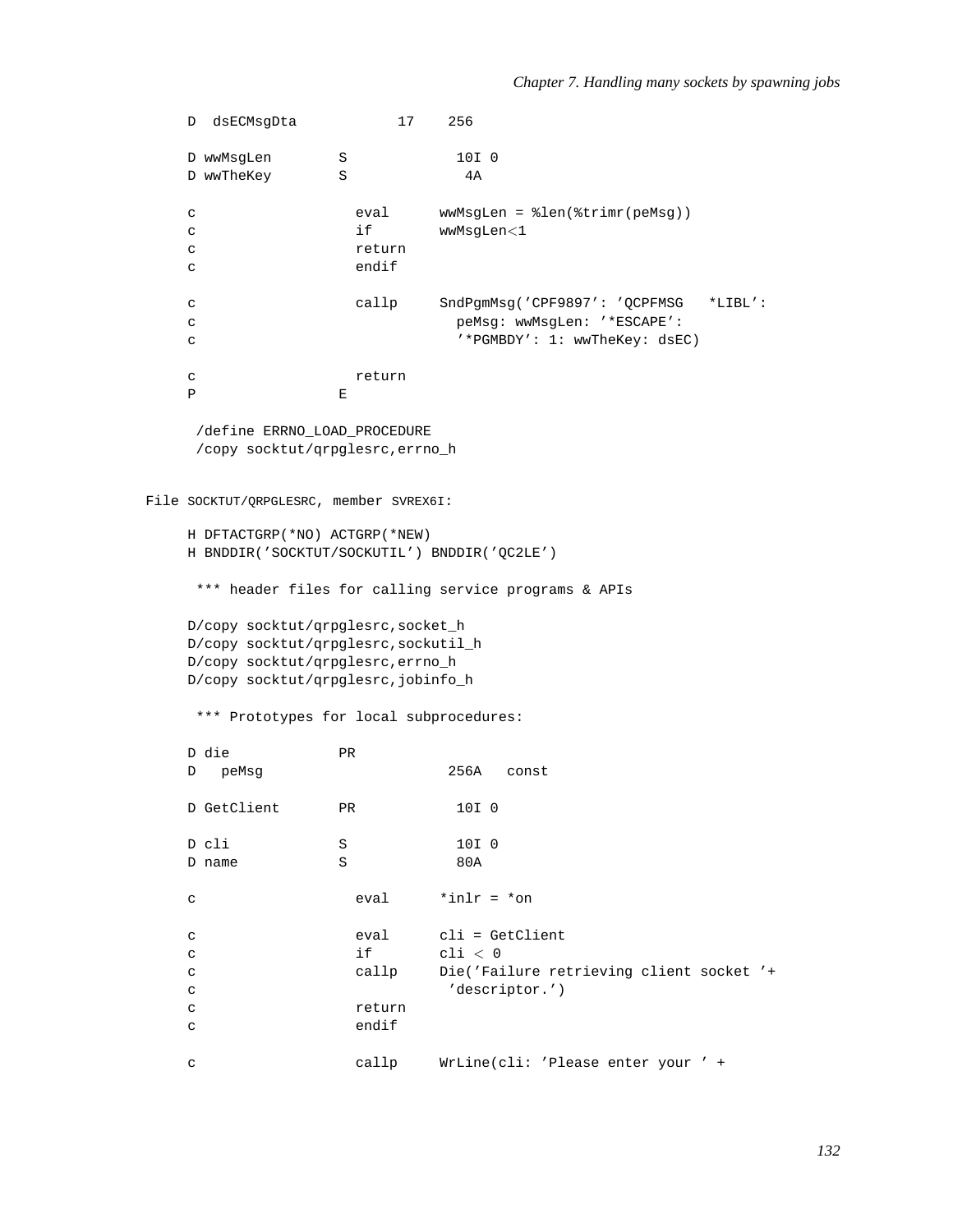```
c 'name now!')
c if RdLine(cli: %addr(name): 80: *On) < 0
c callp close(cli)
c callp Die('RdLine() failed!')
c return
c endif
c callp WrLine(cli: 'Hello ' + %trim(name) + '!')
c callp WrLine(cli: 'Goodbye ' +%trim(name)+ '!')
c callp close(cli)
c return
*+++++++++++++++++++++++++++++++++++++++++++++++++++++++++++++++
* Get the new client from the listener application
*+++++++++++++++++++++++++++++++++++++++++++++++++++++++++++++++
P GetClient B
D GetClient PI 10I 0
D jilen S 5P 0
D sock S 10I 0
c callp RtvJobInf(dsJobI0100: %size(dsJobI0100):
c 'JOBI0100': '*': *BLANKS: dsEC)
c if dsECBytesA > 0
c return -1
c endif
c eval JobName = JobI_JobName
c eval JobUser = JobI_UserID
c eval JobNbr = JobI_JobNbr
c eval InternalID = JobI_IntJob
c eval jilen = %size(dsJobInfo)
c callp SndDtaq('SVREX6DQ': 'SOCKTUT': jilen:
c dsJobInfo)
c eval sock = TakeDescriptor(*NULL)
c return sock
P E
*+++++++++++++++++++++++++++++++++++++++++++++++++++++++++++++++
* This ends this program abnormally, and sends back an escape.
   message explaining the failure.
*+++++++++++++++++++++++++++++++++++++++++++++++++++++++++++++++
P die B
D die PI
D peMsg 256A const
```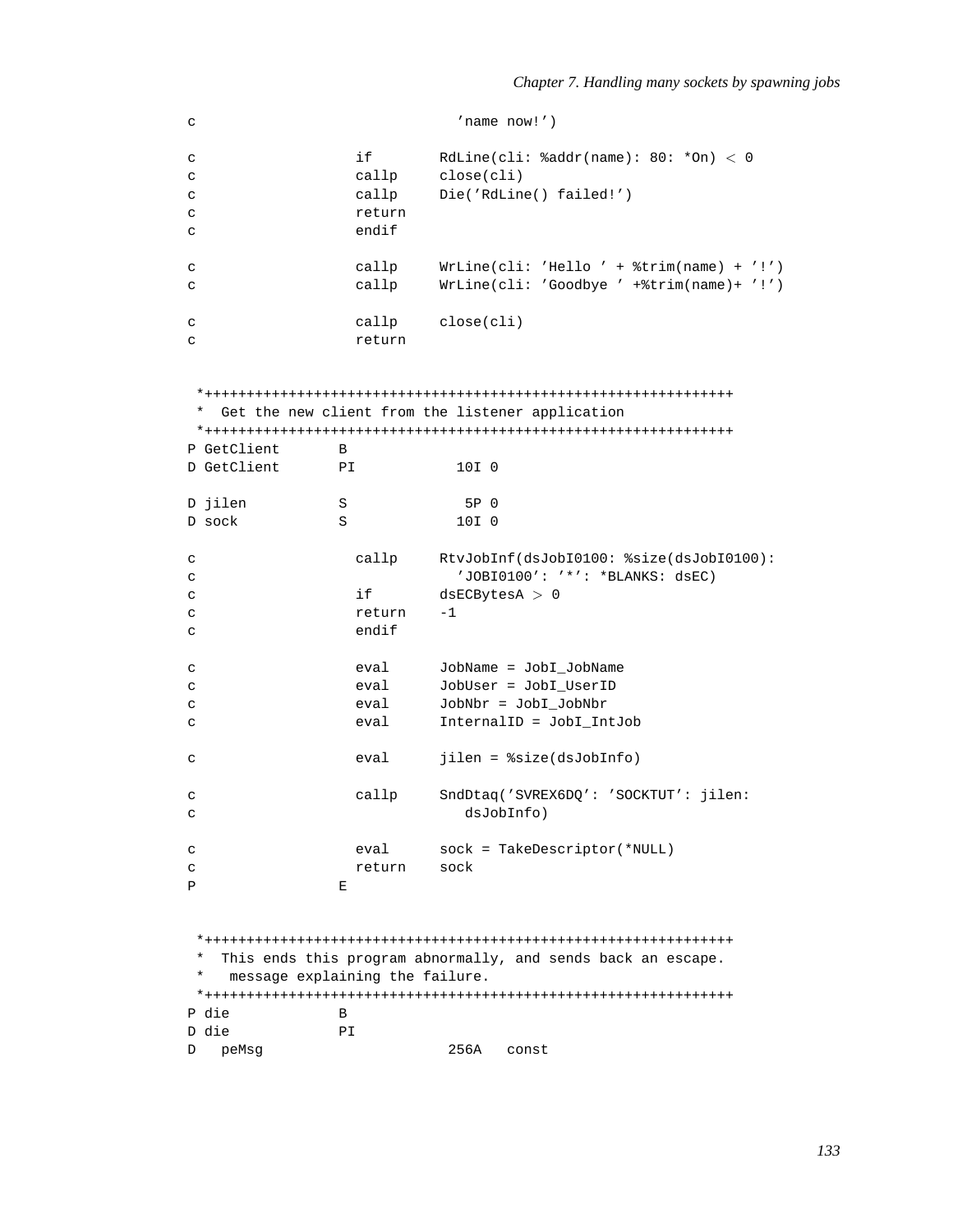|             | D SndPqmMsq | <b>PR</b> |        |            | ExtPqm('OMHSNDPM')                         |
|-------------|-------------|-----------|--------|------------|--------------------------------------------|
| D           | MessageID   |           |        | 7A         | Const                                      |
| D           | QualMsqF    |           |        | 20A        | Const                                      |
| D           | MsgData     |           |        | 256A       | Const                                      |
| D           | MsgDtaLen   |           |        |            | 10I 0 Const                                |
| $\mathbb D$ | MsqType     |           |        | 10A        | Const                                      |
| $\mathbb D$ | CallStkEnt  |           |        | 10A        | Const                                      |
| $\mathbb D$ | CallStkCnt  |           |        |            | 10I 0 Const                                |
| D           | MessageKey  |           |        | 4A         |                                            |
| D           | ErrorCode   |           |        | 32766A     | options(*varsize)                          |
|             | D dsEC      | DS        |        |            |                                            |
| D           | dsECBytesP  |           | 1      |            | 4I 0 INZ (256)                             |
| D           | dsECBytesA  |           | 5      |            | 8I 0 INZ(0)                                |
| D           | dsECMsqID   |           | 9      | 15         |                                            |
| D           | dsECReserv  |           | 16     | 16         |                                            |
| D           | dsECMsqDta  |           | 17     | 256        |                                            |
|             | D wwMsqLen  | S         |        | 10I 0      |                                            |
|             | D wwTheKey  | S         |        | 4A         |                                            |
| C           |             |           | eval   |            | wwMsgLen = %len(%trimr(peMsg))             |
| C           |             |           | if     | wwMsqLen<1 |                                            |
| C           |             |           | return |            |                                            |
| C           |             |           | endif  |            |                                            |
| C           |             |           | callp  |            | SndPqmMsq('CPF9897': 'QCPFMSG<br>$*LIBL':$ |
| C           |             |           |        |            | peMsq: wwMsqLen: '*ESCAPE':                |
| C           |             |           |        |            | '*PGMBDY': 1: wwTheKey: dsEC)              |
| C           |             |           | return |            |                                            |
| P           |             | Е         |        |            |                                            |
|             |             |           |        |            |                                            |

/define ERRNO\_LOAD\_PROCEDURE /copy socktut/qrpglesrc,errno\_h

### **7.6. Working towards our next example**

If you haven't yet tried the first "job spawning" example, try it now. Compile it by typing: CRTBNDRPG SVREX6L SRCFILE(SOCKTUT/QRPGLESRC) DBGVIEW(\*LIST) CRTBNDRPG SVREX6I SRCFILE(SOCKTUT/QRPGLESRC) DBGVIEW(\*LIST) And then start it like so: SBMJOB CMD(CALL SVREX6L) JOBQ(QSYSNOMAX) JOB(LISTENER) Test it from your PC by doing a 'telnet as400 4000', as we've discussed in the past few chapters. Look! Nice!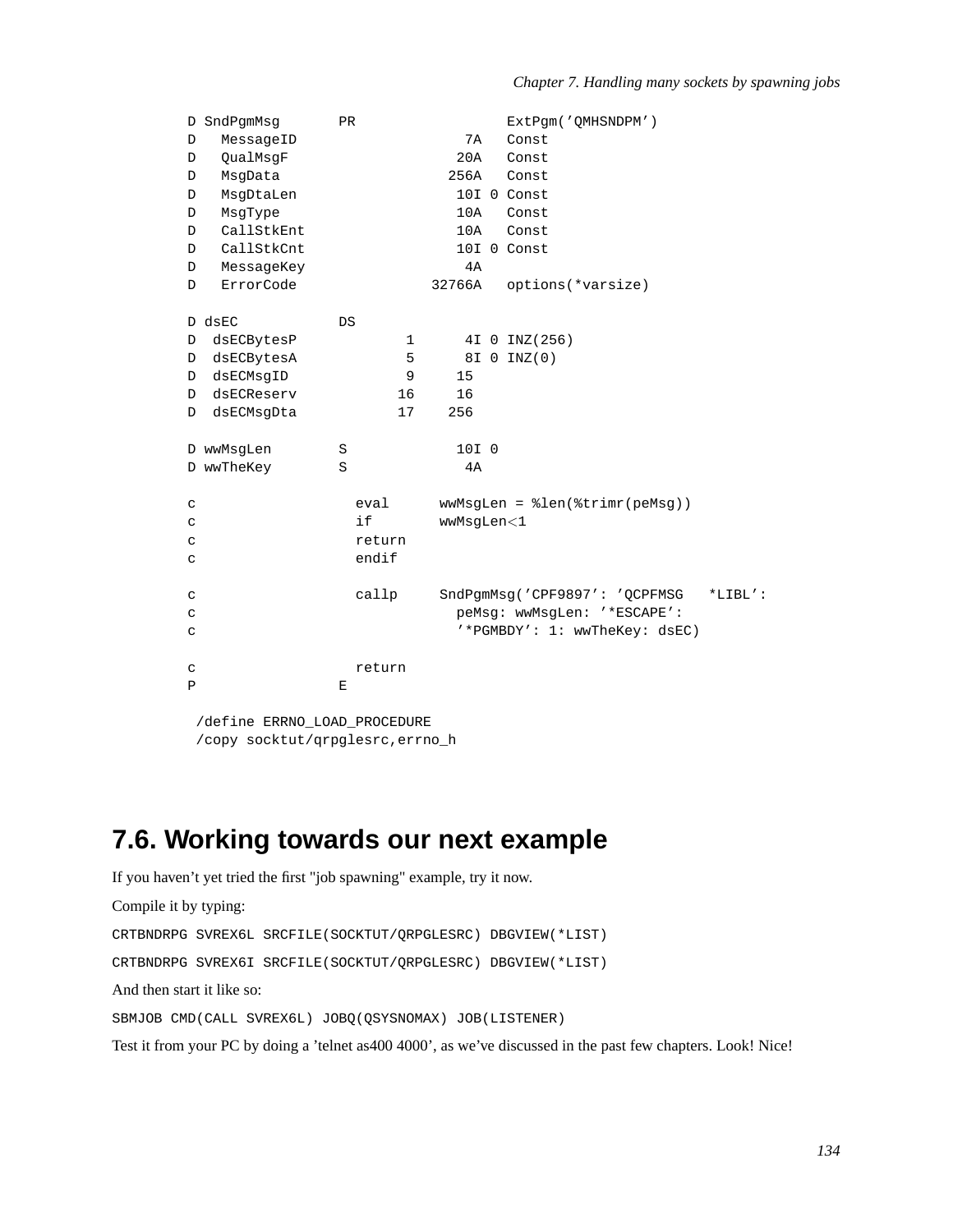When you're done playing with it, type 'NETSTAT \*CNN' and find the reference to 'Local Port' 4000, that's in 'Listen' state. Use the '4' option to end the server.

Looking back at the sourcecode for SVREX6L, you'll see that when SVREX6L receives an error on the accept() command, it goes and does an 'ENDJOB' command to the server instance. So, in fact, when you entered the 4 in NETSTAT, SVREX6L ended all of the programs involved. Not too bad, huh?

However, if you tried to end the job using other methods, the listener may end without stopping the server instances. We should really be checking the SHTDN op-code, and ending all of the instances whenever the ENDJOB, ENDSBS, ENDSYS or PWRDWNSYS commands are run.

To do this, we need to call select() prior to accept(). Calling select() will allow us to detect when a client connects, but still provide us with a timeout value, so we can check for the system shutting down periodically.

Add these to the bottom of your D-specs:

| D rc      |   | 10I 0 |             |
|-----------|---|-------|-------------|
| D tolen   | S | 10I 0 |             |
| D timeout | S |       |             |
| D readset | S |       | like(fdset) |
| D excpset |   |       | like(fdset) |

Then, add this code right after the 'alloc calen' line:

| eva1  | $tolen = %size(timeval)$ |         |
|-------|--------------------------|---------|
| alloc | tolen                    | timeout |

Then, right before calling accept(), add the code to check for shutdown. It should look something like this:

| $\mathsf C$  | dou    | rc > 0                               |    |
|--------------|--------|--------------------------------------|----|
| C            |        | callp FD_ZERO(readset)               |    |
| C            |        | callp FD_ZERO(excpset)               |    |
| $\mathtt{C}$ |        | callp FD_SET(svr: readset)           |    |
| $\mathtt{C}$ |        | callp FD_SET(svr: excpset)           |    |
| $\mathtt{C}$ |        | eval p_timeval = timeout             |    |
| C            |        | $eval$ $tv\_sec = 20$                |    |
| $\mathtt{C}$ |        | $eval$ tv_usec = 0                   |    |
| C            | eval   | $rc = select(svr+1: %addr(readset):$ |    |
| C            |        | *NULL: \texcpset): timeout)          |    |
| $\mathtt{C}$ | shtdn  |                                      | 99 |
| $\mathtt{C}$ | if a   | *in99 = *on                          |    |
| $\mathtt{C}$ |        | callp close(svr)                     |    |
| C            |        | callp KillEmAll                      |    |
| $\mathtt{C}$ |        | callp die('shutdown requested!')     |    |
| C            | return |                                      |    |
| C            | endif  |                                      |    |
|              |        |                                      |    |
| C            | enddo  |                                      |    |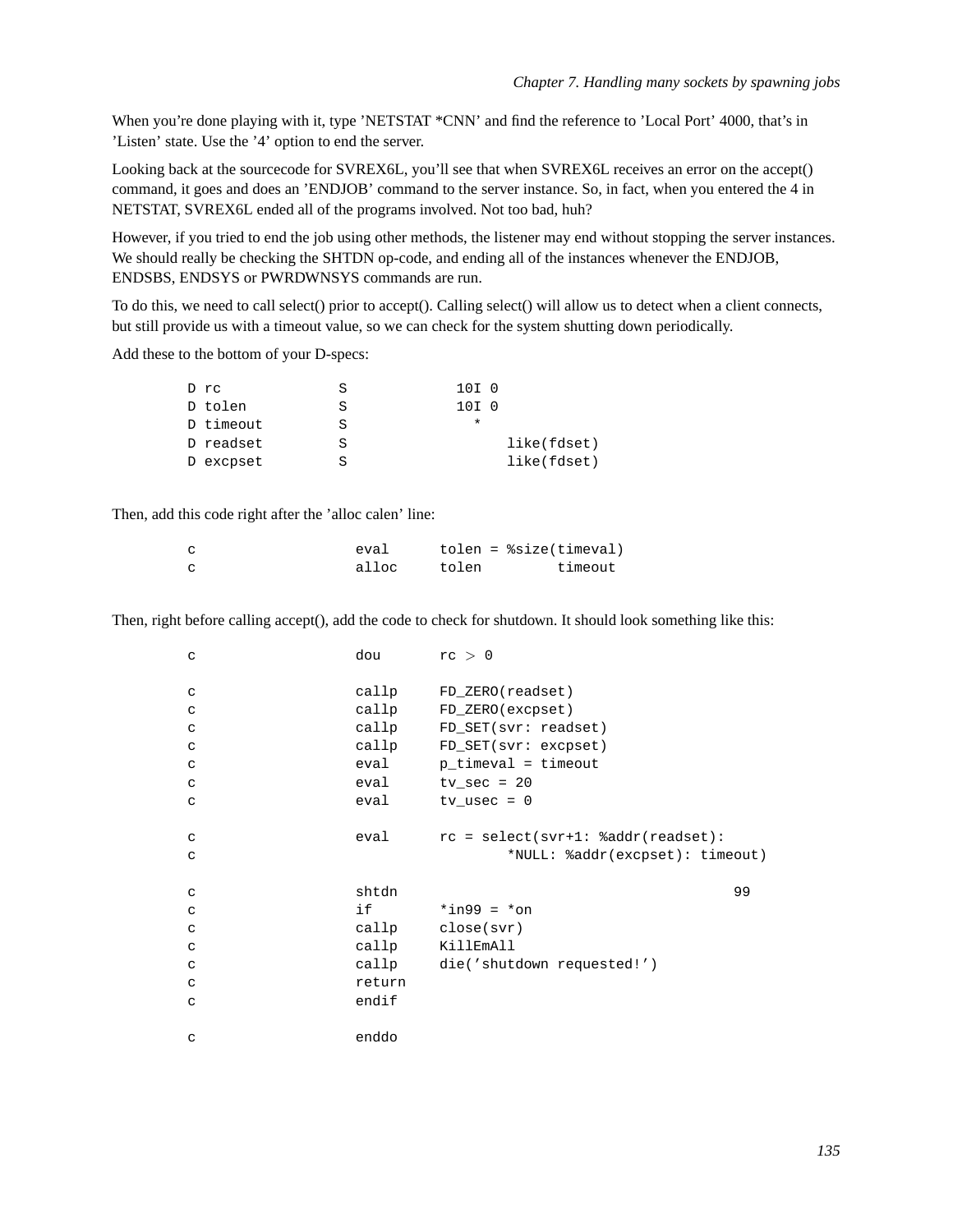Now, when you end the job with \*CNTRLD, it'll end all of the server instances as well. We're making progress!

We also didn't implement the 'quit' command that we've used in chapters  $5 \& 6$  to end this server from the client side. If you're looking for a new challenge, you might want to try to implement this with the new, "job spawning" approach. However, we won't do that in this tutorial. (Being realistic, it's unusual that you want the client to be able to end your server!)

Another thing that you may note about this new server is that if you start up many clients rapidly, it doesn't respond as quickly as the examples from chapter 6 did. (Though, if you have a faster AS/400, this may be hard to detect!)

The reason that it's slower is that it takes a bit of time for the system to create a new job, make it active, and have it communicate back to the listener job. The easiest way to improve the performance of this is to "pre-submit" several different server instances, which can be waiting and ready when a client connects.

To implement this, I'm going to add a new named constant, right after the 'MAXCLIENTS' constant. It'll look like this:

D PRESTART C CONST(5)

Then, after we call the 'NewListener' procedure, we'll insert this code:

| C | do     | PRESTART            |                                                  |
|---|--------|---------------------|--------------------------------------------------|
| C |        |                     | $callp(e)$ Cmd('SBMJOB CMD(CALL PGM(SVREX6I))' + |
| C |        |                     | $'$ JOB(SERVERINST) $'$ +                        |
| C |        |                     | JOBO(OSYSNOMAX) ' +                              |
| C |        |                     | $'$ JOBD(ODFTJOBD) $'$ +                         |
| C |        |                     | ' RTGDTA(OCMDB)': $200$ )                        |
| C | if     | %error              |                                                  |
| C | callp  | close(svr)          |                                                  |
| C | callp  | KillEmAll           |                                                  |
| C | callp  |                     | Die('Unable to submit a new job to ' +           |
| C |        | 'process clients!') |                                                  |
| C | return |                     |                                                  |
| C | endif  |                     |                                                  |
| C | enddo  |                     |                                                  |
|   |        |                     |                                                  |

When each of these jobs starts, it'll put it's job info onto the data queue. When the listener program goes to read the data queue, it'll get them in the order they were added. This should cut the delay between the time it takes to accept each new client down to 1/5th the time.

Since the 'KillEmAll' procedure (nice name, huh?) will end any server instance that is currently waiting for a client to service, it'll happily end all of the pre-submitted server instances when NETSTAT, ENDJOB, ENDSBS, ENDSYS or PWRDWNSYS is used to try to shut us down.

Now, we'll begin working towards a new example server program. This program will ask the client for 3 different things: a user-id, a password, and a program to call. It will validate the user-id and password, and then use that user's authority to call the program.

It will pass the program 2 parameters, the socket descriptor that it can use to talk to the client program and the user-id of the validated user.

When the called program has completed, the server instance will close the socket and then end.

The next few topics will explain this in more detail.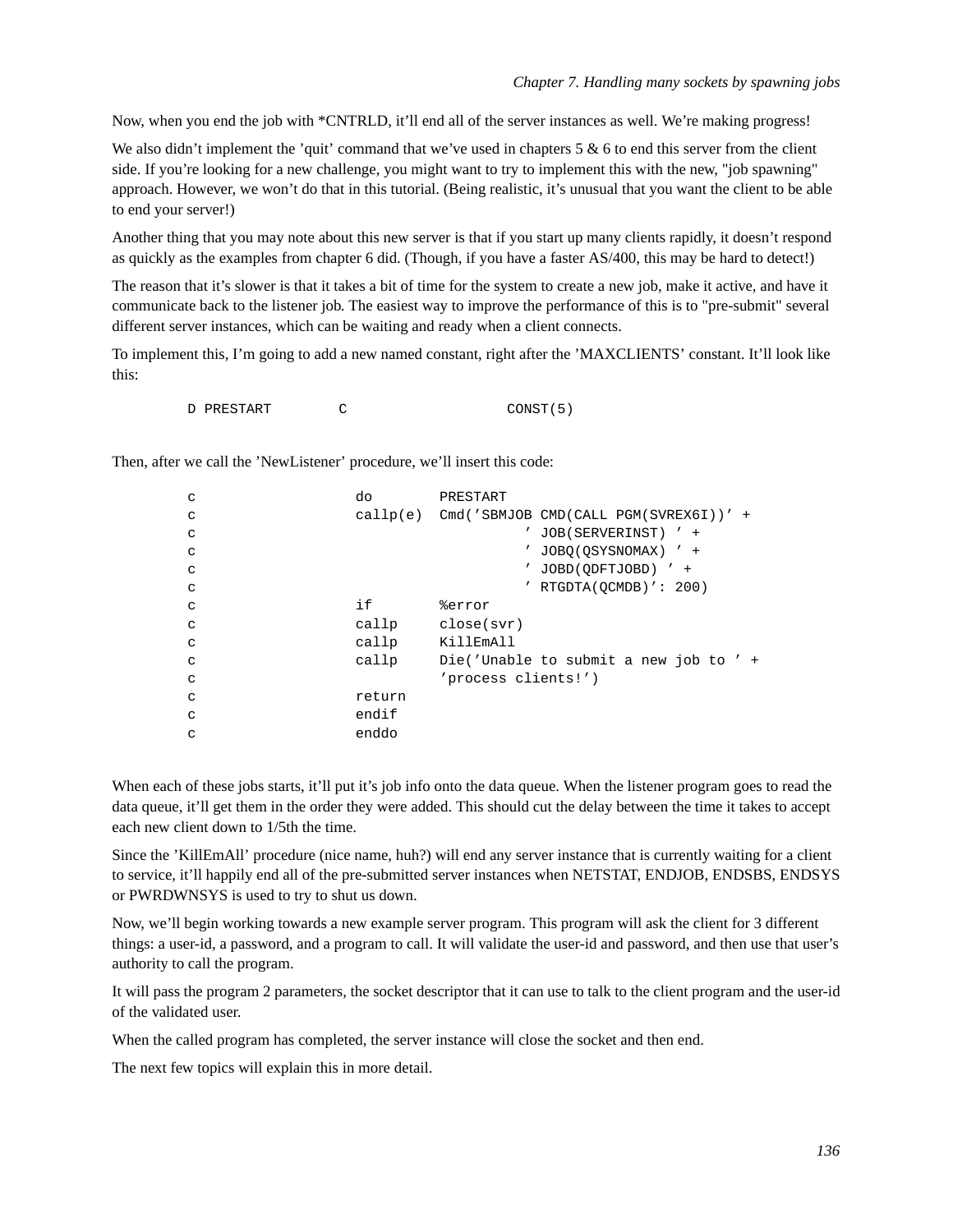## **7.7. Validating a user-id and password**

The Get Profile Handle API (QSYGETPH) will be used to check a user-id and password.

The QSYGETPH API is listed under "Security APIs" in the IBM manuals, and you'll find it at this location: http://publib.boulder.ibm.com/pubs/html/as400/v4r5/ic2924/info/apis/QSYGETPH.htm

The manual page tells us that the parameters to the QSYGETPH API look like this:

|   | <b>Required Parameter Group:</b> |        |           |  |  |  |
|---|----------------------------------|--------|-----------|--|--|--|
|   | User ID                          | Input  | Char(10)  |  |  |  |
| ◠ | Password                         | Input  | Char(10)  |  |  |  |
| 2 | Profile handle                   | Output | Char(12)  |  |  |  |
|   | Optional parameter:              |        |           |  |  |  |
|   | Error code                       | I/Ο    | $Char(*)$ |  |  |  |

So, our prototype in RPG will look like this:

| ExtPqm('OSYGETPH') |
|--------------------|
|                    |
|                    |
|                    |
| options(*varsize)  |
|                    |

Please add that to your JOBINFO\_H member.

Or, if you prefer, you could download my copy of JOBINFO\_H, available here: http://www.scottklement.com/rpg/socktut/qrpglesrc.jobinfo\_h

When we call this API, we will pass it a user-id and password, and it'll either return a "profile handle" in the Handle parameter, or it'll give us an error in the ErrorCode parameter.

We'll use this profile handle for the API that we discuss in the next topic.

To call the GetProfile API, we'll do something like this:

| C            |  | callp | GetProfile(UserID: Passwd: Handle:                  |  |
|--------------|--|-------|-----------------------------------------------------|--|
| C            |  |       | dsEC)                                               |  |
| $\mathbf{C}$ |  | if i  | dsECBvtesA > 0                                      |  |
|              |  |       | C <sup>**</sup> handle "invalid user profile" error |  |
| C            |  | endif |                                                     |  |

#### **7.8. Running with the user's authority**

Once we know that a user-id and password as usable, and we've received a "profile handle" for them, we can use that profile handle to make the job "run under that user profile".

We do that by calling the Set Profile (QWTSETP) API. After this API has been called successfully, everything that new that we try to do will use the authority of the new user-id.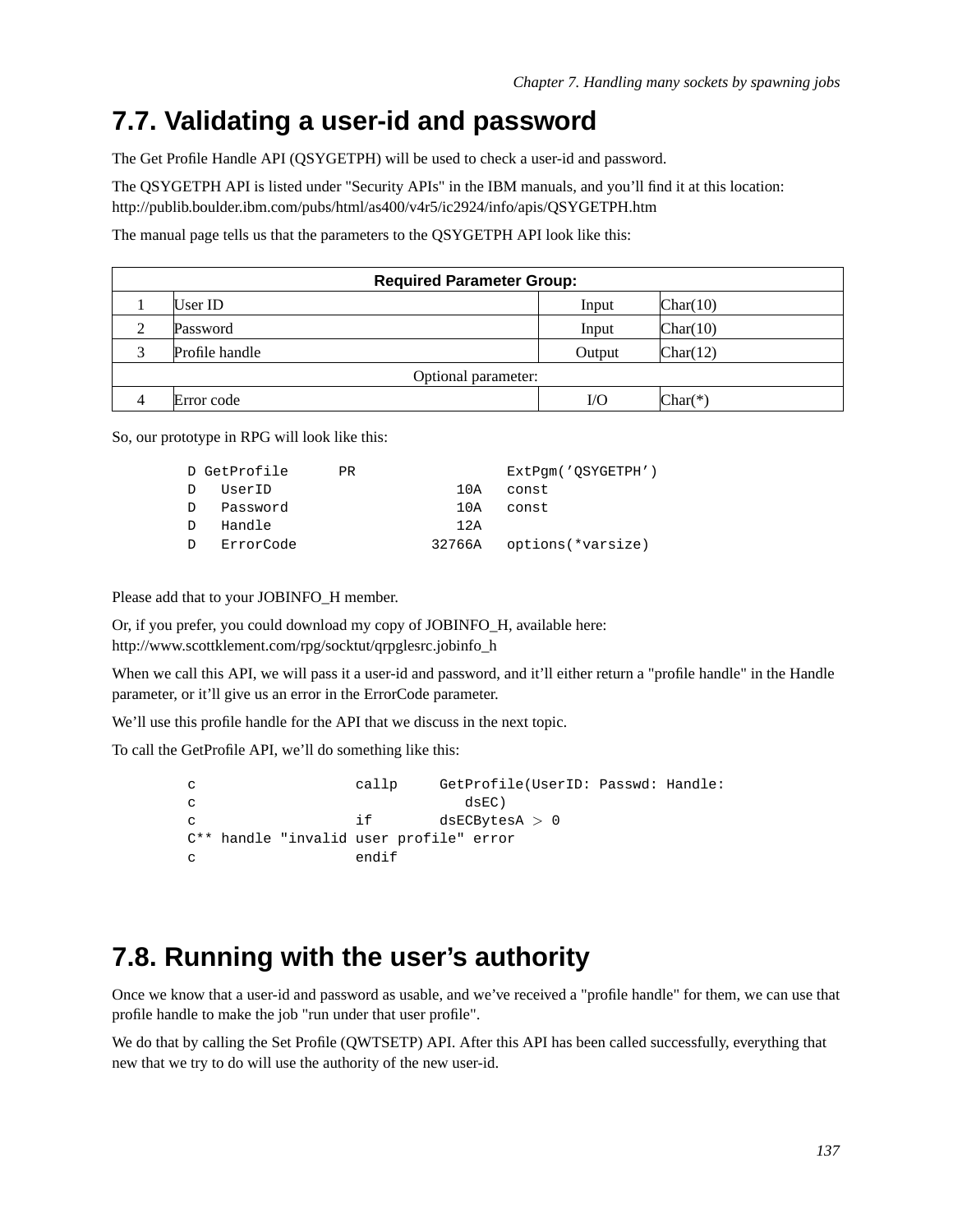The Set Profile (QWTSETP) API is documented in the IBM manual at this location: http://publib.boulder.ibm.com/pubs/html/as400/v4r5/ic2924/info/apis/QWTSETP.htm

The manual tells us that the API accepts these parameters:

| <b>Required Parameter Group:</b> |       |           |  |  |  |  |
|----------------------------------|-------|-----------|--|--|--|--|
| Profile handle                   | Input | Char(12)  |  |  |  |  |
| Optional parameter:              |       |           |  |  |  |  |
| Error code                       | I/O   | $Char(*)$ |  |  |  |  |

The RPG prototype for this API will look like this:

|              | D SetProfile | PR. | ExtPqm('QWTSETP')                 |  |
|--------------|--------------|-----|-----------------------------------|--|
| $\mathbf{D}$ | Handle       |     | 12A const                         |  |
| D            | ErrorCode    |     | 32766A options(*varsize: *nopass) |  |

And we'll call it like this:

```
c callp GetProfile(UserID: Passwd: Handle:
c dsEC)
c if dsECBytesA > 0
C** handle "invalid user profile" error
c endif
c callp SetProfile(Handle: dsEC)
c if dsECBytesA > 0
C** handle "could not set profile" error
C endif
```
Please add this prototype to your JOBINFO\_H member, as well.

Or, if you prefer, you could download my copy of JOBINFO\_H, available here: http://www.scottklement.com/rpg/socktut/qrpglesrc.jobinfo\_h

### **7.9. A "generic server" example**

Are you excited about trying another example program? Are you? Are you?

As I mentioned before, this example program differs from the last one, in that it asks for a userid & password, then validates them, them changes it's 'effective user profile' to the user & password that you've signed in as.

Once you're signed in, it asks for a program name, and then it calls that program, passing the socket descriptor and user-id as passwords.

This design is very practical, because by using this server program, you can easily write many different client/server applications without needing to write a separate listener & server instance program for each.

This one involves 3 different programs. The Listener program, which hasn't changed much since our last example - the only real difference is that the phrase 'SVREX6' has been changed to 'SVREX76' throughout the member. The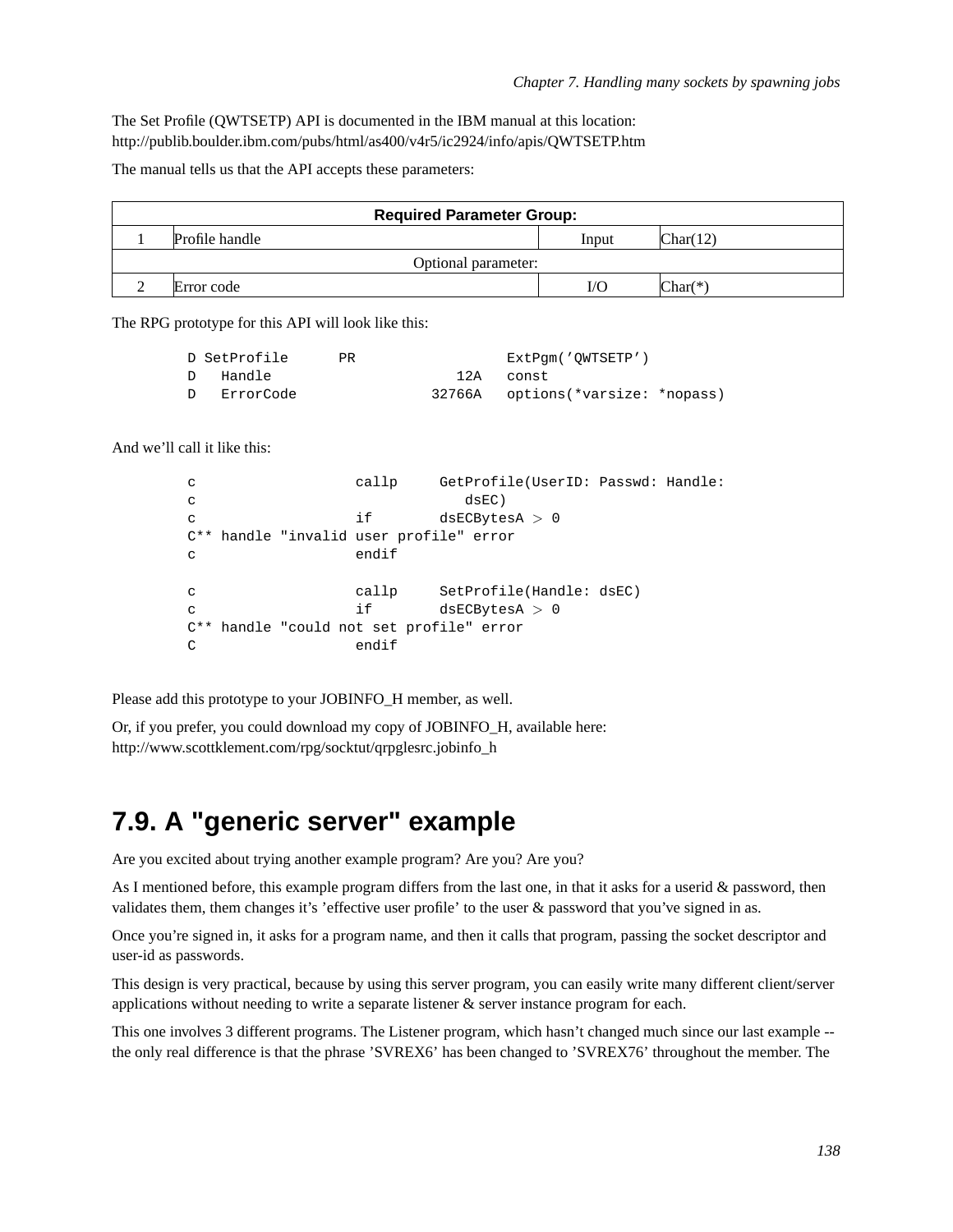server instance program, which now validates userid & password, and calls a program. And the 'program to call', for which I provide one sample program.

In the next topic, we'll talk about how to run this program, as well as giving a few samples of what you can do with this server.

So... here it is!

```
File: SOCKTUT/QRPGLESRC, Member: SVREX7L
     H DFTACTGRP(*NO) ACTGRP(*NEW)
     H BNDDIR('SOCKTUT/SOCKUTIL') BNDDIR('QC2LE')
      *** header files for calling service programs & APIs
     D/copy socktut/qrpglesrc, socket_h
     D/copy socktut/qrpglesrc, sockutil_h
     D/copy socktut/qrpglesrc, errno_h
     D/copy socktut/qrpglesrc, jobinfo_h
      *** prototypes for external calls
     D Cmd
                                             ExtPqm('QCMDEXC')
                        DR
        command
                                      200Aconst
     \mathbb D15P 5 const
     \mathbb{D}length
      *** Prototypes for local subprocedures:
     D die
                        PR256A const
     D
         peMsg
     D NewListener
                                     10I 0
                      PR
        pePort
                                        5U 0 value
     \mathbb D256A
     \mathcal{D}peError
     D KillEmAll
                        PR*** local variables & constants
     D MAXCLIENTS
                        \, C
                                             CONST (256)
     D PRESTART
                        \mathtt{C}CONST(5)
                       \mathbf S10I<sub>0</sub>D svr
     D cli
                       S10I 0
                       \mathbf S256A
     D msq
                      S10I 0
     D err
     D calen
                      S10I 0
     D clientaddr
                      S\star5P 0
     D jilen
                       S10I<sub>0</sub>D rc
                       SS10I 0
     D tolen
     D timeout
                      S\pmb{\star}SD readset
                                             like(fdset)
                                             like(fdset)
     D excpset
                       S
```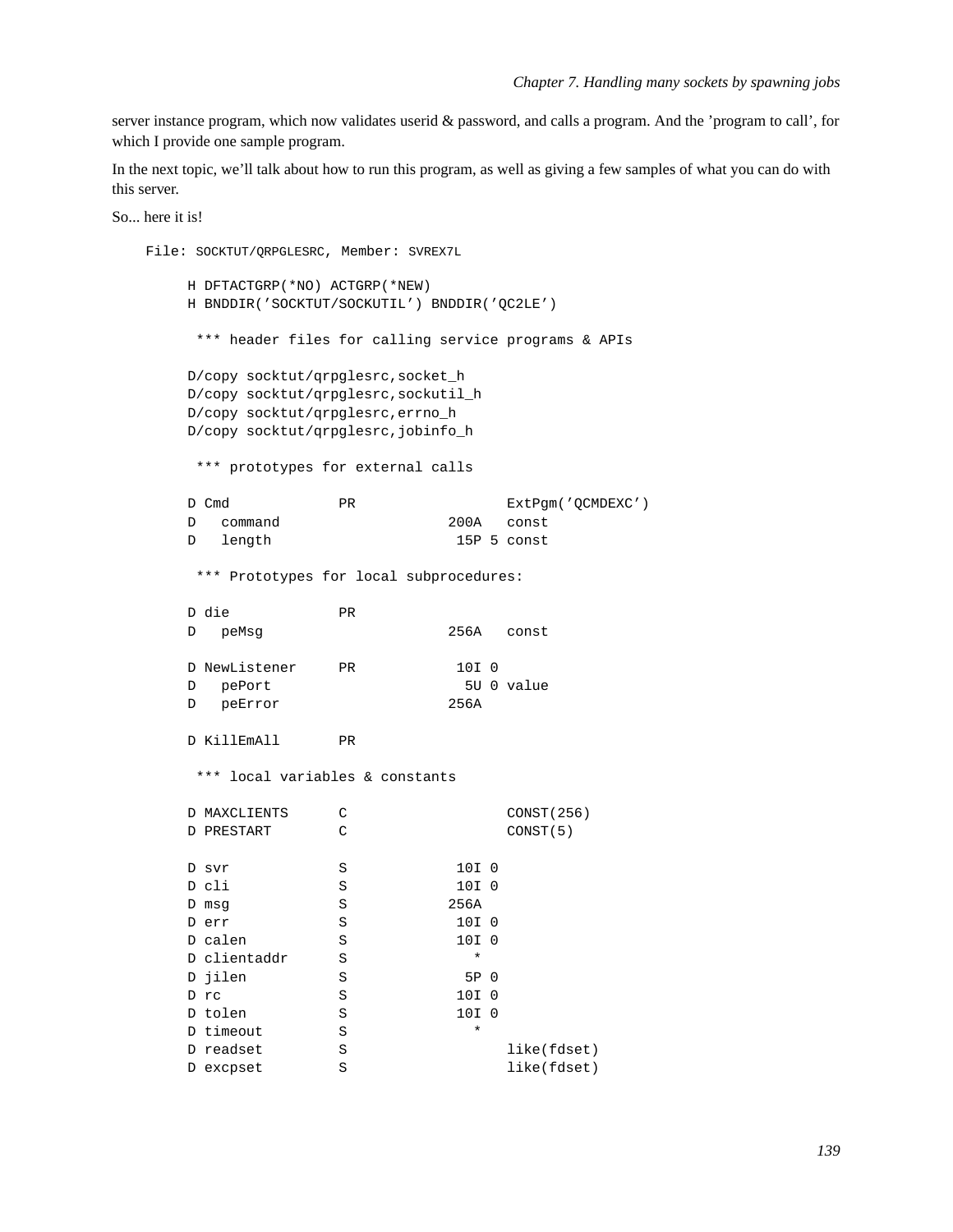```
\mathbf{C}eval
                          *inlr = *onC* Clean up any previous instances of the dtaq
\mathbf{C}callp(e) Cmd('DLTDTAQ SOCKTUT/SVREX7DQ': 200)
                  callp(e) Cmd('CRTDTAQ DTAQ(SOCKTUT/SVREX7DQ)' +
\mathbf{C}' MAXLEN(80) TEXT("Data ' +
\mathbf{C}' queue for SVREX7L")': 200)
\mathbf{C}if
                          %error
\mathbf{C}Die('Unable to create data queue!')
                 callp
\mathbf C\mathbf Creturn
                  endif
\epsilonC* Start listening for connections on port 4000
\mathbf Ceval
                          svr = NewListener (4000: msg)\mathbf{C}if
                          svr < 0callp
\mathcal{C}die(msg)
                 return
\mathbf{C}endif
\mathtt{C}C* Pre-start some server instances
PRESTART
\mathbf Cdo
                  callop(e) Cmd('SBMJOB CMD(CALL PGM(SVREX7I))' +
\mathbf C' JOB(SERVERINST) ' +
\mathbf{C}' JOBQ(QSYSNOMAX) ' +
\mathcal{L}' JOBD(QDFTJOBD) ' +
\rm{c}' RTGDTA(QCMDB)': 200)
\mathcal{L}if
                          %error
\mathbf{C}callp
                          close(svr)
\mathbf C\mathbf Ccallp
                          KillEmAll
\mathbf{C}callp
                          Die('Unable to submit a new job to ' +
                          'process clients!')
\mathbf{C}\rm{c}return
                  endif
\mathcal{L}enddo
\mathbf{C}C* create a space to put client addr struct into
\mathtt{C}eval
                         calen = %size(sockaddr_in)
                 alloc
                         calen
                                       clientaddr
\mathbf{C}eval
                         tolen = %size(timeval)
\mathcal{L}\mathbf{C}alloc
                         tolen
                                  timeout
                          1 = 1\mathtt{C}dow
```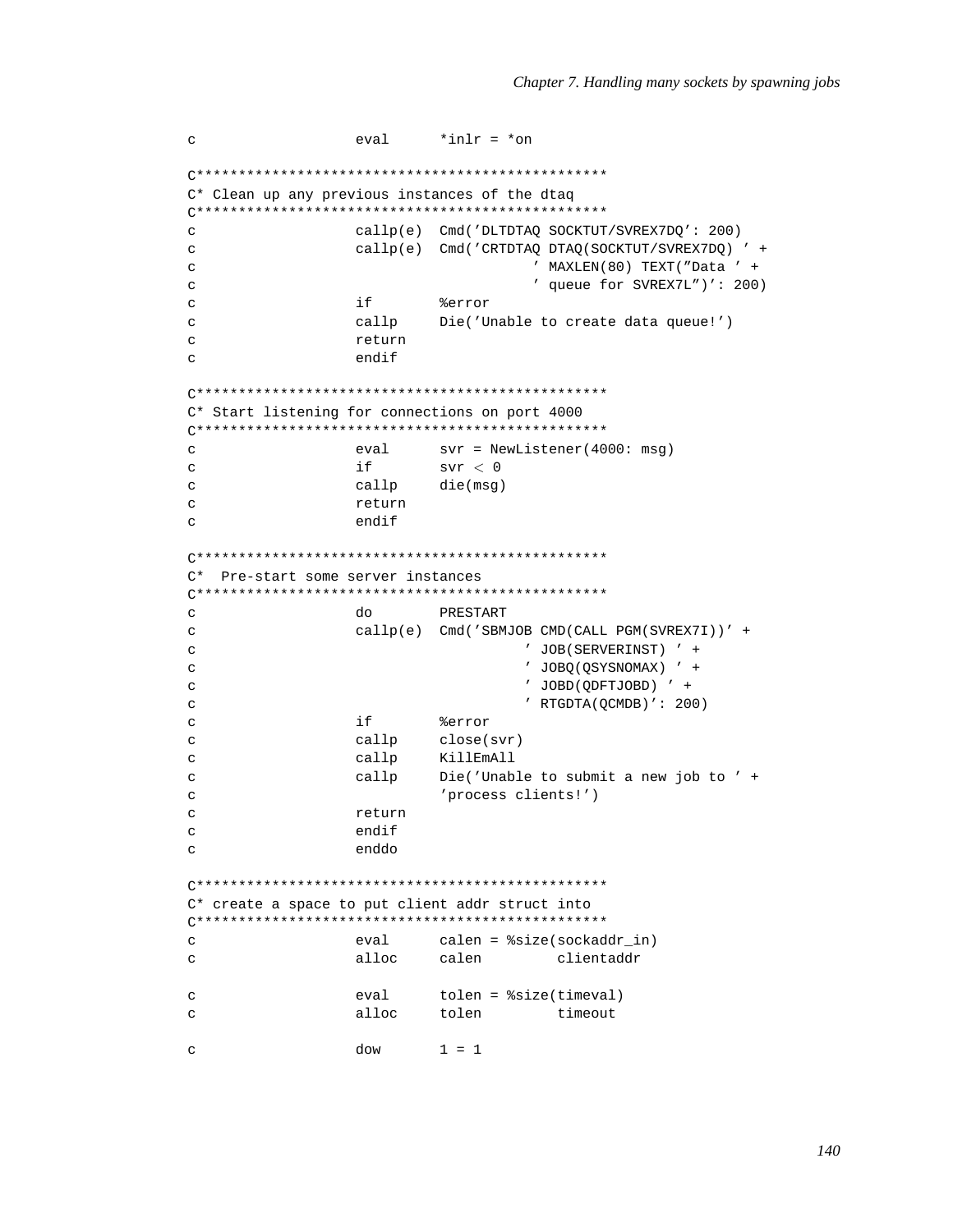```
C* Get a new server instance ready
callp(e) Cmd('SBMJOB CMD(CALL PGM(SVREX7I))' +
\mathcal{C}' JOB(SERVERINST) ' +
\mathbf{C}' JOBO (OSYSNOMAX) ' +
\mathbf{C}' JOBD(ODFTJOBD) ' +
\mathcal{L}' RTGDTA(QCMDB)': 200)
\rm{c}if
                                %error
\mathsf{C}callp
                                close(svr)
\mathtt{C}\mathbf{C}callp
                                KillEmAll
                                Die('Unable to submit a new job to ' +
                     callp
\mathbf{C}'process clients!')
\mathbf C\overline{c}return
                     endif
\overline{a}C* Check every 30 seconds for a
C* system shutdown, until a client
C^* connects.
dou
                               rc > 0\mathtt{C}FD_ZERO(readset)
                     callp
\mathcal{C}\mathbf{C}callp
                               FD ZERO(excpset)
                               FD_SET(svr: readset)
\mathbf{C}callp
\mathbf{C}callp
                               FD_SET(svr: excpset)
                               p_timeval = timeout
                     eval
\mathcal{C}tv sec = 20\mathbf Ceval
                     eval
                               tv_usec = 0\mathcal{C}rc = select(svr+1: %addr(readset):\rm{c}eval
                                         *NULL: %addr(excpset): timeout)
\mathbf{C}shtdn
                                                                      99
\mathbf C*in99 = *on
\mathbf Cif
\mathcal{C}callp
                               close(svr)
                               KillEmAll
                     callp
\mathbf{C}callp
                               die('shutdown requested!')
\rm{c}return
\mathbf{C}endif
\mathbf{C}\rm{c}enddo
C* Accept a new client conn
(************************************
\rm{c}eval
                               cli = accept(svr: clientaddr: calendar)\mathcal{L}if
                               cli < 0\mathbf Ceval
                               err = errno
\mathbf{C}callp
                               close(svr)
                     callp
                               KillEmAll
\mathtt{C}\mathbf{C}callp
                               die('accept(): ' + %str(strerror(err)))
```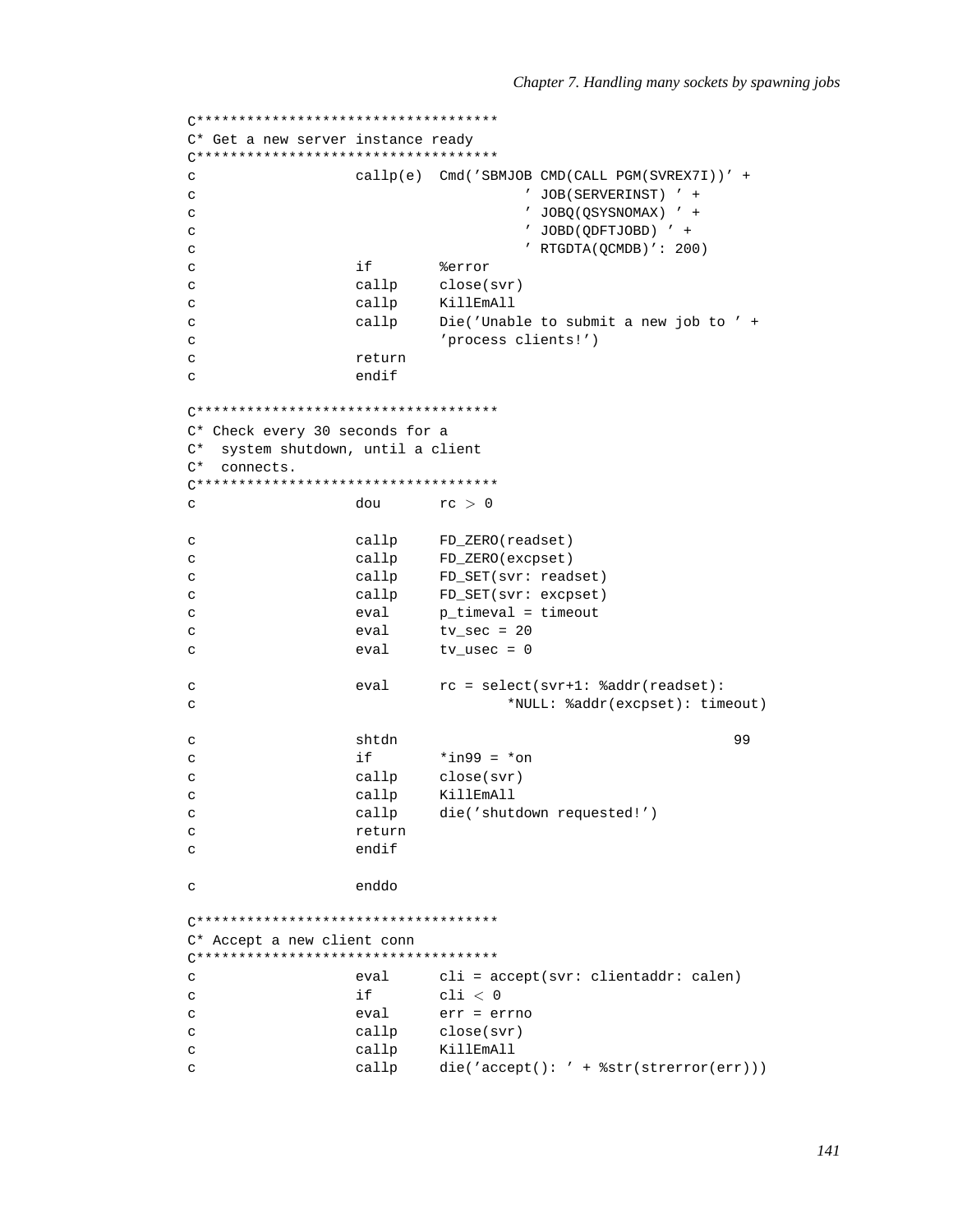```
\mathtt{C}return
\mathbf{C}endif
\mathbf{C}if
                               calen \langle \rangle %size(sockaddr_in)
                               close(cli)\mathbf{C}callp
                               \text{calen} = \text{size}(\text{sockaddr}\_\text{in})\mathbf{C}eval
                     iter
\mathcal{L}endif
\mathbf{C}C* get the internal job id of a
C* server instance to handle client
(************************************
\mathbf{c}jilen = %size(dsJobInfo)
                     eva1RcvDtaQ('SVREX7DQ': 'SOCKTUT': jilen:
                     callp
\rm{c}dsJobInfo: 60)\mathbf{C}\mathtt{C}if
                               jilen < 80\mathbf Ccallp
                               close(cli)
                    callp
                               KillEmAll
\mathbf{C}\mathbf{C}callp
                               close(svr)
                    callp
                               die('No response from server instance!')
\mathcal{C}return
\mathbf{C}\mathtt{C}endif
C* Pass descriptor to svr instance
if
\mathbf Cgivedescriptor(cli: %addr(InternalID))<0
                               err = errno\mathbf Ceval
\mathbf{C}callp
                               close(cli)callp
                               KillEmAll
\mathbf{C}callp
                               close(svr)
\rm{c}Die('givedescriptor(): ' +
                    callp
\mathbf{C}%str(strerror(err)))
\mathbf{C}Return
\mathbf C\mathbf Cendif
                    callp
                              close(cli)
\mathbf{C}enddo
\rm{c}* This ends any server instances that have been started, but
    have not been connected with clients.
 P KillEmAll
                  \, {\bf B}D KillEmAll
                  PT\rm{c}dou
                               \text{jilen} < 80\rm{c}eval
                               jilen = %size(dsJobInfo)
                               RcvDtaQ('SVREX7DQ': 'SOCKTUT': jilen:
\mathsf{C}callp
                                       dsJobInfo: 1)\mathtt{C}
```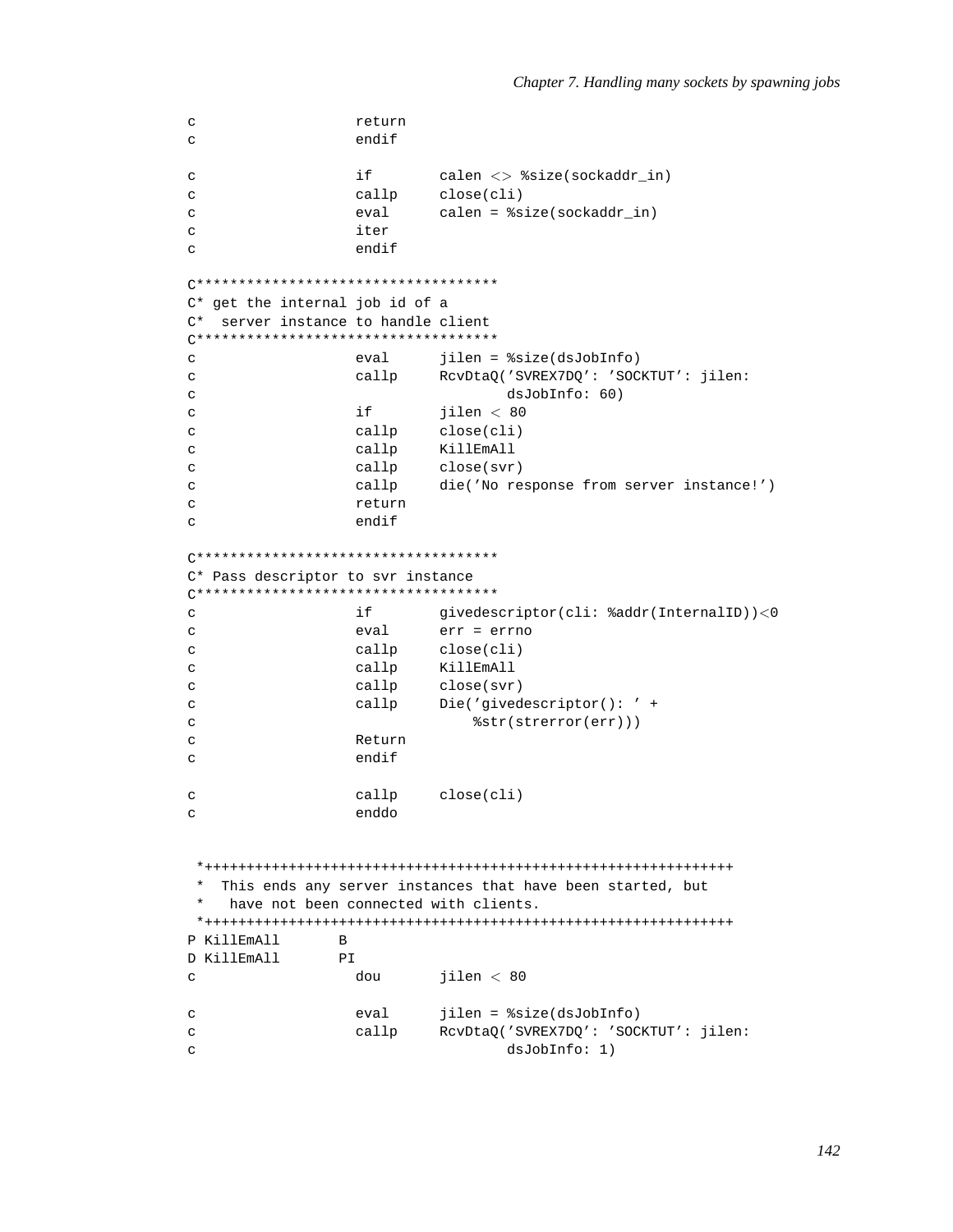```
c if jilen > = 80c callp(E) Cmd('ENDJOB JOB(' + %trim(JobNbr) +
c \frac{1}{1 + \text{string}(\text{JobUser}) + \frac{1}{1 + \text{string}(\text{JobUser}) + \frac{1}{1 + \text{string}(\text{JobUser}) + \frac{1}{1 + \text{string}(\text{JobUser}) + \frac{1}{1 + \text{string}(\text{JobUser}) + \frac{1}{1 + \text{string}(\text{JobUser}) + \frac{1}{1 + \text{terms}(\text{JobUser}) + \frac{1}{1 + \text{terms}(\text{JobUser}) + \frac{1}{1 + \text{terms}(\text{JobUser}) + \frac{1}{1 + \text{terms}(\text{JobUser}) + \frac{1}{1 + \text{terms}(\text{JobUserc %trim(jobName) + ') OPTION(*IMMED)'+
C ' LOGLMT(0)': 200)
C endif
c enddo
P E
 *+++++++++++++++++++++++++++++++++++++++++++++++++++++++++++++++
 * Create a new TCP socket that's listening to a port
 *
 * parms:
 * pePort = port to listen to
 * peError = Error message (returned)
 *
     returns: socket descriptor upon success, or -1 upon error
 *+++++++++++++++++++++++++++++++++++++++++++++++++++++++++++++++
P NewListener B
D NewListener PI 10I 0
D pePort 5U 0 value
D peError 256A
D sock S 10I 0
D len S 10I 0
D bindto S *
D on S 10I 0 inz(1)
D linglen S 10I 0
D ling S *
C*** Create a socket
c eval sock = socket(AF_INET:SOCK_STREAM:
c IPPROTO_IP)
c if sock < 0c eval peError = %str(strerror(errno))
c return -1
c endif
C*** Tell socket that we want to be able to re-use the server
C*** port without waiting for the MSL timeout:
c callp setsockopt(sock: SOL_SOCKET:
c SO_REUSEADDR: %addr(on): %size(on))
C*** create space for a linger structure
c eval linglen = %size(linger)
c alloc linglen ling
c eval p_linger = ling
C*** tell socket to only linger for 2 minutes, then discard:
```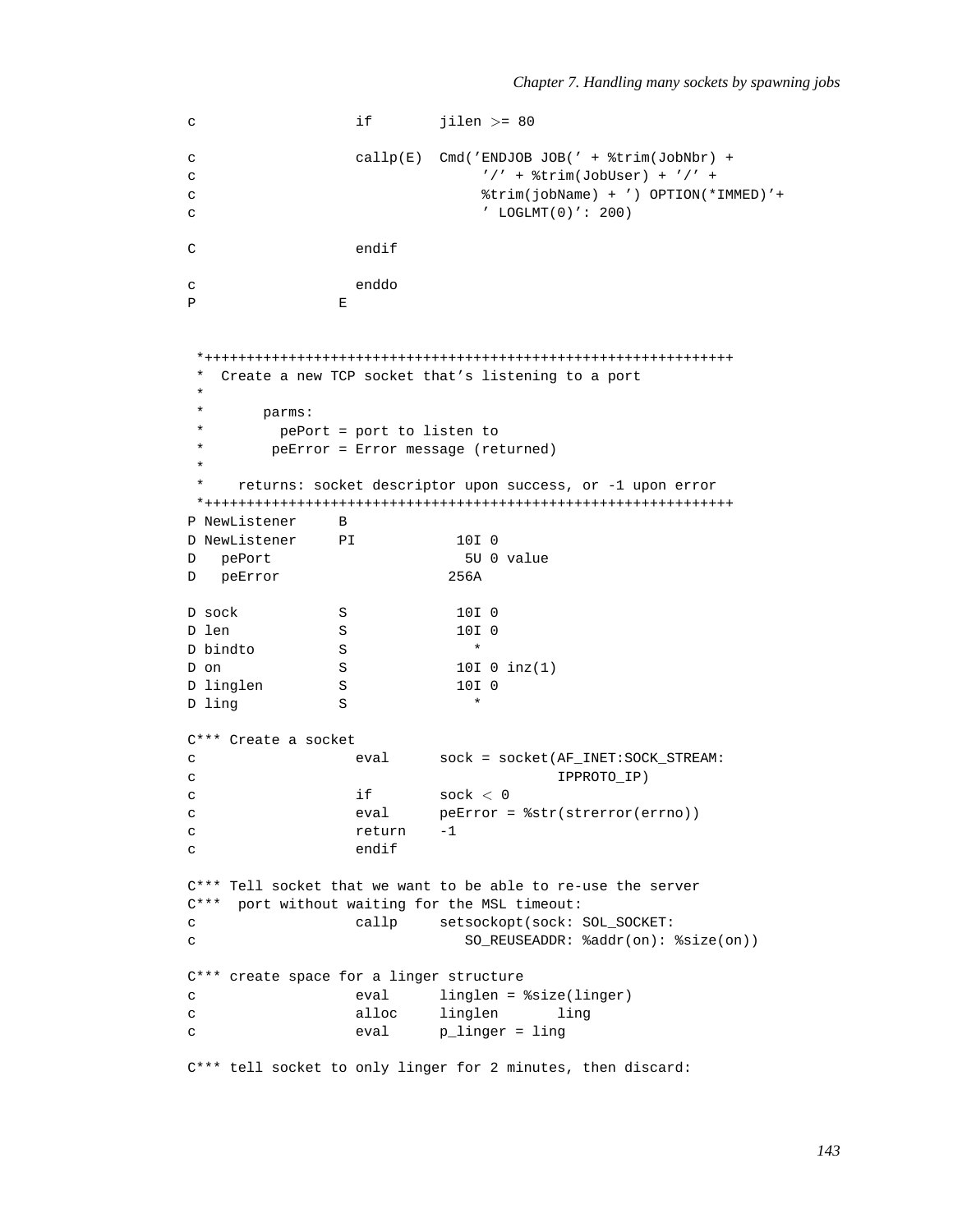```
c eval 1 onoff = 1
c eval llinger = 120
c callp setsockopt(sock: SOL_SOCKET: SO_LINGER:
c ling: linglen)
C*** free up resources used by linger structure
c dealloc(E) ling
C*** Create a sockaddr_in structure
c eval len = %size(sockaddr_in)
c alloc len bindto
c eval p_sockaddr = bindto
c eval sin_family = AF_INET
c eval sin_addr = INADDR_ANY
c eval sin_port = pePort
c eval sin_zero = *ALLx'00'
C*** Bind socket to port
c if bind(sock: bindto: len) < 0
c eval peError = %str(strerror(errno))
c callp close(sock)
c dealloc(E) bindto
c return -1
c endif
C*** Listen for a connection
c if listen(sock: MAXCLIENTS) < 0
c eval peError = %str(strerror(errno))
c callp close(sock)
c dealloc(E) bindto
c return -1
c endif
C*** Return newly set-up socket:
c dealloc(E) bindto
c return sock
P E
*+++++++++++++++++++++++++++++++++++++++++++++++++++++++++++++++
* This ends this program abnormally, and sends back an escape.
* message explaining the failure.
*+++++++++++++++++++++++++++++++++++++++++++++++++++++++++++++++
P die B
D die PI
D peMsg 256A const
D SndPgmMsg PR ExtPgm('QMHSNDPM')
D MessageID 7A Const
D QualMsgF 20A Const
D MsgData 256A Const
D MsgDtaLen 10I 0 Const
```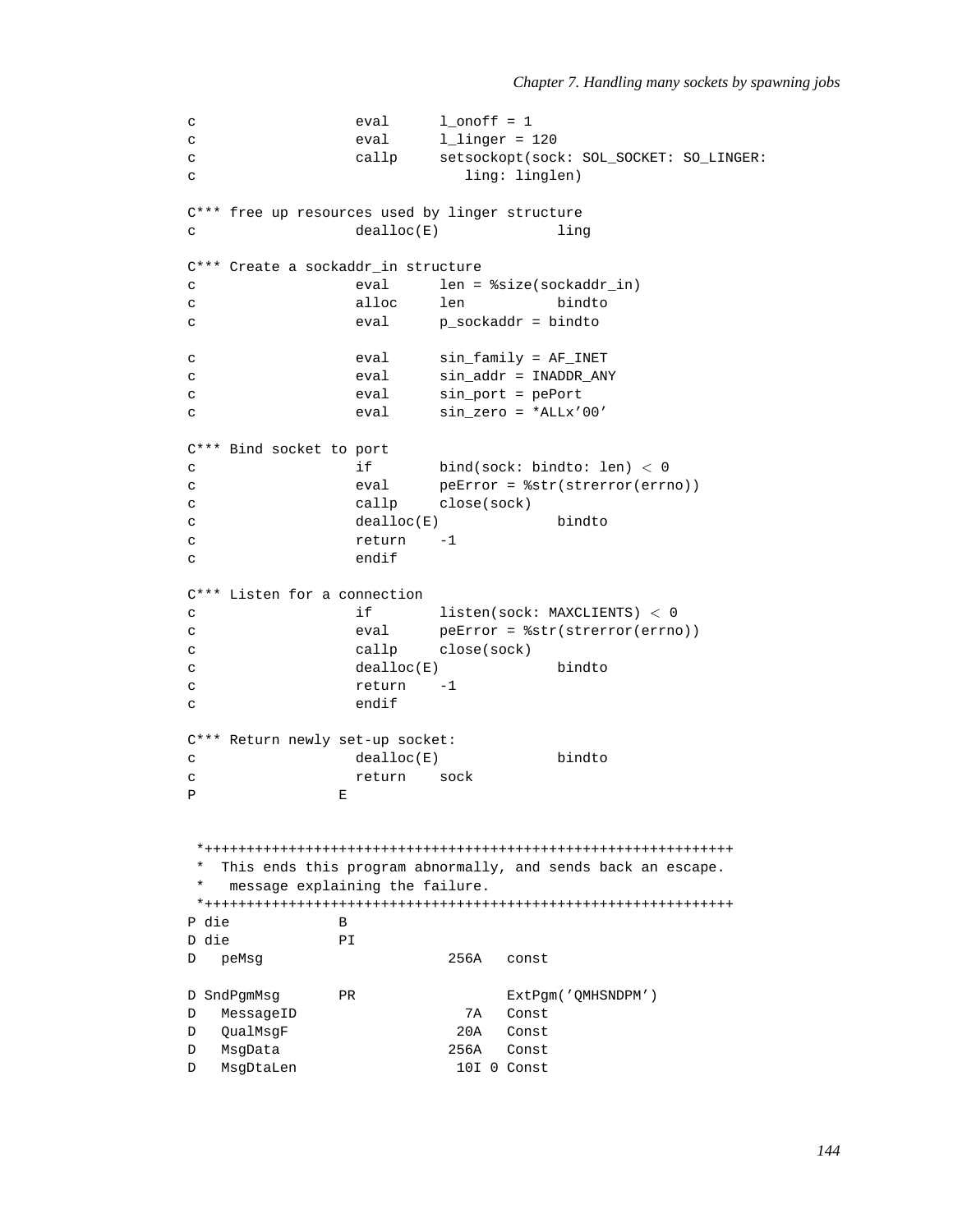```
D MsgType
                                       10AConst
     DCallStkEnt
                                       10AConst
     D CallStkCnt
                                       10I 0 Const
     D MessageKey
                                        4AD ErrorCode
                                    32766A options(*varsize)
     D dsEC
                        DSD dsECBytesP
                                 \mathbf{1}4I 0 INZ (256)
     D dsECBytesA
                                5
                                       8I 0 INZ(0)
                                9D dsECMsgID
                                      15
     D dsECReserv
                                16
                                      16
     D dsECMsqDta
                               17
                                      256
     D wwMsqLen
                        S10I<sub>0</sub>D wwTheKey
                        \mathbf S4A\mathtt{C}eval
                                     wwMsgLen = %len(%trimr(peMsg))
     \mathbf{C}if
                                     wwMsqLen<1
     \mathcal{C}return
     \mathbf{C}endif
                                     SndPgmMsg('CPF9897': 'QCPFMSG *LIBL':
                         callp
     \mathbf{C}peMsq: wwMsqLen: '*ESCAPE':
     \mathbf C'*PGMBDY': 1: wwTheKey: dsEC)
     \mathcal{C}return
     \mathtt{C}\mathbf{p}\mathbf{E}/define ERRNO LOAD PROCEDURE
      /copy socktut/qrpglesrc, errno_h
File: SOCKTUT/QRPGLESRC, Member: SVREX7I
     H DFTACTGRP(*NO) ACTGRP(*NEW)
     H BNDDIR('SOCKTUT/SOCKUTIL') BNDDIR('QC2LE')
      *** header files for calling service programs & APIs
     D/copy socktut/qrpglesrc, socket_h
     D/copy socktut/qrpglesrc, sockutil_h
     D/copy socktut/qrpglesrc, errno_h
     D/copy socktut/qrpglesrc, jobinfo_h
      *** Prototypes for local subprocedures:
     D die
                        PR
                                     256A const
     D peMsg
     D GetClient
                                      10I<sub>0</sub>PR
                                       10I 0
     D SignIn
                        PRD sock
                                       10I 0 value
```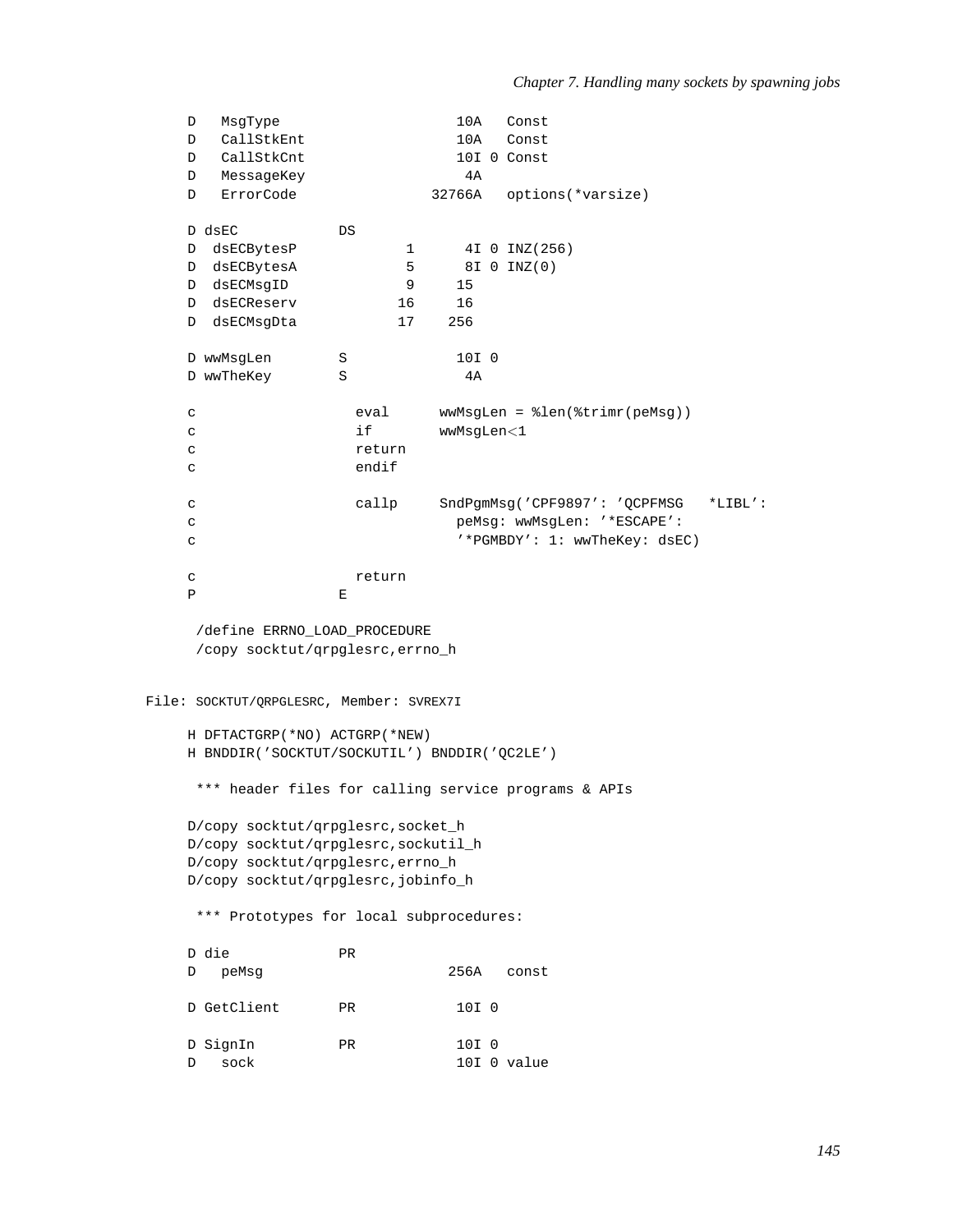```
D userid
                            10AD cli
               S
                            10I<sub>0</sub>10I<sub>0</sub>D rc
               \mathbf SS10AD usrprf
               S
                            21AD pomname
D lower
               \mathsf C'abcdefghijklmnopqrstuvwxyz'
               \mathcal{C}'ABCDEFGHIJKLMNOPORSTUVWXYZ'
D upper
                 eval*inlr = *on\mathbf{C}C* Get socket descriptor from 'listener' program
cli = GetClient\mathbf{C}eval
\mathtt{C}i fcli < 0\mathbf{C}callp
                          Die('Failure retrieving client socket '+
                           'descriptor.')
\mathbf{C}\mathbf{C}return
                 endif
\mathcal{C}C* Ask user to sign in, and set user profile.
rc = SignIn(cli: usrprf)\mathsf{C}eval
\mathbf{C}select
                 when
                          rc < 0\mathbf{C}Die('Client disconnected during sign-in')
\mathbf Ccallp
                 callp
                          close(cli)\mathcal{C}return
\mathbf{C}rc = 0\rm{c}when
                         Die('Authorization failure!')
                 callp
\mathbf{C}callp
                          close(cli)\mathbf{C}return
\mathbf C\mathbf Cendsl
C* Ask for the program to be called
callp
                          WrLine(cli: '102 Please enter the ' +
\mathtt{C}'program you"d like to call')
\mathbf{C}if
                          RdLine(cli: \text{kadar}(\text{pgmname}): 21: *On) < 0
\mathbf{C}Die('Error calling RdLine()')
\rm{c}callp
\rm{c}callp
                          close(cli)return
\mathbf{C}\mathbf{C}endif
     lower:upper xlate
                         pgmname
                                      pgmname
\mathsf{C}C* Call the program, passing the socket desc & profile
```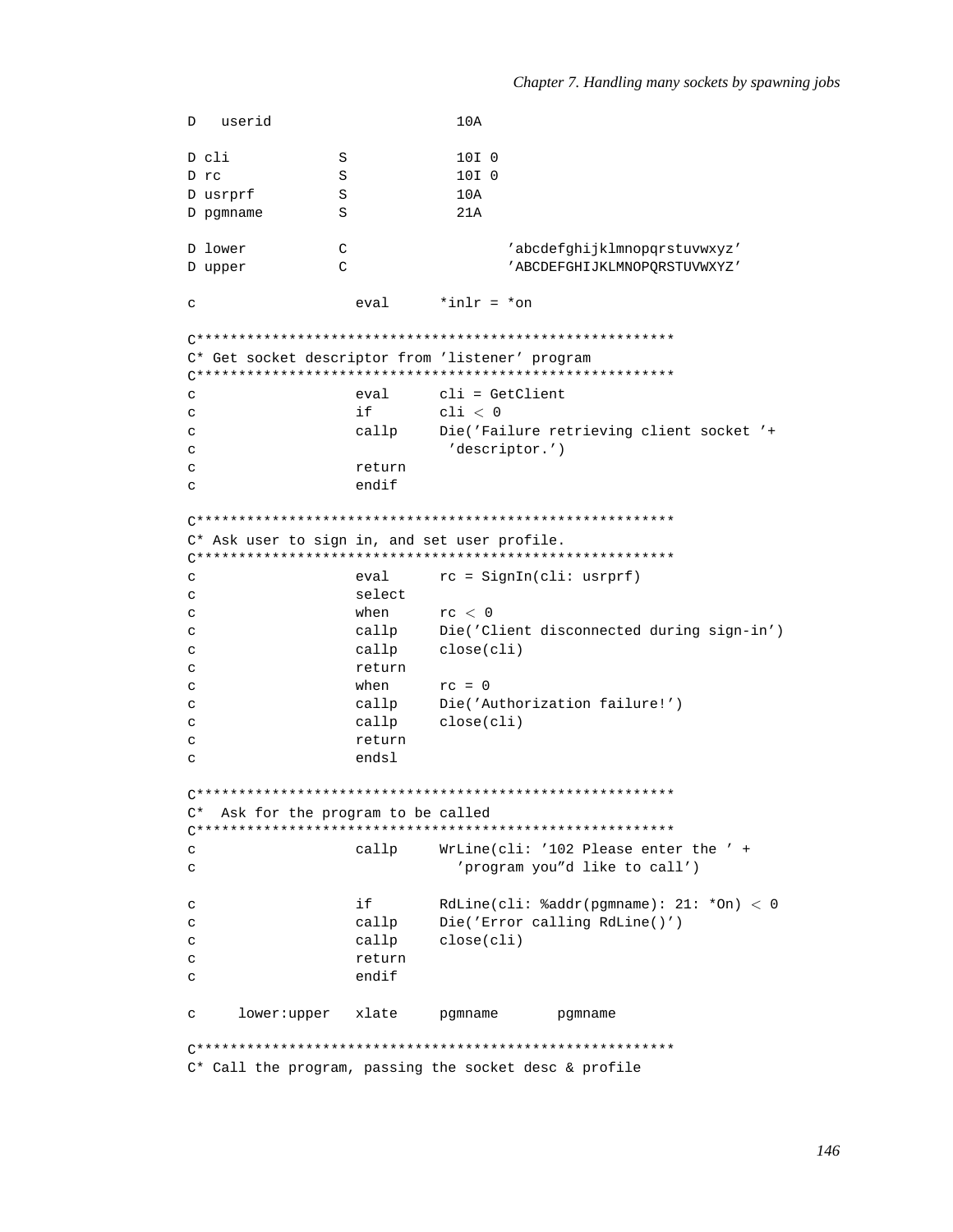```
C* as the parameters.
call(e) PgmName
\mathsf{C}\mathbf{C}parm
                                       cli\mathbf{C}usrprf
                  parm
                  if
                          not %error
\GammaWrLine(cli: '103 Call succeeded.')
\rm{c}callp
                  else
\mathsf{C}callp
                           WrLine(cli: '902 Call failed.')
\mathbf{C}endif
\mathbf{C}C^* End.
callp
                          close(cli)
\mathtt{C}\mathtt{C}return
 * Sign a user-id into the system
 P SignIn
               \mathbf{B}D SignIn
               PT10T<sub>0</sub>Dsock
                            10I 0 value
D userid
                            10AD passwd
                \mathbf S10AD handle
                S12Auserid <> *blanks
                  dou
\mathbf{C}WrLine(sock: '100 Please enter your ' +
\epsiloncallp
                            'user-id now!')
\rm{c}RdLine(sock: \text{addr}(userid): 10: *On) < 0\mathbf Cif
\mathbf{C}return
                           -1endif
\mathbf{C}lower:upper xlate userid
                                      userid
\mathbf{C}WrLine(sock: '101 Please enter your ' +
                  callp
\mathcal{L}\rm{c}'password now!')
                  if
                          RdLine(sock: \text{addr}(passwd): 10: *On) < 0\mathbf{C}\mathtt{C}return
                           -1endif
\mathbf{C}xlate
                                     passwd
     lower:upper
                         passwd
\mathbf{C}callp
                          GetProfile(userid: passwd: handle: dsEC)
\mathbf{C}if
                          dsECBytesA > 0
\mathtt{C}WrLine(sock: '900 Incorrect userid ' +
\mathbf{C}callp
```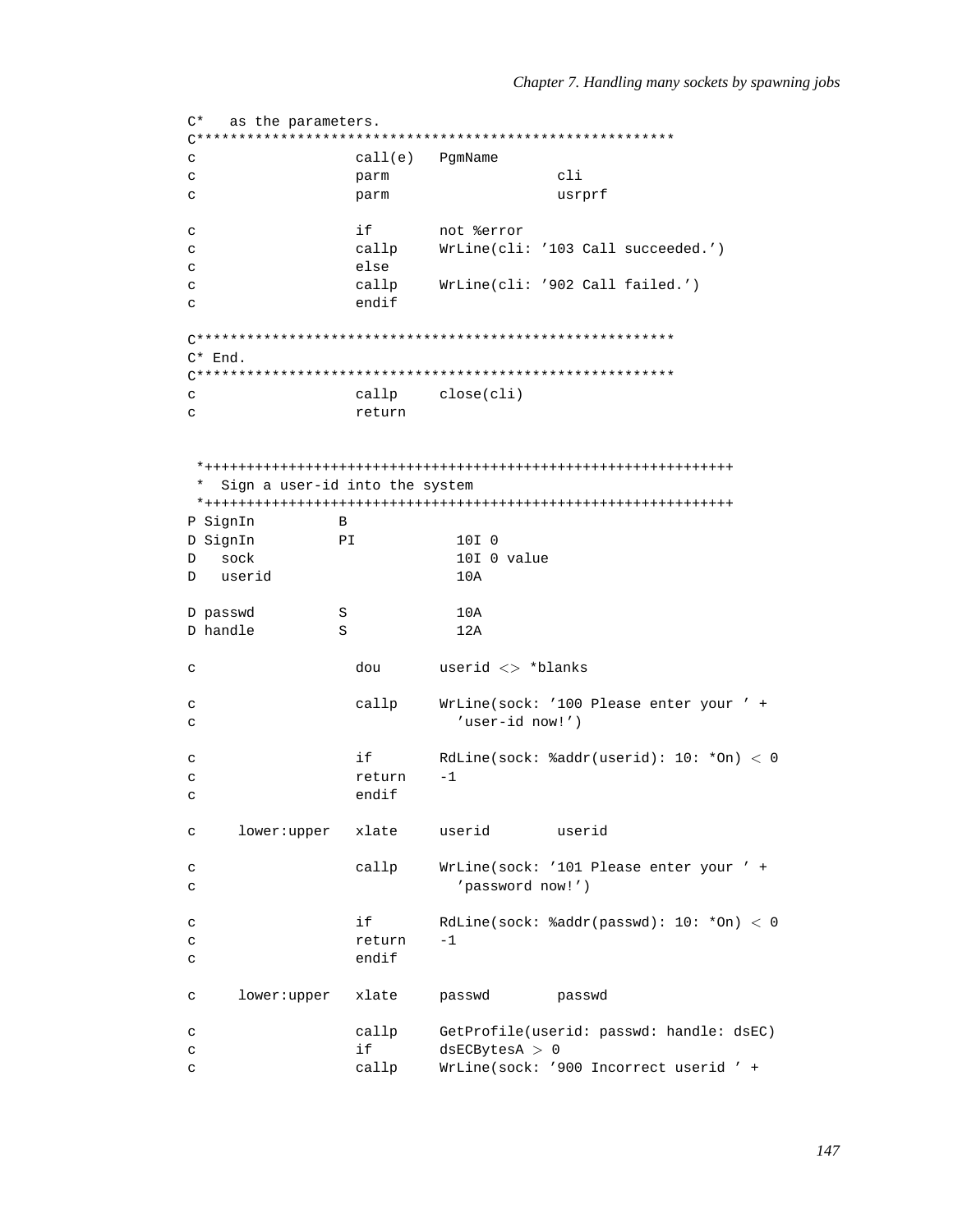```
c 'or password! ('+%trim(dsECMsgID)+')')
c eval userid = *blanks
c endif
c enddo
c callp SetProfile(handle: dsEC)
c if dsECBytesA > 0
c callp WrLine(sock: '901 Unable to set ' +
c 'profile! ('+%trim(dsECMsgID)+')')
c return 0
c endif
c return 1
P E
*+++++++++++++++++++++++++++++++++++++++++++++++++++++++++++++++
* Get the new client from the listener application
*+++++++++++++++++++++++++++++++++++++++++++++++++++++++++++++++
P GetClient B
D GetClient PI 10I 0
D jilen S 5P 0
D sock S 10I 0
c callp RtvJobInf(dsJobI0100: %size(dsJobI0100):
c 'JOBI0100': '*': *BLANKS: dsEC)
c if dsECBytesA > 0
c return -1
c endif
c eval JobName = JobI_JobName
c eval JobUser = JobI_UserID
c eval JobNbr = JobI_JobNbr
c eval InternalID = JobI_IntJob
c eval jilen = %size(dsJobInfo)
c callp SndDtaq('SVREX7DQ': 'SOCKTUT': jilen:
c dsJobInfo)
c eval sock = TakeDescriptor(*NULL)
c return sock
P E
*+++++++++++++++++++++++++++++++++++++++++++++++++++++++++++++++
* This ends this program abnormally, and sends back an escape.
  message explaining the failure.
*+++++++++++++++++++++++++++++++++++++++++++++++++++++++++++++++
P die B
D die PI
```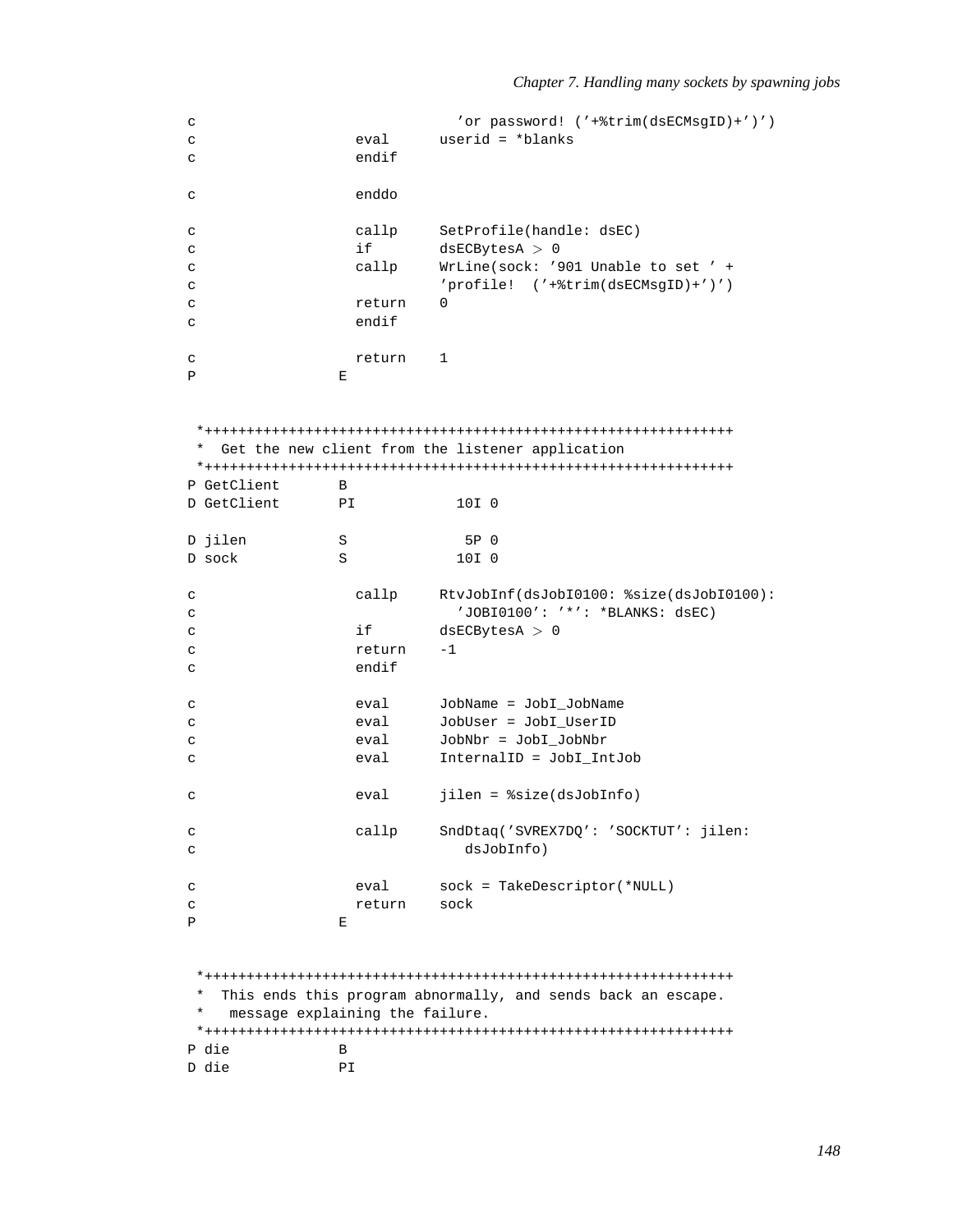| D            | peMsg                                                                      |        | 256A       | const                                                |            |
|--------------|----------------------------------------------------------------------------|--------|------------|------------------------------------------------------|------------|
|              | D SndPgmMsg                                                                | PR     |            | ExtPgm('QMHSNDPM')                                   |            |
| D            | MessageID                                                                  |        | 7A         | Const                                                |            |
| D            | QualMsqF                                                                   |        | 20A        | Const                                                |            |
| D            | MsgData                                                                    |        | 256A       | Const                                                |            |
| D            | MsgDtaLen                                                                  |        |            | 10I 0 Const                                          |            |
| D            | MsgType                                                                    |        | 10A        | Const                                                |            |
| D            | CallStkEnt                                                                 |        | 10A        | Const                                                |            |
| D            | CallStkCnt                                                                 |        |            | 10I 0 Const                                          |            |
| D            | MessageKey                                                                 |        | 4A         |                                                      |            |
| D            | ErrorCode                                                                  |        | 32766A     | options(*varsize)                                    |            |
|              |                                                                            |        |            |                                                      |            |
| D dsEC       |                                                                            | DS     |            |                                                      |            |
|              | D dsECBytesP                                                               | 1      |            | 4I 0 INZ (256)                                       |            |
| D            | dsECBytesA                                                                 | 5      |            | 8I 0 INZ(0)                                          |            |
| D            | dsECMsgID                                                                  | 9      | 15         |                                                      |            |
| D            | dsECReserv                                                                 | 16     | 16         |                                                      |            |
| D            | dsECMsgDta                                                                 | 17     | 256        |                                                      |            |
|              | D wwMsgLen                                                                 | S      | 10I 0      |                                                      |            |
|              | D wwTheKey                                                                 | S      | 4A         |                                                      |            |
| C            |                                                                            | eval   |            | $wwwMsgLen = %len(%trimr(peMsq))$                    |            |
| $\mathtt{C}$ |                                                                            | if     | wwMsgLen<1 |                                                      |            |
| $\mathtt{C}$ |                                                                            | return |            |                                                      |            |
| $\mathtt{C}$ |                                                                            | endif  |            |                                                      |            |
|              |                                                                            |        |            |                                                      |            |
| $\mathtt{C}$ |                                                                            | callp  |            | SndPgmMsg('CPF9897': 'QCPFMSG                        | $*$ LIBL': |
| $\mathtt{C}$ |                                                                            |        |            | peMsg: wwMsgLen: '*ESCAPE':                          |            |
| $\mathtt{C}$ |                                                                            |        |            | '*PGMBDY': 1: wwTheKey: dsEC)                        |            |
| $\mathtt{C}$ |                                                                            | return |            |                                                      |            |
| $\, {\bf P}$ |                                                                            | E      |            |                                                      |            |
|              |                                                                            |        |            |                                                      |            |
|              | /define ERRNO LOAD PROCEDURE                                               |        |            |                                                      |            |
|              | /copy socktut/qrpglesrc, errno_h                                           |        |            |                                                      |            |
|              |                                                                            |        |            |                                                      |            |
|              | File: SOCKTUT/QRPGLESRC, Member: TESTPGM                                   |        |            |                                                      |            |
|              | H DFTACTGRP(*NO) ACTGRP(*NEW)                                              |        |            |                                                      |            |
|              | H BNDDIR('SOCKTUT/SOCKUTIL') BNDDIR('QC2LE')                               |        |            |                                                      |            |
|              |                                                                            |        |            |                                                      |            |
|              |                                                                            |        |            | *** header files for calling service programs & APIs |            |
|              |                                                                            |        |            |                                                      |            |
|              | D/copy socktut/qrpglesrc, socket_h<br>D/copy socktut/qrpglesrc, sockutil_h |        |            |                                                      |            |
|              |                                                                            |        |            |                                                      |            |
| D sock       |                                                                            | S      | 10I 0      |                                                      |            |
| D user       |                                                                            | S      | 10A        |                                                      |            |
|              |                                                                            |        |            |                                                      |            |
| C            | *entry                                                                     | plist  |            |                                                      |            |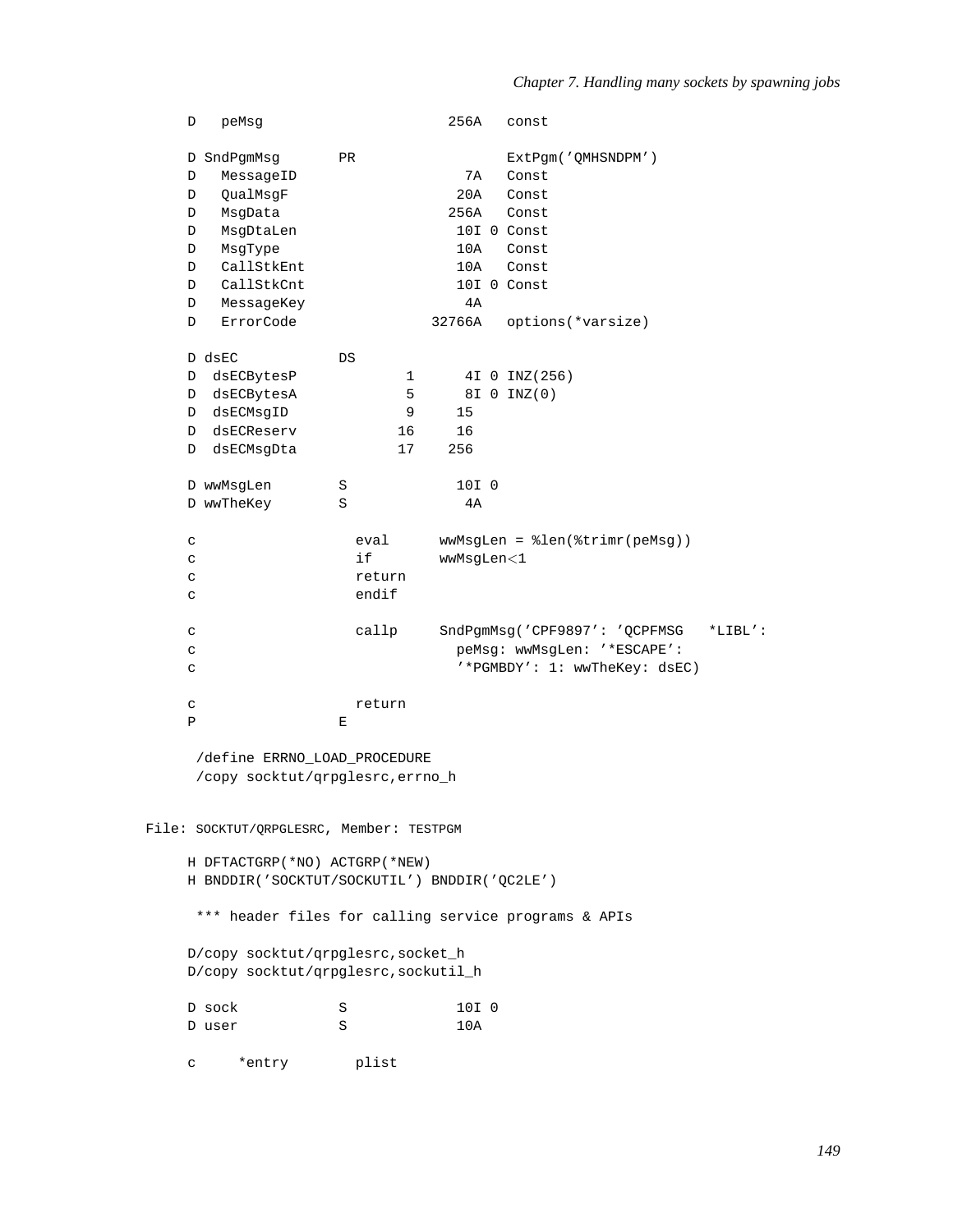```
c parm parm sock
c parm user
c callp WrLine(sock: 'Hello ' + %trim(user))
c callp WrLine(sock: 'Goodbye ' + %trim(user))
c \alpha eval \alpha \alpha \alpha
```
#### **7.10. Trying the "generic server" out**

If you haven't already done so, compile the "generic server" example like this: CRTBNDRPG SVREX7L SRCFILE(SOCKTUT/QRPGLESRC) DBGVIEW(\*LIST) CRTBNDRPG SVREX7I SRCFILE(SOCKTUT/QRPGLESRC) DBGVIEW(\*LIST) CRTBNDRPG TESTPGM SRCFILE(SOCKTUT/QRPGLESRC) DBGVIEW(\*LIST) Then start it up, like so: SBMJOB CMD(CALL SVREX7L) JOBQ(QSYSNOMAX) JOB(LISTENER) Try it out by telnetting from your PC: telnet as400 4000

It'll ask for your user-id, and password. After you've typed both, it'll set your user profile to the one that you've typed it.

**Note:** Unless SVREX7L was submitted by a user with \*ALLOBJ authority, it will only be able to set the user profile to the same profile that it's running under. This is a security safeguard on the AS/400 that prevents programmers from writing programs that would give them more access than they are allowed to have. The solution, of course, would be to run SVREX7L from a job with \*ALLOBJ authority, so that it can handle sign-ons for any user.

Once it has set the user profile, it'll ask you for a program to call. You can qualify your program name with a library if you like. To try my demonstration program, you could type SOCKTUT/TESTPGM

You'll notice that each response the server program sends to the telnet client is prefixed by a 3-digit number. This is to make it easy to write a client program that interfaces with the server. The first 3 digits are always a number, so if the client wanted to display the human-readable portion, it could do a simple substring starting in position 5 to remove the message number. The message number can be used to discern exactly what the server is expecting. Plus, any number starting with a '1' is a positive response, any number starting with a '9' is a negative (error) response.

The TESTPGM program will say 'hello' & 'goodbye' just as our other simple server programs have done. Not particularly practical, but it's always good to start simple.

Here's another example of a program you could call. This one asks for the name of a source file, and a member. It then sends back the member's contents. Each source line starts with an extra '.', which a client program would normally remove. This is useful, as it allows us to tell the difference between a line of source code and a server's response message.

File: SOCKTUT/QRPGLESRC, Member: GETSRC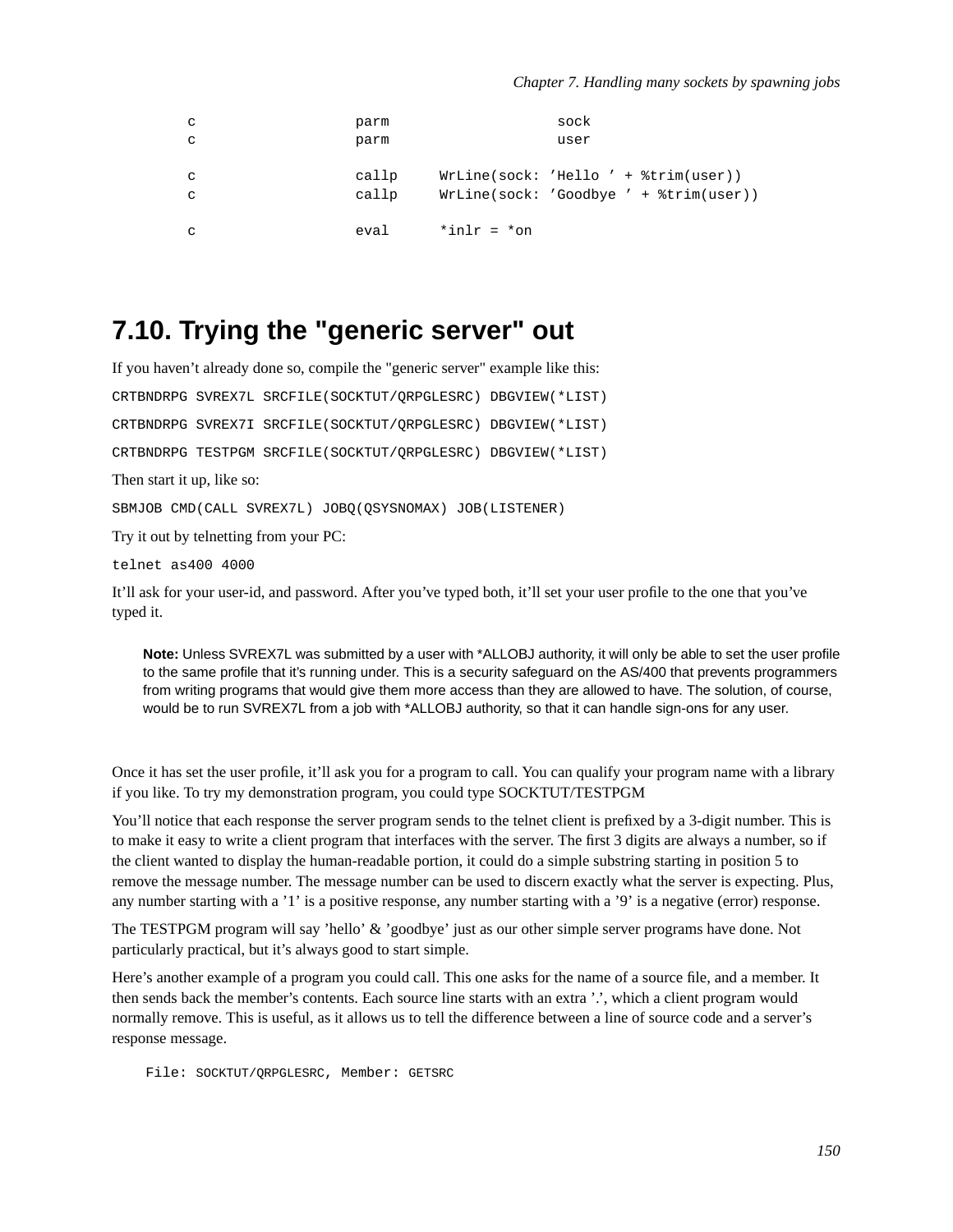```
H DFTACTGRP(*NO) ACTGRP(*NEW)
H BNDDIR('SOCKTUT/SOCKUTIL') BNDDIR('QC2LE')
FSOURCE IF F 252 DISK USROPN INFDS(dsSrc)
*** header files for calling service programs & APIs
D/copy socktut/qrpglesrc,socket_h
D/copy socktut/qrpglesrc,sockutil_h
D Cmd PR ExtPgm('QCMDEXC')
D command 200A
D length 15P 5 const
D dsSrc DS
D dsSrcRLen 125 126I 0
D lower C C 'abcdefghijklmnopgrstuvwxyz'
D upper C C 'ABCDEFGHIJKLMNOPQRSTUVWXYZ'
D sock S 10I 0
D user S 10A
D file S 21A
D mbr S 10A
D reclen S 5I 0
ISOURCE NS
I 13 252 SrcDta
c *entry plist
c parm sock
c parm user
c \text{eval} \text{*inlr} = \text{*on}c callp WrLine(sock: '110 Name of source file?')
c if RdLine(sock: %addr(file): 21: *On) < 0
c return
c endif
c callp WrLine(sock: '111 Name of member?')
c if RdLine(sock: %addr(mbr): 21: *On) < 0
c return
c endif
c lower:upper xlate file file
c lower:upper xlate mbr mbr
c callp(e) cmd('OVRDBF FILE(SOURCE) ' +
c 'TOFILE('+%trim(file)+') ' +
c 'MBR(' +%trim(mbr)+ ')': 200)
c if \text{Serror}c callp WrLine(sock: '910 Error calling OVRDBF')
```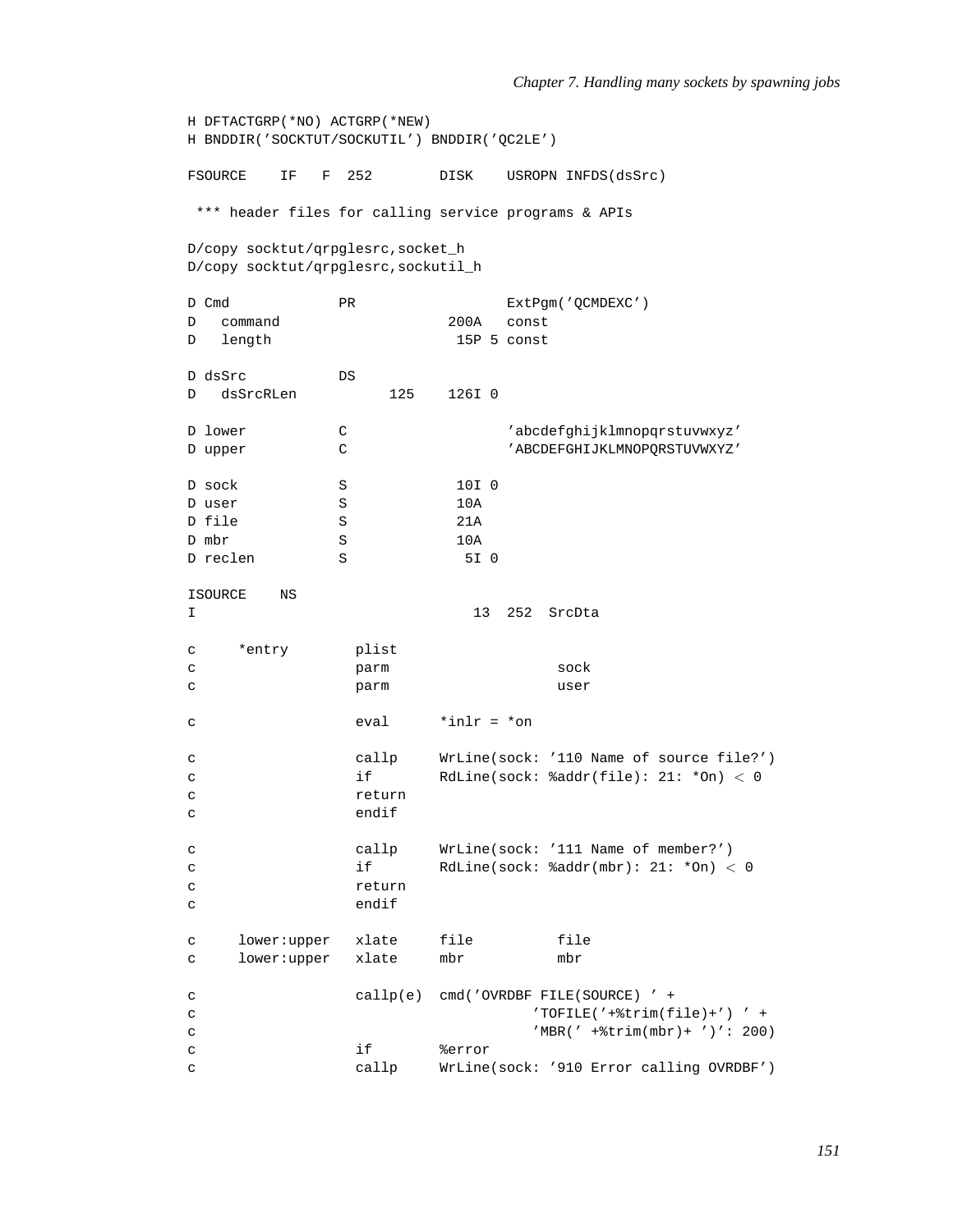| $\mathtt{C}$ | return  |                                                  |
|--------------|---------|--------------------------------------------------|
| $\mathtt{C}$ | endif   |                                                  |
| $\mathtt{C}$ | open(e) | SOURCE                                           |
| $\mathtt{C}$ |         | %error                                           |
| $\mathsf{C}$ |         | callp WrLine(sock: '911 Unable to open file!')   |
| $\mathtt{C}$ |         | callp Cmd('DLTOVR FILE(SOURCE)': 200)            |
| $\mathtt{C}$ | return  |                                                  |
| $\mathbf C$  | endif   |                                                  |
|              |         |                                                  |
| $\mathsf C$  | eval    | $reclen = dsSrcRLen - 12$                        |
| $\mathbf{C}$ | read    | SOURCE                                           |
| $\mathtt{C}$ | dow     | not %eof(SOURCE)                                 |
| $\mathtt{C}$ | if      | WrLine(sock:                                     |
| $\mathsf{C}$ |         | '.' + $\text{subst}(\text{SrcDta:1:reclen})$ < 0 |
| $\mathbf{C}$ | leave   |                                                  |
| $\mathtt{C}$ | endif   |                                                  |
| $\mathtt{C}$ | read    | SOURCE                                           |
| $\mathtt{C}$ | enddo   |                                                  |
|              |         |                                                  |
| $\mathtt{C}$ |         | callp WrLine(sock: '112 Download successful!')   |
| $\mathsf C$  | close   | SOURCE                                           |
| $\mathtt{C}$ | callp   | Cmd('DLTOVR FILE(SOURCE)': 200)                  |
| C            | return  |                                                  |
|              |         |                                                  |

Compile it by typing:

CRTBNDRPG GETSRC SRCFILE(SOCKTUT/QRPGLESRC) DBGVIEW(\*LIST)

Now use your PC to telnet to the AS/400's port 4000 again. Type in your user name and pasword. When it asks for the program, type socktut/getsrc. For source file, you might type something like SOCKTUT/QRPGLESRC for source member, maybe type TESTPGM

See how easy it is, using this example server program to write your own TCP servers? Just think, by writing your own program (perhaps somewhat similar to GETSRC) and by writing a GUI client program, you could write a client/server application using native RPG database access!

Whew. I think we've covered server programs well enough for now. Time to try something new...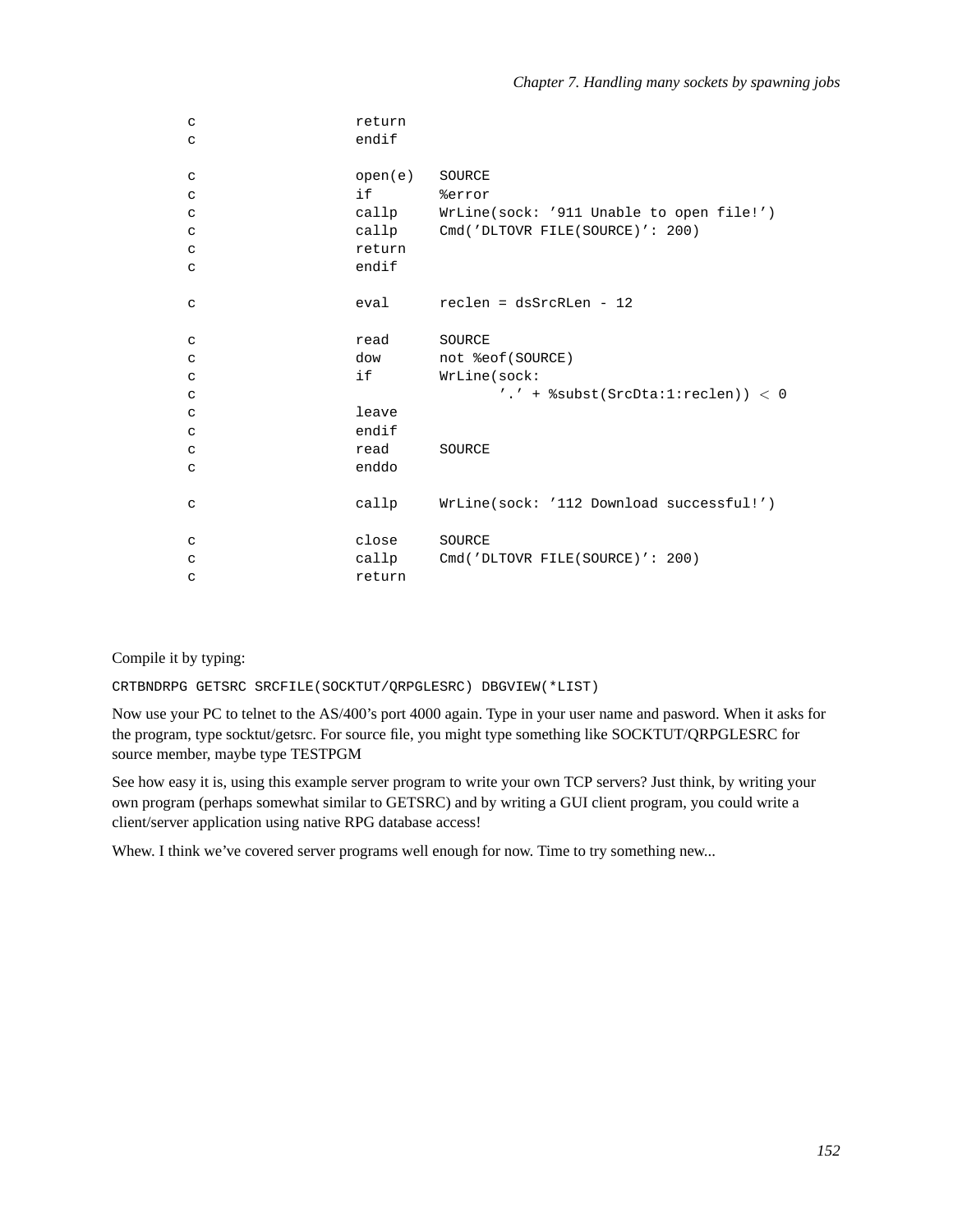# **Chapter 8. The User Datagram Protocol**

*Written by Scott Klement.*

### **8.1. Overview of using UDP**

Like TCP, the User Datagram Protocol (UDP) is a protocol that runs on top of IP. Where TCP is designed to allow you to communicate using "streams" of data, UDP is designed to let you communicate using "datagrams."

As you may recall from the introduction at the start of this tutorial, all IP information is transmitted in "datagrams". So why is there a UDP? What is the difference between an "IP datagram" and a "UDP datagram"?

What's the difference? What's the difference? Not much.

If you really want to know (you were quite insistent, after all) here's the difference:

```
struct udphdr { / /* UDP header */
  u short uh sport; /* source port */
  u_short uh_dport; /* destination port */
  short uh_ulen; /* UDP length */
  u_short uh_sum; /* UDP checksum */
```
};

That's it. Those 8 bytes are the only difference between UDP and IP datagrams. ("short" is 5I 0 in RPG, and "u\_short" is 5U 0 in RPG... so these are all "short integers") When these 4 items are placed in the first 8 bytes of an IP datagram, it becomes a UDP datagram!

What these four integers provide is a "source port", "destination port", and some safeguards to ensure that the data is the same length and content on the receiving side as it was on the sending side.

These "source" and "destination" ports are really very significant. They allow different applications to call bind() and therefore these applications can be addressed individually. They're a method of differentiating between different applications on the same computer.

In other words, if these ports weren't specified, only one program on the system could work with them -- the operating system itself -- because there would be no way to differentiate each program's datagrams.

And this is why it's called the "User" datagram protocol. It allows "user" applications to send and receive datagrams, as opposed to system processes.

Unlike TCP, UDP does not ensure that data was received at the other end of the connection. When many datagrams are sent, UDP does not ensure that they are received in the same order that they were sent like TCP does.

So why would you ever use UDP?

Well, first of all, it's faster than TCP. The "safeguards" and "datagram sequencing" functions of TCP do add some overhead to the protocol. UDP does not have that overhead, and therefore UDP is a bit faster.

Secondly, you don't always WANT the data that gets "lost". An example of this might be a radio broadcast over the internet. If one datagram in the middle of a stream of audio data gets lost, it might be better to just skip the lost data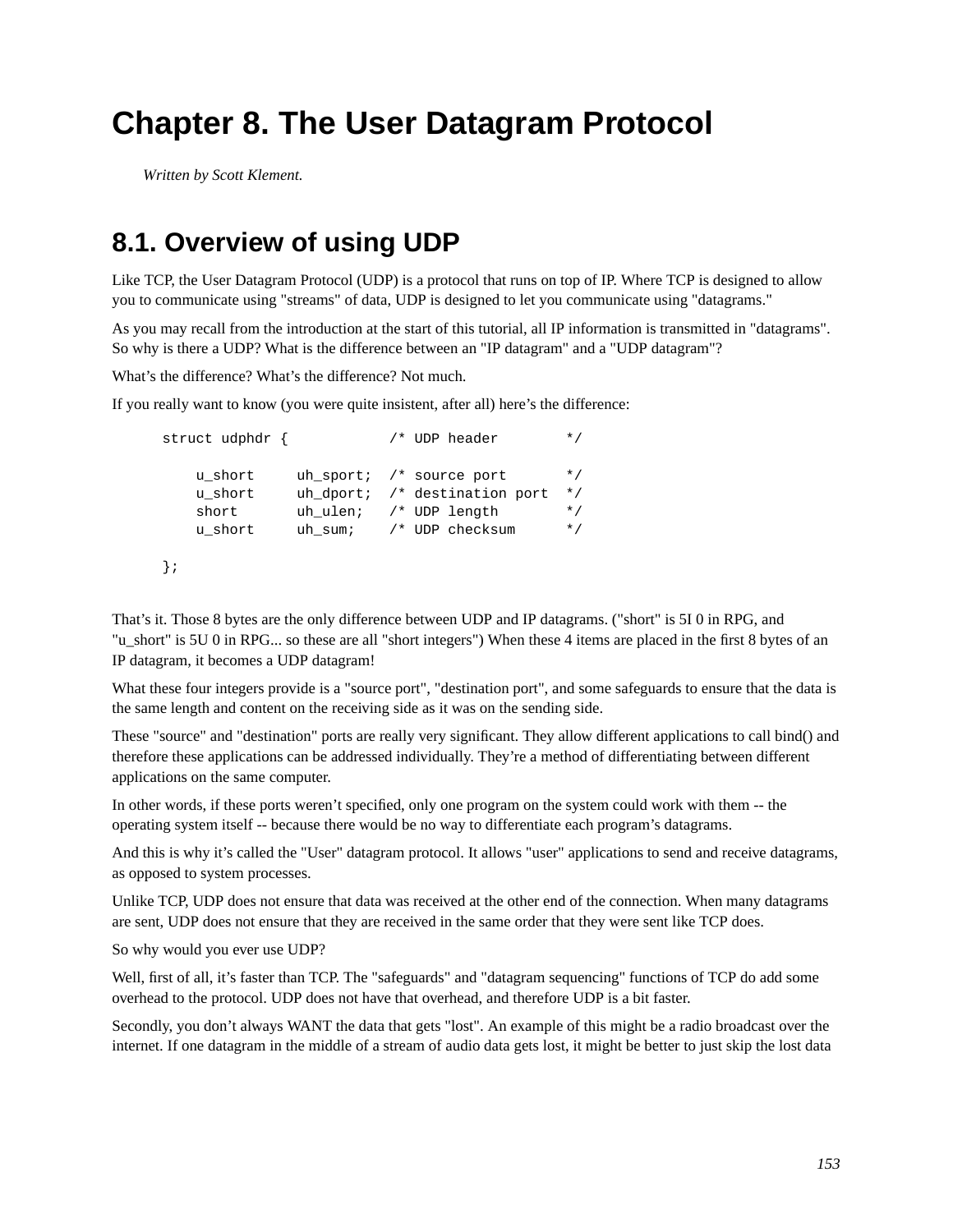-- much like receiving static on your traditional radio, rather than lose time in the broadcast. Real Audio is an application that uses this feature.

Third, you don't always need to send more than a single datagram of data. If the entire conversation consists of only a few bytes of data, there's no need to undergo the additional overhead of negotiating a TCP connection. Just send all the data in one datagram, and have the other side manually send back an acknowledgement.

So, although there are many advantages to using TCP, there are some situations where UDP makes more sense. Nearly all of the internet application protocols are run over TCP. But there are still several that use UDP. Some of the better known ones are:

- Domain Name System ("DNS") (the protocol that translates names, such as 'www.myhost.com' to IP addresses)
- Network Time Protocol ("NTP") (a protocol for synchronizing your system clock over a TCP/IP network)
- Simple Network Management Protocol ("SNMP") (a protocol for managing your network devices)
- Traceroute (a program used to see how packets are being routed across the internet)

By comparison to TCP, very few applications actually use UDP. However, it is still an important protcol that deserves a look in our tutorial!

#### **8.2. Creating a socket for use with UDP**

Ya know, there's nothing like a good cheeseburger.

Like TCP, UDP programming requires the use of a socket. You'll need to call the socket() API to get one.

Before we can do that, we'll need to add a new constant to our SOCKET. H member:

D SOCK\_DGRAM C CONST(2)

This tells the socket() API that you want a datagram socket instead of a TCP socket.

Now, we can call the socket() API like this:

```
C eval s = socket(AF_INET:SOCK_DGRAM:IPPROTO_IP)
C if s < 0C** error occurred, check errno
C endif
```
As you can see, we still tell the socket() API that it's going to use the "INET" (internet) address family. And that it's going to use the "IP" (Internet Protocol) In TCP, we send our data in a stream, but in UDP, we'll use datagrams, thus we tell it "SOCK\_DGRAM" instead of "SOCK\_STREAM".

Makes a lot more sense than that cheeseburger remark, doesn't it?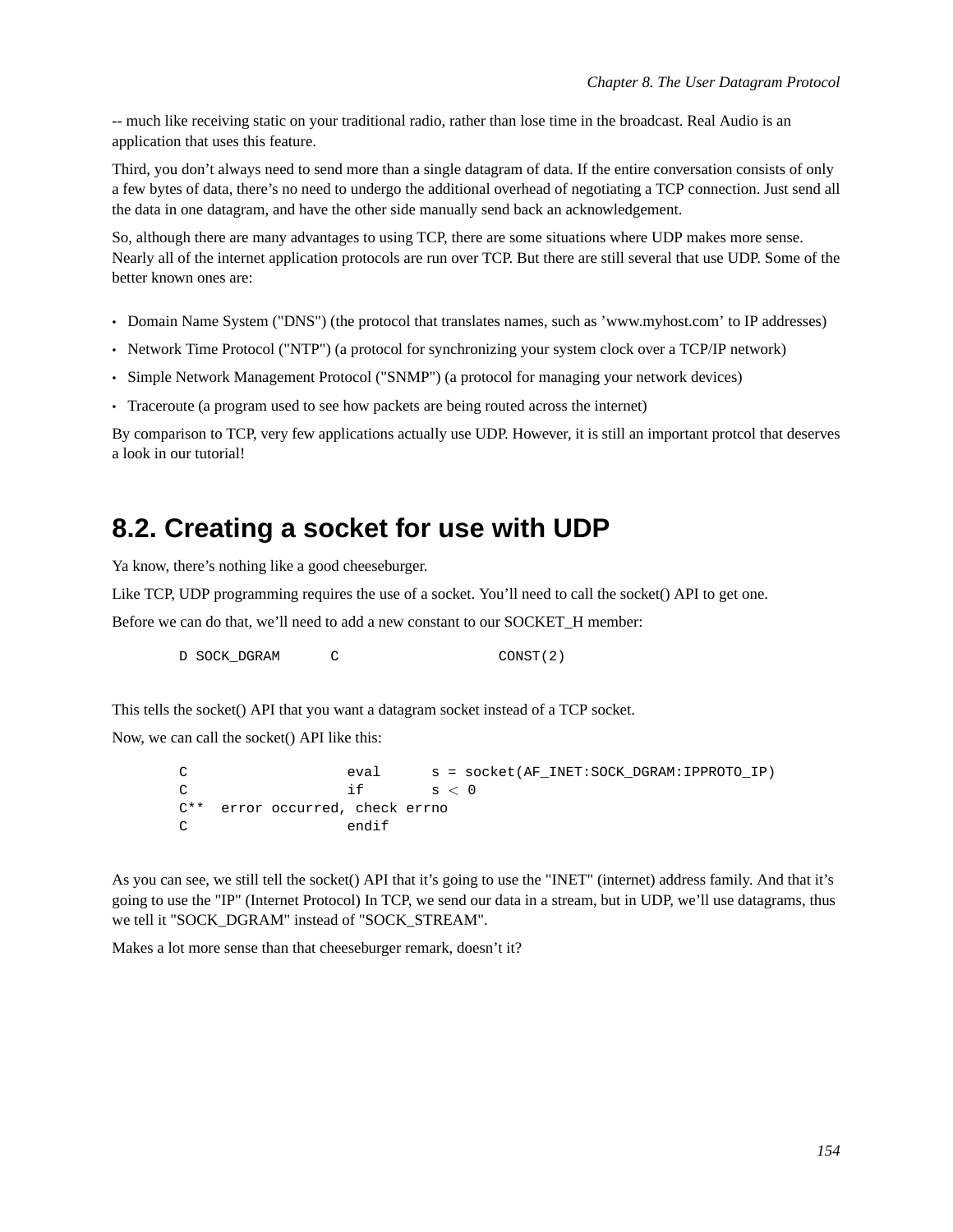#### **8.3. The sendto() API call**

Each datagram that you send on a UDP socket is sent "by itself". It's not a part of a larger conversation. There is no 'connection' to make, since there isn't a continuous stream of data. It's "one message at a time."

Therefore, a sending program must send a destination address and port with each and every datagram that gets sent. The send() API doesn't give us a place to put an address or port, so a new API is necessary, sendto().

The sendto() API is found in the IBM manuals at this location: http://publib.boulder.ibm.com/pubs/html/as400/v4r5/ic2924/info/apis/sendto.htm

It tells us that the C-language prototype for sendto() looks like this:

```
int sendto(int socket descriptor,
            char *buffer,
            int buffer_length,
            int flags,
            struct sockaddr *destination_address,
            int address_length);
```
Nothing terribly different or exciting about this prototype. A procedure called 'sendto', with 6 parameters. An integer, a pointer, an integer, another integer, a pointer and finally an integer. So, lets prototype this in RPG:

|    | D sendto   | <b>PR</b> |          | 10I 0 ExtProc('sendto') |
|----|------------|-----------|----------|-------------------------|
| D  | sock desc  |           |          | 10I O Value             |
| D. | buffer     |           | $^\star$ | Value                   |
| D  | buffer len |           |          | 10I O Value             |
| D  | flags      |           |          | 10I O Value             |
| D. | destaddr   |           | *        | Value                   |
| D  | addrlen    |           |          | 10I O Value             |

The first four parms are identical to those used in the send() API. The only difference is that we've added a sockaddr structure to contain the address & port number of the destination. And, like every other address structure we've done, we'll need to supply a length for it.

Please, add this little gem to your SOCKET\_H member.

The sendto() API is called like this:

| C                        | eval  | $len = $size(sockaddr in)$        |
|--------------------------|-------|-----------------------------------|
| C                        | alloc | len<br>toaddr                     |
|                          |       |                                   |
| C                        | eval  | p sockaddr = toaddr               |
| $\mathbf C$              | eval  | $sin$ family = AF INET            |
| $\mathbf C$              | eval  | $sin addr = SOME IP$              |
| $\mathbf C$              | eval  | $sin$ port = SOME PORT            |
| $\mathsf{C}$             | eval  | $\sin$ zero = *ALLx'00'           |
|                          |       |                                   |
| C                        | if    | $sendto(s: addr(buf): buffer: 0:$ |
| $\mathsf{C}$             |       | toaddr: len) $< 0$                |
| C*** error! check errno! |       |                                   |
| C                        | endif |                                   |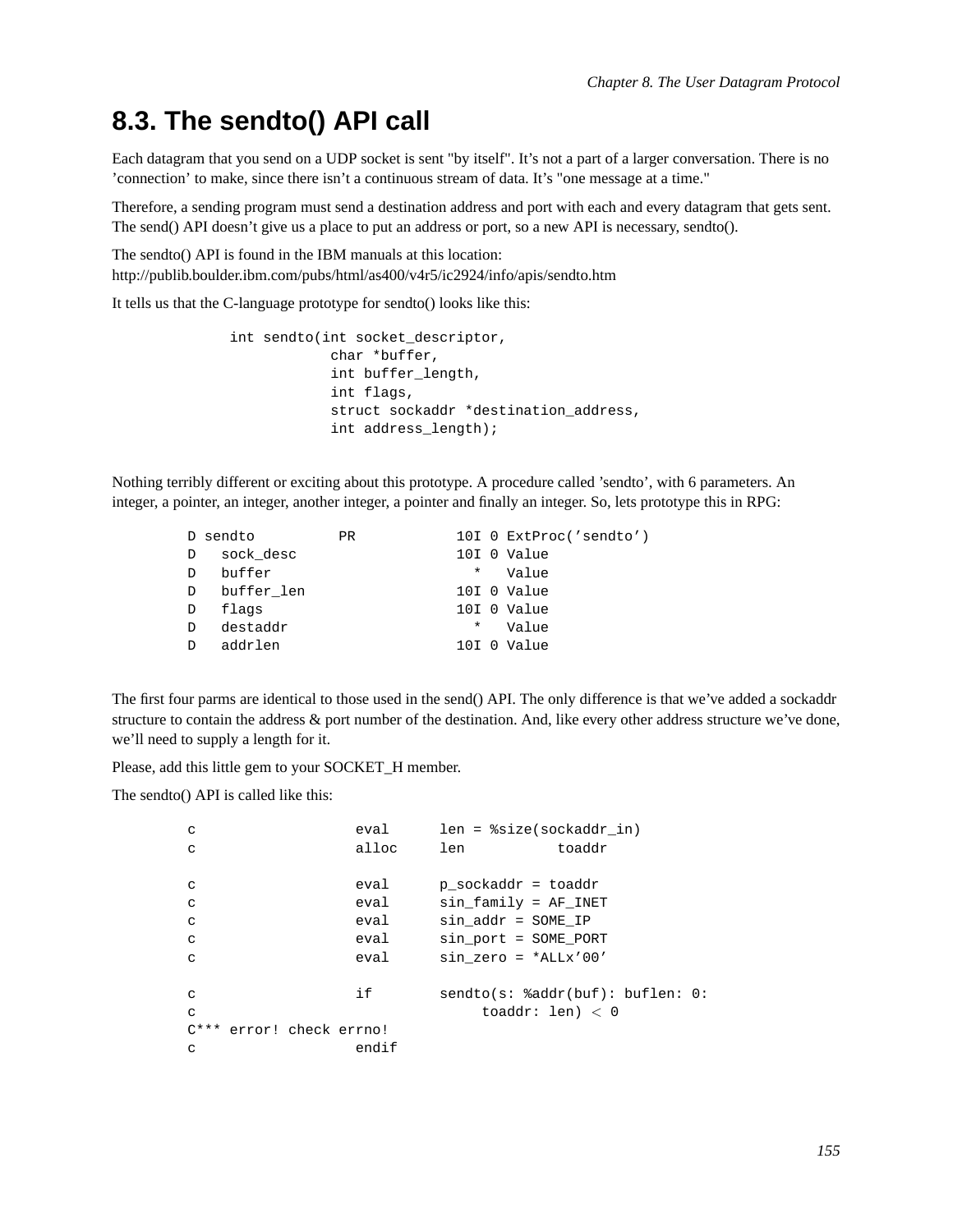#### **8.4. The recvfrom() API call**

Just as the sendto() API adds an address and port to the send() API, so does the recvfrom() API add an address and port to the recv() API.

Sometimes in a TCP socket, you don't bother to keep track of where the connection comes from. You don't need to. You don't care. With TCP, the API takes care of making sure your responses get where they need to go.

This is not true with UDP. Each datagram stands alone. You need to read in the address that a datagram came from so that you know who to respond to -- that is, if your application requires responses at all.

So, when you supply an address and length in the recvfrom API, it's to receive the address and port that the datagram originated with. You can use it to reply!

The IBM manual page for the recvfrom() API is found right about here: http://publib.boulder.ibm.com/pubs/html/as400/v4r5/ic2924/info/apis/recvfr.htm

And it tells us that the C-language prototype for the recvfrom() API looks like this:

int recvfrom(int socket\_descriptor, char \*buffer, int buffer\_length, int flags, struct sockaddr \*from\_address, int \*address\_length);

Yes, it's just like recv(), except that they've added a socket address structure, and an address length. You'll see that the address length is passed by pointer -- this is because the length depends on what the sending program sends us, just like it did with the accept() API.

The RPG version of recvfrom() looks like this:

|               | D recyfrom   | <b>PR</b> |          | 10I 0 ExtProc('recvfrom') |
|---------------|--------------|-----------|----------|---------------------------|
| D             | sock desc    |           |          | 10I O Value               |
| $\mathcal{D}$ | buffer       |           | $\ast$   | Value                     |
|               | D buffer len |           |          | 10I 0 Value               |
| D             | flags        |           |          | 10I O Value               |
| D             | fromaddr     |           | $^\star$ | Value                     |
|               | D addrlength |           | 10I 0    |                           |
|               |              |           |          |                           |

You'll note that we're passing the address length parameter 'by address' instead of passing a pointer to an integer. This looks exactly the same to the API that receives the parameter, but allows the compiler to do some better validity checking.

Add this to your SOCKET\_H member, please.

Here's how we call recvfrom:

C eval datalen = recvfrom(s: %addr(buf): c %size(buf): 0: fromaddr: fromlen) c if datalen < 0 c\*\*\* Error occurred, check errno! c endif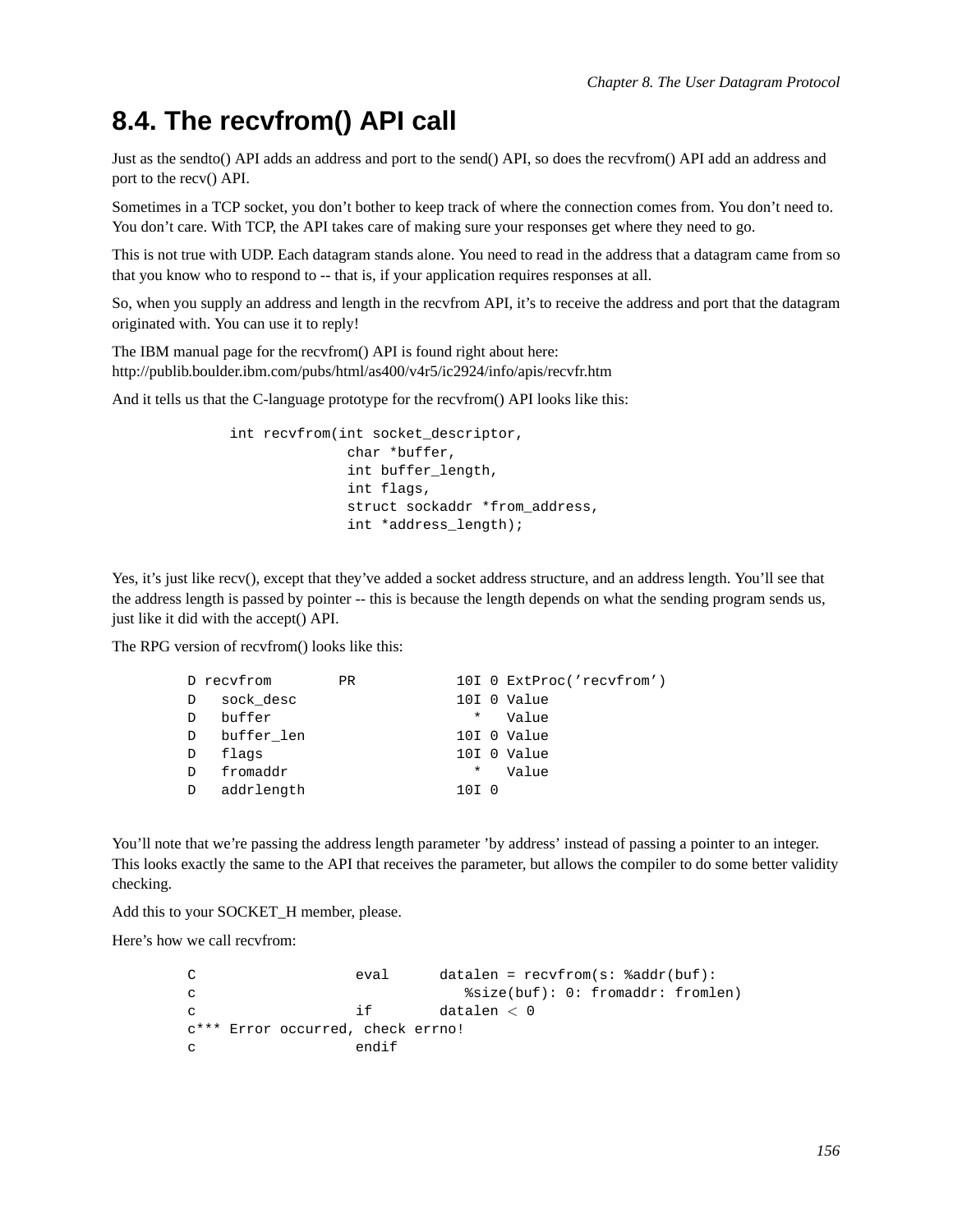#### **8.5. Sample UDP server**

Time to put try our new found UDP knowledge out with a sample UDP server program. This program will receive datagrams containing a user-id and some text, and then will send that user a message using the SNDMSG command. Once the message has been sent, it will send back a datagram that acknowledges that the message was sent correctly.

So, the pseudocode for our server looks like this:

- 1. Create a UDP socket
- 2. Bind the socket to a port. Maybe port 4000, that's worked pretty well so far, yes?
- 3. Wait for any datagrams to be received. (we can use select() to give us a timeout, so we can check for system shut down)
- 4. convert the datagram to EBCDIC.
- 5. substring out a userid & message
- 6. Call the SNDMSG command to send the message
- 7. Send back an acknowledgement packet
- 8. GO back to step 3.

**Note:** Unlikely TCP, we CANNOT use a simple telnet client to test our server program. We'll have to write a client program to play with our server -- which we'll do in the next topic.

Here's our server:

```
File SOCKTUT/QRPGLESRC, Member: UDPSERVER
```

```
H DFTACTGRP(*NO) ACTGRP(*NEW)
H BNDDIR('QC2LE') BNDDIR('SOCKTUT/SOCKUTIL')
```

```
D/copy socktut/qrpglesrc,socket_h
D/copy socktut/qrpglesrc,sockutil_h
D/copy socktut/qrpglesrc,errno_h
```

|   | D Cmd       | <b>PR</b> |        | ExtPqm('OCMDEXC')  |
|---|-------------|-----------|--------|--------------------|
| D | command     |           | 200A   | const              |
| D | length      |           |        | 15P 5 const        |
|   | D translate | <b>PR</b> |        | ExtPqm('QDCXLATE') |
| D | length      |           |        | 5P 0 const         |
| D | data        |           | 32766A | options(*varsize)  |
| D | table       |           | 10A    | const              |
|   | D die       | PR.       |        |                    |
| D | peMsq       |           | 256A   | const              |
|   | D sock      | S         | 10I 0  |                    |
|   | D err       | S         | 10I 0  |                    |
|   | D bindto    | S         | $\ast$ |                    |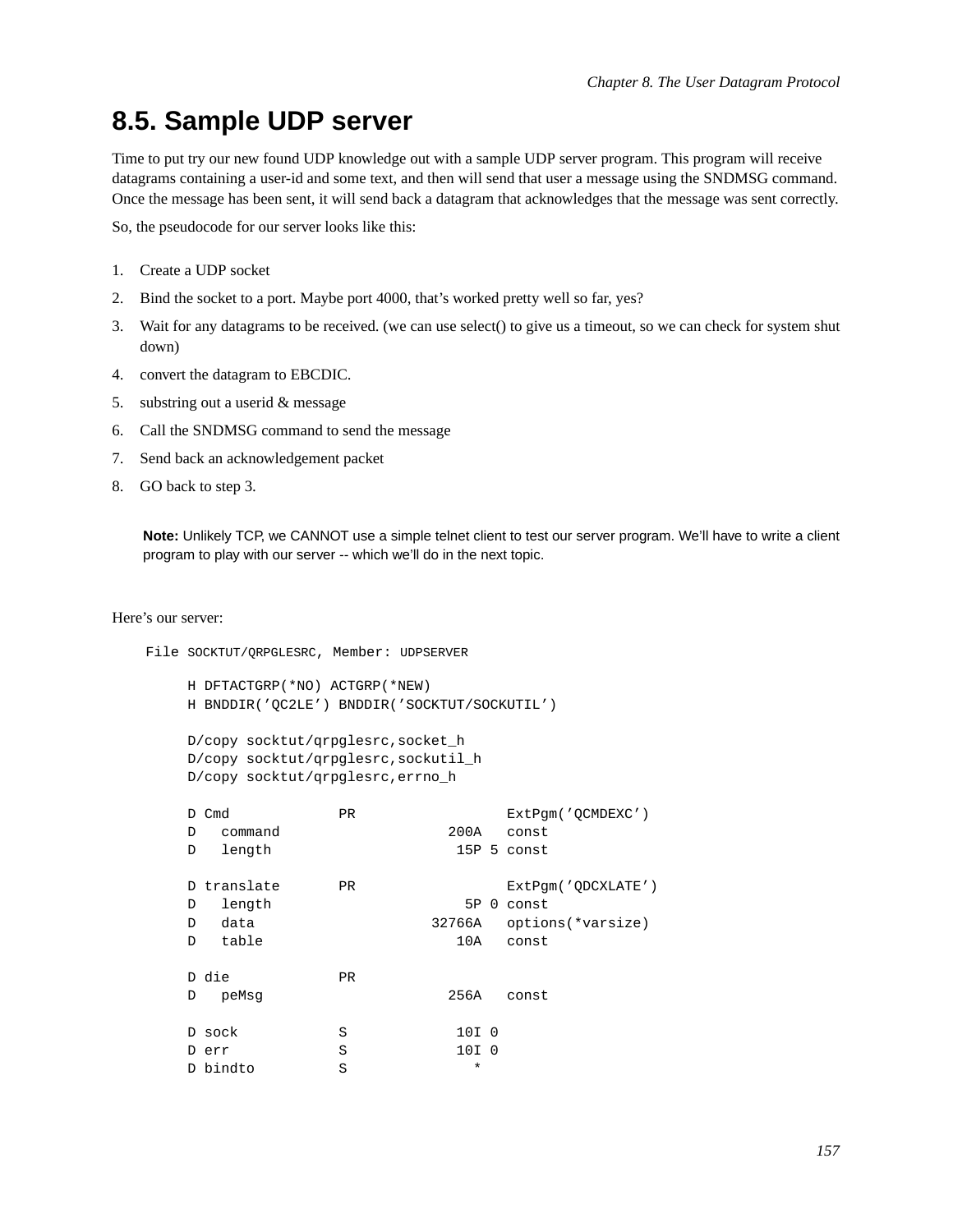```
D len S 10I 0
D dtalen S 10I 0<br>D msqfrom S *
D msgfrom
D from len S 10I 0<br>D timeout S *
D timeout S * *<br>D tolen S * 1010
D tolen S
D readset S and like(fdset)
D excpset S S S like(fdset)
D user S 10A
D msg S 3 150A
D buf S 256A
D rc S 10I 0
c \qquad \qquad \text{eval} \qquad \text{*inlr} = \text{*on}C* Reserve space for the address that we receive a
C* datagram from.
c eval fromlen = %size(sockaddr_in)
c alloc fromlen msgfrom
C* Create a timeval structure so we can check for shutdown
C* every 25 seconds:
c eval tolen = %size(timeval)
c alloc tolen timeout
c eval p_timeval = timeout
c eval tv_sec = 25
c eval tv_usec = 0
C* Create a socket to do our UDP stuff:
c eval sock = socket(AF_INET: SOCK_DGRAM:
c IPPROTO_IP)
c if sock < 0c callp die('socket(): '+%str(strerror(errno)))
c return
c endif
C* Create a sockaddr struct to tell the
C^* bind() API which port to use.<br>c eval len
c eval len = %size(sockaddr_in)
c alloc len bindto
c eval p_sockaddr = bindto
c eval sin_family = AF_INET
c eval sin_addr = INADDR_ANY
c eval sin_port = 4000
c eval sin_zero = *ALLx'00'
C* bind to the port.
c if bind(sock: bindto: len) < 0
c eval err = errno
c callp close(sock)
c callp die('bind(): '+%str(strerror(err)))
```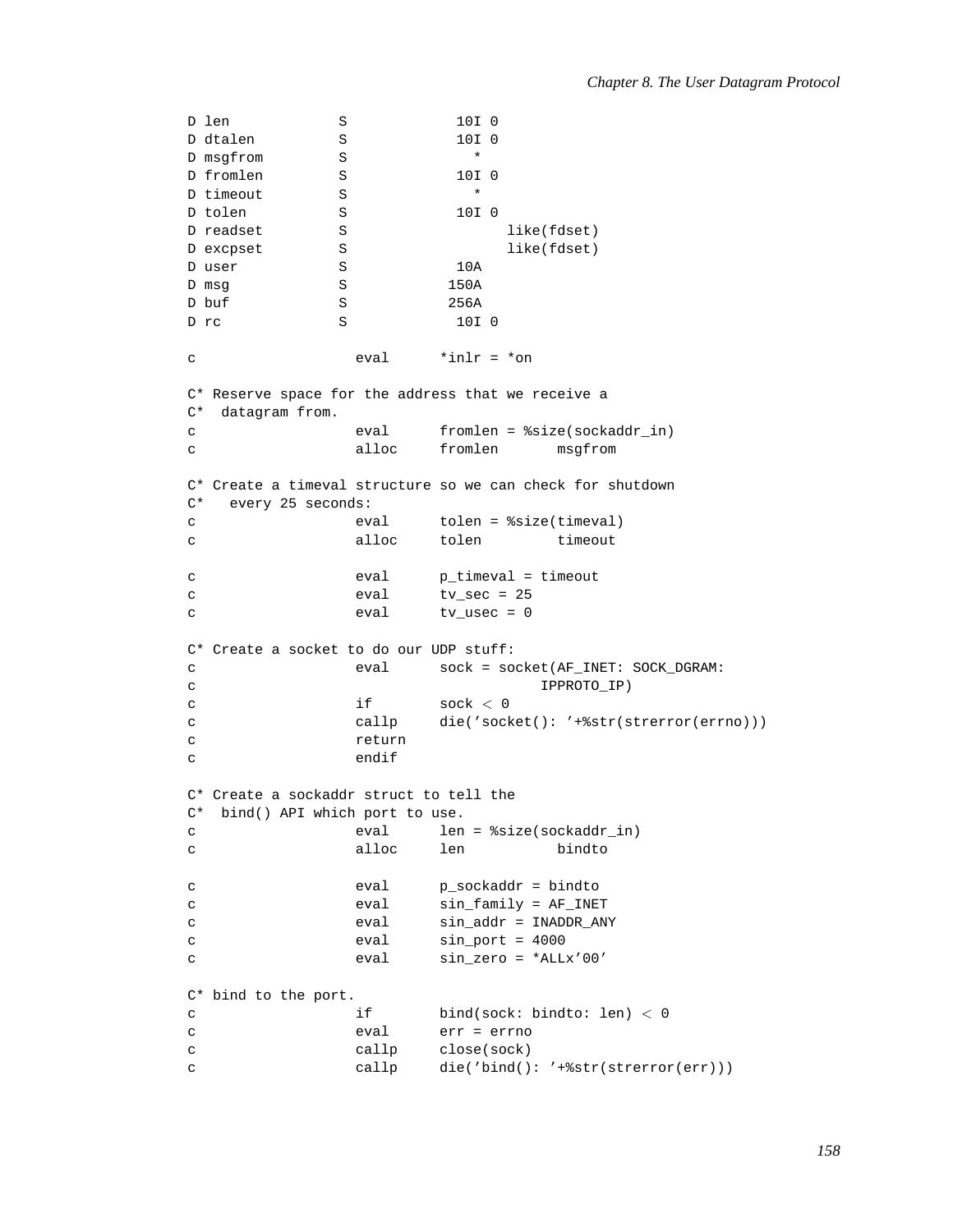```
c return
c endif
c dow \t1 = 1C* Use select to determine when data is found
c callp fd zero(readset)
c callp fd_zero(excpset)
c callp fd_set(sock: readset)
c callp fd_set(sock: excpset)
c eval rc = select(sock+1: %addr(readset):
c *NULL: %addr(excpset): timeout)
C* If shutdown is requested, end program.
c shtdn shtdn 99 shtda ethiopidae ethiopidae ethiopidae ethiopidae ethiopidae ethiopidae ethiopidae ethiopidae ethiopidae ethiopidae ethiopidae ethiopidae ethiopidae ethiopidae ethiopidae ethiopidae ethiopidae ethiopidae e
c if *ing9 = *onc callp close(sock)
c return
c endif
C* If select timed out, go back to select()...
c if rc = 0
c iter
c endif
C* Receive a datagram:
c eval dtalen = recvfrom(sock: %addr(buf):
c %size(buf): 0: msgfrom: fromlen)
C* Check for errors
c if dtalen < 0c eval err = errno
c callp close(sock)
c callp die('recvfrom(): '+%str(strerror(err)))
c return
c endif
C* Skip any invalid messages
c if dtalen < 11
c iter
c endif
C* Skip any messages from invalid addresses
c if fromlen <> %size(sockaddr_in)
c eval fromlen = %size(sockaddr_in)
c iter
c endif
C* Translate to EBCDIC
c callp Translate(dtalen: buf: 'QTCPEBC')
c* send message to user
```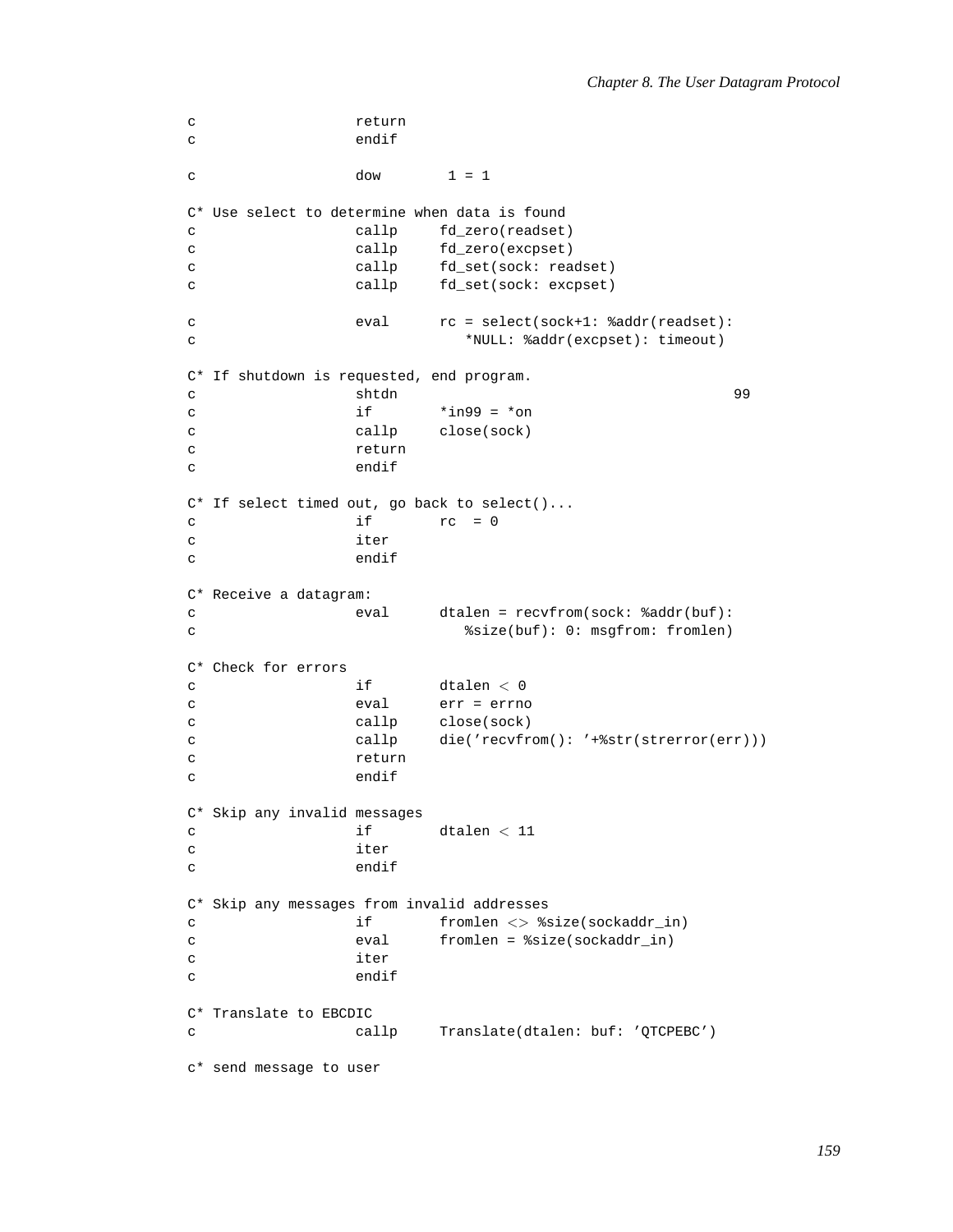```
user = soubst(buf:1: 10)\mathtt{C}eval
\mathbf{C}eval
                               dtalen = dtalen - 10msg = %subst(buf:11:dtalen)
                     eval
\mathbf{C}callp(e) Cmd('SNDMSG MSG("' + %trimr(msq) +
\mathbf{C}"') TOUSR(' + \frac{1}{200}) + ')': 200)
\mathbf{C}c* make an acknowledgement
                     if
                               %error
\mathbf{C}buf = 'failed'eval
\mathtt{C}\mathbf{C}eval
                              dtalen = 6else
\mathbf{C}but = 'success'\mathbf Ceval
\overline{c}eval
                              dtalen = 7
                     endif
\mathcal{C}c* convert acknowledgement to ASCII
\mathtt{C}callp Translate(dtalen: buf: 'OTCPASC')
c* send acknowledgement to ASCII
                     if
                               sendto(sock: %addr(buf): dtalen: 0:
\mathtt{C}msgfrom: fromlen) < 0\mathtt{C}err = errno\mathtt{C}eval
                              close(sock)
                    callp
\mathcal{C}\mathbf{C}callp
                              die('sendto(): '+%str(strerror(err)))
                    return
\mathsf{C}endif
\mathbf{C}enddo
\mathbf{C}* This ends this program abnormally, and sends back an escape.
 \starmessage explaining the failure.
 P die
                  \mathbf{R}D die
                  PID peMsg
                                256A const
D SndPgmMsg
                  PR
                                       ExtPgm('QMHSNDPM')
D MessageID
                                  7A Const
                                 20ADOualMsqF
                                       Const
D MsgData
                                256A
                                       Const
DMsgDtaLen
                                 10I 0 Const
                                 10AConst
DMsgType
\mathbb DCallStkEnt
                                 10AConst
\GammaCallStkCnt
                                 10I 0 Const
   MessageKey
\mathbb{D}4A32766A options(*varsize)
\mathbb{D}ErrorCode
D dsEC
                  DS
                                  4I 0 INZ (256)
D dsECBytesP
                           \mathbf{1}D dsECBytesA
                           5<sup>5</sup>8I 0 INZ(0)
```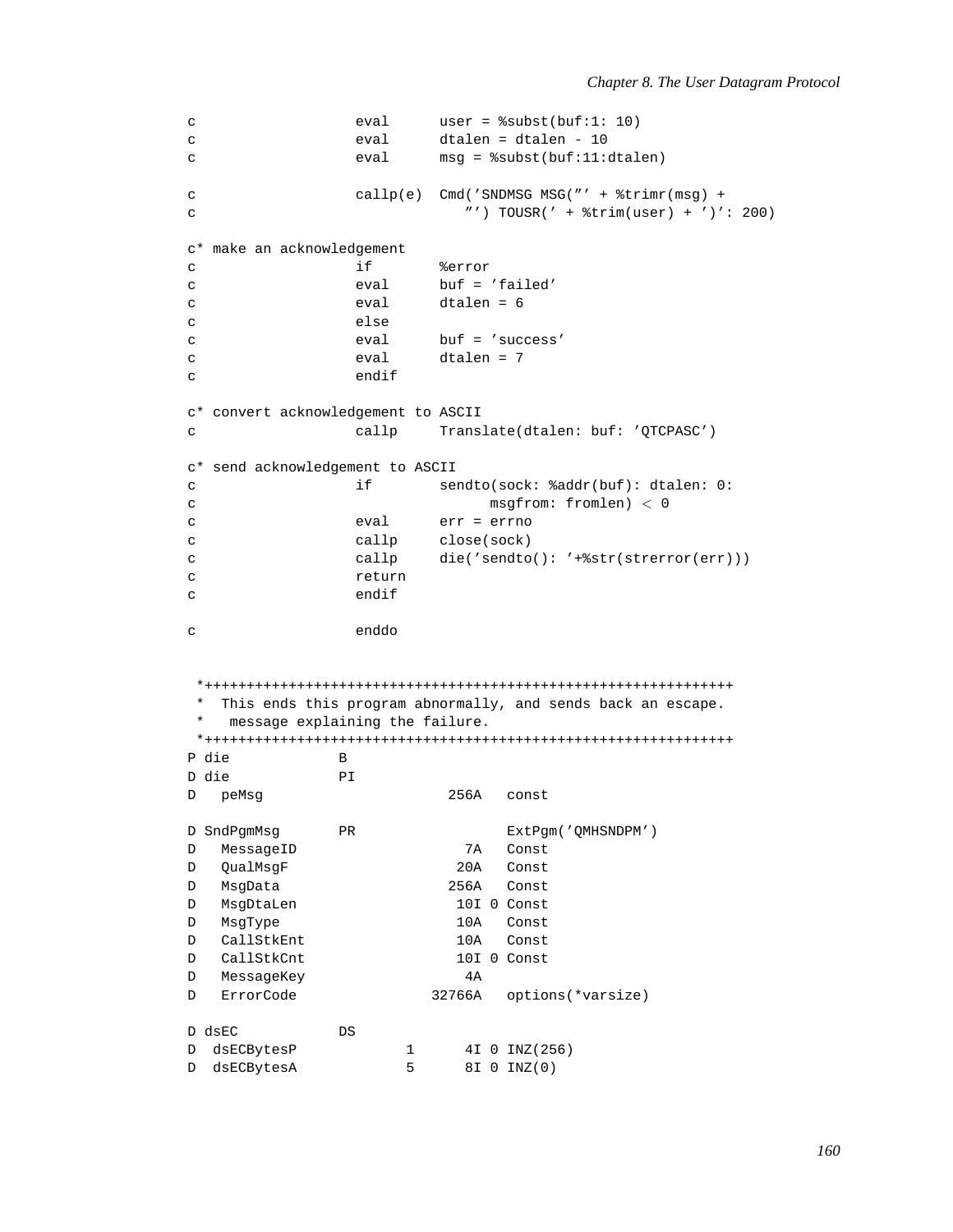```
D dsECMsqID 9 15
D dsECReserv 16 16
D dsECMsgDta 17 256
D wwMsqLen S 10I 0
D wwTheKey S 4A
c eval wwMsgLen = %len(%trimr(peMsg))
c if wwMsgLen<1
c return
c endif
c callp SndPgmMsg('CPF9897': 'QCPFMSG *LIBL':
c peMsg: wwMsgLen: '*ESCAPE':
c '*PGMBDY': 1: wwTheKey: dsEC)
c return
P E
```
/define ERRNO\_LOAD\_PROCEDURE /copy socktut/qrpglesrc,errno\_h

## **8.6. Sample UDP client**

Here is a sample client program that goes with our UDP server. This also, incidentally, demonstrates the ability of the socket library to enable communications between two different programs on the same computer.

Here's pseudocode for our client:

- 1. We need 3 pieces of data from the command line. The host to send datagrams to, a user-id, and a message. (Since the CALL command has problems with variables over 32 bytes long, we'll have to create a \*cmd object as a front-end)
- 2. Attempt to treat the hostname as a dotted-decimal IP address, and convert it into a 32-bit address.
- 3. If it's not a dotted-decimal IP address, attempt to look the host up using DNS by calling the gethostbyname() API.
- 4. Create a new socket. Use SOCK\_DGRAM to tell the API that we want a UDP socket.
- 5. Create a socket address structure, and assign it the address that we calculated in step 2-3. Also assign port 4000.
- 6. Format the user-id and message into a buffer. Translate that buffer to ASCII.
- 7. Send the buffer as a UDP datagram to the address that we assigned in step 5.
- 8. Wait for an acknowledgement datagram.
- 9. Convert the acknowledgement data back to EBCDIC.
- 10. Send back the results as a "completion message".

Here's the source code for the \*cmd object that we'll use as a front-end: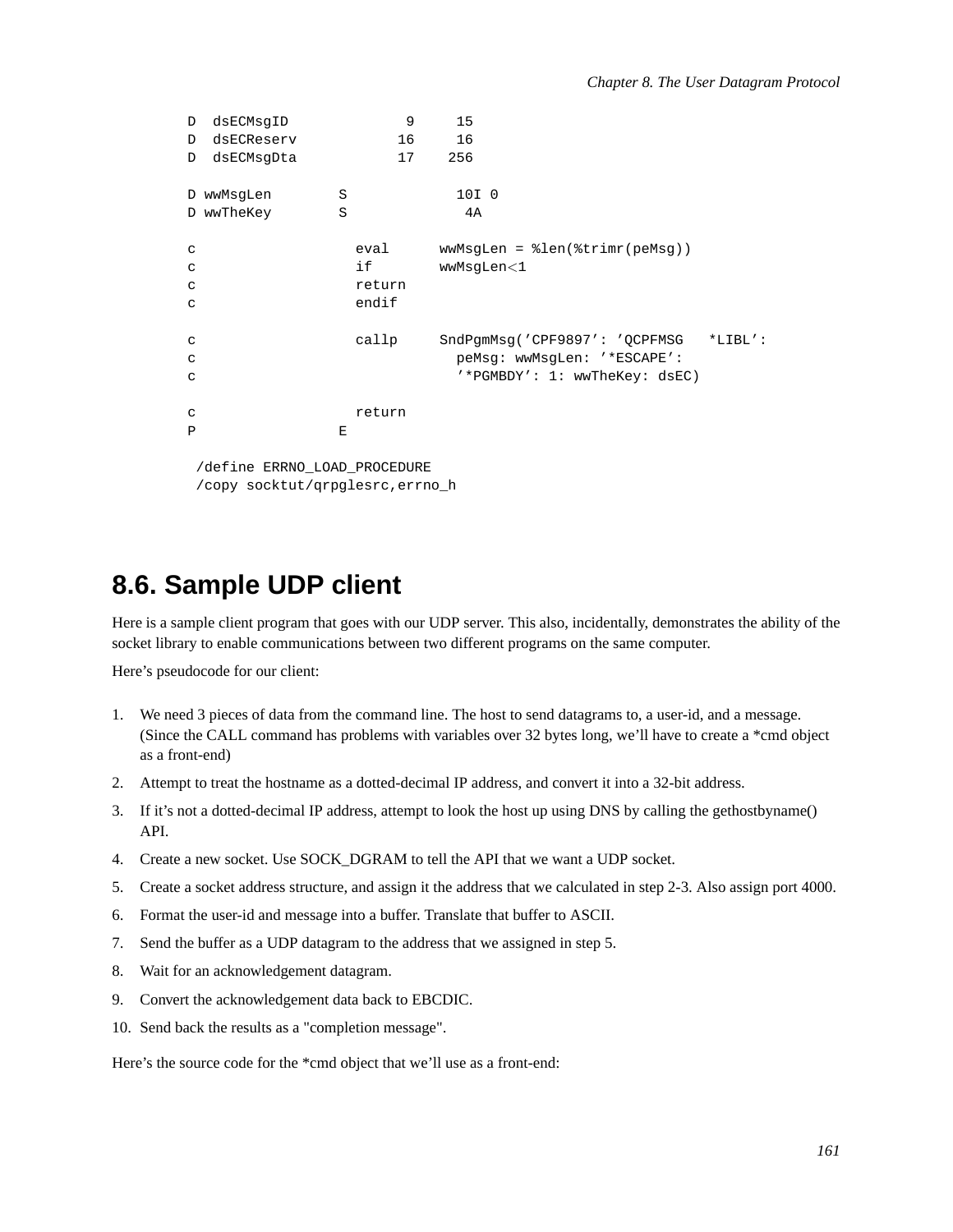```
File: SOCKTUT/QCMDSRC, Member: UDPCLIENT
             CMD
                        PROMPT('Sample UDP client')
             PARM
                        KWD(RMTSYS) TYPE(*CHAR) LEN(128) MIN(1) +
                          PROMPT('Remote System')
                        KWD(USERID) TYPE(*CHAR) LENGTH(10) MIN(1) +PARM
                          PROMPT('UserID to Send Message To')
                        KWD(MSG) TYPE(*CHAR) LEN(150) MIN(1) +
             PARM
                          PROMPT('Message to Send')
```
#### Here's the RPG source code for our client:

File: SOCKTUT/QRPGLESRC, Member: UDPCLIENT

```
H DFTACTGRP(*NO) ACTGRP(*NEW)
H BNDDIR('QC2LE') BNDDIR('SOCKTUT/SOCKUTIL')
D/copy socktut/qrpglesrc, socket_h
D/copy socktut/grpglesrc, sockutil_h
D/copy socktut/qrpglesrc, errno_h
D translate
                  PR
                                      ExtPgm('QDCXLATE')
D length
                                 5P 0 const
D data
                            32766A options(*varsize)
D table
                                10A const
D compmsg
                  PR
D peMsg
                               256A
                                      const
D die
                  PR
                               256A
                                      const
D peMsq
D sock
                  S10I<sub>0</sub>D err
                 S10I 0
                                10I 0
D len
                  SD bindto
                 S\starD addr
                 S10U 0
D buf
                 S256A
D buflen
                S10I 0
D host
                 S128A
                SD user
                               10A150A
D msq
                 SD destlen
                 \mathbf S10I<sub>0</sub>D destaddr
                 S\star\mathtt{C}*entry
                   plist
\mathtt{C}parm
                                            host
                                            user
\mathtt{C}parm
\mathbf{C}parm
                                            msq
```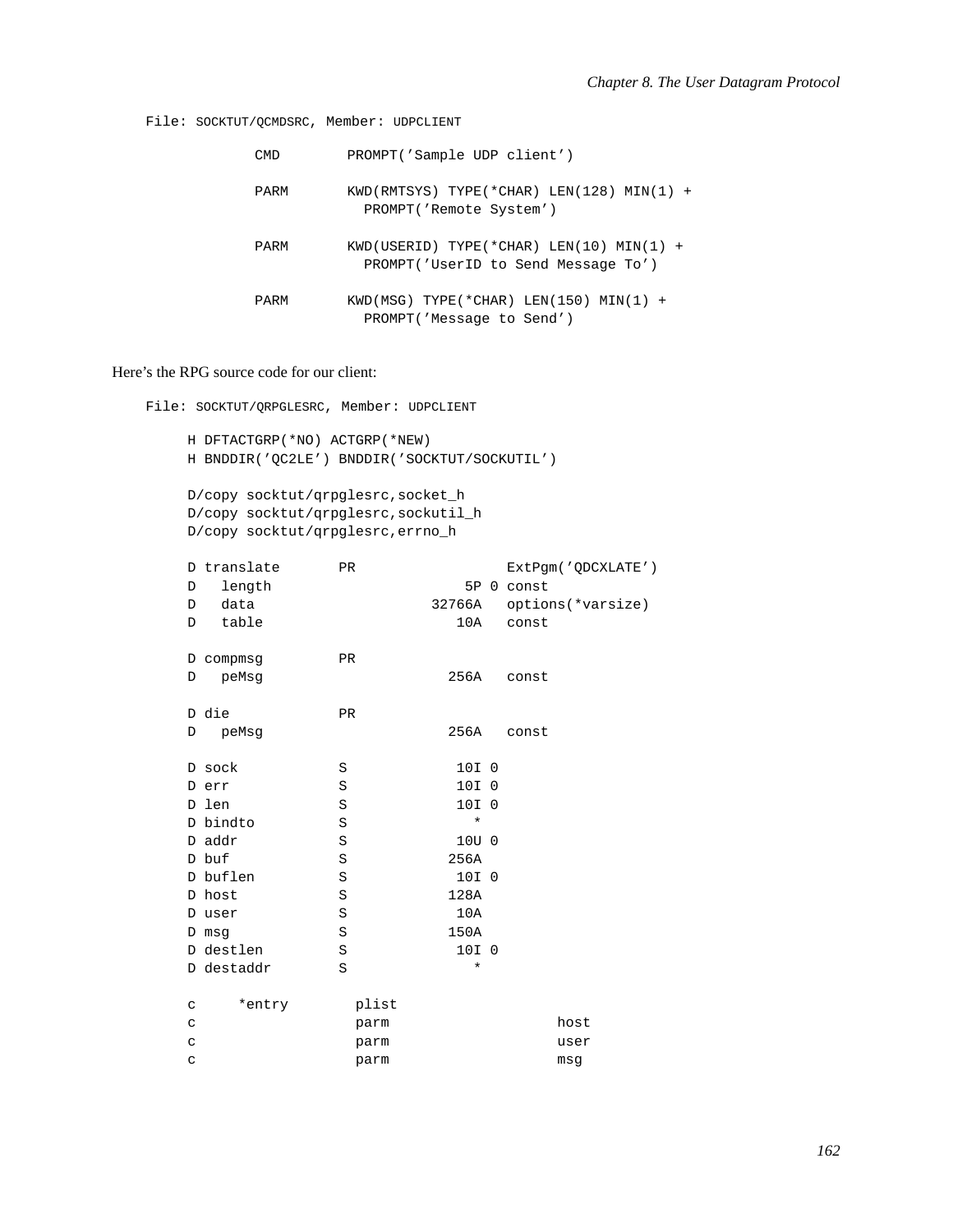```
\mathbf{C}eval
                                     *inlr = *onC* Get the 32-bit network IP address for the host
C* that was supplied by the user:
                         evaladdr = \text{inet\_addr}(\text{trim}(\text{host}))\mathsf{C}addr = IMADDR NONEif
\Gammap_hostent = gethostbyname(%trim(host))
\rm{c}eval
                        if
                                     p_hostent = *NULL
\mathsf{C}callp
                                     die('Unable to find that host!')
\mathtt{C}\mathbf{C}return
                        endif
\mathbf{C}eval
                                     addr = h\_addr\mathbf Cendif
\mathbf{C}C* Create a UDP socket:
\mathtt{C}eval
                                   sock = socket(AF_INET: SOCK_DGRAM:
\mathtt{C}IPPROTO IP)
\rm{c}if
                                     sock < 0\mathbf{C}callp
                                     die('socket(): '+%str(strerror(errno)))
                         return
\mathcal{C}endif
\mathbf{C}C* Create a socket address struct with destination info
\mathsf Ceval
                                    destlen = ssize(sockaddr in)alloc
                                   destlen
                                                      destaddr
\mathtt{C}p_sockaddr = destaddr
\mathbf{C}eval
                                     sin family = AF INET
\mathbf Ceval
                                     sin\_addr = addreval
\mathcal{C}sin\_port = 4000eval
\mathcal{L}eval
                                     sin\_zero = *ALLx'00'\mathtt{C}C* Create a buffer with the userid & password and
C* translate it to ASCII
\mathbf{C}eval
                                    buf = user\mathsf{C}eval
                                    ssubst(buf:11) = msq
                         eval
                                    buffer = %len(%trimr(buf))\mathbf{C}callp
                                    translate(buflen: buf: 'QTCPASC')
\mathtt{C}C* Send the datagram
                                     sendto(sock: %addr(buf): buflen: 0:
                         if
\Gamma\rm{c}destaddr: destlen) < 0err = errno\mathbf Ceval
\mathtt{C}callp
                                     close(sock)
\mathtt{C}callp
                                     die('sendto(): '+%str(strerror(err)))return
\mathbf{C}\mathtt{C}endif
C* Wait for an ack
                                     len = recvfrom(sock: \text{addr}(buf): 256: 0:\mathbf{C}eval
                                       destaddr: destlen)
\mathtt{C}if
                                     len < 6\mathbf{C}
```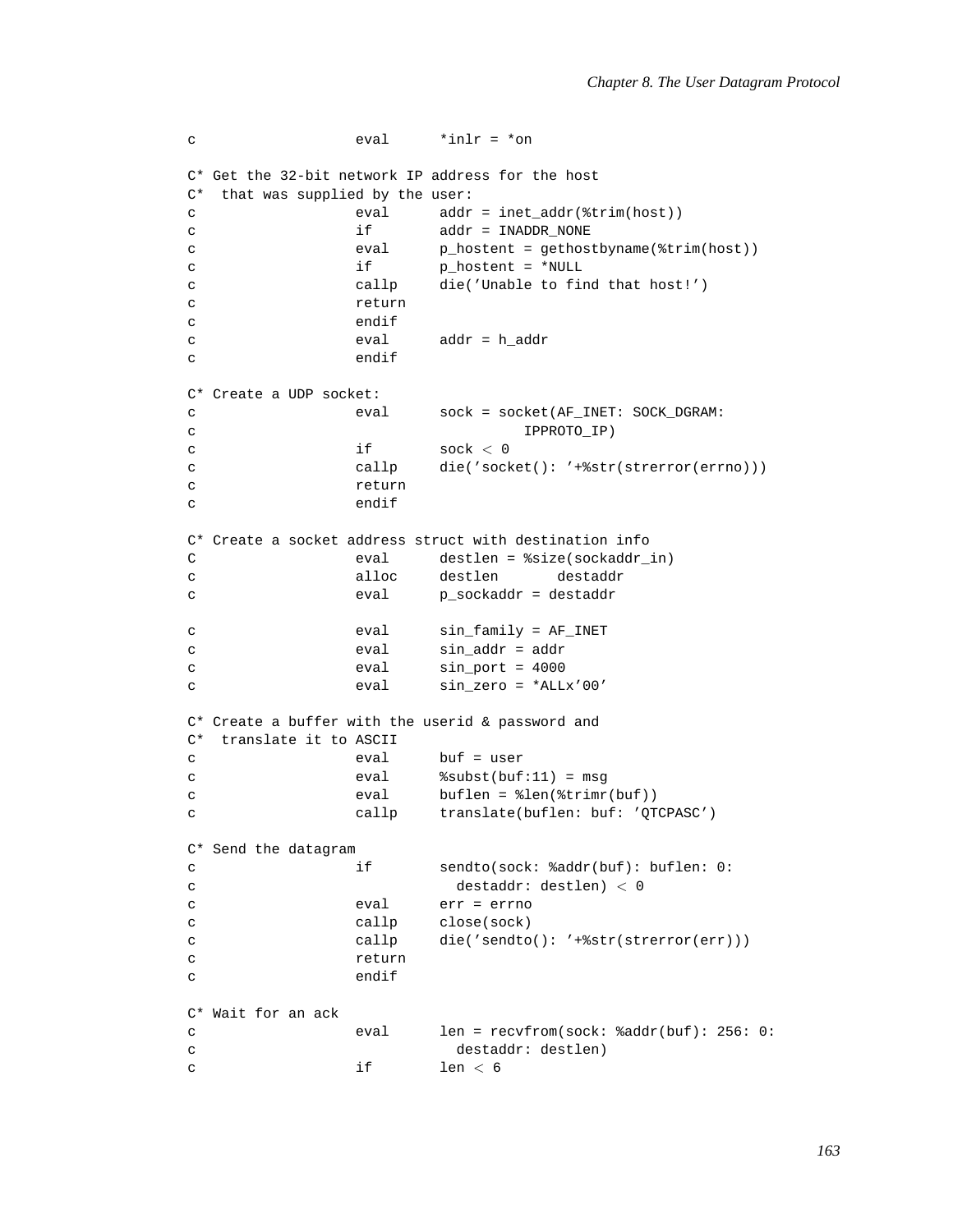```
c callp close(sock)
c callp die('error receiving ack!')
c return
c endif
C* Report status & end
c callp Translate(len: buf: 'QTCPEBC')
c callp compmsg('Message sent. Server ' +
c 'responded with: ' + %subst(buf:1:len))
c callp close(sock)
c return
*+++++++++++++++++++++++++++++++++++++++++++++++++++++++++++++++
* This sends a 'completion message', showing a successful
* termination to the program.
*+++++++++++++++++++++++++++++++++++++++++++++++++++++++++++++++
P compmsg B
D compmsg PI
D peMsg 256A const
D SndPgmMsg PR ExtPgm('QMHSNDPM')
D MessageID 7A Const
D QualMsgF 20A Const
D MsgData 256A Const
D MsgDtaLen 10I 0 Const
D MsgType 10A Const
D CallStkEnt 10A Const
D CallStkCnt 10I 0 Const
D MessageKey 4A
D ErrorCode 32766A options(*varsize)
D dsEC DS
D dsECBytesP 1 4I 0 INZ(256)
D dsECBytesA 5 8I 0 INZ(0)
D dsECMsqID 9 15
D dsECReserv 16 16
D dsECMsqDta 17 256
D wwMsqLen S 3 10I 0
D wwTheKey S 4A
c eval wwMsgLen = %len(%trimr(peMsg))
c if wwMsgLen<1
c return
c endif
c callp SndPgmMsg('CPF9897': 'QCPFMSG *LIBL':
c peMsg: wwMsgLen: '*COMP':
c '*PGMBDY': 1: wwTheKey: dsEC)
c return
```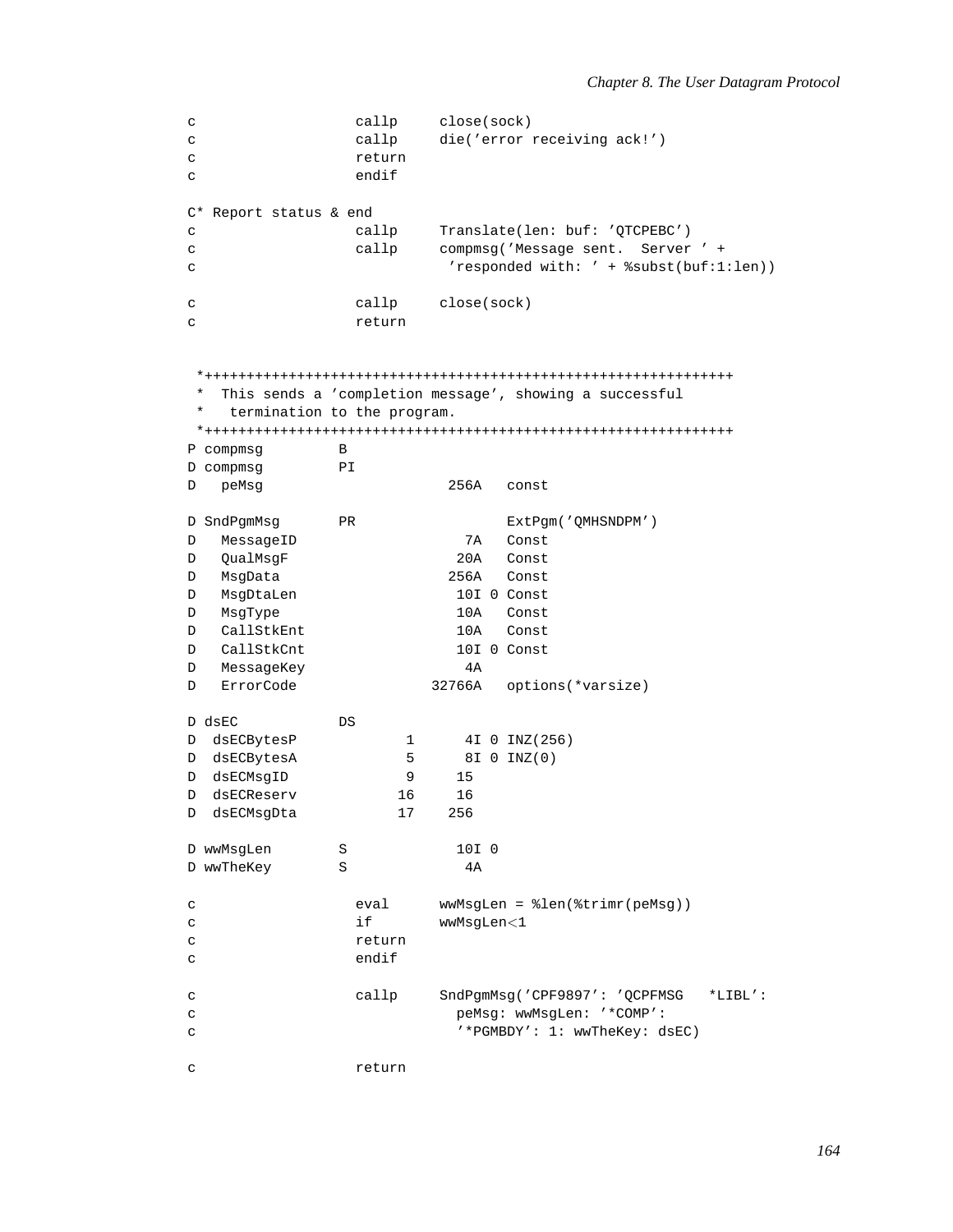```
* This ends this program abnormally, and sends back an escape.
 \starmessage explaining the failure.
 P die
                \mathbf{B}D die
                PI\mathbb DpeMsg
                            256A
                                 const
D SndPgmMsg
                                   ExtPgm('QMHSNDPM')
                PRD MessageID
                              7A Const
DOualMsqF
                             20AConst
D MsgData
                            256A
                                   Const
DMsgDtaLen
                             10I 0 Const
                             10AConst
D MsqType
D CallStkEnt
                            10AConst
D CallStkCnt
                             10I 0 Const
D MessageKey
                              4AD ErrorCode
                          32766A options(*varsize)
D dsEC
               DS
D dsECBytesP
                       \mathbf{1}4I 0 INZ (256)
D dsECBytesA
                       5
                             8I 0 INZ(0)
D dsECMsgID
                       915
D dsECReserv
                      16
                            16
D dsECMsgDta
                      17
                          256
                            10I<sub>0</sub>D wwMsqLen
                SD wwTheKey
                S4Aeval
                           wwMsgLen = %len(%trimr(peMsg))
\mathbf{C}\mathbf Ci fwwMsgLen<1
                  return
\mathsf{C}endif
\mathbf C\mathbf{C}callp
                           SndPgmMsg('CPF9897': 'QCPFMSG *LIBL':
                             peMsq: wwMsqLen: '*ESCAPE':
\rm{c}'*PGMBDY': 1: wwTheKey: dsEC)
\mathbf{C}\mathbf{C}return
\overline{\mathbf{P}}\mathbf{E}
```
/define ERRNO\_LOAD\_PROCEDURE /copy socktut/qrpglesrc, errno\_h

 $\, {\bf p}$ 

 $\mathbf E$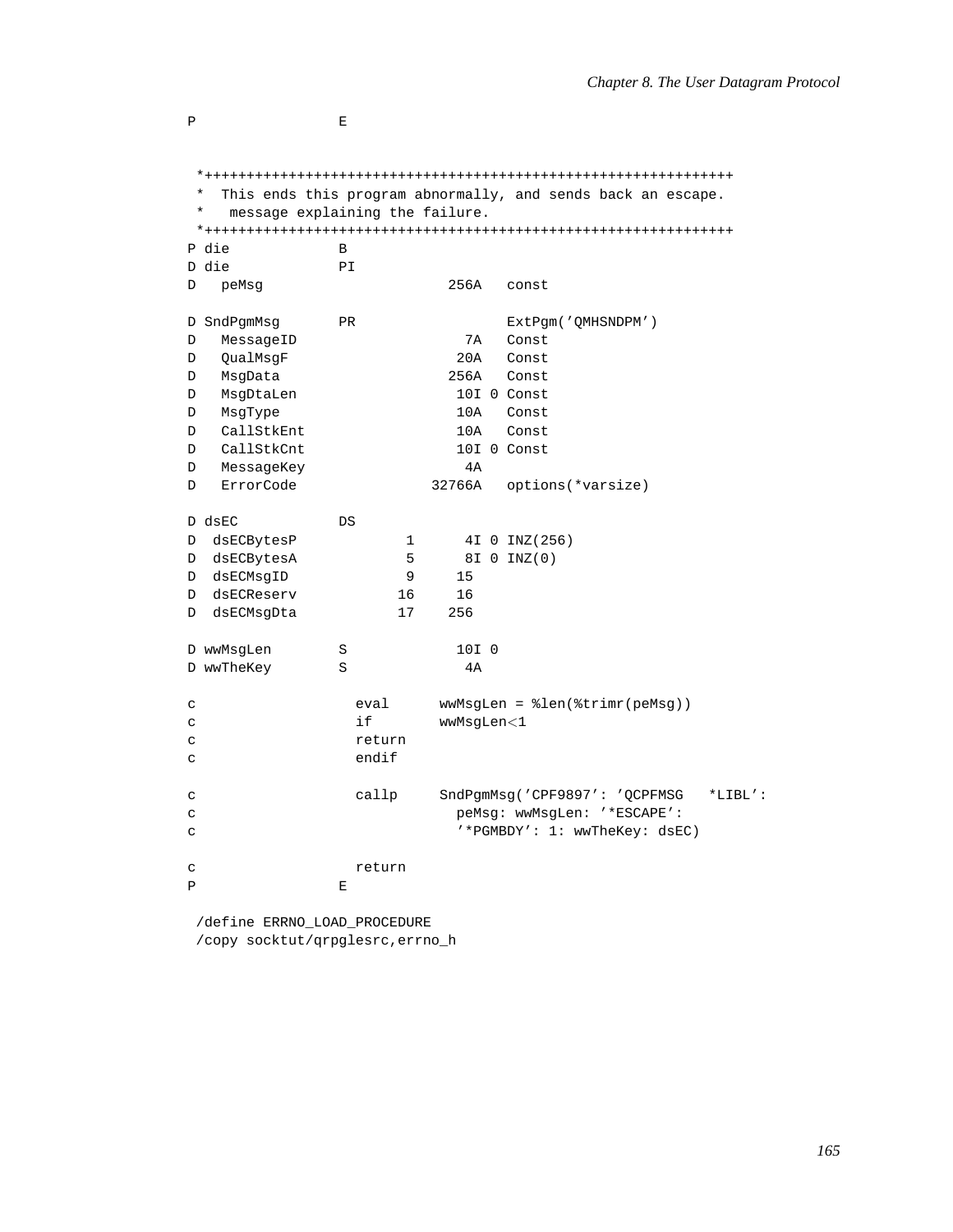### **8.7. Trying it out**

In order to try out our sample UDP programs, we'll first have to compile them. Let's build the server first:

CRTBNDRPG UDPSERVER SRCFILE(SOCKTUT/QRPGLESRC) DBGVIEW(\*LIST)

Now the client:

CRTBNDRPG UDPCLIENT SRCFILE(SOCKTUT/QRPGLESRC) DBGVIEW(\*LIST)

CRTCMD CMD(UDPCLIENT) PGM(SOCKTUT/UDPCLIENT) SRCFILE(SOCKTUT/QCMDSRC)

Start the server by typing this:

SBMJOB CMD(CALL UDPSERVER) JOBQ(QSYSNOMAX) JOB(UDP)

And then you can try out the client, like this:

UDPCLIENT RMTSYS('127.0.0.1') USERID(klemscot) MSG('this is a fine test!')

At first glance, this program doesn't seem very practical. After all, you could've done the same thing with the SNDMSG command. However, if you now go to another AS/400, and put our newly built UDPCLIENT on that machine, you can use it to send messages over the network! or even over the internet!

Likewise, if you wrote a message client (similar to UDPCLIENT) to run on your PC, you could send messages from there.

Of course, this is still not very practical :) It is, however, a simple example of how to use UDP datagrams. If you have ideas for a better UDP program, I certainly encourage you to go ahead and experiment!

This concludes my socket tutorial (for now, anyway) I hope you found it enlightening.

If you've found any mistakes in the tutorial, or anything that you feel is not explained as well as it could be, please send me an E-mail. I'd like this tutorial to be the best that it can be -- and your suggestions will help to make that happen!